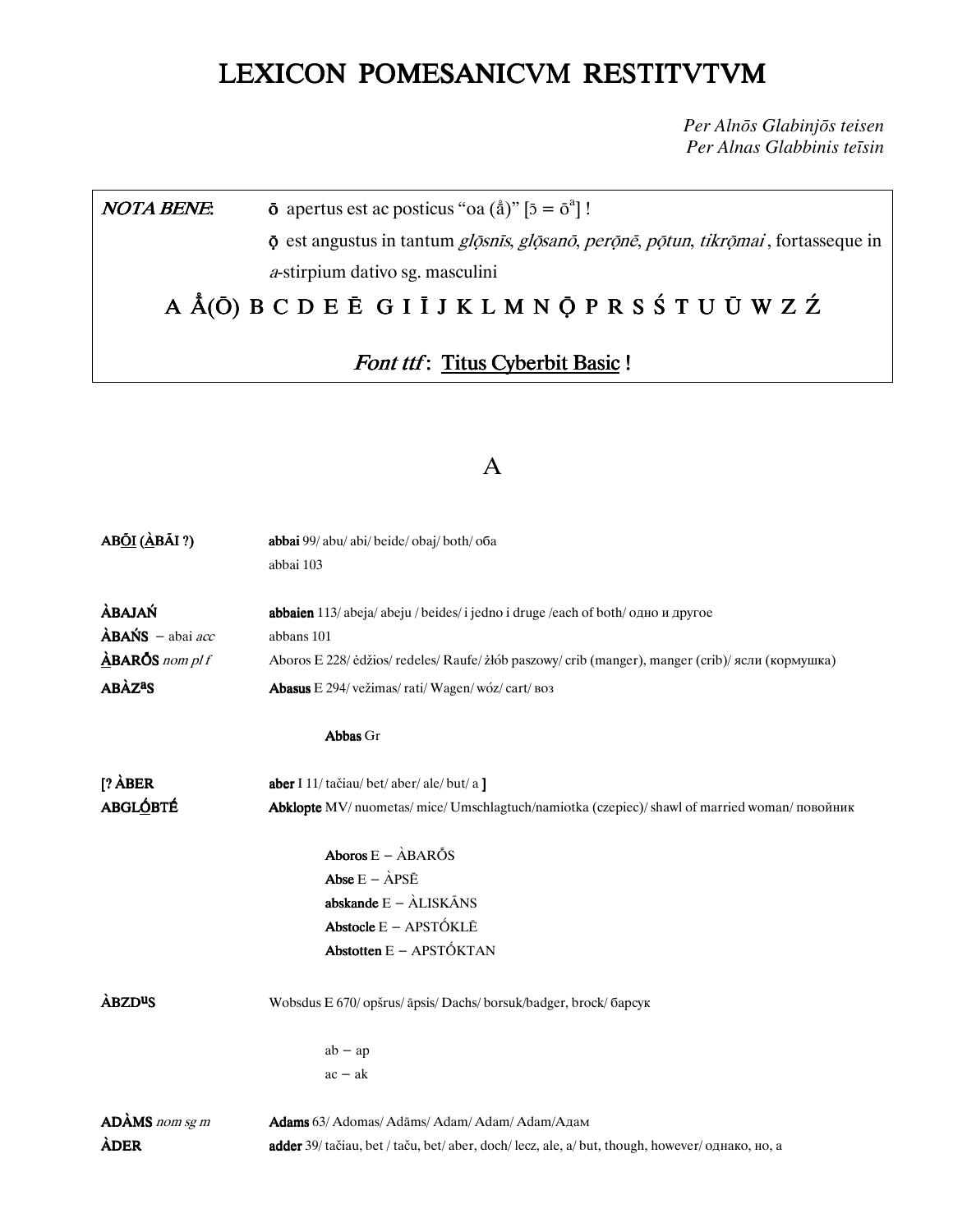|                                      | Adder 37 <sub>16</sub> adder 49 <sub>2,8,17</sub> , 51, 53, 55, 61 <sub>11,20</sub> Adder 65, 67 <sub>21</sub> adder 69 <sub>19</sub> , 71, 73 <sub>1</sub> Adder77 <sub>12</sub> adder 77 <sub>17</sub> ,                             |
|--------------------------------------|----------------------------------------------------------------------------------------------------------------------------------------------------------------------------------------------------------------------------------------|
|                                      | 86 <sub>20</sub> , 89 <sub>23</sub> Adder 97 <sub>5</sub> adder 97 <sub>13</sub> Adder 103 <sub>24</sub> adder 111 <sub>12</sub> Adder 111 <sub>22</sub> adder 113, 115                                                                |
| ÀDER                                 | adder 29/ arba/vai (vai nu)/oder/lub/or/или                                                                                                                                                                                            |
|                                      | adder 33, 35 <sub>1,12,19</sub> , 37 <sub>4,5</sub> , 43 <sub>17</sub> , 45, 57, 59, 61 <sub>1</sub> , 67 <sub>7</sub> , 69 <sub>8,20</sub> , 69 <sub>21,21,24,26</sub> , 73 <sub>2,2</sub> , 79 <sub>7,25</sub> , 77, 81, 91, 95, 99, |
|                                      | 103 <sub>12,13</sub> , 111 <sub>5</sub> , 117 <sub>8,23,29</sub> , 119 <sub>1,2,29</sub> , 121 <sub>2,3,4,10</sub> , 123 <sub>9,10</sub> , 125 <sub>3,6,8</sub> ader 117 <sub>19</sub> ader I 7 adder II 7                             |
| <b>ADLÉ</b>                          | Addle E 596/ egle/ egle/ Tanne/ świerk/ fir +ree/ ель                                                                                                                                                                                  |
| AGLÓ                                 | Aglo E 47/ liūtis/ lietus gāze/ Regenguß, Platzregen/ulewa/ rain in torrents, heavy shower/ ливень                                                                                                                                     |
| AÍKULÓ                               | Ayculo E 470/ adata/ adata/ Nadel/ igła/ needle/ игла, иголка                                                                                                                                                                          |
|                                      | augle Gr                                                                                                                                                                                                                               |
| $\angle AIN\angle O - \angle Ainsf$  | ainā $61_{21}$                                                                                                                                                                                                                         |
|                                      | aina 63, 73, 77, 89 <sub>20, 26</sub> , 97                                                                                                                                                                                             |
|                                      | ainontin - AINUNTIN                                                                                                                                                                                                                    |
| $\angle{AINAN}$ - Ains acc           | ainan 41                                                                                                                                                                                                                               |
|                                      | ainan 61, 67, 69 <sub>23</sub> , 71 <sub>1,3</sub> , 95 <sub>23</sub> , 101 <sub>12,14</sub> Ainan 105 ainan 107 <sub>15</sub> , 113, 117 <sub>6</sub>                                                                                 |
| AÍNAŃ - Aīnō acc                     | aīnan $127_{20}$                                                                                                                                                                                                                       |
|                                      | ainan 31 <sub>13</sub> , 45 <sub>4</sub> , 57, 69 <sub>22,25</sub> , 79 <sub>20</sub> , 81, 85, 99, 101 <sub>10,15</sub> , 103, 107 <sub>7</sub> , 123 Ainan 127 <sub>20</sub> ainan I 7 Ainan I 9 <sub>7,8</sub>                      |
|                                      | Aynan II 9 aynen II 7 einan 1076                                                                                                                                                                                                       |
| $\Delta$ INAN – Ains n               | ainan $456$                                                                                                                                                                                                                            |
|                                      | ainan 45 <sub>23</sub> , 79 <sub>23</sub> , 89, 91, 127 <sub>21</sub>                                                                                                                                                                  |
|                                      | AÍNANGAMINTAŃ aj acc ainangeminton 127/vienatini/viendzimušu/eingeborenen/jedynego/onlybegotten/единородного                                                                                                                           |
| AÍNANGÌMUSIŃ aj acc                  | ainangimmusin 113/vienatini/viendzimušu/eingeborenen/jedynego/single born/единородного                                                                                                                                                 |
| AÍNASEÍLÍNGÃI av                     | ainaseilingi 97/vienišaĩ/vientuligi/einsam/samotnie/lonely/одиноко                                                                                                                                                                     |
| $AIN \triangle SE - Ains gen$        | ainassei 115 ainassei                                                                                                                                                                                                                  |
| $AIN \triangle SES - Ain \delta gen$ | Ainassei 87 ainassei                                                                                                                                                                                                                   |
| <b>AINATI</b> av                     | Ainat 121/ nuolat/vienmer/stets/ciagle/always/ постоянно, всегда                                                                                                                                                                       |
| AÍNAW <u>ŐR</u> ST av                | <b>ainawārst</b> 69 $_{26}$ /vienąkart/vienreiz/einmal/jednokrotnie/once/единожды                                                                                                                                                      |
|                                      | aina warst 6927                                                                                                                                                                                                                        |
| AÍNAWÍDI av                          | <b>ainawijdi</b> 101/vienodai, vienokiai/līdzīgi/gleicher–weise/jednakowie/in the same way<br>Ainaweydi 103                                                                                                                            |
| AÍNAWÍDÃI av                         | <b>ainawīdai</b> 65/vienodai, vienokiai/līdzīgi/gleicher–weise/jednakowie/ in the same way/ одинаково<br>Ainawīdai 103 ainawīdai 115 Ainawijdei 45                                                                                     |
| AÍNAWÍDAŃ av                         | ainawydan 43/vienodai, vienokiai/ līdzīgi/ gleicherweise/jednakowie/ in the same way/ одинаково                                                                                                                                        |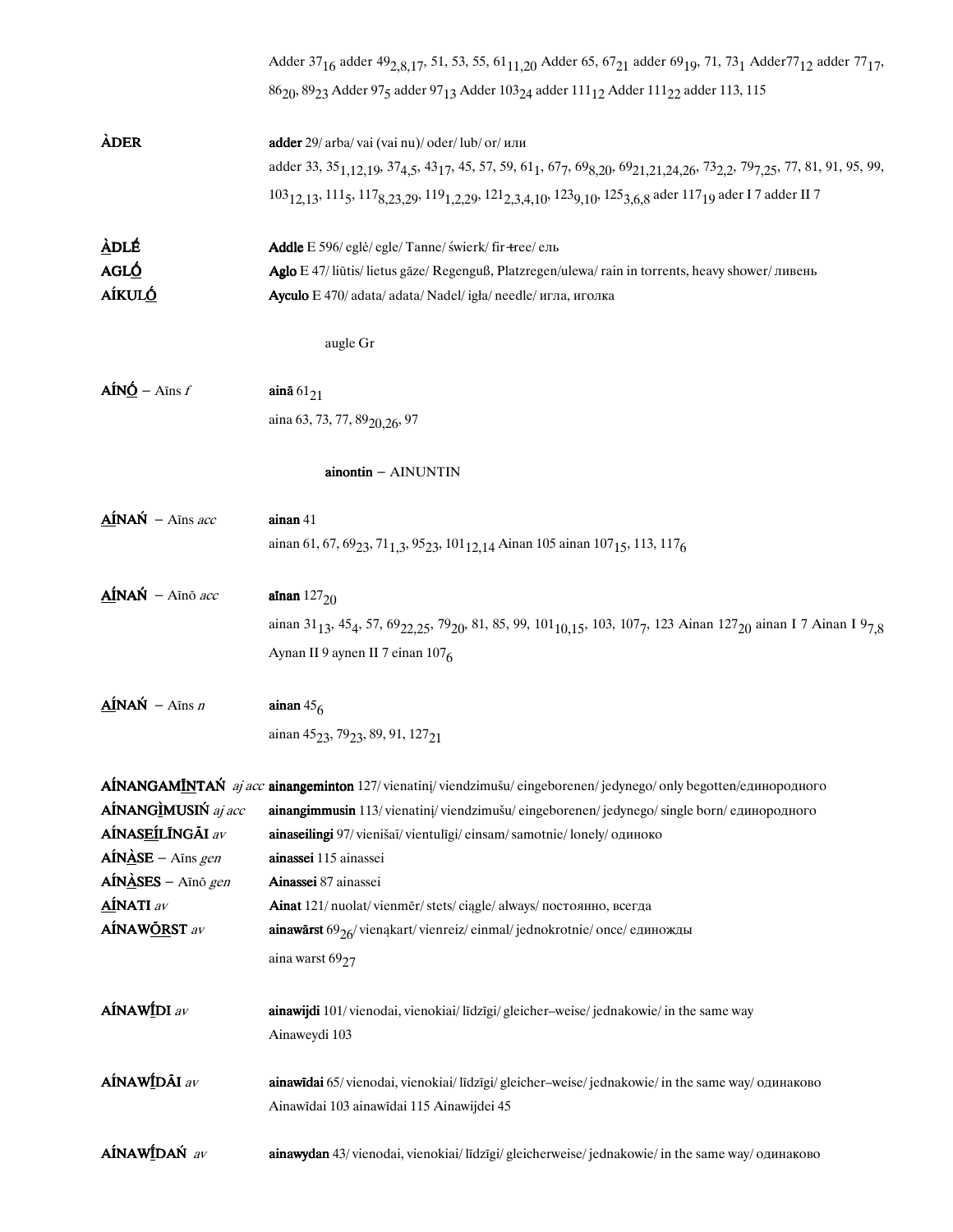| AÍNAWÍDISKÃI av                                      | <b>ainawidisku</b> 83/vienodai, vienokiai/līdzīgi/gleicherweise/jednakowie/in the same way/одинаково                                                                                                              |  |  |  |  |
|------------------------------------------------------|-------------------------------------------------------------------------------------------------------------------------------------------------------------------------------------------------------------------|--|--|--|--|
| AÍNAWÍDISKAŃ aj acc                                  | ainawidiskan 45/vienodą/līdzīgu/gleichen/jednakową/uniform, the same/одинаковую                                                                                                                                   |  |  |  |  |
|                                                      |                                                                                                                                                                                                                   |  |  |  |  |
|                                                      | ainawydan - AINAWIDAN                                                                                                                                                                                             |  |  |  |  |
| $A$ INESMÓ – Aīns dat                                | ainesmu 131                                                                                                                                                                                                       |  |  |  |  |
|                                                      | ainesmu 35 ainesmu 64                                                                                                                                                                                             |  |  |  |  |
| AÍNS crd                                             | <b>ains</b> $101_{24}$ /vienas/viens/ein/jeden/one/один                                                                                                                                                           |  |  |  |  |
|                                                      | ains 27, 37, 39, 47, 59 <sub>3,7</sub> , 61, 63 <sub>1</sub> Ains 63 <sub>19</sub> , 65 <sub>9,21</sub> ains 67 Ains 69 <sub>8</sub> ains 69 <sub>19</sub> , 73 <sub>5,9</sub> , 77, 83 Ains 87 <sub>1</sub> ains |  |  |  |  |
|                                                      | 87 <sub>3,4,8,17,23</sub> ains 89 <sub>2,11</sub> Ains 99 <sub>1</sub> ains 99 <sub>10</sub> , 101 <sub>10,21</sub> , 107 <sub>10,10,21</sub> ains 111, 113, 115, 117 <sub>17</sub> , 121, MBS ans                |  |  |  |  |
|                                                      | 73                                                                                                                                                                                                                |  |  |  |  |
| $A$ INS av                                           |                                                                                                                                                                                                                   |  |  |  |  |
|                                                      | (ni)ains 91/vien/vienīgi/allein/jedno/only/единственно                                                                                                                                                            |  |  |  |  |
|                                                      | (ni) ains $1178$                                                                                                                                                                                                  |  |  |  |  |
| $\angle$ AÍNUŃ – Ainunts acc ainontin 103            |                                                                                                                                                                                                                   |  |  |  |  |
|                                                      | ainontin(reisan)                                                                                                                                                                                                  |  |  |  |  |
|                                                      |                                                                                                                                                                                                                   |  |  |  |  |
| AÍNUNTS pn                                           | ainonts 99/ kažin kas/ kaut kas/ jemand/ ktoś/ somebody, some/ kro-ro                                                                                                                                             |  |  |  |  |
| AÍNUŃTS pn                                           | ainonts 99/ kas nors/ kads (kas)/irgendjemand/ktokolwiek/anybody, any/кто-нибо, кто-нибудь                                                                                                                        |  |  |  |  |
| AÍNUŃTS pn                                           | ainontin 103/vienintelis/vienīgais/einzig/jedyny/the only/единственный                                                                                                                                            |  |  |  |  |
| $AÍNUNTSE - Aīnunts gen$ ainontsi 85                 |                                                                                                                                                                                                                   |  |  |  |  |
| $\Lambda$ ÍNUŃTSMÓ – Aīnunts <i>dat</i> ainontsmu 67 |                                                                                                                                                                                                                   |  |  |  |  |
| AÍSM <sup>U</sup> S                                  | Aysmis E 363/ iešmas/ iesms/ Bratspieß/ rożen/ roasting-jack/ вертел                                                                                                                                              |  |  |  |  |
| <u>ÕI</u> STWEÍ                                      | Ennoys E 158 VM/ kaisti/ karst, kaitēties/ erhitzen sich/ rozgrzewać się/ incandesce, become heated/                                                                                                              |  |  |  |  |
|                                                      | нагреваться                                                                                                                                                                                                       |  |  |  |  |
| <b>AÍTAGENIS</b>                                     | Aytegenis E 745/ genys maž./ dzenis maz./ Klein-specht/ dzięcioł mały/ woodpecker (little)/ дятел малый                                                                                                           |  |  |  |  |
| $\triangle$ KANS                                     | Ackons E 277/ akuotas/ akots/ Granne/ ość/ awn/ ость (колоса)                                                                                                                                                     |  |  |  |  |
| AKÉTÉS nom pl f                                      | Aketes E 255/ akėčios/ ecēšas/ Egge/ brona/ harrow/ борона                                                                                                                                                        |  |  |  |  |
| <b>AKIWÍSTÁI</b> av                                  | ackijwistu 113/akivaizdžiai/acīmredzami/offen-sichtlich/naocznie/obviously, evidently/очевидно                                                                                                                    |  |  |  |  |
|                                                      | akiwijsti 125/ akivaizdžiai/ acīmredzami/ offen-sichtlich/ naocznie/ obviously, evidently/ очевидно                                                                                                               |  |  |  |  |
| <b>AKIWÍSTAŃ</b> aj acc                              | ackewijstin 125/akivaizdu/acīmredzamu/offen-sichtlichen/oczywisty/obvious, evident/очевидный                                                                                                                      |  |  |  |  |
| $\angle$ KIŃS – Akīs acc                             | ackins 41                                                                                                                                                                                                         |  |  |  |  |
|                                                      | ackins 95 Agins E 80                                                                                                                                                                                              |  |  |  |  |
| $\Delta$ KIS nom pl f                                | Ackis 83/ akys/ acis/ Augen/ oczy/ eyes/ глаза                                                                                                                                                                    |  |  |  |  |
|                                                      | Ackons $E - AK\tilde{O}NS$                                                                                                                                                                                        |  |  |  |  |
|                                                      |                                                                                                                                                                                                                   |  |  |  |  |
| <b>AKLAKŐRDÓ</b>                                     | Aclocordo E 313/ atsija/ atsaite/ Treibriemen/ pas do kierowania woza/ driving belt/ TRX                                                                                                                          |  |  |  |  |
|                                                      | $According E - ATKADS$                                                                                                                                                                                            |  |  |  |  |
| $OLGOS$ gen sg                                       | algas 87/ algos/ algas/ Lohnes/ zapłaty/ wages, salary/ оплаты (вознаграждения)                                                                                                                                   |  |  |  |  |
|                                                      | ālgas 89                                                                                                                                                                                                          |  |  |  |  |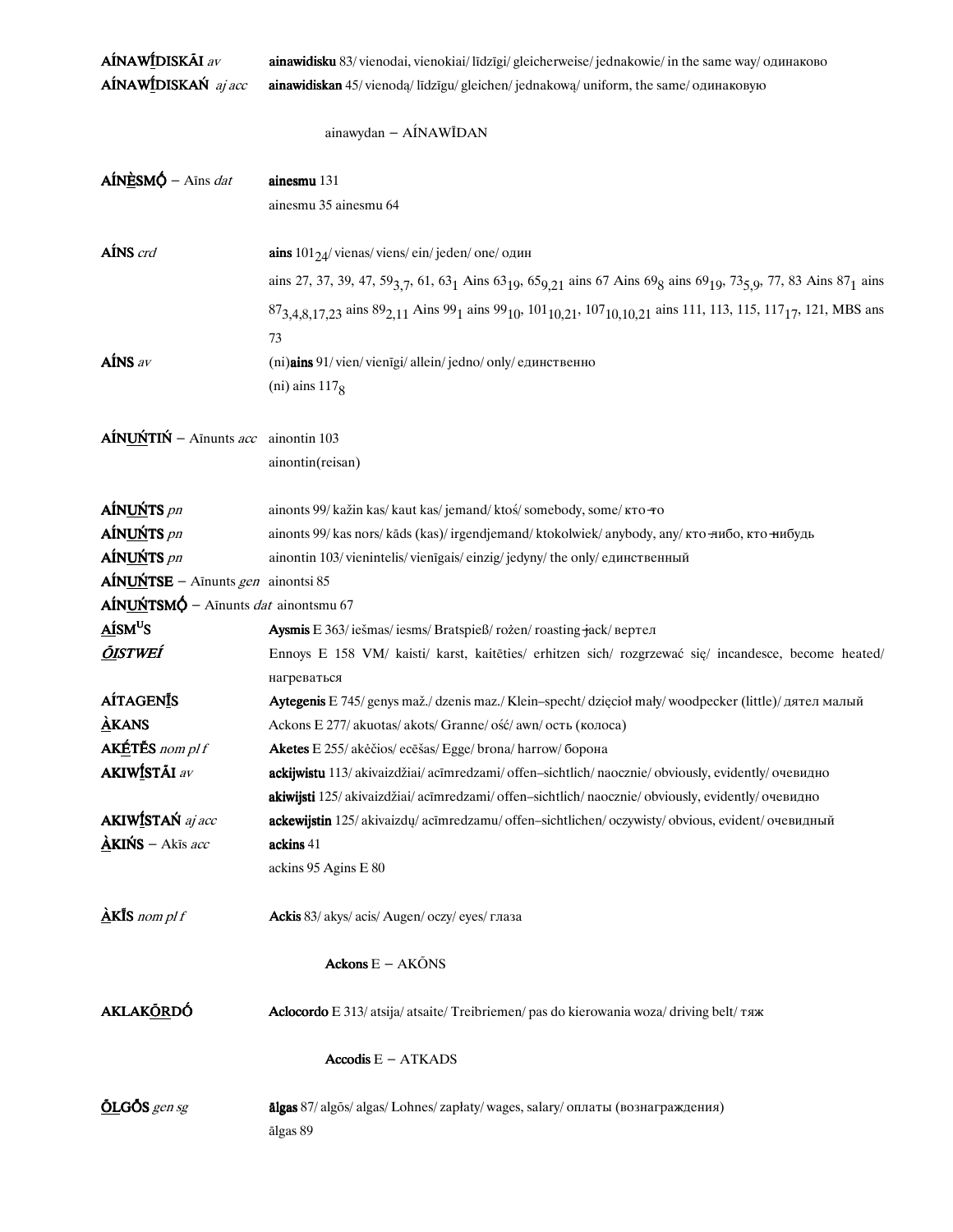| <b>ÀLISKÃNS</b> , gen*aliksnas       | abskande E 602/ alksnis/ alksnis/ Erle/ olcha/ alder + ree/ ольхи                     |  |  |  |
|--------------------------------------|---------------------------------------------------------------------------------------|--|--|--|
| <b>ALKÍNISKÓ</b>                     | Alkinisquai 105/alkanumas/izsalkums/ Hungrigkeit/ głodność/being hungry/ голодность   |  |  |  |
| AĹKIŃS aj                            | Alkins 87/ alkanas/ izsalcis/ hungrig/ głodny/ hungry/ голодный                       |  |  |  |
| AĹKTWEÍ                              | VM/ alkti/ izsalkušam būt/ hungern/ cierpieć głód/ hunger, starve/ голодать           |  |  |  |
| <b>ÁLKÚNS</b>                        | E 110/ alkūnė/ elkonis/ Ellbogen/ łokieć/ elbow/ локоть                               |  |  |  |
| ALNÓ                                 | Alna 1251 ON/ Alna/ Alna/ Alle/ Łyna/ Alna (Alle) +iver/ Лава                         |  |  |  |
| ALNŐST <u>EÍ</u> NÉ                  | Allenstein ON VM/Olštynas/Olština/Allenstein/Olsztyn/Olsztyn (Allenstein)/Ольштын     |  |  |  |
| <b>ALNĒ</b>                          | Alne E 647/ žvėris/ zvērs/ Tier/ zwierzę/ beast/ зверь                                |  |  |  |
| $ALT\triangle RES$ gen sg f          | Altari 73/ altorius/ altāris/ Altar/ ołtarz/ altar                                    |  |  |  |
|                                      | Altars 73/ алтарь                                                                     |  |  |  |
|                                      |                                                                                       |  |  |  |
| $\Delta$ LU n                        | Alu E 392/ midus/ midus/ Met/ miód pitny/ mead/ $m\ddot{\text{e}}$ $\text{m}$ muso    |  |  |  |
| ÃLW <u>Õ</u> DÉ                      | Aloade E 541/ vyrius/ enge/ Türangel/ zawiasa/ hinge/ петля дверная                   |  |  |  |
| ALWAS nom sg m                       | Alwis E 527 (Elwas Z 'švino rūda')/ švinas/ svins/ Blei/ ołów/ lead (plumbum)/ свинец |  |  |  |
| $\mathbf{\dot{\mathbf{\Delta}}}$ MEN | Aman 109 Emmen II 11 amen 19x                                                         |  |  |  |
| $\Delta M/ZIN$ - Amzis acc           | amsin 59                                                                              |  |  |  |
|                                      | amsin 119                                                                             |  |  |  |
|                                      |                                                                                       |  |  |  |
| <b>AMZIS</b> gen sg                  | amsis 123/ tautõos/ tautas/ Volkes/ narodu/ people/ народа                            |  |  |  |
|                                      |                                                                                       |  |  |  |
|                                      | $an - en$<br>$and$ eiānsts $ \tilde{A}$ UDĒJ $\tilde{A}NTS$                           |  |  |  |
|                                      |                                                                                       |  |  |  |
| ANÉ                                  | Ane E 172/ senelė/ vecāmāte/ Großmutter/ babcia/ grandmother/ бабка (бабушка)         |  |  |  |
| AŃGA                                 | <b>Anga</b> 67 $\frac{1}{3}$ ar/vai (vai nu)/ob/ albo, lub/ or, whether/ или          |  |  |  |
|                                      | Anga 67 <sub>4</sub> Anga 67 <sub>6</sub> Anga 67 <sub>7</sub>                        |  |  |  |
|                                      |                                                                                       |  |  |  |
| <b>ÃNGÌS f</b>                       | Angis E 747/ gyvatė/ čūska/ Schlange (Reptil)/ żmija/ snake/ змея                     |  |  |  |
| <b>ÁNGLÌS f</b>                      | Anglis E 34/ anglis/ ogle/ Kohle/ węgiel/ coal/ уголь                                 |  |  |  |
|                                      | Angstainai - ÃNKSTÕINÃI                                                               |  |  |  |
|                                      |                                                                                       |  |  |  |
| <b>ÃNGURIS</b>                       | Angurgis E 565/ ungurys/ zutis/ Aal/ wegorz/ eel/ угорь                               |  |  |  |
| <b>ÄNG<u>Ù</u>S</b> aj               | āūgus 87/ šykštus, gobšus/ skops/ geizig/ skąpy/ miserly, stingy (miserly)/ скупой    |  |  |  |
| <b>ANGZDRIS</b>                      | Anxdris E 775/ žaltys/ zalktis/ Natter/wąż/ grass snake/ yx                           |  |  |  |
| <b>ÁNKST<u>ŐI</u></b> av             | Angstainai 79 VM/ anksti/ agri/ früh/ wcześnie/ early/ рано                           |  |  |  |
| <b>ÁNKSTŐINÁI</b> av                 | Angstainai 79/ rytą/ rītā/ am Morgen, morgens/ rano/ in the morning/ утром            |  |  |  |
|                                      | Angsteina 77                                                                          |  |  |  |
|                                      |                                                                                       |  |  |  |
|                                      | $\text{animts} - \text{ENIMTS}$                                                       |  |  |  |
|                                      | ankaitītai - ENKĀITĪTĀI                                                               |  |  |  |
| ÖNKTAŃ n                             | <b>Anctan</b> E 689/ sviestas/ sviests/ Butter/ maslo/ butter / масло                 |  |  |  |
|                                      | <b>Ancte</b> Gr                                                                       |  |  |  |
|                                      |                                                                                       |  |  |  |
|                                      | $anlausennien - \tilde{A}ULAÚSENJAN$                                                  |  |  |  |
|                                      | $ans - AINS$                                                                          |  |  |  |
|                                      |                                                                                       |  |  |  |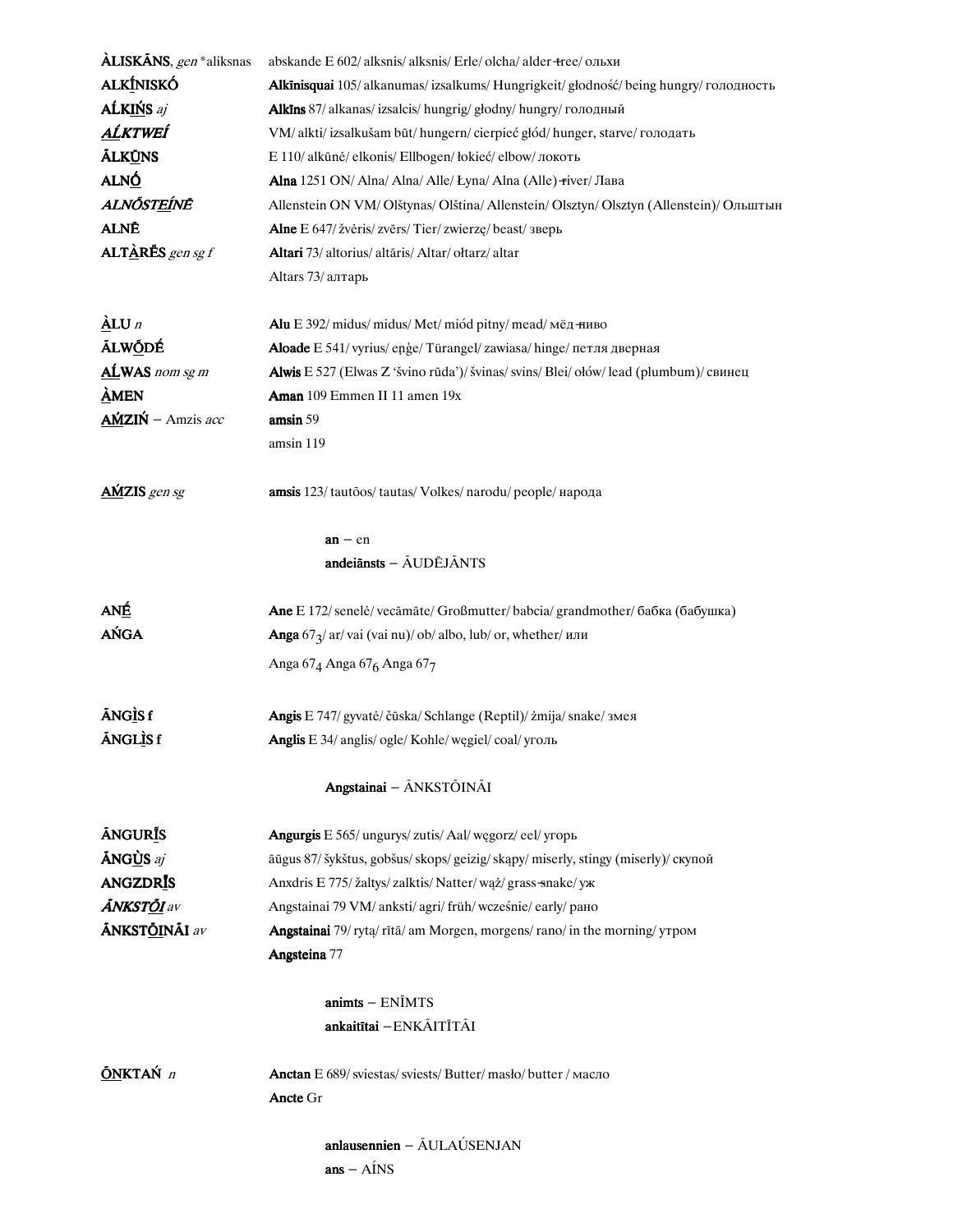## Ansalgis - ANZALĪS

| <b>ÃNSÌS</b> f                           | Ansis E 367/ vašas/ āķis/ Haken/ hak/ hook/ крюк                                                                                                                                   |  |  |  |
|------------------------------------------|------------------------------------------------------------------------------------------------------------------------------------------------------------------------------------|--|--|--|
|                                          | Ansonis $-$ ANZONS                                                                                                                                                                 |  |  |  |
|                                          | <b>ÖNTARS</b> , gen *öntras, ord Antars 27/ antras/ otrs/ zweiter/ drugi/ second/ второй                                                                                           |  |  |  |
|                                          | Antars 41 Anters 65 Anters I 5 Anters II 5 anteres MBS                                                                                                                             |  |  |  |
|                                          | $\mathbf{anterpinsquant} \mathbf{I} - \mathbf{ENTERPI} \mathbf{NSKAN}$                                                                                                             |  |  |  |
|                                          | <b>ÖNTARSGIMSENJAN</b> acc āntersgimsennien 63/atgimima/atdzimšanu/Wiedergeburt/odrodzenie/rebirth/возрождение                                                                     |  |  |  |
| <b>ÓNTERSMÓ</b> – Ontars dat Antersmu 59 |                                                                                                                                                                                    |  |  |  |
|                                          | antersmu 101 Antersmu 103 antersmu 107 <sub>10.11.22</sub>                                                                                                                         |  |  |  |
| $\Delta N$ TIS $f$                       | Antis E 720/ antis/ pile/ Ente/ kaczka/ duck/ утка                                                                                                                                 |  |  |  |
| $\tilde{A}NTRO$ - Ontārs f               | Antrā 49                                                                                                                                                                           |  |  |  |
| <b>ÖNTRAŃ</b> - Ōntārs acc               | <b>antran 87</b>                                                                                                                                                                   |  |  |  |
|                                          | Antre $E - \tilde{A} U T R \tilde{E}$                                                                                                                                              |  |  |  |
|                                          | <b>Anxdris</b> $E - ANGZDR\overline{I}S$                                                                                                                                           |  |  |  |
| <b>AŃZALĪS</b>                           | Ansalgis E 506/rantas bato/apmale/Randeinfassung am Schuhe/rant obuwniczy/welt/paнr                                                                                                |  |  |  |
| <b>AŃZÕNS</b>                            | Ansonis E 590/ ąžuolas/ ozols/ Eiche/ dąb/ oak + ree/ дуб                                                                                                                          |  |  |  |
| APDÉIWÓTÍNT if                           | epdeiwūtint 119/ palaimingą daryti/ aplaimot, izdarīt svētlaimīgu/ selig machen, beglücken/ ubłogosławić,<br>uszczęśliwiać/make smb. blissful/благословенным сделать, осчастливить |  |  |  |
| $AP$ <sup><i>MA</i></sup> $ps 3$         | ebimmai 65/ aprėpia, apima/ aptver, apņem/ umfaßt/ ogarnie/ embraces/ охватывает                                                                                                   |  |  |  |
| <b>APKEKAŃ</b> acc n                     | epkieckan 55/burnojimą, keikimą/lamāšanu/Beschimpfen, Schmähen/pyskowanie/abuse/pyraнь                                                                                             |  |  |  |
| APKÈKTWEÍ                                | epkieckan 55 VM/ keikti/ lamāt/ beschimpfen, schmähen/ kląć (ganić), zganić, złorzeczyć (ganić), zwymyślać/                                                                        |  |  |  |
|                                          | abuse/поносить, ругать                                                                                                                                                             |  |  |  |
|                                          | $aps - abz$                                                                                                                                                                        |  |  |  |
| APMÉNTIJAMÉ ps 1 pl                      | ep mēntimai 33/apmeluojame/apmelojam/ver-leumden/obelgamy/asperse, defame/обалгиваем                                                                                               |  |  |  |
| APSÉRGÉSNAŃ acc                          | absergīsnan 91/ apsaugojima/ aizsargāšanu, ap-sargāšanu/ Schützen/ zapobieżenie/ protection/ oxpana,                                                                               |  |  |  |
| APWARÉSNAŃ acc                           | предохранение<br>epwarīsnan 117/ nugalėjimą, pergalę/ uzvarēšanu, uzvaru/ Überwinden, Sieg/ zwyciężenie, zwycięstwo/                                                               |  |  |  |
|                                          | victory/ одоление, преодоление, победу                                                                                                                                             |  |  |  |
|                                          | epwarrisnan 55                                                                                                                                                                     |  |  |  |
| APWARĒTWEÍ                               | epwarīsnan 117 drv/ nugalėti/ uzvarēt/ siegen, überwinden/ zwyciężyć, pokonać/ overcome/ победить,                                                                                 |  |  |  |
|                                          | одолеть                                                                                                                                                                            |  |  |  |
|                                          | <b>APWINÚTÃI</b> – Ebwinūts av (ni)ebwinūtei 103/ pakaltintai/vainoti/sträflich/obwinionie/chargeably/обвиненно                                                                    |  |  |  |
| APWIN $f$ IS pc pt pa                    | (ni)ebwinūts 87/ apkaltintas/ apvainots (apsūdzēts), apsūdzēts/ angeklagt, beschuldigt, bezichtigt/ oskarżony,<br>obwiniony/accused/обвиненный                                     |  |  |  |
|                                          | APZENTLIWUNS pc pt ac ebsentliuns 109/ paženklinęs/ apzīmējis/ bezeichnet/ oznaczywszy/ (one who has) marked/ пометивший                                                           |  |  |  |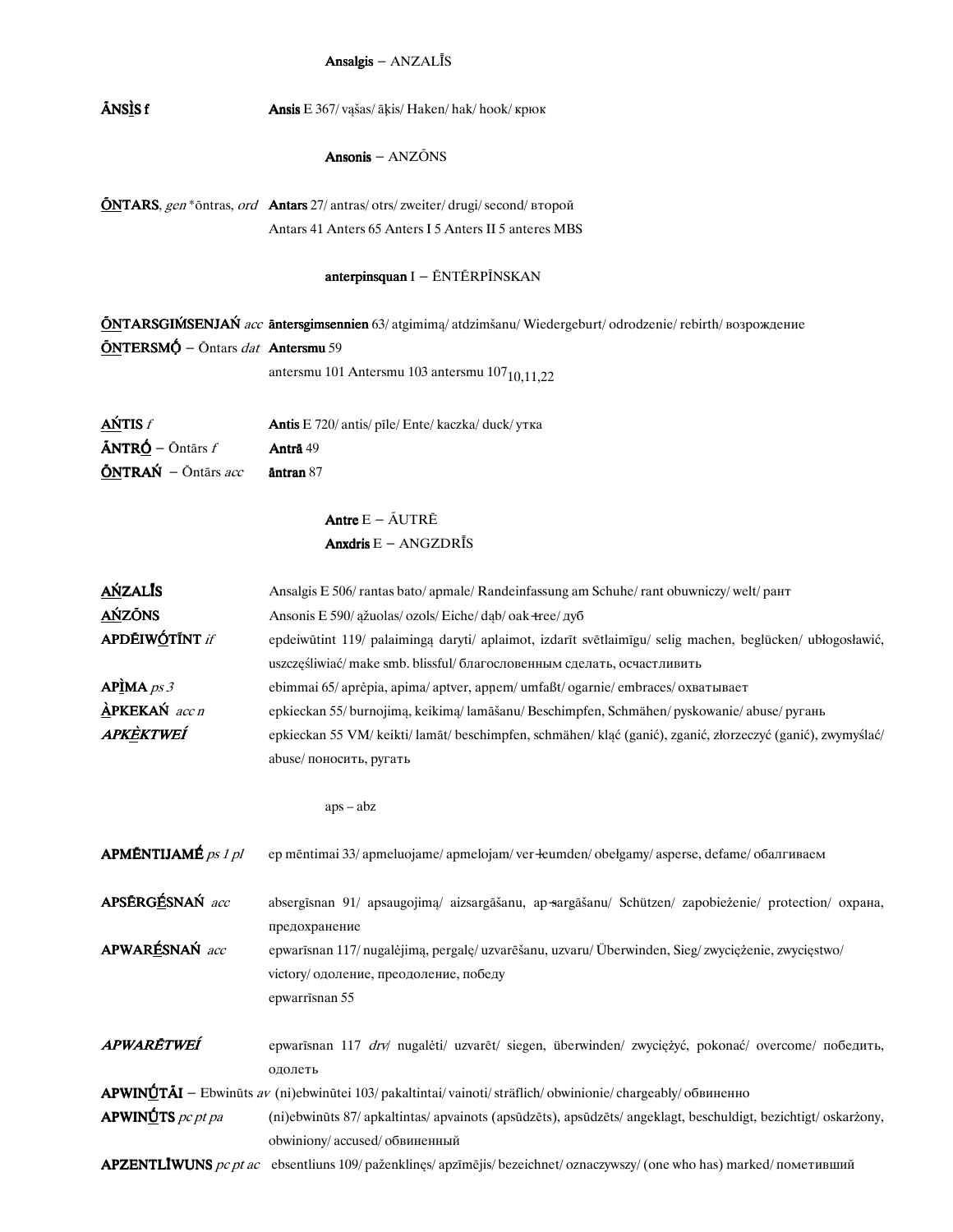| APZIGNÓJÓ pt 3                          | ebsgnā(dins) 113/laimino/svētīja (deva svētību)/segnete/poblogosławił/(has) blessed/благословил       |
|-----------------------------------------|-------------------------------------------------------------------------------------------------------|
| <b>APZIGNÓSEÍ</b> – Ebzignōjō <i>op</i> | ebsignāsi 133                                                                                         |
| APZIGNÓSNAŃ acc                         | ebsignäsnan 119/ palaiminima/ svētību/ Segen/ błogosławieństwo/ benediction, blessing/ благо еловение |
|                                         | absignasnen 109                                                                                       |
|                                         |                                                                                                       |

APZIGNÓTÃI - Ebzignōts nom plabsignātai 115

| <b>APZIGNÓTS</b> pc pt pa nom sg | ebsignāts 105/palaimintas/svētīts/gesegnet/poblogosławiony/blessed/благословенный                             |  |  |
|----------------------------------|---------------------------------------------------------------------------------------------------------------|--|--|
| <b>APZIGNÓWUNS</b> pc pt ac      | ebsignāuns 109/palaiminęs/svētījis/gesegnet/poblogosławiwszy/(one who has) blessed/благо еловивший            |  |  |
| ÀPÉ                              | Ape E 62/ upė/ upe/ Fluß/ rzeka/ river/ река                                                                  |  |  |
| APÉWÍTWÓ                         | Apewitwo E 605/karklas/kārkls/Weide (Strauch–weide)/wierzba/osier (willow)/ верба                             |  |  |
| <b>APISARGS</b>                  | Apisorx E 772/ tulžys/ dzenis zivju/ Eisvogel/ zimorodek/ kingfisher, halcyon/ зимородок                      |  |  |
| <u>À</u> PSÉ                     | Abse E 606/ epušė/ apse/ Espe/ osika/ asp/ осина                                                              |  |  |
| APSTÓKLÉ                         | Abstocle E 354/ dangtelis/ vācītis/ Deckel (Topf-deckel)/ pokrywa/ lid (of a pot)/ крышка                     |  |  |
| APSTÓKTAŃ n                      | Abstotten E 395/dangtis/vāks/Deckel (groß)/pokrywa beczkowa/lid (of a cask)/крышка бочки                      |  |  |
| <b>APUS</b>                      | <b>Apus</b> E 64/ šaltinis/ avots/ Quelle/ źródło/ spring (water spring)/ источник                            |  |  |
|                                  | Apus E 64/ šulinys/ aka/ Brunnen/ studnia/ well (water well)/ колодец                                         |  |  |
| <b>ARÈLIS</b>                    | Arelie E 709/ erelis/ ērglis/ Adler/ orzeł/ eagle/ орел                                                       |  |  |
| <b>ÄRKLUBIS</b>                  | Arglobis E 76/ viršugalvis/ pauris, galvvidus/ Scheitel/ wierzchołek głowy/ vertex/ макушка                   |  |  |
| <b>ÄRKLUBIS</b>                  | Arglobis E 76/ sklastymas/ šķirtne matos/ Scheitel (Haare)/ przedział włosów/ parting (of hairs)/ пробор      |  |  |
| <b>ARJAŃ</b> acc f               | arrien 89/ javus/ labību/ Getreide/ zboże/ crops/ зерновые, хлеба                                             |  |  |
| AŔKAŃ acc                        | Arcan 121/ arka/ arku/ Arche/ arke/ ark/ ковчег                                                               |  |  |
| AŔTÓJS                           | Artoys E 236/ artojas/ arajs/ Pflüger/ oracz/ ploughman/ пахарь                                               |  |  |
| ARTUWES nom pl f                 | <b>Artwes</b> E 413/ žygis laivais/ kuģu gājiens/ Schiffzug/ akcja morska/ cruise/ морской поход              |  |  |
| <b>ÃRWAÍKS</b>                   | Arwaykis E 434/ darbinis arklys/ darba kumeļš/ Pflugpferd/ koń roboczy/ draught horse/ рабочая лощадь         |  |  |
| <b>ÁRWAŔBS</b>                   | Arwarbs E 301/ pertraukas ratų/ treilinš/ Räderbinde-holz/ łącznia kołowa/ cart wheels' binder/ <i>Apor</i> a |  |  |
| <b>AŔWI</b> av                   | arwi 41/t'ikra/patiesi/wahr/prawdziwie/true/истинно, подлинно                                                 |  |  |
|                                  | arwi 43 arwi 45 arwi 57 arwi 57 arwi 63                                                                       |  |  |
| <b>ARWIS</b> aj nom sg m         | arwis 73/ tikras/ patiess/ wahr/ prawdziwy/ true, real/ истинный, подлинный                                   |  |  |
|                                  | arwis 87                                                                                                      |  |  |
| <b>AŔWISKÃI</b> av               | arwiskai 49/ tikrai/ patiesi/ wahr/ prawdziwie/ truly, really, indeed/ истинно, подлинно                      |  |  |
|                                  | arwiskai 55 <sub>10</sub> arwiskai 55 <sub>16</sub> arwiskai 77 arwiskai 121                                  |  |  |
|                                  | $as - ES$                                                                                                     |  |  |
| $\Lambda$ SANIS $f$              | Assanis E 14/ruduo/rudens/Herbst/jesien/autumn/осень                                                          |  |  |
| $\triangle$ SILS, gen ASILAS     | Asilis E 436/ asilas/ ēzelis/ Esel/ osioł/ donkey, ass/ осел                                                  |  |  |
| $\angle$ ASIS $f$                | Assis E 298/ ašis/ ass/ Achse/ oś/ axle/ ось                                                                  |  |  |
|                                  | asmai - *ESMÌ, ESMÓ                                                                                           |  |  |
|                                  | $\textbf{asmai}-\text{ESM}\acute{\text{E}}$                                                                   |  |  |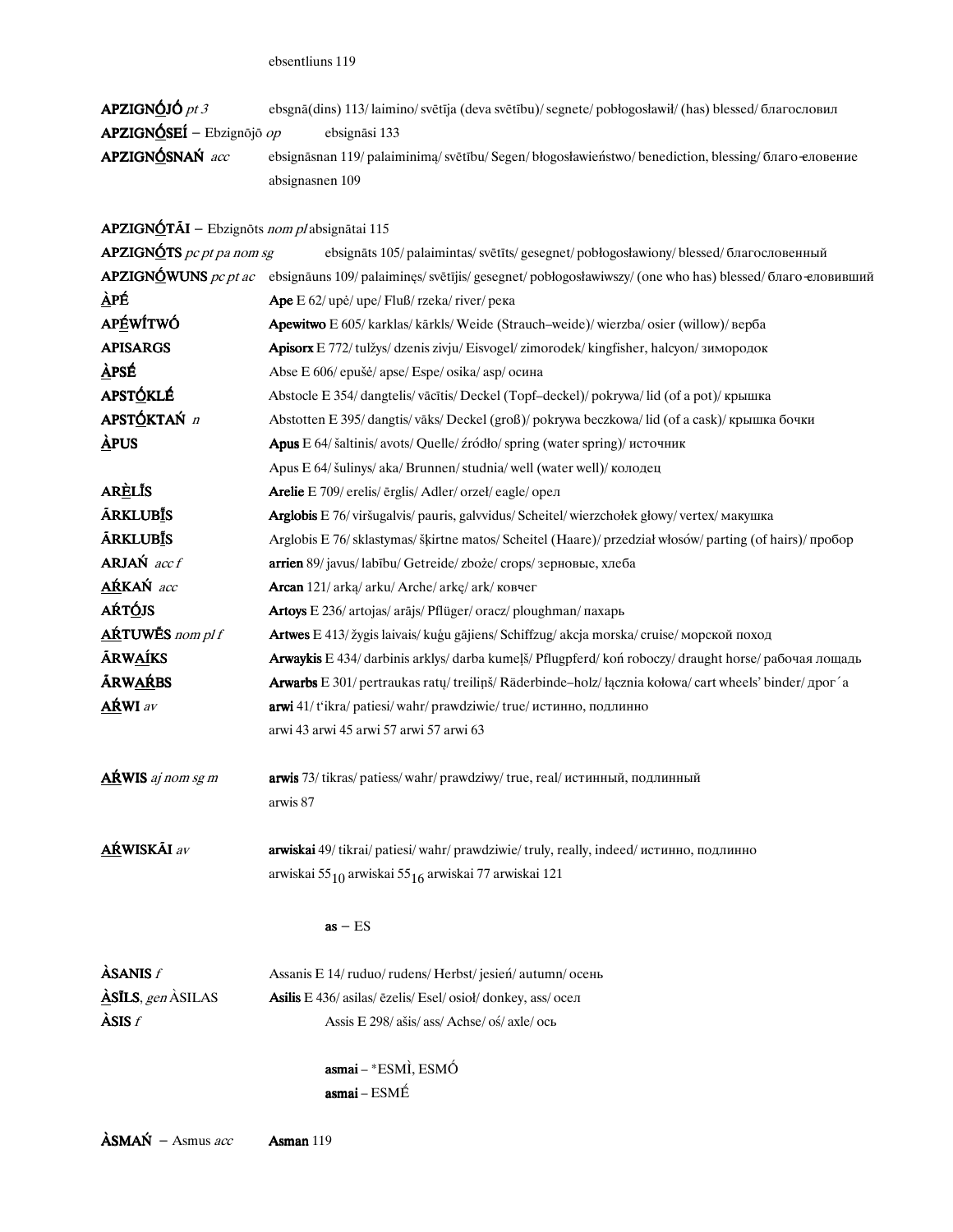## asmu - \*ESMÌ, ESMÓ

|                                                                  | ASMUS, gen ASMAS, ord Asmus 33/ aštuntas/ astotais/ achte/ ósmy/ eighth/ восьмой                                                                                                                                                                                               |
|------------------------------------------------------------------|--------------------------------------------------------------------------------------------------------------------------------------------------------------------------------------------------------------------------------------------------------------------------------|
|                                                                  | Asmus I 5 Asmus II 5                                                                                                                                                                                                                                                           |
|                                                                  | Assanis - ASANIS                                                                                                                                                                                                                                                               |
|                                                                  | Assaran $E - AZARAN$                                                                                                                                                                                                                                                           |
|                                                                  | Assegis $E - AZEGI$ <sup>S</sup>                                                                                                                                                                                                                                               |
|                                                                  | $\textbf{assei} - \text{ESE} \hat{\textbf{I}}$                                                                                                                                                                                                                                 |
|                                                                  | $Assis - ASIS$                                                                                                                                                                                                                                                                 |
| $\Delta$ SWINAŃ $n$                                              | Aswinan E 694/ kumelės pienas/ kēvju piens/ Stutenmilch/ mleko kobyle/ koumiss/ молоко кобылье                                                                                                                                                                                 |
|                                                                  | Asy $E - EZI$                                                                                                                                                                                                                                                                  |
| $ATB\tilde{A}UD\tilde{N}UNS$ pc pt ac                            | etbaudinnons 45/ pabudinęs, pažadinęs/ uzmodinājis/ aufgeweckt/ przebudziwszy/ (one who has) awaked/<br>разбудивший                                                                                                                                                            |
| <b>ATBÃUDINTS</b> - Atbāudinuns pc pt pa etbaudints 65           |                                                                                                                                                                                                                                                                                |
| ATGIMSENJAŃ acc                                                  | etgimsannien 117/atgimima/atdzimšanu/Wieder-geburt/odrodzenie/revival/возрождение                                                                                                                                                                                              |
| <b>ATKADIS</b>                                                   | Accodis E 214/aukštinis/dūmcaurums sienā/Rauchloch/dziura dymowa/smoking gap/вытяжное окно                                                                                                                                                                                     |
| <b>ATKÚMPS</b> av                                                | etkūmps 55/vėl, iš naujo/atkal, no jauna/wieder/znów, znowu/again/опять, снова                                                                                                                                                                                                 |
|                                                                  | etkūmps 63, 131 etkumps 105                                                                                                                                                                                                                                                    |
| <b>ATL<u>ÕI</u>KÓ</b> ps 3                                       | etlāiku(sin) 99 drv/ sulaiko/ attur/ abhält, zurückhält/ powstrzyma/ keep from, restrain/ сдерживает                                                                                                                                                                           |
| ATL <b>ÓIKÓ</b> SI <i>ps 3</i>                                   | etlāiku sin 99/atsilaiko/atturas/enthält sich/powstrzyma się/abstains/сдерживается                                                                                                                                                                                             |
| ATNÍSTIŃ – Atnīstis acc                                          | etnīstin 41                                                                                                                                                                                                                                                                    |
|                                                                  | etnīstin 51, 63, 93, 97, 99, 113, 117 <sub>5, 21, 29</sub> , 119, 129, 131 etnijstin 39, 55, 69 Etnīstan 57                                                                                                                                                                    |
| ATNÍSTIS gen f                                                   | etnīstis 111/ malonės/ labvēlības, apžēlošanas/ Gnade/łaski/ grace (favour), favour (grace)/ милости<br>etnīstis 115                                                                                                                                                           |
| ATNÍSTISLÕIMS aj                                                 | etnīstislaims 63/ malonės kupinas/ labvēlības pilns/ gnadenreich/ łaski pełen/ full of grace/ много-<br>милостивый                                                                                                                                                             |
| ATNÍWÍNGISKÁI av                                                 | etnīwingiskai 119/ maloningai/ labvēlīgi, laipni/ gnädig/ łaskawie/ graciously/ милостиво                                                                                                                                                                                      |
|                                                                  | etnīwingiskai 131 Etnīwingiskai 133 etnijwingiskai 81 <sub>16</sub> Etnīwingisku 81 <sub>13</sub> etnijwingisku 109                                                                                                                                                            |
| $ATN1fW1NGS$ aj m                                                | etnīwings 51g/maloningas/labvēlīgs, laipns/gnädig/łaskawy/gracious/милостивый                                                                                                                                                                                                  |
|                                                                  | etnīwings 131 Etneīwings $51_{20}$ etnijwings 71, 133                                                                                                                                                                                                                          |
| <b>ATÕLS</b><br>$ATR\'{QJA}$ – Atrōtwei ps 3                     | Attolis E 284/ atolas/ atals/ Grummet/ potraw/ aftermath/ отава<br>ettrāi 99                                                                                                                                                                                                   |
| <b>ATRÓJIS</b> – Atrōtweī <i>ip 2 sg</i> Ettrais 27 <sub>8</sub> |                                                                                                                                                                                                                                                                                |
|                                                                  |                                                                                                                                                                                                                                                                                |
|                                                                  | Ettrais 27 <sub>15</sub> , 29 <sub>10,20</sub> , 31 <sub>9,18</sub> , 33 <sub>6,17</sub> , 35 <sub>8,20</sub> , 37 <sub>10,20</sub> , 43, 45, 47 <sub>7,16</sub> , 49 <sub>4,15,19</sub> , 51 <sub>7,12</sub> , 53 <sub>3,10</sub> , 55 <sub>1,15</sub> , 57 <sub>4,14</sub> , |
|                                                                  | 59 <sub>6,11</sub> , 61 <sub>2,8,15</sub> , 63 <sub>13,22</sub> , 65 <sub>7,16</sub> , 71, 73 <sub>14,20</sub> , 75 <sub>15,25</sub> , 77                                                                                                                                      |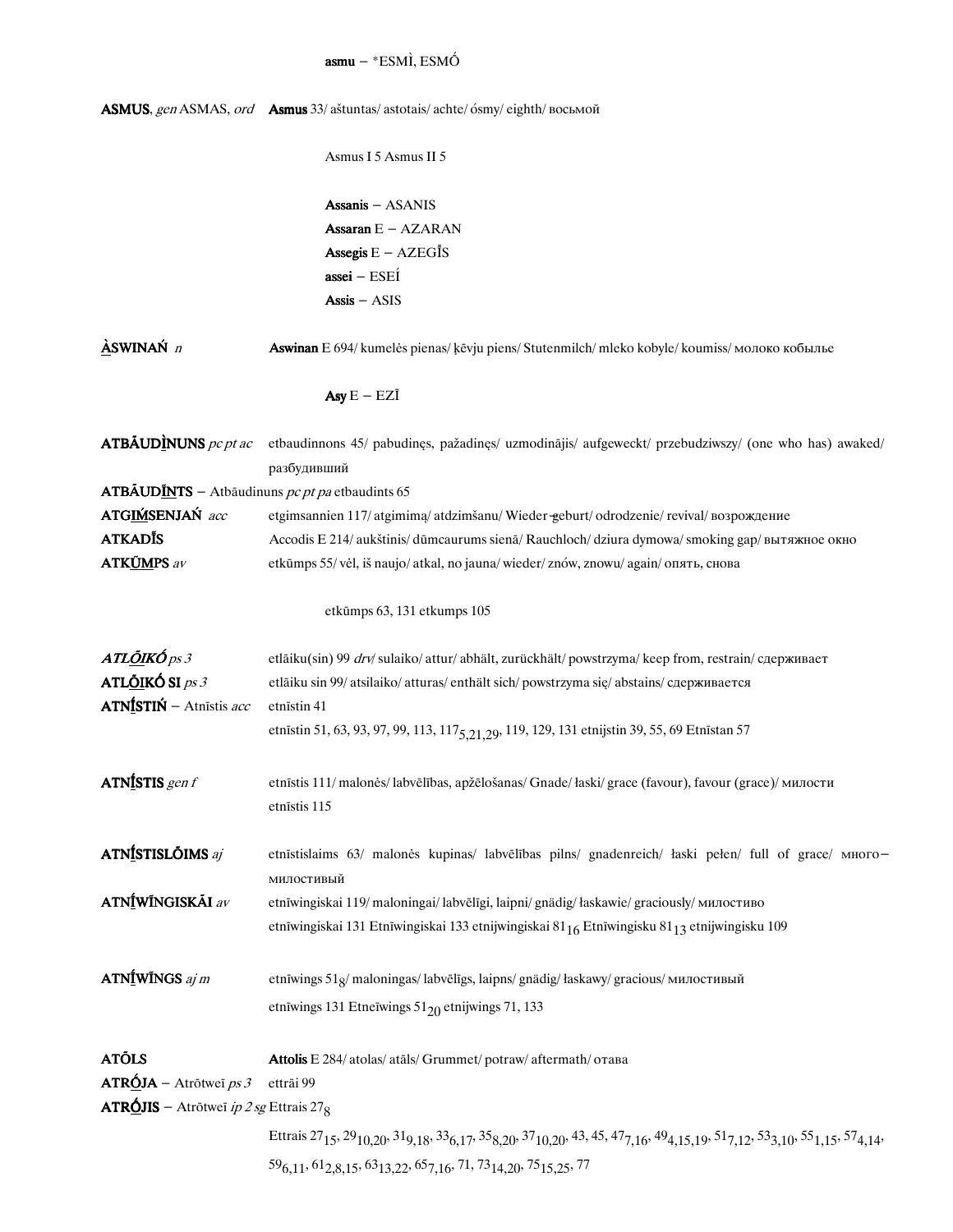# **ATRÓJITÉ** – Atrōtweī *ip 2 pl* **Attrāiti** 125 $_{11}$

Attrāiti 125 $_{\rm 15},$  127 $_{\rm 1,5,17},$  129 $_{\rm 1,5}$ 

| ATRÓTWEÍ                                                                 | attrātwei 125/atsakyti/atbildēt/antworten/od-powiedzieć/answer, respond/ответить                                    |  |  |  |
|--------------------------------------------------------------------------|---------------------------------------------------------------------------------------------------------------------|--|--|--|
| $ATSKIMÉ$ ps 1 pl                                                        | etskīmai 63/ atsikeliame, prisikeliame/ pieceļamies, augšāmceļamies/ aufstehen, auferstehen/ wstajemy,              |  |  |  |
|                                                                          | zmartwychwstajemy/stand up, resurrect (rise from the dead)/ встаем, поднимаемся, воскресаем                         |  |  |  |
| ATSKÍSEÍ ps 2 sg                                                         | etskīsai 79/atsikeli/piecelies/aufstehst (stehst auf)/wstajesz/standest up/встаешь, поднимаешься                    |  |  |  |
| <b>ATSKÍSNÓ</b>                                                          | Atskisenna I 9/ atsikėlimas, prisikėlimas/ piecelšanās, augšāmcelšanās/ Aufstehen, Auferstehen/ wstawanie,          |  |  |  |
|                                                                          | zmartwychwstanie/standing up, resurrection/вста вание, воскресение из мертвых                                       |  |  |  |
|                                                                          | ATSKÍSNAŃ – Atskisnō acc etskisnan 45                                                                               |  |  |  |
|                                                                          | Etskysnan II 9                                                                                                      |  |  |  |
| $ATSK\underline{\textbf{I}}$ WUNS – Atskīseī <i>pc pt ac</i> etskīuns 43 |                                                                                                                     |  |  |  |
|                                                                          | etskīuns 127 etskīans 43 etskyuns II 7 attskiwuns I 7                                                               |  |  |  |
| ATWEK[J]EÍ <i>ps 2</i>                                                   | etwēre 83/atveri, atidarai/atver/auftust, aufmachst, öffnest/otwierasz/openest/открывет                             |  |  |  |
| <b>ATWERJAIS</b> – Atwerja ip 2 sg etwerreis 117                         |                                                                                                                     |  |  |  |
| ATWÉRPJAMÉ - Atwērpti ps 1 pletwērpimai 53                               |                                                                                                                     |  |  |  |
|                                                                          | etwerpymay II 11 atwerpimay I 11                                                                                    |  |  |  |
| $ATWÉRPJA - Atwērpti ps 3 etwērpei 45$                                   |                                                                                                                     |  |  |  |
| $ATWERPJA - Atwērpti ps 1 sg etwerpe 71$                                 |                                                                                                                     |  |  |  |
| <b>ATWÉRPJAÍS</b> – Atwērpti $ip 2 sg$ etwerpeis 53                      |                                                                                                                     |  |  |  |
|                                                                          | etwerpeis II 11 atwerpeis I 11                                                                                      |  |  |  |
| ATWÉRPSENJAŃ acc                                                         | etwerpsennian 45/ atleidimą/ piedošanu/ Vergebung/ odpuszczanie, odpust, wybaczenie/ forgiveness/<br>прощение       |  |  |  |
|                                                                          | Etwerpsennian 127 etwerpsennien 61, 67, 71, 75 $_{11}$ , 77 $_{3}$ Etwerpsennien 77 $_{8}$ etwerpsennien 77 $_{15}$ |  |  |  |
|                                                                          | etwerpsennin 65 etwerpsenninn 75 $_{17}$ Etwerpsennian II 9 etwerpsennian II 13                                     |  |  |  |
| <b>ATWÉRPSNÓ</b>                                                         | etwerpsnā 7519/ atleidimas/ piedošana/ Vergebung/ odpuszczanie, odpust, wybaczenie/ forgiving                       |  |  |  |
|                                                                          | (forgiveness)/прощение                                                                                              |  |  |  |
|                                                                          | etwerpsnä $75_{21}$ etwerpsna $71_{12,13}$                                                                          |  |  |  |
| ATWÉRPSNAŃ - Atwērpsnō accEtwerpsannan I 9                               |                                                                                                                     |  |  |  |
|                                                                          | attwerpsannan I 15                                                                                                  |  |  |  |
| <b>ATWÉRPTI</b> if                                                       | etwērpt 117/atleisti/piedot/vergeben (verzeihen)/odpuścić/forgive/простить<br>etwierpt 55 etwierpt 81               |  |  |  |
|                                                                          |                                                                                                                     |  |  |  |
|                                                                          | <b>ATWÉRPTAŃ</b> – Atwērpti pc pt pa nom sg n etwierpton 65/atléista/piedots/vergeben/odpuszczono/forgiven/прощено  |  |  |  |
|                                                                          | <b>ATWÉRPUNS</b> – Atwērpti pc pt ac nom sg m etwiērpons 129                                                        |  |  |  |
| <b>ATWÉRUNS</b> – Atwerja pc pt ac etwiriuns 117                         |                                                                                                                     |  |  |  |
| ATWINÚTI if                                                              | etwinūt 35/ išteisinti, dovanoti, atleisti/ piedot, atvainot, attaisnot/ verzeihen, entschuldigen/ wybaczyć,        |  |  |  |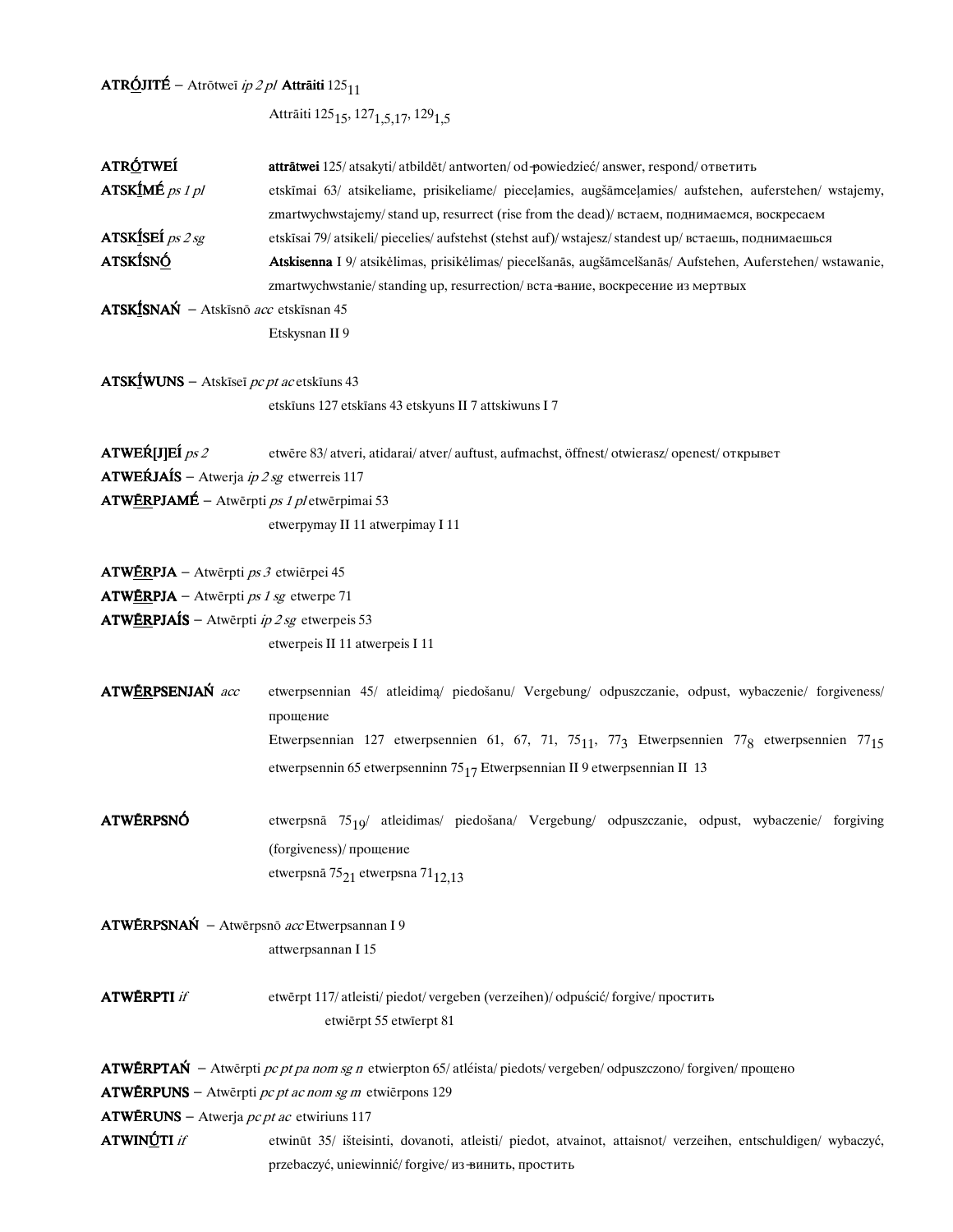| <b>ÄUBILÉJANTIS</b> gen                                      | niaubillīntis 125/(ne)pašnekančio/(ne)parunājoša/(nicht) sprechenden/(nie) pamówiącego/(not) speaking/                                               |  |  |  |
|--------------------------------------------------------------|------------------------------------------------------------------------------------------------------------------------------------------------------|--|--|--|
|                                                              | (не) разговаривающего                                                                                                                                |  |  |  |
|                                                              | nianbillintai 125                                                                                                                                    |  |  |  |
|                                                              |                                                                                                                                                      |  |  |  |
| <u>ÃU</u> BÍRGÓ                                              | Aubirgo E 347/ virėjas/ pavārs, virējs/ Koch/ kucharz/ cook/ повар                                                                                   |  |  |  |
| [? ÁUB <u>ÍR</u> GTWEÍ                                       | Aubirgo E 347 VM/išvirti ka/izvārīt/kochen gar/ugotować (potrawe)/cook/сварить (пищу)]                                                               |  |  |  |
|                                                              |                                                                                                                                                      |  |  |  |
|                                                              | $auc - auk$                                                                                                                                          |  |  |  |
|                                                              | $audangon - an$                                                                                                                                      |  |  |  |
|                                                              |                                                                                                                                                      |  |  |  |
| $\tilde{A}$ UDÓSEÍ – Audót op                                | audasei 71                                                                                                                                           |  |  |  |
|                                                              |                                                                                                                                                      |  |  |  |
|                                                              | audassei(sin) I 9 audasey(sin) II 9                                                                                                                  |  |  |  |
|                                                              |                                                                                                                                                      |  |  |  |
| $\tilde{A}$ UDÓST – Audót ps 3                               | audāst $49_4$                                                                                                                                        |  |  |  |
|                                                              |                                                                                                                                                      |  |  |  |
|                                                              | audāst 49 <sub>19</sub> , 51 <sub>8,11,12</sub> , Audā(sin) 51 <sub>5</sub>                                                                          |  |  |  |
|                                                              |                                                                                                                                                      |  |  |  |
| <b>ÃUDÓTI SI</b> if                                          | sien audāt 57/ įvykti/ notikt, īstenoties/ geschehen/ wydarzyć się/ happen/ произойти (быть)                                                         |  |  |  |
| <b>ÃUDĒJ<u>ÕN</u>TS</b> pc ps ac                             | andeiānsts 93/sutrukdantis/traucējošs/hindernde/przeszkadzący/hindering/препятствующий                                                               |  |  |  |
| <b>ÄUGAÚNAMÉ</b> ps 1 pl                                     | augaunimai 55/laimime/iegūstam/gewinnen/pozyskamy/gain, obtain/приобретаем                                                                           |  |  |  |
| $\tilde{A} U G \underline{A} \underline{U} W U N S$ pc pt ac | augauuns 43/laimėjęs/ieguvis/gewonnen/pozyskałszy/gained, obtained/приобретший                                                                       |  |  |  |
| $A\acute{U}G\acute{I}NUNS$ pc pt ac                          | auginnons 69/ auginęs, ugdęs/ audzinājis/ erzogen/ wychowywawszy/ brought up (reared)/ растивший                                                     |  |  |  |
| AÚGĪS                                                        | Dagoaugis E 638 drv/ ūglis/ dzinums, vasa/ Schößling/ latorośl/ sapling (stolon)/ побег (поросль), поросль                                           |  |  |  |
|                                                              |                                                                                                                                                      |  |  |  |
|                                                              | $\bar{a} \bar{u} gus - \tilde{A} NGUS$                                                                                                               |  |  |  |
|                                                              | Aukis $-$ AUKS                                                                                                                                       |  |  |  |
|                                                              |                                                                                                                                                      |  |  |  |
| <u>ÃUKLÓ</u>                                                 | Auclo E 451/ apynasris/ apauši/ Halfter/ uzda/ halter (horse halter)/ недоуздок                                                                      |  |  |  |
| ÄUKLEKSTĒS nom pl f                                          | Auklextes E 280/ nuovėtos/ vētīšanas atkritumi/ Getreideabfegsel/ odpadki od wywiania zboża/ waste after<br>winnowing (fanning) сгорs/ отходы веяния |  |  |  |
| ÁUKLÈKSTWEÍ                                                  | Auklextes E 280 VM/ nuklastyti/ noslaucīt vētot/ Getreide abfegen/ odmiatać odpadki wiejąc zboż/ winnow                                              |  |  |  |
|                                                              | (fan), fan (winnow)/ сметать колосья при веянии                                                                                                      |  |  |  |
| $\tilde{A}$ UKLIPTS pc pt pa                                 | auklipts 123/nuslėptas/noslēpts/verborgen/utajony/hidden/скрытый                                                                                     |  |  |  |
| <b>AÚKS</b>                                                  | Aukis E 708/ grifas/ grifs/ Lämmergeier/ sęp/ griffon/ гриф                                                                                          |  |  |  |
| AÚKTÁIRIKÍSKAŃ acc                                           | Aucktairikijskan 53/ aukštuomenę/ augstmaņus/ Adel (Stand)/ arystokrację/ nobility (aristocracy)/ знать                                              |  |  |  |
| AÚKTÌMJAŃ acc m                                              | Aucktimmien 91/ vyriausiąjį (rangu)/ vecāko (rangā)/ Obersten/ dowódcę/ supreme, principal/ верховного                                               |  |  |  |
| <b>AÚKTÌMISKÓ</b>                                            | aucktimmiskū 89/ vyresnybė/ priekšniecība/ Obrigkeit/ zwierzchnictwo/ authorities/ начальство                                                        |  |  |  |
|                                                              | aucktimmiskū 89/vyriausybė/valdība/Regierung/rząd (państwowy)/government/правительство                                                               |  |  |  |
| AÚKTÌMISKÓJÍ nom sg                                          | aucktimmisikai 89/vyresnybė/ priekšniecība/ Obrigkeit/ zwierzchnictwo/ authorities/ начальство                                                       |  |  |  |
| AÚKTÌMISKÓJÍ nom sg                                          | aucktimmisikai 89/vyriausybė/valdība/Regierung/rząd (państwowy)/government/правительство                                                             |  |  |  |
|                                                              | $\widehat{\textbf{A}\textbf{U}}$ KTÌMISKAŃ – Aūktimiskō acc Aucktimmiskan $89_{17}$                                                                  |  |  |  |
|                                                              |                                                                                                                                                      |  |  |  |

Aucktimmiska<br/>n $91_{15}$ Auktimmiskan $89_{21}, 91_{21}, \mbox{Auckstimiskan} \; 89_{16}$ 

AÚKTÍMS, gen AÚKTÍMAS, aj Aucktimmien 91 VM/ įukštas (iškilus)/ augsts (izcils)/ erhaben/ podwyższony/ prominent/ возвышенный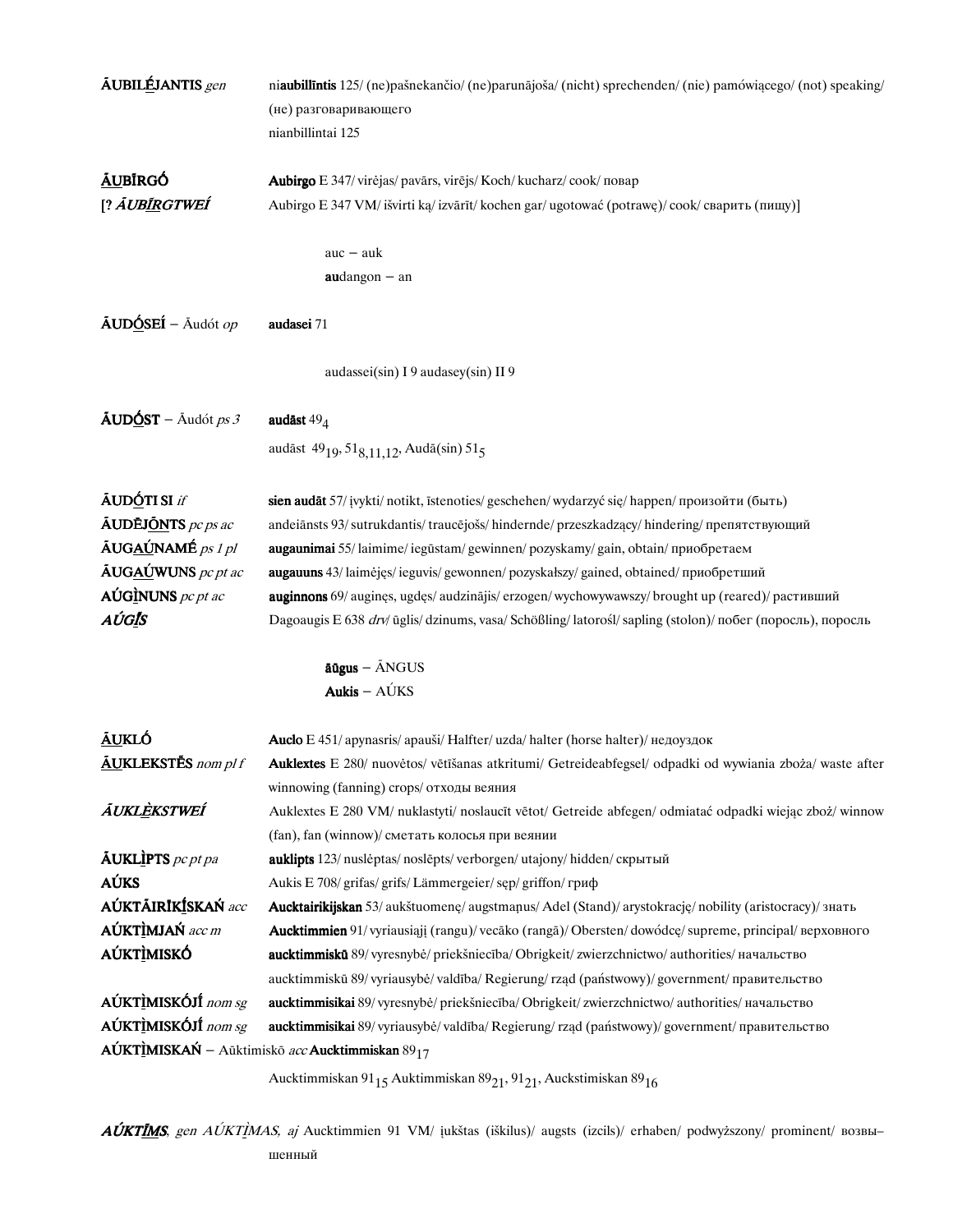| <b>AÚKTS</b> aj                                                                       | Aucktimmien 91 VM/ áukštas/ augsts/ hoch/ wysoki/ high, tall/ высокий                                                              |  |  |  |  |
|---------------------------------------------------------------------------------------|------------------------------------------------------------------------------------------------------------------------------------|--|--|--|--|
| AÚKT <u>Ù</u> MĨS                                                                     | Aucktimmien 91VM/ aukštuolis/ garais (augumā)/ Hochgewachsene/ rosły/ tall person/ рослый                                          |  |  |  |  |
| AÚKTWEÍ                                                                               | Aukis E 708 VM/ ūkauti/ kliegt/ schreien/ pohukiwać/ shout (halloo)/ укать                                                         |  |  |  |  |
| <b>ÃUL<u>ÕI</u>KÍNGS</b> aj m                                                         | Aulaikings 87/ santūrus/ atturīgs/ enthaltsam/ opanowany/ restrained (reserved)/ сдержанный                                        |  |  |  |  |
| <b>ÄULŐIKÍNGS</b> aj m                                                                | Aulaikings 87/ nuosaikus/ mērens/ maßvoll/ powścią-gliwy/ moderate/ умеренный                                                      |  |  |  |  |
| <u>ÃU</u> LÃUKĪS                                                                      | Aūlaukis DIA/ aulaukis/ vakarvējš/ Westwind/ wiatr wieczorny/ west wind/ западный ветер                                            |  |  |  |  |
| <b>ÃULAÚSENJAŃ</b> acc                                                                | aulausennien 113/mirima/miršanu/Sterben/mrzenie/dying/умирание                                                                     |  |  |  |  |
|                                                                                       | aulausennien 117 anlausennien 43                                                                                                   |  |  |  |  |
| <b>ÄULAÚTI</b> if                                                                     | aulāut 63/ numirti/ nomirt/sterben/ umrzeć/die/ умереть                                                                            |  |  |  |  |
| <b>ÃUL<u>AÚ</u>WUNS</b> – Āulaūt <i>pc pt ac nom sg m</i>                             |                                                                                                                                    |  |  |  |  |
|                                                                                       | <b>Aulauuns</b> 127                                                                                                                |  |  |  |  |
|                                                                                       | Aulauns 43 aulawns I 7 aulauns II 7                                                                                                |  |  |  |  |
| $\tilde{A}ULA\acute{U}WUS\acute{I}$ – Aulaūt pc pt ac nom sg f                        |                                                                                                                                    |  |  |  |  |
|                                                                                       | aulausē 97                                                                                                                         |  |  |  |  |
| $\tilde{A}UL \Delta U$ WUSIŃS – $\tilde{A}$ ulaūt <i>pc pt ac acc pl m</i>            |                                                                                                                                    |  |  |  |  |
|                                                                                       | aulauwussens I 9                                                                                                                   |  |  |  |  |
|                                                                                       | aulausins 43 Aulausins 127 aulauūsins 45 aulaunsins II 9                                                                           |  |  |  |  |
| <b>AÚLINIS</b>                                                                        | Aulinis E 503/aulas/stulms (zābaka stulms)/ Schaft (Stiefelschaft)/cholewa/leg (boot's top)/ голенище                              |  |  |  |  |
| AÚLS                                                                                  | Aulis E 141/blauzdikaulis/liela kauls/Schienbein/goleniowa kość/shin bone/берцовая кость большая                                   |  |  |  |  |
| ÃUMINÉTWEÍ                                                                            | auminius 73 VM/nusiminti/noskumt/verzagen/rozpaczać/despond/унывать/унывать                                                        |  |  |  |  |
| $\tilde{A}$ UMINÉWUNS pc pt ac                                                        | auminius 73/ nusiminęs/ noskumis/ verzagt/ w rozpacz wpadszy/ despondent, down hearted/ отчаявшийся                                |  |  |  |  |
| ÄUMÚSNAŃ acc                                                                          | aumūsnan 119/ nuplovimą/ noskalojumu/ Abwa-schen/ zmycie/ washing off/ смытие                                                      |  |  |  |  |
| ÁUMÚTWEÍ<br>aumūsnan drv/ nuplauti/ noskalot/ abwaschen/ zmyć/ wash off (аway)/ смыть |                                                                                                                                    |  |  |  |  |
|                                                                                       | aumūsnan drv/ išplauti, numazgoti/ nomazgāt/ auswaschen/ umyć, wyprać/ wash (off)/ вымыть                                          |  |  |  |  |
| ÁUP <u>ÁI</u> KÉJAMÉ                                                                  | aupaickēmai 37/ nuviliojame/ aizvilinājam/ abspen-stig machen/ zwabimy/ alienate (by luring away)/<br>сманиваем                    |  |  |  |  |
| $\mathbf{\tilde{A}UP\tilde{A}}LA$ ps 3                                                | aupallai $1076$ / randa/ atron/ findet/ znajdzie/ finds/ находит                                                                   |  |  |  |  |
|                                                                                       | aupallai 69, 81, 107 <sub>6</sub> aūpallai 79                                                                                      |  |  |  |  |
|                                                                                       | ÂUPALUSIS pc pt ac nom pl m aupallusis 117/ radę/ atraduši/ gefunden/ znałazłszi/ found (they who have found)/ нашедшие            |  |  |  |  |
| <b>AÚSAŃ</b> – Aūss acc                                                               | Ausin 43                                                                                                                           |  |  |  |  |
|                                                                                       | ausch - $AU\acute{S}$                                                                                                              |  |  |  |  |
| <b>ÄUSIŃS</b> acc pl f                                                                | <b>āusins</b> 41/ ausis/ ausis/ Ohren/ uszy/ ears/ уши                                                                             |  |  |  |  |
|                                                                                       | Ausins E 83                                                                                                                        |  |  |  |  |
|                                                                                       | Ausis $E - A \hat{U}SS$                                                                                                            |  |  |  |  |
| ÁUSKAND <u>ÍN</u> SNAŃ acc                                                            | auskandinsnan 119/ paskandinimą/ noslīcinājumu/ Versenken/ zatopienie/ drowning/ потопление<br>auskandinsnan 121 austkandisnan 119 |  |  |  |  |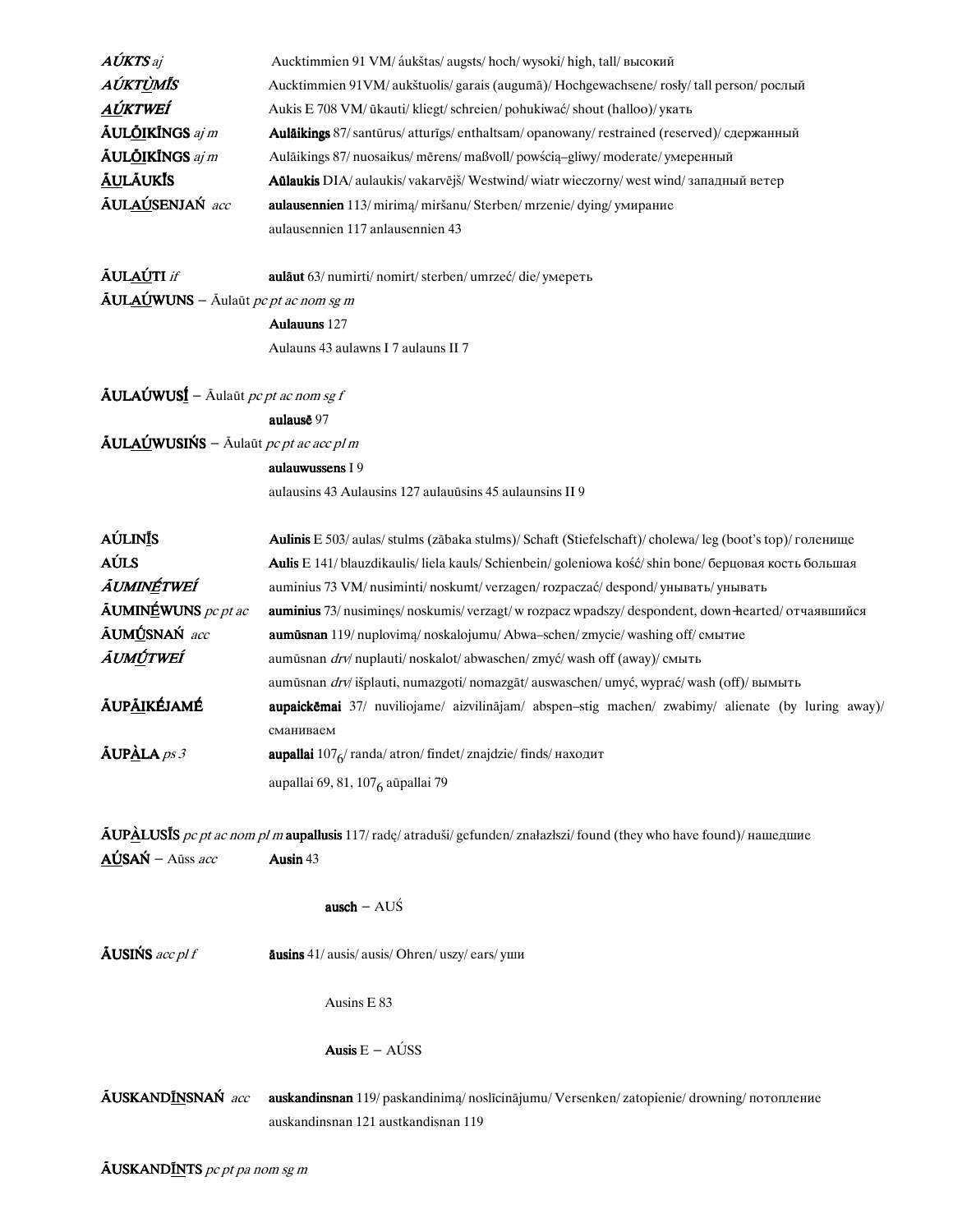| <b>auskandints</b> 63/ nuskandintas/ noslicinats/ ertränkt/ utoplony/ drowned/ утопленный |  |  |  |
|-------------------------------------------------------------------------------------------|--|--|--|
|-------------------------------------------------------------------------------------------|--|--|--|

| $\tilde{A}$ USKANDINUNS pc pt ac nom sg m                                          |                                                                                                                                      |
|------------------------------------------------------------------------------------|--------------------------------------------------------------------------------------------------------------------------------------|
|                                                                                    | <b>auskandinnons</b> 119/ nuskandinęs/ noslicinajis/ ertrankt/ utopiwszy/ (one who has) drowned $tr$ / утопивший                     |
| $\tilde{A}$ USKĒNDLAÍ op (cn 3)                                                    | auskiendlai 121/ tenuskęsta/ lai noslīkst/ ersaufe/ niech się zatopi/ let him drown/ пусть утонет                                    |
| AÚSS                                                                               | Ausis E 523/ auksas/ zelts/ Gold/ złoto/ gold/ золото                                                                                |
| <b>AUSTJAŃ</b> acc                                                                 | <b>āustin</b> 89/ snuki/ purnu/ Schnauze (Maul), Maul/ pysk, morde/ snout/ морду                                                     |
| ÁUSTÓ                                                                              | Austo E 89/ burna/ mute/ Mund/ usta/ mouth/ por                                                                                      |
| $\tilde{A}U\acute{S}A\acute{U}D\underline{\acute{E}}JA - \bar{A}$ ušaūdētweī $ps3$ |                                                                                                                                      |
|                                                                                    | auschaudē 61                                                                                                                         |
| AUŚAÚDÉTI if - Aušaūdētweī auschaudijt 39                                          |                                                                                                                                      |
| ĀUŚAÚDÉSNAŃ acc                                                                    | auschaudīsnan 47/ pasitikėjimą/ uzticību/ Vertrauen/ zaufanie/ trust/ доверие                                                        |
|                                                                                    | Ausaudīsnan 107 <sub>9</sub> auschaudisinan 97 auschaudīsnan 107 <sub>16</sub> auschaudisnan 115                                     |
| <b>AUSAÚDÉTWEI</b>                                                                 | auschaudītwei 27/ pasitikėti/ uzticēt/ anvertrauen/ zaufać/ trust/ доверять                                                          |
| AUŚAÚDÉWINGAŃ – Aušaūdēwīngis acc sg                                               |                                                                                                                                      |
|                                                                                    | auschaudiwingin $53_{14}$                                                                                                            |
| <b>ÃUŚAÚDÉWÍNGAŃS</b> – Āušaūdēwīngis acc pl                                       |                                                                                                                                      |
|                                                                                    | auschaudīwingins $53_{17}$                                                                                                           |
|                                                                                    | AUSAUDÉWINGAS aj m auschaudīwings 57/ patikimas/ uzticams/ zuverlässig/ pewny/ reliable/ надежный                                    |
|                                                                                    | ÁUŚAÚTENÍKAMAŃS <i>dat pl</i> auschautenīkamans 53/skolininkams/parādniekiem/Schuldnern/dłużnikom/debtors/должникам                  |
|                                                                                    | auschantnikamans I 11 anschautinekamans II 11                                                                                        |
| <b>ÄUŚAÚTIŃS</b> acc pl                                                            | āuschautins 53/ skolas/ parādus/ Schulden (Geld-schulden)/ długi/ debts/ долги (задолженности)<br>auschautins I 11 anschautins II 11 |
| ÃUŚP <u>ÕN</u> DIJAMÉ <i>ps 1 pl</i>                                               | auschpāndimai 37/ pasiveržiame/ atņemam cen-šanās/ aneigen uns mit Gewalt/ odbijamy dla sobie/ extort/<br>отнимаем соперничая        |
| <u>ÃU</u> TRÉ                                                                      | <b>Antre</b> E 514/ kalvė/ smēde/ Schmiede/ kuźnia/ forge (smithy), smithy/ кузница                                                  |
| <b>ÄUWÍLKS</b>                                                                     | Awilkis E 472/ siūlas/ diegs/ Faden/ nić/ thread/ нитка                                                                              |
| <b>ÃUWIRPS</b>                                                                     | Auwirpis E 320/latakas/noteka, rene/Rinne/ żłób do spuszczenia wody/gutter (trough)/ желоб                                           |
| <b>AUWIR<sup>a</sup>S</b>                                                          | Auwerus E 529/ gargažė/ sārņi/ Schlacke (Metall–schlacke)/ szlaka/ slag/ шлак                                                        |
| $\mathbf{\dot{\Delta}}$ WĪNS                                                       | Awins E 679/ avinas/ auns/ Widder/ baran/ ram (he sheep)/ баран                                                                      |
| <b>AWS</b>                                                                         | Awis E 177/ dėdė (avynas)/ tēvocis (mātes brālis)/ Oheim/ wuj/ uncle (mother's brother)/ дядя (брат                                  |
|                                                                                    | матери)                                                                                                                              |
|                                                                                    | $ay - ai$                                                                                                                            |
| $\Delta$ ZARAŃ $n$                                                                 | Assaran E 60/ ežeras/ ezers/ See m/ jezioro/ lake/ osepo                                                                             |
| <b>AZEGĪS</b>                                                                      | Assegis E 572/ ešerys/ asaris/ Barsch/ okoń/ perch/ окунь                                                                            |
| $EZ_1$ nom sg f                                                                    | Asy E 241/ežia/eža/Rain (Ackergrenze)/miedza/edge of an acre/Mexa                                                                    |
|                                                                                    | Β                                                                                                                                    |

**BÀBÓ** Babo E 263/ pupos/ pupas/ Bohnen/ bób/ bean/ фасоль **BÕDĪS** boadis E 164/ dūris/ dūriens/ Stich/ ukłucie, nakłucie/ prick (stab), stab/ укол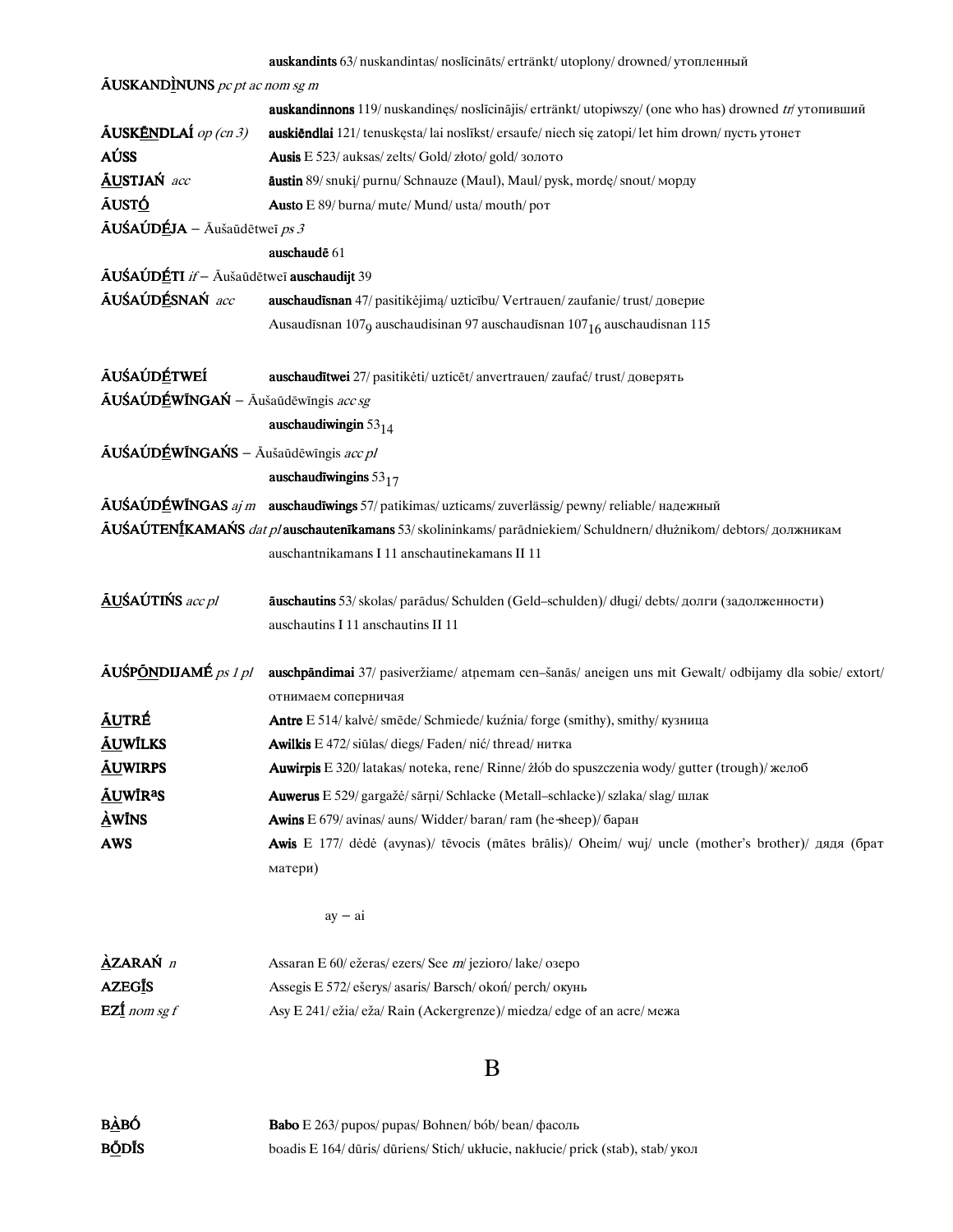| BÓJINTWEÍ         | pobaiint 87 MK/ gasdinti, baidyti/biedēt, baidīt/ schrecken, erschrecken/ straszyć/ frighten/ пугать                                                                                                                        |
|-------------------|-----------------------------------------------------------------------------------------------------------------------------------------------------------------------------------------------------------------------------|
| <b>BALGNAŃ</b> n  | <b>Balgnan</b> E 441/balnas/segli/Sattel/siodlo/saddle/седло                                                                                                                                                                |
| <b>BALGNINIKS</b> | <b>Balgninix</b> E 440/balnius/seglinieks/Satteler/siodlarz/saddle-maker/седельник                                                                                                                                          |
| B <u>ÕL</u> TAŃ n | <b>balt</b> ON/bala, pelkė/ purvājs, purvs/ Bruch/błoto/ swamp/болото                                                                                                                                                       |
|                   | balt ON/liūnas/dūksts, dumbrājs/Morast, Sumpf/bagno/quag/трясина                                                                                                                                                            |
| BAĹWÓ             | Balwe DIA/ kyšis/ kukulis (uzpirkšanai)/ Schmiergeld/ łapówka/ bribe/ взятка                                                                                                                                                |
| <b>BÁLZINIS</b>   | Balsinis E 490/ pagalvė/ spilvens/ Kissen/ poduszka/ pillow/ подушка                                                                                                                                                        |
|                   | batto E - Cacto E                                                                                                                                                                                                           |
|                   | baytan $E - SAITAN$                                                                                                                                                                                                         |
| <b>BŐRDÓ</b>      | Bordus E 101/barzda/bārda/Bart/broda/beard/борода                                                                                                                                                                           |
| <b>BÀSTWEI</b>    | embaddusisi 113 boadis E 164 VM/durti, smeigti, besti/durt, spraust/stechen/kłuć, bóść, wtykać/stick into/                                                                                                                  |
|                   | колоть, вонзать, втыкать                                                                                                                                                                                                    |
| <b>BASTWEI</b>    | embaddusisi 113 boadis E 164 VM/sprausti, kišti/gāzt/stecken/wsunąć, wciskać/thrust into, poke in/совать                                                                                                                    |
| BE, *BÉI          | bhe $17_1 \frac{3}{\text{ in}}$ ir/ un/ und/ i/ and / u                                                                                                                                                                     |
|                   | bhe $17_{15,19}$ , $27_{10,10}$ , $29_{1,4,6,12,13,15,17,18}$ , $31_{2,3,5,6,11,13,14,20}$ , $33_{1,2,2,3,8,9,12,13,19}$ , $35_{3,3,10,12,15}$                                                                              |
|                   | $37_{2,6,16,17}$ , $39_{3,5,8,8}$ , $39_{19}$ , $41_{3,4,5,5,6,6,7,7,8,9,10,11,11,12,13,14,15,15,16}$ Bhe $41_{21}$ bhe                                                                                                     |
|                   | $43_{1,7,12,14,15,16,18,19,20,21,22,24}$ , $45_{6,14,17,19}$ Bhe $45_{21}$ bhe $45_{21,22}$ , $47_{10,11}$ , $49_{5,6,9}$                                                                                                   |
|                   | $51_{2,2,13,14,15,17,18,19}$ , $53_{7,14,18}$ Bhe $53_{20}$ bhe $55_{4,9,11}$ Bhe $55_{14}$ bhe $55_{18,19,20,21}$ Bhe $55_{21}$ bhe $55_{21,23}$ ,                                                                         |
|                   | $577,8,10,17,18$ , $599,15,16,16$ , $614,4,6,7,10,17,18,20$ , $631,5,15,16,17$ Bhe $6317$ bhe $6318,19$ , $6522$ Bhe $6715$ bhe                                                                                             |
|                   | $67_{22}$ , $69_{1,2,3,5,6,11,14,16,17,18,22}$ Bhe $69_{27}$ bhe $71_{9}$ Bhe $71_{17}$ bhe $71_{20}$ , $73_{15,16,17,22}$ ,                                                                                                |
|                   |                                                                                                                                                                                                                             |
|                   | 753,3,4,8,8,9,15,17,19,22,23 Bhe 77 <sub>1</sub> bhe 77 <sub>2,5</sub> Bhe 77 <sub>6</sub> bhe 77 <sub>7,11,13,18,22</sub> , 79 <sub>4,5,8,13,14,16,17,18,18</sub> Bhe                                                      |
|                   | $79_{22}$ bhe $79_{23}$ , $81_{4,5,5,8,14,18,18}$ Bhe $81_{21}$ bhe $81_{21}$ , $83_{3,4,5,7,8,10,12,15,20}$ , $85_{2,8,10,14,18,21,24}$ ,                                                                                  |
|                   | $879,11,14,17,26,27$ , $892,6,7,8,10,13$ , $9114,15,16,17,18,21,21$ , $932,6$ Bhe $9310$ bhe<br>$93_{15}$                                                                                                                   |
|                   | $95_{1,3,7,9,9,15,16,19,22,22,24}$ , $97_{3,10,12,12}$ Bhe $97_{18}$ , $99_5$ bhe $99_{10,11,13}$ , $101_2$ Bhe $101_9$ bhe                                                                                                 |
|                   | $101_{13,13,14,15,17,19,22,22,23,26}$ , $103_{7,9,14,19}$ Bhe $103_{23}$ bhe $105_{4,5}$ Bhe $105_{6}$ bhe $105_{8,9,12}$ Bhe $105_{13}$ bhe                                                                                |
|                   | $105_{17,20,21,25,25,26,27,27}$ Bhe $107_1$ bhe $107_2$ Bhe $107_3$ bhe $107_{4,10,11,16,21,23}$ , $109_{1,1,6,7,8,13}$ ,                                                                                                   |
|                   | $1117,9,10,14,15,16$ , $1132,3,7,7,8,13,14,15,16,17,19,21,22$ , $1153,4,5,6,8,9,11,13,13,14,16,18,19,20,21,24,24,26$                                                                                                        |
|                   | $117_{4,6,11,12,21,28,29}$ , $119_{4,13,17,20,23,25,26,30}$ Bhe $121_1$ bhe $121_{2,7,16,17,18}$ , $123_{2,11,13,19,24}$ , $125_{2,4}$ Bhe                                                                                  |
|                   | $125_{13,17}$ bhe $127_{4,11,16,21}$ Bhe $129_{11,11}$ bhe $129_{16,16}$ , $131_{10,10}$ Bhe $131_{13}$ bhe $131_{14,15,16,17}$ Bhe $131_{19}$                                                                              |
|                   | bhe $131_{20,21}$ , $133_{5,6,7,13,15,18}$ be (bille) $93_{14}$ Bbe $65_{11}$ , $81_{16}$ , $119_{31}$ bhc $63_8$ bke $71_{20}$ , $105_{25}$ , $119_{15}$ qhe $57_8$                                                        |
|                   | hhe 1077 bhe II 7 <sub>11</sub> , 7 <sub>17</sub> , 9 <sub>5</sub> Bhe II 9 <sub>10</sub> bhe II 13 <sub>5, 6</sub> 7, 8, 14, 16 bhe II 5 <sub>12</sub> Bhe II 7 <sub>11</sub> , 11 <sub>2, 5</sub> bhe II                  |
|                   | 11 <sub>13,14,15,16</sub> , 13 <sub>15</sub> bha I 5 <sub>12</sub> , 9 <sub>5</sub> Bha I 11 <sub>2,5</sub> bha I 11 <sub>12,13,13,14</sub> , 13 <sub>6,6,7,14,15,16</sub> Ba I 9 <sub>10</sub> bah I 7 <sub>11</sub> Bah I |
|                   | $7_{11}$ bah I $7_{17}$                                                                                                                                                                                                     |
| BE                | bhe $4917/$ be/ bez/ ohne/ bez/ without/ $6e3$                                                                                                                                                                              |

| <b>BEBINT</b> if                                             | <b>bebbint</b> 87/ pašiepti/ zoboties par/ auslachen/ drwinkować/ mock (ridicule), mock/ осмеивать                      |
|--------------------------------------------------------------|-------------------------------------------------------------------------------------------------------------------------|
| <b>BEBINIMÉ</b> – Bebīnt <i>ps 1 pl</i> <b>bebinnimai</b> 29 |                                                                                                                         |
| <b>BEBRUS</b>                                                | <b>Bebrus</b> E 668/bebras/bebrs/Biber/bóbr/beaver/606p                                                                 |
| <b>BÉGAITÉ</b> ip $2$ pl                                     | <b>begeyte</b> MBS/bekite/skrieniet, begiet/lauft/biegnijcie/run/бегите                                                 |
| <b>BÈGI</b>                                                  | <b>beggi</b> $55\frac{1}{2}$ nes/jo/denn, weil/bo, ponieważ/because/ $\frac{1}{2}$ neto, $\frac{1}{2}$ no $\frac{1}{2}$ |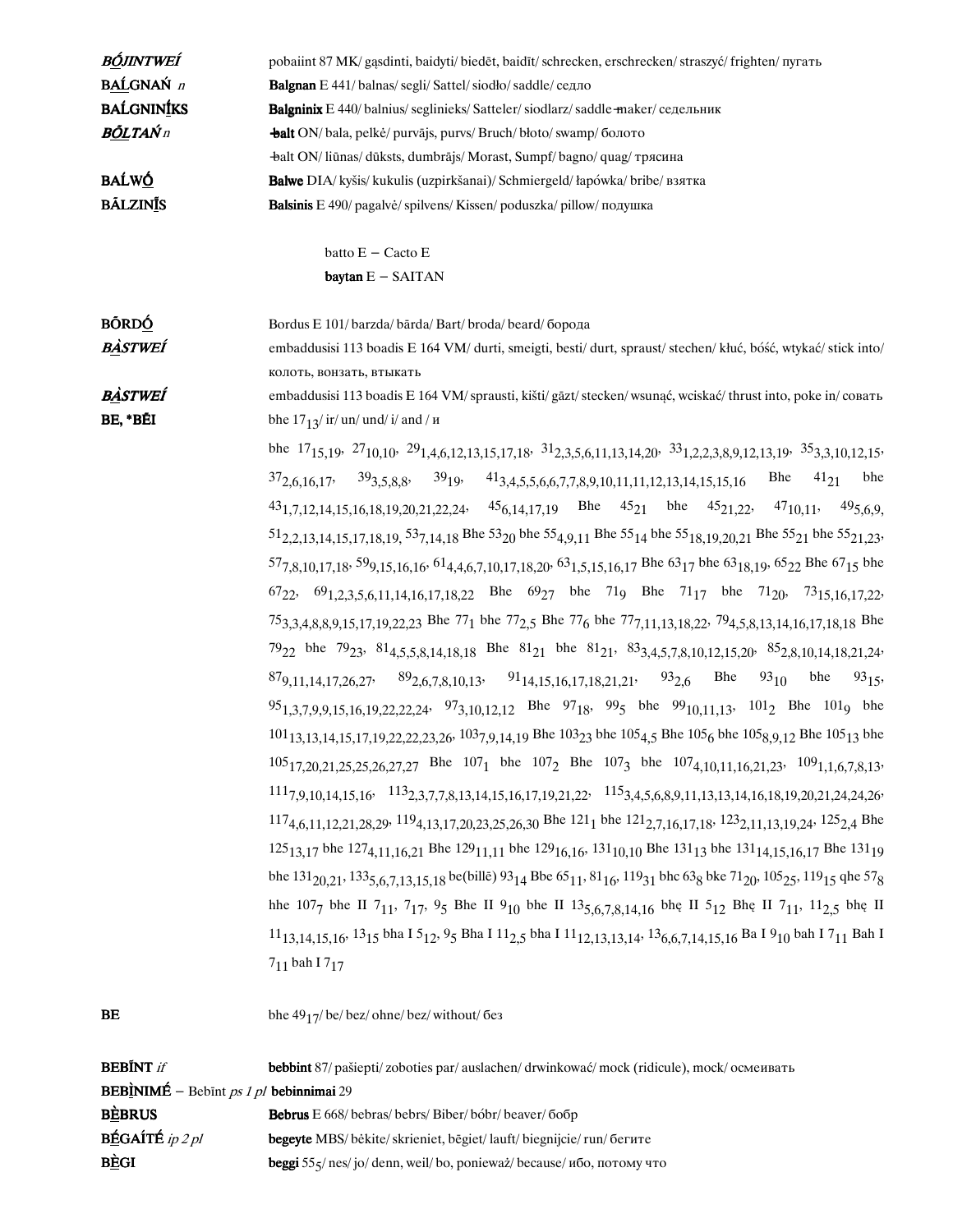|                                         | beggi 55 <sub>8</sub> Beggi 57, 61, 67, 75, 77, 79, 17 beggi 85, 87 Beggi 89 <sub>1</sub> beggi 89 <sub>11</sub> Beggi 89 <sub>14</sub> beggi 89 <sub>18</sub> Beggi 89 <sub>24</sub>                        |
|-----------------------------------------|--------------------------------------------------------------------------------------------------------------------------------------------------------------------------------------------------------------|
|                                         | beggi 917 Beggi 91 <sub>18</sub> beggi 93, 97, 103 <sub>17</sub> Beggi 103 <sub>21</sub> beggi 105 <sub>16</sub> Beggi 105 <sub>21</sub> beggi 113 <sub>4</sub>                                              |
| $B\vec{E}$ – Būtun <i>pt 3</i>          | bēi $107_4$                                                                                                                                                                                                  |
|                                         | bei 107 <sub>4</sub> bhe 93                                                                                                                                                                                  |
| <b>BERZÉ</b>                            | Berse E 600/ beržas/ bērzs/ Birke/ brzoza/ birch/ береза                                                                                                                                                     |
|                                         | betten I - BĒTAN                                                                                                                                                                                             |
|                                         | $b$ he $-$ BE                                                                                                                                                                                                |
|                                         | $bia - BIJ$ Ó                                                                                                                                                                                                |
| <b>BÉTÃI</b> av                         | Bītai 77/vakare/vakarā/abends/wieczorem/in the evening/вечером                                                                                                                                               |
|                                         | Bītai 81                                                                                                                                                                                                     |
| $B\acute{E}T A\acute{N}$ – Bētas acc sg | betten I 13                                                                                                                                                                                                  |
| <b>BÉTAŃS</b> – Bētas acc pl            | bitans II 13                                                                                                                                                                                                 |
| <b>BÉTAS</b> gen                        | bītas 75/vakaro/vakara/Abends/wieczora/evening/вечера                                                                                                                                                        |
|                                         | bietis I 13 bytis II 13                                                                                                                                                                                      |
| <b>B</b> iJÓ – Bijōtweī pt 3            | bia 85                                                                                                                                                                                                       |
| <b>BIJÓSNAŃ</b> acc                     | biāsnan 95/bijojimą/baidīšanās/Fürchten/bojaźń/fear, fearing/боязнь                                                                                                                                          |
| <b>BIJÓTWEÍ</b>                         | biātwei 27/ bijoti/ bīties/ fürchten/ bać się/ fear, be afraid/ бояться                                                                                                                                      |
|                                         | biātwei 29 <sub>1</sub> biātwei 29 <sub>12</sub> biātwei 31 <sub>2</sub> biātwei 31 <sub>11</sub> biātwei 31 <sub>20</sub> biātwei 33 <sub>8</sub> biātwei 33 <sub>19</sub> biātwei 35 <sub>10</sub> biātwei |
|                                         | $37_{2}$                                                                                                                                                                                                     |
| <b>BIJÓTWI</b> – Bijōtweī               | biātwi 39                                                                                                                                                                                                    |
|                                         | bietis - BĒTAS                                                                                                                                                                                               |
|                                         | billā = billē (I, II, III la [ $l'a$ ] = le [ $l'e$ ] < $l'a$ g. lengvas = "liangvas" MK)                                                                                                                    |
|                                         | <b>billai</b> = billā (Pallaipsītwei 35 <sub>6</sub> = pallapsitwei 35 <sub>17</sub> ? billē = *billēi MK)                                                                                                   |
| BILÉ                                    | bile E 533/ kirvis/ cirvis/ Axt/ siekiera, topór/ axe/ топор                                                                                                                                                 |
|                                         | bila Gr                                                                                                                                                                                                      |
| <b>BILÉJA</b> – Bilētweī ps 3           | bille $539$                                                                                                                                                                                                  |
|                                         | billā 378,11, 1075 billa 1034 billē 619, 633,24, 777, 1116 bille 5912, 891                                                                                                                                   |
| <b>BILÉJÓ</b> – Bilētweī ps 1           | bille $1272$                                                                                                                                                                                                 |
| <b>BILÉJÓ</b> – Bilētweī pt 3           | billa $1019$                                                                                                                                                                                                 |
|                                         | billa 101 <sub>17</sub> , 105 <sub>1,6</sub> byla II 11 <sub>11</sub> bela I 11 <sub>9</sub> billē 93 <sub>14</sub>                                                                                          |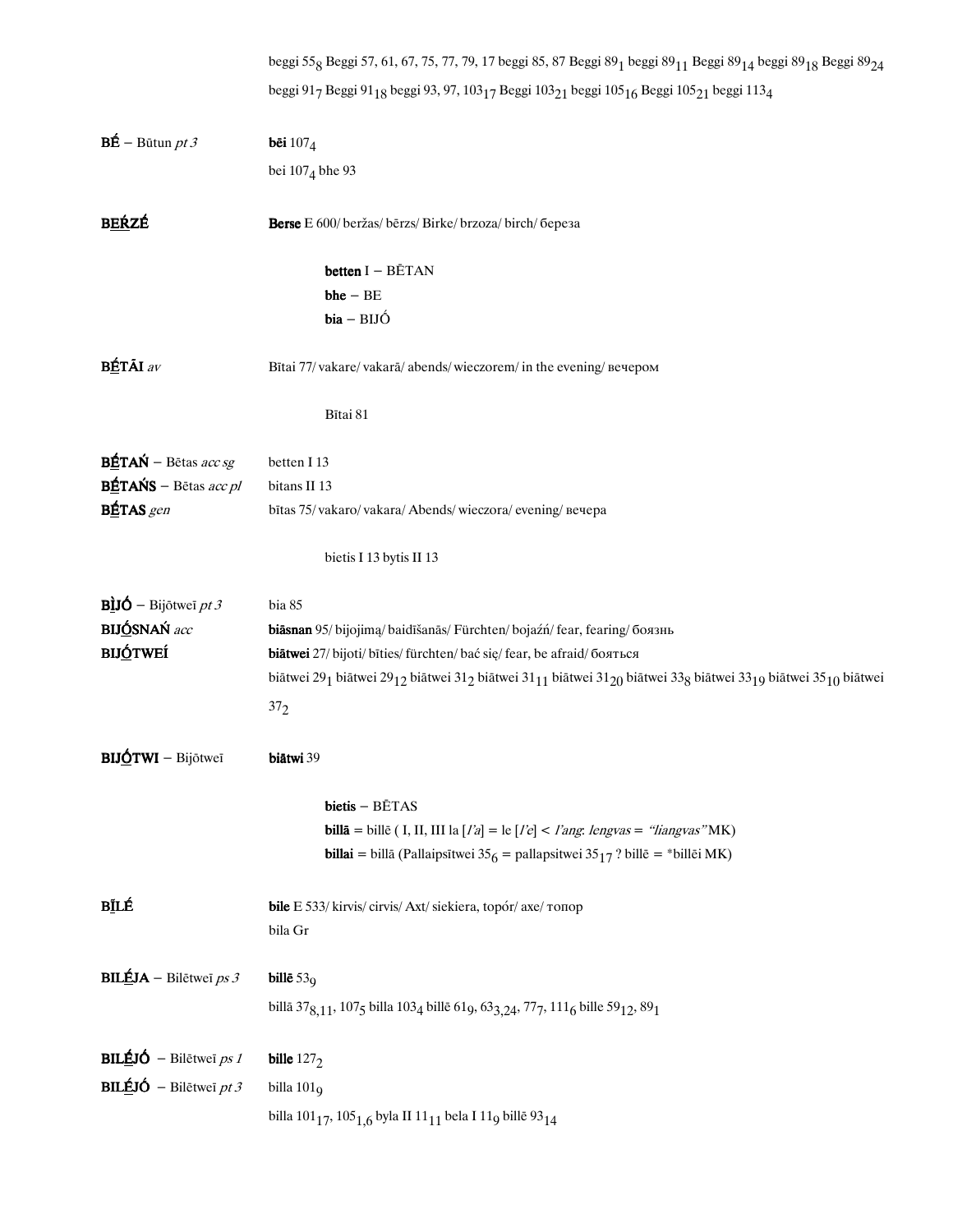**BILÉJÓ** – Bilētweī *pt 1* billai 105<sub>9</sub>

 $BILÉJAMÉ - Bilētweīps1pl billēmai 131$ 

**[? BILĒJATS** – Bilētweī *mod rel pt* billāts 75<sub>4</sub>/ kalbėjęs/ runājot/ sprach angeblich/ mówił jakby/ as if said/ говорил мол **]** 

billāts 75 $_9$ , 105 $_{25}$ , 113 $_2$  bylaczt II 13 $_7$  bilats II 13 $_{15}$  belats I 13 $_{7,15}$ 

| <b>BILÉJAÍTÉ</b> – Bilētweī <i>ip 2 p</i> /billītei 131                |                                                                                                                                                                                                                                                                                              |  |
|------------------------------------------------------------------------|----------------------------------------------------------------------------------------------------------------------------------------------------------------------------------------------------------------------------------------------------------------------------------------------|--|
| <b>BILÉSNÓ</b>                                                         | billisna 85/ pasakymas/ izteiciens/ Spruch/ powie-dzenie/ speech, utterance, saying (expression)/<br>высказывание                                                                                                                                                                            |  |
| <b>BILÉSNAŃS</b> – Bilēsnō acc pl billijsnans 73                       |                                                                                                                                                                                                                                                                                              |  |
| BILÉTI if-Bilētweī                                                     | billīt 67                                                                                                                                                                                                                                                                                    |  |
|                                                                        | billīt 81, 107 bīllīt 79 billit 83                                                                                                                                                                                                                                                           |  |
|                                                                        | billītei - BILĒJITĒ                                                                                                                                                                                                                                                                          |  |
| <b>BILÉTAŃ</b> – Bilētweī <i>pc pt pa n</i> billīton 27 <sub>8</sub>   |                                                                                                                                                                                                                                                                                              |  |
|                                                                        | billīton 27 <sub>15</sub> , 29 <sub>10</sub> , 29 <sub>20</sub> , 31 <sub>9</sub> , 33 <sub>6</sub> , 33 <sub>17</sub> , 35 <sub>8</sub> , 35 <sub>20</sub> , 37, 41, 43, 47 <sub>7</sub> , 47 <sub>16</sub> , 49, 51, 53, 55 <sub>15</sub> , 57 <sub>4</sub> , 57 <sub>14</sub> billīcon 31 |  |
|                                                                        | billiton $45,551$                                                                                                                                                                                                                                                                            |  |
| <b>BILÉTWEÍ</b>                                                        | billītwei 67/ kalbėti/ runāt/ sprechen/ mówić (rozmówić)/ speak/ говорить                                                                                                                                                                                                                    |  |
|                                                                        | bilītwei 71/sakyti/teikt/sagen/twierdzić/say/сказать<br>billitwei 83                                                                                                                                                                                                                         |  |
|                                                                        |                                                                                                                                                                                                                                                                                              |  |
| BILÉTWEÍ                                                               | billē 53 <sub>9</sub> ps 3/ reikšti/ nozīmēt/ bedeuten/ znaczyć, oznaczać/ mean/ значить                                                                                                                                                                                                     |  |
| BILÉWUNS - Bilētweī pc pt ac billīuns 117                              |                                                                                                                                                                                                                                                                                              |  |
|                                                                        | billīuns 101                                                                                                                                                                                                                                                                                 |  |
| <b>BILÌJA</b> – Bilītweī $ps3$                                         | billi $69Q$                                                                                                                                                                                                                                                                                  |  |
|                                                                        | billi $71_{15}$                                                                                                                                                                                                                                                                              |  |
| <b>BILÌJÓ</b> – Bilītweī <i>ps 1</i>                                   | billi $107_{33}$                                                                                                                                                                                                                                                                             |  |
|                                                                        | billi 125 <sub>12</sub> billi 125 <sub>16</sub>                                                                                                                                                                                                                                              |  |
| <b>BILLIEI</b> – Bilītweī <i>ps 2</i> (emprīkin) bili 125 <sub>9</sub> |                                                                                                                                                                                                                                                                                              |  |
| <b>BILÍTI</b> ? $if$ ? - Bilītweī                                      | billīt                                                                                                                                                                                                                                                                                       |  |
| <b>BILÍTWEÍ</b> ? - Bilētweī                                           | billītwei                                                                                                                                                                                                                                                                                    |  |
| <b>BÍRGAKÁRTIS</b>                                                     | Birgakarkis E 358/ kaušas, samtis/ kauss (pavārnīca), pavārnīca/ Kelle (Schöpflöffel), Schöpflöffel (groß)/                                                                                                                                                                                  |  |
|                                                                        | czerpak/dipper/ковш                                                                                                                                                                                                                                                                          |  |
| <b>B<u>ÍR</u>GTWEÍ</b>                                                 | Birgakarkis E 358 VM/ virti, kunkuliuoti/ vārīties, kūsāt/ sieden i, kochen i, brodeln, sprudeln (brodeln)/                                                                                                                                                                                  |  |
|                                                                        | bulgotać (woda, zupa)/ seethe, boil (seethe)/ кипеть, клокотать (бурлить), бурлить                                                                                                                                                                                                           |  |
| BĪSKUPAŃS - Bīskups acc p/Bīskopins 85                                 |                                                                                                                                                                                                                                                                                              |  |
| <b>B<i>BBBBBB</i></b>                                                  | Biskops 87/ vyskupas/biskaps/ Bischof/biskup/bishop/епископ                                                                                                                                                                                                                                  |  |
|                                                                        | $B$ ītai - $BÉTÅI$                                                                                                                                                                                                                                                                           |  |

 $Bitans-BÉTAÑS$  $B$ ītas - BÉTAS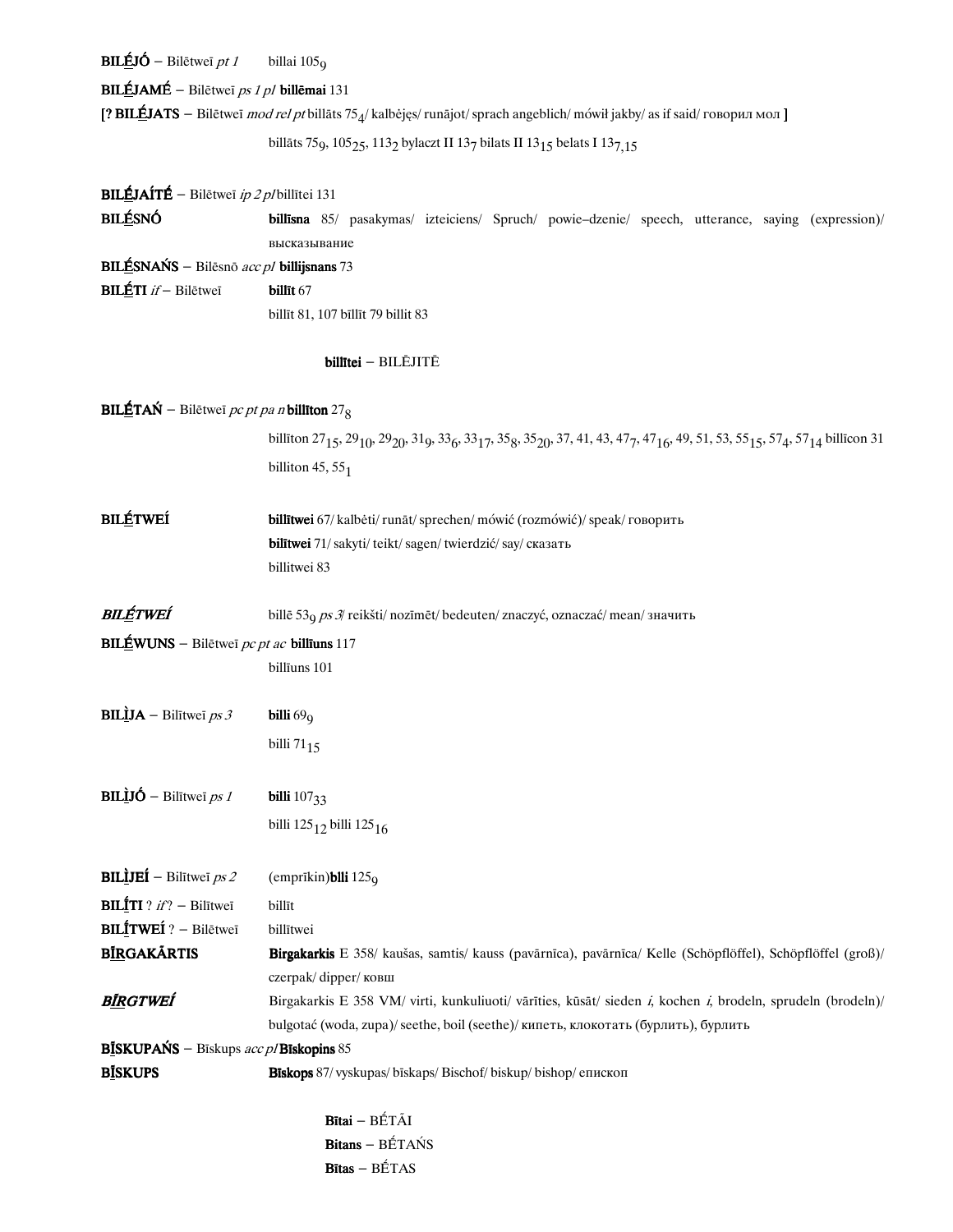| <b>BITÉ</b>                     | Bitte E 787/ bite/ bite/ Biene/ pszczoła/ bee/ пчела                                                                    |
|---------------------------------|-------------------------------------------------------------------------------------------------------------------------|
| <b>BLÍNGÓ</b>                   | blingo E 580/ blizgė (saulažuvė), saulažuvė/ ausleja/ Moderlieschen/ owsianka (ryba)/ Leucaspius delinea-               |
|                                 | tus/ овсянка (рыба)                                                                                                     |
| <b>BLÍNGIS</b>                  | <b>Blingis</b> E 577/ plakis/ plicis/ Blicke/ krap/ bream/ rycrepa                                                      |
| <b>BLJ<u>ÃU</u>SKĪ</b> nom sg f | Bleusky E 286/ meldas/ meldrins (meldri)/ Schilf/ sitowie/ rush (reed)/ камыш                                           |
| BL <u>Ù</u> SÓ                  | Bluskaym ON JG/blusa/blusa/Floh/pchła/flea/блоха                                                                        |
| <b>BLÙZNÉ</b>                   | Blusne E 127/ blužnis/ liesa/ Milz/ śledziona/ spleen (milt)/ селезенка                                                 |
|                                 |                                                                                                                         |
|                                 | <b>boadis</b> $E - B\tilde{O}D\tilde{I}S$                                                                               |
|                                 | boklusmans - PAKLUSMANS                                                                                                 |
|                                 | Bordus - BÔRDÔ                                                                                                          |
|                                 | boū - BŪ                                                                                                                |
| <b>BRADIS</b>                   | braydis E 650/ briedis/ alnis/ Elch/ łoś/ elk/ лось                                                                     |
| <b>BRASTAŃ</b> n                | Balkombrastum ON VM/brasta/brasls/Furt/bród/ford/брод                                                                   |
| <b>BRÓTÉ</b>                    | Brote E 173/brolis/bralis/Bruder/brat/brother/брат                                                                      |
|                                 |                                                                                                                         |
|                                 | Brati 67                                                                                                                |
| <b>BRÓTRÍKÃI</b> dm nom pl      | bratrīkai 89/broleliai, brolužėliai/brālīši, bāleliņi/Brüderchen/bratki/brothers/братки                                 |
|                                 | $bray - BRAI$                                                                                                           |
|                                 | <b>BREŃDJAKÉRMENEN</b> acc <b>brendekermnen</b> 105/neščią/grūtnieci/schwanger/ciężarną/pregnant (ехресtant)/беременную |
| <b>BREŃDUS</b> aj               | brendekermnen 105 VM/sunkus/smags/schwer/ciężki/heavy/тяжклый                                                           |
| <b>BREWÍNGÃI</b> av             | brewingi 35/ paskatinant/ pamudinājot/ förderlich/ popierając/ promoting/ способствуя                                   |
| BREWINIMÉ ps 1 pl               | brewinnimai 31/ remiame, skatiname/ pamudinājam/ fördern/ popieramy/ promote, back up/ способствуем                     |
| <b>BRÌZGILAŃ</b> n              | Brisgelan E 450/ kamanos/iemaukti/ Zaum/ uzda/bridle/ узда                                                              |
| <b>BRŌKÃI</b> nom pl            | Broakay E 480/ kelnes (trumpos)/bikses (isas)/ Hosen (kurz)/ spodnie krotkie/ trousers/ штаны (короткие)                |
| BR <u>Ù</u> KIS                 | Brokis E 165/smūgis/trieciens, sitiens/Hieb, Schlag/cios (uderzenie)/stroke (blow)/yaap                                 |
| <b>BRÙKTWEÍ</b>                 | Brokis E 165 VM/smogti/triekt (sist), sist (triekt)/Hieb versetzen, schlagen/uderzyć/strike (hit)/ ударить              |
|                                 |                                                                                                                         |
|                                 | <b>Brote</b> $E - BR$ $\acute{o}T\acute{E}$                                                                             |
| <b>BRUNETÓ</b>                  | <b>Bruneto</b> E 769/ jerubė/ irbe/ Haselhuhn/ jarząbek/ hazel + hen/ рябчик                                            |
| $BRUNJ$ ŐS nom pl f             | Brunyos E 419/ šarvai/ brunas/ Brünne, Panzer (Ritterspanzer)/ pancerz/ mail (armour), armour (mail)/                   |
|                                 | кольчуга, доспехи                                                                                                       |
| <b>BRÚNS</b> aj                 | Bruneto E 769 VM/rudas/ruds, brūns/braun/brunatny/brown/коричневый                                                      |
| <b>BRUNSE</b>                   | <b>brunse</b> $E$ 573/kuoja/rauda/Plötze/płoć/roach (fish)/плотва                                                       |
| <b>BRUWI</b> nom sg $f$         | Wubri E 82/ antakis/ uzacs/ Braue, Augenbraue/ brew/ eyebrow/ бровь                                                     |
| <b>BRUWI</b> nom sg $f$         | Wubri E 82/ blakstiena/ skropsta (acs skropsta)/ Wimper, Augenwimper/ rzęsa/ eyelash/ ресница                           |
| <b>BRUZGAS</b> nom sg m         | Brusgis E 315/botagas, rimbas/pataga/Geißel, Knute/batog, bicz/whip (lash)/кнут, бич                                    |
| <b>BUDÉJA</b> ps $3$            | <b>bude</b> 89/ budi/ nomodā/ wacht, wachen/ czuwa, czuwają/ is (are) awake (watching)/ $6\pi$ $\mu$ , $6\pi$ $\sigma$  |
| BUDÉTWEÍ                        | budē 89 VM/budėti/ nomodā būt/wachen/ сzuwać/be awake/бдеть                                                             |
| <b>BÙGÓ</b>                     | Bugo E 445/balno išlinka/seglu izliekums/Sattel-bogen/wygięcie siodła/saddle bow/выгиб седла                            |
| <b>BUKAREISS</b>                | Buccareisis E 593/ gilė buko/ zile dižskābarža/ Buchecker/ żołądź bukowy/ beech acorn/ желудь бука                      |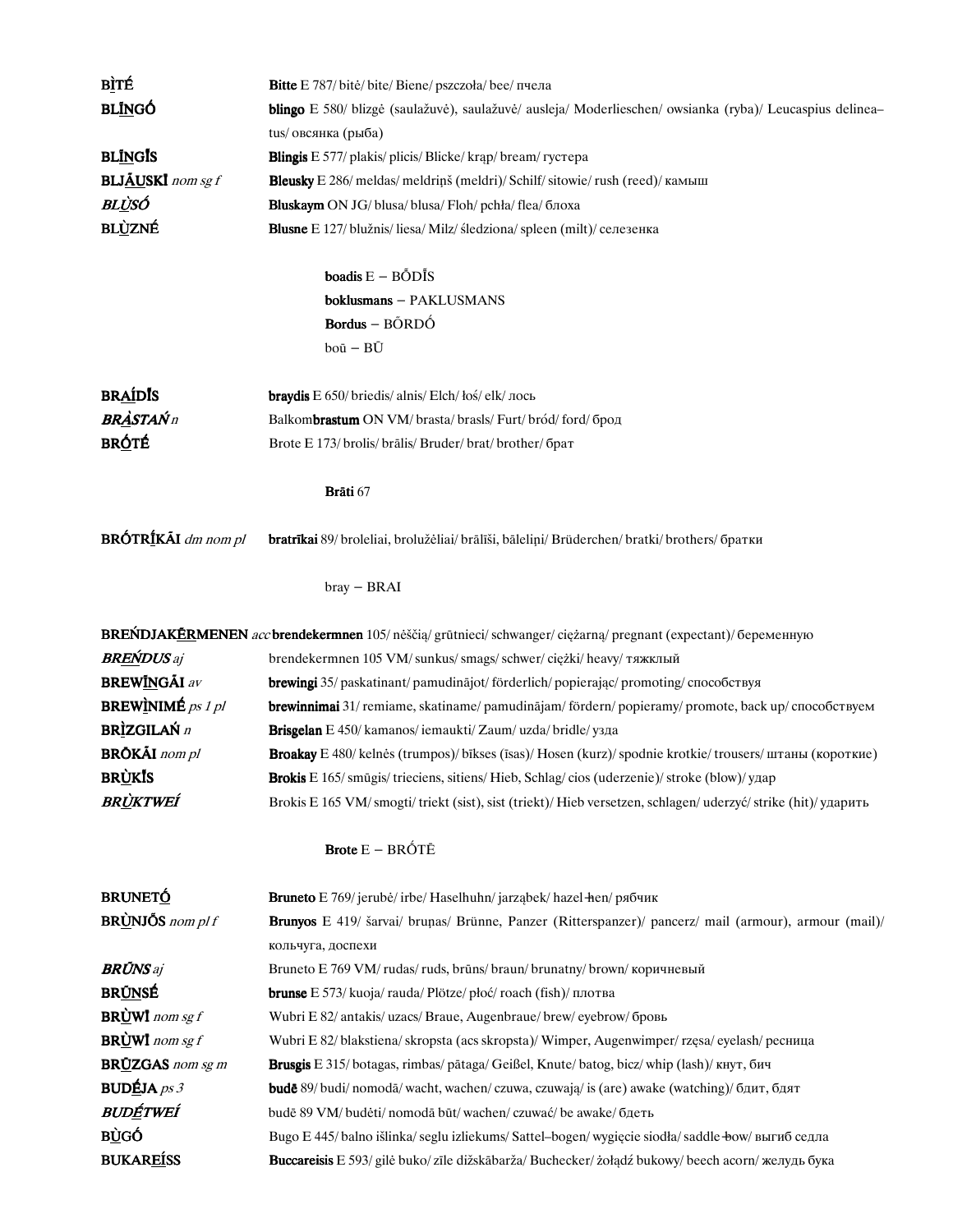| <b>BUKAWAŔNÉ</b>                                               | Bucawarne E 723/ kėkštas/ sīlis/ Eichelhäher/ sójka/ jay/ сойка                                                                          |
|----------------------------------------------------------------|------------------------------------------------------------------------------------------------------------------------------------------|
| <b>BUKS</b>                                                    | Bucus E 592/ buko medis/ dižskābardis/ Buche/ buk/ beech/ бук                                                                            |
| $\text{BÚLAÍ} - \text{Būtun } cn3$                             | boūlai 113                                                                                                                               |
|                                                                | baulai 103                                                                                                                               |
|                                                                |                                                                                                                                          |
| <b>BÜRWALKAŃ</b> acc m                                         | <b>burwalkan</b> 41/ūki/saimniecību/ Hof (Haushalt), Haushalt/gospodarstwo/farm/хозяйство                                                |
|                                                                | Burwalkan 53                                                                                                                             |
|                                                                |                                                                                                                                          |
| <b>BŪRWALKAŃ</b> acc m                                         | burwalkan 41/ priemiestį/ priekšpilsētu/ Vorstadt/ przedmieście/ suburb/ пригород                                                        |
| $B\acute{b}S$ $E\acute{b}$ – Būtun $op$                        | boūsei 89                                                                                                                                |
|                                                                | boūsei 91 <sub>22</sub> , 93, 101, 133 bousei 91 <sub>24</sub> , 103 <sub>14</sub> , 103 <sub>20</sub> bouse 105 baūsei 79, 81 bousai 95 |
|                                                                |                                                                                                                                          |
| <b>BÚSENÍS</b>                                                 | bousennis 105/ padėtis, luomas/ stāvoklis, kārta (sabiedriska)/ Lage, Zustand, Stellung, Stand/ sytuacja,                                |
|                                                                |                                                                                                                                          |
| <b>BÚSENJAŃ</b> – Būsenīs acc sg <b>boūsennien</b> $1032$      | położenie, stan, stan (warstwa)/ situation, position, estate/ состояние (положение), сословие                                            |
|                                                                |                                                                                                                                          |
|                                                                | bousennien 69 bausennien 67, 101, 103 <sub>4</sub> , 103 <sub>29</sub> , 125 busennien 99 <sub>6.9</sub>                                 |
|                                                                |                                                                                                                                          |
| <b>BÚSENJAŃS</b> – Būsenīs <i>acc pl</i> bousenniens 85        |                                                                                                                                          |
| $B\acute{D}T$ I <i>if</i>                                      | boūt 41/būti/būt/sein (existieren)/być/be/быть                                                                                           |
|                                                                | boūt 57, 73, 113, 115 <sub>5</sub> , 115 <sub>25</sub> bout 105 <sub>5</sub> , 131                                                       |
|                                                                |                                                                                                                                          |
| <b>BÙTAŃ</b> n                                                 | Buttan E 193/ namas, namai/ māja/ Haus/ dom/ house/ дом                                                                                  |
|                                                                | Buttan $53_{13}$                                                                                                                         |
| acc sg                                                         | buttan 35                                                                                                                                |
|                                                                |                                                                                                                                          |
|                                                                | buttan 41, 87, 97, I 7 butten II 7 botte Gr                                                                                              |
| BÙTAŃTÓWS                                                      |                                                                                                                                          |
| BÙTARIKÙANS acc pl                                             | Buttantāws 59/ šeimos galva/ ģimenes galva/ Hausvater/ głowa rodziny/ head of the family/ глава семейства                                |
|                                                                | Butta Rikians 95/ namų savininkus/ māju īpašniekus/ Hausbesitzer/ właścicieli domów/ house-owners/                                       |
|                                                                | домовладельцев                                                                                                                           |
| $\overrightarrow{B\cup}$ TAS – Butan gen sg                    | Buttas 85                                                                                                                                |
|                                                                | Buttas (73,) 77, 83, Bnttas 95                                                                                                           |
|                                                                |                                                                                                                                          |
| <b>BÙTASAŔGS</b>                                               | Butsargs 87/ namų sargas/ māju sargs/ Hauswächter/ domowy stróż/ house watchman/ домовой сторож                                          |
| <b>BUTASTÓWS</b>                                               | Butta staws 73/ šeimos galva/ ģimenes galva/ Hausvater/ głowa rodziny/ head of the family/ глава семейства                               |
| <b>BÙTATÓWAS</b> nom sg m                                      | Butta Tawas 47/ šeimos galva/ ģimenes galva/ Hausvater/ głowa rodziny/ head of the family/ глава                                         |
|                                                                | семейства                                                                                                                                |
|                                                                | butte Tawas 39                                                                                                                           |
|                                                                |                                                                                                                                          |
| <b>BÙTITÓWS</b>                                                | Butti Tāws 27/ šeimos galva/ ģimenes galva/ Hausvater/ głowa rodziny/ head of the family/ глава семейства                                |
| $B_{\text{U}}$ TUN – Būt                                       | boūton 35                                                                                                                                |
|                                                                | būton 87 baūton $1055$ bouton 69, 71                                                                                                     |
|                                                                |                                                                                                                                          |
| <b>BUWINAITÉ</b> ip 2 pl                                       | buwinanti 93/ gyvenkite (kur), buvinkite/ dzīvojiet (kur)/ wohnt/ mieszkajcie/ dwell/ живите (обитайте),                                 |
|                                                                | живите                                                                                                                                   |
| $B\underline{\dot{U}}$ WUNS – Bū́tun <i>pc pt ac</i> boūuns 67 |                                                                                                                                          |
|                                                                | boūuns $69_{26}$ , 101 baūuns $69_{4}$                                                                                                   |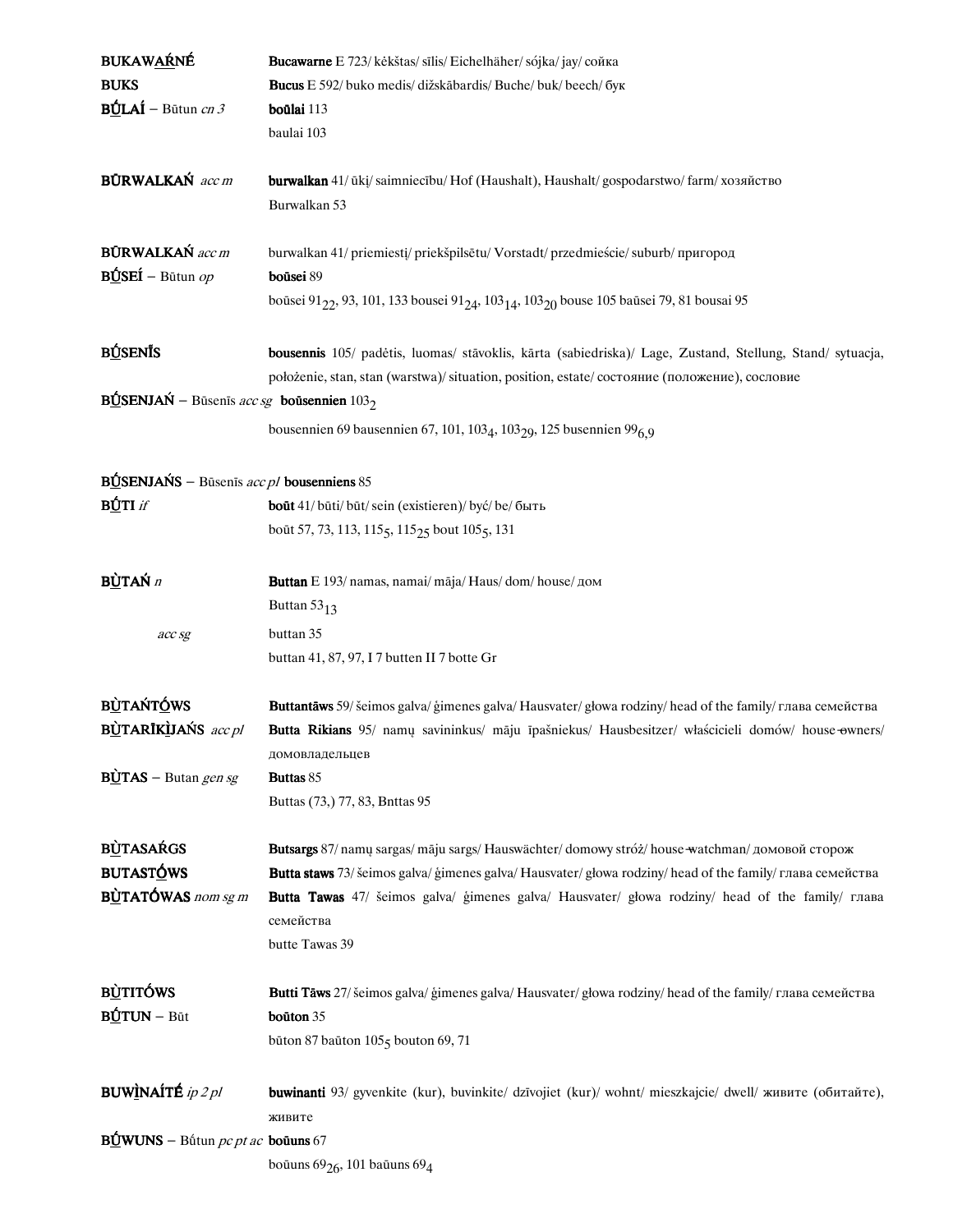# C

C**ZIKS** Czilix E 735/alksninukas/ kivulis/ Zeisig/ сzyżyk/ siskin/ чижик

 $c - k$ 

## D

| <b>DABER</b>                                     | dabber 41/dar/vēl/noch/jeszcze/still, yet/eme                                                                      |
|--------------------------------------------------|--------------------------------------------------------------------------------------------------------------------|
| <b>DÀDAŃ</b>                                     | Dadan E 687/ pienas/ piens/ Milch/ mleko/ milk/ молоко                                                             |
| <b>DÀGAGÃIDIS</b>                                | Dagagaydis E 260/ vasarkvietis/ vasaras kvieši/ Sommerweizen/ pszenica jara/ spring wheat/ яровая пшеница          |
| <b>DAGÓÃUGIS</b>                                 | Dagoaugis E 638/ vasarūgis/ vasaraudzis/ Sommer schößling/ latorośl letnia/ summer sprout/ летний побег            |
|                                                  | (поросль)                                                                                                          |
| <b>DAGS</b>                                      | Dagis E 13/vasara/vasara/Sommer/lato/summer/лето                                                                   |
| $D\acute{0}J\acute{0}$ – Dōtwei pt               | dai $753$                                                                                                          |
|                                                  | dai 75g, 101                                                                                                       |
|                                                  |                                                                                                                    |
|                                                  | $D\bar{a}i - D\bar{O}J$                                                                                            |
| $\overline{\text{DÓIS}}$ – Dōtwei <i>ip 2 sg</i> | dais 53                                                                                                            |
|                                                  | dais 69, I 11 days II 11                                                                                           |
| $\overrightarrow{DQITE}$ – Dōtwei <i>ip 2 pl</i> | (nykoyte pe $\hat{ }$ nega) doyte BPT                                                                              |
|                                                  | Dāiti 91 <sub>2</sub> , 93, 107, 111, 113 daiti 91 <sub>8</sub> Daiti 95, 117, 119, 121                            |
|                                                  | [? DÔJÓ TS – Dōtwei <i>mod rel pt</i> daits I $13_6$ / davęs/dodot/ angeblich gab/ dał jakby/ as if gave/ дал мол] |
|                                                  |                                                                                                                    |
|                                                  | daitz I 13 <sub>14</sub> daits II 13 <sub>14</sub> dayts II 13 <sub>6</sub>                                        |
| DÓJ <u>Ó</u>                                     | Dāiai 111/ dovana/ dāvana/ Geschenk, Gabe/ prezent, dar/ gift/ подарок, дар                                        |
| $D\acute{O}JAN - D\acute{O}j\acute{o}$ acc sg    | Dāian 117                                                                                                          |
| $D\acute{O}JANS - D\acute{O}j\acute{o}$ acc pl   | Dāians 45                                                                                                          |
|                                                  | Dāians 83                                                                                                          |
| D <u>Ŏ</u> KĒ                                    | Doacke E 732/ kuosa/ kovārnis/ Dohle/ kawka/ daw/ галка                                                            |
| D <u>Ő</u> KTWEÍ                                 | Doacke E 732 VM/ ulbeti (apie kuosas)/ vīterot (par kovārniem)/ zwitschern (über Dohlen)/ świergotać (o            |
|                                                  | kawkach)/ twitter (concerning daws)/ щебетать (о галках)                                                           |
| D <u>AĹ</u> BTWEÍ                                | Dalptan E 536 MK/kalti, daužyti/kalt, dauzīt/meißeln, hauen/kuć, tłuc/strike (chisel)/долбить                      |
| D <u>ÕL</u> GIS f                                | Doalgis E 546/dalgis/izkapts/Sense/kosa (do koszenia)/scythe/коса (для косьбы)                                     |
| <b>DALKIS</b>                                    | dalkis DIA/ virvelė meškerės, meškerė/ makšķere/ Angel/ wędka/ fishing rod/ удочка                                 |
| <b>DALPTAN</b>                                   | Dalptan E 536/ kiltas/ kalts/ Meißel/ dłuto/ chisel/ долото                                                        |
| $D\acute{O}MI - D\tilde{o}$ twei <i>ps 1</i>     | Dam(thoi) Gr                                                                                                       |
| DAŃRAWÓ                                          | Damerouwe ON GN/ ąžuolynas/ ozolājs/ Eichenwald (Dammerau)/ dąbrowa/ oak-wood/ дубрава                             |
| DÔNGÓ                                            | dongo E 403/lankas/loks, stīpa/ Reifen, Bogen/pałąk, kabłąk, obręcz/hoop (arch)/дуга, обруч                        |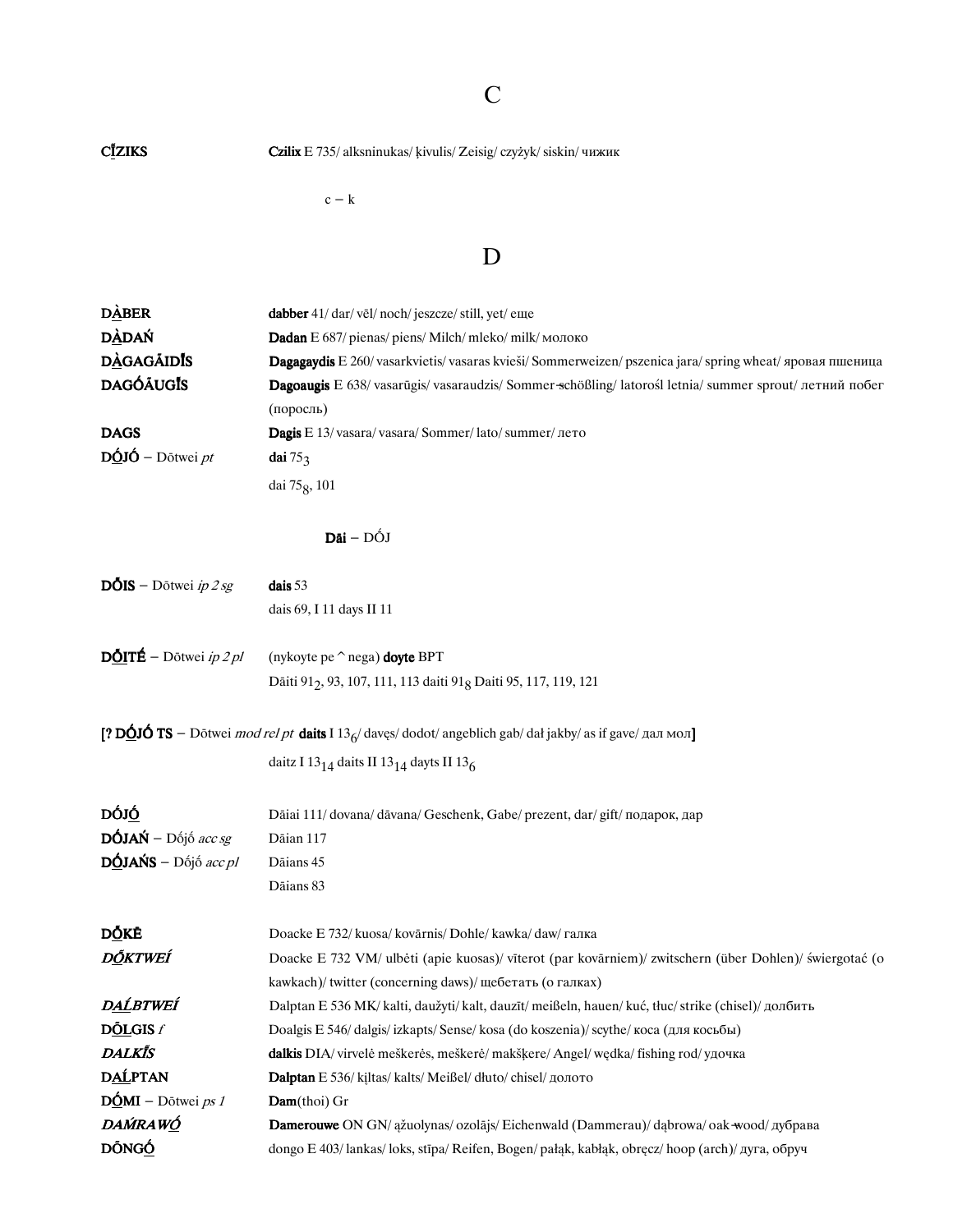#### $\textbf{Dambo}\,\text{E}-\text{D\tilde{A}UB}\acute{\text{O}}$

| $D\tilde{O}NGUN - D\tilde{a}ngus acc$                          | dangon 47                                                                                                                                                                                            |
|----------------------------------------------------------------|------------------------------------------------------------------------------------------------------------------------------------------------------------------------------------------------------|
|                                                                | Dangon 39, 43 dangon 49, 51, 55, 57 <sub>12</sub> , 57 <sub>16</sub> , 65, 95, 107, 127 <sub>4</sub> , 127 <sub>13</sub> , I 7, I 9 <sub>1</sub> , I 9 <sub>14</sub> , I 9 <sub>17</sub> dengon II 7 |
|                                                                | Dengan 133 dengan II 9 <sub>17</sub> dengon II 9 <sub>1,14</sub> dangan 57 <sub>6</sub>                                                                                                              |
|                                                                | dangonsuen TN - DÕNGUNSU                                                                                                                                                                             |
| <b>DÔNGUS</b>                                                  | Dangus E 3/ dangus/ debess/ Himmel/ niebo/ sky, heaven/ небо                                                                                                                                         |
| <b>DÔNGUS</b>                                                  | Dangus E 95/ gomurys/ aukslējas/ Gaumen/ pod-niebienie/ palate (of the mouth)/ нёбо                                                                                                                  |
| <b>DÔNGUNSU</b> av                                             | dangonsuen TN/danguose/debesīs/"in Himmeln"/w niebiosach/in heaven ("in skies")/ в небесах                                                                                                           |
| <b>DANTIMAKS</b>                                               | Dantimax E 93/dantenos/smaganas/Zahnfleisch/dziąsła/gums/дёсны                                                                                                                                       |
| <b>DANTIS</b>                                                  | Dantis E 93/ dantis/ zobs/ Zahn/ ząb/ tooth/ 3y6                                                                                                                                                     |
|                                                                | dantes OT                                                                                                                                                                                            |
| <b>DARGS</b> aj                                                | Darge APN VM/ patvarus/ izturīgs/ haltbar, standfest, standhaft/ odporny, wytrzymały/ stable (firm)/                                                                                                 |
|                                                                | прочный, стойкий                                                                                                                                                                                     |
| $D\acute{O}SE\acute{I} - D\ddot{o}$ twei <i>ps 2 sg</i>        | däse 83                                                                                                                                                                                              |
| $D\acute{O}SE\acute{I} - D\ddot{o}$ twei op                    | dāsai 133                                                                                                                                                                                            |
|                                                                | dase 99, 109                                                                                                                                                                                         |
| $\overline{\text{DOST}}$ – Dōtwei ps 3                         | $d$ āst 53                                                                                                                                                                                           |
|                                                                | dāst 61 <sub>1</sub> , 61 <sub>4</sub> , 79, 85 <sub>3</sub> , 85 <sub>4</sub> , 113 dast 49, 53, 87, 97                                                                                             |
| DASTWEÍ                                                        | Dadan E 687 VM/žindyti/zīdīt/säugen/karmić piersią/nurse (suckle)/кормить грудью                                                                                                                     |
|                                                                | Dassumptin - DESUMPTINĒ                                                                                                                                                                              |
| $D\acute{Q}T I$ <i>if</i> - Dōtwei                             | dāt 89                                                                                                                                                                                               |
|                                                                | dāt 91, 109 dat 131                                                                                                                                                                                  |
|                                                                | $daton - DÓTUN$                                                                                                                                                                                      |
| $D\acute{Q}TAN$ – Dōtwei pc pt pa n dāton 75                   |                                                                                                                                                                                                      |
| $D\acute{Q}TS$ – Dōtwei <i>pc pt pa m</i> dāts 75 <sub>5</sub> |                                                                                                                                                                                                      |
|                                                                | dāts 75 <sub>20</sub> dats I 13 daeczt II 13                                                                                                                                                         |
| DÓTUN - Dōtwei                                                 | daton 51                                                                                                                                                                                             |
| $D\acute{o}$ TUN SI – Dōtwei $r$                               | dātunsi 65                                                                                                                                                                                           |
| <b>DÓTWEÍ</b>                                                  | dātwei 33/ duoti, leisti/dot, ļaut/ geben, lassen/dać, dawać, pozwolić/ give, let/ дать, давать, позволить                                                                                           |
|                                                                | datwei 55 doyte BPT                                                                                                                                                                                  |
| DÃUBÓ                                                          | Dambo E 29/ dauba/ grava/ Talmulde/ wąwóz/ hollow (ravine)/ впадина                                                                                                                                  |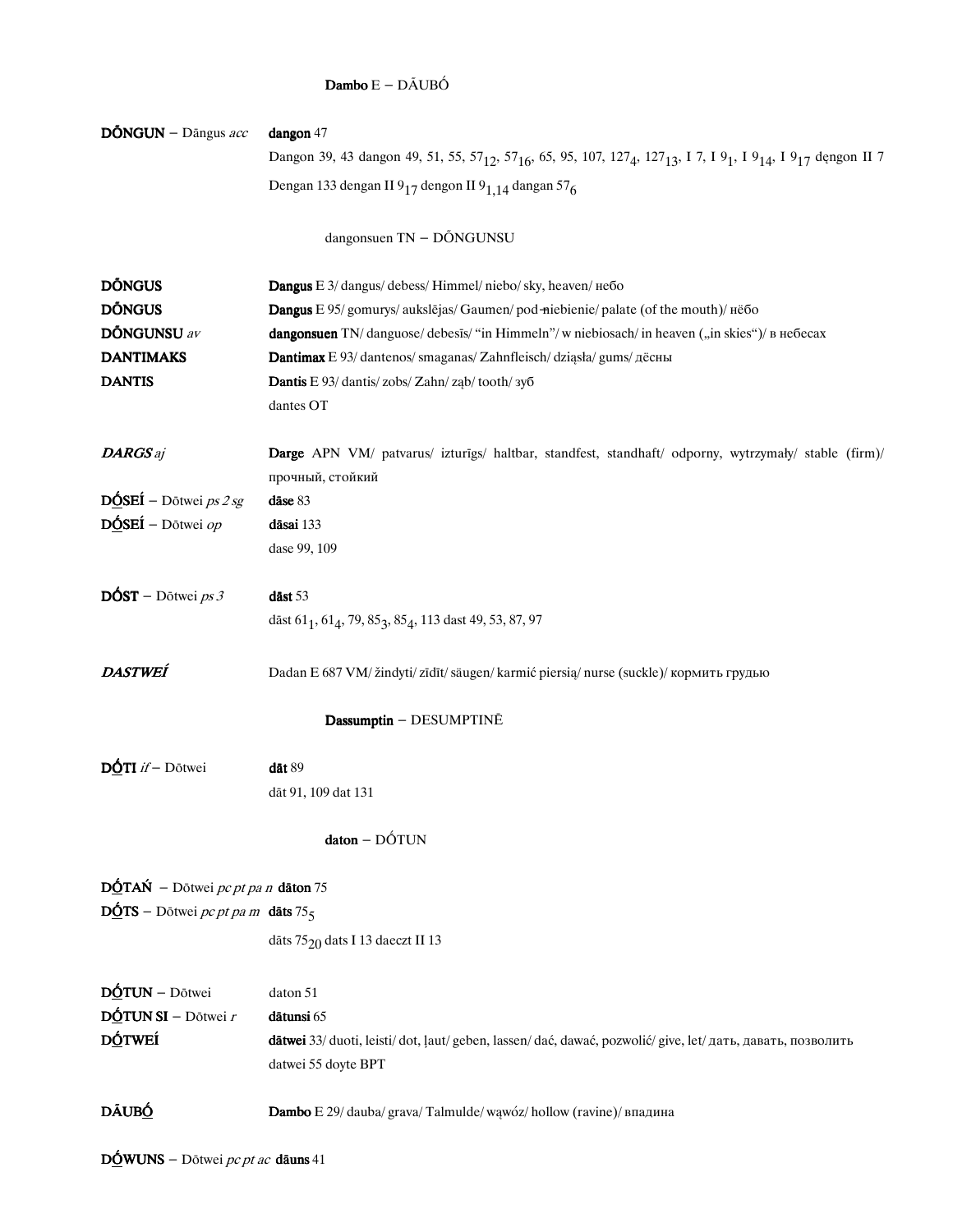## Dauris - DWARĪS

| DEBIKAŃ acc                                       | debīkan 75/ didelę/ lielu/ große/ wielką/ big, large/ большую                                                                                                                                                                                                 |
|---------------------------------------------------|---------------------------------------------------------------------------------------------------------------------------------------------------------------------------------------------------------------------------------------------------------------|
|                                                   | debīkan 55 debbīkan 73 debeīkan 61 debijkan 115, 119 debijkun 113 debica Gr                                                                                                                                                                                   |
|                                                   | $dei - D\overline{l}$                                                                                                                                                                                                                                         |
|                                                   | $dei - D\bar{I}GI$                                                                                                                                                                                                                                            |
| DEÍGISKAŃ aj acc n                                | dēigiskan 83/dosnų/devīgu, dāsnu/freigebiges/hojne, szczodre/open-handed/щедрое                                                                                                                                                                               |
| <b>DEÍGTWEÍ</b>                                   | dēigiskan 83 VM/ trupinti/ drupināt, sasmalcināt/ zerbröckeln, zerkrümeln/ drobić, kruszyć/ crumble                                                                                                                                                           |
|                                                   | (crumb)/ дробить, крошить                                                                                                                                                                                                                                     |
| DEÍKTAŃ acc                                       | deicktan 125/vietą/vietu/Stelle, Platz/miejsce/place/место                                                                                                                                                                                                    |
|                                                   | deickton 99, 101 deicton 115                                                                                                                                                                                                                                  |
| DEÍKTAS - Deīktan gen                             | deicktas 103                                                                                                                                                                                                                                                  |
|                                                   | DÉINÓALGENĪKAMAŃS dat pl Deināalgenikamans 95/ dienininkams/ algādžiem/ Tagelöhnern/ dniówkowym robotnikom/ day-                                                                                                                                              |
|                                                   | labourers/поденщикам                                                                                                                                                                                                                                          |
| DÉINAÍNÓ                                          | Deynayno E 5/ aušrinė/ auseklis/ Morgenstern/ jutrzenka (Gwiazda Poranna)/ morning star/ утренняя                                                                                                                                                             |
|                                                   | звезда                                                                                                                                                                                                                                                        |
| DÉINAŃ acc sg                                     | deinan 43/ diena/ dienu/ Tag/ dzień/ day/ день                                                                                                                                                                                                                |
|                                                   | Deinan 29 deinan 45, 53, 79 Deinan 81 deinan 97, 127, I 5, I 11 deynan II 5, 7, 11 deinam I 7 deyen Gr                                                                                                                                                        |
| <b>DÉINAŃS</b> - Déinan <i>acc pl</i> deinans 123 |                                                                                                                                                                                                                                                               |
| DÉININAŃ aj acc                                   | deininan I 11/ kasdienį/ dienišķo/ tägliche/po-wszednią/ everyday, daily/ каждодневную                                                                                                                                                                        |
|                                                   | deyninan II 11 deinennien 53 deinennien 53 deinennin 53                                                                                                                                                                                                       |
| <b>DÉININISKÁI</b> av                             | deineniskai 41/ kasdien/ katru dienu/ jeden Tag/ codziennie/ every day, daily/ ежедневно, каждый день                                                                                                                                                         |
|                                                   | deininisku 55 deinenisku 45, 63                                                                                                                                                                                                                               |
|                                                   | <b>DÉININISKAS</b> aj nom sg m dineniskas 53/ kasdienis/ ikdienas/ täglich/ codzienny/ everyday, daily/ ежедневный                                                                                                                                            |
| DÉININISKAŃ - Dēininiskas acc deininiskan 113     |                                                                                                                                                                                                                                                               |
|                                                   | deineniskan 63                                                                                                                                                                                                                                                |
|                                                   | deinenisku - DÉININISKÁI                                                                                                                                                                                                                                      |
|                                                   | $Deiwa - Deiwe$                                                                                                                                                                                                                                               |
|                                                   | <b>DÉIWADÉIWOTISKÁI</b> av Deiwa deiwūtskai 133/ pamaldžiausiai/ dievbijīgāki/ frommst/ najpobożniej/ very piously/ набожнейше                                                                                                                                |
| <b>DÉIWAŃ</b> – Dēiwas acc sg <b>Deiwan</b> $279$ |                                                                                                                                                                                                                                                               |
|                                                   | Deiwan 27 <sub>16</sub> , 29, 31 <sub>1</sub> , 31 <sub>10</sub> , 31 <sub>19</sub> , 33 <sub>7</sub> , 33 <sub>18</sub> , 35, 37, 39, 43, 63, 65 <sub>11</sub> , 65 <sub>13</sub> , 65 <sub>17</sub> , 67, 71, 89 <sub>19</sub> , 89 <sub>20</sub> , 91, 97, |
|                                                   | 101, 105, 107, 115 <sub>26</sub> , 115 <sub>27</sub> , 117, 123, 127 Deiuan I 7 Deywan II 7                                                                                                                                                                   |
| <b>DÉIWAŃS</b> - Déiwas acc pl Deiwans 27         |                                                                                                                                                                                                                                                               |

deiwans I,II<sub>5</sub>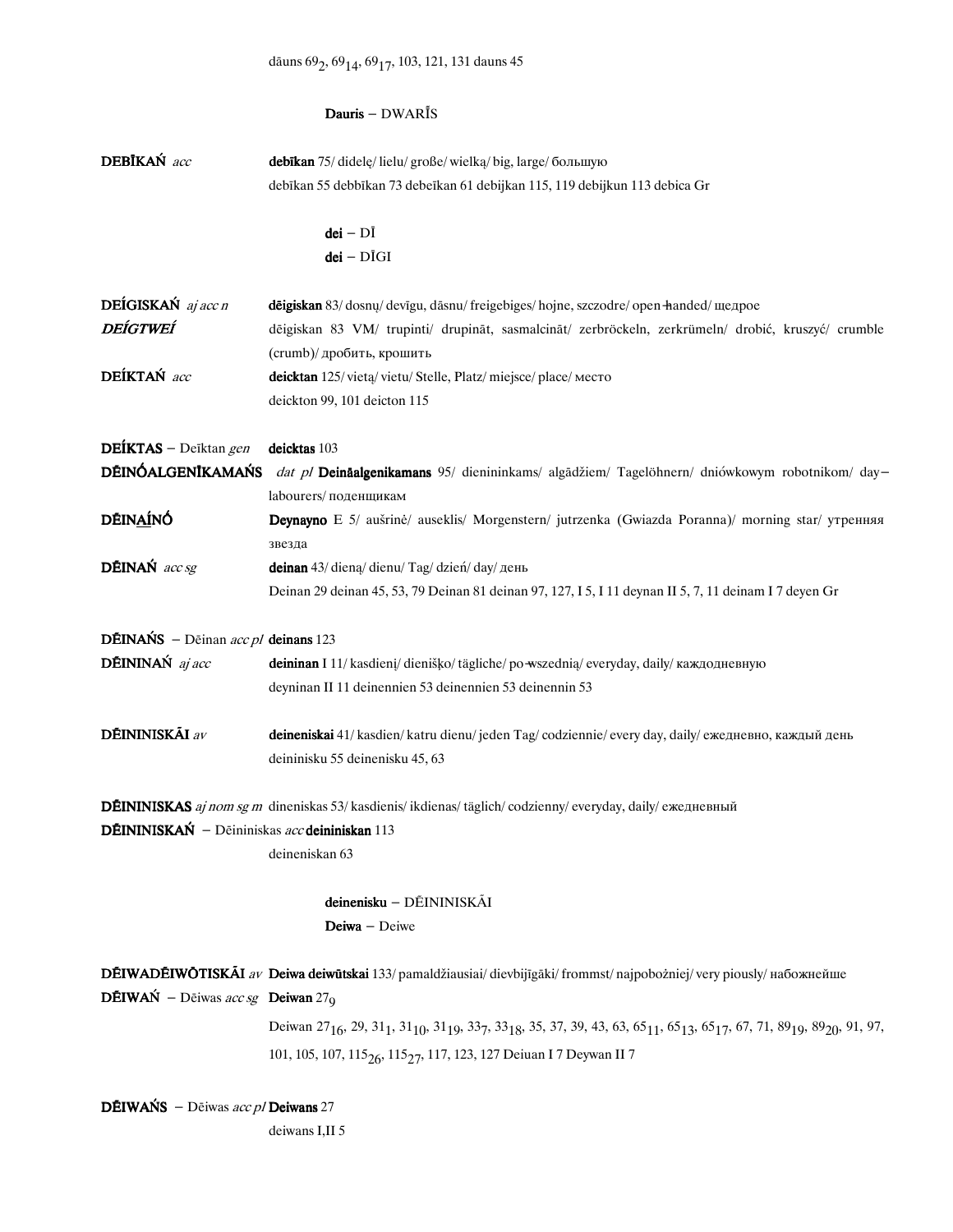| <b>DÉIWAS</b> nom sg m                                | Deiwas 99/ Dievas/ Dievs/ Gott/ Bóg/ God/ Бог                                                                                                                                                                                                                                                                                           |
|-------------------------------------------------------|-----------------------------------------------------------------------------------------------------------------------------------------------------------------------------------------------------------------------------------------------------------------------------------------------------------------------------------------|
|                                                       | Deiws 37 <sub>8</sub> , 37 <sub>12</sub> , 37 <sub>13</sub> , 39, 41, 43, 47, 51, 53, 55 <sub>16</sub> , 55 <sub>18</sub> , 71, 79, 81, 87, 97, 101 <sub>9</sub> , 101 <sub>12</sub> , 101 <sub>15</sub> , 103, 105 <sub>1</sub> ,                                                                                                      |
|                                                       | 105 <sub>6</sub> , 105 <sub>22</sub> , 105 <sub>25</sub> , 107 <sub>3</sub> , 107 <sub>18</sub> , 109 <sub>2</sub> , 109 <sub>19</sub> , 115, 131 <sub>7</sub> Deywis E 1 Dewes Gr Dewes OT, OT                                                                                                                                         |
| <b>DÉIWAS</b> gen sg m                                | Deiwas 27                                                                                                                                                                                                                                                                                                                               |
|                                                       | Deiwas 43, 49 <sub>1</sub> , 49 <sub>5</sub> , 49 <sub>7</sub> , 49 <sub>9</sub> , 49 <sub>11</sub> , 49 <sub>16</sub> , 51 <sub>8</sub> , 51 <sub>15</sub> , 59 <sub>8</sub> , 59 <sub>9</sub> , 59 <sub>11</sub> , 61 <sub>6</sub> , 61 <sub>3</sub> , 61 <sub>17</sub> , 61 <sub>18</sub> , 61 <sub>19</sub> , 61 <sub>21</sub> , 67 |
|                                                       | 69 <sub>12</sub> , 69 <sub>17</sub> , 71, 87, 89 <sub>22</sub> , 89 <sub>26</sub> , 91, 95, 97, 99 <sub>9</sub> , 99 <sub>10</sub> , 101 <sub>3</sub> , 101 <sub>5</sub> , 103 <sub>2</sub> , 103 <sub>4</sub> , 105, 107, 111, 113 <sub>4</sub> , 113 <sub>5</sub> , 113 <sub>10</sub> ,                                               |
|                                                       | 113 <sub>16</sub> , 113 <sub>18</sub> , 113 <sub>22</sub> , 113 <sub>25</sub> , 123, 127, 129 deiwas I 5 Deiuas I 9 deywas II 5, 9                                                                                                                                                                                                      |
| <b>DÉIWÖTÁI</b> av                                    | deiwūtai 115/palaimingai/svētlaimīgi/selig/błogosłowionie/blissfully/благословенно                                                                                                                                                                                                                                                      |
| DÉIWÓTISKÓ no nom f                                   | Deiwutiskai 75/ palaima/svētība/ Seligkeit/ błogość/ bliss/ благодать, блаженство                                                                                                                                                                                                                                                       |
| DÉIWÓTISKÓ no nom f                                   | Deiwūtisku 75/ išganymas/ pestīšana/ Erlösung/ zbawienie/ salvation/ спасение (сальвация)                                                                                                                                                                                                                                               |
| <b>DÉIWÓTISKÁI</b> av                                 | Deiwutskai 99/ palaimingai/ svētlaimīgi/ selig/ błogosłowionie/ blissfully/ божественно                                                                                                                                                                                                                                                 |
| DÉIWÓTISKAŃ aj acc                                    | Deiwūtiskan 41/ palaiminga/ svētlaimīgu/ seligen/ błogosłowiony/ blissful/ благословенную                                                                                                                                                                                                                                               |
|                                                       | Deiwutiskan 99 Deiwūtiskan 111, 117,119 Diwūtiskan 57                                                                                                                                                                                                                                                                                   |
| DÉIWÓTISKAŃ no acc f                                  | Deiwūtiskan 17/ palaimą/ svētību/ Seligkeit/ błogość/ bliss/ блаженство                                                                                                                                                                                                                                                                 |
|                                                       | Deiwütiskan 61, 91 deiwutiskan 43                                                                                                                                                                                                                                                                                                       |
| DÉIWÓTS aj                                            | Deiwuts 61/palaimingas/svētlaimīgs/selig/błogo-słowiony/blessed, blissful/благословенный                                                                                                                                                                                                                                                |
|                                                       | deiwuts I 11 deywuts II 11                                                                                                                                                                                                                                                                                                              |
| $D\bar{E}IWE - Deiwas$ voc                            | Deiwe 83                                                                                                                                                                                                                                                                                                                                |
|                                                       | Deiwe 109 Deiwa 67, 117 <sub>28</sub> Deiws 85, 117 <sub>16</sub> deiws 119 Deiws 131 <sub>14</sub>                                                                                                                                                                                                                                     |
| <b>DÉIWISKÁI</b> av                                   | Deiwiskai 51/dieviškai/dievišķīgi/göttlich/po bożemu, bosko/divinely/божественно                                                                                                                                                                                                                                                        |
|                                                       | $dev\bar{u}t - D\bar{E}IW\bar{O}T$                                                                                                                                                                                                                                                                                                      |
| $D \underline{\mathbf{\acute{E}}}$ LAŃ – Dēlas acc sg | Dīlan 79                                                                                                                                                                                                                                                                                                                                |
| DÉLAŃS - Dēlas acc pl                                 | dīlans 33                                                                                                                                                                                                                                                                                                                               |
|                                                       | dīlans 69 dīlins 67                                                                                                                                                                                                                                                                                                                     |
| DÉLÂNTS pc ps ac                                      | dīlants 87/ dirbantysis/ strādājošs/ Arbeitende/ pracujący/ labourer/ трудящийся                                                                                                                                                                                                                                                        |
|                                                       | dīlants 89                                                                                                                                                                                                                                                                                                                              |
| DÉLAPAGAPTIŃ acc f                                    | dijlapagaptin 93/ įrankį/ rīku/ Werkzeug, Instrument/ narzędzie/ instrument/ орудие, инструмент                                                                                                                                                                                                                                         |
| DÉLAS gen sg                                          | dīlas 89/darbo/darba/Arbeit, Werkes/roboty, pracy, dzieła/labour/работы                                                                                                                                                                                                                                                                 |
| DÉLÓTWEÍ                                              | dīlants 87 VM/dirbti, darbuotis, veikti (dirbti)/strādāt/arbeiten/pracować/work/paботать                                                                                                                                                                                                                                                |
|                                                       | Dīlinai - DÉLINA                                                                                                                                                                                                                                                                                                                        |
|                                                       | Dīlnikans - DÉLINĪKANS                                                                                                                                                                                                                                                                                                                  |
| <b>DELI</b>                                           | <b>Delli</b> 85/ keletas, keli/ kaut cik, daži/ etliche, einige/ trochę, kilku/ several/ несколько                                                                                                                                                                                                                                      |
| <b>DELIJAÍS</b> ip $2$ sg                             | dellieis 87/ dalyk/ dal/ teile/ dzielij/ divide/ дели                                                                                                                                                                                                                                                                                   |
| DELĪKAŃS - Delīks acc pl dellīkans 65                 |                                                                                                                                                                                                                                                                                                                                         |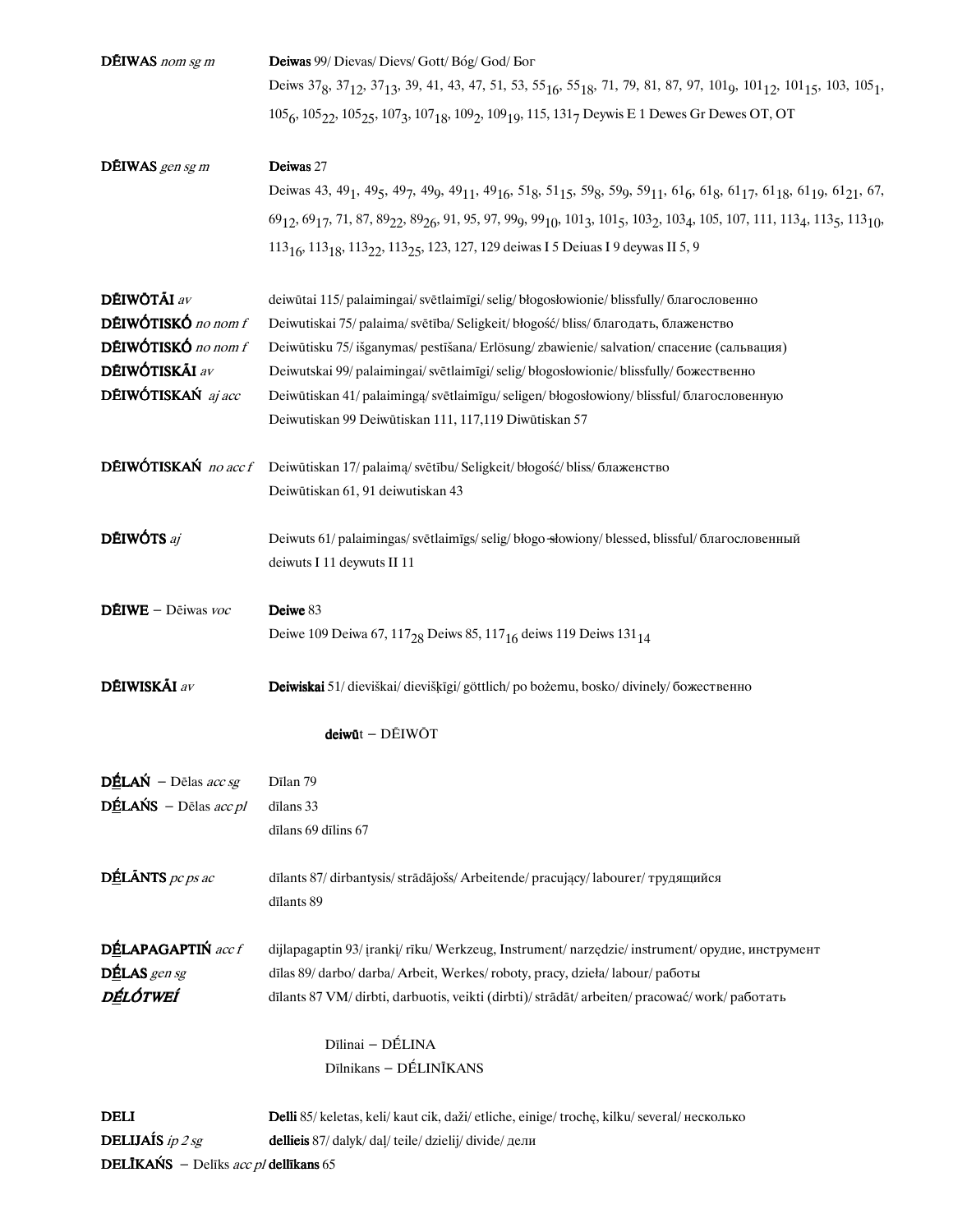| <b>DELIKS</b>                                    | Dellijcks 39/ dalis/ daļa/ Teil/ część/ part/ часть                                                                |
|--------------------------------------------------|--------------------------------------------------------------------------------------------------------------------|
|                                                  | Dellijks 41 Dellīks 45                                                                                             |
| $D \underline{\underline{\mathbf{f}}}$ LINA ps 3 | Dīlinai 61/ sukelia/ izraisa (rada), rada (izraisa)/ wirkt (aus), ruft hervor/ czyni, wznieci, sprawi/ makes       |
|                                                  | (causes)/ вызывает (производит)                                                                                    |
| DÉLÍNTWEÍ                                        | Dīlinai 61 VM/ paveikti, sukelti/ iedarboties uz, izraisīt (radīt)/ einwirken, auswirken/ czynić, wzniecić/ make   |
|                                                  | (cause)/ воздействовать вызывая (производить)                                                                      |
| DÉLINIKAŃS acc pl                                | Dīlnikans 95/ darbininkus/ strādniekus/ Arbeiter/ robotników, pracowników/ workers/ рабочих                        |
|                                                  | (работников), работников                                                                                           |
| <i><b>DELITWEÍ</b></i>                           | dellieis 87 VM/ dalyti/ dalīt/ teilen/ dzielić/ divide/ делить                                                     |
| *DÉLÚŃ – Dēlas gen pl                            | dijlan 125                                                                                                         |
| DÉNGININÍS aj pm                                 | <b>Dengenennis</b> 49/ dangiškas/ debešķīgs/ himmlisch/ niebieski/ celestial (heavenly)/ небесный                  |
|                                                  | Dengenennis 81 Dengnennis 49, 83                                                                                   |
|                                                  | DÉNGININISKAŃS acc pl Dengenneniskans 131/dangiškus/debešķīgus/himmlische/niebieskie/celestial (heavenly)/небесные |
| DÉNGININISIS aj pm                               | Dengnennissis 79/ dangiškasis/ debešķīgais/ der himmlische/ ten niebieski/ heavenly (celestial)/ небесный          |
|                                                  | DÉNGINISKAŃS - Dēnginiskas acc pl Dengniskans 117                                                                  |
| DÉNGINISKAS gen sg f                             | <b>Dengniskas</b> 119/dangiškos/debešķīgas/himm +ischer/niebieskiej/celestial (heavenly)/небесной                  |
|                                                  | dereis - DIRĒJIS                                                                                                   |
| D <u>ĔN</u> GTWEÍ                                | dangus E 3 VM/išlenkti/izliekt/ausbiegen/wygiąć/bend/выгнуть, изогнуть                                             |
| $D\bar{E}RG\underline{\acute{E}}JA$ ps 3         | dergē 37/ niekina, nekenčia/ ķengā, nievā/ missachtet, hasst/ hańbi, nienawidzi/ despises, hates/ оскверняет,      |
|                                                  | ненавидит                                                                                                          |
| DĚRGÉTWEÍ                                        | dergē 37 VM/ niekinti, nekęsti/ kengāt, nievāt/ missachten, hassen/ hańbić, nienawidzieć/ despise, hate/           |
|                                                  | осквернять, ненавидеть                                                                                             |
| DÉRGÉWUNS – Dērgēi <i>pc pt ac</i> dergēuns 103  |                                                                                                                    |
| D <u>ĔR</u> GTWEÍ                                | erdērkts 115 VM/teršti, bjauroti, nuodyti/ ķēzīt, indēt/besudeln, vergiften/brudzić, zatruwać/soil, profane,       |
|                                                  | poison/загрязнять, загаживать (загрязнять), отравить                                                               |
|                                                  | $dessempts I - DESIMTIS$                                                                                           |
| DESIMTAŃ nom sg n                                | <b>Dessimton</b> 27/ dešimtis/ desmits/ Zehner/ dziesiątka/ ten (number ten)/ десяток                              |
| <b>DESIMTAŃ</b> - Desimts acc dessimton 87       |                                                                                                                    |
|                                                  | Dessimton 111                                                                                                      |
|                                                  | DESIMTAŃS - Desimtan acc pl Dessimtons 67/ dešimtis/ desmitus/ Zehner/ dziesiątki/ tens/ десятки                   |
|                                                  | Dessimtons 79                                                                                                      |
| <b>DESÍMTÌS</b> f                                | dessempts I 5/ dešimtis, dešimt/ desmits, desmit/ Zehner, zehn/ dziesiątka, dziesięć/ ten (number ten)/            |
|                                                  | десятка, десять                                                                                                    |
|                                                  | dessimpts II 5                                                                                                     |
| DESIMTS ord                                      | Dessimts 35/ dešimtas/ desmitais/ zehnte/ dziesiąty/ tenth/ десятый                                                |
|                                                  | Dessimts I 7 Dessympts II 7                                                                                        |
| <b>DESIMTINE</b>                                 | Dassumptin DK AB/dešimtinė/desmitā tiesa/Zehnte/dziesięcina/tithe/десятина                                         |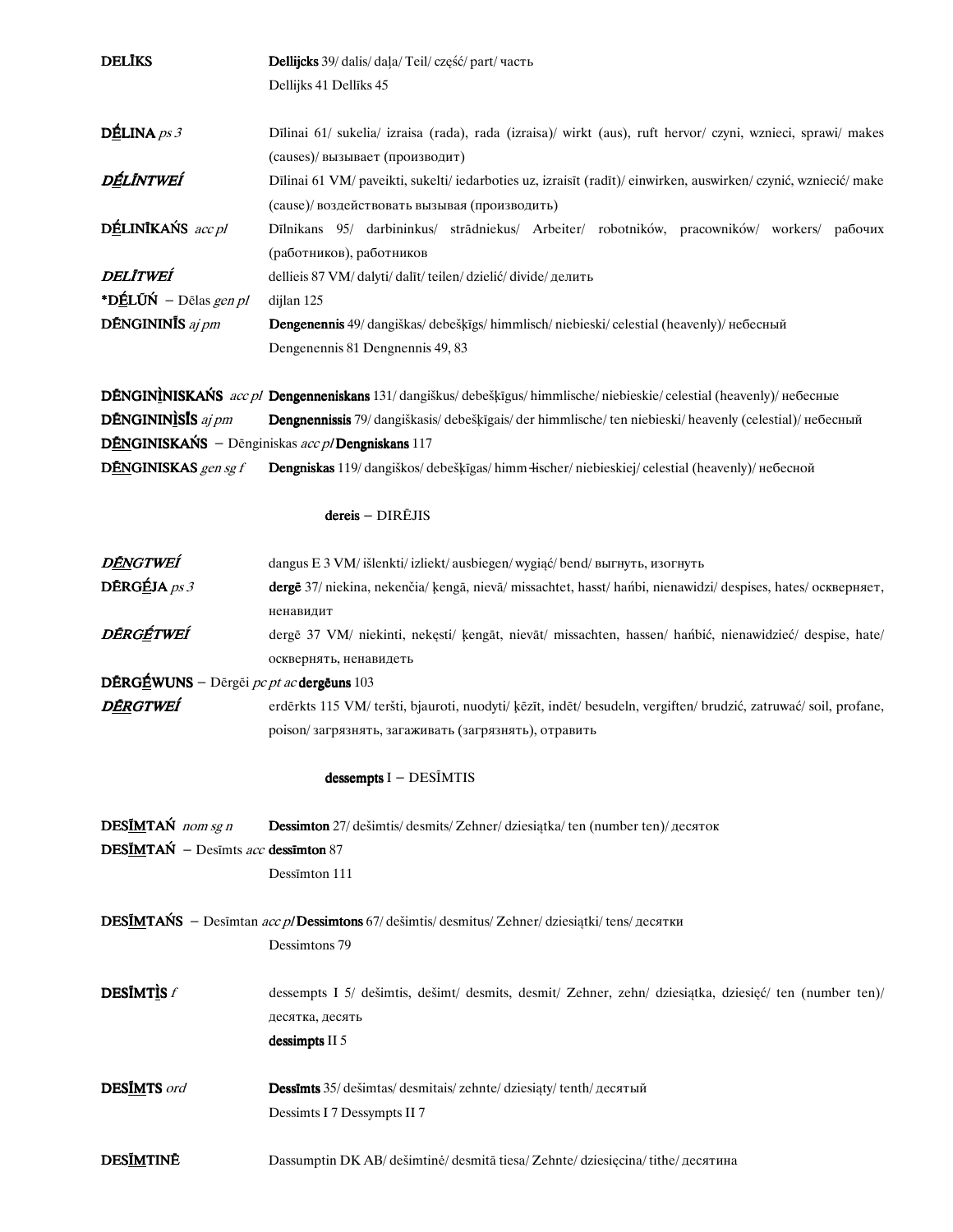$\text{dey}-\text{dei}$ 

|                                               | <b>DEZNIMS</b> , gen DEZNIMAS, aj kodesnimma I 15 VM/dažnas/biežs/häufig, oftmalig/częsty/frequent/частый                                                                                                                                                                                                                     |
|-----------------------------------------------|-------------------------------------------------------------------------------------------------------------------------------------------------------------------------------------------------------------------------------------------------------------------------------------------------------------------------------|
| $D\bar{I}$ pn 3 encl n                        | $\frac{di}{65}$ 65 <sub>11</sub> /tai/tas/es, man/ono, to/it/ono, to                                                                                                                                                                                                                                                          |
|                                               | di 65 <sub>9,10,17</sub> , 115 <sub>14</sub> dei 91 (wirst)i 101 <sub>19</sub>                                                                                                                                                                                                                                                |
| DÍGI                                          | dīgi 65 $_{18}$ / irgi, taipogi, taip pat/ arī/ auch/ też, także, również/ also, too/ также, тоже                                                                                                                                                                                                                             |
|                                               | dīgi 71 <sub>12</sub> , 91 <sub>6</sub> digi 65 <sub>18</sub> , 91 <sub>5</sub> , 107 <sub>19</sub> dijgi 39, 43, 49 <sub>3</sub> , 49 <sub>6</sub> , 49 <sub>18</sub> , 51 <sub>10</sub> , 53, 55 <sub>6</sub> , 55 <sub>11</sub> , 65 <sub>4</sub> , 69, 71 <sub>2</sub> , 75 <sub>7</sub> , 75 <sub>21</sub> , 83,         |
|                                               | 91 <sub>18</sub> , 95 <sub>23</sub> , 103 <sub>14</sub> , 103 <sub>25</sub> , 103 <sub>27</sub> , 107 <sub>5</sub> , 113 <sub>17</sub> , 113 <sub>19</sub> , 115 <sub>4</sub> , 115 <sub>8</sub> , 115 <sub>10</sub> , 117 <sub>8</sub> , 117 <sub>10</sub> , 121 <sub>4</sub> , 121 <sub>14</sub> , 121 <sub>19</sub> , 123, |
|                                               | 133 dēigi 51 <sub>6</sub> Deigi 79, 95 <sub>21</sub> deygi II 13 deyg I 13 (kaigi)j gi 115 dei 111                                                                                                                                                                                                                            |
| DĪGN <u>Ó</u>                                 | Digno E 427/ rankena kalavijo, kotas/ zobena kāts, kāts/ Schwertgriff, Stiel (Griff), Griff (Stiel)/ trzon                                                                                                                                                                                                                    |
|                                               | miecza, trzonek (trzon)/handle/рукоятка                                                                                                                                                                                                                                                                                       |
|                                               | $d\overline{\textbf{i}}$ l, $d\overline{\textbf{i}}$ l – DÉL                                                                                                                                                                                                                                                                  |
| $\overline{DIN}$ pn 3 encl acc sg m           | $\dim 89$ / jį/ viņu/ ihn/ jego/ him/ ero                                                                                                                                                                                                                                                                                     |
|                                               | din 93 din 115 din 125 din I 13 din II 13                                                                                                                                                                                                                                                                                     |
| $\overline{D}I\acute{N}$ pn 3 encl acc sg f   | $\dim 101_{17}/j$ a/viņu/sie/nią/her/ee                                                                                                                                                                                                                                                                                       |
|                                               | dien $101_{20}$                                                                                                                                                                                                                                                                                                               |
| DÍNKAŃ acc f                                  | dinckun 131/ padėką/ pateicību/ Dank/ podzięka/ thanks, gratitude/ благодарность                                                                                                                                                                                                                                              |
|                                               | dineniskas - DÉININISKAS                                                                                                                                                                                                                                                                                                      |
| $D$ INKAÚJÓ – Dīnkaūt ps 1 sg dīnckama 79     |                                                                                                                                                                                                                                                                                                                               |
|                                               | Dīnkama 81                                                                                                                                                                                                                                                                                                                    |
| DÍNKAÚSNAŃ acc                                | dinckausnan 53/dėkojimą/ pateikšanos/ Danken/dziękowanie/ thanking/ благодарность                                                                                                                                                                                                                                             |
|                                               | Dinkausnan 131                                                                                                                                                                                                                                                                                                                |
|                                               | $d$ inckun – $D\tilde{I}NKAN$                                                                                                                                                                                                                                                                                                 |
|                                               | dinkauimai - DĨNKAÚJAMĒ                                                                                                                                                                                                                                                                                                       |
|                                               | DINKAÚSEGÉSNAŃ acc Dinkausegisnan 91/padėkojimą/pateikšanos/Danksagung/dziękowanie/thanksgiving/благо-дарение                                                                                                                                                                                                                 |
| <b>DÍNKAÚTI</b> if                            | dinkaut 41/dėkoti/pateikties/danken/dziękować/thank/благодарить                                                                                                                                                                                                                                                               |
| *DĪNKAÚWITÉ - Dīnkaūt $ip$ 2 p/Dīnkauti 85    |                                                                                                                                                                                                                                                                                                                               |
|                                               | [? DINKAUTS mod rel pt dinkauts 75 <sub>3</sub> /dekojęs/ pateicoties/ angeblich dankte/ padziękował jakby/as if thanked/ поблагодарил мол]                                                                                                                                                                                   |
|                                               | Dinkauts 75 <sub>8</sub> dinkautzt II 13 <sub>5</sub> dinkauczt II 13 <sub>14</sub> dinkowats I 13 <sub>5</sub> dinkowatz I 13 <sub>14</sub>                                                                                                                                                                                  |
| $D$ INKAÚJAMÉ – Dīnkaūt ps 1 pl dinkauimai 29 |                                                                                                                                                                                                                                                                                                                               |

Dīnkaumai $85\,$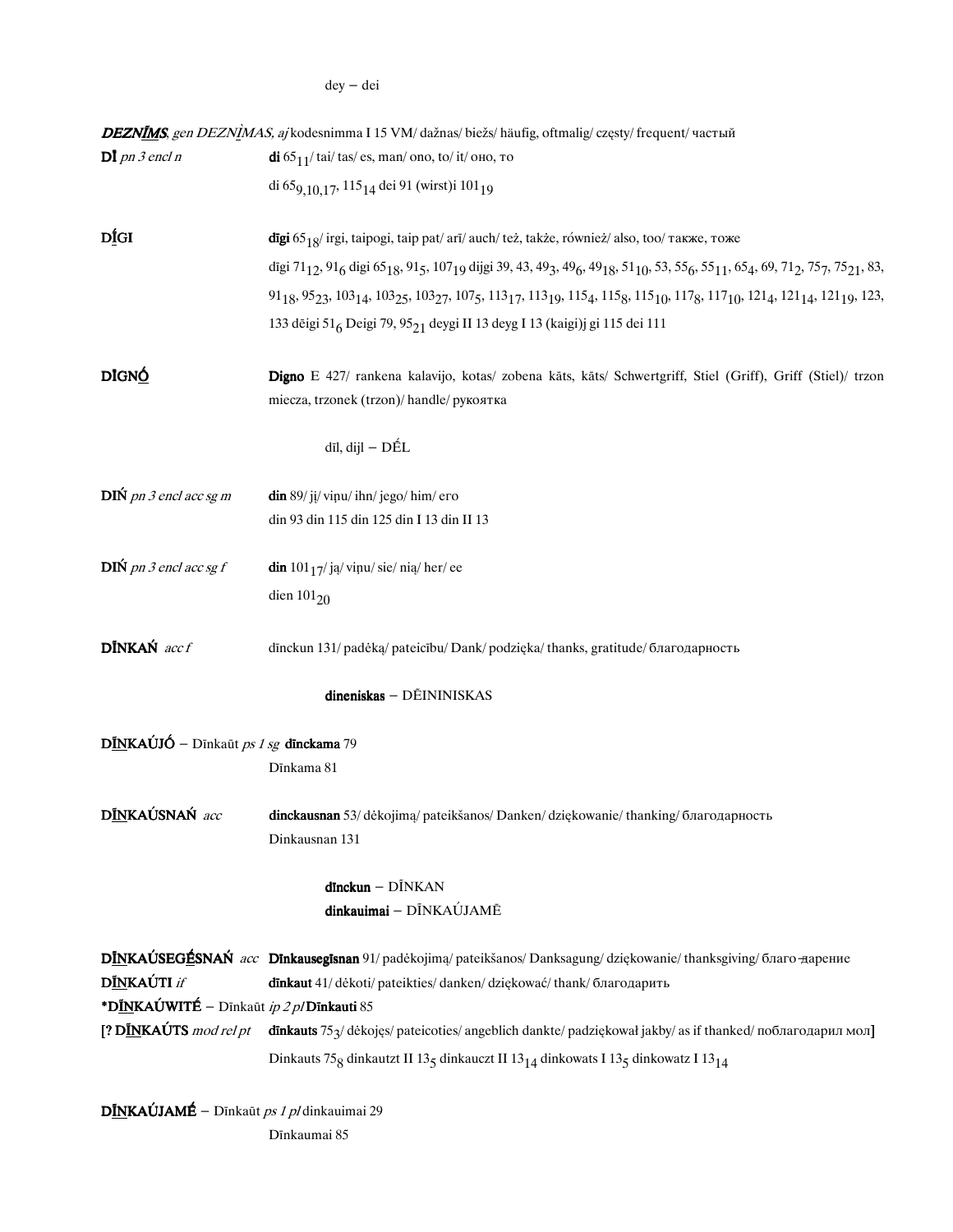$\,$ dins $89$ 

 $\text{DINS}$  – din *acc pl* 

dins 105<sub>26</sub>, 113<sub>7,8,8</sub>, I 11 diens II 11

#### dirbinsnan - DRIBĨNSNAN

| <b>DIREJIS</b> ip $2$ sg           | dereis 107/žiūrėk/skaties/schaue/patrz/look, see (look)/смотри                                                   |
|------------------------------------|------------------------------------------------------------------------------------------------------------------|
| D <sup>T</sup> RSUS a <sub>i</sub> | Dirsos Gr/ drasus/ drosmīgs/ mutig, kühn, tapfer/ śmiały, odważny/ bold (courageous)/ смелый, отважный           |
| $DIRZLAN$ aj acc                   | <b>dirstlan</b> 117/ kieta, atkaklu/ cietu, neatlaidīgu/ harten, beharrlichen/ twardy, uparty/ persistent, firm/ |
|                                    | твердый, упорный                                                                                                 |

#### dīseitiskan - DĪZĪTISKAN

|                | $D\llbracket W\text{ANS},\text{gen}\,D\llbracket W\text{ANAS}\,$ Dywans APN VM/greituolis/veiklais/Flinke/przędca/quick person/ловкач |
|----------------|---------------------------------------------------------------------------------------------------------------------------------------|
| <b>DÍWS</b> aj | Dywans APN VM/ greitas, vikrus/ ātrs, žigls, veikls/ schnell, rasch, flink/ szybki, przędki/ quick, rapid/                            |
|                | быстрый, ловкий                                                                                                                       |
| DÍZÍTISKAŃ acc | dīseitiskan 87/ versla, amata/ arodu (nodarbošanos), nodarbošanos/ Gewerbe, Handwerk/ rzemiosło/                                      |
|                | handicraft/ ремесло, промысел                                                                                                         |
| DÍZÍTWEÍ       | diseitiskan 87 VM/ užsiiminėti, verstis (dirbti)/ nodarboties, darboties, rosities/ beschäftigen sich mit,                            |
|                | betreiben, mühen mit/ trudnić się, zajmować się/ be occupied (busy) with, be engaged in, earn one's living/                           |
|                | промышлять, трудиться                                                                                                                 |
| DÍZTWEÍ        | diseitiskan 87 VM/ plūkti/ blietēt/ stampfen (fest-stampfen), feststampfen/ ubijać (wyrównając)/ ram (tamp)/                          |
|                | тромбовать, утрамбовывать                                                                                                             |

**Dmskins** - TRUSTINS  $\mathbf{Doacke} - \mathrm{D} \tilde{\mathrm{O}} \mathrm{K} \bar{\mathrm{E}}$ Doalgis  $E - D\tilde{O}LGIS$  $Dolu - GALU$ 

| $DR\hat{A}GJ\tilde{O}S$ nom pl f | <b>Dragios</b> E 386/ mielės/ raugs (mieles)/ Hefe/ drożdże/ barm, yeast/ дрожжи                                |
|----------------------------------|-----------------------------------------------------------------------------------------------------------------|
| DRŐNZÉ                           | Droanse E 749/griežlė/grieze/Wachtelkönig/derkacz/landrail/коростель                                            |
| <b>DRASTUS</b>                   | <b>Drastus</b> E 130/ pilvas (storas), skilvis/vēders (resns), kuņģis (putna)/ Bauch (dick), Vogelmagen/ brzuch |
|                                  | (gruby), żołądek (ptasi)/ paunch/ желудок (птичий)                                                              |

## draudieiti - DRJÃUDJAÍTĒ

| <b>DRÁUGAŃ</b> av | drāugs MK/ drauge/ kopā/ zusammen/ wspólnie, razem/ together/ сообща, совместно                                    |
|-------------------|--------------------------------------------------------------------------------------------------------------------|
| DRÃUGIWELDŪNAŃ    | acc sg m draugiwaldūnen 117/ bendrapaveldėtoji/ līdzmantinieku/ Miterbe/ współdziedzic/ co-heir/                   |
|                   | сонаследника                                                                                                       |
| <b>DRÃUGS</b> aj  | draugiwaldūnen 117 VM/bendras/kopīgs, kopējs/gemeinsam/wspólny/common/совместный                                   |
| <b>DRÀWINÉ</b>    | <b>Drawine</b> E 393/ kubilas (drevinis)/ kubuls (izdobtais)/ Kübel (ausgemeißelt)/ kadź (wyżłabiona)/ hollow tub/ |
|                   | кадка (долбленая)                                                                                                  |
| DRAWÉ             | Drawine E 393 VM/ drevė, uoksas/ koka dobums/ Höhlung des Baums/ dziupła/ hollow of a tree/ дупло                  |
| DRÀZTWEÍ          | Drastus E 130 VM/trinti, plėšyti/trīt, plosīt/zerreiben, zerreißen/trzeć, ucierać, drzeć/rub, tear (to pieces)/    |
|                   | тереть, драть                                                                                                      |
| DRÈZTWEÍ          | Drastus E 130 VM/ plėšti/ plēst/ reißen/ rozdzierać/ tear/ рвать (разрывать), разрывать                            |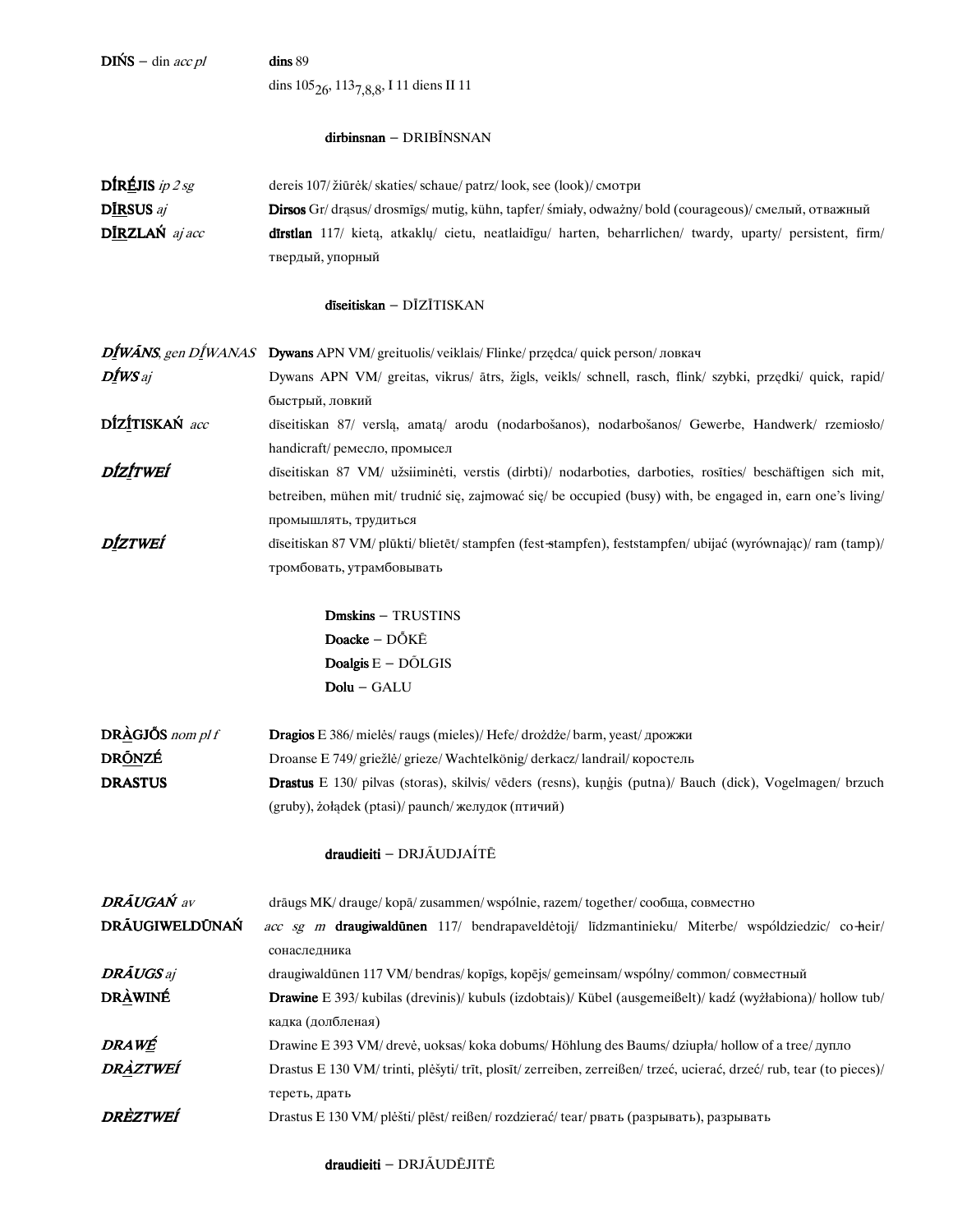### driāudai - DRJÃUDĒJ-

| <b>DRIBÍNSNAŃ</b> acc                                              | dirbinsnan 95/ drebėjimą/ drebėšanu, trīcēšanu, trīci/ Zittern, Beben/ drženie, dygotanie, trzęsienie/                                                      |
|--------------------------------------------------------------------|-------------------------------------------------------------------------------------------------------------------------------------------------------------|
|                                                                    | trembling/ тряску, трясение, дрожание                                                                                                                       |
| DRÌBTWEÍ                                                           | Drimbis E 483 VM/ dribti/ sašļukt (nokārājoties)/ schlaff herunterfallen/ opadać, zwisać/ hang down/                                                        |
| <b>DRIMBIS</b>                                                     | опадать, свисать<br>Drimbis E 483/ apdangalas/ apsegs/ Decke (Tuch)/ nakrycie (okrywa)/ cover (pall)/ покрывало, покров                                     |
| DRJÃUDÉJÓ pt 3                                                     | driāudai 111/draudė/liedza/verbot, untersagte/zakazywał, zabraniał, wzbraniał/forbad/запрещал                                                               |
| DRJÃUDĒJITÉ $ip 2pl$                                               | draudieiti 113                                                                                                                                              |
| DRJÁUDĒTWEÍ                                                        | driāudai 111 MK/ drausti/ liegt/ verbieten, untersagen/zakazywać, zabraniać, wzbraniać/ forbid/ запрещать                                                   |
|                                                                    | Droanse $E - DR\tilde{O}NZE$                                                                                                                                |
|                                                                    | Droeffs - DRŪWS                                                                                                                                             |
| <b>DRUGIS</b>                                                      | Drogis E 285/ nendrė/ niedre/ Rohr (Schilfrohr)/ trzcina/ reed/ тростник                                                                                    |
|                                                                    | drowy – DRUWIJÓ                                                                                                                                             |
| <b>DRŮKTÁI</b> av                                                  | drūktai 51/ tvirtai, stipriai/ stipri/ fest/ mocno/ firmly/ крепко, прочно<br>drūcktai 65                                                                   |
|                                                                    | DRÚKTAWÍNGISKAŃ aj acc drūcktawingiskan 119/griežtą/stingru/strengen/surowy (srogi)/stern/суровый, жесткий                                                  |
| <b>DRŪKTS</b> aj                                                   | drūktai 51 VM/ tvarus, tvirtas/ stiprs/ fest/ trwały, mocny/ firm/ крепкий, прочный                                                                         |
| DRÚSÓ                                                              | Truso ON JG/ Drūsa/ Drūsa/ Drausen, Truso/ Drużno/ Drużno (Drausen, Truso)/ Дружно, Трусо                                                                   |
| <b>DRUWEJA</b> – Druwēt ps 3 druwē 615                             |                                                                                                                                                             |
|                                                                    | druwē 61 <sub>10</sub> Druwē 77 Druwe 61 <sub>11</sub> druwe 77 drowe I 11 <sub>14</sub> druwe I 11 <sub>16</sub> , II 11 <sub>16,17</sub>                  |
| <b>DRUWÉJEÍ</b> – Druwēt ps 2 sg <b>Druwē</b> 1273                 |                                                                                                                                                             |
|                                                                    | Druwē 127 <sub>19</sub> Druwe 1277                                                                                                                          |
| <b>DRUWÉJÓ</b> – Druwět ps 1 sg druwē 39                           |                                                                                                                                                             |
|                                                                    | druwē 41 Druwē 43, 45 <sub>3</sub> , 127 <sub>18</sub> , 129 <sub>2</sub> Druwe 45 <sub>9</sub> , 127 <sub>6</sub> drowe I 7 <sub>9</sub> , 19 <sub>6</sub> |
| DRUWÉJAMÉ – Druwēt ps 1 p/druwēmai 51                              |                                                                                                                                                             |
| <b>DRUWÉJASEÍ</b> – Druwēt <i>ps 2 sg</i> Druwēse 71 <sub>12</sub> |                                                                                                                                                             |
|                                                                    | druwēse $71_{17}$                                                                                                                                           |
| DRUWÉJATÉ - Druwēt ps 2 pl druwētei 105                            |                                                                                                                                                             |
| <b>DRUWETI</b> if                                                  | druwīt 45/tikėti/ticēt/glauben/wierzyć/believe/верить                                                                                                       |
|                                                                    | Druwīt 47 druwīt 65                                                                                                                                         |
| DRUWIJÓ <i>ps 1 sg</i>                                             | drowy II $79$ / tikiu/ ticu/ glaube/ wierzę/ believe/ верю                                                                                                  |
|                                                                    | drowy II $96$                                                                                                                                               |
| DR <u>Ù</u> WIŃ n                                                  | Druwin II 7/ tikėjimas, tikyba/ ticība/ Glaube/ wiara/ faith, belief/ вера                                                                                  |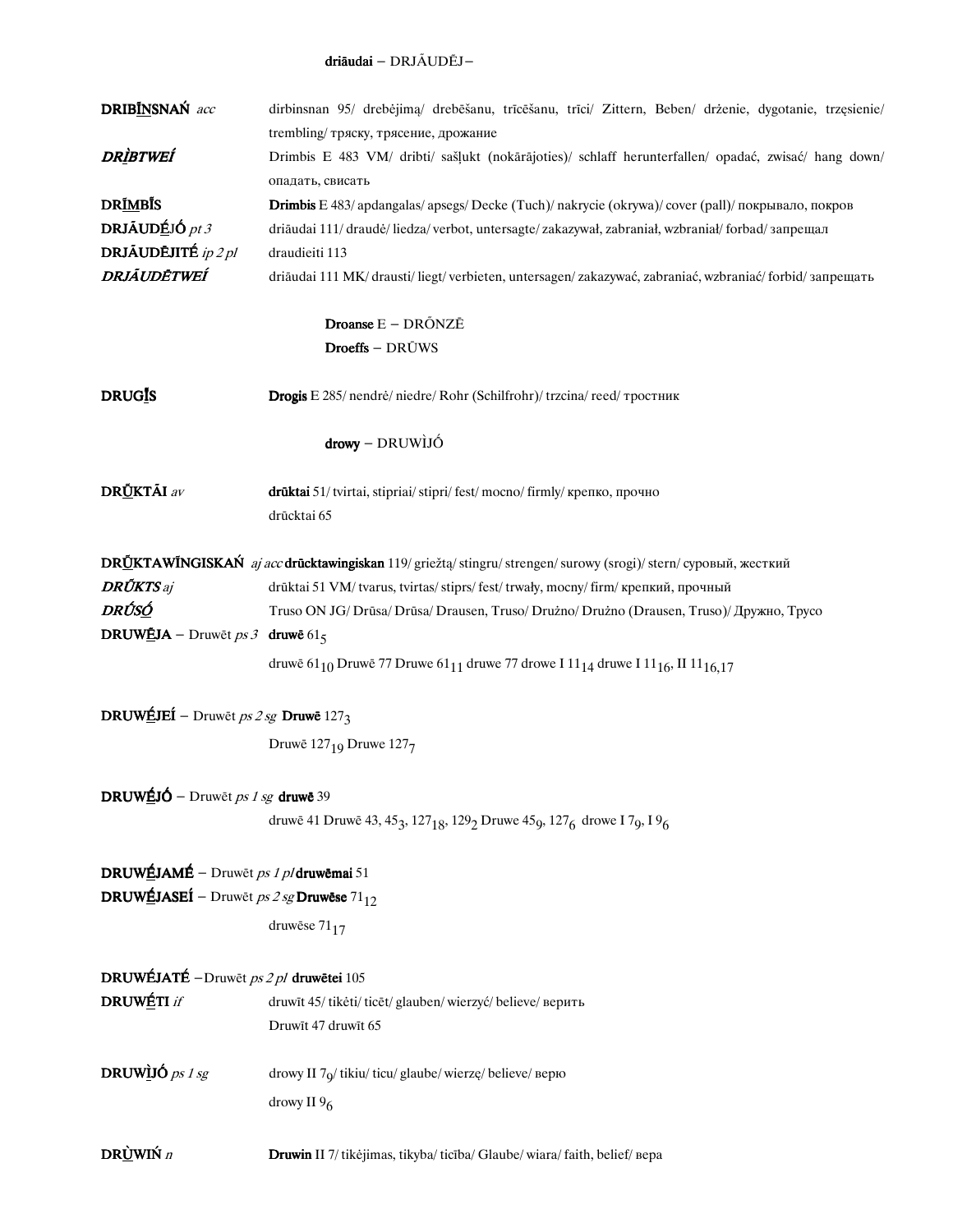# DRUWJAŃ - Drūwīs acc drūwien  $45_{18}$ Drūwien 77, 123 Druwien  $45_{14}$ , 51 druwien 71 Druwien 73, 79, 81 druwien 119 DRUW**ĨNGIMAŃS** - Drūwīngin  $dat$  pl**Druwīngimans** 121 DRUWĨNGJAŃ acc sg Druwīngin 119/tikintijį/ticīgo/Gläubige/wiernego (wierzącego)/believer/верующего DRUWĨNGJAŃS - Drūwīngin acc pl druwīngins 45 druwīngins77 DRŪWĪS Druwis 39/tikėjimas, tikyba/ticība/Glaube/wiara/faith, belief/вера druwīt - DRUWĒT **DRUWÌS** *f* Stas Dröffs I 7 [Der Glaube I 6]/ tikėjimas, tikyba/ ticība/ Glaube/ wiara/ faith, belief/ вера Druwi $61_{18}$ DÙBĒLS, gen DÙBELAS Dubelis E 561/ šapalas/ sapals/ Döbel (Döbelfisch)/ kleń/ chub/ голавль DUKIS Dutkis E 669/ žiurkėnas/kāmis/ Hamster/chomik/ hamster/ хомяк DUKTÉ Duckti 67/duktė/meita/Tochter/córka/daughter/дочь duckti 93 dochti Gr DULZ<sup>T</sup><sub>S</sub> Dulsis E 399/skylė statinės volei/caurums mucas spundei/Spundloch/otwórdo czopa beczkowego/ bunghole/ отверстие под бочечную затычку DŪMBUS, genDŪMBAS Dumpbis E 512/kailiaraugė žievė/miecētājmiza/Gerbrinde/kora garbnicka/tannin rind/дублевочная кора **DUMS,** gen DUMAS **Dumis** E 39/dūmas/dūmi/Rauch/dym/smoke/ $\mu$ ым DŪMSLÉ Dumsle E 134/pūslė/pūslis/Blase/pęcherz/bladder/пузырь DŪRÃI nom pl m dūrai 93/ baikštūs, bailūs/ bailīgi, tramīgi/ ängstliche, furchtsame/ bojaźliwi, lękliwi, strachliwi/ timorous, faint-hearted / боязливые, трусливые DŪRÃI av būrai 93/ baikščiai, bailiai/bailīgi, tramīgi/ ängstlich, furchtsam/ bojaźliwie, lękliwie, strachliwie/ timo-rously/ боязливо, трусливо DŪSAÍZŪRGAWĨNGJAŃS acc pl Dūsaisurgawingi 87/ siela besirūpinančius/ dvēseles aizgādniekus/ Seelsorger/ duszpasterzy/ souls' guardians (pastors)/ духовных попечителей  $\overline{\text{DUs}}\hat{\text{I}}$  nom sg f Dusi E 153/siela/dvēsele/Seele/dusza/soul/душа  $D\overrightarrow{U}S\overrightarrow{AN}$  -  $D\overrightarrow{u}Si$  acc Dūsin 41 Doūsin79Daūsin57Daūsin81Dusin89 Dutkis - DUKĪS DWÕI crd acc du dwai 65/du, dvi/divi, divas/zwei/dwa, dwaj, dwie/ two/два, две dwai 69 DWARENIKS dwarniken DK MK/ dvaro pienininkas/ galma pieninieks/ Hofmeier/ mleczarz dworski/ dairyman of the king's court/придворный молочник DWARIS nom pl Dauris E 211/vartai/vārti/Tor (zweiflügig)/wrota/gate/ворота DWIGUBÃI - Dwigubōti  $ps3$  dwigubbū 77 **DWIGUBÓTI** if dwibugūt 65/abejoti/šaubīties/zweifeln/wątpić/doubt/coмневаться DWIGUBS dwigubbus 87/dvigubas/divkāršs, divkārtīgs/doppelt, zweifach/podwójny/double/двойной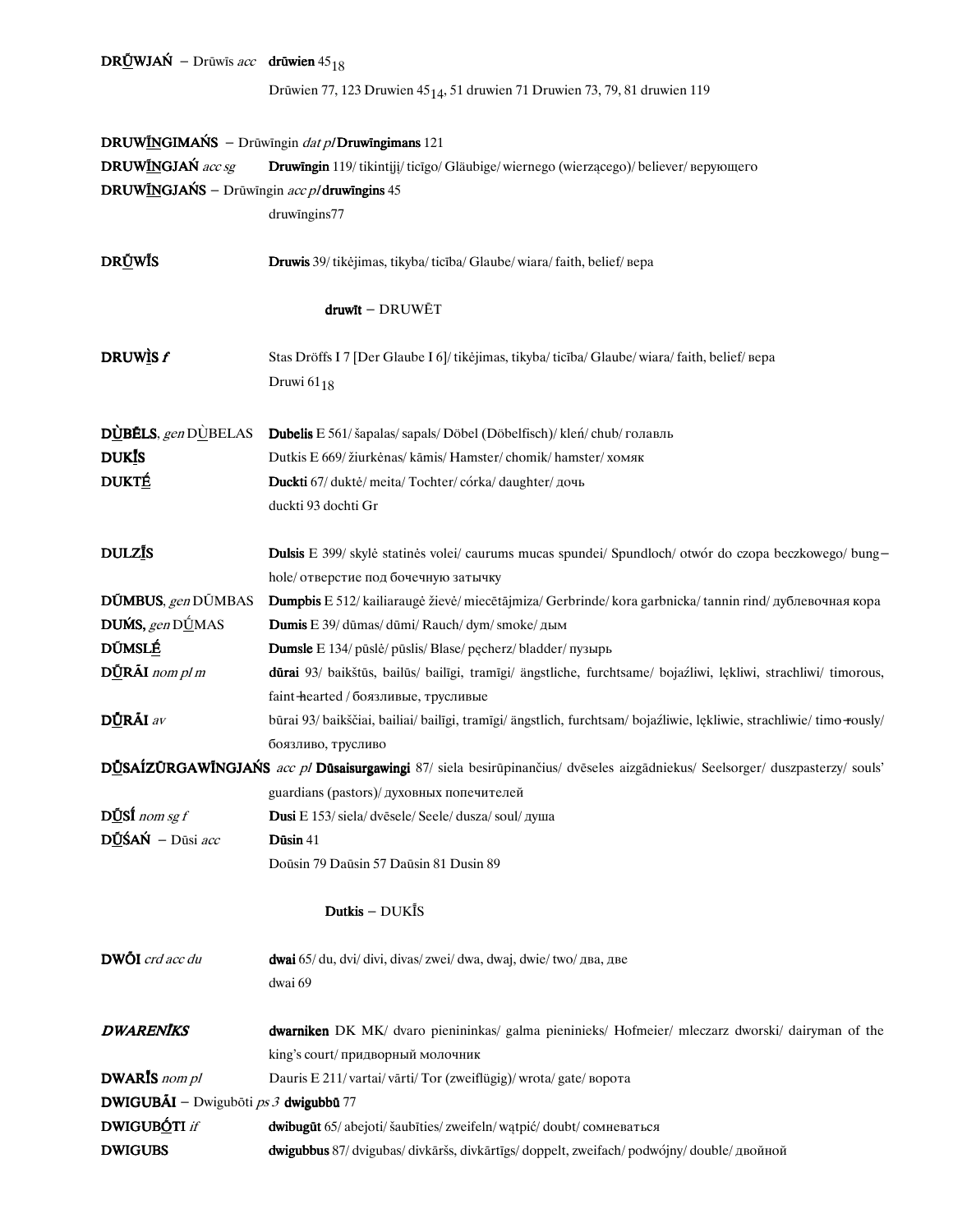${\bf E}$ 

 ${\bf e}{\bf b}$  –  ${\bf a}{\bf p}$ 

| ÉDÓ<br>$\angle$ <b>ÉDEÍTÉ</b> – Éstwei <i>ip 2 pl</i>                                                                   | īdai 75/valgis/ēdiens/Speise/potrawa/food/еда (снедь), кушанье (блюдо), снедь<br>edeitte I 13<br>īdeiti 75 idaiti 87 ydieyti II 13                                                                                                                                                                                                                                                                                      |
|-------------------------------------------------------------------------------------------------------------------------|-------------------------------------------------------------------------------------------------------------------------------------------------------------------------------------------------------------------------------------------------------------------------------------------------------------------------------------------------------------------------------------------------------------------------|
| ÉDIS<br>$\angle$ <b>EDJAŃ</b> – Ēdīs acc                                                                                | īdis 75/valgymas, valgis/ēšana, ēdiens/Essen/jedzenie, potrawa/meal/еда<br>eden I $132$<br>īdin 75 idin 83 ydi II 13 <sub>2</sub> ydi II 13 <sub>13</sub> eden I 13 <sub>13</sub>                                                                                                                                                                                                                                       |
| <b>EDUNS</b> – Estwei pc pt ac<br><b>ÉILAÍ</b> – Éit op (cn) 3<br>$\mathbf{\tilde{E}}$ ISEI $-$ Eit ps 2 sg<br>EIT ps 3 | īduns 105<br>ēilai 121<br>ēisei 81<br>ēit 29/ eina/ iet/ geht/ idzie/ goes/ идет<br>ēit 95                                                                                                                                                                                                                                                                                                                              |
| ÉIZWŌ                                                                                                                   | Eyswo E 159/ žaizda/ brūce, ievainojums (brūce)/ Wund/rana/wound/ рана<br><b>ÉMBÀDUSIS SI</b> pc pt ac nom pl r embaddusisi 113/ įsibedusys (įstrigę), įstrigę/ iestrēguši/ steckengeblieben/ utknąwszi (ugrzązłszi),<br>ugrzązłszi/ (those who have) sticked in smth. / застрявши (застрявшие, застряли)<br>embaddusisi 115                                                                                            |
| <b>EMÉLNÓ</b><br><b>EMENS</b>                                                                                           | <b>emelno</b> E 646/ amalas/ āmulis/ Mistel/ jemioła/ mistletoe/ омела<br>emmens I 9/ vardas/ vārds (nosaukums)/ Name/imię/ name/ имя<br>emmens II 9 Emnes 47, 49                                                                                                                                                                                                                                                       |
| <b>ÉMNEN</b> – Emens acc                                                                                                | emnen 29<br>emnen 49 Emnen 59, 71, 99, 103, 107 emnen 121 Emnen 133 emnen I 5, II 5, 11 emmen I 11 Emnan 27<br>emnan 51, 123, Emnan 129                                                                                                                                                                                                                                                                                 |
| <b>ÉMPALÍGU</b> av<br><b>ÉMPËRI</b> av                                                                                  | empolijgu 75/ panašiai į, lygiai kaip/ līdzībā ar (līdzīgi)/ Art von, ähnlich wie/ na podób/ similarly, alike,<br>equally/ наподобие<br>emperri 107/ kartu/ kopā/ zusammen/ razem/ together/ вместе<br>emperri 109                                                                                                                                                                                                      |
| <b>ĔMPĒRINISKÓ</b><br><b>ÉMPÉRINISKÁI</b> av<br><b>ÉMPERÍNTA</b> pc pt pa n                                             | empijreisku 57/ bendrumas, apibendrinamumas/ vispārīgums/ Allgemeinheit/ ogólność/ generality/<br>общность, обобщенность<br>empijreisku 57 MK/bendrai, apskritai/vispār/im allgemeinen/ogólnie/in general/ в общем, вообще<br>115/ subùrta, sùtelkta/ sapulcināts, salasīts (sapulcināts), sakoncentrēts/ versammelt,<br>empijrint<br>zusammengenommen/zespolono, skoncentrowano/consolidated/собрано, сконцентрировано |

empolijgu - ÉMPALĪGU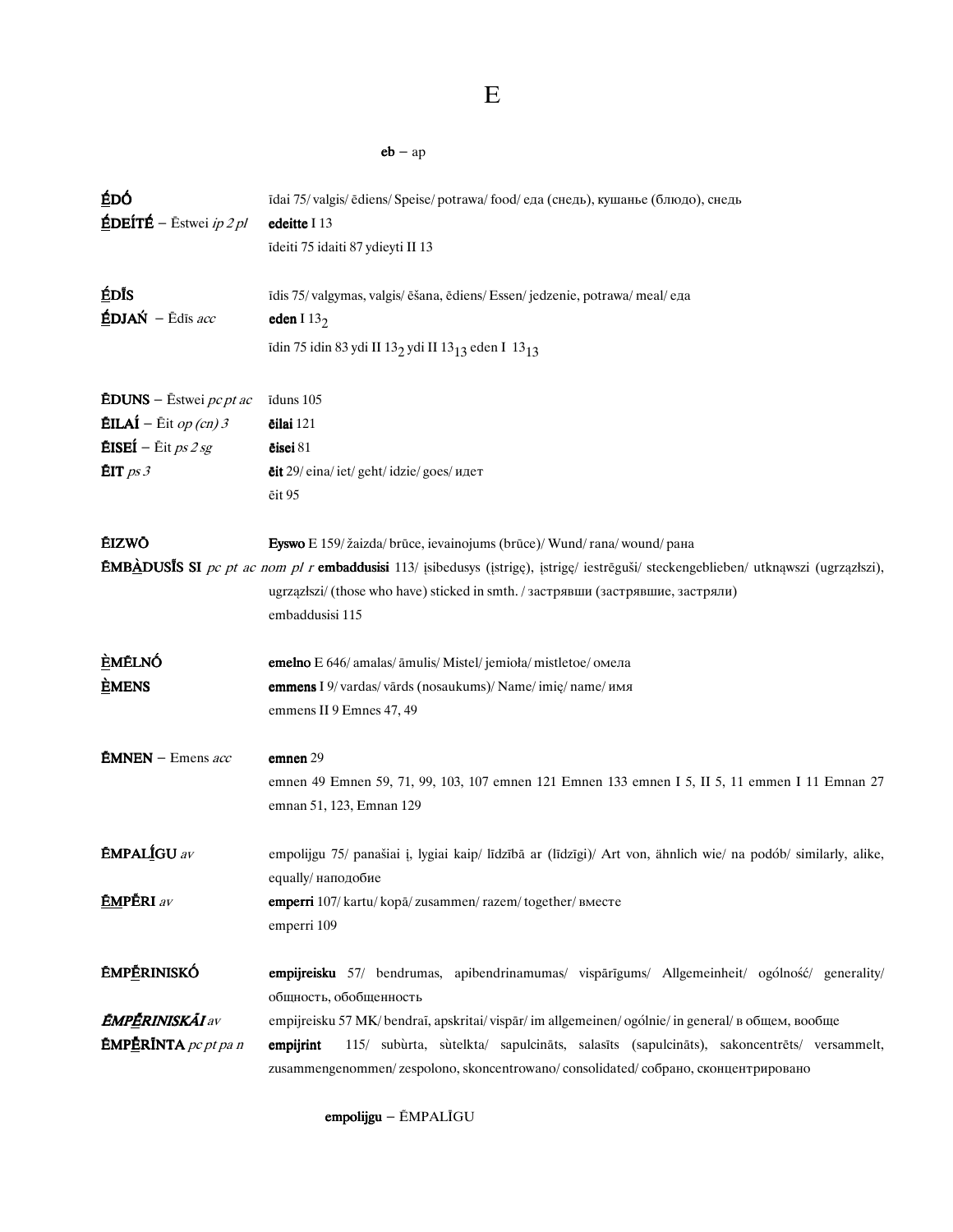| <b>ÉMPRÍKI</b> av                                | emprīki $8922$ / priešais/ pretim, priekšā/ gegenüber, entgegen, gegen/ naprzeciw, przeciw/ against/ против,                                                                                                                                                        |
|--------------------------------------------------|---------------------------------------------------------------------------------------------------------------------------------------------------------------------------------------------------------------------------------------------------------------------|
|                                                  | напротив                                                                                                                                                                                                                                                            |
|                                                  | emprijki 87 emprijkin 125 <sub>12</sub> , 127 emprikin 125 <sub>16</sub> emprikin(blli) 125 <sub>9</sub>                                                                                                                                                            |
|                                                  |                                                                                                                                                                                                                                                                     |
| <b>ÉMPRÍKISÉNS</b> pc ps ac                      | emprijkisins 115/ priešais esantis, čia esantis/ pretī esošs/ zugegen seiend/ przeciwległy/ (being) present/                                                                                                                                                        |
|                                                  | предстоящий (присутствующий)                                                                                                                                                                                                                                        |
|                                                  | <b>ÉMPRÍKISÉNTÌSMÓ</b> - Émprīkisēns dat emprīkisentismu 117                                                                                                                                                                                                        |
| $EMPR$ [KISTALÉJA ps 3                           | emprīkistallaē 97/ priešinasi/ pretojas/ widersteht, widersetzt sich/ przeciwstawi się, przeciwi się, sprzeciwi się/                                                                                                                                                |
|                                                  | opposes, stands up to, resists/ противостоит, противится, сопротивляется                                                                                                                                                                                            |
|                                                  | emprīki stallē 89 <sub>22</sub> emprīki stalle 89 <sub>23</sub>                                                                                                                                                                                                     |
|                                                  | ÉMPRĪKISTALÉSNAŃ acc emprijki stallīsnan 117/ priešinimąsi/ pretošanos/ Widerstand, Widersetzen/ sprzeciw, przeciwstawianie się,                                                                                                                                    |
|                                                  | opór (sprzeciw)/ resistance, opposition/ противо етояние, сопротивление                                                                                                                                                                                             |
| ÉN                                               | <b>en</b> 63 <sub>14</sub> / <i>i</i> , <i>loc</i> / <i>loc</i> / in/ <i>w</i> / in/ <i>B</i>                                                                                                                                                                       |
|                                                  | en 17 <sub>20,21</sub> , 31 <sub>4,12,14</sub> , 33 <sub>1</sub> , 37 <sub>15,18</sub> , 39, 41, 43 <sub>2,11,21,25</sub> , 45 <sub>10,13,17,18,21</sub> , 49 <sub>1</sub> , 51 <sub>18</sub> , 55 <sub>12,17,20</sub> , 57 <sub>5,5,8,11</sub> ,                   |
|                                                  | 59 <sub>8</sub> , 59 <sub>13,14,15</sub> , 61 <sub>9</sub> , 63 <sub>2,3,19,23</sub> , 65 <sub>4,11,19,22</sub> , 67 <sub>19</sub> , 69 <sub>3,10,24</sub> , 71 <sub>19,22</sub> , 75 <sub>10,18</sub> , 77 <sub>5,14</sub> , 79 <sub>18</sub> , 81 <sub>18</sub> , |
|                                                  | $85_{5,7,14}$ , $87_{18,27}$ , $89_3$ , $91_{13,17}$ , $93_{20,24}$ , $97_{3,12,13}$ , $99_{2,9,12}$ , $101_{4,7,8,22}$ , $103_{2,3,26}$ , $105_{14,22}$ , $107_{1,24}$ , $109_{16}$ ,                                                                              |
|                                                  |                                                                                                                                                                                                                                                                     |
|                                                  | $111_{19}$ , $113_{13,19,20,22}$ , $115_{2,20,27}$ , $117_{11}$ , $119_{16,30}$ , $121_{2,8,8}$ , $123_{3,8,17,23}$ , $125_{4,6,6}$ , $127_{3,7,12}$ , $131_{6,12}$ , $133_{8}$ ,                                                                                   |
|                                                  | I 11 <sub>10,12</sub> , II 7 <sub>9,11</sub> , 9 <sub>6</sub> , 11 <sub>12,14</sub> , 13 <sub>18</sub> en(bāndan) 27 en(ben-den) II 5 <sub>7</sub> en(dengan) II 9 <sub>17</sub> en(dangan) 57 <sub>6</sub>                                                         |
|                                                  | En(dangon) $47_6$ en(dangon) $49_8$ En(dangon) $51_5$ en(dangon) $55_3$ , $57_{12}$ En(dangon) $57_{16}$ , $65_{13}$ en(dangon)                                                                                                                                     |
|                                                  | 95 <sub>23</sub> en(mien) 79 <sub>20</sub> , 81 <sub>20</sub> en(mans) 35 <sub>13</sub> En(kasmu) 113 <sub>21</sub> en(kawīd smu) 123 <sub>18</sub> en(perbandan) I 11 <sub>5</sub>                                                                                 |
|                                                  | en(perbandasnan) II 11 <sub>6</sub> en(prābutskan) 51 <sub>3</sub> En(prābutskan) 85 <sub>2</sub> ēn(schan) 49 <sub>17</sub> , 51 <sub>10</sub> en(schan) 53 <sub>6</sub>                                                                                           |
|                                                  | en(schan) 55 <sub>2</sub> en(schien) 49 <sub>2</sub> en(sien) 65 <sub>8</sub> en(stan) 45 <sub>3</sub> , 65 <sub>1</sub> , 75 <sub>1</sub> en(stan) 87 <sub>27</sub> , 97 <sub>21</sub> en(stan) 99 <sub>11</sub> , 103 <sub>1,10</sub> ,                           |
|                                                  | 113 <sub>6</sub> , 121 <sub>5</sub> , 123 <sub>10,12</sub> , 127 <sub>19</sub> En(stan) 111 <sub>20</sub> en(stan) 129 <sub>10</sub> en(stesmu) 17 <sub>15</sub> , 89 <sub>7</sub> en(stesmu) 97 <sub>16</sub> , 109 <sub>10</sub> ,                                |
|                                                  | $117_{12}$ en(stēismu) $121_{19}$ ēn(stēimans) $37_{15}$ en(tennēismu) $43_{20}$ en(wissai) $29_4$ ēn(wans) $89_6$ en(dengan) II                                                                                                                                    |
|                                                  | $9_{17}$ en(dengon) II $9_{13}$ an(dangonsuen) TN an I $7_{9,11}$ , $9_6$ , $13_{18}$ An II $7_{19}$ an(dangon) I $9_{1,13}$ , au(dangon) I                                                                                                                         |
|                                                  | $9_{17}$ an(stan) I,II 13 <sub>4</sub> em(perbandāsnan) 55 <sub>14</sub> em(polijgu) 115 <sub>2</sub>                                                                                                                                                               |
|                                                  |                                                                                                                                                                                                                                                                     |
| <b>ENÕISS</b><br>EN <u>ői</u> stweí              | Ennoys E 158/drugio liga/drudzis/Fieber/febra/fever/лихорадка<br>Ennoys E 158 VM/ įkaisti/ iekarst, sakaist/ erhitzen sich/ rozpalić się, rozgrzać się/ get hot (warm),                                                                                             |
|                                                  | incandesce/нагреться, раскалиться                                                                                                                                                                                                                                   |
| END <u>Ó</u> ST <i>ps 3</i>                      | endāst 123/ paveda, iteikia/ iedod, pasniedz, iesniedz/ überreicht, eingibt (gibt ein)/ wręczy, poleci/ delivers                                                                                                                                                    |
|                                                  | up/ вручает, поручает                                                                                                                                                                                                                                               |
| <b>ÉNDÍRÉJA</b> – Endiretwei pt 3 endeira 107    |                                                                                                                                                                                                                                                                     |
| <b>ÉNDÍRÉJIS</b> – Endiretwei ip 2 sg endiris 67 |                                                                                                                                                                                                                                                                     |
| <b>ÉNDÍRÉTI</b> if - Endīrētwei endeirīt 55      |                                                                                                                                                                                                                                                                     |
| <b>ÉNDÍRÉSNÓ</b>                                 | endirisna 95/ pažvelgimas, atsižvelgimas/ sa-skatīšana, ievērošana/ Betrachten, Anschauen, Ansehen,                                                                                                                                                                 |
|                                                  | Berücksichtigung/ ujrzenie, popatrzenie, uwzględnienie/ looking at, taking into account/ взгляд, учет                                                                                                                                                               |
| <b>ÉNDÍRÉTWEÍ</b>                                | endyrītwei 119/ įžiūrėti, pastebėti, pažvelgti, apžvelgti, atsižvelgti/ saskatīt, noskatīt, ievērot/ betrachten,                                                                                                                                                    |

anschauen, ansehen, berücksichtigen/ ujrzeć, popatrzeć, uwzględnić/ descry (discern), notice (catch sight of), take into account/ разглядеть, учесть

 $\tilde{\textbf{E}}\textbf{N}\tilde{\textbf{E}}\textbf{I}\textbf{S}\textbf{E}\textbf{N}\textbf{J}\textbf{A}\textbf{\acute{N}}$ acc Eneissannien 123/ įėjimą/ ieiešanu/ Eingang/ wejście/ entrance/ вхождение  $\mathbf{\tilde{E}NGA} \mathbf{\underline{\acute{U}}} NA$  ps 3 engaunai 133/ įgyja/ iegūst/ empfängt (bekommt), bekommt, kriegt/ uzyska/ acquires, gains/ обретает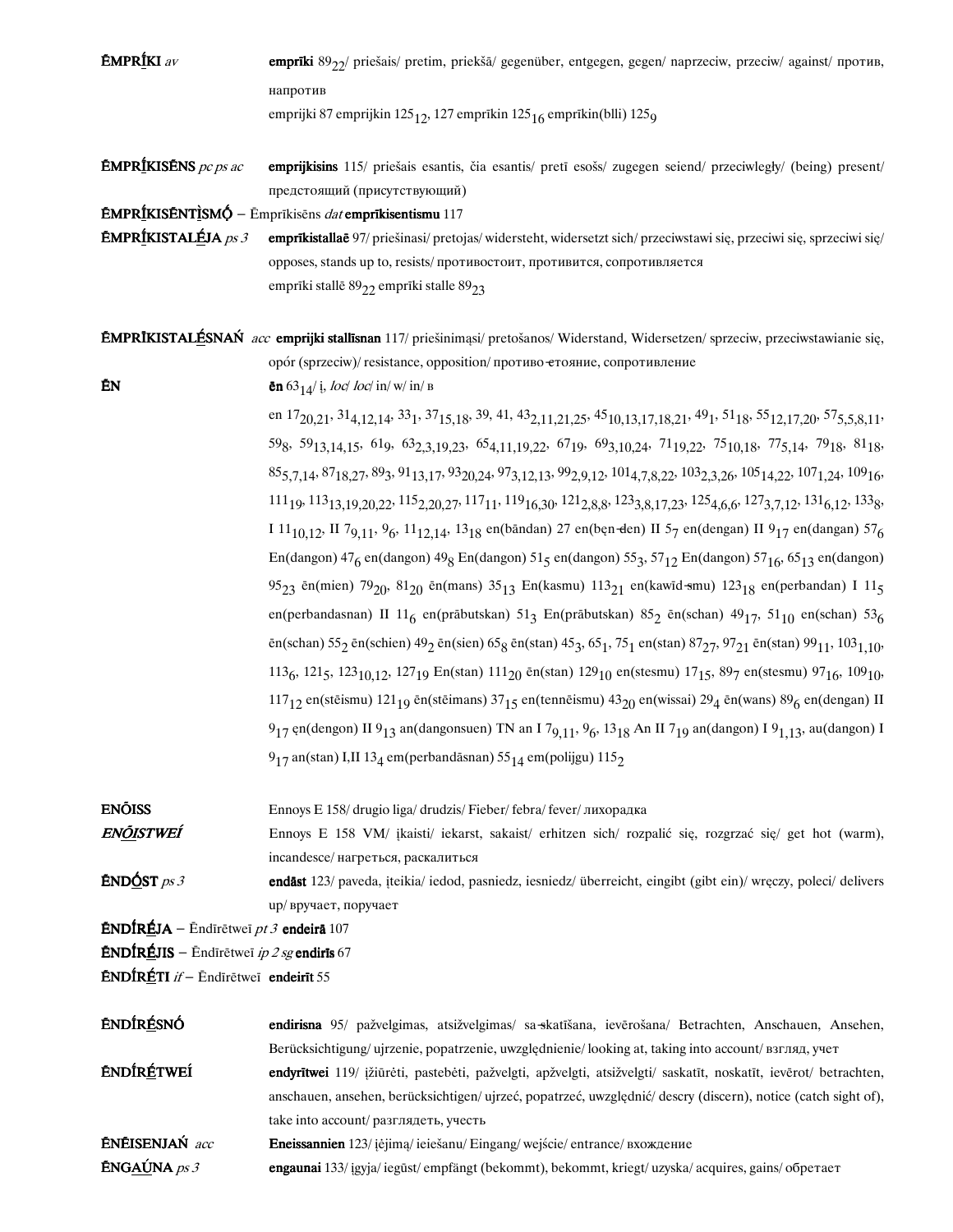#### engaunei 119

**EŃGĔLS**, gen EŃGELAS Engels 79/ angelas/ engelis/ Engel/ anioł/ angel/ ангел Engels 81 Angol Gr Rapa E 2

#### $engemmons - GIMUNS$

**ÉNGÉRDAWIS** ip  $2sg$ engerdaus 69/ pasakyk/teic/sage/powiedź/tell/скажи **ÉNGRAÚDÍJIS** ip  $2$  sg engraudīs 67/ pagailėk/ pažēlo/ erbarme dich/ požałuj, zmiłuj się/ have mercy, take pity/ пожалей, смилуйся **ÉNGRAÚDÍSNAŃ** - Engraūdīsnas accengraudijsnan 113 engraudīsnan 119 engraudīsnan 119

ENGRAÚDÍSNAS gen sg engraudīsnas 115/ pagailėjimo, gailesčio/ žēluma, pažēlošanas/ Erbarmens, Barmherzigkeit/ litości, pożałowania/mercy/жалости, милосердия

**ÉNGRAÚDÍWÍNGS**  $ajm$ Engraudīwings 131/ gailestingas/ žēlsirdīgs, līdzjūtīgs/ barmherzig/ litościwy, miłosierny/ merciful/ милосердный

#### $enimmans - ENIMUNS$

| <b>ENIMAMNI</b> av                                     | enimumne 91/ malonu, maloniai/ patīkami/ an-genehm/ przyjemnie/ pleasantly/ приятно                                                                                                                              |  |
|--------------------------------------------------------|------------------------------------------------------------------------------------------------------------------------------------------------------------------------------------------------------------------|--|
| ENÌMEWÍNGÃI av                                         | enimmewingi 57/ malonu, maloniai/ patīkami/ angenehm/ przyjemnie/ pleasantly/ приятно                                                                                                                            |  |
| $EN1†$ MIMÉ – Enīmti <i>ps 1 pl</i> enimmimai(sin) 111 |                                                                                                                                                                                                                  |  |
| ENIMTI if                                              | enimt 117 <sub>5</sub> / priimti/ pieņemt/ annehmen, aufnehmen (empfangen)/ przyjąć/ receive, accept/ принять                                                                                                    |  |
|                                                        | (взять), взять (принять)                                                                                                                                                                                         |  |
| <b>ENÍMTS</b> – Enīmti pc pt pa                        | enimts 115                                                                                                                                                                                                       |  |
|                                                        | animts 105 enimts 115 enimts 123                                                                                                                                                                                 |  |
| ENIMTUN - Enīmti                                       | enimton $117_3$                                                                                                                                                                                                  |  |
|                                                        | $enimumne - ENIMAMNI$                                                                                                                                                                                            |  |
| <b>ENIMUNS</b> – Enimti <i>pc pt ac</i> enimmans 125   |                                                                                                                                                                                                                  |  |
|                                                        | ENKĀITĪTĀI <i>pc pt pa nom pl m</i> enkaitītai 73/ sukurstyti, sugundyti/ sakūdīti, iekārdināti, uzmusināti/ aufgewiegelt, verführt/ rozjątrzoni,                                                                |  |
|                                                        | skuszoni/tempted, lured, instigated/подстреченные (подстрекнутые), искушаемые                                                                                                                                    |  |
|                                                        | ankaitītai 55                                                                                                                                                                                                    |  |
| <b>ENKAPTS</b> pc pt pa                                | enkopts 43/ užkastas, palaidotas/ierakts, apbedīts/vergraben (eingegraben), begraben, beerdigt/zakopany,<br>pogrzebany/buried/закопанный, похороненный, погребенный<br>enkopts 65, 127 encops I 7 enquoptzt II 7 |  |
| <b>ÉNKÁUSÍNTI</b> if                                   | enkausint 111/ paliesti, pakrutinti, pajudinti/ pieskarties, pakustināt/ berühren, rühren (bewegen)/ dotknąć,                                                                                                    |  |
|                                                        | poruszyć/ to move by touching/ коснуться, пошевелить                                                                                                                                                             |  |
|                                                        | <b>ÉNKÉRMENÍNTS</b> pc pt pa enkērminints 131/ įkūnytas/iemiesots/verkörpert/wcielony/embodied/воплощенный<br>enkermenints 123                                                                                   |  |

#### $enkopts - ENKAPTS$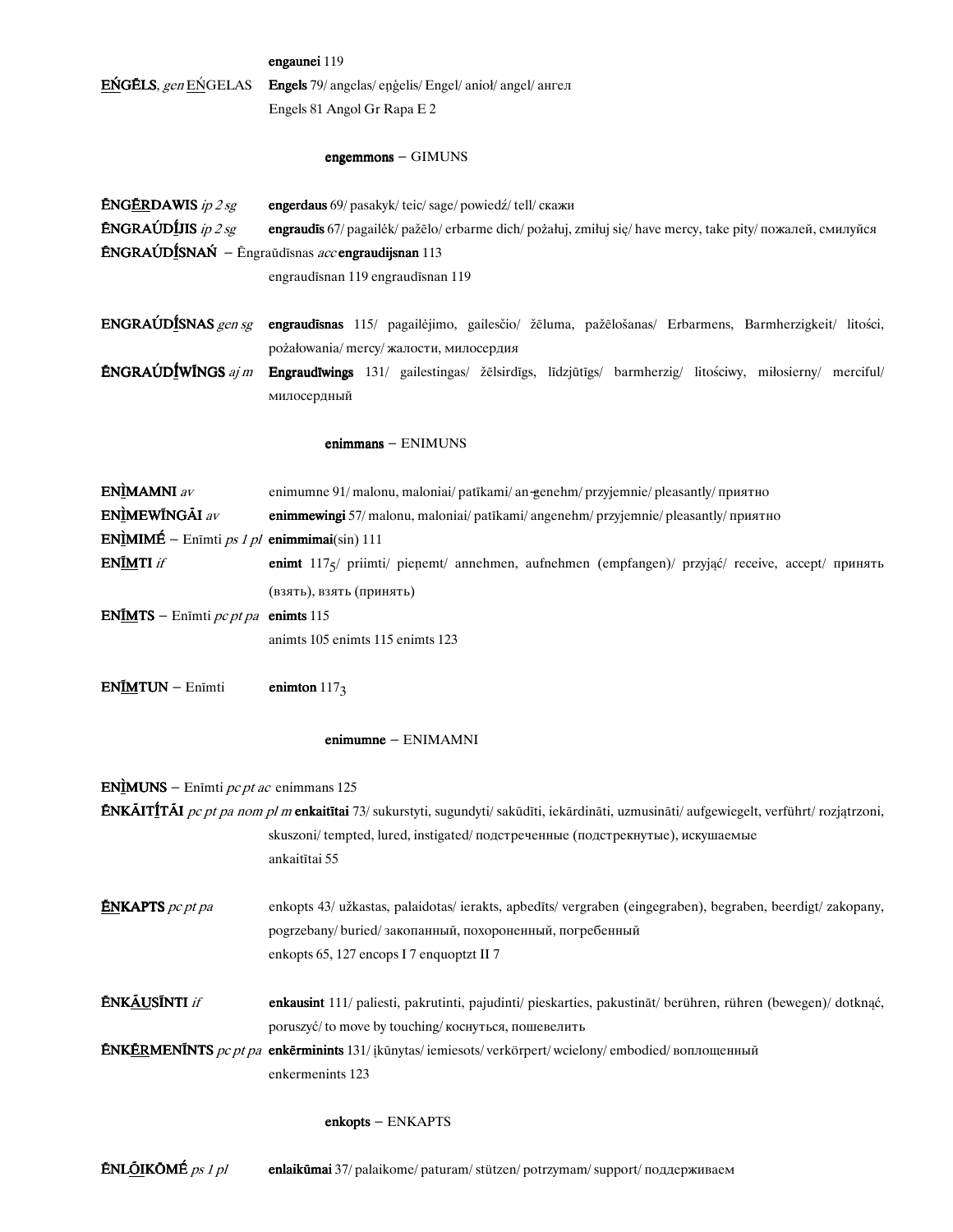| <b>ÉNLŐIKÓTÉ</b> – Ēnlõikōmē ps 2 pl <b>enläikuti</b> 97 |                                                                                                                                                                                          |
|----------------------------------------------------------|------------------------------------------------------------------------------------------------------------------------------------------------------------------------------------------|
| <b>ÉNLÃIPÌNA</b> ps 3                                    | enlaipinne 99/ geidauja/ vēlas/ begehrt, verlangt nach/ pragnie/ desires/ желает                                                                                                         |
| <b>ÉNLÃIPINTS</b> pc pt pa                               | enlaipints 111/ palieptas/ pavēlēts/ befohlen/ rozkazany/ commanded/ приказанный                                                                                                         |
| <b>ÉNMIGUNS</b> pc pt ac                                 | enmigguns 81/ imiges, užmiges/ iemidzis, aizmidzis/ eingeschlafen/ zasnięty/ fallen deeply asleep/ заснувший                                                                             |
|                                                          | <b>Ennoys</b> $E - \tilde{E}N\tilde{O}ISS$                                                                                                                                               |
|                                                          | <b>ENSADINUNS</b> pc pt ac nom sg m ensaddinnons 119/ nustates/ norikojis, noteicis/ festgesetzt, verordnet/ ustaliwszy/ (one who has)                                                   |
|                                                          | assigned, (one who has) set (decreed, ordered)/ установивший                                                                                                                             |
| ÉNSAD <u>ÍN</u> SNAŃ acc                                 | ensadinsnan 111/ paskyrimą, patvarkymą/ rīkojumu/ Anordnung, Verordnung/ rozporządzenie/ assignment,                                                                                     |
|                                                          | decree/ постановление, распоряжение                                                                                                                                                      |
|                                                          | ensadinsnan 109                                                                                                                                                                          |
|                                                          | <b>ÉNSADÍNTAN</b> - Ensadinuns pc pt pa nom sg n ensadinton 73                                                                                                                           |
|                                                          | <b>ÉNSADÍNTS</b> - Ensadinuns pc pt pa nom sg m ensadints 101                                                                                                                            |
| ÉNSAD <u>ÍN</u> TWEÍ                                     | ensadints 101 drv/ nustatyti, paskirti/ norīkot, noteikt/ feststellen, verordnen/ ustalić/ assign (set, establish)/                                                                      |
|                                                          | установить (постановить), постановить                                                                                                                                                    |
|                                                          | $ensai - UNZ\tilde{A}I$                                                                                                                                                                  |
|                                                          | $ensus - UMZUS$                                                                                                                                                                          |
| <b>ÉNTEÍKÓSNÓ</b> nom sg                                 | enteikūsna 73/ tvarka, potvarkis, pareiga/ rīkojums, pienākumi/ Anordnung, Ordnung, Pflicht/ porządek,<br>powinność/order, regulation, duty, obligation/порядок, распорядок, обязанности |
|                                                          | Enteikūsna 111                                                                                                                                                                           |
|                                                          | <b>ÉNTEÍKÓSNAŃ</b> – Ēnteīkōsnō acc sg enteikūsnan 89                                                                                                                                    |
|                                                          | enteikūsnan 91 Enteikūsnan 99 enteikūsnan 111                                                                                                                                            |
|                                                          | ENTEÍKÓSNAŃS - Enteīkōsnō acc pl Enteikūsnans 85                                                                                                                                         |
|                                                          | <b>ENTEÍKÓTAŃ</b> pc pt pa nom sg n Enteikūton 89/ patvarkyta/ nokārtots/ geordnet/ uporządkowano/ regulated/ установлено (упоря-<br>дочено), упорядочено                                |
| énteíkótweí                                              | Enteikūton 89 drv/ patvarkyti/ nokārtot/ ordnen/ uporządkować/ order (regulate), regulate/ установить                                                                                    |
|                                                          | (упорядочить), упорядочить                                                                                                                                                               |
|                                                          | <b>ÉNTEÍKÓWUNS</b> – Enteīkōtan pc pt ac nom sg m enteikūuns 109                                                                                                                         |
| <b>ÉNTÉNSÍTÁI</b> – Entēnsīts nom pl m entensītei 97     |                                                                                                                                                                                          |
|                                                          | <b>ENTENSITS</b> pc pt pa nom sg m entensits 59/ įtrauktas/ iestiepts, ievilkts/ eingezogen/wciągnięty/ drawn into, included/ втянутый                                                   |
| <b>ÉNTÉNSÍTWEÍ</b>                                       | entēnsīts 59 drv/ įtraukti/ iestiept, ievilkt/ einziehen/ wciągnąć/ draw in, include/ втянуть                                                                                            |
| <b>ÉNTÉRPAŃ</b> av                                       | enterpen 75/ naudinga/ lietderīgi/ nützlich/ po <del>ż</del> yteczno/ usefully/ полезно                                                                                                  |
|                                                          | enterpon 17 enterpo 61                                                                                                                                                                   |
| <b>ÉNTÉRPISKAŃ</b> av                                    | anterpinsquan I 5/ naudingai/lietderīgi/ nützlich/pożytecznie/usefully/полезно                                                                                                           |
| <b>ÉNTÌKRISKÃI</b> av                                    | entickrikai 81/ tiesiai/ taisni/ gerade/ prosto/ straight/ прямо                                                                                                                         |
|                                                          | $enwack\bar{e}$ – $ENWAK\acute{E}JA$                                                                                                                                                     |
|                                                          | enwackēimai - ENWAKÉJAMÉ                                                                                                                                                                 |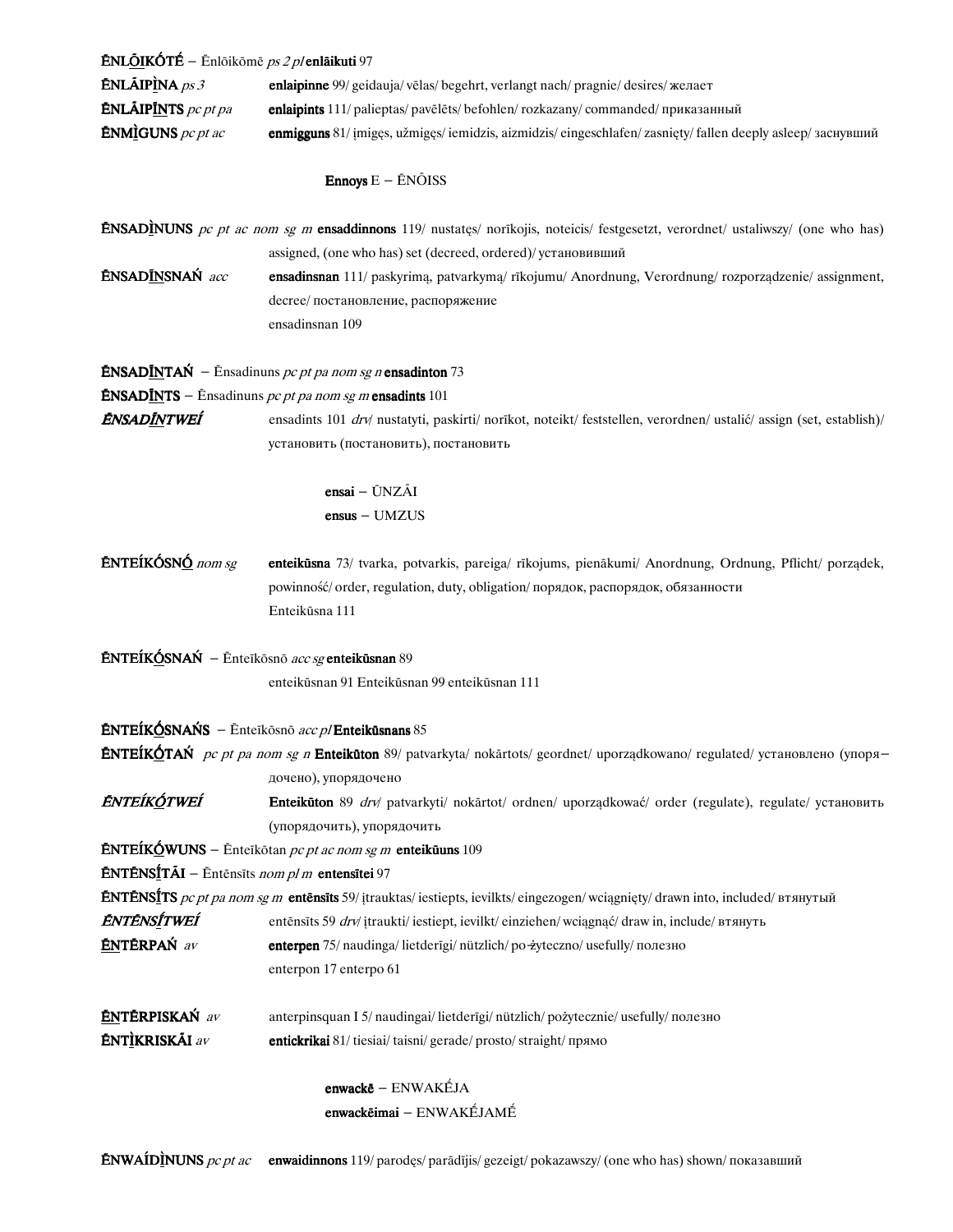| <b>ÉNWAÍTJÓJA</b> ps 3                                                                                                           | enwaitia 101/ užkalbina/ uzrunā/ anredet (redet an)/ zagadnie/ addresses, accosts/ говорит, обращается                                      |
|----------------------------------------------------------------------------------------------------------------------------------|---------------------------------------------------------------------------------------------------------------------------------------------|
| $ENWAKÉJA$ ps 3                                                                                                                  | enwackē 85/ šaukia/ iesauc/ anruft (ruft an)/ zawoła/ invokes/ взывает, зовет                                                               |
| $\textbf{\textup{ENWAK}}\pmb{\acute{\textbf{E}}}$ JAM $\pmb{\acute{\textbf{E}}}$ – Enwakēja <i>ps 1 pl</i> <b>enwackējmai</b> 29 |                                                                                                                                             |
|                                                                                                                                  | enwackēmai 117                                                                                                                              |
|                                                                                                                                  |                                                                                                                                             |
| <b>ÉNWANGAŃ</b> av                                                                                                               | enwangan 55/ pagaliau/ galu galā/ endlich/ nareszcie / at last/ наконец                                                                     |
| ÉNWŐNGISKAŃ av                                                                                                                   | enwängiskan 133/ galiausiai, pagaliau/ galu galā/ endlich/ wreszcie, nareszcie/ at last/ наконец                                            |
| <b>ÉNW<u>ŐN</u>GISKAŃ</b> av                                                                                                     | enwangiskan 133 PA/ galutinai/ galīgi/ endgültig/ końcówkowie/ finally (once and for all)/ окончательно                                     |
|                                                                                                                                  | <b>ÉNWÉRTINEWÍNGÃI</b> av enwertinnewingi 37/ nukreiptai/ nowirzīti/ abwendig/ odwróconie/ divertibly (astray)/ отклоненно                  |
|                                                                                                                                  | $ep - eb$                                                                                                                                   |
|                                                                                                                                  |                                                                                                                                             |
| <b>ÈPTMÃNJAŃ</b> acc                                                                                                             | Hoefftmannin 91/seniūną/stārastu/Schultheiß, Älteste/sołtysa, starostę/village elder (mayor)/ crapocry                                      |
| ÉR                                                                                                                               | er 51/ iki/ līdz/ bis/ do/ up to/ $\mu$ o                                                                                                   |
|                                                                                                                                  | er 123                                                                                                                                      |
|                                                                                                                                  |                                                                                                                                             |
| ERAÍNESMÓ - Erains dat erainesmu 91                                                                                              |                                                                                                                                             |
| <b>ERAINS</b>                                                                                                                    | erains 33/ kiekvienas/ ikviens, katrs/ jedermann, jeder/ każdy/ everyone/ каждый                                                            |
|                                                                                                                                  | Erains 89 erains 95 Erains 97                                                                                                               |
| <b>ÉRDÉRGTS</b> pc pt pa                                                                                                         | erdērkts 115/ apnuodytas, subjaurotas/ saindēts, noķēpāts, noķēzīts/ vergiftet, besudelt/ otrucony, oszpecony/                              |
|                                                                                                                                  | soiled, poisoned/ отравленный, зама-ранный, загаженный                                                                                      |
| ÉRD <u>ÉR</u> GTWEÍ                                                                                                              | erdērkts 115 VM/ užteršti, subjauroti, apnuodyti/ piesārņot, piemēslot, noķēpāt, noķēzīt, saindēt/ besudeln,                                |
|                                                                                                                                  | beschmutzen, vergiften/oszpecić, otruć/soil, poison/запачкать, замарать, загадить, отравить                                                 |
| ÉRGI                                                                                                                             | ergi 37/ iki/ līdz/ bis/ do/ up to/ до                                                                                                      |
| <b>ÉRISTJAŃ</b> n                                                                                                                | Eristian E 681/ eriukas/jers/ Lamm/jagnie/lamb/ ягненок                                                                                     |
| $ERK1fNINA ps 3$                                                                                                                 | erkīnina 117/ išvaduoja, išlaisvina/ atbrīvo/ befreit/ wyzwoli, oswobodzi/ liberates/ освобождает                                           |
| ÉRKÍNÍNTWEÍ                                                                                                                      | erkīnina 117 drv/ išvaduoti, išlaisvinti/atbrīvot/befreien/wyzwolić, oswobodzić/liberate/освобо-дить                                        |
| <b>ÉRKÍNÍNTWEÍ</b>                                                                                                               | erkīnina 117 drv/ išveržti ka/ izspiest (atņemt)/ erzwingen/ wymusić/ extort/ получить силой                                                |
| $\overline{\text{ERL}\underline{\text{O}}\text{IK}}\hat{\text{O}}$ – Ērlāikōti ps 3 erlāiku 45                                   |                                                                                                                                             |
| <b>ÉRLÂIKÓTI</b> if                                                                                                              | erlaikūt 55/išlaikyti (išsaugoti)/uzturēt/erhalten (aufrechterhalten)/utrzymać/preserve/сохранить                                           |
|                                                                                                                                  | erlaikūt 91                                                                                                                                 |
|                                                                                                                                  | <b>ÉRLŐIKÓTA</b> pc pt pa nom sg n erlaikūt 117/ išlaikyta (išsaugota)/ uzturēts/ aufrecht-erhalten/ utrzymano/ preserved (kept)/ сохранено |
|                                                                                                                                  | $\overline{\text{ERLÄIK}\acute{O}}$ WUNS – Ērlāikōti <i>pc pt ac nom sg m</i> er laikūuns 45                                                |
| ÉRL <u>ÓN</u> GJA ps 3                                                                                                           |                                                                                                                                             |
|                                                                                                                                  | erlāngi 97/ išaukština, iškelia/ paceļ/ erhebt/ podniesie/ exalts, elevates/ возвышает<br>erlāngi 133                                       |
|                                                                                                                                  |                                                                                                                                             |
| <b>ÉRMÉRITI</b> if                                                                                                               | ermīrit 69/ sugalvoti, išgalvoti, prasimanyti/ izgudrot, izdomāt/ ausdenken, erdichten/ izmyślić, zmyślić/ think                            |
|                                                                                                                                  | up (invent)/ придумать, выдумать                                                                                                            |
| ÉRNÁUNÍNSNAŃ acc                                                                                                                 | ernaunīsan 63/atnaujinima/atjaunošanu/Er-neuerung/odnowienie/renewal/обновление                                                             |
| $\mathbf{\tilde{E}}$ RN $\mathbf{\tilde{E}}$ RTIJAM $\mathbf{\tilde{E}}$ ps 1 pl                                                 | ernertimai 31/supykdome/sadusmojam/erzürnen, ärgern/rozgniewamy/irritate/гневаем, злим                                                      |
|                                                                                                                                  | <b>ÉRNÉRTIWUNS</b> – Ernērtījame <i>pc pt ac nom sg m</i> ernertīuns $69_4$                                                                 |
|                                                                                                                                  | ernertiuns $691$                                                                                                                            |
|                                                                                                                                  |                                                                                                                                             |
| <b>ERPILNINAITÉ</b> ip 2 pl                                                                                                      | erpilninaiti 105/ pripildykite/ piepildiet/ füllt an/ napełnijcie/ fill/ наполните                                                          |

**ÉRSW<u>ŐI</u>KSTINA** ps 3 erschwāigstinai 45/ apšviečia/ apgaismo/ erleuchtet/ oświetli, oświeci/ lights up (illuminates)/ освещает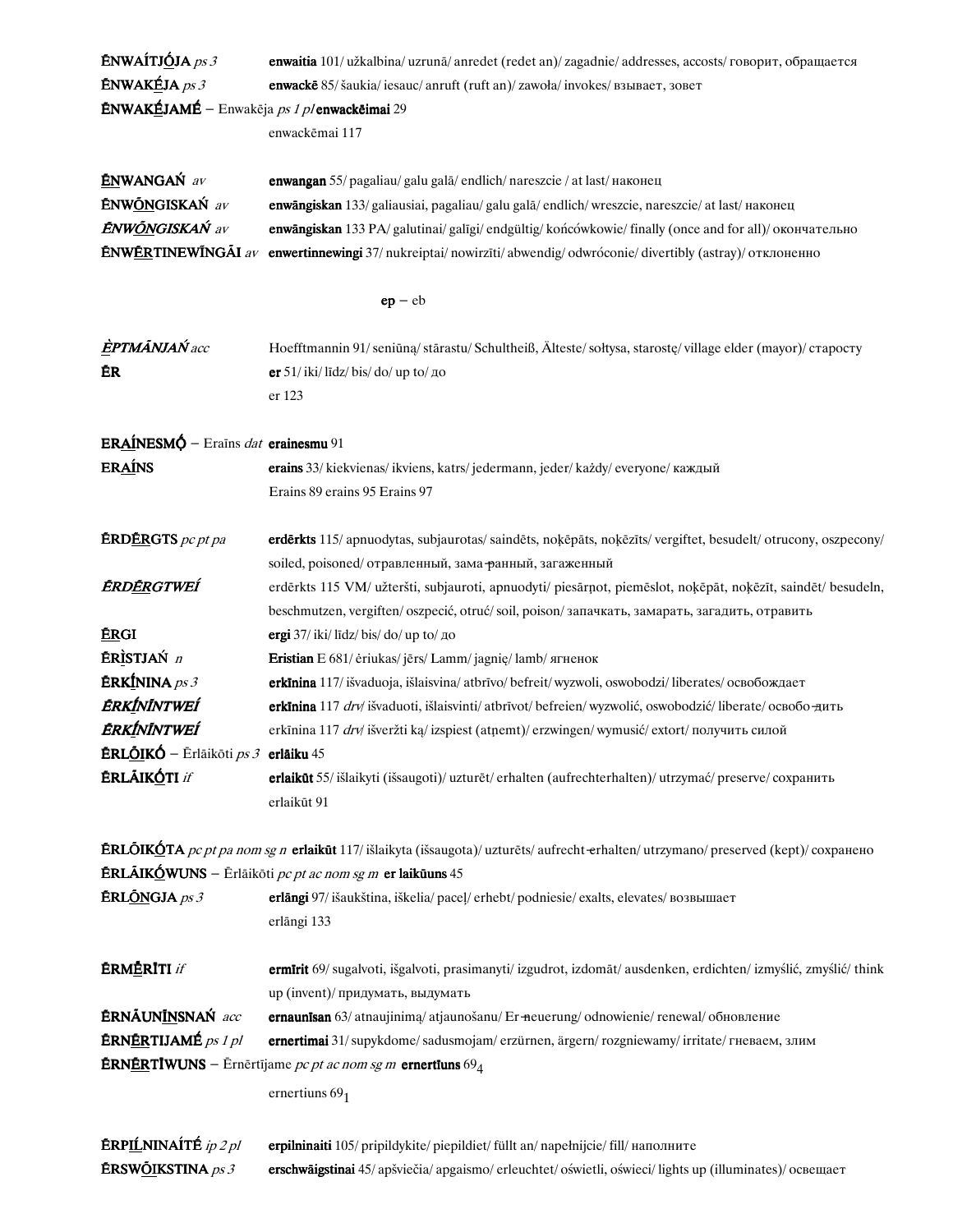## $ersinn - ÉRZIN$

|                                                                 | <b>ÉRSW<u>ÓI</u>KSTINUNS</b> – Ērswōikstina <i>pc pt ac</i> erschwāistiuns 45                                                                                                                                                       |
|-----------------------------------------------------------------|-------------------------------------------------------------------------------------------------------------------------------------------------------------------------------------------------------------------------------------|
| ERTR <u>È</u> PA ps 3                                           | ertreppa 39/ peržengia/ pārkāpj/ überschritt, über-tritt/ przestąpi, przekroczy/ transgresses, steps over/                                                                                                                          |
|                                                                 | переступает, преступает                                                                                                                                                                                                             |
| <b>ÉRZINÓTI</b> if                                              | ersinnat 53/ pažinti/ pazīt/ erkennen/ poznać/ get to know, cognize/ познать                                                                                                                                                        |
|                                                                 | ersinnat 117                                                                                                                                                                                                                        |
| $\textbf{ERZ}$ NITÉ – Erzinōti ps 2 pl ersinnati 89             |                                                                                                                                                                                                                                     |
| <b>ÉRZÌNIMÉ</b> – Erzinōti <i>ps 1 pl</i> ersinnimai 65         |                                                                                                                                                                                                                                     |
| ES pn 1 nom sg                                                  | <b>Es</b> II 9 / аš/ es/ ich/ ja/ I/ я                                                                                                                                                                                              |
|                                                                 | ES II 7 As 39 as 37 <sub>12,18</sub> , 41 <sub>15</sub> As 41 <sub>2</sub> , 43 <sub>10</sub> as 43 <sub>19</sub> As 45 <sub>3,9</sub> as 45 <sub>9</sub> , 57, 67 <sub>14</sub> As 67 <sub>18</sub> as 67 <sub>20,20,21,23</sub> , |
|                                                                 | 69 <sub>6,10,11</sub> As 69 <sub>12</sub> as 69 <sub>25,25</sub> , 71 As 79 <sub>11</sub> as 79 <sub>17</sub> As 81 <sub>11</sub> as 81 <sub>15,17</sub> , 91 <sub>12</sub> As 101 as 105 <sub>1,9</sub> As 107 <sub>15</sub> as    |
|                                                                 | 107 <sub>22</sub> , 113, 115, 125 <sub>12,16</sub> as 127 <sub>2,6,18</sub> as 129 <sub>2</sub> As 129 <sub>10</sub> AS I 7 As I 9                                                                                                  |
| $ESE1 - B$ útun <i>ps 2 sg</i>                                  | assei $678$                                                                                                                                                                                                                         |
|                                                                 | assai 67 <sub>4,5,6</sub> , 105 <sub>7,16</sub> , assai 117, 119 assei 79, 8, 131 asse 105 <sub>17</sub> , I 9 esse II 9 esse NT essei 47 ache BPT MK                                                                               |
| <b>ESKETRAS</b> nom sg m                                        | Esketres E 567/ eršketas/ store/ Stör/ jesiotr/ sturgeon/ ocerp                                                                                                                                                                     |
| <b>*ESMÌ, ESMÓ</b> – Būtun <i>ps 1 sg</i> asmu 67 <sub>23</sub> |                                                                                                                                                                                                                                     |
|                                                                 | Asmu 693 asmau 37                                                                                                                                                                                                                   |
| <b>*ESMÌ, ESMÓ</b> – Bū́tun <i>ps 1 sg</i> asmai 41 MK          |                                                                                                                                                                                                                                     |
|                                                                 | asmai 43, 67 <sub>21</sub> Asmai 67 <sub>23</sub> asmai 69 <sub>2</sub> Asmai 69 <sub>4</sub> asmai 69 <sub>12,12,27</sub> , 81 <sub>16</sub>                                                                                       |
| *ESMÉ – Bůtun ps 1 pl                                           | asmai $555$                                                                                                                                                                                                                         |
|                                                                 | asmai 55 <sub>6</sub> asmai 63 <sub>9</sub> asmai 63 <sub>24</sub>                                                                                                                                                                  |
|                                                                 | $\text{esse} - \text{EZE}$                                                                                                                                                                                                          |
| EST – Bůtun $ps3$                                               | est II <sub>7</sub>                                                                                                                                                                                                                 |
|                                                                 | est II 7, 13, 13 hest II 7 ast 17 ast $278,15$ , $2910,20$ , $319,18$ , $336,17$ , $358,19,20$ , $377,0$ , $39$ , $411,2,5,17,23$ ,                                                                                                 |
|                                                                 | 438, 14, 23, 26, 458, 12, 24, 477, 9, 16, 491, 15, 517, 16, 20, 533, 12, 551, 15, 574, 14, 16, 17, 20, 596, 7, 8, 10, 617, 17, 19,                                                                                                  |
|                                                                 | $63_{1,6,10}$ , $65_{2,7,13}$ , $67$ , $69_{18}$ , $71$ , $73_{3,13,15}$ , $75_{5,10,14,21,21}$ , $77_{4,12,13,17}$ , $85$ , $87_{9,16,18,19}$ , $89_{3}$ , $89_{14}$ , $89_{18}$ ,                                                 |
|                                                                 | 89 <sub>20</sub> , 89 <sub>20,25</sub> , 91 <sub>2,7,18</sub> , 93, 95 <sub>1,24</sub> , 97 <sub>11,13,17</sub> , 101 <sub>6,9,10,18,21</sub> , 103 <sub>7,7,9,17,21,23,23,25,29</sub> , 105 <sub>19,21</sub> , 109,                |
|                                                                 | 111 <sub>7,19</sub> , 113, 115 <sub>3,10,11,23</sub> , 121 <sub>4,21</sub> , 123, 127 <sub>4,9</sub> , 129, 131 <sub>9,22</sub> , 133, 17, 7, 13, 13 asch I7                                                                        |
| <b>ESTÉ</b> – Bůtun $2pl$                                       | asti 93 <sub>15</sub>                                                                                                                                                                                                               |

asti 93 $\mathstrut_{16}$ asta<br/>i 91, 93 $\mathstrut_{10},$  103, 107, 123 este<br/>i 115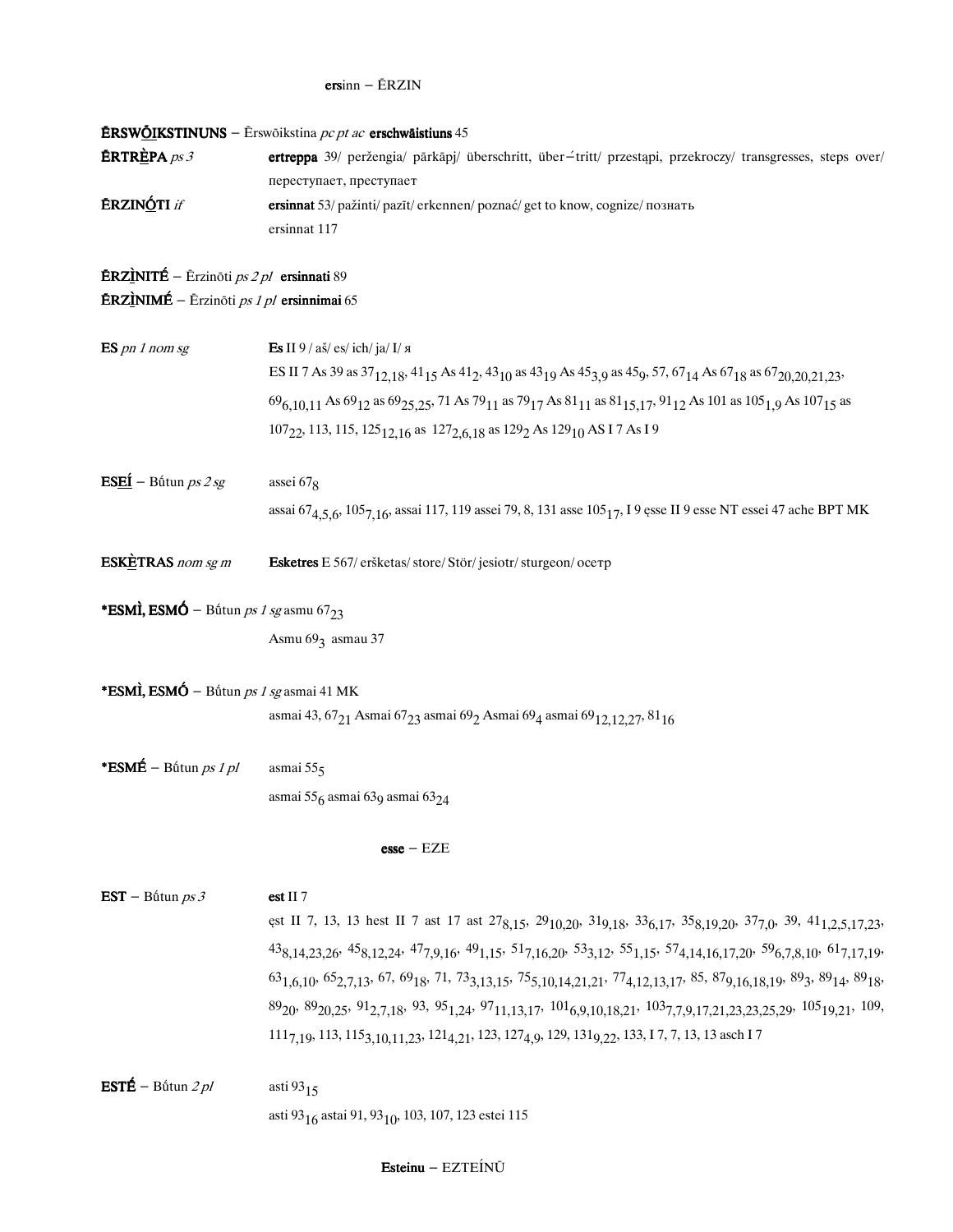| $\mathbf{\hat{E}STI}$ – Estwei if  | īst 41                                                                                                                                                                                                                |
|------------------------------------|-----------------------------------------------------------------------------------------------------------------------------------------------------------------------------------------------------------------------|
|                                    | īst 73, 105 Ist 53 Ist 77                                                                                                                                                                                             |
| $\dot{\textbf{ESTIN}}$ - Astis acc | astin 61                                                                                                                                                                                                              |
|                                    | astin astin                                                                                                                                                                                                           |
| ESTÌS f                            | astin 61 drv/ reikalas/ darīšanas/ Angelegenheit/ sprawa/ affair, matter (affair)/ дело (проблема)                                                                                                                    |
| <b>ESTISf</b>                      | astin 61 drv/ esmė/ būtība/ Wesen/ istota/ essence/ суть                                                                                                                                                              |
| [? $\dot{E}$ STITS mod rel ps      | astits 61 MK/ esa/ esot/ ist angeblich, sind angeblich/ jakoby jest, sa/ said to be/ есть мол<br>astits 87]                                                                                                           |
| ÉSTÓ                               | īstai 77/ valgis/ ēdiens/ Speise/ potrawa/ food/ снедь, еда (снедь), кушанье                                                                                                                                          |
| <b>ESTUREITÓ</b>                   | <b>Estureyto</b> E 776/ driežas/ kirzaka/ Eidechse/ jaszczurka/ lizard/ ящерица                                                                                                                                       |
| ÉSTWEÍ                             | istwei 105/valgyti/ēst/essen/jeść/eat/есть (съедать)                                                                                                                                                                  |
|                                    | istwe 105                                                                                                                                                                                                             |
|                                    | $et - at$                                                                                                                                                                                                             |
| EWAŃGELIJAŃ acc                    | Euangelion 45/ Evangelija/ Evangeliju/ Evangelium/ Ewangelie/ Gospel/ Евангелие                                                                                                                                       |
|                                    | Ebangelion $87_{20}$ Ebangelion $87_{21}$ Ebangelion 111 Ebangelion 113                                                                                                                                               |
|                                    | <b>EWAŃGELISTÃI</b> nom pl m Euangelistai 73/ evangelistai/ evangelisti/ Evangelisten/ ewangelistowie/ evangelists/ евангелисты                                                                                       |
|                                    | $ey - ei$                                                                                                                                                                                                             |
| <b>ÈZE</b>                         | esse $41_{23}$ / nuo/ no/ von/ od/ from/ or, из                                                                                                                                                                       |
|                                    | esse 41 <sub>23</sub> , 43 <sub>3,11,15,15,16,24</sub> , 57 <sub>2,6,10</sub> , 61, 65 <sub>2,10,11</sub> , 69, 73, 83, 89 <sub>19,20</sub> , 91 <sub>24</sub> , 93 <sub>1</sub> , 95, 101 <sub>5,16,18,19,20</sub> , |
|                                    | $1058,9,16$ , 107, 113, 115 <sub>12,26,27</sub> , 117, 121, 123, 127 <sub>9,9,13</sub> esse(stan) $43_{12}$ Esse(stan) $49_{11}$ esse(stan) 87,                                                                       |
|                                    | 101 <sub>15</sub> esse(tennan) 49 <sub>16</sub> ese(stan) II 7 <sub>15</sub> esse II 117 hese II 7 <sub>14,19</sub> assa I 7 <sub>19</sub> , 117 assa(stan) I 7 <sub>14,15</sub>                                      |
| <b>ÈZE</b>                         | esse 353/ apie/ par/ über/ o/ about/ o, oб                                                                                                                                                                            |
|                                    | esse 37 Esse 45, 89 <sub>15</sub> , 91 <sub>1</sub> , 93 <sub>22</sub> , 105 <sub>8</sub> esse 111 esse(stan) 39 Esse(stan) 41 <sub>19</sub> Assa I 11 <sub>8</sub> , I,II 13 Asse II 11 <sub>9</sub>                 |
| <b>EZTEÍNÚ</b>                     | Esteinu 123/nuo dabar/no tagad/von nun an/od teraz/henceforth/отныне                                                                                                                                                  |
|                                    | $\mathbf F$                                                                                                                                                                                                           |
|                                    | falsch I 5                                                                                                                                                                                                            |
| <b>FALKS</b>                       | Valks 711/sakalas/piekūns/Falke/sokół/falcon/сокол                                                                                                                                                                    |
|                                    | G                                                                                                                                                                                                                     |
| GABAWÓ                             | Gabawo E 779/ rupūžė/ krupis, rupucis/ Kröte/ ropucha/ toad/ жаба                                                                                                                                                     |
| $G \triangle B U$                  | Gabawo E 779 VM/karpa/karpa/Warze (auf der Haut)/brodawka/wart/бородавка                                                                                                                                              |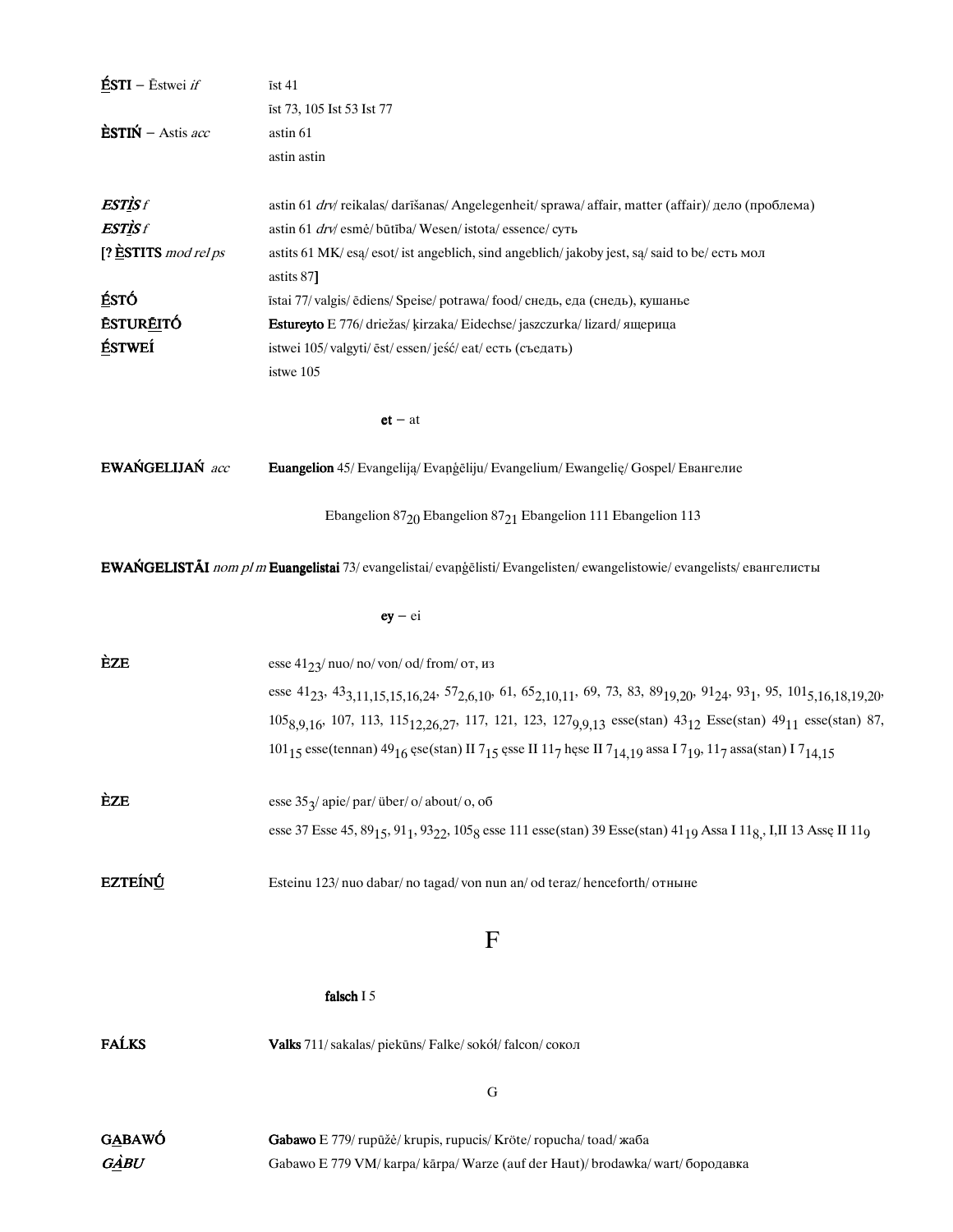|                                                                              | gobuns I 9 gubons II 9 gubas 79                                                                                                                                                                                            |
|------------------------------------------------------------------------------|----------------------------------------------------------------------------------------------------------------------------------------------------------------------------------------------------------------------------|
| <b>GÃIDIS</b>                                                                | Gaydis E 259/ kvietys/ kviesis/ Weizen/ pszenica/ wheat/ пшеница                                                                                                                                                           |
|                                                                              | gaide Gr                                                                                                                                                                                                                   |
| <b>GAÍLS</b><br><b>GAÍLUKS</b><br>$G\triangle LAN - G\overline{a}$ ls acc sg | Gaylis E 459/baltas/balts/weiß (hell)/biały/white/белый<br>Gaylux E 661/ šermuonėlis/ sermulis/ Hermelin/ gronostaj/ ermine/ горностай<br>gallan $433$                                                                     |
|                                                                              | gallan 43 $_{\rm 15,24}$ gallan 61, 65, 115 $_{\rm 4}$ Gallan 115 $_{\rm 13}$ gallan 127                                                                                                                                   |
| $G\triangle LANS - G\overline{a}$ ls acc pl                                  | Gallans 65                                                                                                                                                                                                                 |
|                                                                              | gallans I 7, II 9                                                                                                                                                                                                          |
| GALBIMÉ ps 1 pl                                                              | galbimai 31/ padedame (pagelbėjame)/ palīdzam/ helfen/ pomogamy/ help/ помогаем                                                                                                                                            |
|                                                                              | galbimai 33                                                                                                                                                                                                                |
| GALBSEI - Galbimai op                                                        | Galbsai 81                                                                                                                                                                                                                 |
|                                                                              | galbse 49, 79, 107                                                                                                                                                                                                         |
| GAĹDÓ<br><b>GALIMBAŃ</b> $ajn (av)$<br>синевато, голубо                      | Galdo E 365/ gelda/ mulda/ Mulde (Trog)/ koryto/ trough/ корыто<br>Golimban E 462/melsva, žýdra/zilgani, gaišzili/bläulich, himmelblau/bl'kitnie/bluish, pale blue, sky-blue/                                              |
| <b>GAL<u>ÍN</u>TWEÍ</b>                                                      | gallintwei 31/ žudyti/ nogalināt, nonāvēt, slepkavot/töten, morden/mordować/ kill, murder/ убивать                                                                                                                         |
|                                                                              | gallintwey I, II 5                                                                                                                                                                                                         |
| GÔLS, gen GALAS<br><b>GÀLU</b><br>GALWÓ                                      | Golis E 168/mirtis/nave/Tod/śmierć/death/смерть<br>Dolu E 135/ tulžis/ žults/ Galle/ żółć/ bile, gall/ желчь<br>gallū 103/ galva/ galva/ Kopf, Haupt/ głowa/ head / голова                                                 |
|                                                                              | gallu 103 gaulko Gr Glawo E 68                                                                                                                                                                                             |
| GALWÓ<br><b>GALWÖSDELĪKS</b>                                                 | Galwo E 504/bato galva/ kurpes galva/ Kopfstück am Schuh/głowa buta/ head of shoe/голова сапога<br>Galwasdellīks 77/ esmė, svarbiausia/ būtība, vissvarīgākais/ Hauptsache/ istota/ main point/ суть, главное,<br>основное |
| GAŃCÃI av                                                                    | gantzei 133/ visiškai/ pavisam/ ganz/ całkowicie/ quite, completely, entirel/ совсем, совершенно (совсем),<br>полностью                                                                                                    |
| GAŃCAŃ - Gāncas acc                                                          | gāntsan $1157$                                                                                                                                                                                                             |
| GAŃCAS gen                                                                   | gāntsas $115_{10}$ / ištiso/vesela (visa)/ganzes/całego/whole, entire, complete, total/uenoro (всего)                                                                                                                      |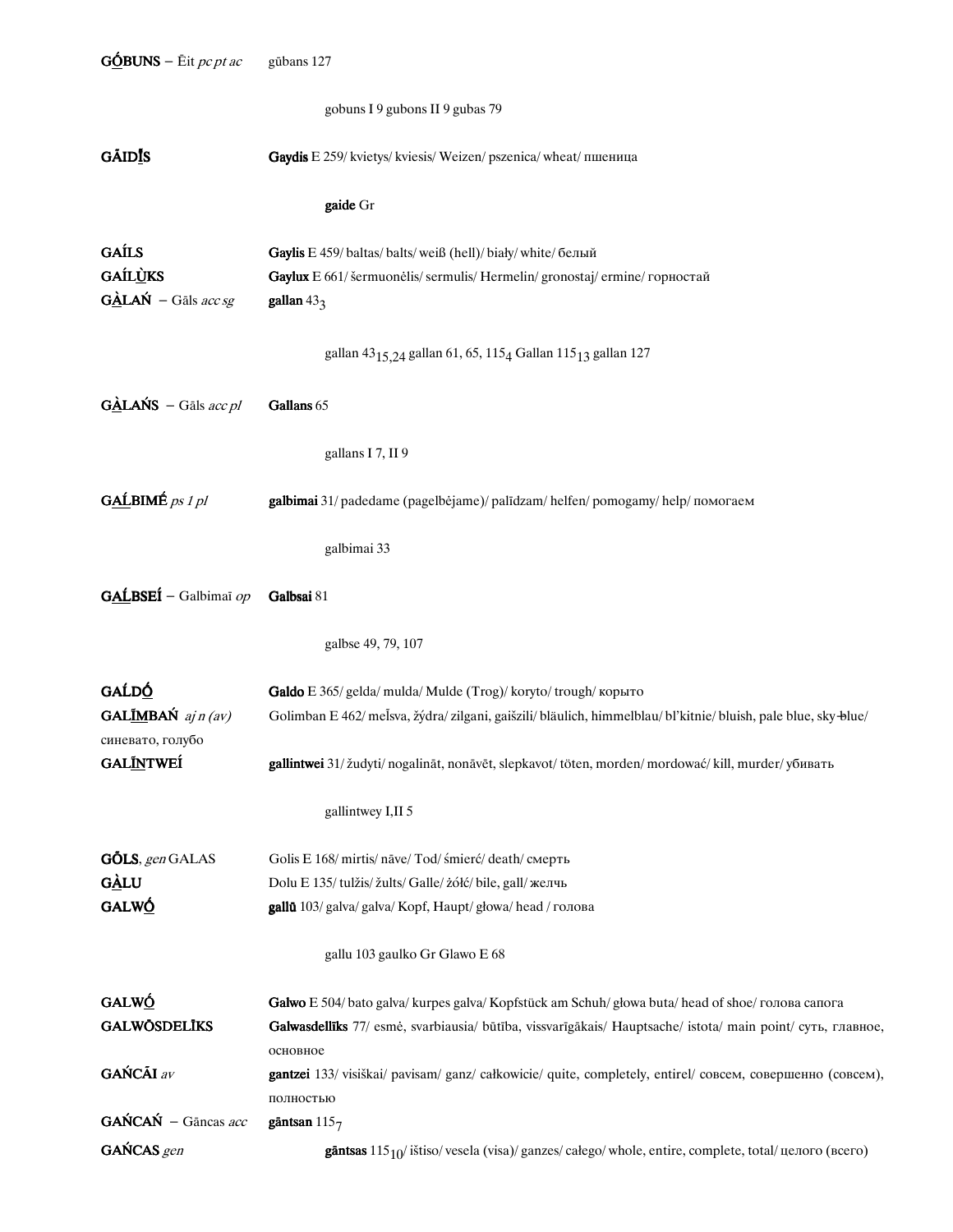| GAŃDÓRS, gen GAŃDRAS                        | Gandams E 716/ gandras/ stārķis/ Storch/ bocian/ stork/ аист                                                                                                                                                                                                      |  |
|---------------------------------------------|-------------------------------------------------------------------------------------------------------------------------------------------------------------------------------------------------------------------------------------------------------------------|--|
|                                             | $Gannan - GENAN$                                                                                                                                                                                                                                                  |  |
|                                             | Gannikan - GENIKAN                                                                                                                                                                                                                                                |  |
| GARÓ                                        | Goro E 42/ žertuvė/ izdedžu dobulis/ Feuerloch (am Herd), Aschenloch/ dziura do zagrzebania                                                                                                                                                                       |  |
|                                             | żaru/ashes (coal) pit/воронка поддувала                                                                                                                                                                                                                           |  |
| <b>GARAWÍNGÃI</b> av                        | garrewingi 121/ karštai/ karsti, kvēli/ heiß, brünstig/ gorąco, żarliwie/ hot/ горячо, жарко                                                                                                                                                                      |  |
| GARAWS                                      | garrewingi 121 VM/karštas/karsts, kvēls/heiß, brünstig/gorący/hot/горячий, жаркий                                                                                                                                                                                 |  |
|                                             | $garrin - GARJAN$                                                                                                                                                                                                                                                 |  |
| <b>GAŔBS</b>                                | Grabis E 28/ kalnas/ kalns/ Berg/ góra/ mountain/ ropa                                                                                                                                                                                                            |  |
| GARJAŃ nom sg n                             | Garian E 628/ medis/ koks/ Baum/ drzewo/ tree/ дерево                                                                                                                                                                                                             |  |
| GARJAŃ acc sg n                             | garrin 105/ medi/ koku/ Baum/ drzewo/ tree/ дерево                                                                                                                                                                                                                |  |
| GÃRKITÍ nom sg f                            | Garkity E 269/ garstyčia/ sinepe/ Senf/ gorczyca/ mustard/ горчица                                                                                                                                                                                                |  |
| <b>GÁRMÉ</b>                                | Gorme E 41/ karštis/ karstums, svelme/ Hitze, Glut/goraco (upał), upał (goraco)/ heat/ xxap, xxapa                                                                                                                                                                |  |
| GASTÓ                                       | Gasto E 238/sklypas/gruntsgabals/Grundstück/działka (gruntu)/plot of land/участок (земли)                                                                                                                                                                         |  |
| $G\triangle TAWS$ aj                        | pogattawint 77 <sub>11</sub> VM/gatavas/gatavs/fertig/gotowy/ready/готовый                                                                                                                                                                                        |  |
| $G\underline{A}\underline{U}$ WUNS pc pt ac | gauuns 89/ gavęs/ dabūjis, saņēmis/ empfangen, bekommen, erhalten/ otrzymawszy/ (one who has) got/<br>получивший                                                                                                                                                  |  |
| G <u>Ó</u> ZÉ<br>                           | Gosen Gr VM/ atmata, šlamštas/ grabaža, drankis (grabaža)/ Abfälle, Plunder/ odpadek, odpadki/ rubbish,<br>trash/ отбросы, мусор                                                                                                                                  |  |
| GÓZÉS                                       | Gosen Gr/ išmatos, mėšlas, šūdas/ izkārnījumi, mēsli/ Kot, Mist/ kał, gnój/ dung (excrements), shit/ кал,<br>дерьмо, навоз                                                                                                                                        |  |
| <u>GÓ</u> ZTWEÍ                             | Gosen Gr VM/ išpilti lauk, išlieti lauk, išversti lauk/ izgāzt arā, izsviest arā/ wegwerfen, vergiessen (weg,<br>hinaus)/ wyrzucić precz, wywalić precz, wywrócić precz, wylać precz/ throw out, pour out/ выкинуть,<br>выбросить вон, выворотить вон, вылить вон |  |
|                                             | Geasnis $E - G\bar{E}SN\bar{I}S$                                                                                                                                                                                                                                  |  |
|                                             | Geauris E - GJÃURĪS                                                                                                                                                                                                                                               |  |
| GÉDAŃ acc                                   | gīdan 55/ gėdą/ kaunu/ Schande/ wstyd/ shame/ стыд, позор<br>Geeyse E - GÉISĒ                                                                                                                                                                                     |  |
| GEGUZÉ                                      | GÈGÃLS, gen GÈGALAS Gegalis E 759/ naras mažasis/garlaka mazā/Taucher klein/nur mały/diver (little loon)/ гагара малая<br>Geguse E 731/ gegutė/ dzeguze/ Kuckuck/ kukułka/ cuckoo/ кукушка                                                                        |  |
| GÉIDJA $ps 3$                               | gēide 85/laukia/gaida/wartet/czeka/waits/ждет                                                                                                                                                                                                                     |  |
|                                             | giēidi 83                                                                                                                                                                                                                                                         |  |
| GÉISÉ                                       | Geeyse E 718/ garnys/ gārnis/ Reiher/ czapla/ heron/ цапля                                                                                                                                                                                                        |  |
| <b>GEÍTIKÓ</b>                              | geytko Gr/ duona/ maize/ Brot/ chleb/ bread/ хлеб                                                                                                                                                                                                                 |  |
|                                             | geitka OT                                                                                                                                                                                                                                                         |  |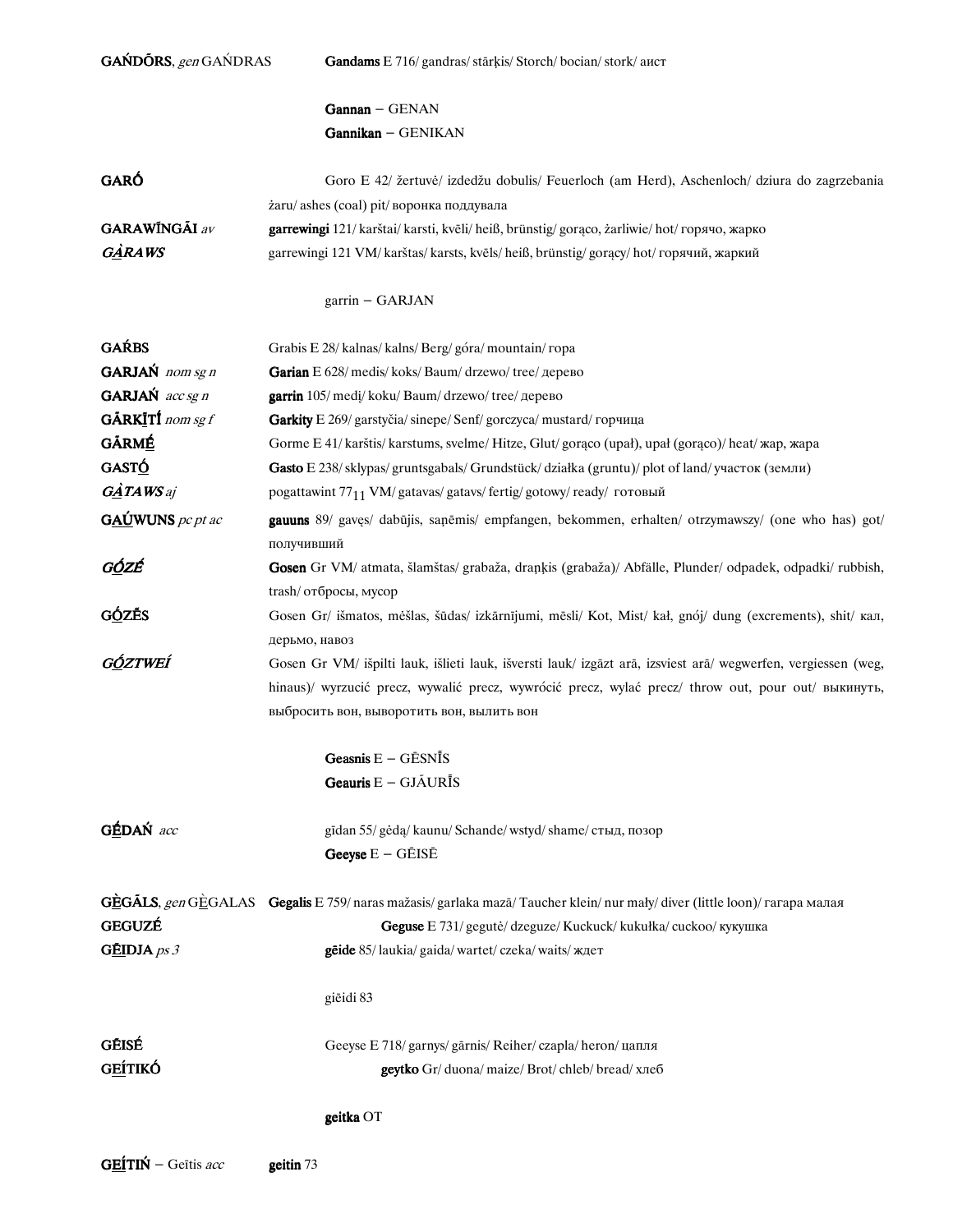|                                          | geitin 75, 105 geittin I 11, 13 geitien 53 <sub>1,8</sub> geytien II 13 geytiey II 11 geitan 53                  |
|------------------------------------------|------------------------------------------------------------------------------------------------------------------|
| GEÍTIS f                                 | geits 53/ duona/ maize/ Brot/ chleb/ bread/ хлеб                                                                 |
|                                          | Geytye E 339                                                                                                     |
| <b>GÉLTÁINAŃ</b> $ajn (av)$              | Gelatynan E 464/ geltonai/ dzelteni/ gelb/ żółto/ yellow/ жёлто                                                  |
| GÉLZÓ                                    | gelso E 522/ geležis/ dzelzs/ Eisen/ żelazo/ iron/ железо                                                        |
|                                          | $gemia - GENÓ$                                                                                                   |
|                                          | gemmons - GIMUNS                                                                                                 |
|                                          | gemton - GIŃTUN                                                                                                  |
| GEN $\underline{\underline{6}}$ nom sg f | Genno E 188/ moteris, žmona/ sieviete, sieva/ Weib, Frau, Ehefrau/ kobieta, żona/ woman, wife / женщина,<br>жена |
|                                          | gemia Gr                                                                                                         |
| $G\triangle N\tilde{O}I$ – Genā nom pl   | Gennai 93                                                                                                        |
|                                          | gannai 103 <sub>20,25</sub>                                                                                      |
| GENÓMAŃS - Genā dat pl                   | (Sallūbi )gennāmans 93                                                                                           |
| $G\triangle NAN$ - Genā acc sg           | gennan 37                                                                                                        |
|                                          | gennan 101 <sub>15,23</sub> Gennan 105 <sub>1,7</sub> Gannan 35, 41, 103, 109 gennan I,II 7                      |
| $GENANS - Genā accpl$                    | gennans 93                                                                                                       |
|                                          | Gennans $1036$ gannans $10315$                                                                                   |
| $G\triangle N\tilde{O}S$ – Genā gen sg   | gennas 87                                                                                                        |
|                                          | Gennas $103_{22}$                                                                                                |
| GÈNENISKAŃ aj acc n                      | genneniskan 93/ moterišką/ sievietisko/ weiblichen/ kobiece/ female/ женское                                     |
| GÈNIKAŃ acc f                            | Gannikan 105/moterėlę/sievišķi/ Weiblein/kobietkę/female (woman)/женщинку                                        |
| <b>GENIKS</b>                            | Genix E 742/ genys/ dzenis/ Specht/ dzięcioł/ woodpecker/ дятел                                                  |
|                                          | Gennai - GENAÍ                                                                                                   |
|                                          | $gennan - GENAN$                                                                                                 |
|                                          | Gennans - GENAŃS                                                                                                 |
|                                          | genneniskan - GENENISKAN                                                                                         |
|                                          | Genno $E - GENO$                                                                                                 |
|                                          | gentar - GÍNTÃRS                                                                                                 |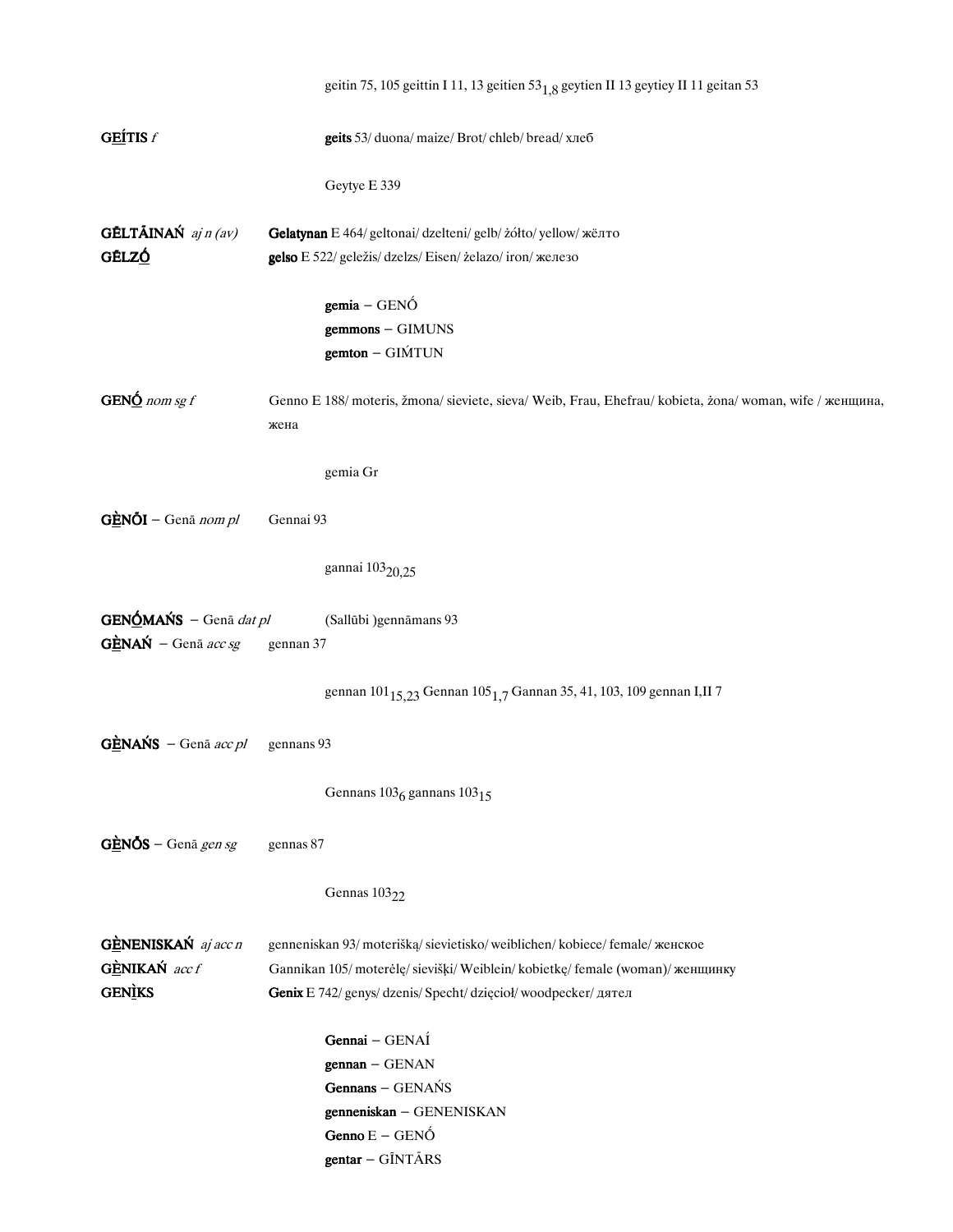| <b>GÉRBAÍS</b> – Gērbt ip $2 sg$ <b>Gerbais</b> 107 |                                                                                                                  |
|-----------------------------------------------------|------------------------------------------------------------------------------------------------------------------|
| GÉRBAÍTÉ - Gērbt ip 2 pl Gerbaiti 121               |                                                                                                                  |
| <b>GÉRBTI</b> if                                    | gērbt 121/ šnekėti/ runāt/ sprechen/ powiadać/ tell, speak/ говорить                                             |
|                                                     |                                                                                                                  |
|                                                     | gerbt 71, 81, 83                                                                                                 |
| <b>GÉRDAÚTI</b> if                                  | gerdant 99/ sakyti/ pateikt, sacīt/ sagen/ rzec, mówić (twierdzić), twierdzić/ tell/ сказать, говорить (сказать) |
| <b>GÉRDAWIS</b> - Gērdaūt ip $2 sg$                 | gerdaus 71                                                                                                       |
|                                                     |                                                                                                                  |
|                                                     | Gerdaus 67                                                                                                       |
|                                                     |                                                                                                                  |
| $GÉRDAÚJÓ - Gērdaūt ps 1 sg$                        | gerdawi 113                                                                                                      |
| <b>GEŔTÓ</b>                                        | Gerto E 764/višta/vista/ Huhn, Henne/kura/hen/курица                                                             |
| GEŔTÓWANAGS                                         | Gertoanax E 713/vanagas/vanags/Habicht/jastrząb/hawk/ястреб                                                      |
| <b>GEŔTĪS</b>                                       | Gertis E 763/ gaidys/ gailis/ Hahn/ kogut/ cock/ neryx                                                           |
|                                                     | gertis Gr                                                                                                        |
|                                                     |                                                                                                                  |
| GEŔTĪS                                              | Gertis E 203/ vėjarodis, vėtrungė/ vējrādis/ Wind fahne, Wetterhahn/ wiatrowskaz/ weathercock/ флюгер            |
| GEŔTÌSTJAÏ n                                        | Gertistian E 765/ viščiukas/ cālis/ Kücken (Küch +ein)/ kurczę/ chicken/ цыпленок                                |
|                                                     |                                                                                                                  |
|                                                     | Gerto $E - GERTO$                                                                                                |
|                                                     | Gertoanax E - GERTÓWANAGS                                                                                        |
| GÉRWÉ                                               | Gerwe E 715/ gervė/ dzērve/ Kranich/ żuraw/ crane/ журавль                                                       |
| <b>GÉSNÍS</b>                                       | Geasnis E 753/ perkūno oželis/ pērkonkaza, mērk-aziņa/ Schnepfe/ bekasik/ snipe/ бекас                           |
| GEWINA $ps 3$                                       | gewinna 87/ pluša/ raujas (darbā)/ arbeitet (schwer)/ trudzi się (krząta się), krząta się/ toils (works hard)/   |
|                                                     | трудится (напряженно)                                                                                            |
|                                                     |                                                                                                                  |
|                                                     | gewinna 89                                                                                                       |
| <b>GEWINÉJS</b>                                     | Gewineis E 191/ juodadarbis/ mēlnstrādnieks/ Knecht/ wyrobnik/ worker (unskilled)/ чернорабочий                  |
|                                                     |                                                                                                                  |
|                                                     | $gey - gei$                                                                                                      |
|                                                     | gīdan - GĒDAN                                                                                                    |
|                                                     | giēidi - GĒIDJA                                                                                                  |
|                                                     | $gijw - giw$                                                                                                     |
| GÌLÉ                                                | Gile E 591/ gilė/ zīle/ Eichel/ żołądź/ acorn/ желудь                                                            |
| GÌLJAŃ acc sg f                                     | gillin 101/ gilią/ dziļu/ tiefe/ głęboką/ deep/ глубокую                                                         |
| <b>GIŃSENJAŃ</b> acc                                | gimsenin 63/ gimima/ dzimšanu/ Geburt/ urodzenie/ birth/ рождение                                                |
| <b>G</b> IMUNS – Gīmtun <i>pc pt ac</i>             | gemmons $43_{13}$                                                                                                |
|                                                     |                                                                                                                  |

gemmans 129 Gemmons 41 gemmons  $43_{11}$  gemmons 113 gemmons 127 Gemmons I 7 Gemmons

II<sub>7</sub> engemmons 121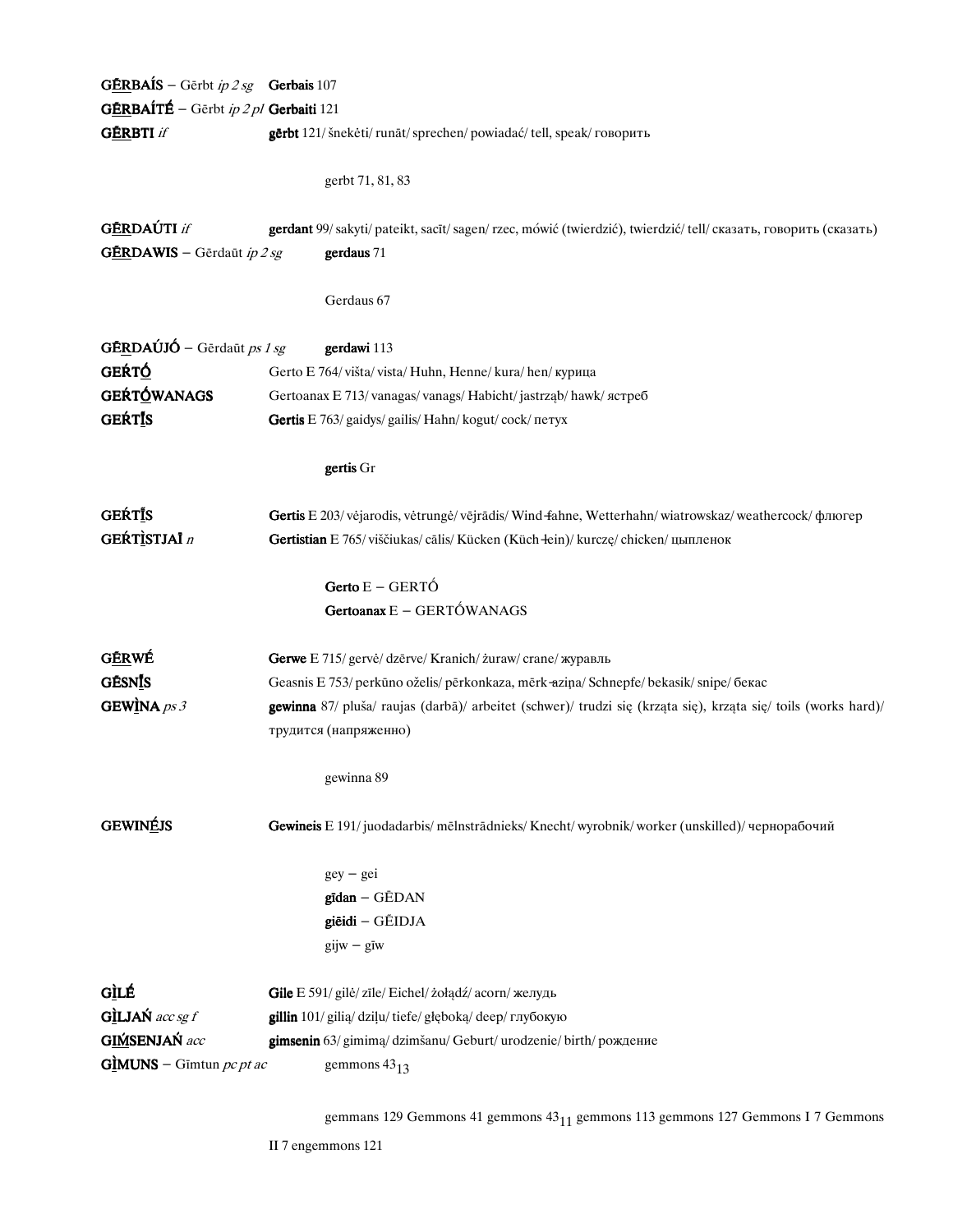**GIMTUN** if

gemton 105/gimti/dzimt/geboren werden/urodzić się, rodzić się/be born/родиться

## $gingis - \text{GIN}\$

| $GINE$ nom sg m                           | ginnis 113 drv/ draugas/ draugs, biedrs/ Freund/ przyjaciel, towarzysz/ friend/ друг                                         |
|-------------------------------------------|------------------------------------------------------------------------------------------------------------------------------|
| $GINENS - Gin\bar{e}s accpl$              | ginnins 53                                                                                                                   |
| $G\subseteq NES$ nom pl m                 | ginnis 113/draugai/draugi, biedri/Freunde/przyjaciele, towarzysze/friends/друзья                                             |
|                                           | ginnis 123                                                                                                                   |
|                                           |                                                                                                                              |
| <b>GINEWINGS</b> aj m                     | <b>ginnewings</b> 85/draugiškas/draudzīgs/freund-schaftlich/przyjazny/friendly/дружеский                                     |
| GINEWINGISKAŃ av                          | ginnewīngiskan 113/ draugiškai/ draudzīgi/ freund schaftlich/ przyjaźnie/ friendly/ дружески                                 |
| GINIS                                     | gingis MBS/ draugas/ draugs, biedrs/ Freund/ przyjaciel, towarzysz/ friend/ друг                                             |
|                                           | $ginnins - GINENS$                                                                                                           |
|                                           | $ginnis - GINES$                                                                                                             |
| GÌNISKAŃ acc sg f                         | ginniskan 125/ draugiškumą, draugystę/ draudzī-gumu, draudzību/ Freundschaft/ przyjaźn/ friendship/<br>дружелюбие, дружбу    |
| $G$ INITI voc sg m                        | gnigethe MBS/bičiuli/draugs/Freund/przyjacielu/friend/друже                                                                  |
|                                           | GIŃTÃRS, gen GIŃTARAS gentar DK/ amuletas gintarinis/ amulets (dzintara)/ Amulett (aus Bernstein)/ amulet bursztynowy/ amber |
|                                           | amulet/ амулет янтарный                                                                                                      |
| G <u>IŃ</u> TWEÍ                          | Ginthawte, Gynneboth, Tawtegynne APN, guntwei 87 VM/ g'inti/ aizsargāt/ verteidigen/ bronić/ defend/<br>защищать             |
| <b>GIŃTUS</b>                             | ginthos Gr/ giminaitis, žmogus/ radinieks, cilvēks/ Verwandte, Mensch/ krewniak, człowiek/ relative,                         |
|                                           | kinsman, man (person, human being)/ родственник, человек                                                                     |
| GÍRBJAŃ acc m                             | <b>gīrbin</b> 121/skaičių/skaitli/Zahl/liczbę, ilość/number/число                                                            |
|                                           | Girmis E - KĨRMIS                                                                                                            |
| $G\hat{I}RIME - Girtwei ps 1 pl$          | girrimai 29                                                                                                                  |
| <b>GIŔNAWIS</b>                           | Girnoywis E 317/ girnos rankinės, malūnas rankinis/ dzirnavas (rokas dzirnavas)/ Handmühle/ młynek                           |
|                                           | (ręczny)/ quern/ мельница ручная                                                                                             |
| GIŔSNAŃ acc                               | girsnan 35/ gyrimą/ slavu/ Loben/ chwałę/ praising/ славу (хвалу)                                                            |
|                                           |                                                                                                                              |
|                                           | girsnan 93 girsnan 99                                                                                                        |
| <b>GIŔTWEÍ</b>                            | girtwei 41/ girti/ lielīt, slavēt/ loben/ chwalić/ praise/ хвалить                                                           |
| GÍSLÓ                                     | Pettegislo E 108 VM/gysla/dzīsla/Ader, Sehne/żyła/sinew, vein/жила                                                           |
| $G_2^{\dagger}$ WÓSEÍ – Gīwīt ps 2 sg     | Gīwu 85                                                                                                                      |
| $G_1^{\text{f}} W \acute{O}$ – Giwit ps 3 | $g$ iwa 43                                                                                                                   |
|                                           |                                                                                                                              |
|                                           | giwa 49 giwa 63 giwa 97 giwe 83                                                                                              |

 $G_1^{\dagger}$ WÓMÉ – Gīwīt ps 1 pl giwammai 33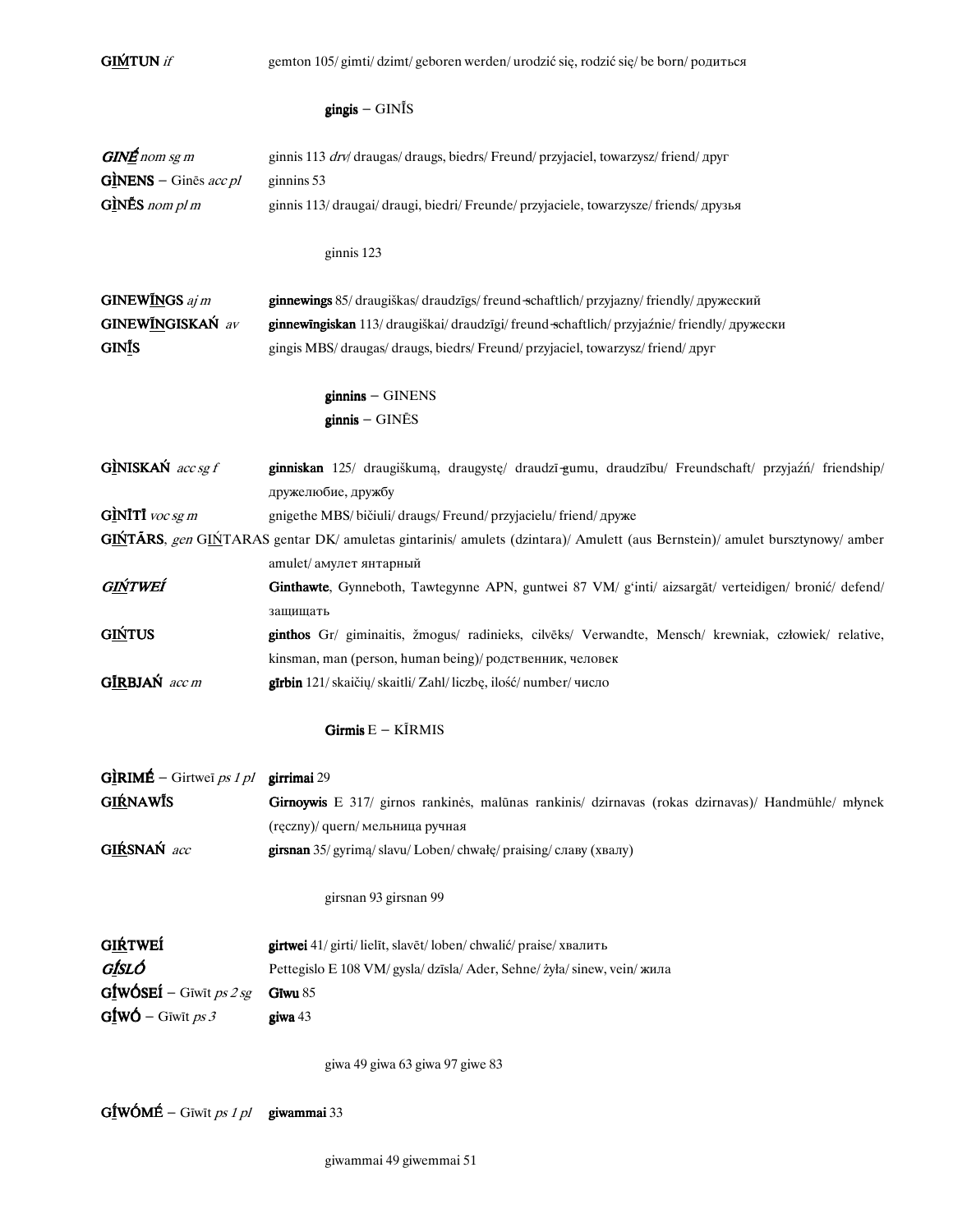| GÍWAŃ nom sg n                                                   | gijwan 75/ gyvenimas/ dzīve/ Leben/ życie, żywot/ life/ жизнь                                           |
|------------------------------------------------------------------|---------------------------------------------------------------------------------------------------------|
|                                                                  | gijwan 45 <sub>7,24</sub> , 63, 65, 117 gēiwan 121 geīwan 127, 129 gīwan 91 giwan 79                    |
| GÍWAŃS aj acc pl                                                 | gijwans 43/ gyvus/ dzīvus/ lebendige/ żywych/ live, living/ живых                                       |
|                                                                  | geīwans 127 geiwans I 9 geywans II 9                                                                    |
|                                                                  | GIWÕNTJÃI - Gīwīt pc ps ac av giwāntei 97/ gyvenant/ dzīvojot/ lebend/ żyjącie/ living/ живя            |
| $GfWAS - Giwan gen sg$                                           | $g$ īwas 41                                                                                             |
|                                                                  | geijwas 63 gīwas 93                                                                                     |
| $G\underline{\mathbf{f}}$ WÓSEÍ – Gīwīt <i>ps 2 sg</i> gīwasi 95 |                                                                                                         |
|                                                                  | giwassi 29, 105                                                                                         |
| GÍWATÓ                                                           | Giwato E 152/ gyvenimas/ dzīve/ Leben/ życie/ life/ жизнь                                               |
| GĪWÉ                                                             | giwei 75/ gyvenimas/ dzīve/ Leben/ życie, żywot/ life/ жизнь                                            |
| $G_1^{\text{f}}$ WEN – Gīwē acc f                                | gijwin 113                                                                                              |
|                                                                  | geiwin I 9 geywien II 9                                                                                 |
| $G_1^{\dagger}$ WĒS – Gīwē gen                                   | gijwis 123                                                                                              |
| GĪWÍTI if                                                        | giwīt 43/ gyventi/ dzīvot/ leben/ żyć/ live/ жить                                                       |
|                                                                  | $glassum - GLESS$                                                                                       |
| <b>GJÁURÍS</b>                                                   | Geauris E 757/laukys/laucis (papis)/ Wasserhuhn, Bläßhuhn (schwarz)/łyska/coot/лысуха                   |
| GLAŃDAWÍNGJÃI av                                                 | <b>glandewingei</b> 47/ paguostai (su paguoda)/ no mierināti/ getrost/ pocieszono/ consolably/ утешенно |
| <b>GLAŃDÍNTI</b> if                                              | glandint 73/ guosti/mierināt/ trösten/ pocieszać/ comfort (solace), console/ утешать                    |
| <b>GLAŃDAN</b>                                                   | Glands 105/ paguoda/ mierinājums/ Trost/ pociecha/ consolation/ утешение                                |
| GLÀSÓ                                                            | glasso Gr/ stiklas/ stikls/ Glas/ szkło/ glass/ стекло                                                  |
| GLÀSÓ                                                            | glasso Gr/ stiklinė/ glāze/ Glas (Trinkglas)/ szklanka/ glass (tumbler)/ стакан                         |
|                                                                  | Glawo E - GALWŌ                                                                                         |
| GLÓSTÓ                                                           | Glosto E 373/ galastuvas/ galoda/ Wetzstein/ szlifierka/ whetstone/ точило                              |
| GLÓSTWEÍ                                                         | Glosto E 373 VM/ galąsti/ trīt (asināt)/ schleifen (wetzen), wetzen/ ostrzyć/ whet/ точить              |
| GLÉSÍS                                                           | glaesum DK, glīsis/ gintaras/ dzintars/ Bernstein/ bursztyn, jantar/ amber/ янтарь                      |
| <b>GLJÁUPTINÉ</b>                                                | Glenptene E 247/ verstuve/vērstuve/Streichbrett/ odwał (pluga)/mouldboard/or Ban (плуга)                |
| <b>GLÓSANÓ</b>                                                   | Glosano E 788/ gluodenas/ glodene/ Blindschleiche/ padalec/ slow worm/ медяница                         |
| GLÓSÍS                                                           | Glossis E 604/ gluosnis/ vītols/ Weidenbaum, Haarweide/ wierzba/ willow/ ива                            |
| <b>GL<u>ÚM</u>BÉ</b>                                             | <b>Glumbe</b> E 652/ elnė/ briežu mātīte/ Hindin/ jelenia samica/ doe/ оленья самка                     |
| <b>GL<u>ÚM</u>BS</b> aj                                          | Glumbe E 652 VM/baužas/bezragu/hörnerlos/bezrogi/hornless/безрогий                                      |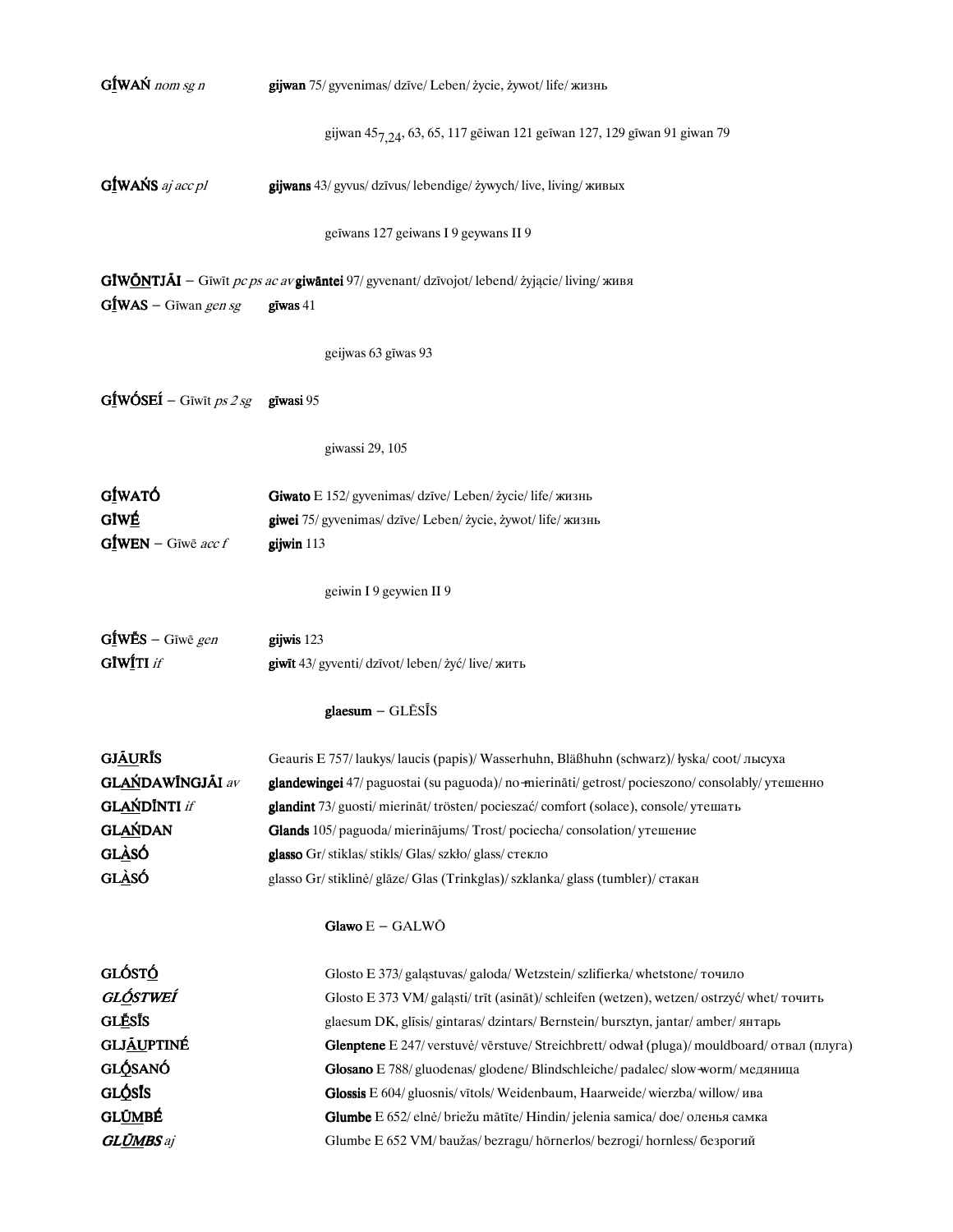# $\mathbf{gnapsem}$  Gr – KANAPSÉMEN gnigethe  $MBS - GINITI$

| GNÓSTWEÍ                                                     | Gnode E 338 VM/ minkyti/iejaut, iemīcīt (iejaut)/kneten/miesić/knead/месить                                                                                                                   |
|--------------------------------------------------------------|-----------------------------------------------------------------------------------------------------------------------------------------------------------------------------------------------|
| GN <u>Ó</u> TÉ                                               | Gnode E 338/ duongeldė, minkykla/ abra/ Teigtrog, Backtrog/ koryto do ugniatania ciasta/ kneading +rough/                                                                                     |
|                                                              | корыто для замешивания теста                                                                                                                                                                  |
|                                                              |                                                                                                                                                                                               |
|                                                              | Golimban $E - GALIMBS$                                                                                                                                                                        |
|                                                              | Golis $E - G\tilde{O}LS$                                                                                                                                                                      |
|                                                              | Goro $E - GAR\acute{O}$                                                                                                                                                                       |
|                                                              | gosen $Gr - G\acute{O}Z\tilde{E}S$                                                                                                                                                            |
|                                                              | Grabis E - GAŔBS                                                                                                                                                                              |
| <b>GRÓBS</b>                                                 | Grobis E 129/ žarna/ zarna/ Darm/ jelito/ gut (intestine)/ кишка                                                                                                                              |
|                                                              | Grabwe $E - GRAÚWE$                                                                                                                                                                           |
| <b>GRÕISIS</b>                                               | Grosis E 58/ šerkšnas, šarma/ sarma/ Reif (Rauhreif)/ szron, szadź/ hoar frost/ иней                                                                                                          |
| <b>GRÃMBỐLÉ</b>                                              | Gramboale E 781/vabalas/vabole/Käfer/żuk/beetle/жук                                                                                                                                           |
| <b>GR<u>ÕN</u>DAŃ</b> acc                                    | Grandan 107/ sutuoktini/ laulājamo/ Gatte/ mał żonka/ spouse (husband)/ (этого) супруга                                                                                                       |
| <b>GRÁNDÌKÓ</b>                                              | <b>Grandico</b> E 632/ grinda/ dēlis/ Bohle/ deska szeroka gruba/ plank (board)/ мостовина                                                                                                    |
| GRÃNDÌS f                                                    | Grandis E 251/grandis/posms (gredzens)/Ketten-glied/ogniwo (łańcucha)/chain link/3 вено                                                                                                       |
| GRÃNSTÌS f                                                   | Granstis E 535/ grąžtas/ urbis/ Bohrer (Näber)/ świder/borer (drill)/ сверло                                                                                                                  |
| GR <u>ÕN</u> ZTWEÍ                                           | Granstis E 535 drv/ gręžti/ urbt/ bohren/wiercić/ bore/ сверлить                                                                                                                              |
| <b>GRAÚDENÉS</b> nom pl                                      | Grauden DIA VM/ griaumenys, giria/ gārša/ Wald (alt und dicht)/ puszcza/ forest (old and dense)/ пуща                                                                                         |
|                                                              | Graudis E - Grandis E                                                                                                                                                                         |
| <b>GRÀWAS</b> , gen GRÀWAS                                   | Grauwus E 120/ šonas/ sāns/ Seite (Seitenteil)/ bok/ side/ бок                                                                                                                                |
| <b>GRÀWÉ</b>                                                 | Grabwe E 121/ šonkaulis/riba/ Rippe/ żebro/ rib/ ребро                                                                                                                                        |
| <b>GRÀWINÉ</b> aj f                                          | Grawyne E 304/ šoninė (lenta)/ sānu (dēlis)/ Seiten(brett)/ boczna (deska)/ side( +board)/ боковая (доска)                                                                                    |
| <b>GRÀZUS</b> aj                                             | Grasuthe APN VM/ gražus/ skaists/ schön/ piękny/ beautiful/ красивый                                                                                                                          |
|                                                              | grēiwakaulin - KRĒIWAKAÚLJAN                                                                                                                                                                  |
| GRĚKÓ - Grēkas dat                                           | grīku 115                                                                                                                                                                                     |
| GRĒKÃI - Grēkas nom pl m                                     | grekoy Gr                                                                                                                                                                                     |
|                                                              |                                                                                                                                                                                               |
|                                                              | grīkai 65                                                                                                                                                                                     |
| <b>GRĒKAŃ</b> – Grēkas <i>acc sg</i> grīkan 79 <sub>15</sub> |                                                                                                                                                                                               |
| $GREKAÑ - Grēkas gen pl$ grecon I 9                          |                                                                                                                                                                                               |
|                                                              | grekun I 15 grīkan 75 $_{18,21}$ , 77 <sub>3</sub> Grīkan 77 <sub>8</sub> grīkan 115 <sub>23</sub> , 127 grijkan 45 <sub>6</sub> , 61, 75 <sub>12</sub> , 119 grikan 75 <sub>19</sub> griquan |
|                                                              | II 9, 15                                                                                                                                                                                      |
|                                                              |                                                                                                                                                                                               |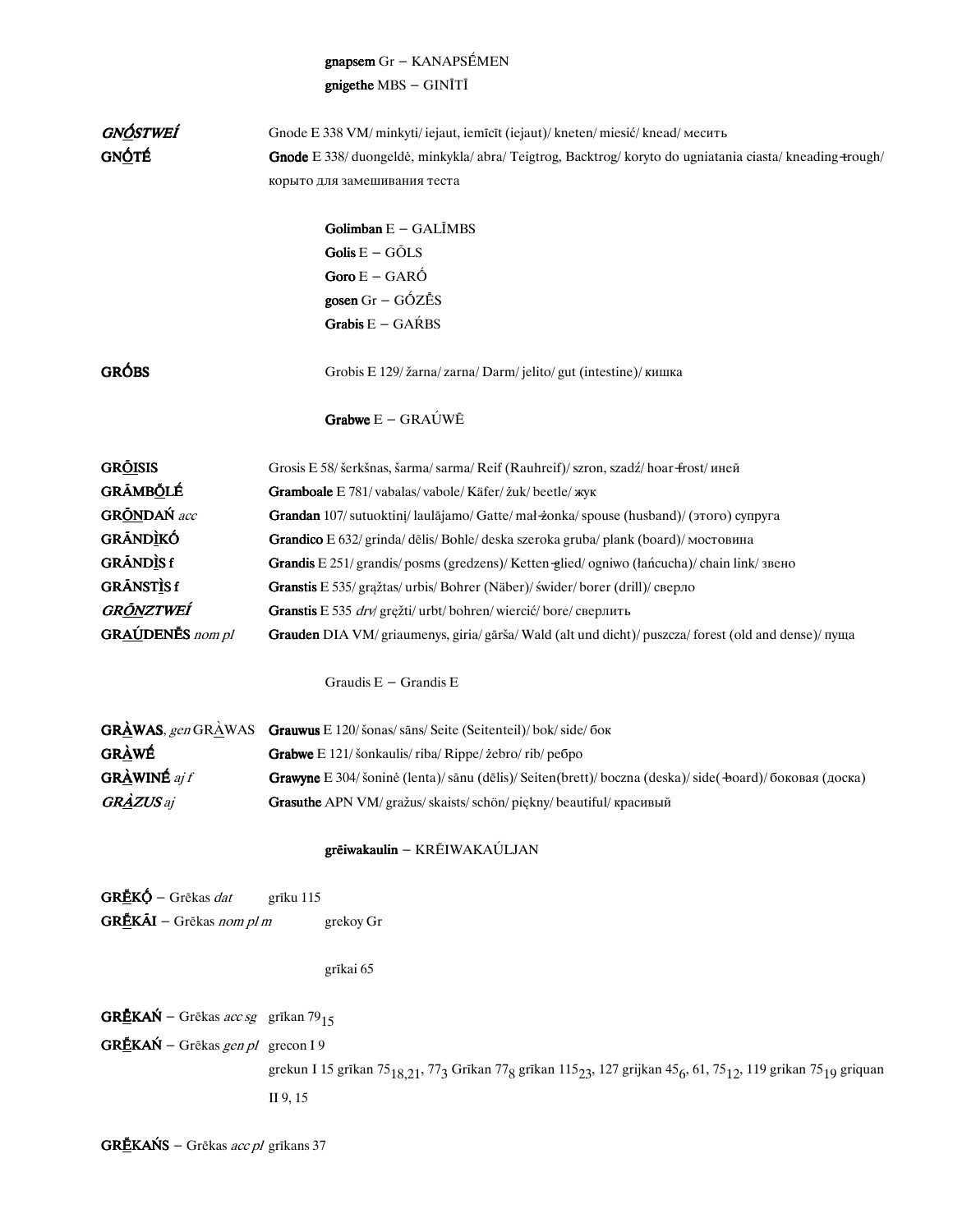|                                          | grīkans 43, 45 <sub>20</sub> , 55, 63, 65 <sub>9</sub> Grīkans 65 <sub>15,17</sub> , grīkans 67, 69 <sub>20</sub> , 71, 77, 81, 113, 115 <sub>12</sub> , 117 <sub>6</sub> grijkans |
|------------------------------------------|------------------------------------------------------------------------------------------------------------------------------------------------------------------------------------|
|                                          | 65 <sub>21</sub> , 69 <sub>21</sub> , 115 <sub>11</sub> grikans 129                                                                                                                |
|                                          |                                                                                                                                                                                    |
| GRĒKAS gen sg                            | grīkas 117 <sub>9</sub> / nuodėmės/ grēka/ Sünde/ grzecha/ sin/ rpex                                                                                                               |
| GRĔKAÚSNÓ                                | Grikausna 657/išpažintis/grēksūdze, bikts/Beichte/spowiedź/confession (of sins)/исповедь                                                                                           |
|                                          | Grikausna 65 <sub>8</sub>                                                                                                                                                          |
| GRĒKAÚSNAŃ - Grēkaūsnā acc Grikausnan 67 |                                                                                                                                                                                    |
|                                          | Grikausnan 69 grikausnan 71 Grikausnan 73                                                                                                                                          |
| GRĚKAÚTI if                              | Grikaut 65/ išpažinties eiti, nuodėmes išpažinti/ izsūdzēt grēkus/ beichten/ spowiadać się/ confess (sins)/                                                                        |
|                                          | исповедоваться                                                                                                                                                                     |
|                                          | Grikaut 65 Grikaut 67                                                                                                                                                              |
| GRĒKENĪKAŃ - Grēkenīks acc Grīkenikan 71 |                                                                                                                                                                                    |
| <b>GRĒKENĪKS</b>                         | Grīkenix 67/ nusidėjėlis/ grēcinieks/ Sünder/ grzesznik/ sinner/ грешник                                                                                                           |
| GRĒKIJA SI ps 3 r                        | grīkisi 55/nusideda/nogrēkojas/sündigt/grzeszy/sins/грешит                                                                                                                         |
| GRĒKIJAMÉ ps 1 pl                        | grīkimai 55/ nusidedame/ nogrēkojamies/ sündigen/ grzeszymy/ we sin/ грешим                                                                                                        |
|                                          | grīku - GRĒKĀ                                                                                                                                                                      |
|                                          |                                                                                                                                                                                    |
| GRÉMIKÓ                                  | grīmikan 79 VM/ giesmelė/ dziesmiņa/ Liedchen/ piosenka/ song dm/ песенка                                                                                                          |
| <b>GRÉMIKAŃ</b> acc                      | grīmikan 79/giesmę/dziesmu/Gesang (Kirchenlied)/ spiew (piesn)/ hymn/песнопение                                                                                                    |
| GREMTWEI                                 | grīmikan 79 VM/ dainuoti, giedoti/ dziedāt/ singen/ śpiewać/ sing/ петь                                                                                                            |
| GRÉMUNS pc pt ac                         | grīmons 79/dainavęs/dziedājis/gesungen/śpie-wawszy/ (one who has) sung/певший                                                                                                      |
| <b>GREMZDÉ</b>                           | Gremsde E 87/ kremzlė (nosies)/ skrimslis (deguna)/ Nasensäule/ chrząstka (nosa)/ cartilage/ носовая                                                                               |
|                                          | перегородка, хрящ                                                                                                                                                                  |
| <b>GRÉNZTÉ</b>                           | Greauste E 305/grįžtė (šakų)/grīste (zaru)/ Flechtreis (Strang)/ skręcenie gałęzi jak lina/ twig tie (twig rope)/                                                                  |
|                                          | жгут из веток                                                                                                                                                                      |
| GRÉNZTWEÍ                                | Greauste E 305 VM/susukti/sagriezt (savīt)/zusammendrehen/skręcić/wind up/скрутить                                                                                                 |
| <b>GREUZÍNGS</b> aj m                    | grēnsings 87/ kandus, vaidingas/ dzēlīgs (kildīgs), kildīgs/ bissig, zänkisch/ zgryźliwy, kłótliwy/ biting (caustic),                                                              |
|                                          | shrewish/ язвительный, сварливый                                                                                                                                                   |
|                                          | $grijk - grek$                                                                                                                                                                     |
|                                          | $grik - grek$                                                                                                                                                                      |
|                                          | grīmikan - GRÉMIKAN                                                                                                                                                                |
|                                          | $grimons - GRÉMUNS$                                                                                                                                                                |
| <b>GRÍNDÓS</b> nom pl f                  | Grindos ON VM/ grindys tilto/ tilta klājs/ Brücken-dielen/ podłoga mostowa/ floor boards of a bridge/                                                                              |
|                                          | настил мостовой                                                                                                                                                                    |
|                                          | Grobis $E - GR\overline{A}BS$                                                                                                                                                      |
|                                          | Grosis $E - GROISS$                                                                                                                                                                |
|                                          |                                                                                                                                                                                    |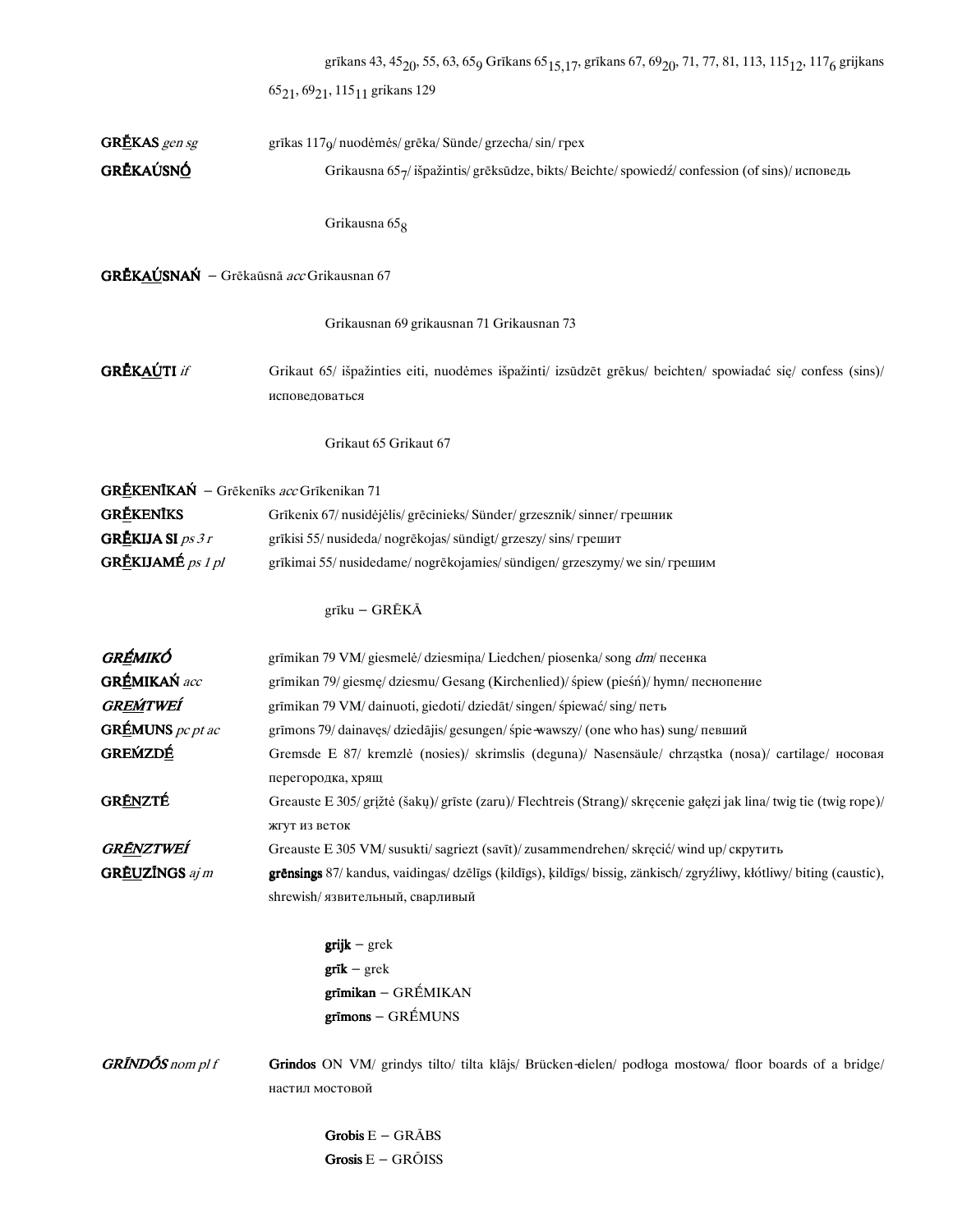| GRUMĒTWEÍ                            | Grumins E 51 VM/ griausti/ dardet, dunet/ donnern/ grzmieć/ thunder/ грохотать                            |
|--------------------------------------|-----------------------------------------------------------------------------------------------------------|
| <b>GRÙMÍNS</b> , gen GRÙMINAS        | Grumins E 51/ griaustinis/ pērkons (pērkona grāviens)/ Donner/ grzmot/ thunder/ гром                      |
|                                      | GRUŃDÃLS, gen GRUŃDALAS Grundalis E 578/ gružlys/ grundulis/ Gründling/ kiełb/ gudgeon/ пескарь           |
| GRUŃTAŃ acc                          | <b>gruntan</b> 111/ pamatą, pagrindą/ pamatu/ Grund/ podstawa/ ground (foundation)/ основание (основу)    |
|                                      | grunt 109                                                                                                 |
|                                      | gruntpowirpun - PAWIRPAN                                                                                  |
|                                      | gubas - GĀBUNS                                                                                            |
|                                      | gubons II - GĀBUNS                                                                                        |
| G <u>Ù</u> DÉ                        | Gudde E 586/krūmynas/krūmājs/Gebüsch/zarośla (krzaki)/shrubbery/кустарник                                 |
| <b>GULBIS</b>                        | Gulbis E 717/ gulbė/ gulbis/ Schwan/ łabędź/ swan/ лебедь                                                 |
| GUĹSENJAŃ acc                        | Gulsennien 105/skausmą/sāpes/Schmerz/ból/pain/боль                                                        |
|                                      | Gulsennin 105                                                                                             |
| G <u>UĹ</u> TWEÍ                     | Gulsennin 105 VM/skaudėti/sāpēt/schmerzen, weh tun/boleć/ache (hurt)/болеть (свербить)                    |
| $G\angle NAME - G$ ūntweī ps 1 pl    | gunnimai 29                                                                                               |
| <b>GÚNZIKS</b>                       | Gunsix E 162/ gumbas (ištinimas), ištinimas/ puns, uzpampšana/ Geschwulst/ guz (spuchlina), spuchlina/    |
|                                      | swelling (bump)/ шишка (желвак), желвак, при-нухлость                                                     |
| GŨNZIS                               | Gunsix E 162 VM/ gumbas (ištinimas), ištinimas/ puns, uzpampšana/ Geschwulst/ guz (spuchlina), spuchlina/ |
|                                      | swelling (bump)/ шишка (желвак), желвак, припухлость                                                      |
| <b>GÚNTWEÍ</b>                       | guntwei 87/varyti, gińti/dzīt (trenkt)/treiben, jagen (treiben)/pędzić/drive (force to move)/гнать        |
| GURÍNÃI - Gurīns nom pl gurijnai 113 |                                                                                                           |
| GURÍNAŃS - Gurīns acc pl             | gurīnans 115                                                                                              |
| GURIŃS aj                            | gurīns 67/ vargingas, apgailėtinas/ nabaga gen attr (nabags)/ arm/ żałosny/ poor/ бедный                  |
| <b>GÚRKLÉ</b>                        | Gurcle E 97/ gerklė/ rīkle/ Kehle/ gardło/ throat/ горло                                                  |
|                                      | $\boldsymbol{\mathrm{H}}$                                                                                 |
|                                      | Hoefftmannin - EPTMANIN                                                                                   |
|                                      | I                                                                                                         |
|                                      | $id - ed$                                                                                                 |
|                                      | idaiti - ĒDEÍTĒ                                                                                           |
| IK                                   | Eg BPT/jei/ja/wenn/jeśli, jeżeli/if/если                                                                  |
|                                      | I(quoi) Iq(uoitu)                                                                                         |
| IK <u>ÕI</u>                         | ikai 55/nors/kaut gan/ob, obwohl, wenn auch/chociaż/although, even if/ хотя                               |
| IK <u>ÕI</u>                         | ickai 99/jei, kol/ja, kamēr/wenn, solange/jeśli, jeżeli, dopóki/if, while/если, пока                      |
|                                      | ikai 93                                                                                                   |
| <b>IKR<u>ÔI</u></b> nom pl m         | Yccroy E 142/blauzdos/ikri/ Waden/podudzia/calves (of legs)/икры                                          |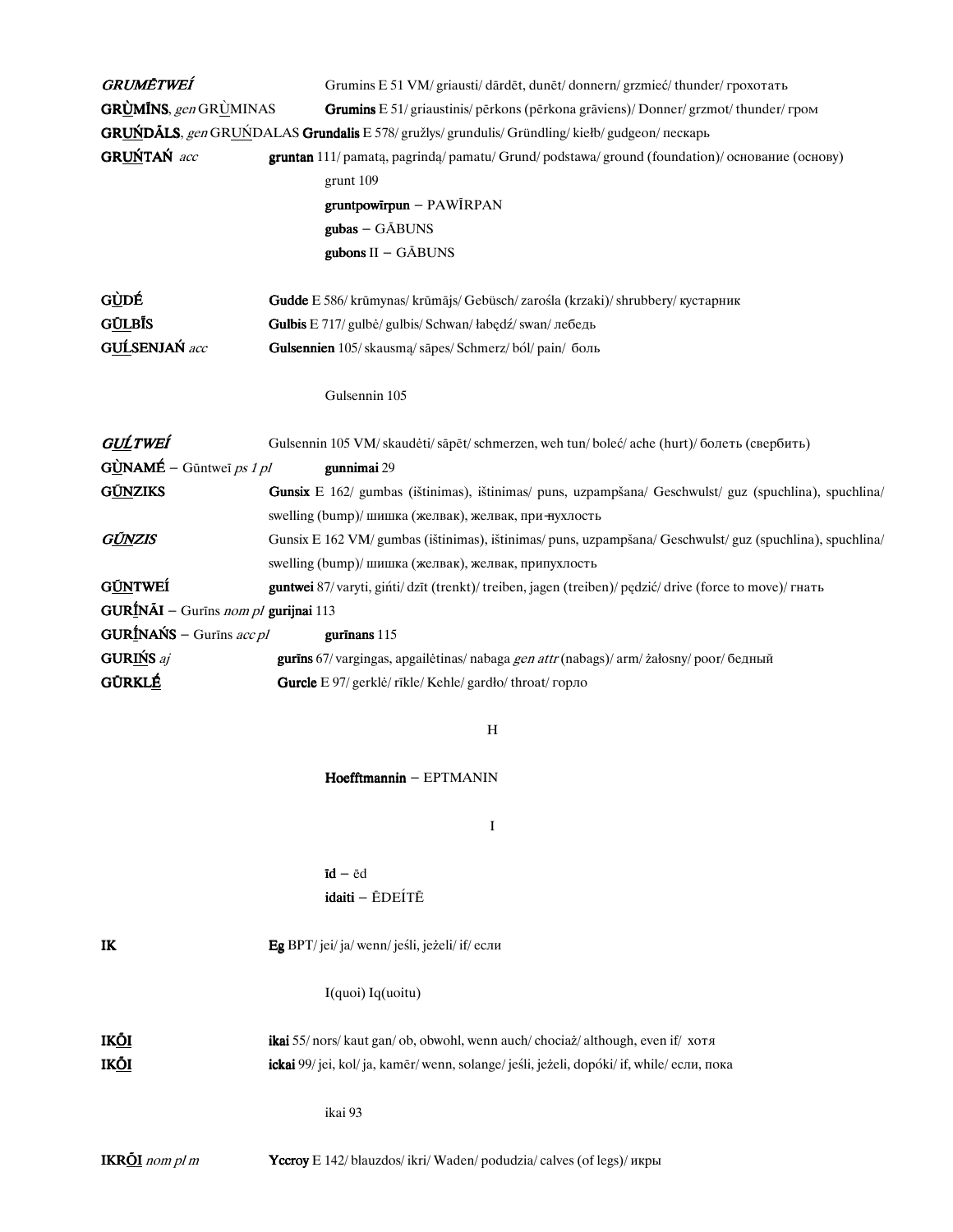| ÍLÓ                                                                                      | ylo E 510/yla/ilens/ Ahle/szydło/awl/шило                                                                                 |
|------------------------------------------------------------------------------------------|---------------------------------------------------------------------------------------------------------------------------|
| IĹGÃI av                                                                                 | ilga 95/ ilgai/ ilgi/ lange/ długo/ long (time)/ долго                                                                    |
| [? $\underline{\textbf{I} \textbf{L}}$ GI av                                             | ilgi 29/ ilgai/ ilgi/ lange/ długo/ long (time)/ долго ]                                                                  |
| <b>IĹGÌMÃI</b> av                                                                        | (ku) <b>ilgimai</b> $105_{12}$ / ilgai/ ilgi/ lange/ długo/ long (time)/ долго                                            |
| <b>ILGIMI</b> av                                                                         | (stu)ilgimi $105_{15}$ / ilgai/ ilgi/ lange/ długo/ long (time)/ долго                                                    |
|                                                                                          | <b>ILGIMS</b> , gen ILGIMAS, aj (ku)ilgimai 105 <sub>12</sub> drv/ ilgas/ ilgs, garšs/ lang/ długi/ long/ долгий, длинный |
| ILGS aj                                                                                  | Ilgenpelke ON, ilga 95 drv/ ilgas/ ilgs, garšs/ lang/ długi/ long/ долгий, длинный                                        |
| <b>ILMS</b>                                                                              | Ilmis E 234/stoginė/nojume/Schutzdach/szopa/shed (hayloft)/навес                                                          |
|                                                                                          |                                                                                                                           |
|                                                                                          | ylo $E - \hat{I}L\overline{A}$<br>imlai - ĨMLAÍ                                                                           |
|                                                                                          |                                                                                                                           |
| $\underline{\mathbf{i}}\mathbf{M}\mathbf{O}$ – $\overline{\mathbf{I}}$ mt <i>ps 1 sg</i> | imma $107_{15}$                                                                                                           |
| $\hat{\mathbf{I}}$ MA – $\mathbf{I}$ mt <i>pt 3</i>                                      | imma 75                                                                                                                   |
| $\hat{\mathbf{l}}$ MAÍS – $\overline{\mathbf{l}}$ mt <i>ip 2 sg</i>                      | immais 117                                                                                                                |
|                                                                                          |                                                                                                                           |
|                                                                                          | imais 71 ymays Gr                                                                                                         |
|                                                                                          |                                                                                                                           |
| $\hat{\mathbf{l}}$ MAÍTÉ – Īmt <i>ip 2 pl</i> immaiti 75 <sub>4</sub>                    |                                                                                                                           |
|                                                                                          |                                                                                                                           |
|                                                                                          | Imaiti 75 <sub>9</sub> jmmaitty I 13 ymaity I,II 13, ymmayti II 13                                                        |
|                                                                                          |                                                                                                                           |
| $\hat{\mathbf{I}}$ MATÉ – $\bar{\mathbf{I}}$ mt <i>ps 2 pl</i>                           | immati 115                                                                                                                |
| [? $\text{IMÓTS}$ – $\text{Imt} \text{ mod relpt}$ immats 757]                           |                                                                                                                           |
|                                                                                          |                                                                                                                           |
|                                                                                          | immats 101 <sub>13,17</sub>                                                                                               |
|                                                                                          |                                                                                                                           |
| [? $\text{IMETS} - \text{Imt} \text{ mod relpt}$ ymmeits II 13]                          |                                                                                                                           |
|                                                                                          |                                                                                                                           |
|                                                                                          | ymmeyts II 13 ymmits I 13 jmmitz I 13                                                                                     |
| $\hat{I}$ MAMÉ – $\bar{I}$ mt <i>ps 1 pl</i>                                             | immimai 33                                                                                                                |
|                                                                                          |                                                                                                                           |
|                                                                                          | immimai 83                                                                                                                |
|                                                                                          |                                                                                                                           |
| $\overline{\text{IMLA}}\textbf{I} - \overline{\text{Imt}}$ cn 3                          | imlai 57                                                                                                                  |
| $\text{IMUS}$ <b>IS</b> – Imt <i>pc pt ac nom pl m</i> immusis 117                       |                                                                                                                           |
| <b>IMTI</b> if                                                                           | <b>imt</b> 99/imti/ nemt/ nehmen/ brać, wziąć/ take/ брать, взять                                                         |
| $\overline{\text{IMT}\underline{\text{O}}}$ – $\overline{\text{Imt}}$ pc pt pa nom sg f  | <b>imtä</b> $101_{21}$                                                                                                    |
| <b>IŃKSTĒ</b>                                                                            | Inxcze E 128/ inkstas/ niere/ Niere/ nerka/ kidney/ почка (орган)                                                         |
| <b>INSAN</b> acc                                                                         | <b>insan</b> 67/trumpa/isu/kurzen/krótki/short/короткий                                                                   |
| <b>ÍNSTIKS</b>                                                                           | <b>Instixs</b> E 114/ nykštys/ īkšķis/ Daumen/ kciuk/ thumb/ палец большой                                                |
| IŃSTRAŃ n                                                                                | Instran E 133/taukai, riebalai/taukvielas/Fett/tłuszcz/grease, fat (grease)/ жир                                          |
| <b>INZUWIS</b> m                                                                         | Insuwis E 94/liežuvis/mēle/Zunge/język (organ)/tongue/язык (орган)                                                        |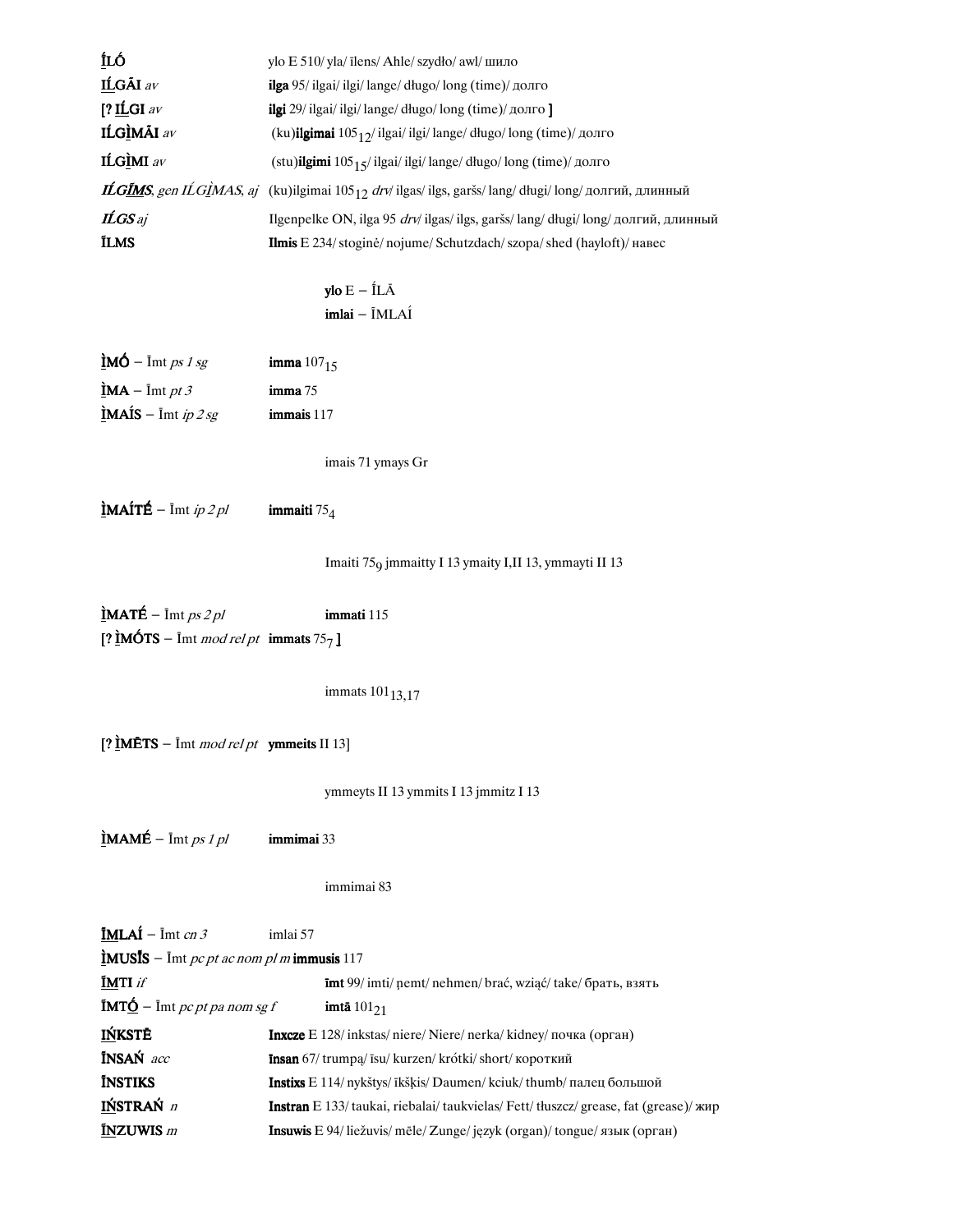|                                                     | $I$ quoi $-$ IK                                                                                                                |
|-----------------------------------------------------|--------------------------------------------------------------------------------------------------------------------------------|
|                                                     | Iquoitu $-$ IK                                                                                                                 |
|                                                     |                                                                                                                                |
| ĨR                                                  | ir 49/ net/ pat/ sogar/ nawet/ even/ даже                                                                                      |
| ĨR                                                  | ir 49/ taip pat/ arī/ ebenfalls/ również/ as well/ $\mu$ (также, даже)                                                         |
|                                                     |                                                                                                                                |
|                                                     | ir 109                                                                                                                         |
|                                                     |                                                                                                                                |
| <b>IŔMÓ</b>                                         | <b>Irmo</b> E 109/ranka (iki plaštakos)/roka (līdz plaukstai)/ Arm/ręka (do dłoni)/ arm/ рука (до кисти)                       |
| IŔTÓJS                                              | Irtekapinis, Ireikapinis ON MK/ irkluotojas, vikingas/ airētājs, vikings/ Ruderer, Wikinger/ wiosłrz/ rower,                   |
|                                                     | viking/ гребец, викинг                                                                                                         |
| IŔTWEÍ (VM: EŔTWEÍ)                                 | Irtekapinis, Ireikapinis ON MK/ 'irti(s)/ airet, irties/ rudern/wiosłować/ row (pull)/ грести (веслами)                        |
|                                                     |                                                                                                                                |
|                                                     | $is - iz$                                                                                                                      |
|                                                     |                                                                                                                                |
| ISKWEŃDAU av                                        | <b>isquendau</b> 43/iš kur/no kurienes/von dannen/odkąd, skąd (odkąd)/where from/откуда                                        |
| <b>ISTWEŃDAU</b> av                                 | isstwendan 113/iš ten/no turienes/daraus/stamtad/from there/оттуда                                                             |
|                                                     | stwendau 113 Stwendau 127, I,II 9                                                                                              |
|                                                     |                                                                                                                                |
| ÍWAGÃRJAN                                           | Iwogarge TH, ON/ pelėdos medis/ pūces koks/ Eulenbaum/ sowie drzewo/ owl's tree/ совиное дерево                                |
| <b>IWS</b>                                          | Iuwis E 599/ kukmedis/ īve/ Eibe, Taxusbaum/ cis/ yew + ree/ тис                                                               |
| fws                                                 | Iwogarge TH, ON VM/ apuokas, pelėda/ ūpis, pūce/ Uhu, Eule/ puchacz, sowa/ eagle-owl, owl/ филин, сова                         |
| IZ                                                  | is $41/\overline{\text{is}}/\overline{\text{iz}}/\overline{\text{aus}}/\overline{\text{z}}$ , ze/from/ $\overline{\text{u}}$   |
|                                                     | is 45, 55, 71, 79, 91, 107, 111, 113 <sub>9, 18</sub> , 115 <sub>17, 26</sub> , 121, 125, I 13 is (stesmu) 75 i (stesmu) II 13 |
| IZAŔWI av                                           | isarwi 67/iš tikrųjų/ īsti, patiesi/ wahrhaftig/ rzeczywiście/ really/ действительно, подлинно, истинно                        |
|                                                     | isarwi 69                                                                                                                      |
|                                                     |                                                                                                                                |
| IZAŔWIS aj                                          | isarwis 67/ tikrų tikriausias, tikriausias/ īstais/ wahrhaftig/ rzeczywisty/ real/ истинный, подлинный                         |
| IZAŔWISKÃI av                                       | isarwiskai 133/ tikriausiai/ īsti, patiesi/ wahrhaftig/ rzeczywiście/ surely, really/ подлинно, истинно, по-                   |
|                                                     | настоящему                                                                                                                     |
| IZAŔWISKAS nom sg                                   | isarwiskas 43/ tikrų tikriausias, tikriausias/ īstais/ wahrhaftig/ rzeczywisty/ real, true/ истинный, подлинный                |
|                                                     | isarwiskas 43                                                                                                                  |
|                                                     |                                                                                                                                |
| IZÉISENJAŃ acc                                      | iseisennien 123/išėjimą/iziešanu/Ausgang/wyjście/exit/выход                                                                    |
|                                                     | isklaitints - IZSKLÕITĨNTS                                                                                                     |
|                                                     |                                                                                                                                |
| IZLÕIKÓ $ps3$                                       | Islaika 41/išlaiko/uztur/erhält (unterhält)/utrzyma/maintain/содерживает (поддерживает)                                        |
|                                                     | islāiku 131                                                                                                                    |
|                                                     |                                                                                                                                |
| IZLĀIKÓWUNS - Izlāikā pc pt ac islaikūuns 119       |                                                                                                                                |
| <b>IZLÉWUNS</b> pc pt ac                            | isliuns 63/išliejęs/izlējis/ausgegossen, vergossen/wylawszy/ (who has) poured out/ выливший, про-нивший                        |
| IZMÃIT <u>ÍN</u> TA pc pt pa n                      | ismaitint 113/ prapuldyta, pražudyta/ pazudināts, pazaudēts/ verloren, verdorben/ zgubiono/ ruined/                            |
|                                                     | погублено                                                                                                                      |
| IZMÃITÍNTAŃ – Izmāitīnt pc pt pa acc Ismaitinton 43 |                                                                                                                                |
| <b>IZMÓK<u>ÍN</u>TI</b> if                          | ismukint 17/išmokyti/izmācīt, iemācīt/lehren (vollständlich), belehren/wyuczyć, nauczyć/teach/научить                          |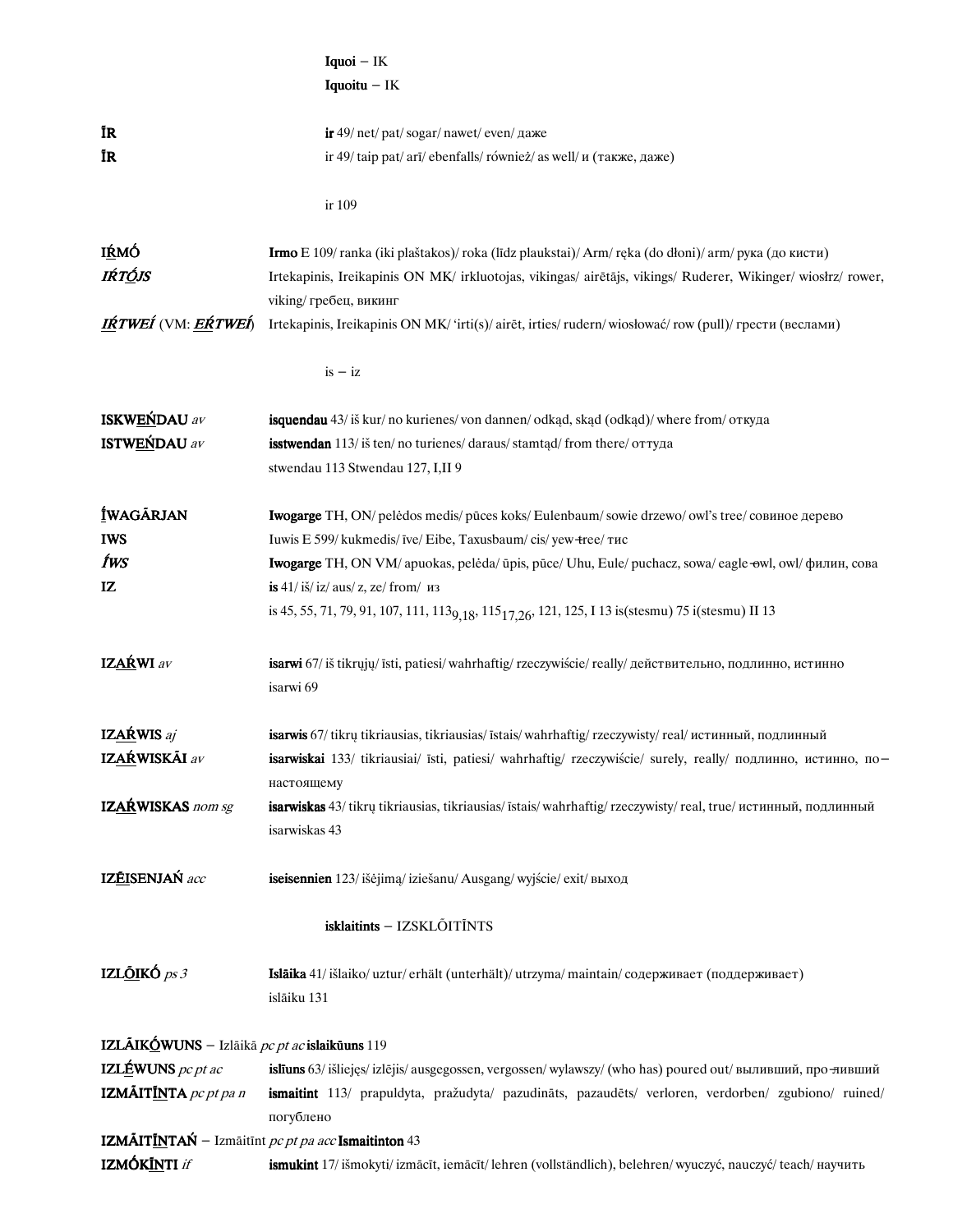| IZMIGÉJÓ $pt\beta$                                                          | ismigē 101/užmigo/aizmiga/entschlief (einschlief), einschlief (entschlief)/zasnał/fell asleep/заснул                                                                                                                                                                                                                                                      |
|-----------------------------------------------------------------------------|-----------------------------------------------------------------------------------------------------------------------------------------------------------------------------------------------------------------------------------------------------------------------------------------------------------------------------------------------------------|
|                                                                             | $is presnā - IZPRESNAN$<br>$isr - IZR$                                                                                                                                                                                                                                                                                                                    |
| IZPRÈSENJAŃ acc                                                             | Isspresennien 77/ susivokimą, nuovoką/ saprašanu, sajėgu/ Verstand/ pojęcie/ understanding, com-<br>prehension/ соображение<br>Isspressennien 41, 115 isspressennen 67                                                                                                                                                                                    |
| IZPRÈSNAŃ acc                                                               | isspresnan 101/ protą, supratimą/ prātu, saprātu, izpratni, saprašanu/ Vernunft, Verständnis/ rozum,<br>zrozumienie/intellection, intelligence/ ум, рассудок, понимание<br>ispresnā 45 isspresnān 93                                                                                                                                                      |
| <b>IZPRESTUN</b> if<br>IZPRETÍNGÃI av                                       | issprestun 113/suprasti/saprast/verstehen/rozumieć, zrozumieć, pojąć/ understand/понять, понимать<br>issprettingi 75/ supratingai, suprantamai, suprantama/ sapratīgi, saprotami, protams/ selbstverständlich,<br>verständlich/ zrozumiale, rozumie się, pewnie/ comprehensibly, clearly/ понятно, разумеется, конечно<br>(разумеется)<br>Issprettīngi 95 |
| IZRÃNKÍLAÍ cn 3                                                             | isrāikilai 57/išgelbėtų/izglābtu/erlöst (rettet), rettet/uratował by, ratował by, zbawił by/would save (rescue)/<br>спас бы                                                                                                                                                                                                                               |
| IZRÁNKINA $ps3$                                                             | isrankinna 61/išgelbėja/izglābj/erlöst (rettet), rettet/uratuje, zbawie/saves, rescues/cnacaer                                                                                                                                                                                                                                                            |
| IZRÃNKIS - Izrãnkilai ip 2 sg isrankeis 57                                  |                                                                                                                                                                                                                                                                                                                                                           |
|                                                                             | isrankeis I,II 11                                                                                                                                                                                                                                                                                                                                         |
| IZRÁNKÍSNAŃ acc<br>IZRĀNKĪWUNS $-$ Izrānkīlaī <i>pc pt ac</i> isrankīuns 43 | Isranckīsnan 41/ išgelbėjimą/ izglābšanu/ Erlösung, Rettung/ zbawienie/ rescuing, salvation/ спасение<br>IZRĀNKĪTA - Izrānkīlaī <i>pc pt pa n</i> isrankīt 113/ išgelbėta/ izglābts/ erlöst/ zbawiono, uratowano/ rescued, saved/ спасено<br>isrankīuns 115                                                                                               |
| <b>IZSKLÃITÍNTS</b> pc pt pa                                                | isklaitints 121/ išskirtas/ atšķirts/ abgesondert, ausgesondert/ oddzielony/ separated/ отделенный<br>(выделенный), выделенный (отделенный)                                                                                                                                                                                                               |
| <b>IZSTALÉTI</b> if                                                         | isstallīt 123/ ištverti/ izturēt (izciest)/ standhalten, aushalten/ wytzymać/ stand (bear, endure) smth./<br>выдержать (выстоять), выстоять (выдержать)                                                                                                                                                                                                   |
| <b>IZWINAŃDAU</b>                                                           | <b>iswinadu</b> 77/ iš lauko, iš išorės/ no ārienes, no ārpuses/ von außen, von draußen/ od zewnątrz/ from outside/<br>извне                                                                                                                                                                                                                              |
|                                                                             | $ist - ÉST$<br>īstai - ĒSTĀ<br>$\mathbf{istwe}(\mathbf{i}) - \mathbf{ESTWE}(\mathbf{i})$<br>$Isus - \overline{I}ZUS, J\overline{E}ZUS$<br>Iuwis $E - IWS$<br>$i - j$                                                                                                                                                                                      |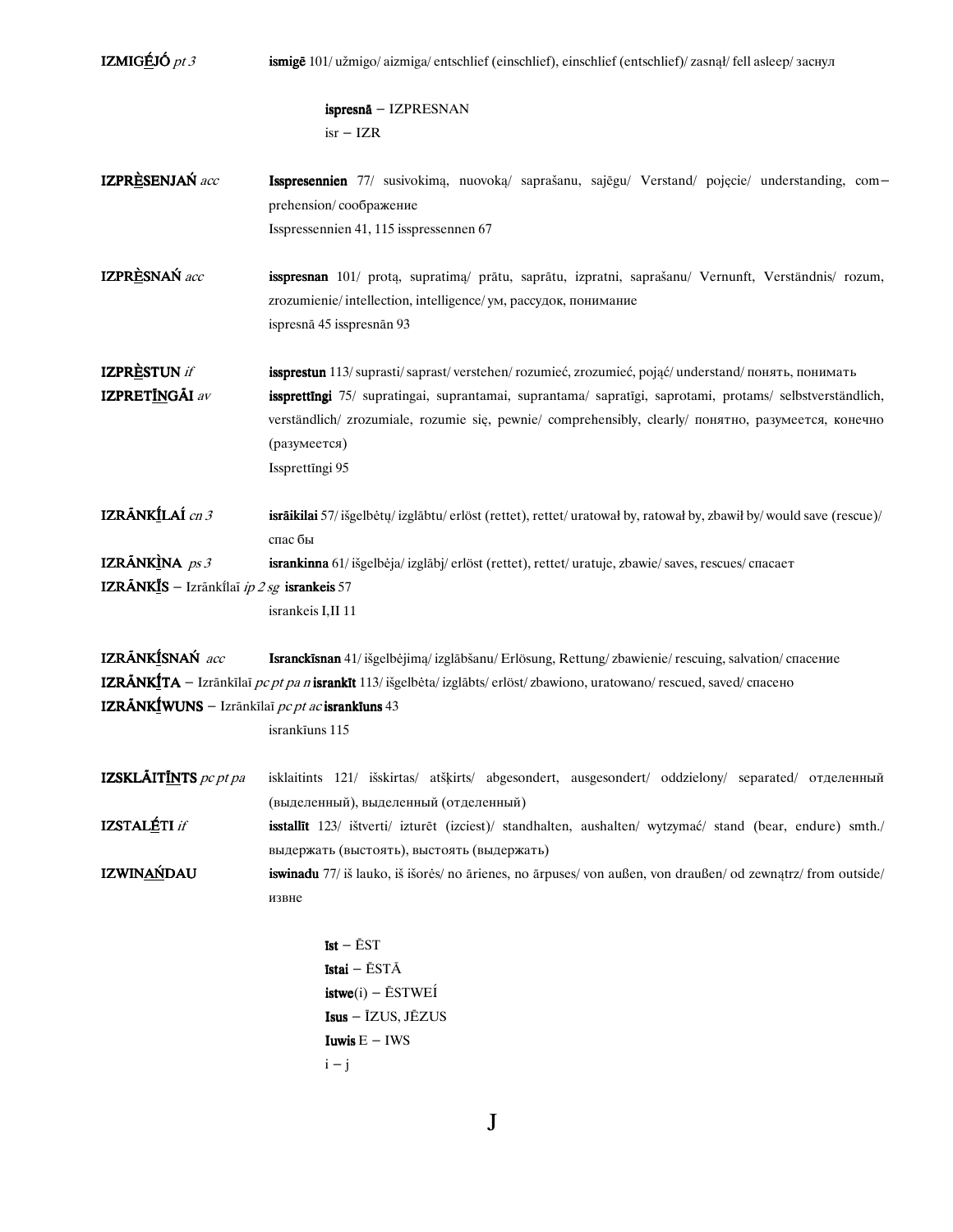| JÕ                                                                     | ia 99/ taip/ja/ja/tak (owszem)/ yes/ да                                                                                                                                                                                                |
|------------------------------------------------------------------------|----------------------------------------------------------------------------------------------------------------------------------------------------------------------------------------------------------------------------------------|
|                                                                        | Ja 57 <sub>21,22</sub> , 71, 125 <sub>12,16</sub> , Ja 127 <sub>2,6,18</sub> Ja 129 ia 105                                                                                                                                             |
| J <u>À</u> KNÓ                                                         | Lagno E 125/jeknos, kepenys/aknas/Leber/wątroba/liver/печень                                                                                                                                                                           |
| JÃU                                                                    | iau 63/jau/jau/schon/już/already/ уже                                                                                                                                                                                                  |
| <b>JÃUKÍNTI</b> if                                                     | iaukint 77/ pratinti/ radināt/ gewöhnen an/ przy-zwyczajać/ accustom to/ приучать                                                                                                                                                      |
| <b>JÃUKUS</b>                                                          | iaukint 77 MK/ įprastas/ pierasts/ gewohnt, üblich/ zwykły/ usual/ обычный                                                                                                                                                             |
| <b>JEÍS</b> – Ēit <i>ip 2 sg</i>                                       | Jeis 71                                                                                                                                                                                                                                |
| <b>JEÍTÉ</b> – Éit <i>ip 2 pl</i>                                      | Jeiti 59                                                                                                                                                                                                                               |
|                                                                        | Jeithy I 11 Jeiti II 11                                                                                                                                                                                                                |
| <b>JÉZUS</b>                                                           | Isus II 11/ Jėzus/ Jēzus/ Jesus/ Jezus/ Jesus/ Иисус                                                                                                                                                                                   |
|                                                                        | Jesus I 13 Isus II 13                                                                                                                                                                                                                  |
|                                                                        | Jordanen – JURDŌNAN                                                                                                                                                                                                                    |
| JÚMAŃS - Jūs dat                                                       | Joumans 69                                                                                                                                                                                                                             |
|                                                                        | iūmans 113                                                                                                                                                                                                                             |
| $J\hat{U}$ MAS – Jūs dat                                               | ioūmas 123                                                                                                                                                                                                                             |
|                                                                        | Joūmas 67 ioūmas 133 ioumas $896$ ioumas $8914$ ioumas $9514$ ioumas 105 ioumas 109 ioumas 133 ioumus 117                                                                                                                              |
| JUMPRAWAŃ acc                                                          | Jumprawan 41/ Panelę/ Jumpravu/ Jungfrau/ Pannę/ Virgin/ Деву                                                                                                                                                                          |
|                                                                        | Jumprawan 43 iumprawan 127 jungprawan II 15 jungkfrawen I 15                                                                                                                                                                           |
| JURDONAŃ acc                                                           | Jordānen 119/Jordana/Jordānu/Jordan/Jordan/Jordan/Иордан                                                                                                                                                                               |
| JÚRJÁI nom pl                                                          | Luriay E 66/ jūra/ jūra/ Meer/ morze/ sea/ mope                                                                                                                                                                                        |
| JÚRJAŃ acc sg                                                          | iūrin 107/ jūrą/ jūru/ Meer/ morze/ sea/ mope                                                                                                                                                                                          |
|                                                                        | iūrin 119                                                                                                                                                                                                                              |
| $J\underline{U}S$ pn 2 nom pl                                          | ioūs $895$ / jūs/ jūs/ ihr/ wy/ you/ вы                                                                                                                                                                                                |
|                                                                        | ioūs 91 <sub>9</sub> Joūs 93 <sub>23</sub> ioūs 95 <sub>23</sub> , 123, 125 <sub>1,6</sub> ious 91 <sub>6</sub> , 93 <sub>14,15</sub> Jous 93 <sub>18</sub> , 95 <sub>8</sub> ious 95 <sub>13,15</sub> Jous 95 <sub>21</sub> , 97 ious |
|                                                                        | 101 <sub>1.2</sub> , 103 <sub>1</sub> Jous 103 <sub>6</sub> ious 105 <sub>19</sub> , 107 <sub>9.20</sub> , 115 <sub>17.18</sub> ious 117 <sub>1.25.25</sub> Jous 131 <sub>6</sub> Jaūs 93 <sub>5</sub> yous I 15 joes II 15            |
|                                                                        | $ioūs - JUSS$                                                                                                                                                                                                                          |
| $J\dot{\mathbf{U}}$ S $\underline{\mathbf{\acute{O}}}$ – Jūss nom sg f | iousā $93q$                                                                                                                                                                                                                            |
|                                                                        | iousai – JÚSE gen sg                                                                                                                                                                                                                   |
| $J\underline{\textbf{U}}$ SAŃ – Jūs gen pl                             | ioūsan $105_{19}$                                                                                                                                                                                                                      |
|                                                                        | iousan $89_{11}$ iouson $95_{8,22}$                                                                                                                                                                                                    |
| $J\underline{\text{ }U}$ SAŃS – Jūss acc pl                            | ioūsans $935$                                                                                                                                                                                                                          |
|                                                                        | ioūsans 93 <sub>18</sub> , 103 <sub>6</sub> ioūsons 89 <sub>10</sub>                                                                                                                                                                   |
|                                                                        |                                                                                                                                                                                                                                        |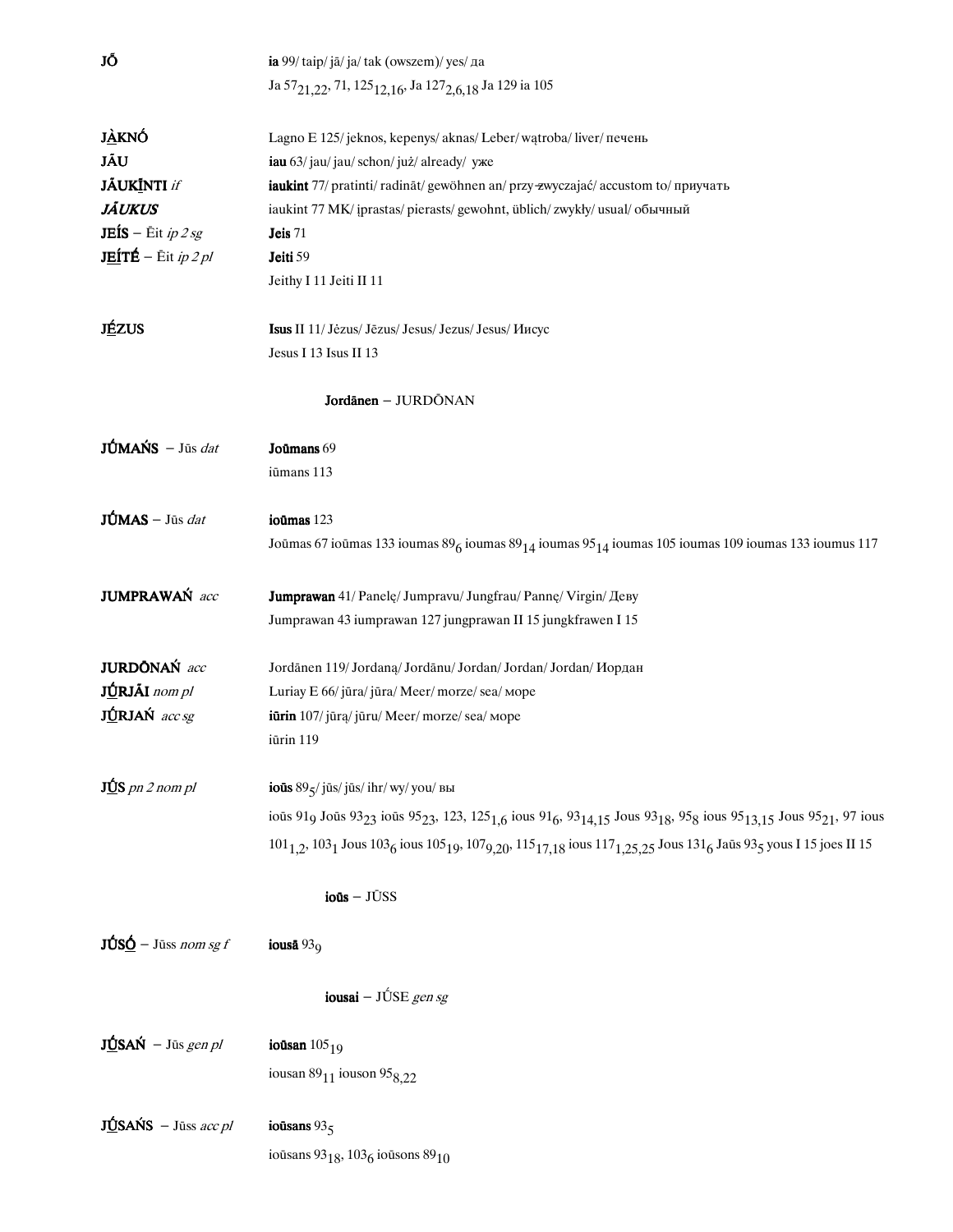| $J\dot{U}SE$ – Jūss gen sg                   | iousai $95_{10}$                                                                  |
|----------------------------------------------|-----------------------------------------------------------------------------------|
| JÚSÉ                                         | <b>Juse</b> E 377/ sultinys/ buljons/ Fleischbrühe/ rosół (bulion)/ broth/ бульон |
| $J\hat{U}$ SM $\hat{O}$ – Jūss <i>dat sg</i> | iousmu $93_{23}$                                                                  |
| <b>JUSS</b> pn po $2$ pl nom sg m            | ioūs $105_{20}$ / jūsas/ jūsu sg m/ euer/wasz/your/ ваш                           |

# $\mathbf K$

| $KA - Kas nom sg n$      | <b>ka</b> 17                                                                                                                                                                                                                                                                                      |
|--------------------------|---------------------------------------------------------------------------------------------------------------------------------------------------------------------------------------------------------------------------------------------------------------------------------------------------|
|                          | Ka $27_8$ , $27_{15}$ , $29_{10}$ , $29_{20}$ , $31_9$ , $31_{18}$ , $33_6$ , $33_{17}$ , $35_8$ , $35_{19}$ , $35_{20}$ , $37_7$ , $37_8$ , $37_{20}$ , $41$ , $43$ , $45$ , $47_7$ , $47_{16}$ , $49$ , $51$ ,                                                                                  |
|                          | 533, 5311, 551, 5515, 574, 5714, 59, 61, 63, 65 ka 67, 69 Ka 73, 75, 77, 79, 83 Ka 8713 ka 8717, 91 Ka 109 ka                                                                                                                                                                                     |
|                          | 121, II 13 kha I 13 ka(tanassen) I 7 ka(tanęssen) II 7                                                                                                                                                                                                                                            |
|                          | kaāubri - KÃUBRĒ                                                                                                                                                                                                                                                                                  |
| <b>KABÉWUNS</b> pc pt ac | kabīuns 101/kabėjęs/karājies/gehangen i/wisiewszy/(that which has) hung i/висевший                                                                                                                                                                                                                |
|                          | $kack - kak$                                                                                                                                                                                                                                                                                      |
| <b>KÀDAŃ</b>             | kadan I 13/ kada/ kad/ wenn (wann), als (wenn), wann/ kiedy, gdy/ when, as (when)/ когда                                                                                                                                                                                                          |
|                          | Kadden 51, 69 Kaden 49 kaden 57, 75 Kaden 79 kaden 81 Kaden 99, kaden 113 <sub>1.23</sub> , II 13                                                                                                                                                                                                 |
| <b>KADEGS</b>            | Kadegis E 608/ kadagys/ kadiķis/ Wacholder/ jałowiec/ juniper/ можжевельник                                                                                                                                                                                                                       |
| KÕI                      | kai 1057/ kai/ kad/ wenn (als), als (während), während/ gdy/ when (while), as (when), while/ как (когда), как                                                                                                                                                                                     |
| KÕI                      | kai 496/ kaip/ kā/ wie/ jak/ as (like), like (as)/ как                                                                                                                                                                                                                                            |
|                          | Kai 49 <sub>4,19</sub> , 51 <sub>12</sub> , 53 <sub>9,21</sub> , 87 <sub>3</sub> kai 89 <sub>12</sub> , 91 <sub>9</sub> , 93 <sub>13</sub> , 95 <sub>16</sub> , 97 <sub>16</sub> Kai 99 <sub>2</sub> kai 103 <sub>22</sub> , 105 <sub>20</sub> , 111 <sub>3</sub> , 115 <sub>9,12</sub> kay I 11, |
|                          | II 9, 11 key I 9                                                                                                                                                                                                                                                                                  |
| KÕI                      | kāi 123 <sub>15</sub> /kad (jog), jog, kad (idant), idant/ka, lai/daß, daß (damit, um), damit, um (zu)/że, żeby, aby/ that                                                                                                                                                                        |
|                          | cjn; (in order) to/ что спј, чтобы                                                                                                                                                                                                                                                                |
|                          | kai 17, 29 <sub>1,12,18</sub> , 31 <sub>2,11,20</sub> , 33 <sub>8,19</sub> , 35, 37 <sub>2,6</sub> , 41, 43 <sub>10,19</sub> , 45, 47 <sub>9,11</sub> , 49 <sub>2,18,21</sub> , 51 <sub>10</sub> , 53, 55 <sub>2,17,18,22</sub> ,                                                                 |
|                          | $57_{6,15,19}$ , $63_{8,14}$ , $65$ , $67$ , $69_{11,25}$ , $71$ , $75$ , $79_{12,16,20}$ , $81_{12,19}$ , $87_{10,19}$ , $89_{5,13}$ , $91_{12,16,20}$ , $93_{9,19}$ ,                                                                                                                           |
|                          | 95 <sub>3,13,15,23</sub> , 97 <sub>7</sub> , 99 <sub>8</sub> , 101 <sub>2,10,20</sub> , 103 <sub>8,10,13</sub> , 105 <sub>7,15,19</sub> , 111 <sub>8,12,21</sub> , 113 <sub>15,20</sub> , 115 <sub>15,18,23,24,25</sub> , 117, 119,                                                               |
|                          | $121_{1,4,10}$ , $123_{10,11,16,17}$ , $133_1$ kāi(di) $65_{9,10}$ , $115_{14}$                                                                                                                                                                                                                   |
| K <u>ÕI</u> GI           | kāigi 17/ kaip/ kā/ wie, als (wie)/ jak, jako/ how, as (like as)/ как                                                                                                                                                                                                                             |
|                          | kāigi 27, 39, 47 <sub>2</sub> , 47 <sub>12</sub> , 51, 57, 59 <sub>2</sub> Kāigi 59 <sub>12</sub> kāigi 61 <sub>5</sub> Kāigi 61 <sub>9, 14</sub> kāigi 63, 65 <sub>2</sub> Kāigi 65 <sub>5</sub> kāigi 65 <sub>11,19</sub>                                                                       |
|                          | Kāigi 71 <sub>17,23</sub> kāigi 77 <sub>5,7</sub> , 79 <sub>24</sub> Kāigi 83 kāigi 85, 91 <sub>25</sub> Kāigi 91 <sub>26</sub> kāigi 93 <sub>6,13</sub> , 95 <sub>10,11</sub> , 101 <sub>3,5</sub> , 103 <sub>6,15,21,24</sub> ,                                                                 |
|                          | 111, 113 <sub>6,10,11</sub> , 117, 123 kaī(di) 45 kaigi 43, 53, 73 Kaigi 77 <sub>20</sub> kaigi 103 <sub>19</sub> kaigi 95 <sub>12</sub> kaigi(j gi) 115 kaige 93 <sub>8</sub>                                                                                                                    |
|                          | kāgi 515                                                                                                                                                                                                                                                                                          |
| <b>KAÍLS</b>             | kails MBS/ sveikas! sveiki!/ sveiki!/ Heil!/ witaj!/ hello! hail! how do you do!/ здравствуй! здрав етвуйте                                                                                                                                                                                       |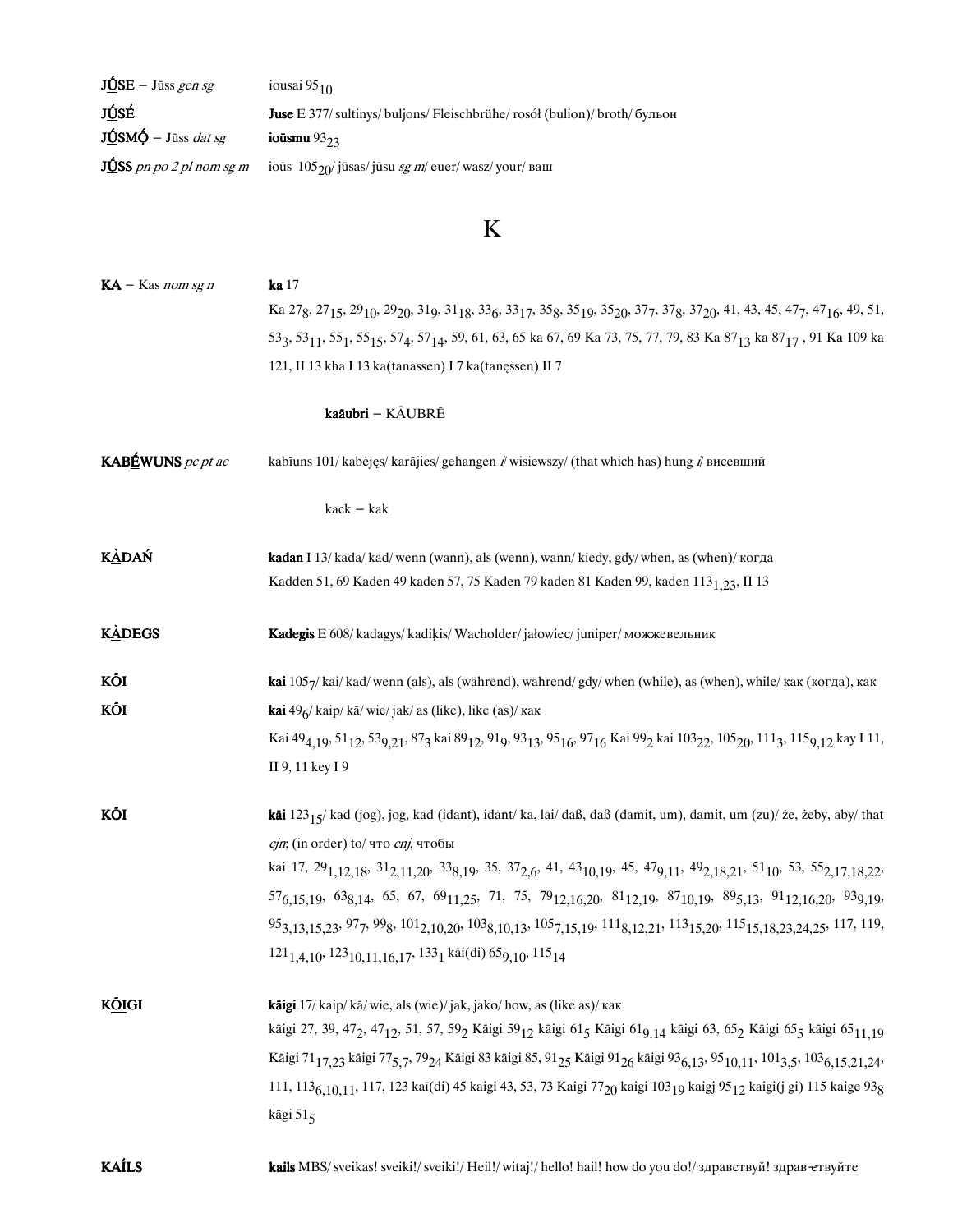Kails MBS, MBS Kayle BPT

| KAÍLÚSTAS aj nom sg m<br>KAÍLÚSTISKAŃ acc<br>KÃIMALŪKÉJA ps 3<br>KÃIMÍNAŃ acc sg | Kailūstiskun 53 VM/ sveikas/ vesels/ gesund/ zdrowy/ sound (healthy), healthy/ здоровый<br>Kailūstiskun 53/ sveikatą/ veselību/ Gesundheit/ zdrowie/ health/ здоровье<br>kāimaluke 37/ aplanko, užeina (atsilanko), atsilanko/ apmeklē, apciemo/ heimsucht, besucht/ odwiedza/ calls<br>on (visits), visits, comes to see/ посещает<br>kayme $Gr - K\tilde{A}IMS$<br>kaimīnan 69/ kaimyną/ kaimiņu/ Nachbar/ sąsiada/ neighbour/ соседа |
|----------------------------------------------------------------------------------|-----------------------------------------------------------------------------------------------------------------------------------------------------------------------------------------------------------------------------------------------------------------------------------------------------------------------------------------------------------------------------------------------------------------------------------------|
| <b>KÃIMÍNAŃS</b> – Kāimīnan $acc$ pl <b>kaimīnans</b> 53                         |                                                                                                                                                                                                                                                                                                                                                                                                                                         |
|                                                                                  | Caymis $E - K\tilde{A}$ IMS<br>Caymoys E - KAMÕISS                                                                                                                                                                                                                                                                                                                                                                                      |
|                                                                                  |                                                                                                                                                                                                                                                                                                                                                                                                                                         |
| <b>KÃIMS</b>                                                                     | Caymis E 797/ kaimas/ ciems/ Dorf/ wieś/ village/ деревня<br>kayme Gr                                                                                                                                                                                                                                                                                                                                                                   |
| <b>KÕISNIS</b>                                                                   | Coysnis E 557/ šukos/ kemme/ Kamm/ grzebień/ comb/ гребенка                                                                                                                                                                                                                                                                                                                                                                             |
| <b>KÖISTWÉ</b>                                                                   | Coestue E 559/ šepetys/ suka/ Bürste/ szczotka/ brush (for cleaning)/ щетка                                                                                                                                                                                                                                                                                                                                                             |
| K <u>õi</u> stweí                                                                | Coysnis E 557 VM/šukuoti/sukāt, ķemmēt/kämmen/czesać/comb/чесать (причесывать), причесывать                                                                                                                                                                                                                                                                                                                                             |
| <b>KAÍWÉ</b>                                                                     | Кауwe E 433/ kumelė/ keve/ Stute/ kobyła, klacz/ mare/ кобыла                                                                                                                                                                                                                                                                                                                                                                           |
| KAKINAIS - Kakīnt ip 2 sg kackinnais 117                                         |                                                                                                                                                                                                                                                                                                                                                                                                                                         |
| <b>KAKÍNTI</b> if                                                                | kakīnt 101/ pasiekti, suteikti/ aizsniegt, sasniegt, sniegt/ reichen/ dosięgnąć, udzielać/ reach, let have/ достать                                                                                                                                                                                                                                                                                                                     |
|                                                                                  | (достичь), предоставить                                                                                                                                                                                                                                                                                                                                                                                                                 |
|                                                                                  | kackint 99                                                                                                                                                                                                                                                                                                                                                                                                                              |
| <u>KAKTÓ</u>                                                                     | Cacto E 77/ kakta/ piere/ Stirn/ czoło/ forehead/ лоб                                                                                                                                                                                                                                                                                                                                                                                   |
| KALABÙAŃ n                                                                       | Kalabian E 424/ kalavijas/ zobens/ Schwert/ miecz/ sword/ меч                                                                                                                                                                                                                                                                                                                                                                           |
|                                                                                  | kalbīan 89                                                                                                                                                                                                                                                                                                                                                                                                                              |
| <b>KALÓPÉILIS</b>                                                                | Kalopeilis E 369/ kapoklė/ kapājamais nazis/ Hacke messer/ tasak/ chopper (knife)/ сечка                                                                                                                                                                                                                                                                                                                                                |
| <b>KALENÉ</b>                                                                    | Calene E 231/klojimas-daržinė/piedarbs-šķūnis/Getreidescheune/stodoła/barn/гумно из кольев                                                                                                                                                                                                                                                                                                                                              |
| KALMUS, gen KALMAS                                                               | Kalmus E 633/ kelmas/ celms/ Baumstumpf/ pniak (karcz), karcz/ stub (stump)/ пень                                                                                                                                                                                                                                                                                                                                                       |
| KALPUS, gen KALPAS                                                               | Kalpus E 302/ skersaplautis/ šķērskoks/ Rungestock (Querblock über die Axe)/ poprzecznica nad osi/ cross-                                                                                                                                                                                                                                                                                                                               |
|                                                                                  | beam over the axle of a cart/поперечина над осью повозки                                                                                                                                                                                                                                                                                                                                                                                |
| <b>KÕLS</b> , gen K $\triangle$ LAS                                              | Kalis E 569/ šamas/ sams/ Wels/ sum/ sheat fish/ сом                                                                                                                                                                                                                                                                                                                                                                                    |
| KÕLS, gen KALAS                                                                  | Calene E 231 VM/kuolas/miets/ Pfahl/kół/picket (stake)/кол                                                                                                                                                                                                                                                                                                                                                                              |
| KÃLSÓ, acc KÕLSAN                                                                | Kalso E 345/sklindis, blynas/pankūka/Pfannkuchen/blin, placek (blin)/pancake/оладья, блин                                                                                                                                                                                                                                                                                                                                               |
| KÃLSÓJA ps 3                                                                     | kaltzā 77/ skamba/ skan/ lautet/ rozbrzmiewa, brzmi/ sounds, rings (sounds)/ звучит<br>kelsāi 61                                                                                                                                                                                                                                                                                                                                        |
| KÃLSÉWÍNGISKÃI av                                                                | kaltzīwingiskai 49/ skambiai, garsiai/ skanīgi, skaļi/ laut (schallend)/ dźwięcznie, głośno/ sonorously, loudly/<br>звонко, звучно, громко                                                                                                                                                                                                                                                                                              |
| KÃLSÉWÍNGISKAŃ acc                                                               | kalsīwingiskan 41/ skambią, garsią/ skanīgu, skaļu/ laute (schallende)/ dźwięczną, głośną/ sonorous, loud/<br>звонкую, звучную, громкую                                                                                                                                                                                                                                                                                                 |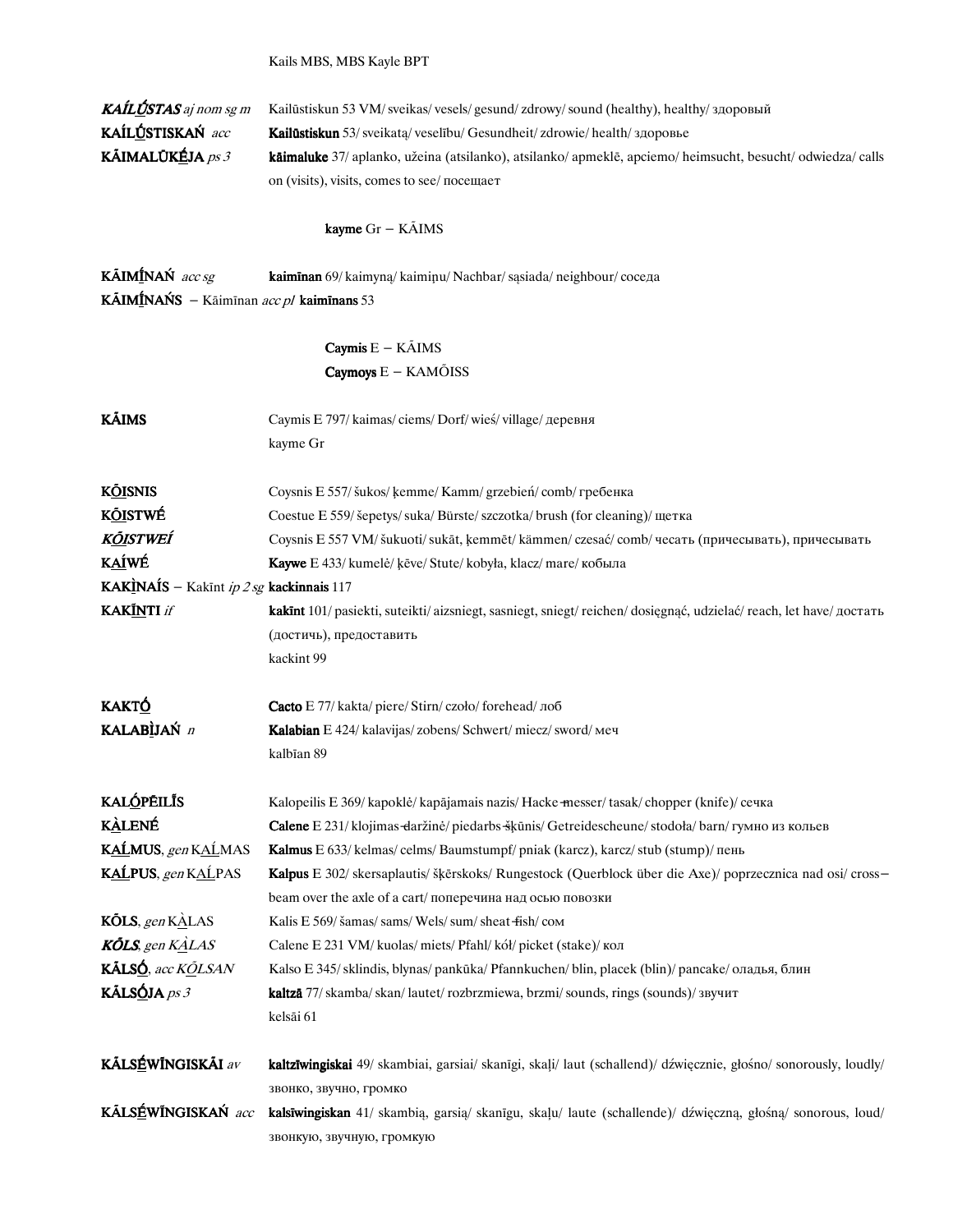| <u>KAĹ</u> TAN                                            | Caltestisklok' E 656 VM/ avilys (inkilas), inkilas (avilys)/ strops (aulis), dore (aulis)/ Bienenstock/ ul (barć), |
|-----------------------------------------------------------|--------------------------------------------------------------------------------------------------------------------|
|                                                           | barć/block hive/ улей (борть), борть                                                                               |
| KAĹTÉ                                                     | kalte Gr/moneta/moneta/Münze/moneta/coin/монета                                                                    |
| KALTISKIS aj                                              | Caltestis(klok') E 656/ avilinis (lokys)/ stropa (lācis)/ Bienenstock(bär)/ ulny (niedźwiedź)/ beehive( +bear)/    |
|                                                           | улейный (медведь)                                                                                                  |
|                                                           |                                                                                                                    |
|                                                           | $kaltz - kals$                                                                                                     |
|                                                           |                                                                                                                    |
| <b>KÕLWÃRNÍS</b>                                          | Colwarnis E 726/ kovas (kovarnis)/ kraukis/ Saatkrähe/ gawron/rook (bird)/ грач                                    |
| <b>KAMÕISS</b>                                            | Caymoys E 105/ peties sanarys/ pleca locītava/ Schultergelenk/ ramieniowy staw/ shoulder joint/ плечевой           |
|                                                           | сустав                                                                                                             |
| <b>KAMANÕS</b>                                            | kampnit Gr VM/ žąslai/ laužņi/ Gebiß (am Zaum)/ wędzidła/ bit (of a bridle)/ удила                                 |
| <b>KAMATÓ</b>                                             | Kamato E 267/ krapas/ dille/ Dill/ koper/ dill/ укроп                                                              |
|                                                           | KAMATERS, gen KAMATRAS Komaters E 183/ krikštatėvis/ krusttēvs/ Pate/ chrzestny ojciec/ godfather/ крестный отец   |
|                                                           | Comatter Gr                                                                                                        |
|                                                           |                                                                                                                    |
| <b>KAMÉRKÓ</b>                                            | Kamerco E 208/ kamarėlė/ pieliekamais/ Kämmer -ehen/ komórka (komora)/ box -room/ каморка                          |
| KAMINS, gen KAMINAS                                       | Kamenis E 515/ žaizdras/ ēze/ Schmiedeherd/ ognisko (kowalskie)/ forging furnace/ горн (кузнеч-ный)                |
| KAMINS, gen KAMINAS                                       | Kamenis E 222/ kaminas/ dūmenis, skurstenis/ Schornstein/ komin/ chimney (flue)/ труба (дымовая)                   |
|                                                           |                                                                                                                    |
|                                                           | Kamerco E - KAMÉRKÓ                                                                                                |
| KAMÌSTJAŃ n                                               | Camstian E 678/ avis/ aita/ Schaf/ owca/ sheep/ овца                                                               |
| <b>KAMNTTIS</b>                                           | kampnit Gr/ žirgas žaboklinis/ zirgs (laužņu zirgs)/ Pferd (Zaumpferd)/ koń wędzidłowy/ horse (bridle-             |
|                                                           | horse)/ конь уздечный                                                                                              |
|                                                           | [ca]mmeles Gr                                                                                                      |
|                                                           |                                                                                                                    |
| <b>KÔMS</b> , gen $K\triangle MAS$ , aj                   | Camstian E 678 VM/ bukas/ truls/ stumpf/ tępy/ blunt, obtuse/ тупой                                                |
| <b>KÔMS</b> , gen $K\overset{\rightharpoonup}{A}$ MAS, aj | Camstian E 678 VM/baužas/bezragu/hörnerlos/bezrogi/hornless/безрогий                                               |
| <b>KAMUS</b>                                              | Camus E 788/ kamanė/ kamene/ Hummel/ trzmiel/ bumble + bee/ шмель                                                  |
| $KAN - Kas$ acc                                           | $\mathrm{kan}~55$                                                                                                  |
|                                                           | kan 77, 107, 125 kan(tou) 105                                                                                      |
| <b>KANAPIS</b> nom sg f                                   | Caneips Gr/ kanapė/ kanepe/ Hanf/ konopie/ hemp/ конопля                                                           |
| KANAPJÕS nom pl f                                         | Knapios E 268/ kanapės/ kanepe/ Hanf/ konopie/ hemp/ конопля                                                       |
| KANÀPSÉMEN n                                              | gnapsem Gr/ kanapės sėkla/ kanepes sēkla/ Hanf-samen/ konopne siemię/ hemp-seed/ конопляное семя                   |
| <b>KANAWÉ</b>                                             | Kanowe E 397/ statinė/ muca/ Tonne (Faß)/ beczka/ barrel (cask)/ бочка                                             |
| KÃNKSTÓ aj nom sg f                                       | kanxta 77/ padori/ pieklājīga/ anständige/ przyzwoita/ decent, decorous/ порядочная (достойная)                    |
| KŐNKSTÁI av                                               | kānxtai 83/ padoriai/ pieklājīgi/ anständig/ przyzwoicie/ decently/ порядочно (достойно)                           |
|                                                           | kanxtei 83                                                                                                         |
| KÖNKSTIŃ acc                                              |                                                                                                                    |
|                                                           | Kānxtin 53/ padoruma/ pieklājību, godīgumu/ Anständigkeit/ przyzwoitość/ decency/ порядочность                     |
| <b>K<u>ÕN</u>KSTĨNSNÓ</b>                                 | (честность)                                                                                                        |
|                                                           | kanxtinsna 77/ drausmingumas/ savaldība/ Selbst-beherrschung/ samoopanowanie/ discipline (self-control)/           |
|                                                           | воспитанность                                                                                                      |
| K <u>ÕN</u> KSTĨNTWEÍ                                     | kanxtinsna 77 VM/drausminti/disciplinet/züchten/dyscyplinować/discipline/дисциплинировать                          |
| <b>KÓNKSTISKÓ</b>                                         | Kanxtisku 93/ drausmė/ disciplīna/ Zucht/rygor/ discipline/ дисциплина (порядок)                                   |
| $KANS - Kas accpl$                                        | kans 65                                                                                                            |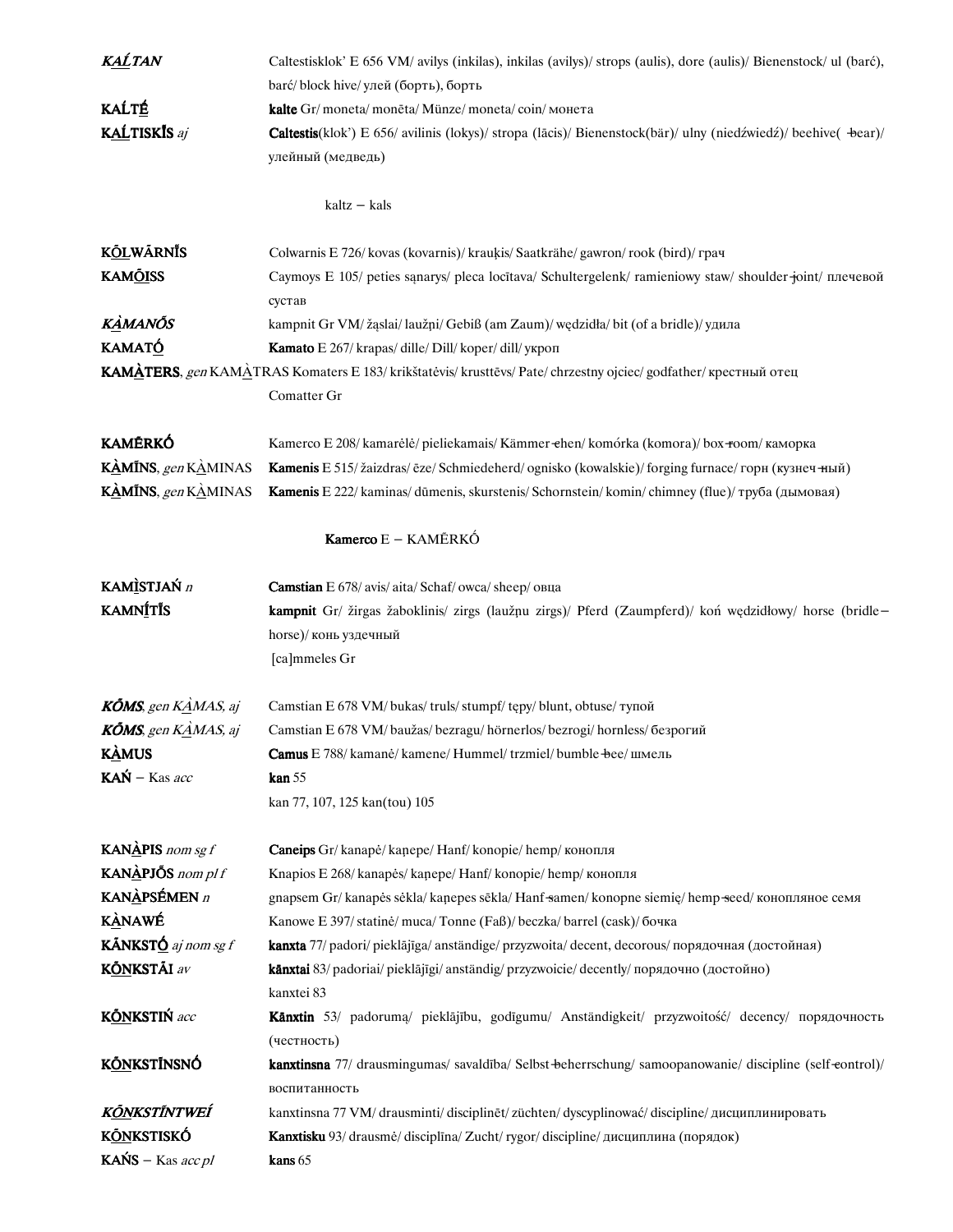| <b>KAPS</b>                                  | wosgows-cappis DK/ kalva, kapas/ paugurs, kaps/ Hügel, Grabhügel, Grab/ pagórek, mogilny pagórek,                                                                                                                    |
|----------------------------------------------|----------------------------------------------------------------------------------------------------------------------------------------------------------------------------------------------------------------------|
|                                              | mogiła/ hill, grave/ холм, могильный холм, могила                                                                                                                                                                    |
| KÀPURNÓ                                      | Caporne ON VM/ kalva, pilkapis, kapinės/ uzkalns, kapukalns, kapsēta/ Hügel, Hünengrab, Friedhof/                                                                                                                    |
|                                              | wzgórze, pagórek, kopiec, cmentarz/hill, tumulus, cemetery/холм, курган, кладбище                                                                                                                                    |
|                                              | <b>KÁRBIJÓ</b> , accKÓRBIJAŃ <b>Carbio</b> E 325/girnalovis/dzirnu kaste/Mühlen kasten/skrzynia żarnowa/quern box/жерновой ящик                                                                                      |
| <b>KÖRBS</b>                                 | Torbis E 306/r egztis, maišė/ pītenis (virvju maiss)/ Korb/ kobiałka/ cord knitted bag/ кошель                                                                                                                       |
| <b>KAŔCEMÓ</b>                               | Karczemo E 382/ smuklė/ krogs/ Schenke/ karczma/ tavern/ корчма                                                                                                                                                      |
|                                              | kreitzno Gr                                                                                                                                                                                                          |
|                                              |                                                                                                                                                                                                                      |
| <b>KARÍGÉ</b>                                | Karige E 610/ šermukšnis/ pīlādzis/ Eberesche/ jarzębina/ rowan +ree/ рябина                                                                                                                                         |
| <b>KARĪS</b>                                 | Kragis E 410/ kariuomenė/ karaspēks/ Heer/ wojsko/ army/ войско, армия                                                                                                                                               |
| <b>KARJAGÓ</b>                               | Karyago E 411/ žygis (karinis)/ karagājiens/ Feldzug/ marsz (akcja wojenna)/ military campaign/ поход                                                                                                                |
|                                              | (военный)                                                                                                                                                                                                            |
| <b>KARJAŃGUS</b>                             | cinyangus E 417/vėliava (kariuomenės)/karogs/Banner/choragiew (sztandar)/flag (colours)/знамя                                                                                                                        |
| KARJAÚSNAŃ acc                               | kariausnan 123/ kariavima/ karošanu/ Kämpfen (im Krieg), Krieg/ wojowanie, wojnę/ waging war, war/ войну                                                                                                             |
|                                              | kariausnan 123                                                                                                                                                                                                       |
|                                              |                                                                                                                                                                                                                      |
| <b>KARJAW<u>ÕI</u>TIS</b>                    | Cariawoytis E 416/ karinis pasitarimas/ kara apspriede/ Heeresberatung/ narada wojskowa/ military                                                                                                                    |
|                                              |                                                                                                                                                                                                                      |
|                                              | conference, army meeting/ военное совещание                                                                                                                                                                          |
| <b>KORS</b> , gen $K\triangle RAS$ , aj      | Karige E 610 VM/aitrus/sīvs/ranzig, herb (ranzig)/cierpki/tart (bitter)/ терпкий, прогорклый                                                                                                                         |
| KÖRTÃI aj nom pl m                           | kārtai 93/ kartūs, gaižūs/ rūgti/ bittere/ gorzkie/ bitter/ горькие                                                                                                                                                  |
| <b>KAŔTANÓ</b>                               | Kartano E 636/ kartis/ kārts/ Stange/ żerdź/ perch (pole)/ жердь, шест                                                                                                                                               |
|                                              | KÓRWÁNS, KÀRAWÁNS karwan DK/sandelis/noliktava/Speicher/skład (magazyn)/storehouse/склад (хранилище)                                                                                                                 |
| KAS pn nom sg m                              | kas 37/ kas, kuris/ kas, kurš/ wer, der rel/ kto, który/ who, which/ кто, который                                                                                                                                    |
|                                              | kas 39, 41, 43, 47 Kas 49, 61 <sub>10</sub> kas 61 <sub>11,17,18</sub> , 63, 75 <sub>5,11</sub> , 77 <sub>6,9,14,16</sub> , 85 <sub>3,3,14</sub> , 87 <sub>6,7,8</sub> , Kas 87 <sub>22</sub> kas 87 <sub>23</sub> , |
|                                              | $89_2$ Kas $89_{21}$ kas $89_{27}$ , $103_{16}$ , $107_{3,6}$ , $109$ , $113$ , $117$ , $119_{1,10}$ , $127_{4,8}$ , $129$ , $133$ , I $7_{10}$ Kas I $7_{13}$ kas I $9$ Kas I                                       |
|                                              | 11 <sub>14.16</sub> kas I 13, II 7 <sub>10</sub> Kas II 7 <sub>13</sub> kas II 9 Kas II 11 <sub>15</sub> kas II 11 <sub>17</sub> , II 13 kåß TN                                                                      |
|                                              |                                                                                                                                                                                                                      |
| <b>KASÕIJS</b> , acc KASÀJAŃ                 | Cassoye E 526/ žalvaris/ misiņš/ Messing/ mosiądz/ brass (metal)/ латунь                                                                                                                                             |
| KÓSÉTWEÍ                                     | Cosy E 96 MK/ kosėti/ klepot/ husten/ kaszleć/ cough/ кашлять                                                                                                                                                        |
| KÓSI nom sg f                                | Cosy E 96/ gerklė kvėpuojamoji/ elpvads/ Luftröhre/ tchawica/ windpipe/ горло дыхательное                                                                                                                            |
| <b>KASIS</b>                                 | kasschis 91/duoklė/mesli/Tribut/haracz, danina/tribute/дань                                                                                                                                                          |
| $K\triangle S M\acute{\varphi}$ – Kas dat sg | kasmu $91Q$                                                                                                                                                                                                          |
|                                              | kasmu 91 $_{10}$ , 91 $_{11}$ , 113                                                                                                                                                                                  |
|                                              |                                                                                                                                                                                                                      |
|                                              | kasschis - KASĪS                                                                                                                                                                                                     |
| KÀŚAŃ – Kasīs acc                            | kassin 91                                                                                                                                                                                                            |
|                                              | Kassin 91                                                                                                                                                                                                            |
|                                              |                                                                                                                                                                                                                      |
|                                              | Cassoye $E - KAS\overline{A}JS$                                                                                                                                                                                      |
|                                              |                                                                                                                                                                                                                      |
| <u>KÀ</u> TỐ                                 | (Pausto)catto E 665/ katė/ kaķene/ Katze/ kotka/ cat/ кошка                                                                                                                                                          |
| <b>KÓTÉ</b>                                  | Kote E 724/kuosa/kovārnis/Dohle/kawka/daw, jackdaw/галка                                                                                                                                                             |
| KATILS, gen KATILAS                          | <b>Catils</b> E 355/ katilas/ katls/ Kessel/ kocioł/ kettle (соррег)/ котел                                                                                                                                          |
| KÃUBRÉ                                       | kaāubri 105/ dyglys, erškėtis/ dzelksnis, ērkšķis/ Dorn, Dornstrauch/ kolec, ciern / thorn / колючка                                                                                                                 |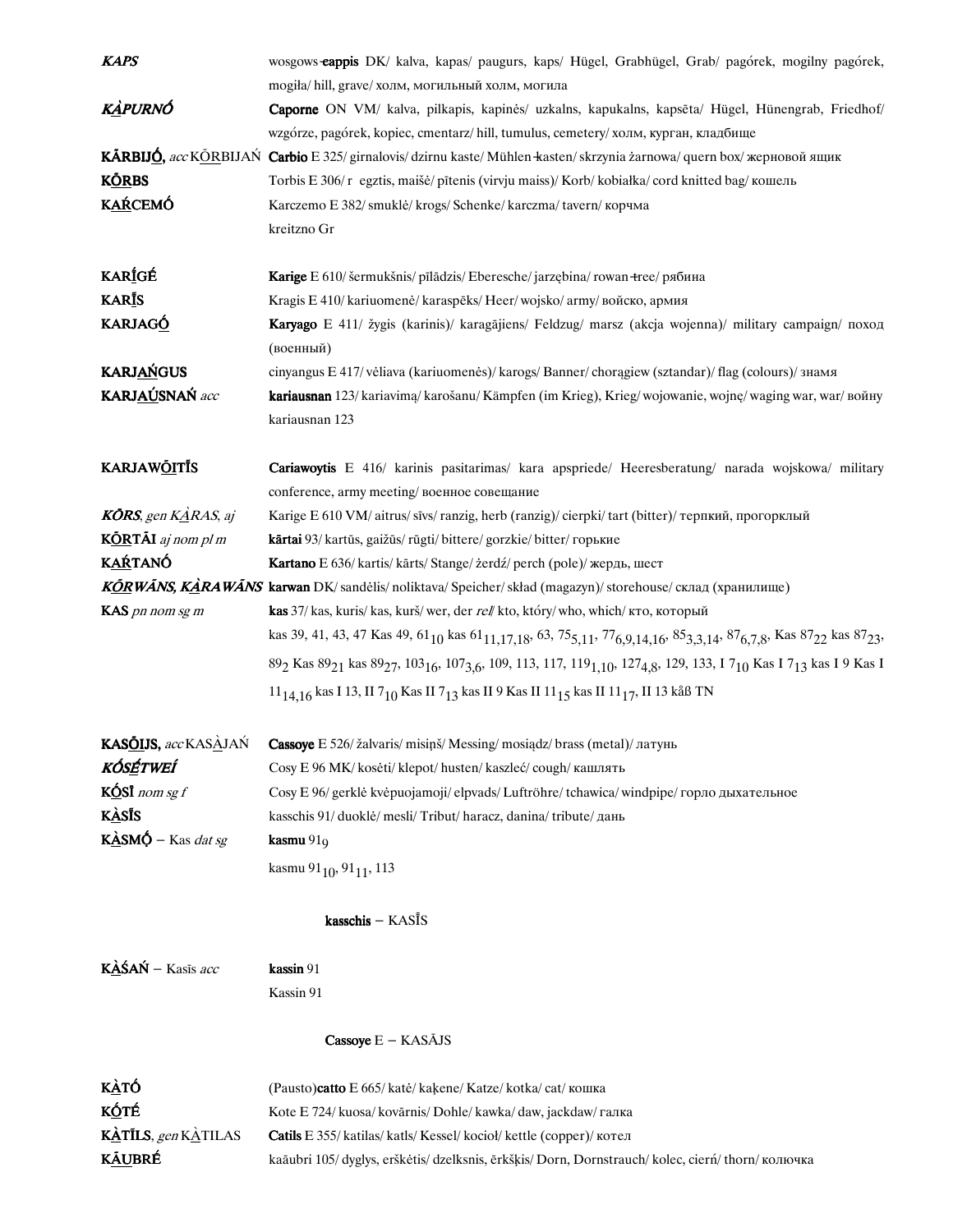| <b>KÃUBRÉ</b>                                           | kaāubri 105/dagys/dzelksnis/Distel/oset/thistle/чертополох                                                    |
|---------------------------------------------------------|---------------------------------------------------------------------------------------------------------------|
| <b>KAÚKS</b>                                            | Cawx E 11/ velnias/ velns/ Teufel/ diabeł/ devil/ черт                                                        |
| <b>KAÚLAŃ</b> $n$                                       | Caulan E 155/ kaulas/ kauls/ Knochen/ kość/ bone/ кость                                                       |
|                                                         | kaulan 85                                                                                                     |
|                                                         |                                                                                                               |
| KAÚLÃI - Kaūlan nom pl kaulei 101                       |                                                                                                               |
| KAÚLAŃS - Kaūlan acc p/kaūlins 101                      |                                                                                                               |
| KÃULĒS nom pl f                                         | Kaules E 609/ spygliai, dygliai/ dzelkšņi/ Dornen/ cierni/ prickles/ колючки                                  |
| K <u>ÃU</u> NÉ                                          | Caune E 663/ kiaunė/ cauna/ Marder/ kuna/ marten/ куница                                                      |
| KÁUPISKAŃ acc                                           | kāupiskan 33/ prekybą/ tirdzniecību/ Handel/ handel/ trade/ торговлю                                          |
| $\text{KAW}$ [DÓ – Kawīds nom sg f kawida 97            |                                                                                                               |
|                                                         | Kawida 97 kawida 101, 117                                                                                     |
| KAWÍDÁI - Kawids nom pl m Kawidai 61                    |                                                                                                               |
|                                                         |                                                                                                               |
|                                                         | Kawidai 67, 73, 77                                                                                            |
| <b>KAWÍDAŃ</b> – Kawids nom sg n <b>Kawijdan</b> 59     |                                                                                                               |
| <b>KAWÍDAŃ</b> – Kawīds acc sg kawīdan 63               |                                                                                                               |
|                                                         | kawidan 103, 123 kawijdan 71, 101, 107 $_{20}$ kawijden 121 kawidan 107 <sub>17</sub>                         |
|                                                         |                                                                                                               |
| <b>KAWÍDAŃS</b> – Kawids $accpl$ <b>kawidans</b> 83     |                                                                                                               |
|                                                         | Kawidans 65 <sub>15</sub> kawidans 85 kawijdans 65 <sub>21</sub> kawijdaus 69                                 |
| <b>KAW</b> IDS nom sg m                                 | <b>kawids</b> 87/ koks/ kāds/ welch/ jaki/ what (a), which                                                    |
|                                                         | kawīds 117, 123 kawijds 115 kawids 71 kuwijds 95                                                              |
|                                                         |                                                                                                               |
| KAW <i>IDSE</i> – Kawids gen sg kawijdsa 93             |                                                                                                               |
| KAW <b>IDSEI</b> – Kawids <i>dat sg f</i> kawijdsei 113 |                                                                                                               |
| KAWÍDSMÓ – Kawids <i>dat sg</i> kawidsmu $1058$         |                                                                                                               |
|                                                         | kawidsmu 105 <sub>16</sub> , 117, 119, 123 kawidsu 115 kawijdsmu 45, 111                                      |
|                                                         | $Caws E - KAÚKS$                                                                                              |
|                                                         | $kay - kai$                                                                                                   |
|                                                         | Caymoys - KAMÕISS                                                                                             |
|                                                         |                                                                                                               |
| KÉITARÓ                                                 | Keytaro E 54/ kruša/ krusa/ Hagel/ grad/ hail (hailstones)/ град                                              |
| <b>KÉIZERJAŃ</b> acc                                    | Keiserin 91/ kaizeri/ keizaru/ Kaiser/ kajzera/ emperor/ кайзера                                              |
|                                                         | Keiserin 91                                                                                                   |
|                                                         |                                                                                                               |
| KEKERS, gen KEKERAS                                     | Keckers E 264/ žirnis/ zirnis/ Erbse/ groch/ pea/ ropox                                                       |
|                                                         | keckirs Gr                                                                                                    |
|                                                         |                                                                                                               |
| <b>KEKSTI</b> nom sg $f$                                | Kexti E 70/ kasa (plaukai)/bize/ Zopf/warkocz/ plait (tress)/ коса (волос)                                    |
| KÈKTWEÍ                                                 | epkieckan 55 MK/ keiktis/ lamāties/ schimpfen/ kląć/ curse (swear)/ ругаться                                  |
| KEKULS, gen KEKULAS                                     | Kekulis E 495/rankšluostis (pirties)/ dvielis (pirts dvielis)/ Badetuch, Badelaken/ prześcieradło kąpieliowe/ |
|                                                         | bathing-sheet, bathtowel/полотенце банное                                                                     |
|                                                         |                                                                                                               |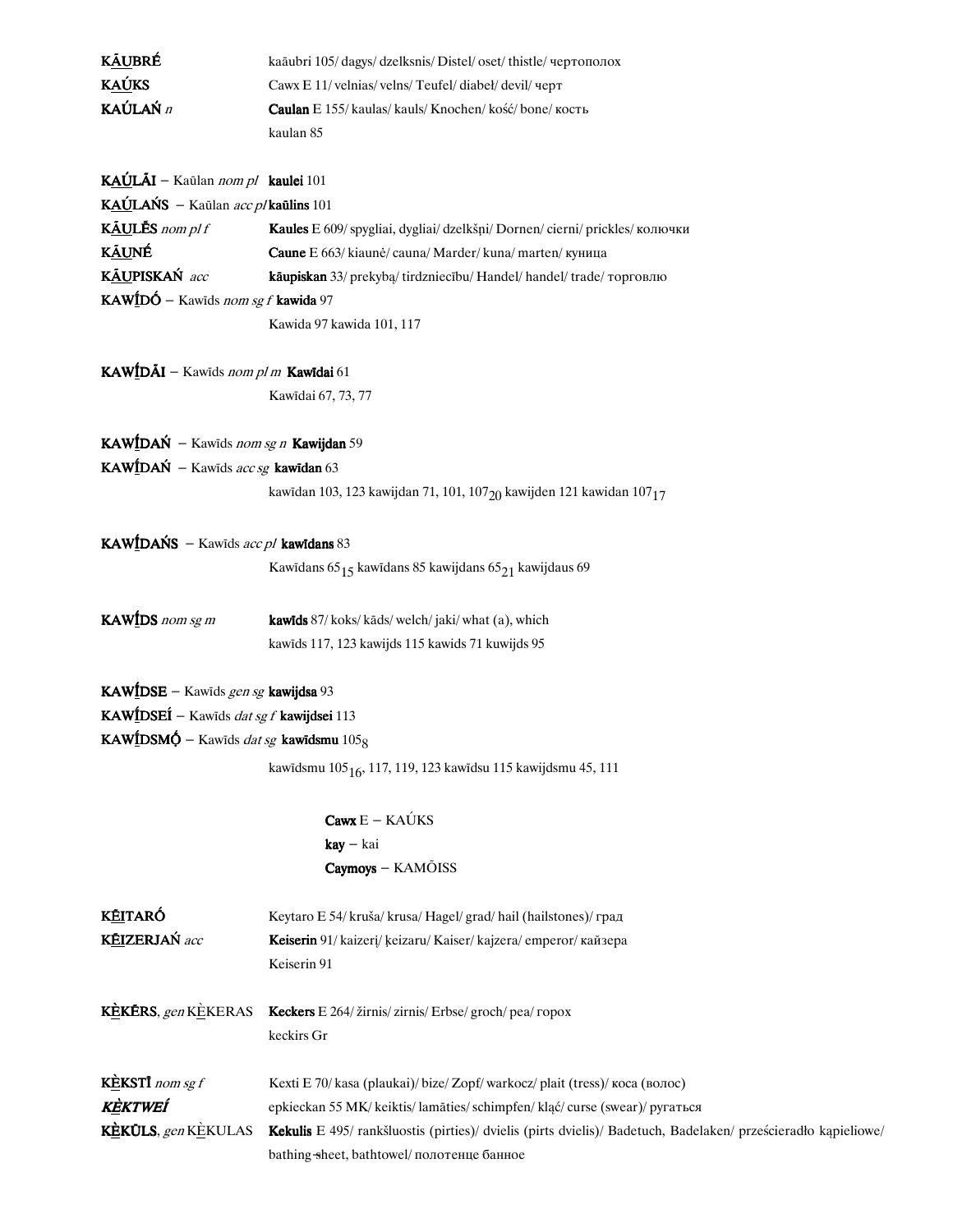| <b>KELAGZDÉ</b>                                    | Kellaxde E 423/ kotas ieties/ šķēpa kāts/ Speerschaft/ oszczepa trzon/ pikestaff/ древко копья                                     |
|----------------------------------------------------|------------------------------------------------------------------------------------------------------------------------------------|
| KÈLAŃ n                                            | <b>Kelan</b> E 295/ratas/ritenis/Rad/koło/wheel/колесо                                                                             |
| <b>KÈLARÃNKÓ</b>                                   | Keleranco E 303/ rungas/ ratu sanu balsts (statnis)/ Runge/ stojak drabin wozu/ stanchion of cart's rail side/                     |
|                                                    | стойка грядок телеги                                                                                                               |
| <b>KELAWEZIS</b>                                   | Kellewesze MBS/ ratavežys, vežikas (ratų)/ vedējs (ar ratiem)/ Kutscher (Wagentreiber), Wagentreiber/                              |
|                                                    | woźnica (wozu)/ carter/ возчик, возница (телеги)                                                                                   |
|                                                    | Kellewese MBS                                                                                                                      |
|                                                    |                                                                                                                                    |
| <b>KELJAŃ</b> n                                    | Kelian E 422/ ietis/ šķēps/ Speer/ oszczep (kopia)/ lance/ копье                                                                   |
| KÉLKAŃ – Kēlks acc                                 | kelkan I 13                                                                                                                        |
|                                                    | kelkan II 13                                                                                                                       |
| KÉLKJAŃ – Kēlkīs acc                               | Kelkin 75                                                                                                                          |
| <b>KÉLKÍS</b>                                      |                                                                                                                                    |
|                                                    | kelkis II 13/ taurė/ kauss (dzeramais)/ Kelch/ kielich/ goblet (chalice)/ бокал, чаша (бокал), кубок                               |
| <b>KÉLKS</b>                                       | kelks 75/ taurė/ kauss (dzeramais)/ Kelch/ kielich/ goblet (chalice)/ бокал, чаша (бокал), кубок                                   |
|                                                    | kelchs I 13                                                                                                                        |
|                                                    | Kellaxde - KELAGZDĒ                                                                                                                |
|                                                    | Kellewesze – KELAWEZIS                                                                                                             |
|                                                    |                                                                                                                                    |
| <b>KÉLMS</b>                                       | Kelmis E 474/ kepurė/ cepure/ Mütze/ czapka/ cap (hat)/ шапка                                                                      |
|                                                    | kelmo Gr                                                                                                                           |
|                                                    |                                                                                                                                    |
|                                                    | kelsāi - KÁLSÕI                                                                                                                    |
|                                                    | <b>Kento</b> $E - KEUTA$                                                                                                           |
| KÉRBERZÉ                                           | Kerberse E 614/ beržas keružis/ pundurbērzs/ Strauchbirke/ brzoza karłowata/ shrubby birch (Betula nana)/                          |
|                                                    | низкорослая береза                                                                                                                 |
| KÉRD <u>Ó</u>                                      | kērdan 97 VM/laikas/laiks/ Zeit/ czas/ time/ время                                                                                 |
| <b>KÉRDAŃ</b> acc                                  | kērdan 97/laiką/laiku/ Zeit/ czas/ time/ время                                                                                     |
|                                                    | kērdan 99 kērdan 111 kerdan 83                                                                                                     |
|                                                    |                                                                                                                                    |
| <b>KÉRKÓ</b>                                       | Kerko E 758/ naras/ garlaka/ Taucher (Vogel)/ nur/ diver (bird)/ rarapa                                                            |
| <b>KÉRMENEN</b> – Kērmens acc k <b>ērmenen</b> 103 |                                                                                                                                    |
|                                                    | kērmenan 41 Kērmnen 81 kermnen 31 kermenen 79                                                                                      |
|                                                    |                                                                                                                                    |
|                                                    | KÉRMENENISKAŃ aj acc sg kērmeneniskan 77/ kūnišką/ miesīgu, ķermenisku/ fleischliches, leibliches, körperliches/ cielesny/ bodily, |
|                                                    | carnal/ телесный                                                                                                                   |
|                                                    | kermeneniskan 51                                                                                                                   |
| KÉRMENENISKAŃ av                                   | kērmeneniskan 77/ kūniškai/ miesīgi, ķermeniski/ fleischlich, körperlich, leiblich/ cieleśnie/ bodily, carnally/                   |
|                                                    | телесно                                                                                                                            |
|                                                    | KÉRMENENISKAŃS – Kērmeneniskan acc pl kermeneniskans 95                                                                            |
| KÉRMENES – Kērmens gen kermenes 41                 |                                                                                                                                    |
|                                                    |                                                                                                                                    |
|                                                    | kermenes 53 Kermenes 57 kermenes 103 ker menes 109                                                                                 |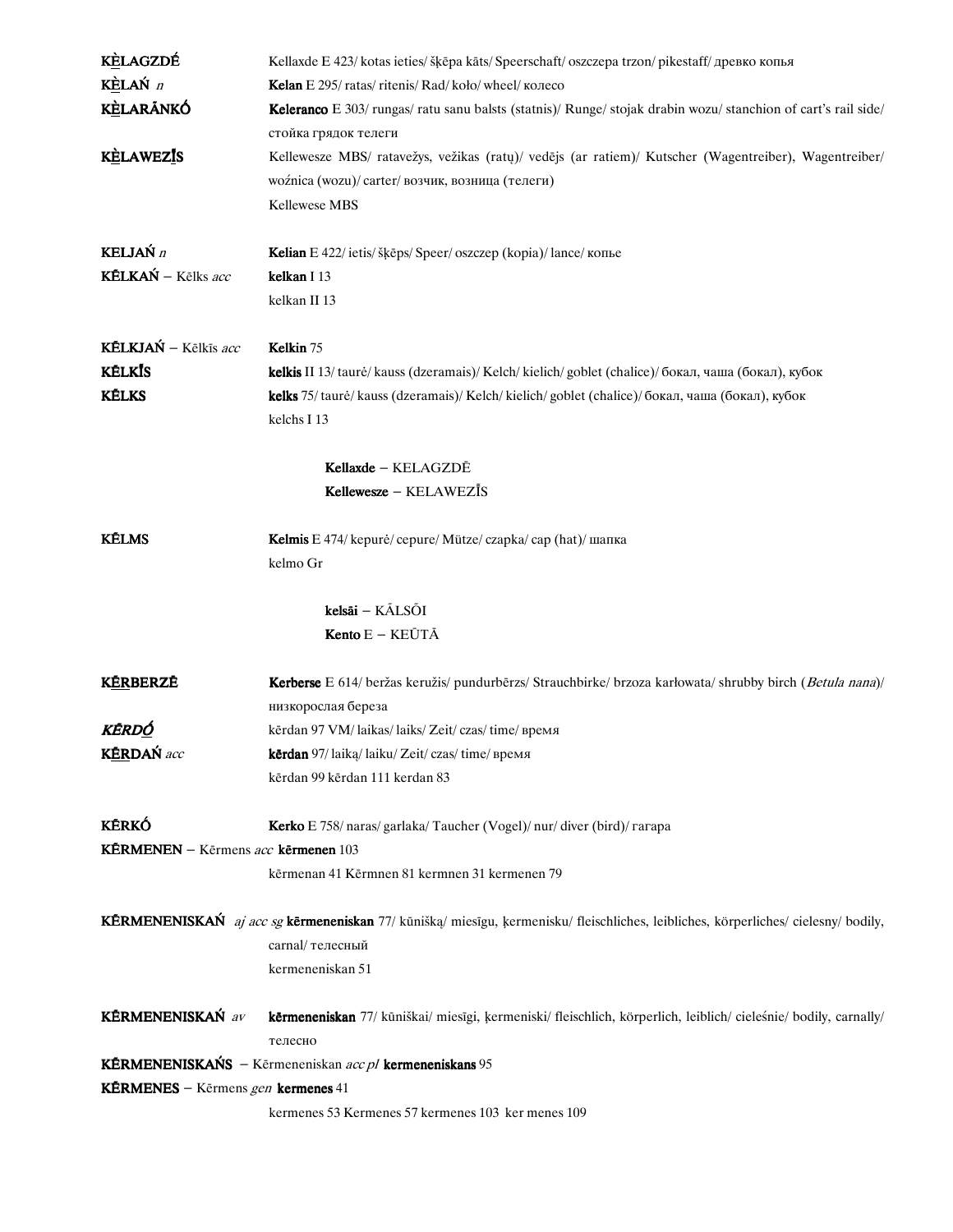| <b>KÉRMENISKÓ</b> nom sg f                             | Kērmeniskai 75/ kūniška/ miesīga, ķermeniska/ fleischliche, körperliche, leibliche/ cielesna/ bodily, carnal/<br>телесная |
|--------------------------------------------------------|---------------------------------------------------------------------------------------------------------------------------|
|                                                        | KÉRMENISKAŃS – Kērmeniskō acc pl kermeniskans 31                                                                          |
| <b>KÉRMENS</b>                                         | kērmens 73/ kūnas/ miesa, ķermenis/ Leib, Körper/ ciało/ body/ тело                                                       |
|                                                        | kērmens 75 kermens I, II 13                                                                                               |
|                                                        |                                                                                                                           |
| <b>KÉRPETIS</b> f                                      | Kerpetis E 72/ kaukolė/ galvaskauss/ Schädel/ czaszka/ skull/ череп                                                       |
|                                                        |                                                                                                                           |
|                                                        | kērschan - KĒRSAN                                                                                                         |
| <b>KÉRSAN</b>                                          | kērschan 117 <sub>18</sub> /virš/virs, pāri/über/nad, ponad/above, over/над                                               |
| <b>KÉRSLE</b>                                          | Kersle E 534/ kirstuvas/ cirtnis/ zweischneidige Axt, Picke/ oskard/ double-edged axe/ кирка                              |
| <b>KÉRSLE</b>                                          | Kersle E 549/ kaplys, kauptuvas/ kaplis, vagotājs/ Haue, Hacke/ motyczka/ pickaxe, hoe, mattock/ мотыга                   |
| KESMAŃ acc                                             | (stan) kīsman 131/ meta/ laiku/ Zeit (Weile), Weile, Mal/ czas (porę), porę/ while (time), time, period of                |
|                                                        | time/время (пору), пору (час), час (пору)                                                                                 |
|                                                        | (stan) kīsman 123                                                                                                         |
|                                                        |                                                                                                                           |
| <b>KĒSMÍNGISKÃI</b> av                                 | kīsmingiskai 51/laikinai/pagaidām (laicīgi), laicīgi (uz laiku), uz laiku/zeitweilig/tymczasowo/temporarily/              |
|                                                        | временно                                                                                                                  |
| <b>KĒSMUS</b> , gen KĒSMAS                             | kīsman 131 VM kīsms/ metas/ laiks/ Zeit (Weile), Weile, Mal/ czas (pora), pora/ while (time), time, period of             |
| <b>KETURJÃI</b> crd                                    | time/время (пора), пора (час), час (пора)                                                                                 |
| <b>KETWIRTÓ</b> – Ketwirts nom sg f <b>Ketwirta</b> 51 | Kettwirts 29 VM/keturi/četri/vier/cztery/four/четыре                                                                      |
| KETWĪRTAŃ - Ketwīrts acc ketwirtin 37                  |                                                                                                                           |
| <b>KETWIRTIKS</b>                                      | Ketwirtire E 21/ ketvirtadienis/ ceturtdiena/ Donnerstag/ czwartek/ Thursday/ четверг                                     |
|                                                        | KETWIRTS ord nom sg m Kettwirts 29/ ketvirtas/ ceturtais/ vierte/ czwarty/ fourth/ четвертый                              |
|                                                        |                                                                                                                           |
|                                                        | Ketwerts I 5 Ketwirtz II 5                                                                                                |
| <b>KETWÍRTSMÓ</b> – Ketwirts dat Ketwirtsmu 63         |                                                                                                                           |
|                                                        | Keutaris - KJÃUKŌRS                                                                                                       |
|                                                        | <b>Kento</b> $E - KJAÚTÖ$                                                                                                 |
|                                                        | <b>Keuto</b> $E - KJAÚTÖ$                                                                                                 |
|                                                        | Kexti - KEKSTĪ                                                                                                            |
|                                                        | Keytaro E - KÉITARŌ                                                                                                       |
|                                                        | $chr - kr$                                                                                                                |
|                                                        | $kijrk - kirk$                                                                                                            |
|                                                        | $kism - KESM$                                                                                                             |
|                                                        |                                                                                                                           |
| <b>KÍLÓ</b>                                            | Kylo E 771/ kielė baltoji/ cielava baltā/ Bachstelze/ pliszka/ wagtail/ трясогузка                                        |
|                                                        | <b>Kymis</b> $E - TIMS$                                                                                                   |
| KĨNĨNTWEÍ                                              | erkīnina 117 VM/ veržti ką iš ko/ izspiest (atņemt)/ erzwingen/ wymuszać/ extort/ добывать силой,<br>получать силой       |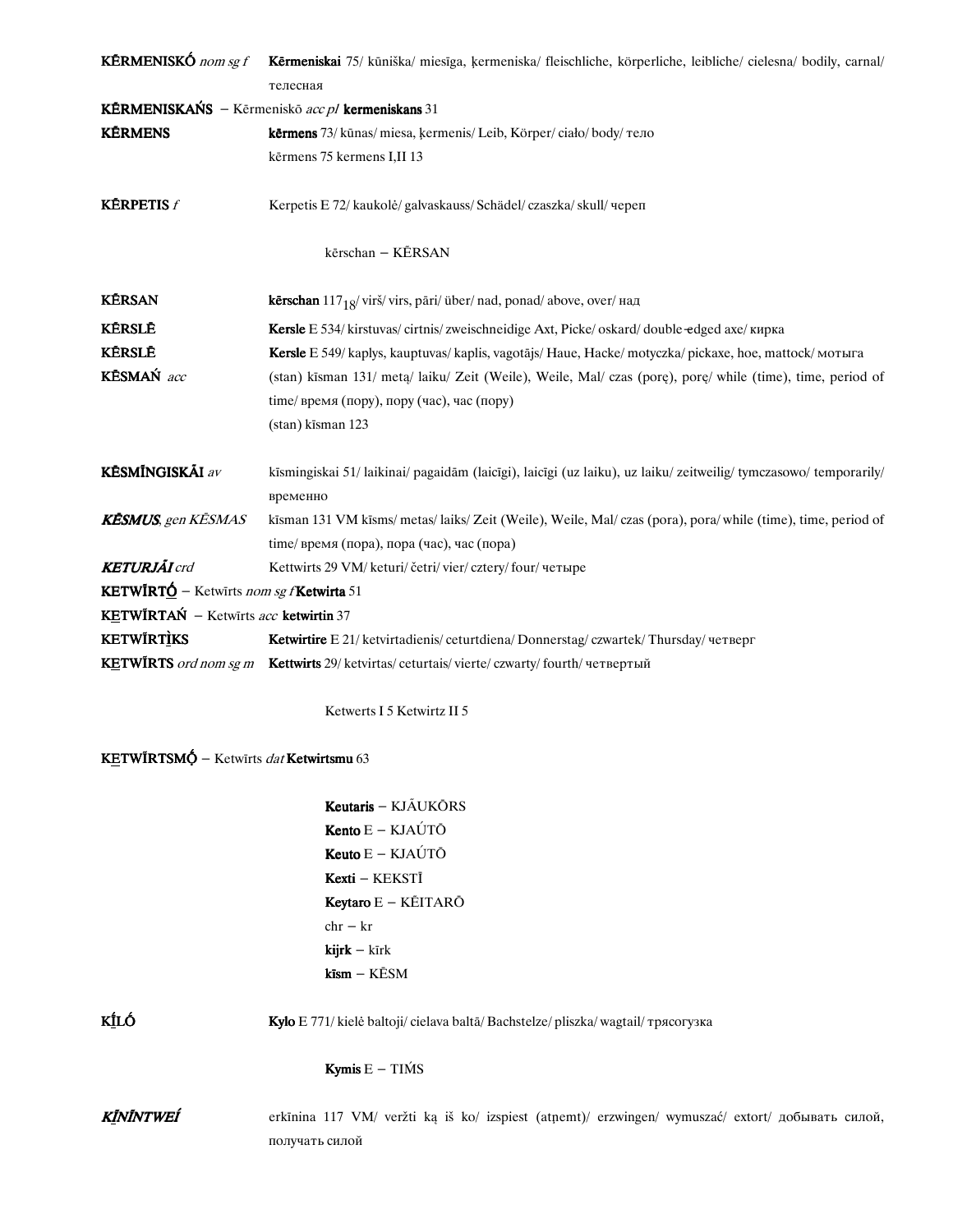| KÍNTWEÍ                                         | erkīnina 117 VM/ veržtis/ spraukties, lauzties (spraukties)/ durchbrechen/ rwać się (dążyć)/ break through,<br>force one's way through/ рваться (проби-ваться), прорываться (пробиваться), пробиваться |
|-------------------------------------------------|--------------------------------------------------------------------------------------------------------------------------------------------------------------------------------------------------------|
|                                                 | $cinyangus E - KARIANGUS$<br>Kiosi - KJŌSĪ                                                                                                                                                             |
|                                                 |                                                                                                                                                                                                        |
| KÍRDÉTI <i>if</i> - Kīrdētweī                   | kirdīt 111                                                                                                                                                                                             |
| <b>KÍRDÉTWEÍ</b>                                | kirdītwei 67/ girdėti/ dzirdēt/ hören/ słyszeć/ hear/ слышать                                                                                                                                          |
| KIRDIMÉ – Kīrdētweī ps 1 pl kīrdimai 113        |                                                                                                                                                                                                        |
|                                                 | kīrdimai 113                                                                                                                                                                                           |
| <b>KÍRDĪTÉ</b> – Kirdētwei ip 2 pl kirdeiti 101 |                                                                                                                                                                                                        |
|                                                 | kirdijti 1033,27                                                                                                                                                                                       |
| KIRKÓ nom sg                                    | kirko Gr/bažnyčia/baznīca/Kirche/kośćiół/church/церковь                                                                                                                                                |
| <b>KÍRKEŃ</b> – Kīrkēs acc sg f                 | kirken II 9                                                                                                                                                                                            |
|                                                 | kijrkin 45, 111 Kīrkin 99 kīrkin 123, 127 kirkin I 9                                                                                                                                                   |
| KIRKĒS gen sg                                   | kīrkis 17/bažnyčios/baznīcas/Kirche/kośćioła/church/церкви                                                                                                                                             |
|                                                 | Kīrkis 99 kīrkis 131 kīrki s 109                                                                                                                                                                       |
| <b>KÍRMIS</b>                                   | Girmis E 786/ kirmėlė/ tārps/ Wurm, Made/ robak/ worm/ червь                                                                                                                                           |
| K <u>IŔ</u> NÓ                                  | Kirno E 637/ krūmas, keras/ krūms, cers/ Strauch, Busch/ krzew, krzak/ bush, shrub/ куст                                                                                                               |
| <b>KIRSA</b>                                    | <b>kirsa</b> $89_{18}$ /virš, ant/virs, pāri, uz 2G/über, auf/nad, ponad, na/above, over/над, на                                                                                                       |
|                                                 | kirscha 27 <sub>9,16</sub> , 29 kirscha 31 <sub>1,10,19</sub> , 33 <sub>18</sub> , 35, 37, 89, 107 <sub>1,1,2</sub> , 109 kerscha 89 <sub>23</sub> krscha 33 <sub>7</sub> kirsche(wans)                |
|                                                 | 133                                                                                                                                                                                                    |
| <b>KÍRSAŃ</b>                                   | $117_{18}/$ virš/virs, pāri/ über/ nad, ponad/ above, over/ над                                                                                                                                        |
| <b>K<u>IR</u>SNAŃ</b> aj n (av)                 | Kirsnan E 460/ jśoda/ melni/ schwarz/ czarno/ black/ черно                                                                                                                                             |
| <b>KÍRTAÍS</b> ip $2$ sg                        | kyrteis Gr/kirsk/cērt/schlage/rabnij/strike a blow, hit/ударь                                                                                                                                          |
| <b>K<u>ÍR</u>TIS</b>                            | Kirtis E 163/smūgis, kirtis/trieciens, cirtiens/Hieb, Stoß/uderzenie, cios/blow (stroke)/yaap                                                                                                          |
|                                                 | kīsman - KĒSMAN                                                                                                                                                                                        |
|                                                 | Kīsmingiskai - KĒSMĨNGISKÃI                                                                                                                                                                            |
|                                                 | Kisses $E - KIZES$                                                                                                                                                                                     |
| KITAŃ acc sg                                    | kittan 55/ kita/ citu/ anderen/ inny, drugi/ other, another/ другой                                                                                                                                    |
| <b>KITAŃS</b> – Kitan <i>acc pl</i>             | kittans 27                                                                                                                                                                                             |
|                                                 | kittans I,II 5                                                                                                                                                                                         |
| KITAWÍDÃI av                                    | kittewidei 49/ kitaip/citādi/ anders, anderweit (anders)/ inaczej/ otherwise, differently/ иначе                                                                                                       |
| <b>KITAWIDI</b> av                              | kittawidin 115/ kitaip/ citādi/ anders, anderweit (anders)/ inaczej/ otherwise, differently/ иначе                                                                                                     |
| KITAWÍDÍNTUN if                                 | kitawidintun(sin) 99/ keisti/ mainīt/ verändern/ zmieniać, przekształcać/ change/ изменять, пре өбражать                                                                                               |
| KITAWĪDISKĀI av                                 | kittewidiskai 129/ kitaip, kitoniškai/ citādi, citādā veidā/ anders, anderweit (anders)/ inaczej, w inny sposób/                                                                                       |
|                                                 | otherwise, differently/ иначе, другим образом                                                                                                                                                          |
| KITAWÍDS                                        | kittawidin 115 VM/ kitoks/ citāds/ anderer Art/ inny (innego rodzaju)/ different/ иной                                                                                                                 |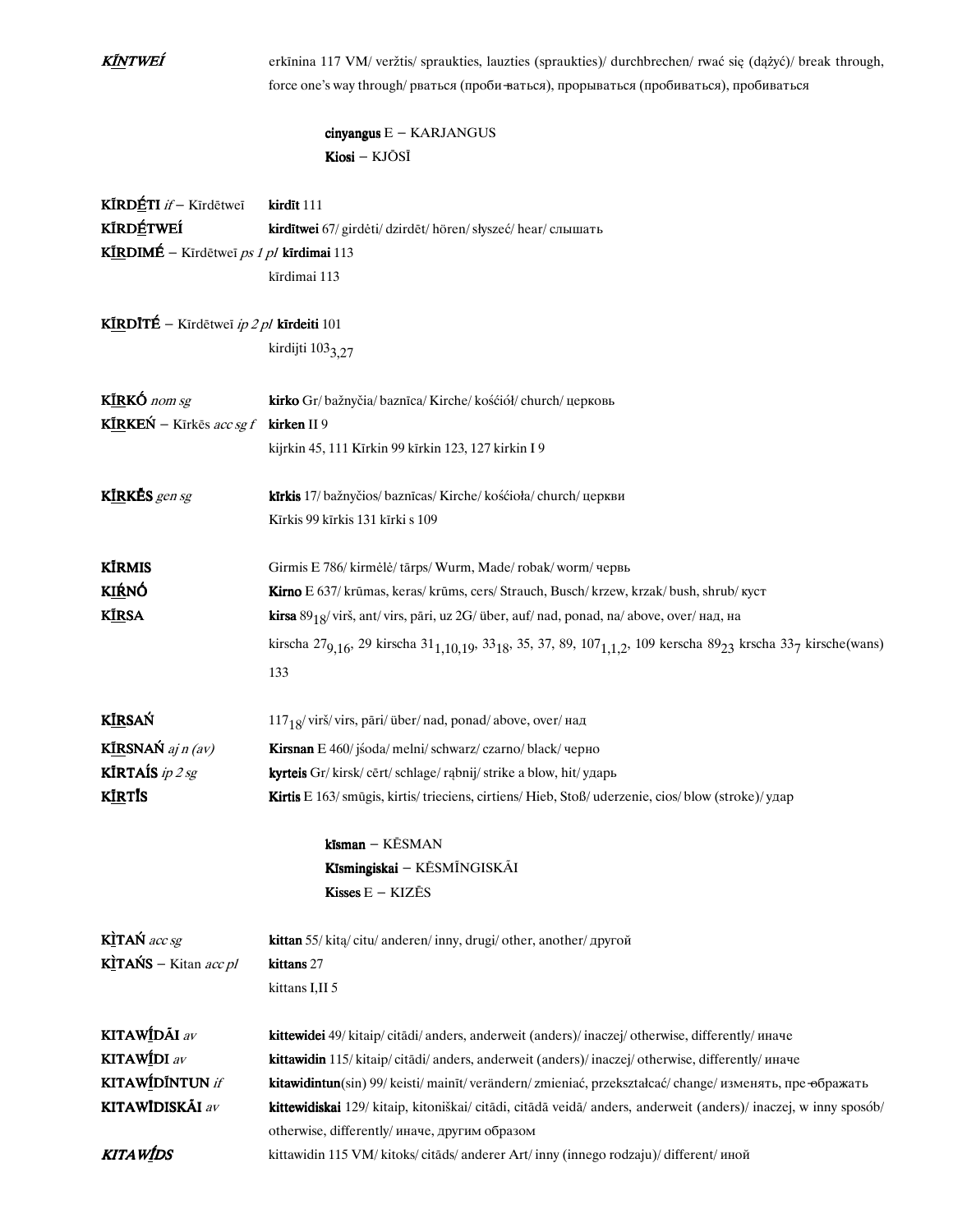| <b>KJÅSI</b> nom sg $f$                       | Kisses E 478/ kailiniai/ kažoks/ Pelzmantel/ kożuch (futro)/ fur coat/ myba                                                       |
|-----------------------------------------------|-----------------------------------------------------------------------------------------------------------------------------------|
|                                               | Kiosi E 402/taurė/kauss (dzeramais)/ Becher/puchar/goblet/кубок, чаша (кубок)                                                     |
|                                               | KJÁUKÁRS, gen KJÁUKARAS Keutaris E 762/ balandis (keršulis), keršulis/ balodis lielais/ Ringeltaube/ gołąb grzywacz/ wood-pigeon/ |
|                                               | вяхирь                                                                                                                            |
| KJAÚTÓ                                        | Kento E 156/oda (žmogaus)/āda (cilvēka)/ Haut/skóra (człowieka)/skin/кожа (человека)                                              |
| KJAÚTÓ                                        | Keuto E 497/ oda (bato)/ āda (zābaka)/ Leder (Schuhleder)/ skóra (buta)/ leather (of a shoe)/ кожа                                |
|                                               | (сапожная)                                                                                                                        |
| <b>KLÓKÍS</b>                                 | Clokis E 655/lokys/lācis/Bär/niedźwiedź/bear/медведь                                                                              |
|                                               | (Caltestis) klok' E 656                                                                                                           |
|                                               |                                                                                                                                   |
| KL <u>ÕN</u> TAMÉ ps 1 pl                     | klantemmai 29/ prisiekiame/ zvēram, apzvēram/ schwören/ przysięgniemy/ swear (an oath)/ клянемся                                  |
| KLÁNTÉSNAŃ acc                                | klantīsnan 69/ keikima/ lādēšanu, lamas/ Fluchen/ przeklinanie/ cursing/ ругань                                                   |
| KLÃNTÉWUNS pc pt ac                           | klantīwuns 695/ keikęs/ lādējies/ geflucht/ prze-klinawszy/ (one who has) cursed/ поносивший (ругавший)                           |
|                                               | klantīuns $69_{13,25}$                                                                                                            |
|                                               | $Clattoy E - KLET\ddot{O}I$                                                                                                       |
| KLÃUSÉJAMÉ – Klāusētun ps 1 pl klausēmai 29   |                                                                                                                                   |
| KLÃUSÉJITÉ - Klāusētun ip 2 pl Klausieiti 89  |                                                                                                                                   |
| KLÃUSÉTUN if                                  | klausiton 57/ klausyti/ klausīties, klausīt/ hören, erhören, gehorchen/ słuchać/ listen/ слушать, слушаться                       |
|                                               |                                                                                                                                   |
|                                               | Klausijwingin - KLAUSĒWĪNGIN                                                                                                      |
|                                               | klausiuns - KLÃUSĒWUNS                                                                                                            |
| *KLÁUSÉWENIKÓ dat                             | Klausīweniki 71/ nuodėmklausiui/ biktstēvam/ Beichtiger/ spowiednikowi/ confessor (priest)/ духовнику                             |
|                                               |                                                                                                                                   |
|                                               |                                                                                                                                   |
|                                               | <b>KLÃUSÉWĨNGJAŃ</b> – Klāusēwīngis acc sg klausīwingin 65                                                                        |
|                                               | Klausijwingin 65 Klausīwingin 67                                                                                                  |
| KLÃUSÉWĪNGĪS m                                | Klausīwings 73/ nuodėmklausys/ biktstēvs/ Beich +iger/ spowiednik/ confessor (priest)/ духовник                                   |
|                                               | Klausiwinks 71                                                                                                                    |
|                                               |                                                                                                                                   |
| KLÃUSÉWUNS – Klāusētun pc pt ac klausiuns 105 |                                                                                                                                   |
| <b>KLÉIWIJÓ</b>                               | Claywio E 375/sonine (mesa)/ krūtsgabals/ Seiten fleisch/boczek (mięso)/ flank (meat)/ грудинка                                   |
| <b>KLÉIWS</b> aj                              | Claywio E 375 VM/ kreivas/ līks/ krumm/ krzywy/ curved, bent, crooked (bent), wry/ кривой                                         |
| <b>KLEKSTÓ</b>                                | Klexto E 333/ šluota, klastyklė/ slota/ Besen, Wedel (Besen), Flederwisch (Besen)/ miotła, miotełka (miotła)/                     |
|                                               | besom, broom/метла, метелка                                                                                                       |
| <b>KLÉNAŃ</b>                                 | Clenan E 194/svirnas/klēts (labības), labības klēts/Kornspeicher/spichrz/granary/amosap                                           |
| KLĒNĒS nom pl f                               | Clines E 336/ sėlenos/ klijas/ Kleie/ otręby/ bran/ отруби                                                                        |
| <b>KLEŃTÉ</b>                                 | Klente E 673/ karvė/ govs/ Kuh/ krowa/ cow/ корова                                                                                |
|                                               | klint Gr                                                                                                                          |
| <b>KLET<u>ÕI</u></b> nom pl m                 | Clattoy E 292/ varnalėšos/ diždadži/ Klette/ łopian/ burdock/ лопух                                                               |
| <b>KLÉTIS</b> f                               | Clenan E 194 VM/ klėtis/ klėts/ Vorratskammer, Klete/ kleć/ garner (small granary with a dwelling store -                         |
|                                               | room)/ клеть (кладовая)                                                                                                           |
|                                               | <b>Klexto</b> $E - KLEKST\overline{A}$                                                                                            |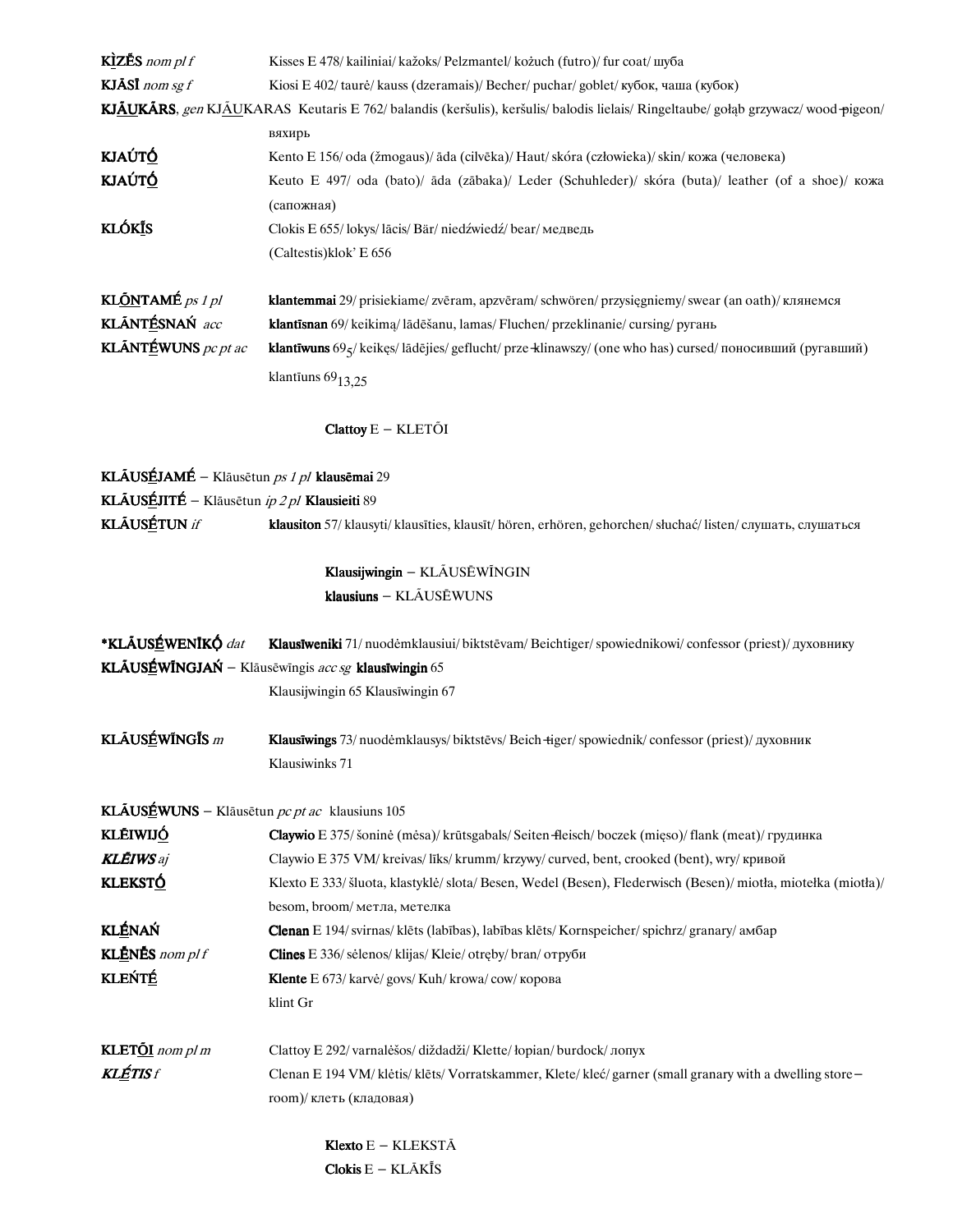| <b>KLÚMPIS</b>                            | Clumpis E 216/ kėdė/ krēsls/ Stuhl/ krzesło/ chair, stool/ стул                                               |
|-------------------------------------------|---------------------------------------------------------------------------------------------------------------|
| <b>KLÙMSTINA</b> $ps3$                    | klumstinai 119/beldžia(si)/klauvē/klopft (klopft an)/puka (stuka)/knocks at/ стучит(ся)                       |
|                                           | KLÙMSTINAÍTÉ - Klumstina ip 2 pl klumstinaitai 117                                                            |
| <b>KLÙPSTIS</b> $f$                       | Klupstis E 140/ kẽlis/ celis/ Knie/ kolano/ knee/ колено                                                      |
| KNÃISTÌS f                                | Knaistis E 36/ degtuvas, uždegalas/ deglis (degošs iekurs)/ Zünder/ zapalna pochodnia/ burning kindling       |
|                                           | wood (ignition torch)/ запал (для растопки)                                                                   |
|                                           |                                                                                                               |
|                                           | <b>Knapios</b> $E - KANAPJ\ddot{\theta}S$                                                                     |
| <b>KNÉIPJA</b> $ps 3$                     | knieipe 107/semia/smel/schöpft/czerpa/draws (scoops up)/черпает                                               |
| KNÌPTWEÍ                                  | Knipaw ON, knieipe 107 VM/ apsisemti/ pārplūst/ herumflutet sein, überschwemmt werden/ zatopić się/ be        |
|                                           | (become) flooded/залиться (затопить)                                                                          |
|                                           | Knnchel E 144                                                                                                 |
|                                           | Coaris E - TWŌRIS                                                                                             |
| $K\acute{\mathrm{Q}}$ – Kas "instr." sg n | ko(desnimma) I 15                                                                                             |
|                                           | ku(desnammi) II 15 ku(ilgimai) 105 (sēn)ku 113 (Sēn)ku 125                                                    |
| <b>KÓDÈZNIMA</b> av                       | kodesnimma I 15/ kaip dažnai/ kā bieži/ wie oft, so oft (wie oft)/ jak często/ as often, how often/ как часто |
|                                           | kudesnammi II 15                                                                                              |
| KÕDS                                      | Accodis E 214 MK/ tvaikas, smalkes/ tvans/ Dunst (Kohlengas), Qualm/ czad/ fumes, dense smoke/ чад            |
|                                           | Coestue $E - K\tilde{O}$ ISTWĒ                                                                                |
|                                           | Colwarnis $E - K\tilde{O}LW\tilde{A}RN\tilde{I}S$                                                             |
|                                           | <b>Komaters <math>E - KAMATERS</math></b>                                                                     |
|                                           | Konagis $E - KUNEGS$                                                                                          |
|                                           | Korto E - KŪRTŌ                                                                                               |
|                                           | koyte – KWŐITÉI                                                                                               |
|                                           | Kragis $E - KAR\$ IS                                                                                          |
| <b>KRAGS</b>                              | Kragis E 400/ ąsotis/ krūze/ Krug (Tontopf), Tontopf (Krug)/ dzban/jug (pitcher)/ кувшин                      |
|                                           | cragge Gr                                                                                                     |
|                                           | <b>Kraclan</b> $E - KREKLAN$                                                                                  |
| <b>KRAÍSAWIZÉ</b>                         | craysewesen DK/avižos šieninės/ auzas (siena auzas)/ Heuhafer/owies na siano/ hay oat/ овес сенный            |
| <b>KRAÍSĪ</b>                             | Craysi E 275/ šiaudas, stiebas/ salms, stiebrs/ Strohhalm, Halm/ słoma (słomka), łodyga/ straw, haulm/        |
|                                           | соломина, стебель                                                                                             |
|                                           | kraise Gr                                                                                                     |
| <b>KRAÍSS</b>                             | Crays E 289/ šienas/ siens/ Heu/ siano/ hay/ сено                                                             |
| <u>KRÀKTÓ</u>                             | Kracto E 744/ meleta juodoji, genys juodasis/ dzilna melnā, dzenis melnais/ Schwarzspecht/ dzięcioł czarny/   |
|                                           | woodpecker (black)/ дятел черный                                                                              |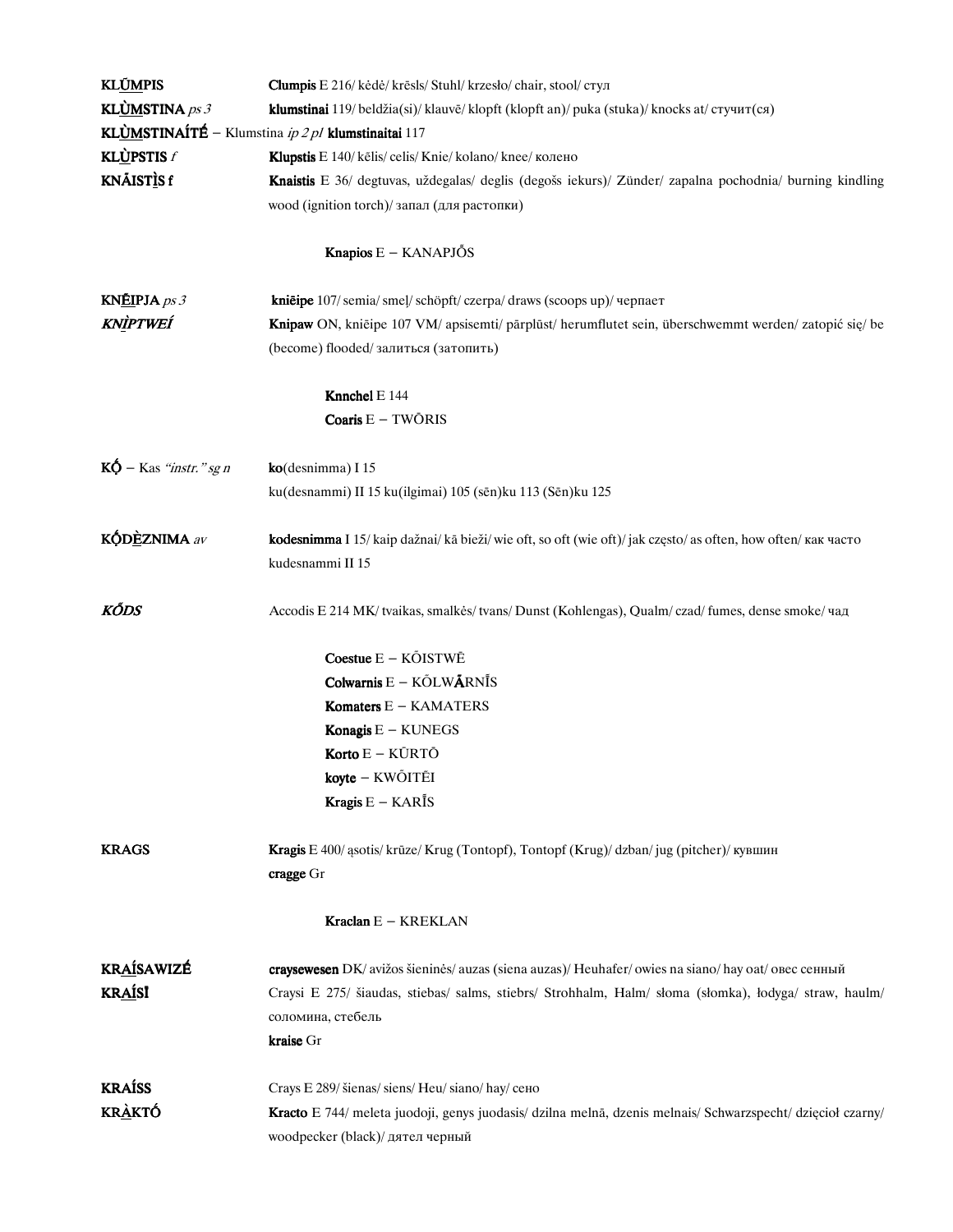| <b>KRÁMPTÍS</b>                                                | Cramptis E 538/ vinis geležinė/ nagla (dzelzs nagla)/ Nagel (Eisennagel)/ gwóźdź żelazny/ nail (to hammer                         |
|----------------------------------------------------------------|-----------------------------------------------------------------------------------------------------------------------------------|
|                                                                | in)/ гвоздь железный                                                                                                              |
|                                                                |                                                                                                                                   |
|                                                                | Crausios - KRÃUŚŌS                                                                                                                |
|                                                                | Crausy - KRÃUSĪ                                                                                                                   |
|                                                                | Crauyawirps E - KRÃUJAWĨRPS                                                                                                       |
| <b>KRÃUJÓ</b>                                                  | <b>Crauyo</b> E 160/ kraujas/ asins/ Blut/ krew/ blood/ кровь                                                                     |
|                                                                | krawia 73                                                                                                                         |
| KRÁUJÁI – Krāujō dat                                           | kræuwiey II 13                                                                                                                    |
| KRÁUJAŃ – Krāujō acc                                           | krawian 43                                                                                                                        |
|                                                                | krawian 75, 123 kraugen I 13                                                                                                      |
| <b>KRÃUJAWÍRPS</b>                                             | Crauyawirps E 551/ kraujaleidys/ asinsnolaidējs/ Aderlasser/ krwiopuszca/ bleeder/ кровопускатель                                 |
| KRÂUSĪ nom sg f                                                | Crausy E 617/ kriaušė (medis)/ bumbiere/ Birnbaum/ grusza (drzewo)/ pear +ree/ rpyma (дерево)                                     |
| KRÁUŚŐS nom pl f                                               | Crausios E 618/ kriaušės/ bumbieri/ Birnen/ gruszy (owoce)/ реагs/ груши (фрукты)                                                 |
|                                                                | krawia - KRÁUJĀ                                                                                                                   |
|                                                                | krawian - KRÃUJAN                                                                                                                 |
|                                                                | <b>Crays</b> $E - KR\tilde{A}ISS$                                                                                                 |
|                                                                | Craysi E - KRÃISĪ                                                                                                                 |
| KRÉIWAKAÚLJAŃ acc                                              | Greiwakaulin 101/ šonkaulį/ ribu/ Rippe/ żebro/ rib/ ребро                                                                        |
|                                                                | grēiwakaulin 101                                                                                                                  |
| KRÈKLAŃ n                                                      | Kraclan E 118/ krūtinė, krūtis/ krūtis, krūts/ Brust/ pierś/ breast/ грудь                                                        |
| KR <u>ém</u> stweí                                             | Cramptis E 538 VM/ graužti/ grauzt/ nagen/ gryźć/ gnaw/ грызть                                                                    |
| <b>KRÉSLAŃ</b> n                                               | Creslan E 217/ krėslas/ atzveltnis/ Sessel, Lehnstuhl/ krzesło (z oparciem)/ arm ehair/ кресло                                    |
| KRĪKAÍTÕS nom pl f                                             | Krichaytos E 621/ kryklės/ būkas/ Kriechen (Pflaumen)/ tarniny/ bitter plums/ сливы горькие                                       |
| <b>KRĪKSTÍNÓ</b>                                               | Krixtieno E 741/ kregždė urvinė/ alene, krasta čurkste/ Erdschwalbe/ gżegżółka, brzegówka, jaskółka/ earth-                       |
|                                                                | swallow/ ласточка береговая                                                                                                       |
| <b>KRIKSTENĪKS</b>                                             | Crixtnix 111/ krikštytojas/ kristītājs/ Täufer, Taufender/ chrzciciel/ baptizer/ креститель, крестя ний                           |
| KRÌKSTIJÓ - Krikstītweī ps 1 sg Crixtia 129                    |                                                                                                                                   |
| KRIKSTĪTÉ - Krikstītweī ip 2 p/Crixteiti 59                    |                                                                                                                                   |
|                                                                | crixtity I 11 Crixtidi(diens) II 11                                                                                               |
| <b>KRIKSTISNÓ</b>                                              | Crixtisnā 61 <sub>21</sub> / krikštas, krikštijimas/ kristības, krustības, kristīšana, krustīšana/ Taufe, Taufen/ chrzest/        |
|                                                                | baptizing, christening/крещение                                                                                                   |
|                                                                | Crixtisnai 597, 612 Crixtisna 59 <sub>6</sub> , 61 <sub>20</sub> , 63                                                             |
|                                                                | KRIKSTĪSNÓLĀISKAS nom sg m Crixtisnālaiskas 17/ krikštijimo knyga/ krustīšanas grāmata/ Taufbuch/ księga chrzstu/ baptizing book/ |
|                                                                | книга крещения                                                                                                                    |
| <b>KRIKSTÍSNAŃ</b> – Krikstīsnā acc crixtisnan 59 <sub>2</sub> |                                                                                                                                   |
|                                                                | Crixtisnan 65, 115, 117, 119 <sub>19.21</sub> , 123, 131, I,II 11                                                                 |
|                                                                |                                                                                                                                   |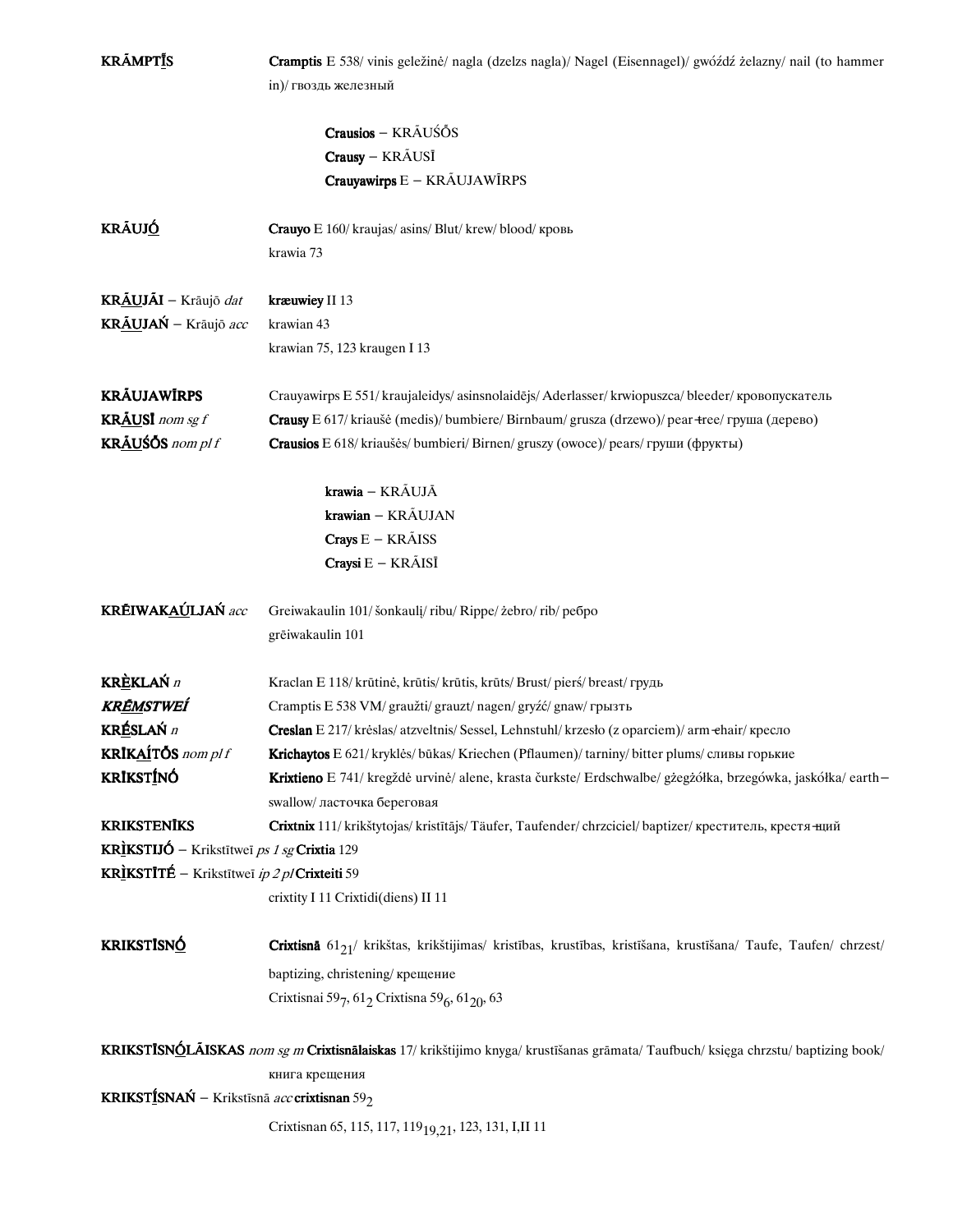| KRIKSTÍSNÓS – Krikstīsnā gen Crixtisnas 111       |                                                                                                                                  |  |
|---------------------------------------------------|----------------------------------------------------------------------------------------------------------------------------------|--|
| KRIKSTÍSENJAŃ acc                                 | Crixtissennien 131/krikštą/kristību/Taufe/chrzest/baptism/крещение                                                               |  |
| KRIKSTÍTS - Krikstītweī pc pt pa crixteits II 11  |                                                                                                                                  |  |
|                                                   | Crixtits 61, 111, 123, 125, 129 crixtits I 11                                                                                    |  |
| KRIKSTÍTWEÍ                                       | Crixtitwi 111/ krikštyti/ kristīt/ taufen/ chrzcić/ baptize/ крестить                                                            |  |
| KRIKSTJÓNÁI nom pl m                              | Crixtianai 87/ krikščionys/ kristieši/ Christen/ chrześcijanie/ Christians/ христиане                                            |  |
|                                                   | KRIKSTJÓNAŃS – Krikstjönäi acc pl m Crixtiānans 73                                                                               |  |
|                                                   | Christiānans 45                                                                                                                  |  |
|                                                   | KRIKSTJÓNIMAŃS dat plCrixtiānimans 123/krikščionims/kristiešiem/Christen/chrześcijanom/Christians/христианам                     |  |
|                                                   | <b>KRIKSTJÓNISKAŃ</b> – Krikstjöniskas acc sg Crixtiāniskan 99 <sub>8</sub>                                                      |  |
|                                                   | Cristiāniskan 45 Crxtiāniskan 99 <sub>8</sub> Crixtianiskan 107 <sub>16,23</sub> , 127 Crixtiāniskun 111 Crixtianiskun 115       |  |
|                                                   | Crixtiāniskan 123, 125, Krixtiāniskan 125 krixstia-niskun I 9 krichstianisquan II 9                                              |  |
|                                                   | KRIKSTJÓNISKAŃ no acc sg Crixtiāniskun 121/ krikščionybę/ kristietību/ Christentum/ chrześcijaństwo/ Christianity/ хрис-тианство |  |
|                                                   | Christiāniskan 45 <sub>15.19</sub>                                                                                               |  |
|                                                   | KRIKSTJÓNISKAS aj nom sg m Cristiāniskas 39/ krikščioniškas/ kristīgs/ christlich/ chrześcijański/ Christian/ христианский       |  |
| <b>KRIKSTUS</b>                                   | Chricstus II 11/ Kristus/ Kristus/ Christus/ Chrystus/ Christ/ Христос                                                           |  |
|                                                   | Chricstus II 13                                                                                                                  |  |
| KRĪKSTWEÍ                                         | Krixtieno E 741 VM/ krykšti, klykti/ klaigāt/ schreien/ krzyczeć/ shout (emotionally)/ кричать                                   |  |
| KRISTJÓNISTÓ                                      | Cristionisto E 794/ krikščionybė/ kristietība/ Christentum/ chrześcijaństwo/ Christianity/ хрис-тианство                         |  |
| <b>KRISTS</b>                                     | Christs 59/ Kristus/ Kristus/ Christus/ Chrystus/ Christ/ Христос                                                                |  |
| KRISTU – Krists dat                               | Christu 117                                                                                                                      |  |
|                                                   | Christu 131                                                                                                                      |  |
| <b>KRISTUŃ</b> – Kristus $acc$ <b>Christon</b> 45 |                                                                                                                                  |  |
|                                                   | Christon 115, 119, 129                                                                                                           |  |
| <b>KRISTUS</b>                                    | Christus 43/ Kristus/ Kristus/ Christus/ Chrystus/ Christ/ Христос                                                               |  |
|                                                   | Christus 61, 65, 75, 103 <sub>7,22</sub> , 113, 121, I 11, 13                                                                    |  |
| KRIW <u>AÍ</u> TÍS                                | Criwayto DK/ krivaitis/ krīva dēls, krīvs zemākais/ Kriwes Sohn, Kriwe untergeordnet/ kriwisa syn, wajdelota                     |  |
|                                                   | lokalny/son of a kriwis, local (subordinate) kriwis/ жреца сын, жрец (местный)                                                   |  |
| <u>KRÌWÉ</u>                                      | Criwe DK VM/ krivūlė (lazda)/ krīva zizlis, stārasta zizlis/ Kriwes Stab, Schulzenstab/ kriwisa laska, sołtysa                   |  |
|                                                   | laska/staff (stick) of a kriwis or of a village mayor/ жреческий жезл, старосты жезл                                             |  |
| KRÌWÍS                                            | Criwe DK/ krivis/ krīvis/ Kriwe/ kriwis, wajdelota/ heathen priest/ жрец прусский                                                |  |
|                                                   | crix - KRIKS                                                                                                                     |  |
| KRŨMPST <u>Ì</u> S f                              | Trumpstis E 361/ žarsteklis/ bigulis/ Feuerhaken/ pogrzebacz (do żara)/ poker (rake)/ kovepra                                    |  |
| <b>KRÚMSTUS</b>                                   | Krumstus E 116/ krumplys/ kaulinš pirksta/ Knöchel (am Finger)/ knykieć/ knuckle (of finger, toe)/                               |  |
|                                                   | мыщелок, сустав пальца руки                                                                                                      |  |
| KRUP <u>EÍ</u> LÉ                                 | Trupeyle E 780/ varlė/ varde/ Frosch/ żaba/ frog/ лягушка                                                                        |  |
| KRÚTI íf                                          | krūt 101/ kristi/ krist/ fallen/ padać, paść (padać)/ fall / падать                                                              |  |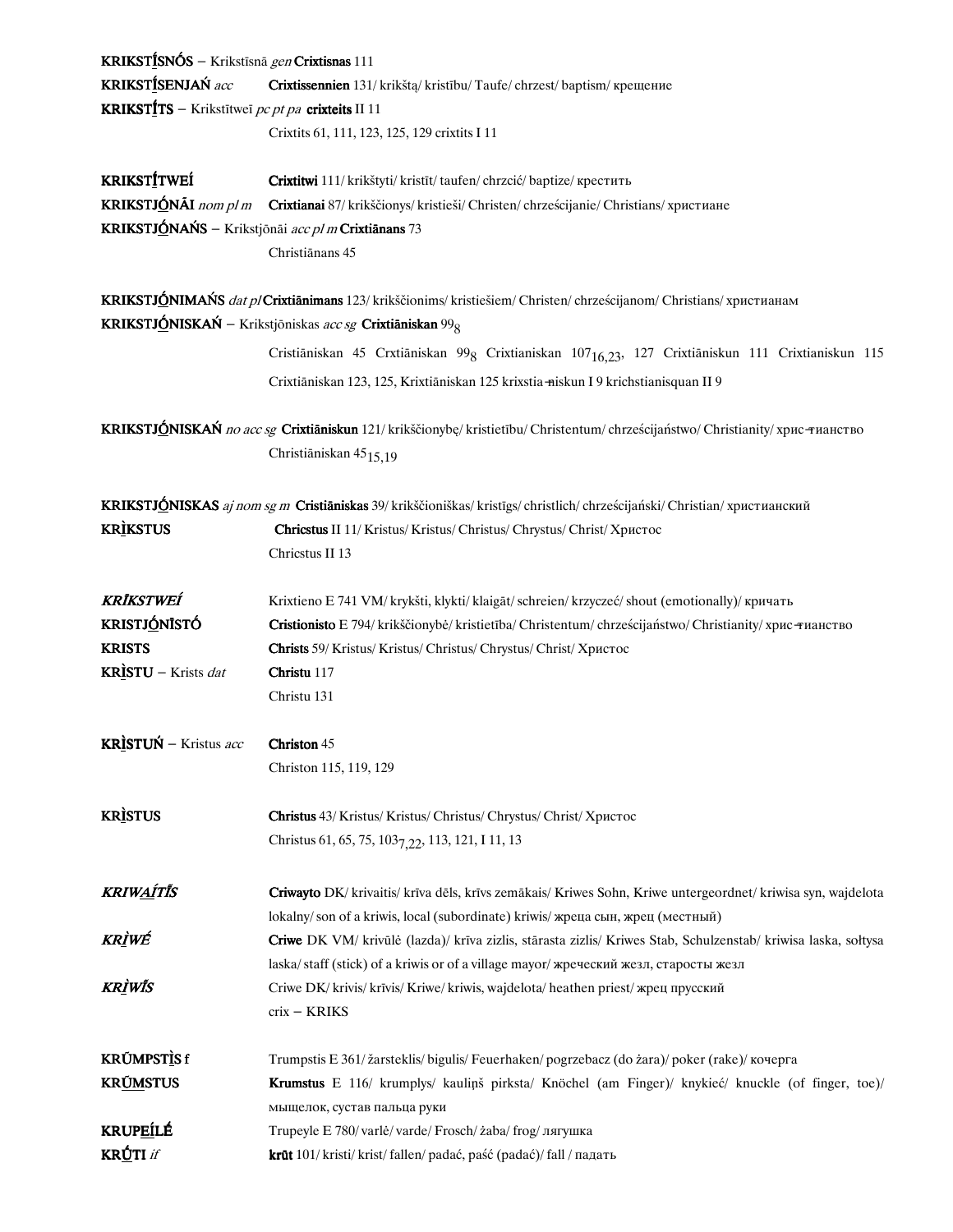KRÚWÍS Kruwis E 167/kritimas/krišana, kritums/Fallen, Fall (Fallen)/zwalenie się, spadek, opad/fall/падение  $ku - K\bar{O}$ KŪGĪS Kugis E 426/ bumbulas/ bumbulis/ Knauf, Beule, Kugel/ głowica, główka (gałka), gałka/ bulb (bulge, knob)/ головка(оконечность),желвак,шар **KŪILĪS** Tuylis E 683/kuilys/kuilis/Eber/knur/boar/хряк KÚJIS, gen KÚJAS Cugis E 518/kūjis/ veseris/ Hammer/młot/hammer/ молот KÙKAŃ aj n (av) Cucan E 465/ r'uda, r'usva/ rūsgani, brūngani/ bräunlich, fuchsrot, rötlichbraun/ brązowawy, brunatny/ brownish, tawny/ рыжий KUKORĖ<br>Kukore E 348/virtuvė/virtuve/Küche/kuchnia/kitchen/кухня **KUKÕRÉ** Kukore E 348/virėja/virēja/Köchin/kucharka/cooking woman/ кухарка **KUKORIS** Kukore E 348 VM/virėjas/pavārs/Koch/kucharz/cook/повар KUKS CucenbrastON/velnias,kipšas/velns,jods/Teufel/czart/devil/черт CulcziE-KULSĪ KULIKS Kuliks E 487/maišiukas/maks/Beutel/kabza, kapciuch/pouch (small)/ кулек **KULIS** Kuliks E 487 VM/kapšas, maišelis/maisiņš/Beutel/woreczek/pouch/мешок, мешочек KŪLNÌS f Kulnis E 143/kulkšnis/potīte/Knöchel (am Fußgelenk)/kostka (stopy)/ ankle-bone/лодыжка **KULSĪ** nom sg f **Culczi** E 138/kulšis, šlaunis/augšstilbs, ciska/Hüfte/udo/hip (haunch), thigh/бедро KUMETIS Kumetis E 409/valstietis/zemnieks/Bauer/chłop/peasant/крестьянин KŪMPINA - Kūmpīnti  $ps\beta$  kūmpinna 51 KŨMPĨNTI *if* kumpint 109/nustumti/nostumt/verrücken/odepchnąć/ push away/ оттолкнуть KŨMPĨNTI if kumpint 109/ sutrukdyti, trukdyti/ iztraucēt, traucēt/ hindern/ przeszkadzać/ hinder/ препятствовать, воспрепятствовать, мешать KÙNEGS Konagis E 405/karalius/karalis, ķēniņš/König/król/king/король KŪNKALĪS Tunclis E 272/ raugė, kūkalis/ kokalis/ Kornrade/ kakol/ corn-eockle/ куколь **KŪNTJA** ps 3 kūnti 103/saugo, prižiūri/ kopj, sargā/ behütet, hütet, besorgt, pflegt (besorgt)/ dopilnuje, chroni/ protects, looks after/ухаживает (опекает), оберегает, охраня-ет, хранит (охраняет) **KUŃTIS**  $f$  **Kuntis** E 113/kumštis/dūre/Faust/pięść/fist/кулак **KUPSINS** Kupsins E 46/rūkas/migla/Nebel/mgła/fog, mist/туман **KŪRÓ** *pt 3* kūra 101/sukūrė/radīja/schuf/stworzył/(has) created/создал **KURKĀ** Curcho DK VM/pėdas (javų)/kūlis (labības)/Garbe/s nop(zboża)/cornsheaf/сноп(злаков) KUŔPÉ Kurpe E 500/kurpė/kurpe/Schuh/but/shoe/башмак Kurpi53korpeGr **KUŔPÈLĪS** Turpelis E 509/ kurpalis/ lieste, veidole/ Leisten/ kopyto szewskie/ shoe-tree/ колодка (сапожная) KUŔPEŃS – Kurpē  $accpl$  kurpins 41 KUŔPĪS curpis E 519/ priekalo trinka/ laktas klucis (smēdē)/ Klotzbasis des Ambosses/ kłoda kowadłowa/ log-bed under an anvil/колода под наковальню KŨRSTWEÍ kurteiti 87 VM/kursti/kurlam kļūt/taubwerden/głuchnąć/growdeaf/глохнуть KŪRTÓ Korto E 698/ aptvaras/ aploks/ Gehege/ zagroda (ogrodzone miejsce)/ enclosure (fencing)/ загон, огражденное место KŪRTÓ Korto E 698/užtvaras/aizsprosts, aizžogojums/Einfriedung/zagrodzenie/barrier/огражденное место

**KÜRTĒJITÉ** ip 2 pl kurteiti 87/klyskite/kļūdieties/irret/mylcie się/err, be mistaken (wrong)/ошибайтесь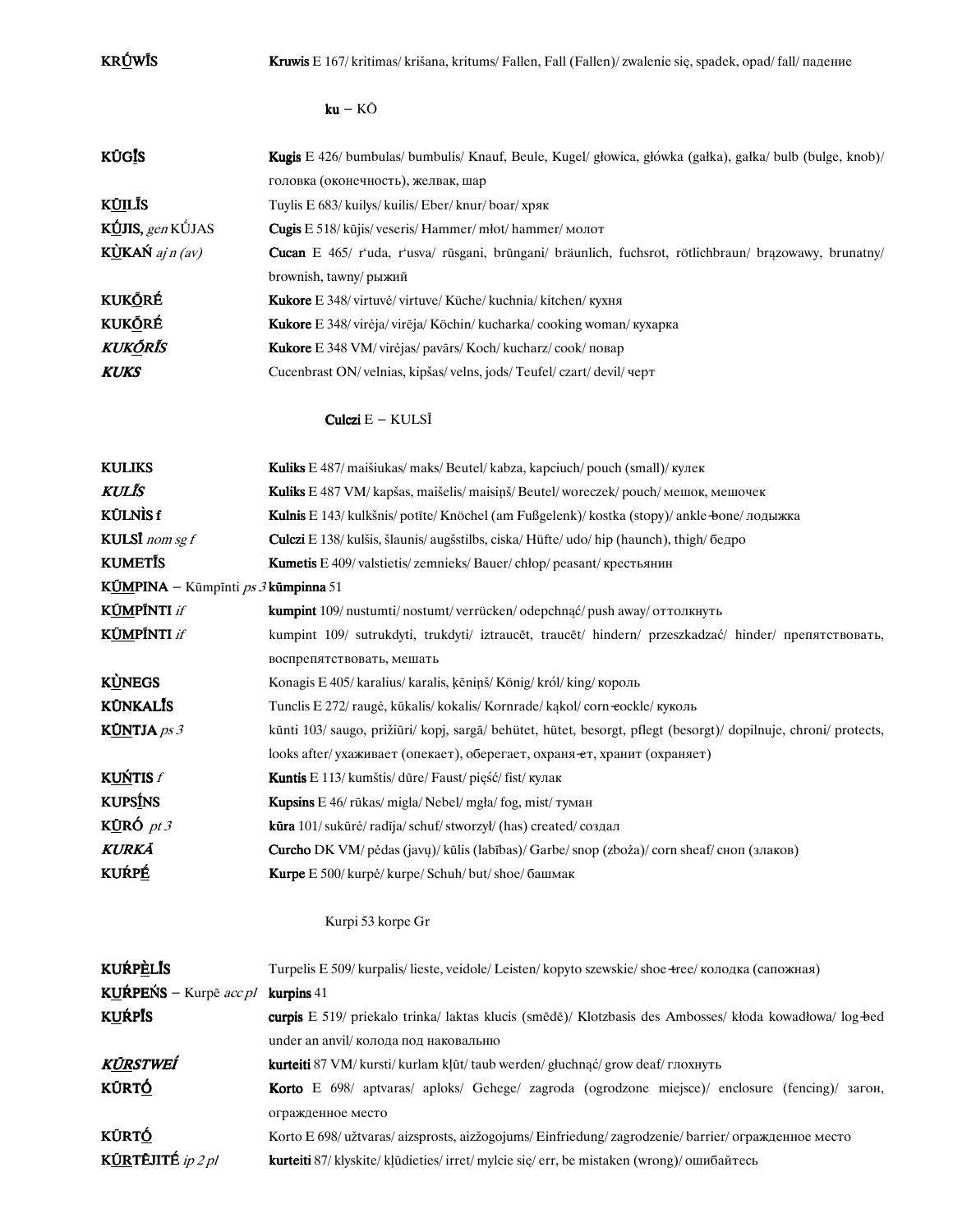| KŨRTĒTWEÍ                                                    | kurteiti 87 VM/ klysti/ kļūdīties/ irren/ mylić się/ err, be mistaken (wrong)/ ошибаться (заблуждаться)                                                                                         |
|--------------------------------------------------------------|-------------------------------------------------------------------------------------------------------------------------------------------------------------------------------------------------|
| <b>KUŔTS</b>                                                 | Curtis E 700/ kurtas (šuo)/ kurts (suns)/ Windhund/ chart/ greyhound/ борзая                                                                                                                    |
| KÚRWAŃ – Kurwas acc sg kurwan 89                             |                                                                                                                                                                                                 |
| KURWAS nom sg m                                              | <b>curwis</b> E 672/ jautis/ vērsis/ Ochse/ wół/ ox, bullock/ бык                                                                                                                               |
| <b>KUS</b> IS                                                | Tussis E 783/ uodas/ ods/ Mücke/ komar/ gnat/ комар                                                                                                                                             |
| KÙSLÃISJAŃ acc                                               | kuslaisin 93/silpnesnį/ vājāko/ schwächeren/słabiejszy/ weaker/ более слабого                                                                                                                   |
| $KW\tilde{O}I -$ Kas nom sg f                                | quai 119                                                                                                                                                                                        |
|                                                              | Quai 103 <sub>11,12</sub> , quai 117 quoi 89                                                                                                                                                    |
|                                                              |                                                                                                                                                                                                 |
| $KW\tilde{O}I -$ Kas nom pl m                                | quai 37                                                                                                                                                                                         |
|                                                              | quai 39 <sub>1</sub> Quai 39 <sub>6</sub> quai 51, 55, 61, 85 <sub>5, 8</sub> , 87 <sub>20, 25, 26</sub> , 89 <sub>6, 12</sub> Quai 89 <sub>23</sub> quai 91, 111, 115 quoi 37, 85 <sub>8</sub> |
| <b>KWŐI</b> $ps 3$                                           | quoi 47/ nori/ grib/ will/ chcie/ wants, wishes/ хочет                                                                                                                                          |
| <b>KWŐI</b> ps $1$ sg                                        | quoi 69/ noriu/ gribu/ will/ chce/ want, wish/ xouy                                                                                                                                             |
|                                                              | quoi 101, 105                                                                                                                                                                                   |
|                                                              |                                                                                                                                                                                                 |
| <b>KWÖI</b> ps $2$ sg                                        | Quoi 99/ nori/ grib/ willst/ chciesz/ wantest, wishest/ хочешь                                                                                                                                  |
|                                                              | Quoi 129 quoi(tu) 79 koi(tu) Gr                                                                                                                                                                 |
|                                                              |                                                                                                                                                                                                 |
| KWÃITJĀJA ps 3                                               | quoitā 51/nori/grib/wollen/chca/wants, wishes/хотят                                                                                                                                             |
| <b>KWÃITJĀJAMÉ</b> - Kwāitāi <i>ps 1 pl</i> quoitāmai 55     |                                                                                                                                                                                                 |
| KWÃITÉJA $ps 3$                                              | quoitē 57/ nori/ grib/ will, wollen/ chcie, chca/ wants, wishes/ хочет, хотят                                                                                                                   |
|                                                              | Quoitē 99                                                                                                                                                                                       |
| KWÃITÉJEÍ $ps2sg$                                            | koyte BPT/ nori/ grib/ willst/ chciesz/ wantest, wishest/ хочешь, желаешь                                                                                                                       |
|                                                              | koyte BPT kayat Gr                                                                                                                                                                              |
|                                                              |                                                                                                                                                                                                 |
| KWĀITÉJATÉ Kwāitēja ps 2 pl quoitēti 115                     |                                                                                                                                                                                                 |
|                                                              | Quoitēti 107                                                                                                                                                                                    |
|                                                              |                                                                                                                                                                                                 |
| <b>KWÃITÉLAÍ</b> – Kwāitēja op (cn) 3 quoitijlai 117         |                                                                                                                                                                                                 |
|                                                              | quoitīlai 553,7 quoitilai 5518 quoitīlai 131                                                                                                                                                    |
| <b>KWÃITÉLAÍSEÍ</b> – Kwāitēja op (cn) $2$ sg quoitīlaisi 79 |                                                                                                                                                                                                 |
|                                                              |                                                                                                                                                                                                 |
|                                                              | quoitīlaisi 81, 109, 119, 133                                                                                                                                                                   |
| <b>KWÃITÉLAÍTÉ</b> – Kwāitēja op (cn) 2 pl quoitīlaiti 117   |                                                                                                                                                                                                 |
|                                                              | quoitijlaiti 125 Quoitīlaiti 67                                                                                                                                                                 |
|                                                              |                                                                                                                                                                                                 |
| KWÃITÉSNAŃ acc                                               | (labbai)quoitīsnan 97/ norėjimą/ gribēšanu/ Wollen/ pragnienie/ wish (wishing)/ хотение                                                                                                         |
| KWŐITIŃ – Kwōits acc                                         | quāitin 95                                                                                                                                                                                      |
|                                                              | quāitin 95 quāitan 51                                                                                                                                                                           |
|                                                              |                                                                                                                                                                                                 |
| <b>KW<u>ÕI</u>TÍNGS</b> aj m                                 | (ni) <b>quāitings</b> 113/ prielankus/ labvēlīgs/ geneigt (willig)/ chętny/ benevolent/ склонный                                                                                                |
| <b>KWŐITS</b>                                                | quaits 51g/valia, noras/griba/ Wille/wolia, chęć/will (willing), wish (wishing)/ воля, желание                                                                                                  |
|                                                              | Quāits 51 <sub>5</sub> quāits 51 <sub>17,20</sub> , 105, I,II 9                                                                                                                                 |
|                                                              |                                                                                                                                                                                                 |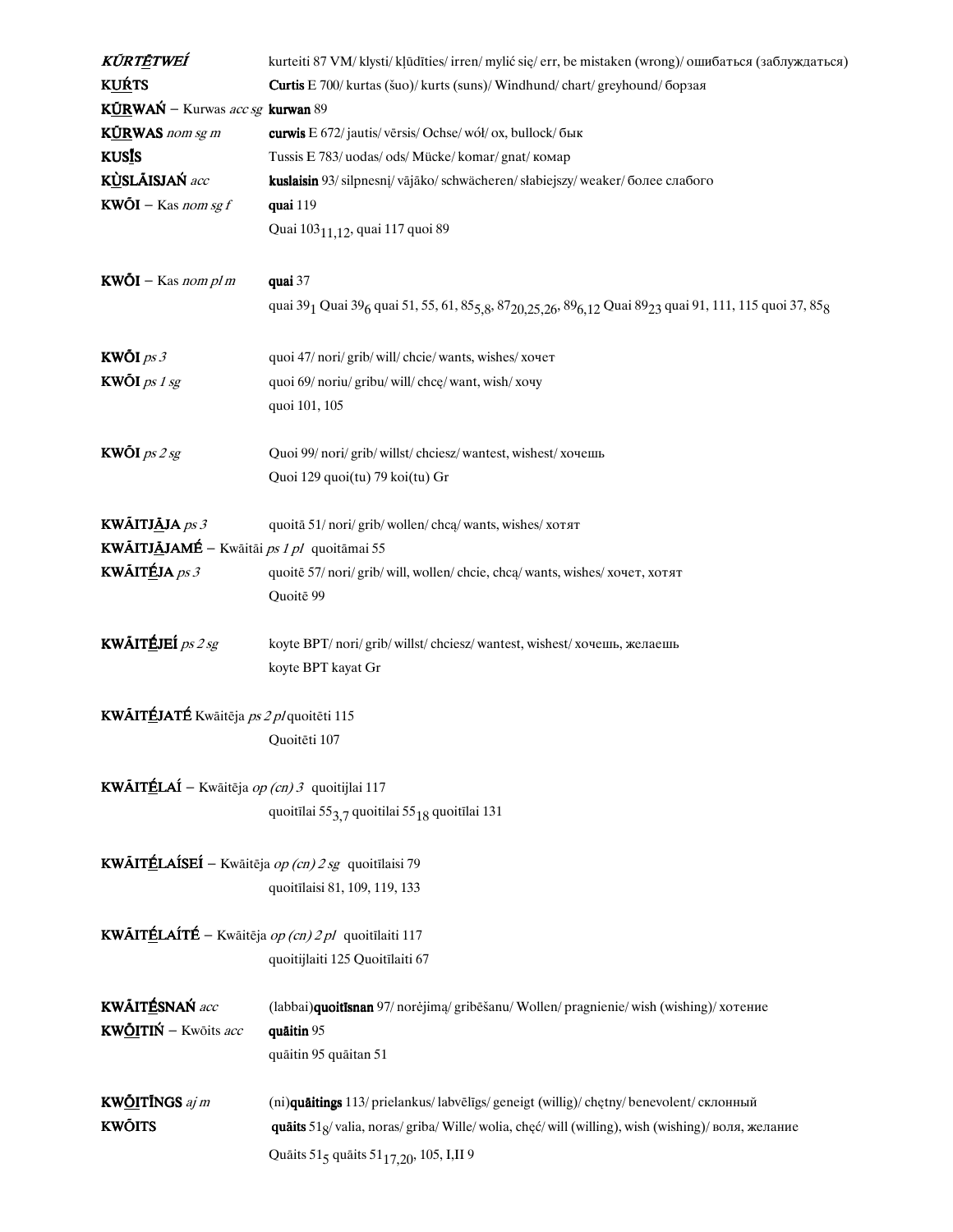| KWÉI                                | quei 75/ kur/ kur/ wo/ gdzie, dokąd (gdzie)/ where/ где, куда                                                         |
|-------------------------------------|-----------------------------------------------------------------------------------------------------------------------|
|                                     | Quei 49, 63, 73 quei 81 Quei 89                                                                                       |
| <b>KWÉKÉ</b>                        | <b>Queke</b> E 635/ žaginys tvorai/ miets žogam/ Zaunstab/ kół do płota/ fence pole/ кол для изгороди                 |
|                                     | $quoi - quai$                                                                                                         |
|                                     | $ky - ki$                                                                                                             |
|                                     | L                                                                                                                     |
| LÀBÃI av                            | labbai 49/ gerai/labi/gut/dobrze/well (properly)/ хорошо                                                              |
|                                     | labbai 51, 55, 71, 73, 77, 87 <sub>6, 25</sub> , 97 <sub>21</sub> labbai(quoitisnan) 97 <sub>13</sub>                 |
| $L\angle ABAN$ - Labs acc           | labban $53_{14}$                                                                                                      |
|                                     | labban 53 <sub>15,16</sub> , 95 <sub>14</sub> , 107 <sub>7</sub>                                                      |
| <b>LÀBAŃ</b> – Labs $n (av)$        | labban $29_{18}$ / géra/labi/ gut/dobre, dobro/well (fine)/xop/omee, добро (хор/отее), хорошо                         |
|                                     | labban 37, 39, 55, 89, 91, 93, 95 <sub>3,16</sub> , 101, 107 <sub>5</sub> labon(ache) BPT MK                          |
| LABAŃ – Labas acc sg                | labban $33_{10}$                                                                                                      |
|                                     | labban $33_{12}$                                                                                                      |
| LABAŃ – Labas $accsg$               | labban 83/ geruma/ labsirdību/ Güte/ dobro (dobroć), dobroć/ kindness/ доброту, добро                                 |
| <b>LABAŃS</b> – Labs $accpl$        | labbans 93                                                                                                            |
|                                     | labbans $53_{14}$ Labbans $53_{17}$                                                                                   |
| <b>LÀBAŃS</b> – Labas <i>acc pl</i> | labbans 41                                                                                                            |
|                                     | labbans 117, 131                                                                                                      |
|                                     | LABAPADĪNGAÚSNAŃ acc labbapodingausnan 83/ pamėgimą gerą, palankumą/ patikšanu labu, labvēlību/ Gutgesinntheit, Gunst |
|                                     | (Wohlwollen), Wohlwollen/ spodobanie się dobre, życzliwość/ benevolence (benevolent inclination)/<br>благосклонность  |
| <b>LABAS</b> – Labs gen             | labbas 35                                                                                                             |
| $L\angle$ BAS no gen sg n           | Labbas 53/ turto/ mantas/ Gutes/ dobra (majątka), majątka/ property, wealth/ добра (имущества)                        |
|                                     | пожитков                                                                                                              |
|                                     | Labbas 57                                                                                                             |
| LABASEGĒSNAŃ acc                    | labbasegisnan 85/geradarybę/labdarību/ Wohltat, Wohltuen/dobrodziejstwo/beneficence/благодеяние                       |
|                                     | labbaseggisnan 133                                                                                                    |
| LABATINGANS acc pl                  | labbatīngins 97/ išdidžius/ augstprātīgus/ hoffärtige/ dumnych/ haughty/ гордых                                       |
| LABINGS aj m                        | labbings 51/ geras/ labs/ gütig/ dobry/ kind (good)/ добрый, хороший                                                  |
| L <u>À</u> BISKÓ                    | labbisku 85 <sub>2</sub> /gerumas/labsirdība/Güte/dobroć/kindness/доброта                                             |
| LÀBISKAŃ - Labiskā acc              | labbiskan 41                                                                                                          |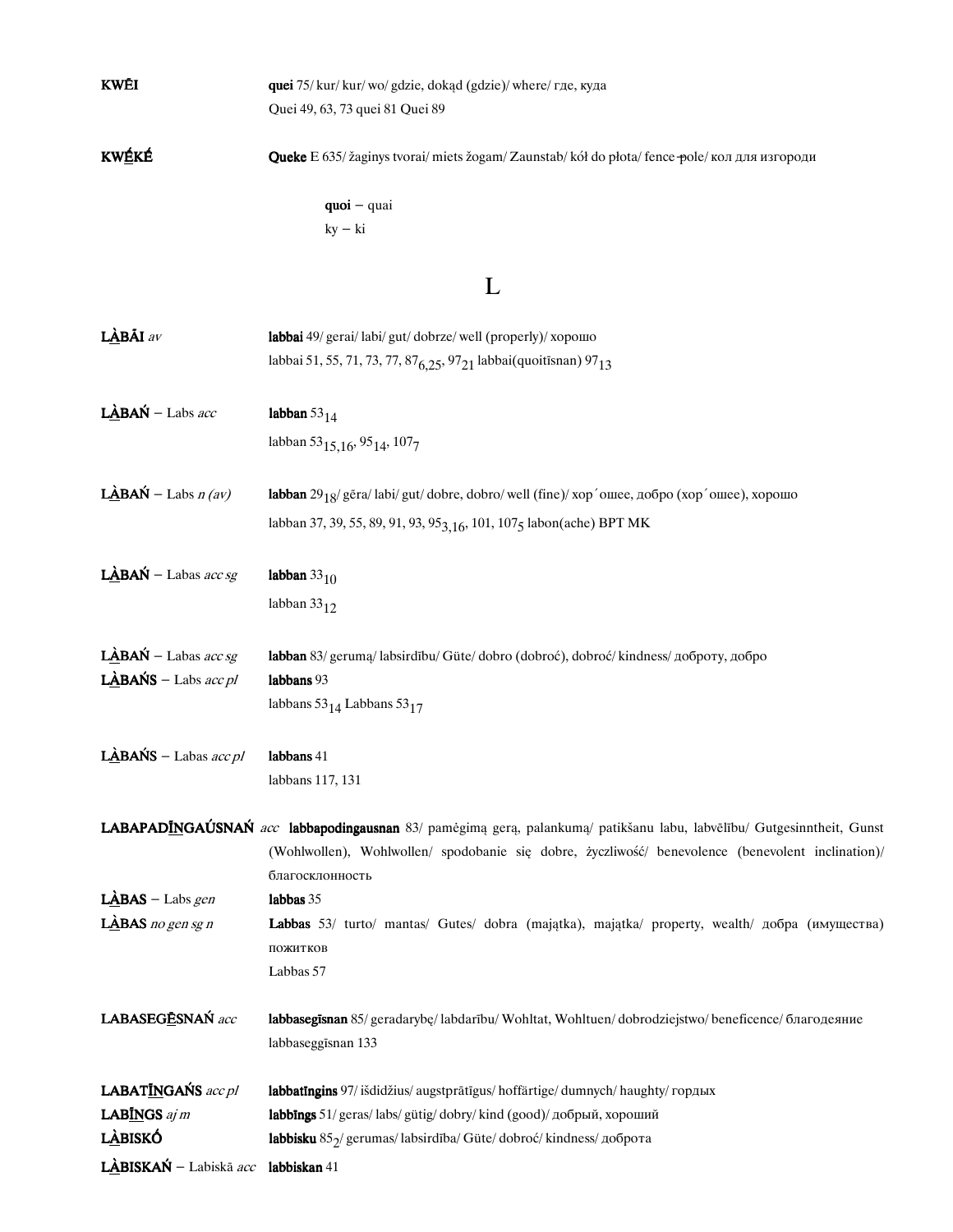|                                                          | labbiskan 109, 117 labiskan $858$                                                                                        |
|----------------------------------------------------------|--------------------------------------------------------------------------------------------------------------------------|
|                                                          |                                                                                                                          |
| LABS aj                                                  | labs 51/ geras/ labs/ gut/ dobry/ good/ хороший, добрый                                                                  |
|                                                          | labbis Gr                                                                                                                |
| <b>LADS</b>                                              | Ladis E 56/ ledas/ ledus/ Eis/ lód/ ice/ лед                                                                             |
|                                                          |                                                                                                                          |
|                                                          | Lactye $E - LAKTIS$                                                                                                      |
|                                                          | laeims $I - L\tilde{O}IMS$                                                                                               |
|                                                          | Lagno $E$ 125 - JAKNO                                                                                                    |
|                                                          | Lagno E 481 - LAKNŌ                                                                                                      |
| <b>LAGZDÉ</b>                                            | Laxde E 607/lazdynas/lazdu krūms/ Haselstrauch/leszczyna (krzew)/hazel-bush/орешник (куст)                               |
| LAGZDÉ                                                   | Kellaxde E 423 VM/lazda/ nūja/ Stock (Stab), Stab (Stock)/laska/ stick/ палка                                            |
| LÃIDĪS                                                   | Laydis E 25/ molis/ māli/ Lehm/ glina/ clay (loam)/ глина                                                                |
|                                                          |                                                                                                                          |
|                                                          | Laygnan $E - LEÍKNAÑ$                                                                                                    |
| $L\tilde{O}$ IKÓ – Lāikōti ps 3                          | lāiku 37                                                                                                                 |
|                                                          | lāiku 39, 87                                                                                                             |
|                                                          |                                                                                                                          |
| LÕIKÓMÉ - Lāikōt ps 1 pl lāikumai 29                     |                                                                                                                          |
|                                                          | lāikumai 315.6                                                                                                           |
|                                                          |                                                                                                                          |
| LÃIKÓTI if                                               | laikūt 107/ atlikti, išpildyti, laikyti, laikyti kuo/ izpildīt, turēt, turēt par/ leisten, halten, halten für/ wypełniać |
|                                                          | (spełniać), trzymać, uważać za/carry out, hold, consider/выполнять, держать, считать                                     |
| LÕIKÃITÉ – Lāikōti ip 2 pl lāikutei 87                   |                                                                                                                          |
| LÃIKÓTS - Lāikōti pc pt pa laikūts 17                    |                                                                                                                          |
| LÃILÍSNAŃ acc                                            | lailīsnan 69/ kankinima/ mocīšanu/ Quälen, Marter/ męka/ torture/ мучение                                                |
| <b>LÕIMÍNTISKÃI</b> av                                   | laimintiskai 45/ gausiai/ bagātīgi/ reichlich/ obficie, licznie/ abundantly, plentifully/ обильно                        |
| LÕIMISKÃI av                                             | Laimiskai 41/ turtingai, gausiai/ bagāti/ reichlich/ bogato, obficie/ wealthy, plentifully, richly/ богато,              |
|                                                          | обильно                                                                                                                  |
|                                                          | laimisku 63                                                                                                              |
|                                                          |                                                                                                                          |
| LÕIMISKAŃ aj acc sg                                      | laimiskan 119/ gausu/ bagatīgu/ reichlichen/ obfity, liczny/ abundant/ обильный                                          |
| <b>LÕIMS</b> $aj$                                        | laeims I 9/ turtingas/ bagāts/ reich/ bogaty/ rich/ богатый                                                              |
| <b>LÃIPÌNÓ</b> pt 1 sg                                   | laipinna 105/ liepiau, įsakiau/ liku (pavēlēju), pavēlēju/ gebot (befahl), befahl/ rozkazałem,<br>kazałem                |
|                                                          | (rozkazałem)/ordered (bade)/ велел, повелел, приказал                                                                    |
|                                                          | lapinna Gr                                                                                                               |
| <b>LÃIPÌNUNS</b> - Lāipina <i>pc pt ac</i> laipinnons 67 |                                                                                                                          |
|                                                          | laipinnans 57                                                                                                            |
| LÃIPT <u>Ó</u>                                           | Laipto E 248/ rankena plūgo/ rokturis arkla/ Griff am Pflug, Pflugsterz/ rękojeść pługa/ plough +ail/ рукоятка           |
|                                                          |                                                                                                                          |
| LÃISÓ                                                    | плуга<br>Layso E 27/ molžemis/ mālzeme/ Tonerde/ glinka/ alumina/ глинозем                                               |
| LÕISKAŃ – lāiskas acc                                    | laisken $101$                                                                                                            |
| LÕISKAS nom sg m                                         |                                                                                                                          |
|                                                          | (Crixti) Laiskas 111/knyga/grāmata/Buch/księga/book/книга                                                                |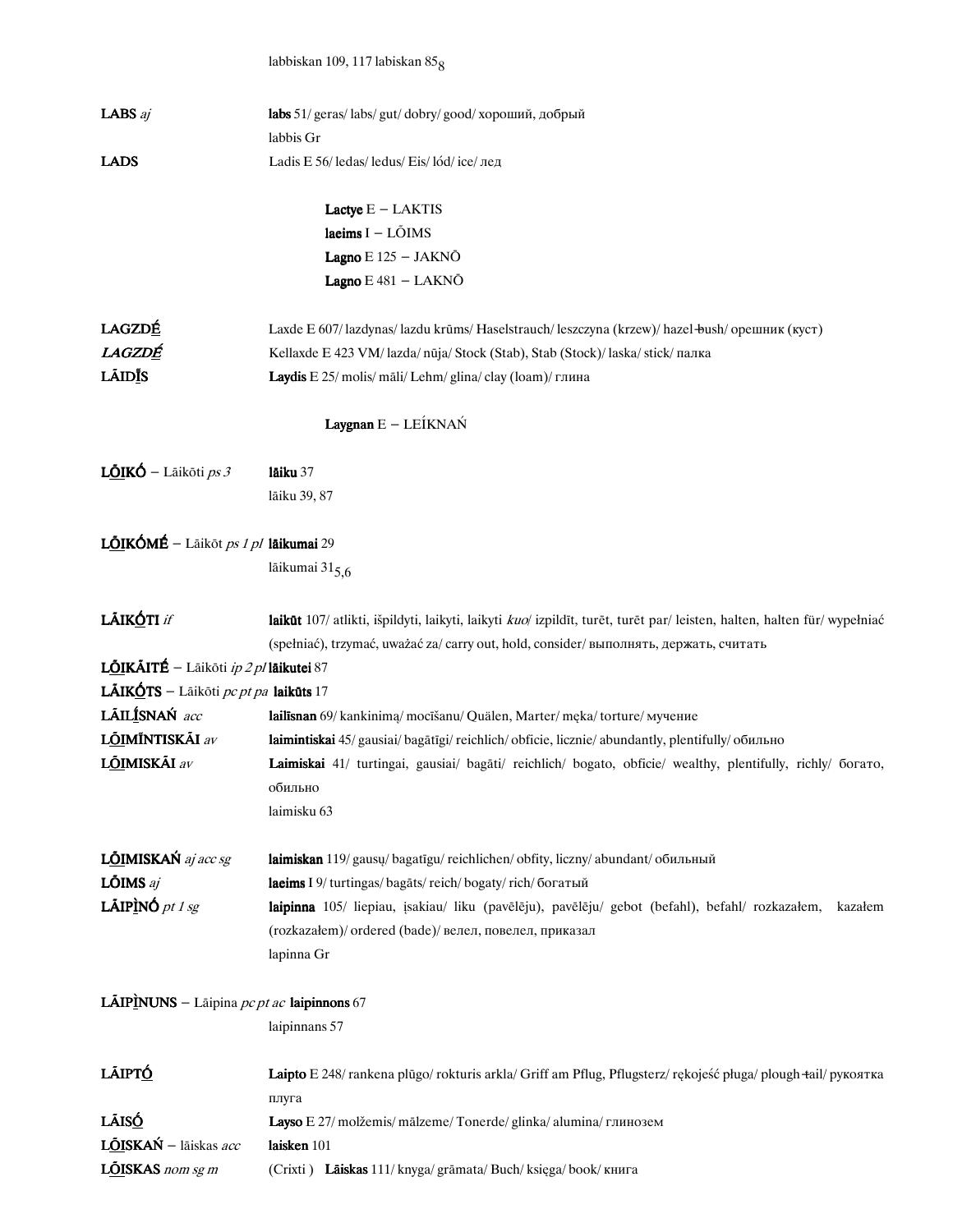Laiskas 99

| LAÍTJAŃ n               | Laitian E 381/dešra/desa/Wurst/kiełbasa/sausage/колбаса                                                                                         |
|-------------------------|-------------------------------------------------------------------------------------------------------------------------------------------------|
| LÓJ <u>Ó</u>            | Sloyo E 379/lajus/tauki (kausētie)/Talg/łój/tallow/жир плавленный, сало (плавленный жир)                                                        |
| <b>LAKNÓ</b> nom sg f   | Lagno E 481/ kelnės/ bikses/ Hosen/ spodnie/ trousers/ штаны                                                                                    |
| LAKTISf                 | Lactye E 476/ kailinukai/ puskažoks/ Pelzrock/ kożuch krótki/ fur coat (short)/ полушубок                                                       |
|                         | Lalasso $-$ LASASO                                                                                                                              |
|                         | Lanctis $E - L\tilde{A}NKTIS$                                                                                                                   |
| <b>LÕNDAŃ</b> acc sg f  | landan 83/ peną/ barību/ Speise/ pokarm/ pabulum, nourishment/ пищу<br>landen 85                                                                |
| LÕNGEWĪNGISKÃI av       | (uckce)langewingiskai 59/patikliai/lētticīgi/einfältig/prostodusznie/trustfully/простодушно<br>(ucka) lāngiwingiskai 47 (ucka) lāngwingiskai 39 |
| LÕNGEWÍNGISKAŃ av       | (uka)langewingiskan 73/ patikliai/ lētticīgi/ einfältig/ prostodusznie/ trustfully/ простодушно                                                 |
| LÓNGISEÍLÍNGAŃS acc pl  | Langiseilingins 17/ patiklius/ letticigus/ einfältige/ prostodusznych/ credulous,<br>trustful/                                                  |
|                         | простодушных                                                                                                                                    |
|                         | Lāngiseilingins 65, 73                                                                                                                          |
| LÕNGISEÍLISKAŃ acc      | Längiseiliskan 95/ patiklumą/ uzticēšanu/ Ein-fältigkeit/ prostoduszność/ trustfulness/ простодушие                                             |
| LAŃGSTÓ                 | Lanxto E 213/langas/logs/Fenster/okno/window/окно                                                                                               |
| <b>L<u>ÕN</u>GUS</b> aj | Lāngiseiliskan 95 VM/lengvas/viegls/leicht/lekki/light (not heavy)/легкий                                                                       |
| <b>LÕNÌKS</b>           | Lonix E 671/ bulius/ bullis/ Stier/ byk/ bull/ бык (племенной)                                                                                  |
| LÕNKINAŃ aj acc         | Länkinan 29/ pagerbtiną, šventinį/ goda, svinamu/ zu ehrenden, festlichen/ świąteczny/ consecratable, festive/                                  |
|                         | почитательный, праздничный                                                                                                                      |
|                         | lankinan II 5 lankenan I 5                                                                                                                      |
|                         | <b>Lanxto</b> $E -$ LANGST $\overline{A}$                                                                                                       |
| <b>LÃNKTÌS</b> f        | Lanctis E 360/ puodšakės/ poda dakšas/ Topfgabel, Kräuel/ uchwyt/ oven prongs/ ухват                                                            |
| <b>LAPAŃ</b> n          | Lapinis E 359 VM/lapas/lapa/Blatt/karta (listek)/leaf/лист                                                                                      |
| LÀPÉ                    | Lape E 658/lape/lapsa/Fuchs/lis/fox/лиса                                                                                                        |
| <b>LAPINIS</b>          | Lapinis E 359/ šaukštas/ karote/ Löffel/ łyżka/ spoon/ ложка                                                                                    |
| LAPIWARTĀ               | Lapiwarto E 212/ varteliai/ vārtiņi/ Pforte/ bramka, furtka/ wicket-gate/ калитка                                                               |
| <b>LŌPS</b>             | Lopis E 44/liepsna/liesma/Flamme/płomień/flame/пламя                                                                                            |
| L <u>Ó</u> PTÓ          | Lopto E 548/ kastuvas/ lāpsta/ Spaten/ łopata/ spade/ лопата                                                                                    |
|                         | Largasaytan E - LĨNGASÃITAN<br>$las - LAZ$                                                                                                      |
| LAS <u>À</u> SÓ         | Lalasso E 563/lašiša/lasis/Lachs/łosoś/salmon/лосось                                                                                            |
| <b>LÀTAKÓ</b>           | Lattako E 543/ pasaga/ pakavs/ Hufeisen/ podkowa/ horseshoe/ подкова                                                                            |
| L <u>ÃU</u> KAGEŔTÓ     | Laucagerto E 768/ kurapka/ irbe (lauku irbe)/ Rebhuhn/ kuropatwa/ partridge/ куропатка                                                          |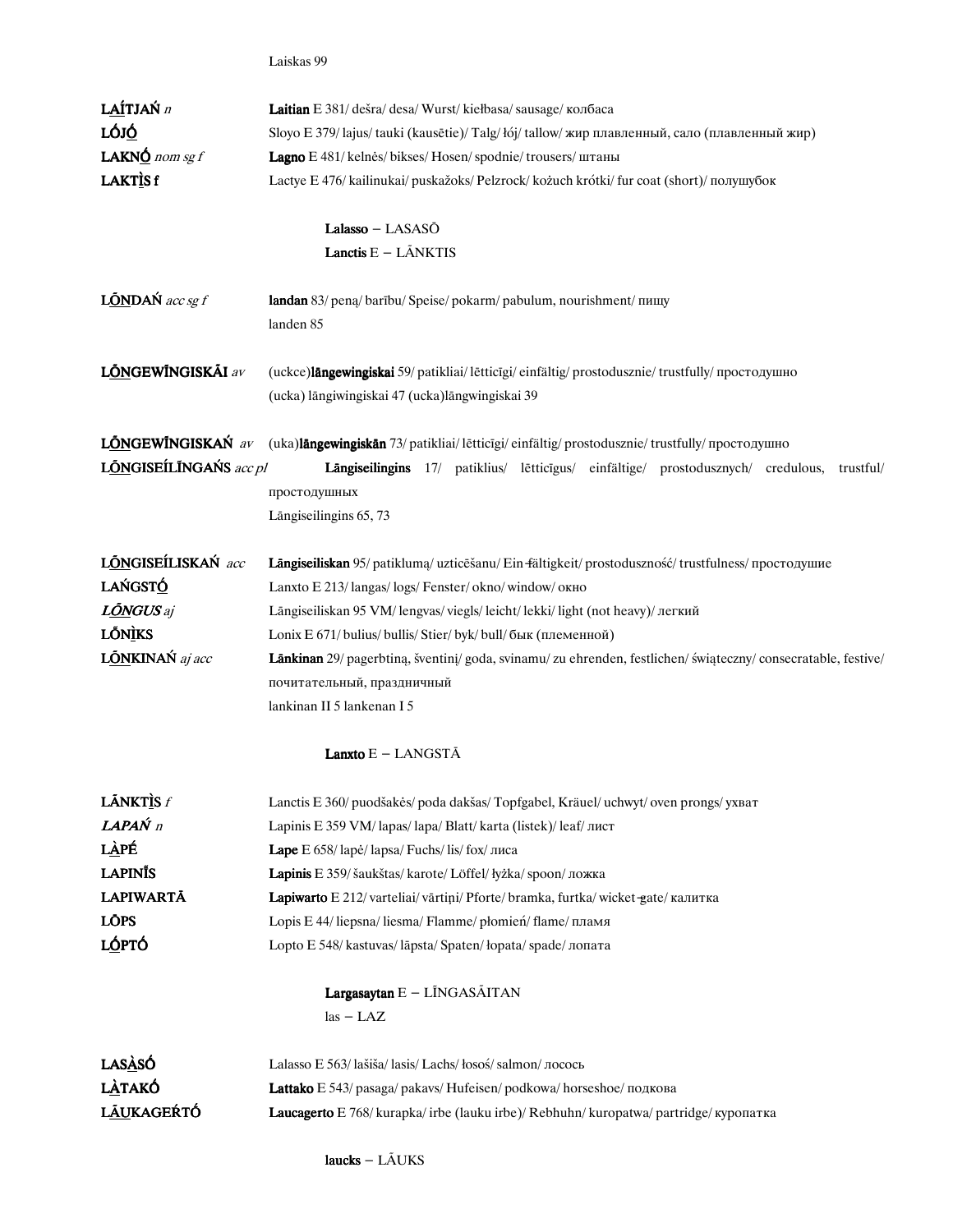| LÃUKAŃ – Lāuks acc                                 | laukan $105_{13}$                                                                                                  |
|----------------------------------------------------|--------------------------------------------------------------------------------------------------------------------|
|                                                    | Laukan 41, 53                                                                                                      |
|                                                    |                                                                                                                    |
| LAÚKITÉ - Laūkíti ip 2 pl Laukijti 117             |                                                                                                                    |
| <b>LAÚKINÍKS</b>                                   | Laukinikis E 407/ žemininkas, žemvaldys/ zemturis/ Grundbesitzer, Lehnsmannn (des Deutschen Ordens)/               |
|                                                    | posiadacz ziemski/landowner, landholder of the German Order/землевладелец                                          |
| LAÚKÍTI <i>if</i>                                  | laukīt 69/ ieškoti/ meklēt/ suchen/ poszukiwać, szukać/ search, look for/ искать                                   |
| LAÚKS sub                                          | laucks $105_{10}$ / laukas/ lauks/ Feld/ pole/ field/ поле                                                         |
|                                                    | laucka Gr                                                                                                          |
| <b>LÃUKS</b> aj                                    | Laukappe ON VM, Laak ? MK/ šviesus/ gaišs/ hell/ jasny/ light (bright), bright (light)/ светлый                    |
| LÃUKSNỐS nom pl f                                  | Lauxnos E 4/ žvaigždės/ zvaigznes/ Gestirne, Sterne/ gwiazdy/ stars/ созвездия, звезды                             |
| LÁUKSTÉTS aj                                       | Lochstete ON VM/tviskus/lāsmošs/glitzernd/błyskotliwy/glittering/сверкающий                                        |
| LÃUKSTÉTWEÍ                                        | Lochstete ON VM/ švysčioti, tviskėti/ lāsmot/ glitzern/ błyskotać/ glitter/ сверкать                               |
| L <u>AÚ</u> MÓ                                     | Laumygarvis ON VM/laumė/lauma/Laume (Nymphe)/lauma (rusałka)/ nymph/лаума (русалка)                                |
| LÃUSTINAÍTÉ SI ip 2 pl                             | laustineiti wans 97/ nusižeminkite/ pazemojieties/ demütigt euch/ ponizajcie się/ abase oneself, humble            |
|                                                    | oneself/ уничижайтесь, смиритесь (уничижайтесь)                                                                    |
| LÃUSTÍNGAŃS acc pl                                 | Lāustingins 975/ nuolankius/ pakļāvīgus, pazemīgus/ demütige/ uniżonych, pokornych/ humble/ смирен ных,            |
|                                                    | покорных                                                                                                           |
| LÃUSTÍNGISKAŃ acc                                  | lāustīngiskan 97 <sub>3</sub> / nusižeminimą, nuolankumą/ pazemību/ Demut/ uniżoność/ humility/ смирение           |
|                                                    |                                                                                                                    |
|                                                    | <b>Laxde</b> $E - LAGZD\bar{E}$                                                                                    |
| L <u>Ŏ</u> ZÉ                                      | Loase E 493/ antklodė/ sega/ Decke/ kołdra/ blanket (coverlet)/ одеяло                                             |
| LAZÌNA pt $3$                                      | lasinna 113/ guldė, užguldė, padėjo (uždėjo)/ guldīja, noguldīja, nolika/ legte/ kłał, ułożył, położył/ laid, laid |
|                                                    | on (over) / клал, уложил, положил                                                                                  |
| <b>LAZINUNS</b> – Lazina pc pt ac lassinnuns 103   |                                                                                                                    |
| <b>LAZTÓ</b>                                       | Lasto E 209, 492/lova, guolis/ gulta, gula/ Bett/ łóżko, łoże/ bed/ кровать, ложе                                  |
| LÀZTAŃ – Laztō acc                                 | lastan 81                                                                                                          |
|                                                    | Lastin 79                                                                                                          |
|                                                    | $lay - lai$                                                                                                        |
|                                                    |                                                                                                                    |
| LEÍKNAŃ n                                          | Laygnan E 98/ skruostas/ vaigs/ Wange/ policzek/ cheek/ щека                                                       |
|                                                    | leiginwey - LĪGĨNTUN                                                                                               |
| <b>LEÍTIKS</b> dm                                  | Leitike APN VT/lietuvaitis/leitiņš/Litauer/Litwin/Lithuanian (man)/литовец                                         |
| [? LÉMÓTS – Lemtwei <i>mod rel pt</i> limauts 75 ] |                                                                                                                    |
|                                                    | limatz I 13 lymuczt II 13                                                                                          |
|                                                    |                                                                                                                    |
| <b>LEḾLAÍ</b> – Lemtweī op (cn) 3 lemlai 51        |                                                                                                                    |
| <b>LEMTWEI</b>                                     | lembtwey I 5/ laužti/ lauzt/ brechen/ łamać/ break/ ломать                                                         |
|                                                    | limtwei 31 limtwey II 5                                                                                            |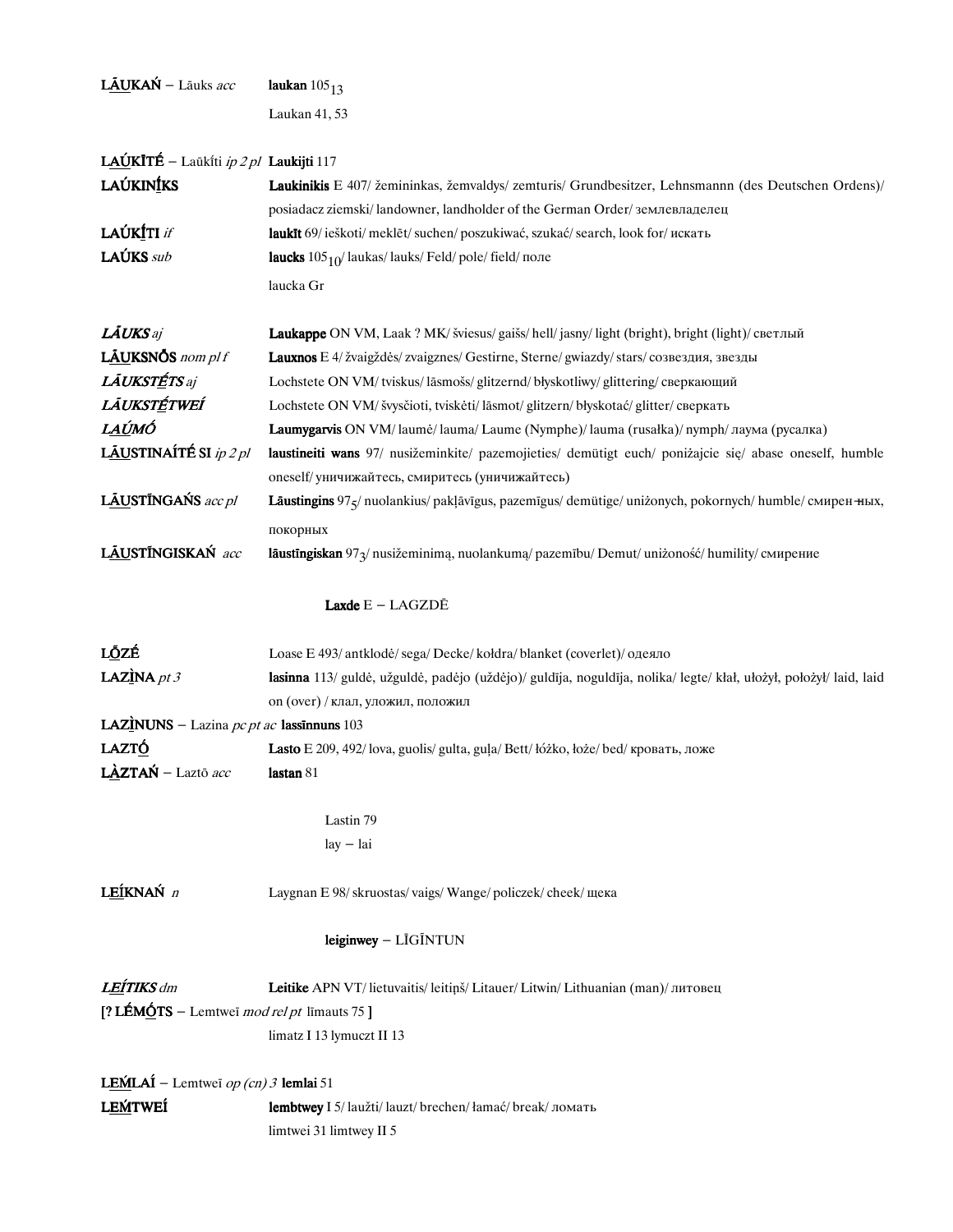# $lesuns - L\bar{E}ZUNS$ leygenton II - LĪGINTUN lickte  $Gr - LIKT\bar{E}$ Licuti - LĪKUTS

LÉNDIMS, gen LÉNDIMAS, aj lindan 57 VM/ lydiminis/ līduma/ der Lichtung/ wyrębowy/ of a glade/ просечный

| LÉNDÍS                                                                                              | lindan 57 VM/ lydimas (kirtimas)/ līdums/ Holzschlag, Lichtung/ wyrab/ glade/ лесосека, вырубка, просека             |
|-----------------------------------------------------------------------------------------------------|----------------------------------------------------------------------------------------------------------------------|
| LÉNGASÁITAŃ n                                                                                       | Largasaytan E 446/ diržas balnakilpės/ josta seglu kāpslim/ Riemen der Steigbügel, Steigleder/ rzemień do            |
|                                                                                                     | strzemienia/stirrup-leather/ремешок стремянный                                                                       |
| $L$ ÉŹA ps 3                                                                                        | līse 107/ šliaužia, lipa (kopia)/ rāpjas, kāpj/ kriecht, steigt (auf, unter)/ pełza, lezie, zlezie/ climbs/ nonsaer, |
|                                                                                                     | лезет (влезает, слезает)                                                                                             |
| LÉZUNS – Lēzja pc pt ac                                                                             | lesuns I7                                                                                                            |
|                                                                                                     | līsuns 127 (Semmai)lisons 43 lysons II 7                                                                             |
| LÍDÉ                                                                                                | Liede E 561/ lydeka/ līdaka/ Hecht/ szczupak/ pike/ щука                                                             |
|                                                                                                     | lyda Gr                                                                                                              |
| LÍGAŃ acc                                                                                           | līgan 119/ teismą, nuteisimą, nuosprendį/ tiesu, notiesāšanu, spriedumu/ Gericht, Urteil/sąd, wyrok/court (of        |
|                                                                                                     | justice), conviction, sentence (judgement)/ суд, приговор                                                            |
|                                                                                                     | lijgan 89                                                                                                            |
| LÍGÍNTI if - Līgintwei                                                                              | līgint 43                                                                                                            |
| LIGINTUN - Līgintwei                                                                                | (prei)liginton 127                                                                                                   |
|                                                                                                     | leygenton II 9                                                                                                       |
| LÍGÍNTWEÍ                                                                                           | (prey)leiginwey I 9/ teisti/ tiesāt/ richten (im Gericht)/ sądzić/ judge (try)/ судить (в суде)                      |
| LÍGUS aj nom sg m                                                                                   | Ligopanie ON VM/ lygus/ līdzens, gluds (līdzens)/ eben (glatt), glatt (eben)/ równy, gładki/ equal, even (flat)/     |
|                                                                                                     | ровный, гладкий                                                                                                      |
| LÌKTÉ                                                                                               | lickte Gr/ žvakė, žibintas/ svece, laterna/ Kerze, Licht (Kerze), Laterne/ świeca, latarnia/ candle, light           |
|                                                                                                     | (lantern), lantern/ свеча, фонарь                                                                                    |
| LIKUTKEKERS, gen LIKUTKEKERAS Lituckekers E 271/ lęšiai/ lēcas/ Linsen/ soczewica/ lentil/ чечевица |                                                                                                                      |
| LÍKUTS aj                                                                                           | Likuts 17/ mažas/ mazs/ klein/ mały/ small, little/ маленький, малый                                                 |
|                                                                                                     | Licuti Gr                                                                                                            |
|                                                                                                     | līmauts - LÉMŌTS                                                                                                     |
|                                                                                                     | limtwei - LEMTWEI                                                                                                    |
| $\mathbf{L}$ ÌNAŃ $n$                                                                               | lino Gr VM/linai/lini/Flachs/len/flax/лен                                                                            |
| $L\tilde{I}NDO$ - Lindan <i>nom</i>                                                                 | lindan 57 VM                                                                                                         |
| LÍNDAŃ acc                                                                                          | lindan 57/slėnį/ leju (ieleju), ieleju/Tal/dolinę/valley/ долину                                                     |
| LÍNGÓ                                                                                               | Lingo E 447/ balnakilpė/ seglu kāpslis/ Steigbügel/ strzemię/ stirrup/ стремя                                        |
| LÍNS                                                                                                | Linis E 571/ lynas (Tinca tinca)/ līnis/ Schleie/ lin/ tench/ линь                                                   |
| LÍPÓ                                                                                                | Lipe E 601, Lipa ON VM/liepa/liepa/ Linde/lipa/linden, lime +ree/липа                                                |
| LÍSÓ                                                                                                | Lyso E 242/ lysvė/ dobe (sakņu, puķu)/ Beet/ grzęda/ bed (garden-bed)/ грядка                                        |
| LISITJÕS nom pl f                                                                                   | Lisytyos E 545/ užtvara (arkliui siaura)/ aploks (zirgam šaurs)/ Stallverschlag (eng)/ boks do konia (wąski)/        |
|                                                                                                     | stable box (narrow)/ стойло (узкое)                                                                                  |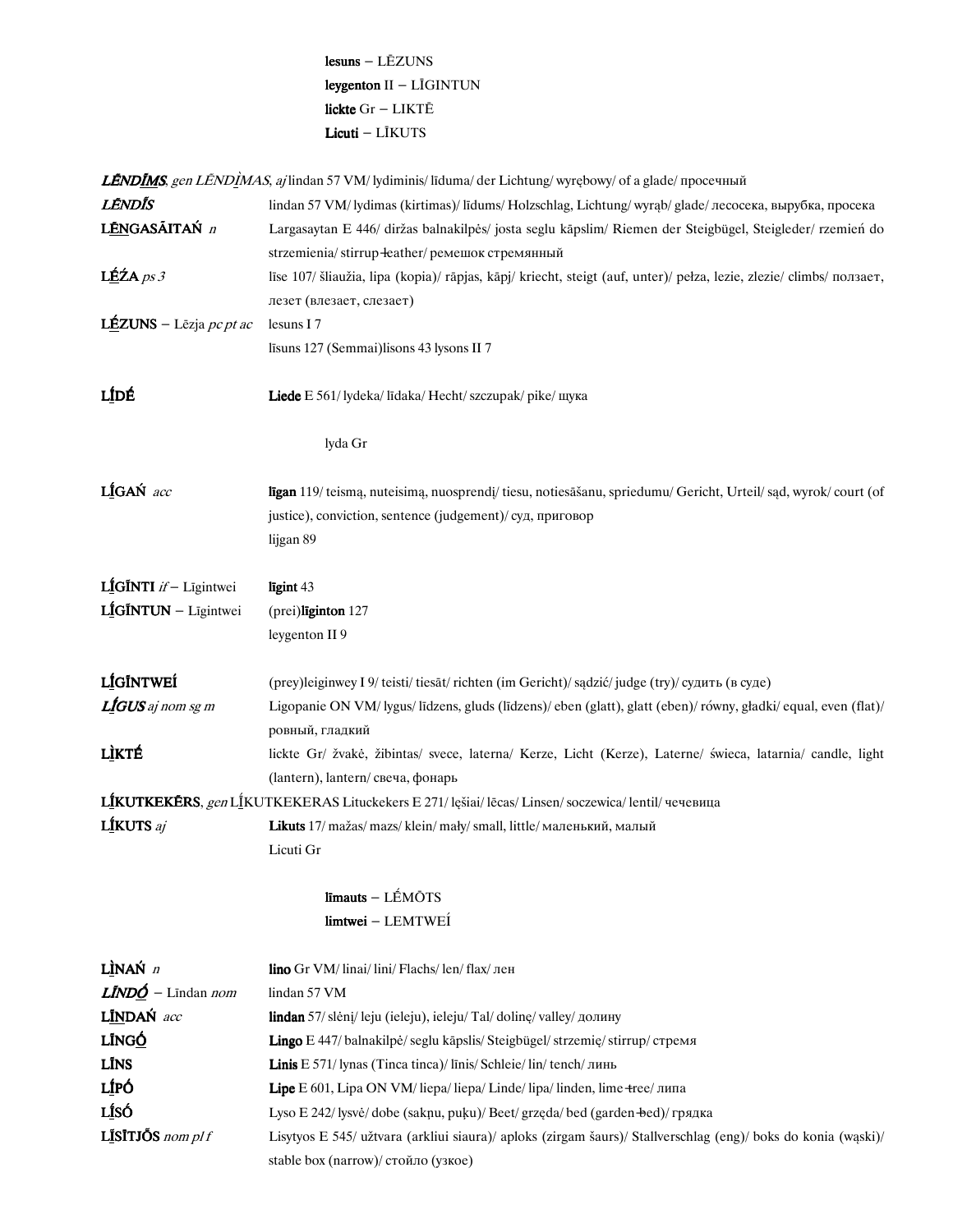| LISKAS nom sg m          | Liscis E 412/ stovykla/ nometne/ Lager (Standort)/ obóz/ encampment, camp/ лагерь                                                                    |
|--------------------------|------------------------------------------------------------------------------------------------------------------------------------------------------|
|                          | līse - LĒŹA                                                                                                                                          |
|                          | līsuns - LĒZUNS                                                                                                                                      |
|                          | <b>Lisytyos</b> $E - L\overline{I}S\overline{I}TJ\overline{O}S$                                                                                      |
|                          | Lituckekers $E - LIKUTKEKERS$                                                                                                                        |
|                          | <b>Loase</b> $E - L\bar{O}Z\bar{E}$                                                                                                                  |
|                          | <b>Locutis</b> $E - LUKUT\$ {IS}                                                                                                                     |
|                          | Lonki E - LUNKĪ                                                                                                                                      |
|                          |                                                                                                                                                      |
| <b>LÍTWEÍ</b>            | praliten II 13 MK/lietis/lieties, plūst/fließen/lać się/flow (run), pour (flow)/литься                                                               |
| LUBÓ                     | Lubbo E 206/ luba, lenta (lubu)/ dēlis (griestu)/ Deckenbrett/ deska (sufitu)/ board of a ceiling/ доска                                             |
|                          | (потолочная)                                                                                                                                         |
| <b>LÜBENĪKS</b>          | Lübeniks 99/ sutuokėjas/ salaulātājs/ trauender (Priester)/ ślubodawca/ person (priest) uniting a couple in<br>marriage/ бракосочетающий (священник) |
|                          |                                                                                                                                                      |
|                          | Lūbeniks 109 Lūbnigs 107                                                                                                                             |
|                          | Lübi 17                                                                                                                                              |
|                          | Luckis $E - LUKIS$                                                                                                                                   |
| <b>LÜDINI</b> nom sg $f$ | Ludini E 186/ šeimininkė/ saimniece/ Wirtin/ gospodyni/ mistress of the house/ хозяйка                                                               |
| $LCDIS$ <i>m</i>         | Ludis E 185/ šeimininkas/ saimnieks/ Wirt/ gospo-darz/ master of the house/ хозяин                                                                   |
|                          | Ludis Gr                                                                                                                                             |
| LŪGĪS                    |                                                                                                                                                      |
| <b>LÚSIS</b> $f$         | Lugis E 341/ pyragas/ pīrāgs/ Kuchen/ ciasto (upieczone)/ cake/ пирог<br>Luysis E 666/ lūšis/ lūsis/ Luchs/ ryś/ lynx/ рысь                          |
| LUKIS $m$                | Luckis E 640/ pliauska, balana/ šķila, skals/ Holzscheit, Span/ polano, łuczywo/ billet (firewood), chip (spill,                                     |
|                          | splinter)/полено, лучина                                                                                                                             |
| <b>LUKUTIS</b>           | Locutis E 562/ karšis/ plaudis/ Brachse/ leszcz/ bream/ лещ                                                                                          |
| LUNKAŃ n                 | Lunkan E 644/ lunkas, karna/ lūki, krija/ Bast/ łub, łyko/ bast/ лыко                                                                                |
| <b>LUNKI</b> nom sg $f$  | Lonki E 800/ takas/ taka/ Steig, Pfad/ ścieżka, dróżka/ path/ тропа, дорожка                                                                         |
| LUŃKIS $f$               | Lunkis E 199/kampas/stūris, kakts/Winkel, Ecke/wegieł, róg (wegieł), kąt/corner/угол                                                                 |
|                          |                                                                                                                                                      |
|                          | Luriay E - JŪRJÃI                                                                                                                                    |
| LÚSILÃUKS m              | Luselauke ON VM/lūšis/lūsis/ Luchs/ ryś/ lynx/ рысь                                                                                                  |
| LUZIS                    | Luse DIA/ lūžis/ lauzums, lūzums/ Bruch (Brechen), Zerbrechen/ przełom/ break, refraction/ пролом,                                                   |
|                          | перелом                                                                                                                                              |
|                          | <b>Lyso</b> $E - L\overline{I}S\overline{A}$                                                                                                         |
|                          | M                                                                                                                                                    |
|                          |                                                                                                                                                      |

Maddla 47/ malda, prašymas/ lūgšana, lūgums/ Gebet, Bitte/ modlitwa, prośba/ prayer (request), request/ <u>MÀDLÓ</u> молитва, просьба Maddla $49_{17}\,$ Maddla $51_4\,$ Maddla $51_{21}\,$ Maddla $53\,$ Maddla $55\,$ Maddla $57\,$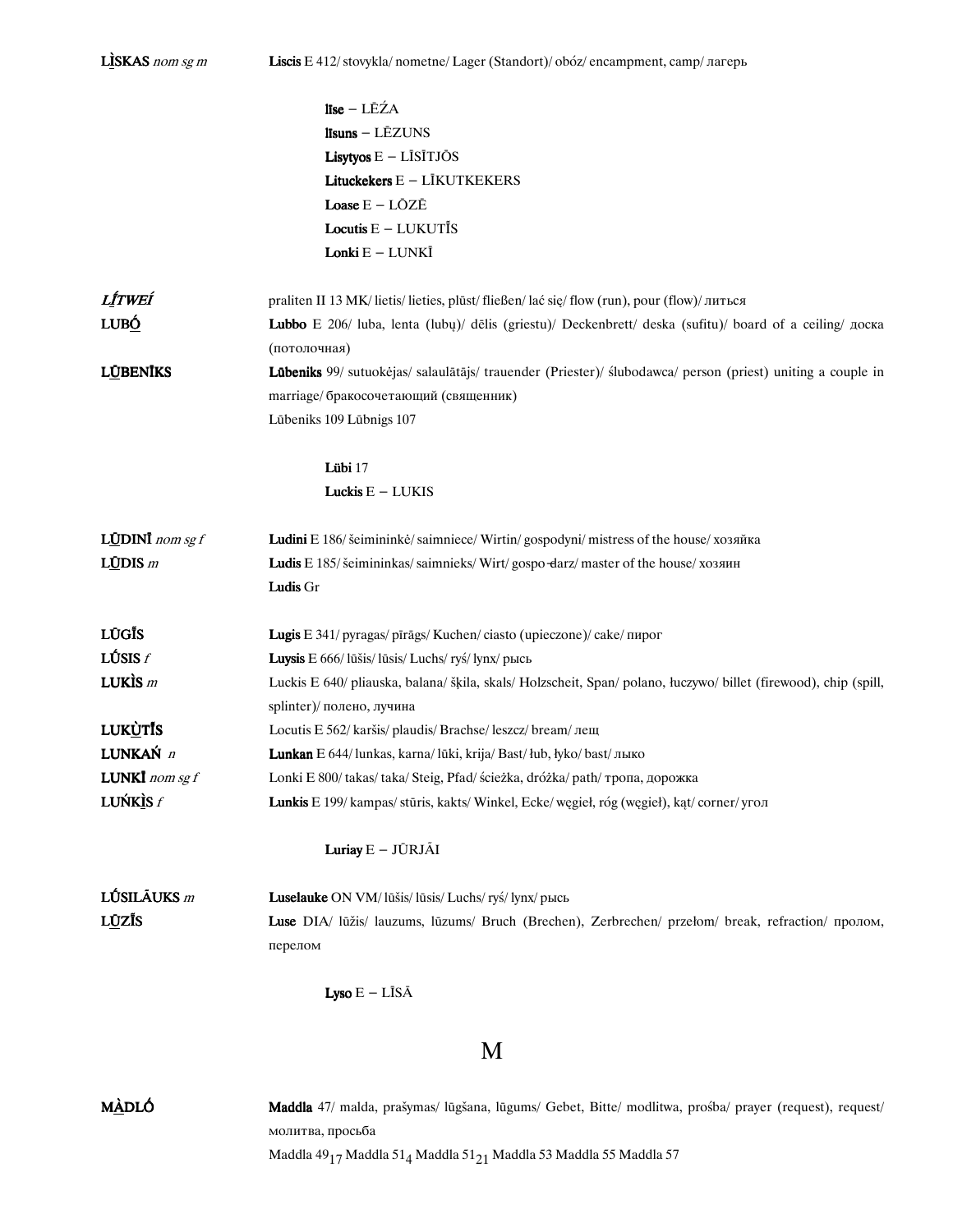# $M\triangle DLAN - Madlo$ acc madlan 49<sub>2</sub>

madlan 51<sub>9</sub>, 55 Madlan 91 madlan 97 madlin 49<sub>2,18</sub>, 51, 53<sub>5,6</sub>, 55<sub>2,4</sub>, 57, 83, 85, 97, 99, 111<sub>8,15</sub>, 121

| <b>M</b> ADLÕS – Madlõ nom pl madlas 57 <sub>16</sub>                      |                                                                                                                      |
|----------------------------------------------------------------------------|----------------------------------------------------------------------------------------------------------------------|
| *MÀDLIJÓ – Madlītweī ps 1 sg madli 67                                      |                                                                                                                      |
|                                                                            | madli 69, 79, 8, 115                                                                                                 |
| <b>*MÀDLIJA</b> – Madlītweī <i>ps 3</i> madli 117 <sub>21,29</sub>         |                                                                                                                      |
| MÀDLIKAŃ acc                                                               | madlikan 79/ maldelę/ lūgumiņu/ Gebetlein/ modlitewkę/ prayer (short, little)/ молитвочку<br>madlikan $81\,$         |
| <b>MÀDLIJAMÉ</b> – Madlītweī <i>ps 1 pl</i> madlimai 49 <sub>2</sub>       |                                                                                                                      |
|                                                                            | madlimai 49 $_{\rm 17},$ 51, 53, 55 $_{\rm 2,6,17},$ 57, 89, 109 Madlimai 119 madlimai 133                           |
| MADLÍSNÓ<br>MADLITI if - Madlītweī                                         | madlisna 93/ meldimas, maldavimas/ lūgšana/ Beten, Gebet/ modlienie/ praying/ моление<br>madlit 47                   |
|                                                                            | Madlit 109 madlit 111 Madlit 119 madlit 121, 131 (tīt) madlīt 11715                                                  |
| <b>MÀDLITÉ</b> – Madlītweī <i>ip 2 pl</i> <b>Madliti</b> 117 <sub>24</sub> |                                                                                                                      |
| <b>MADLITUN</b> – Madlitwei madliton $117_4$                               |                                                                                                                      |
| <b>MADLÍTWEÍ</b>                                                           | madlitwei 57 <sub>18</sub> / melstis, maldauti, prašyti/ lūgt/ bitten, beten/ modlić się, modlić, prosić/ pray, beg/ |
|                                                                            | молиться, молить, просить                                                                                            |
|                                                                            | $maia - MAJ\bar{O}$                                                                                                  |
|                                                                            | $main - MAJAN$                                                                                                       |
| $M\tilde{O}I$ – Es encl obl                                                | māim $79_{19}$ MK                                                                                                    |
| MÕIGAŃ acc f                                                               | maiggun 101/miegą/miegu/Schlaf/sen (spanie)/sleep/сон (спанье)                                                       |
| $M\tilde{O}$ IMI – Es dat                                                  | <b>mäim</b> $79_{19}$                                                                                                |
|                                                                            | māim $107_{15}$ maim $81_{19}$                                                                                       |
|                                                                            | <b>MÕIS</b> , gen MÕISE, pn po 1 sg nom sg m <b>mais</b> 75/ mano/ mans/ mein/ mój/ my/ Mon                          |
|                                                                            | mais 79, 81, I 13 mays II 13                                                                                         |
| <b>MÃISÓTAŃ</b> aj (pc) n (av)                                             | Maysotan E 466/ maišyta, mirga/ jaukti, raibi/ gemengt, bunt/ mieszano, pstro/ mixed, motley/ смешано,<br>пёстро     |
| $MOLSE - Es (Mõijs) gen$                                                   | maisei 69                                                                                                            |
|                                                                            | moasis $E 261 - M\tilde{O}IZ\tilde{I}S$                                                                              |
|                                                                            | MOISESAŃ - Debīks cp acc muisieson 69/ didesni/ lielāko/ grösser/ większy/ bigger, larger/ больший                   |

MÕISS moasis E 516/dumplės/plēšas/Blasebalg/miechy/bellows/мехи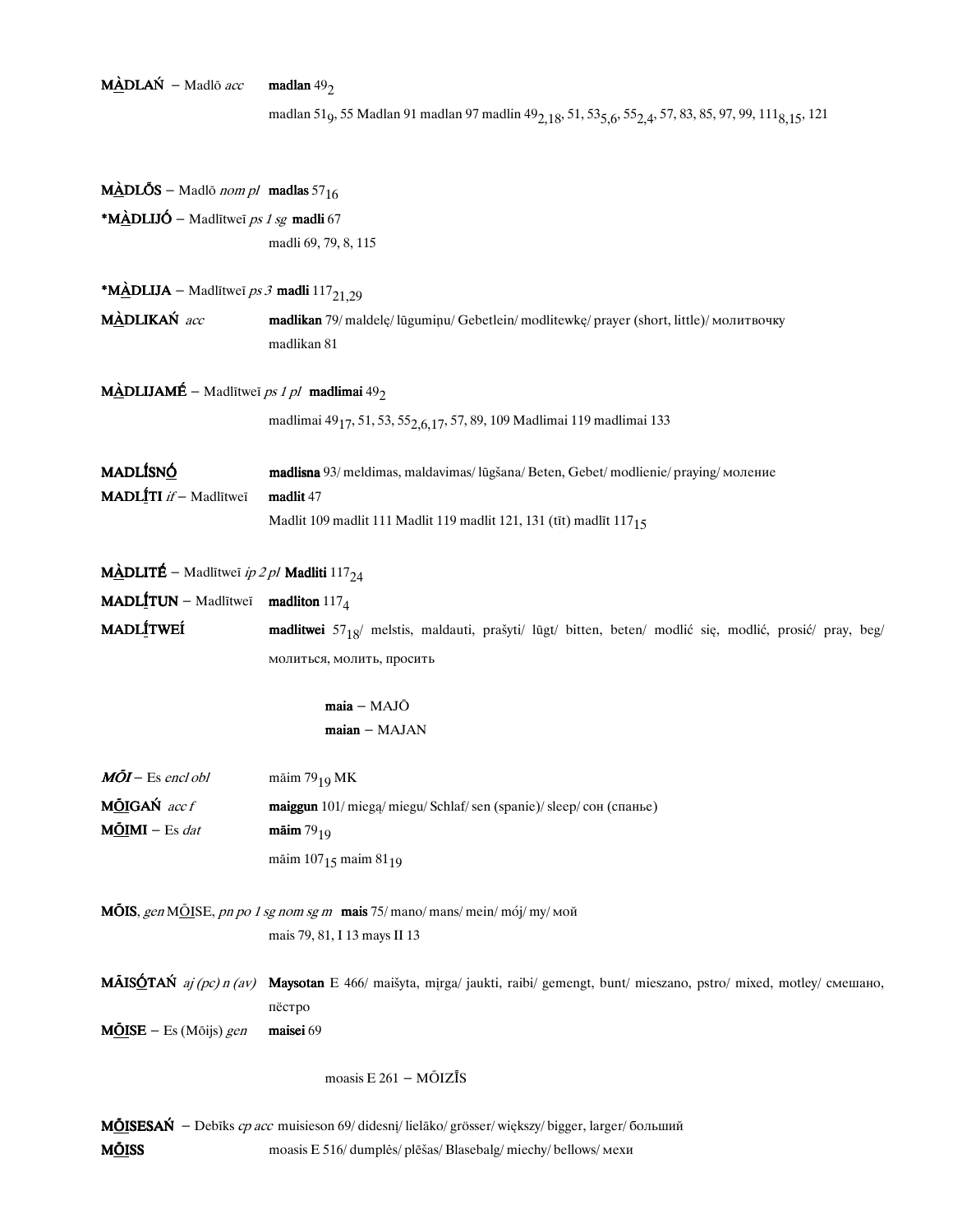#### Maista Gr

| <b>MÃITÓJA</b> ps 3                                                         | maitā 103/ maitina, peni/baro/ nährt/ żywi, karmi/feeds tr, nourishes/ питает, кормит                                                                                              |
|-----------------------------------------------------------------------------|------------------------------------------------------------------------------------------------------------------------------------------------------------------------------------|
|                                                                             | MÕITÄRS, gen MÕITARAS Maiters Gr/ nenaudėlis, šelmis/ šķelmis/ Schalk, Schelm/ niegodziwiec, szelma/ scoundrel, rascal/ негодник,                                                  |
|                                                                             | шельмец                                                                                                                                                                            |
| MÃITÓSNAŃ acc                                                               | maitāsnan 33/ maitinima/ barošanu/ Nähren/ odżywianie, żywienie/ feeding, nourishing/ питание                                                                                      |
|                                                                             | maitāsnan 41, 53                                                                                                                                                                   |
| <b>MÃITÓTUN SI</b> if                                                       | maitātunsin 87/ maitintis/ pārtikt/ nähren sich/ odżywiać się, żywić się/ feed i/ питаться                                                                                         |
| <b>M<u>ÕI</u>ZĪS</b>                                                        | moasis E 261/miežis/miezis/Gerste/jęczmień/barley/ячмень                                                                                                                           |
|                                                                             | Maise Gr                                                                                                                                                                           |
| <b>MAJ<math>\acute{\textbf{O}}</math></b> – Mōis nom sg f                   | maia 71                                                                                                                                                                            |
|                                                                             | maia 79                                                                                                                                                                            |
| $M\angle A\acute{I}$ – Mōis dat sg f                                        | mayiey II $13_{18}$                                                                                                                                                                |
| $M\angle{d}JAN - M\ddot{o}$ is acc sg                                       | maian 41                                                                                                                                                                           |
|                                                                             | maian 45, 67, 69, 75 <sub>6, 10, 1</sub> 3, 79, 81, 101, 107, I 13 <sub>18</sub> , I 15 <sub>3</sub> mayan I 13 <sub>10</sub> mayian II 15 <sub>3</sub> mayien II 13 <sub>10</sub> |
| $M\angle JANS - M\ddot{o}$ is acc pl                                        | maians 37                                                                                                                                                                          |
|                                                                             | maians 69, 81, 101                                                                                                                                                                 |
| MAJÀSMÓ - Mōis dat sg m maiāsmu 67                                          |                                                                                                                                                                                    |
|                                                                             | Maiāsmu 69                                                                                                                                                                         |
| <b>M<u>Õ</u>KÉ</b>                                                          | Moke E 265/ aguona/ magone/ Mohn/ mak/ poppy/ мак                                                                                                                                  |
| $MÓKÌNA - Mōkīnti ps 3$                                                     | mukinna $49Q$                                                                                                                                                                      |
|                                                                             | mukinna 49 <sub>10</sub> , 87 <sub>23</sub>                                                                                                                                        |
| <b>MÓKÌNAÍTÉ</b> – Mōkīnti <i>ip 2 pl</i> mukinaiti 59                      |                                                                                                                                                                                    |
|                                                                             | mukinaity I 11 mukineyti II 11                                                                                                                                                     |
| <b>MÓKINEWIS</b>                                                            | Mukinewis 873/ pamokantysis, mokytojas/ skolotājs, pamācošais/ lehrhaftig, Lehrer/ pouczający, na uczyciel/                                                                        |
|                                                                             | instructer, teacher/наставник, учитель                                                                                                                                             |
| MÓKINEWÍNGJAŃS acc pl                                                       | Mukinnewingins 8714/ mokytojus/ skolotājus, mācītājus (pamācošos)/ Lehrer/ nauczycieli/                                                                                            |
|                                                                             | teachers/ учителей                                                                                                                                                                 |
|                                                                             | <b>MÓKINEWJAŃS</b> – Mōkinewis acc pl mukinnewins 89                                                                                                                               |
| $MÓK)$ NIMÉ – Mōkīnti ps 1 pl mukinnimai 29                                 |                                                                                                                                                                                    |
| $MóklNUNS - Móklnti pc pt ac mukinnons 121$                                 |                                                                                                                                                                                    |
| <b>MÓK<u>ÍN</u>SEÍ SI</b> – Mōkīnti <i>op r</i> mukinsusin 97 <sub>20</sub> |                                                                                                                                                                                    |
| MÓKÍNSNAŃ acc                                                               | mukīnsnan 85/ mokymą/ mācīšanu, mācības/ Lehren, Lehre/ nauczanie, uczenie (nauczanie)/ teaching,                                                                                  |
|                                                                             | doctrine/ учение                                                                                                                                                                   |
|                                                                             | mukinsnan 87 <sub>11,27</sub> , 97 <sub>20</sub>                                                                                                                                   |
|                                                                             |                                                                                                                                                                                    |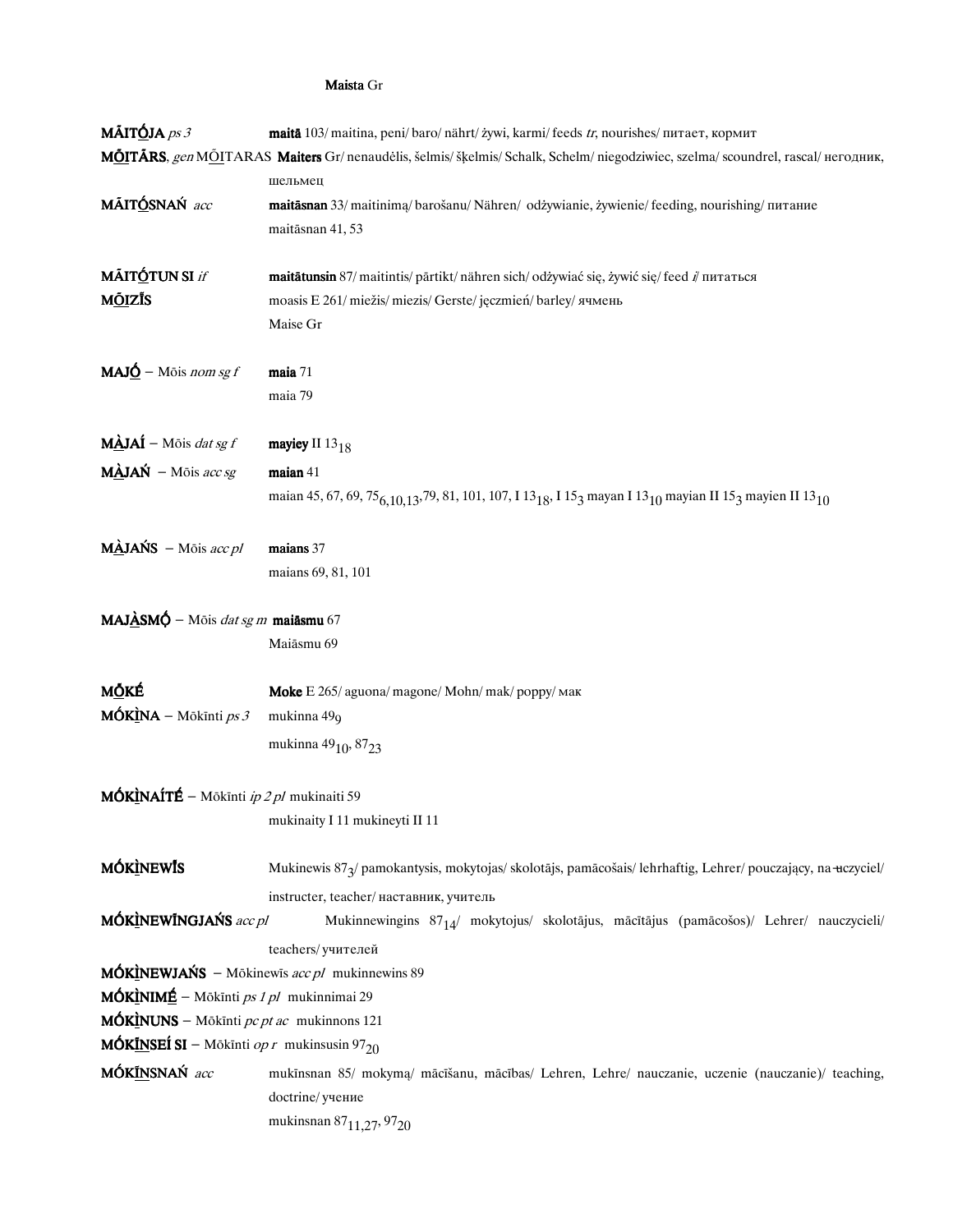#### mukinsusin - MÓKĨNSEÍ SI

MÓKĪNTI *if* mukint 65/mokyti/mācīt/lehren/uczyć, nauczać/teach/учить mukint 77, 83, 87<sub>9</sub>

 $MÓKÍNTS - Mōkīnti p<sub>C</sub> pt pa mukints 49$ 

| <b>MAKS</b>                                                     | Dantimax E 93/deklas, imova/maksts, futralis/ Futteral, Hülle/pochwa/sheath/ чехол, футляр |  |
|-----------------------------------------------------------------|--------------------------------------------------------------------------------------------|--|
| MÃLDÕI aj nom pl m                                              | <b>Maldai</b> 97/jauni/jauni/junge/młodzi/young/молодые                                    |  |
| <b>MÕLDÃISEN</b> acc sg $f$                                     | <b>maldaisin</b> 45/jaunesne/jaunāko/jüngere/młodsza/younger/младшую                       |  |
| <b>MÕLDÃISIMAŃS</b> – Mōldāisen <i>dat pl m</i> maldaisimans 75 |                                                                                            |  |
| maldaisemans I $137,15$ , maldaysimans II $137,15$              |                                                                                            |  |

## MÕLDÃISIŃS - Mōldāisen acc pl m maldaisins I 11

maldaysins II 11 $\,$ 

| MÕLDÃIŚÃI - Mōldāisen nom pl m maldaisei 111                            |                                                                                                              |  |
|-------------------------------------------------------------------------|--------------------------------------------------------------------------------------------------------------|--|
| MÕLDAŃS - Māldōi acc pl maldans 85                                      |                                                                                                              |  |
| MÃLDENÍKS - Mālnīks                                                     | Maldenikis E 189                                                                                             |  |
| MÕLDJAŃ n                                                               | Maldian E 438/ kumeliukas/ kumeliņš/ Fohlen/ źrebię/ foal/ жеребенок                                         |  |
| MÕLDJAŃ n                                                               | Maldian E 438/jauniklis/lops jauns, perējums/Tierjunges/młodzik (młode)/colt (little one), cub, calf, hatch/ |  |
|                                                                         | детеныш                                                                                                      |  |
| <b>MÃLDNÍKS</b> - Mālnīks                                               | maltnicka Gr                                                                                                 |  |
| MÃLDÚNEN acc f                                                          | Maldūnin 17/ jaunimą/ jaunatni/ Jugend/ młodzież/ youth (young people)/ молодежь                             |  |
|                                                                         | Maldūnin 97                                                                                                  |  |
| <u>MAĹKÓ</u>                                                            | <b>Malko</b> Gr/malkos/malka/Brennholz/drwa/firewood/дрова                                                   |  |
| <b>MÃLKĪS</b>                                                           | <b>Malkis</b> E 579/stinta/salaka/Stint/stynka/smelt (sparling)/ снеток                                      |  |
| <b>M<u>ÕL</u>KS</b> aj                                                  | Malkis E 579 VM/ smulkus/ smalks, sīks/ fein (feinkörnig)/ drobny/ petty/ мелкий                             |  |
| MÃLNÍKÃI - Mālnīks nom pl malnijkai 47                                  |                                                                                                              |  |
|                                                                         | malnijkai 49, 83 Malnijkai 93 <sub>23</sub>                                                                  |  |
| MÃLNÍKAŃ - Mālnīks acc sg malnijkan 133                                 |                                                                                                              |  |
|                                                                         | Malnijkan 131                                                                                                |  |
| <b>MÃLNÍKAŃS</b> - Mālnīks $acpl$ malnijkans 37                         |                                                                                                              |  |
|                                                                         | Malnijkans 41 malnijkans 69, 87, 105 Malneijkans 93 <sub>22</sub> , malnikans 93 <sub>18</sub>               |  |
| MĀLNĪKAS - Mālnīks gen sg malnijkas 115                                 |                                                                                                              |  |
|                                                                         | malnijkas 121 malnikas 119                                                                                   |  |
| <b>MÃLNÍKIKÃI</b> - Mālnīkiks nom pl <b>malnijkikai</b> $111_{14}$      |                                                                                                              |  |
|                                                                         | malnijkiku 47 malnijkiku 113 <sub>14</sub>                                                                   |  |
|                                                                         | <b>MÄLNÍKIKAMAŃS</b> – Mālnīkiks <i>dat pl</i> malnijkikamans $1158$                                         |  |
| $M\tilde{A}LN\tilde{I}KIKA\acute{N}$ – Mālnīkiks acc sg malnijkikan 131 |                                                                                                              |  |
|                                                                         |                                                                                                              |  |
|                                                                         | malnijkikun 117                                                                                              |  |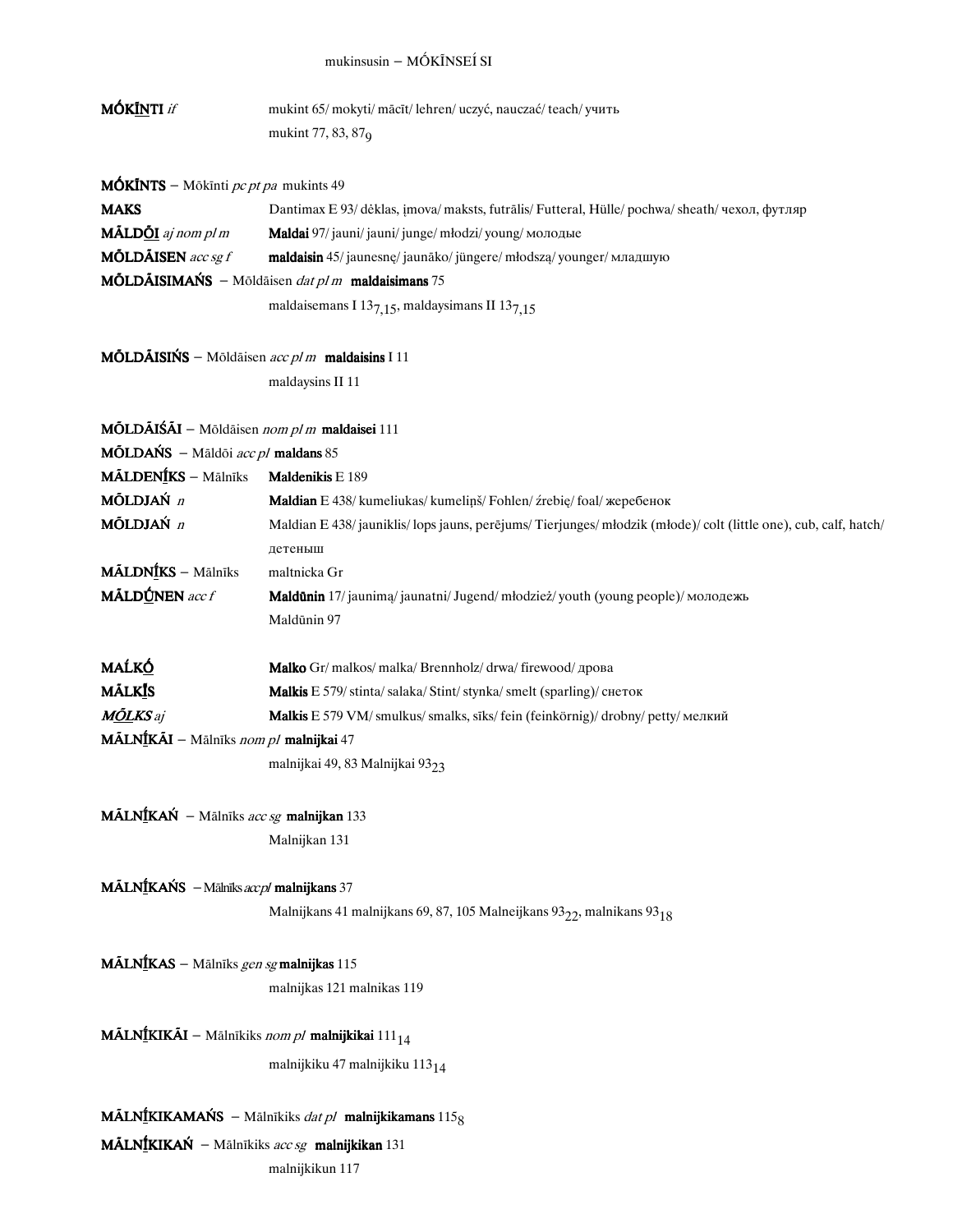# $\textbf{M}$ ĀLN**ÍKIKAŃS** – Mālnīkiks *acc pl* malnijkikans  $111_{18}$

malnijkikans  $111_{20}$ ,  $113_{3,12}$ ,  $115_{11}$ 

| MÃLNÍKIKS | malnijkiks $115_{21}/$ vaikelis/bērniņš/Kindlein/dzieciątko/kid (child)/ребеночек |
|-----------|-----------------------------------------------------------------------------------|
|           | malnijkix 113 malnijkixs 111 $_7$ malnijkinks 115 $_1$                            |

# malnijkikun - MÃLNĪKIKAN

| MÃLNÍKS | malnijks 115/vaikas/berns/Kind/dziecko/child/ребенок, дитя |
|---------|------------------------------------------------------------|
|         | malnijks 131 malneyks 133                                  |

# $\text{MÁLN} \text{\underline{\textit{f}}K} \text{\underline{\textit{h}}} - \text{Mālnīks}\ \textit{dat}\ \textit{sg} \text{M} \text{alnīku}$ 131

maltnicka Gr - MÃLDNĪKS

| MALÚNAKELAŃ n              | Malu ^akela ^ E 321/ malūnratis/ dzirnavu ritenis/ Mühlrad/ młyńskie koło/ mill wheel/ мельничье колесо                                                                              |
|----------------------------|--------------------------------------------------------------------------------------------------------------------------------------------------------------------------------------|
| <b>MALÚNASTABS</b>         | Malunasta ^b E 319/ girna/ dzirnakmens/ Mühlstein/ młyński kamień/ millstone/ жернов                                                                                                 |
| <b>MALÚNS</b>              | Malunis E 316/ malūnas/ dzirnavas/ Mühle/ młyn/ mill/ мельница                                                                                                                       |
| <b>MANDEWELIS</b>          | Mandiwelis E 318/ milinys/ milna (dzirnu)/ Quirlstab der Handmühle/ trzonek młynka/ millstone handle/                                                                                |
|                            | рукоять ручной мельницы                                                                                                                                                              |
| <b>MAŃGÓ</b>               | Manga Gr/ kekšė/ ielasmeita/ Hure/ dziwka/ whore/ шлюха                                                                                                                              |
| MAŃGŎS – Mangō gen         | <b>Mangos</b> Gr                                                                                                                                                                     |
| $MANS - Mes$ <i>acc</i>    | mans 33                                                                                                                                                                              |
|                            | mans 35, 47, 49 <sub>3,8,11,18</sub> , 51 <sub>10,18</sub> , 55 <sub>12,14,19</sub> , 57, 63 <sub>6,15</sub> , 83 <sub>15,16</sub> , 111, I 11 <sub>5,6</sub> , II 11 <sub>6,7</sub> |
| MÀRANGAŃ n                 | Morungen ON VM/Morongas/Moronga/Moh-rungen/Morag/Morag (Mohrungen)/Mopoнг                                                                                                            |
| MÔRGS aj                   | Moargis E 239/ margas (žemės)/ margs/ Morgen (Landes)/ morga/ acre (measure)/ морг (земли)                                                                                           |
| MAR $\frac{f}{m}$ nom sg f | Mary E 65/ marios (įlanka), įlanka/ līcis/ Haff/ zatoka/ bay/ залив                                                                                                                  |
| MARÍJAŃ acc                | Marian 41/ Marija/ Mariju/ Maria/ Marie/ Maria/ Мария                                                                                                                                |
|                            | Marian 43, 127 Marian I,II 7                                                                                                                                                         |
| <b>M<u>ÕR</u>KS</b> aj     | Markelauke ON VM/ šlapias/ slapjš/ naß/ mokry/ wet/ мокрый                                                                                                                           |
| <b>MAŔKS</b>               | Marx 111/ Markas/ Marks/ Markus/ Marek/ Marcus/ Марк                                                                                                                                 |
| MÔRTJAŃ acc                | Mārtin 107/nuotaką, marčią/līgavu, vedeklu/Braut, Schwiegertochter/narzeczoną, synowę/bride, daughter-<br>in $+$ аw/ сноху                                                           |
|                            | mārtan 109                                                                                                                                                                           |
|                            | $Marx - M\bar{O}RKS$                                                                                                                                                                 |
|                            | Mary $E - MARI$                                                                                                                                                                      |
|                            | $mas - max$                                                                                                                                                                          |
| <u>MÓ</u> SÓ               | Moazo E 178/ teta/ tante/ Tante/ ciotka, ciocia/ aunt/ тетя                                                                                                                          |
| MÓSLAŃ n                   | mosla Gr/klijai/līme/Leim/klej/glue/клей                                                                                                                                             |
|                            | moska Gr                                                                                                                                                                             |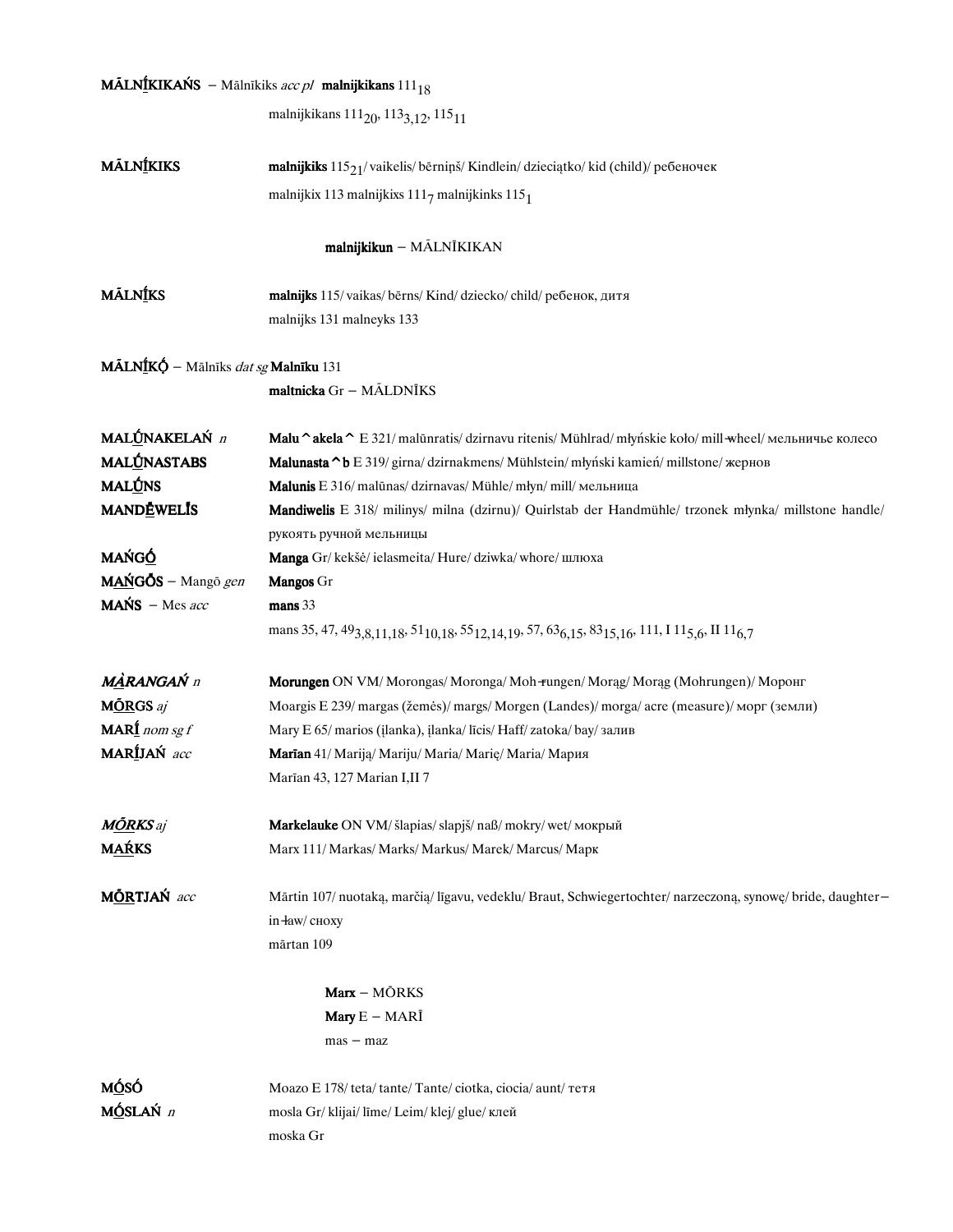| $M\triangle T\AA I$ , loc" sg (av)           | (en) mattei 115/mastu/mērogā/ Maße (in dem Maße)/ skalę (na skalę)/ scale (on a scale)/ степени, мере        |
|----------------------------------------------|--------------------------------------------------------------------------------------------------------------|
| MÓTÉ                                         | Mothe E 170/ motina/ māte/ Mutter/ matka/ mother/ мать                                                       |
|                                              | Mūti 67 Muti Gr                                                                                              |
|                                              |                                                                                                              |
| MÓTEŃ – Mōtē acc f                           | Mūtien 29                                                                                                    |
|                                              | Mutien 95 mutien II 5 mūtin 101 muttin I 5                                                                   |
| <b>MATS</b>                                  | mattei 115 VM/ mastas, dydis, saikas, matas/ apmērs, izmērs, mērs/ Maß, Maßstab, Grad (Maßstab)/ wymiar,     |
|                                              | miara/degree, scale (degree), measure, quantity, size/ масштаб, мера, степень                                |
| MÀZÃIS av                                    | massais 115/mažiau/mazāk/weniger/mniej/fewer/меньше                                                          |
| MAZÉLAÍ cn 3                                 | musīlai 121/ galėtų/ varētu/ könne/ mogł by/ could/ мобы, смог (чтобы смог)                                  |
| <b>MÀZGENÓ</b>                               | Mulgeno E 74/ smegenys/ smadzenes/ Gehirn/ mózg/ brain/ мозг (головной)                                      |
| *MÀŹJÓ – Mazēlaī <i>id ps 1 sg</i> massi 45  |                                                                                                              |
| *MÀZEÍ – Mazēlaī id ps 2 sg massi 79         |                                                                                                              |
|                                              | massi 81                                                                                                     |
| $M\angle ZI$ – Mazēlaī <i>id ps 3</i>        | massi 17                                                                                                     |
|                                              | massi 61, 71, 75, 87, 99, 113, 115, 117                                                                      |
|                                              |                                                                                                              |
| $M\triangle ZIME -$ Mazēlaī <i>idps 1 pl</i> | massimai 91                                                                                                  |
|                                              | massimai 123                                                                                                 |
|                                              | $mayley II - MAJAI$                                                                                          |
|                                              | Mealde - MÉLDE                                                                                               |
|                                              | $Meddo E - MEDU$                                                                                             |
| MEDENÍKS                                     | Medenixtaurw' E 766 VM/ miškininkas (miškinis)/ meža iedzīvotājs/ Waldbewohner/ leśnik/ woodman/             |
|                                              | лесной житель                                                                                                |
|                                              | MEDENÍKS TATÓRWAS nom sg m Medenixtaurw' E 766/ kurtinys/ mednis/ Auerhahn/ gluszec/ capercailye/ глухарь    |
|                                              |                                                                                                              |
|                                              | Median - MEDJAN                                                                                              |
|                                              | Medies $E - MED\$ IS                                                                                         |
| <b>MEDINITÉ</b>                              | <b>Medinice</b> E 357/dubuo (varinis)/bloda (vara bloda)/Becken (Kupferbecken)/miednica/copper basin (dish)/ |
|                                              | блюдо (медное), таз (медный)                                                                                 |
| <b>MED</b> <sup><i>is</i></sup>              | Medies E 696/ medžiotojas/ mednieks/ Jäger/ myśliwy, łowca/ hunter/ охотник                                  |
| MÈDJAŃ n                                     | Median E 586/ miškas/ mežs/ Wald/las/ wood (forest), forest/ лес                                             |
| <b>MEDJŐNÉ</b>                               | Medione E 699/ medžioklė/ medibas/ Jagd/ polo wanie/ hunting/ охота (на зверей)                              |
| $M\dot{E}DU$ <i>n</i>                        | Meddo E 391/medus/medus/Honig/miód/honey/мед                                                                 |
| <b>MEÍGTWEÍ</b>                              | meicte Gr/miegoti/ gulēt (miegā)/ schlafen/ spać/ sleep/ спать                                               |
| MÉLDÉ                                        | Mealde E 52/ žaibas/ zibens/ Blitz/ błyskawica/ lightning/ молния                                            |
| <b>MELETÓ</b>                                | Melato E 743/ meleta (žalioji)/ dzilna (zaļā)/ Grünspecht/ dzięcioł (zielony)/ green woodpecker/ дятел       |
|                                              | (зеленый)                                                                                                    |
| MÉLINAŃ acc                                  | mīlinan 103/dėmę/traipu/Flecken/plamę/spot (stain), blot/пятно                                               |
| <b>MÉLINÉ</b>                                | <b>Melne</b> E 161/melyne/zilums (no sitiena)/blauer Fleck/siniak/bruise/синяк                               |
| <b>MÉLINS</b> aj                             | mīlinan 103 VM/ mėlynas (tamsiai mėlynas)/ zils (tumši zils)/ blau (dunkelblau)/ siny (ciemnosiny)/ blue     |
|                                              | (dark blue)/ синий (темносиний)                                                                              |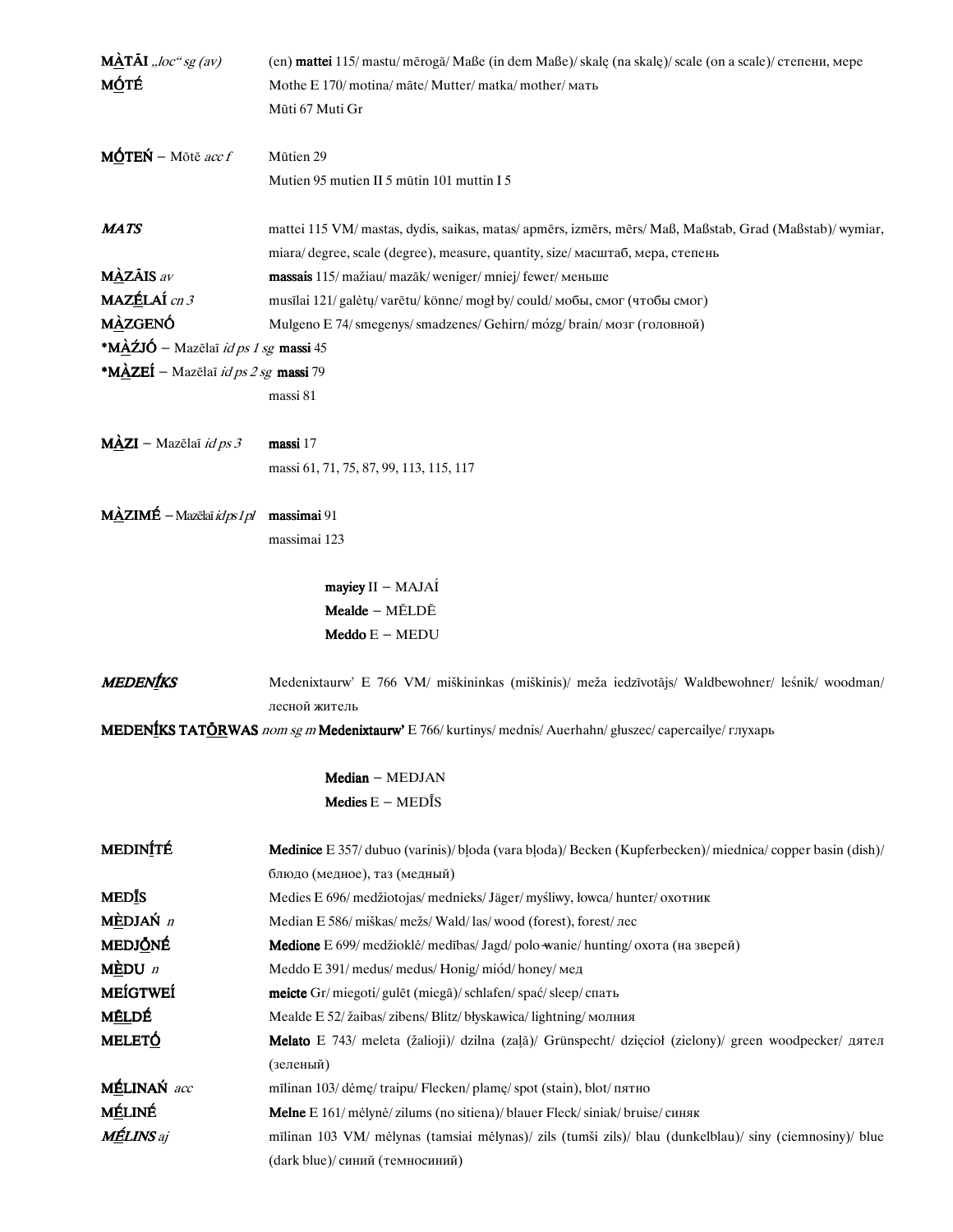#### Meltan  $E - MILTAN$

| $MEN - Es acc$                                                 | mien 27                                                                                                                                                                                                                                                     |
|----------------------------------------------------------------|-------------------------------------------------------------------------------------------------------------------------------------------------------------------------------------------------------------------------------------------------------------|
|                                                                | mien 37 <sub>14,17</sub> , 41, 43, 45 <sub>12,21</sub> , 67, 69 <sub>6,7</sub> , 79 <sub>13,15,17,20</sub> , 8 <sup>1</sup> <sub>13,16,17,20</sub> , (pō)mien 107, mien 113, 131                                                                            |
|                                                                |                                                                                                                                                                                                                                                             |
| $M \times EI - Es$ dat                                         | mennei 41                                                                                                                                                                                                                                                   |
|                                                                | mennei 45 <sub>19,22</sub> , 67 <sub>10,15,23</sub> , 81, 107, 125                                                                                                                                                                                          |
|                                                                |                                                                                                                                                                                                                                                             |
|                                                                | menentwey I - MININTWEI                                                                                                                                                                                                                                     |
|                                                                |                                                                                                                                                                                                                                                             |
| <b>MÉNIKS</b>                                                  | Menig E 8/ mėnulis/ mēness/ Mond/ księżyc/ moon/ месяц (луна), луна                                                                                                                                                                                         |
|                                                                | menissnan I - MINĪSNAN                                                                                                                                                                                                                                      |
| $M\tilde{E}NS\acute{O}$ nom sg f                               | Menso E 374/ mėsa/ gaļa/ Fleisch/ mięso/ meat/ мясо                                                                                                                                                                                                         |
|                                                                | Meinse Gr                                                                                                                                                                                                                                                   |
|                                                                |                                                                                                                                                                                                                                                             |
| MÉNSÓ nom sg f                                                 | mensā 101 <sub>19</sub> / kūnas (kūno mėsa)/ miesa/ Fleisch (Leib), Leib (Körper)/ ciało (mięso ciała)/ flesh/ плоть                                                                                                                                        |
|                                                                | mensai 55 Menso E 154 mensas 101 <sub>24</sub>                                                                                                                                                                                                              |
|                                                                |                                                                                                                                                                                                                                                             |
| $M\bar{E}NSA\acute{N}$ – Mēnsā acc sg mensan 101 <sub>15</sub> |                                                                                                                                                                                                                                                             |
|                                                                | mensan 101 <sub>19</sub> , 103, 123 mensen 85                                                                                                                                                                                                               |
|                                                                |                                                                                                                                                                                                                                                             |
| $M\tilde{E}NSOS - M\tilde{e}ns\tilde{a}gensg$                  | mensas 45                                                                                                                                                                                                                                                   |
|                                                                | menses II 9                                                                                                                                                                                                                                                 |
|                                                                |                                                                                                                                                                                                                                                             |
| MĒNSAŃ - Mēnsā gen pl                                          | menschon I 9                                                                                                                                                                                                                                                |
| M <u>ÉN</u> TIJMÉ p <sub>S</sub> 1 pl                          | mēntimai 29/ meluojame/ melojam/ lügen/ łżemy, kłamamy/ lie (tell lies)/ лжём                                                                                                                                                                               |
|                                                                | Mercline E - MĨRKLÍNĒ                                                                                                                                                                                                                                       |
|                                                                |                                                                                                                                                                                                                                                             |
| <b>MÉRG<math>\underline{\acute{o}}</math></b> nom sg f         | Mergo E 192/ mergina/ meita (jaunava)/ Jungfrau, Mädchen/ dziewczyna, panna/ girl (maiden)/ девушка                                                                                                                                                         |
|                                                                | Merga Gr                                                                                                                                                                                                                                                    |
| <b>MÉRG<math>\acute{\textbf{O}}</math></b> nom sg f            |                                                                                                                                                                                                                                                             |
| MÉRGÓMAŃS - Mērgō dat p/Mergūmans 95                           | Mergu 67/ merga, tarnaitė/ kalpone/ Magd, Dienerin/ służąca/ maid, maidservant/ служанка                                                                                                                                                                    |
| MÉRGAŃ - Mērgō acc sg Mērgan 35                                |                                                                                                                                                                                                                                                             |
|                                                                | mergwan I,II 7                                                                                                                                                                                                                                              |
|                                                                |                                                                                                                                                                                                                                                             |
| <b>MÉRGÙZÉ</b>                                                 | merguß Gr/merga, tarnaitė/kalpone/Magd, Dienerin/służąca/girl, maidservant/служанка                                                                                                                                                                         |
| MĒRĪTWEÍ                                                       | ermīrit 69 VM/ galvoti, manyti/ domāt/ denken, meinen/ myśleć/ think/ думать, полагать                                                                                                                                                                      |
| MES pn 1 nom pl                                                | mes $291$ / mes/ mēs/ wir/ my/ we/ мы                                                                                                                                                                                                                       |
|                                                                | Mes $27_{9,16}$ , $29_{11}$ mes $29_{12}$ Mes $31_1$ mes $31_2$ Mes $31_{10}$ mes $31_{11}$ Mes $31_{19}$ mes $31_{20}$ Mes $33_7$ mes $33_8$ Mes                                                                                                           |
|                                                                | 33 <sub>18</sub> mes 33 <sub>19</sub> Mes 35 <sub>9</sub> mes 35 <sub>10</sub> Mes 37 <sub>1</sub> mes 37 <sub>2</sub> , 39 <sub>3,7</sub> , 47 <sub>9,10,11</sub> , 49 <sub>2,6</sub> , Mes 49 <sub>17</sub> mes 49 <sub>21</sub> , 51, 53 <sub>6,21</sub> |
|                                                                |                                                                                                                                                                                                                                                             |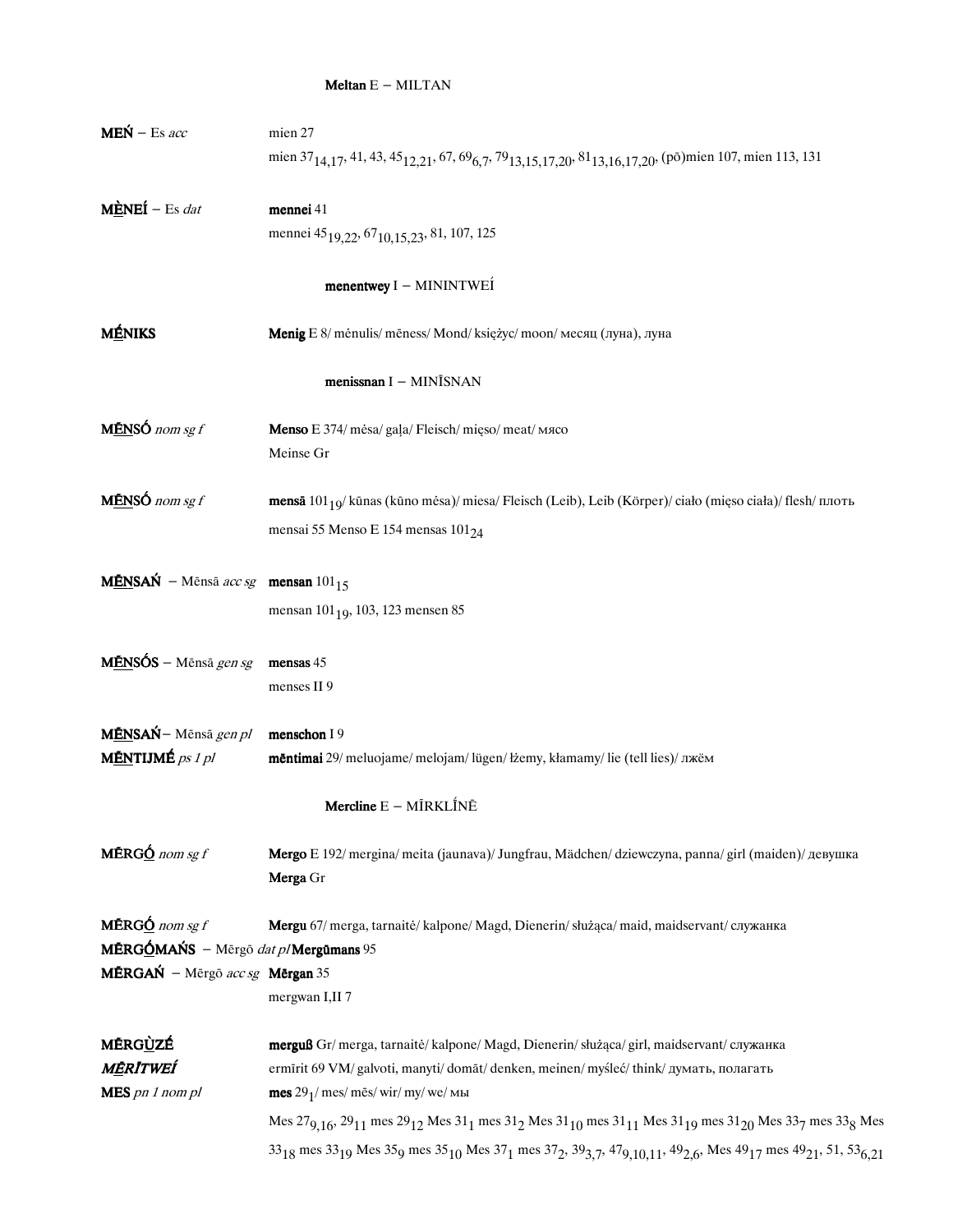|                                                       | Mes $55_2$ mes $55_{5,6,8,10,17,22,22}$ , Mes 57 mes $63_8$ Mes $63_{24}$ mes $65_{4,18,19,21,22}$ , 83 Mes 85, 89 mes 91 Mes                                          |
|-------------------------------------------------------|------------------------------------------------------------------------------------------------------------------------------------------------------------------------|
|                                                       | 109 mes 111 <sub>12,13</sub> , 113 <sub>9,17,20,21</sub> , 115, 117 Mes 119 mes 123 <sub>18,22</sub> , 131 <sub>9</sub> Mes 131 <sub>15</sub> , 133 mes II 11 mas I 11 |
|                                                       |                                                                                                                                                                        |
| MĒSTAŃ n                                              | Mestan E 796/ miestas/ pilsēta/ Stadt/ miasto/ town/ город                                                                                                             |
| <b>MĒTĪS</b>                                          | Metis E 166/ metimas/ metiens/ Wurf/rzut/throw/ бросок                                                                                                                 |
| MÈTAŃ n                                               | Mettan E 12/ metai/ gads/ Jahr/ rok/ year/ год                                                                                                                         |
|                                                       | mette Gr                                                                                                                                                               |
|                                                       | $mien - MEN$                                                                                                                                                           |
| MÌKSISKÃI av                                          | Mixkai 17/vokiškai/vāciski/deutsch/poniemiecku/German (in German)/по-немецки                                                                                           |
| $MILÕI - Mils nom pl$                                 | mīlai 89                                                                                                                                                               |
|                                                       | mijlai 47                                                                                                                                                              |
| <b>MÌLAŃ</b>                                          | milan E 455/milas/vadmala (rupja)/Tuch (grob), Want/sukno zgrzebne/woollen cloth (rough)/ сукно                                                                        |
| MÍLAŃ n                                               |                                                                                                                                                                        |
|                                                       | mijlan $115_{18}$ / meilė/ mīla, mīlestība/ Liebe/ miłość/love/любовь                                                                                                  |
| $MILA$ Ń – Mīls acc sg                                | mīlan 79                                                                                                                                                               |
|                                                       | mīlan 131 <sub>19</sub> mijlan 47, 81, 113 <sub>25</sub> , 129                                                                                                         |
| <b>MÍLAŃ</b> – Mīls $n (av)$                          | mijlan 27/ mielai, meiliai/ mīļi, mīlīgi/ lieb/ przymilnie, miło/ amiably (with love)/ любовно (с любовью)                                                             |
|                                                       | мило                                                                                                                                                                   |
|                                                       | mijlan 31                                                                                                                                                              |
| $MILAS - Mils gen sgm$                                | mijlas 109                                                                                                                                                             |
|                                                       | mijlas 119, 131 $_8$                                                                                                                                                   |
|                                                       |                                                                                                                                                                        |
| $MILOS - Mils$ nom pl f                               | Mijlas $1139$                                                                                                                                                          |
|                                                       | Mijlas 123                                                                                                                                                             |
| <b>MÍLÉJA</b> – Mīlēti ps 3                           | mile 37                                                                                                                                                                |
|                                                       | milē 103 <sub>16</sub> mile 103 <sub>16</sub>                                                                                                                          |
| <b>MÍLÉJITÉ</b> – Mīlīs <i>ip 2 pl</i>                | milijti $1036$                                                                                                                                                         |
| MILEN acc f                                           | mijlin 125/ meilę/ mīlu, mīlestību/ Liebe/ miłość/ love/ любовь                                                                                                        |
| MÍLÉTÃI - Milēti <i>pcpt pa nom pl m</i> milijtai 131 |                                                                                                                                                                        |
| <b>MÍLÉTI</b> if                                      |                                                                                                                                                                        |
|                                                       | milijt 291/ mylėti/ mīlēt/ lieben/ kochać/ любить                                                                                                                      |
|                                                       | milijt 29 <sub>12</sub> , 31 <sub>2,11,20</sub> , 33 <sub>3,8,19</sub> , 35, 37, 39, 103                                                                               |
|                                                       | milijti - MÍLĪTĒ                                                                                                                                                       |
|                                                       |                                                                                                                                                                        |

MİLÉWUNS – Mīlēti *pcptacnomsgm* milijuns  $103<sub>7</sub>$ 

| <b>M</b> ILIS av cp                      | mijls 89/ mieliau, meiliau/ mīļāk, mīlīgāk/ lieber/ przymilniej, milej/ more kindly/ милее |
|------------------------------------------|--------------------------------------------------------------------------------------------|
| $MILIS - Mil \ddot{e}$ ti <i>ip 2 sg</i> | <b>Mijlis</b> 97/ mylėk/ mīlē/ liebe/ kochaj/ love/ люби                                   |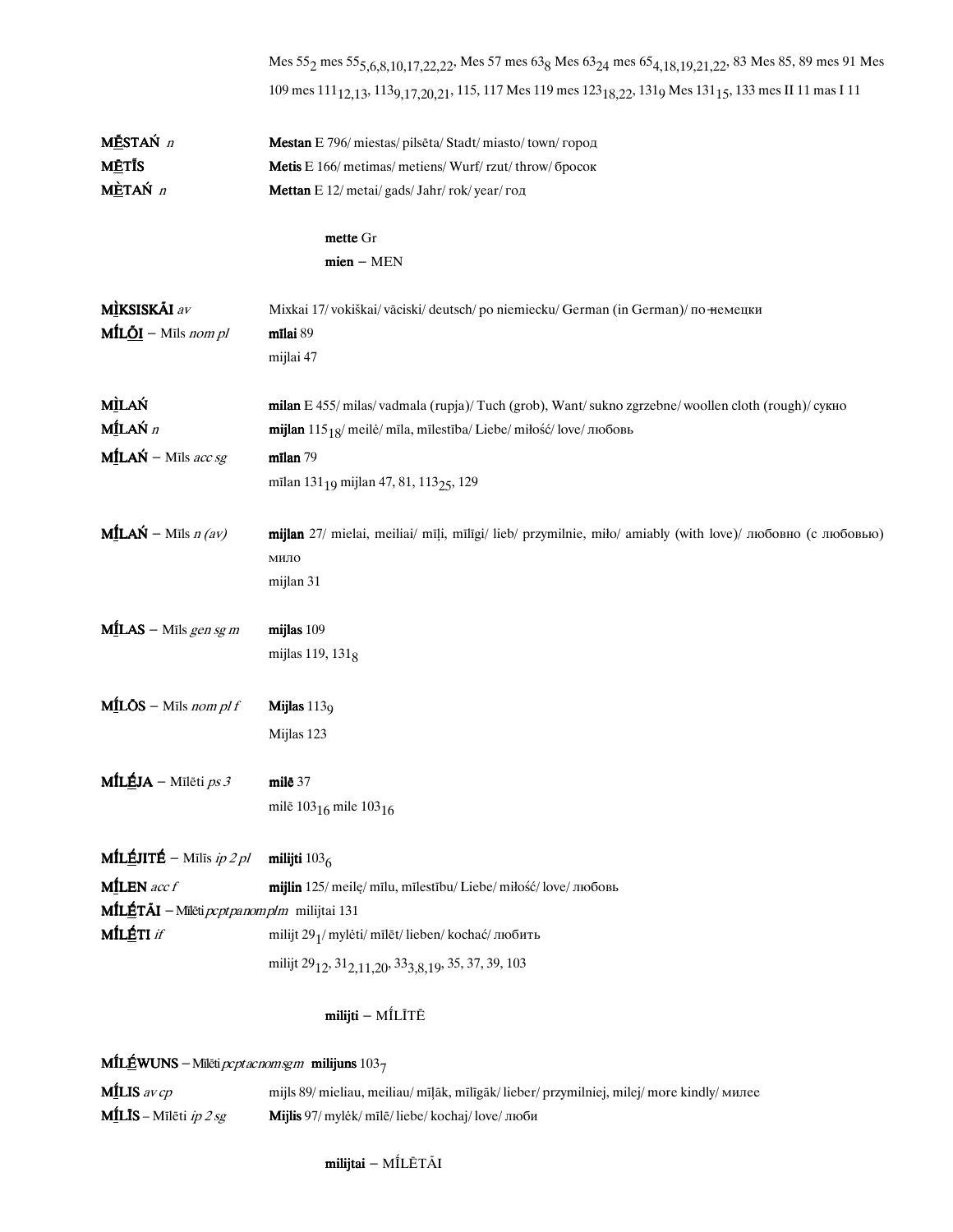| <b>MILS</b> aj nom sg m    | mijls 49/ mielas/ mīļš/ lieb, lieblich/ miły/ lovely, beloved, dear (beloved)/ милый                                                    |
|----------------------------|-----------------------------------------------------------------------------------------------------------------------------------------|
|                            | mijls 113 <sub>11</sub> Mijls 67 <sub>10</sub> mijls 71 mīls 67 <sub>14</sub>                                                           |
|                            | $mijls - MÍLIS$                                                                                                                         |
|                            | $m$ īlinan $103 - MÉLINAN$                                                                                                              |
| MILTAŃ n                   | Meltan E 335/ miltai/ milti/ Mehl/ maka/ meal (flour), flour (meal)/ мука                                                               |
| <b>MIN</b> <sub>I</sub> KS | mynix E 511/ odminys/ ādminis/ Gerber/ garbarz/ tanner (currier)/ кожедуб, кожевник                                                     |
| <b>MIN<u>ÍN</u>TWEÍ</b>    | menentwey I 5/mineti/minet, pieminet/erwähnen/wspomnieć/mention/упоминать, поминать                                                     |
| MINÍSNAŃ acc               | minisnan II 15/minėjimą/pieminėšanu/Erwähnung/wspomnienie/mentioning/упоминание                                                         |
|                            | menissnan I 13 menisnan I 15, II 13                                                                                                     |
| <b>MINKUS</b>              | mynkus Gr/vienuolis/ mūks/ Mönch/ mnich/ monk/ монах                                                                                    |
|                            | $mynix E - MINIKS$                                                                                                                      |
|                            | $mynsis E - SMARSAS$                                                                                                                    |
| <b>MÍNSÓWÉ</b>             | Mynsowe E 364/ dubuo/ bļoda/ Schüssel/ misa/ basin/ миска                                                                               |
| MÍRKLÍNÉ                   | Mercline E 48/ dulksna/lietus smalks/Nieseln/mżawka/drizzle/морозь                                                                      |
| <b>MÍRKLÍNÉ</b>            | Mercline E 48/ amalas/ rūsa (pie debesīm)/ Wetter leuchten/ blyskanie (bez grzmotu)/ sheet lightning/                                   |
|                            | зарница                                                                                                                                 |
| MÍRKLÍNÉ                   | Mercline E 48/ miltligė/ miltrasa/ Mehltau/ rosa mączna/ mildew (blight)/ мучнистая роса                                                |
|                            | miskilis $E$ 246 - nuskils $E$ 299                                                                                                      |
| MISTRAŃ acc                | Mistran 91/ magistra/ magistru, mestru/ Hochmeister, Fürsten/ magistra, Mistrza Wielkiego/ Great Master/<br>магистра                    |
|                            | Mixkai - MIKSISKÃI                                                                                                                      |
|                            | Moargis - MŌRGS                                                                                                                         |
|                            | Moazo $E - M\acute{O}S\acute{O}$                                                                                                        |
|                            | Moke $E - M$ ÓKĒ                                                                                                                        |
|                            | Morungen ON - MARANGAN                                                                                                                  |
|                            | mosla Gr - MÓSLAN                                                                                                                       |
| <b>MAZÙKÓ</b>              | Mosuco E 662/ žebenkštis/ zebiekste/ Wiesel/ łasica/ weasel/ ласка (зверек)                                                             |
|                            | $muisieson - MÕISESJAN$                                                                                                                 |
|                            | $m\ddot{u}k - M\ddot{O}K$                                                                                                               |
|                            | Mulgeno E - MAZGENÓ                                                                                                                     |
| $M\angle$ RAWUNS pc pt ac  | murrawuns 69/ murmėjęs, niurnėjęs/ kurnėjis/ gemurrt, gemurmelt/ burczawszy, gderawszy/ (one who has)<br>murmured (grumbled)/ ворчавший |
|                            | musīlai - MAZÉLAÍ                                                                                                                       |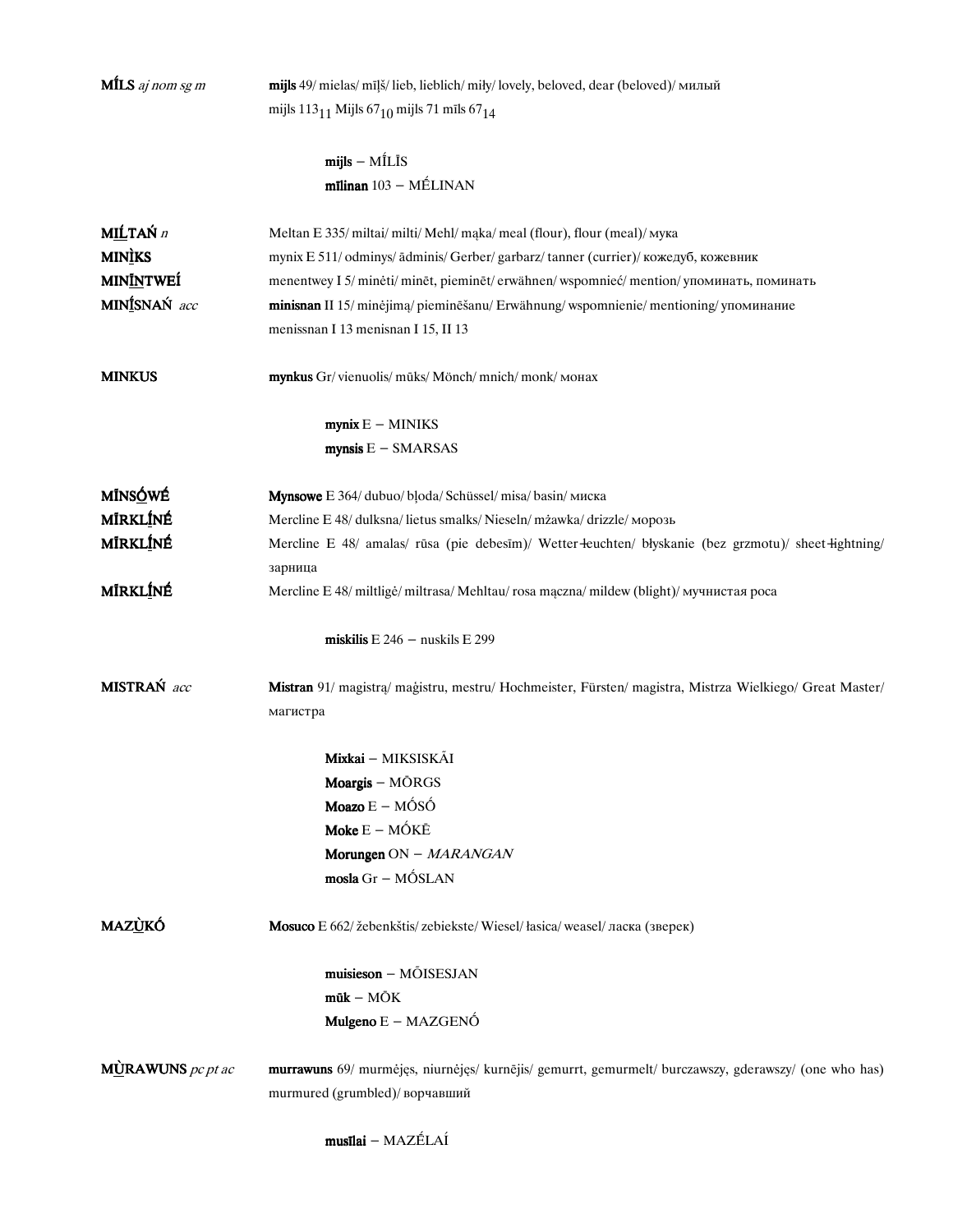MAZĪNGA av

# **MÚSÓ**

 ${\rm muso} \to 782/\,$ musė/ ${\rm mu}$ sa/Fliege/mucha/fly (insect)/ ${\rm My}$ 

Mütien --  $M\acute{\mathrm{O}}\mathrm{TEM}$  $\text{mūtin}$  –  $\text{M}\acute{\text{O}}\text{T}\text{EN}$  $\mbox{\bf {muttin}}$  I – MÓTEN  $\mathbf{m} \mathbf{y} - \mathbf{m} \mathbf{i}$ 

# $\overline{\mathbf{N}}$

| $N\acute{O}$ prp           | (seggīt) <b>na</b> 39/ ant/ uz (kā) G/ auf/ na/ on/ на                                                                                                                             |
|----------------------------|------------------------------------------------------------------------------------------------------------------------------------------------------------------------------------|
|                            | na(dangon) 127 na I 9 na(dengon) II 9 na(semmiey) II 9                                                                                                                             |
| NÓ                         | no 17/ ant/ uz $(k\vec{a})$ / auf/ na/ on/ на                                                                                                                                      |
|                            | no 35, 39, 43, 63, 85 <sub>7,8</sub> , 97, 111, 119 <sub>14</sub> no(dins) 113 no(kan) 125 <sub>8</sub> no(schan) 103 <sub>4</sub> , 103 <sub>28</sub> no(semien) 29, 51           |
|                            | no(semmien) 45, 95, 107, 123 No(stan) 43 <sub>19</sub> , 47, 55, 63 <sub>7</sub> no(stan) 71 <sub>4</sub> No(stan) 71 <sub>7,16</sub> , 79, 81 <sub>7</sub> , 87 <sub>8,10</sub> , |
|                            | No(stan) 89 <sub>13</sub> no(stan) 89 <sub>27</sub> No(stan) 91 no(stan) 93 <sub>9</sub> , 101 No(stan) 103 <sub>8.10</sub> no(stan) 105 <sub>11.13</sub> No(stan)                 |
|                            | 109, 117, 121 no(stan) 129, 133 <sub>6</sub> no(stans) 37, 93 <sub>1</sub> No(stansubban) 125 <sub>1</sub> no(tien) 83 no(twaian) 119 <sub>11</sub>                                |
|                            | $no(wans)$ 133 <sub>18</sub>                                                                                                                                                       |
| <b>NABETÓ</b>              | Nawetto E 323/ stebulinis velenas/ rumbu vārpsta/ Mühlgang/ wał piastowy/ hub shaft/ ступичный вал                                                                                 |
| <b>NAB</b> IS              | Nabis E 123/bamba/naba/Nabel/pepek/navel/пупок                                                                                                                                     |
| <b>NABIS</b>               | Nabis E 297/ stebulė/ rumba/ Nabe/ piasta/ nave (hub), hub (nave)/ ступица                                                                                                         |
| <b>NADĒLÉ</b>              | <b>Nadele</b> E 17/ sekmadienis/ svētdiena/ Sonntag/ niedziela/ Sunday/ воскресенье                                                                                                |
| NADRUWÉSNAŃ acc            | nadruwisnan 63/ tikėjimąsi, viltį/ cerėšanu, cerību/ Hoffnung/ spodziewanie, nadzieja/ expectation, hope/<br>надежду                                                               |
| NÓDWISJAŃ acc sg           | nādewisin 89/ dūsavima/ nopūšanās/ Seufzen/ wzdychanie/ sighing/ вздохи                                                                                                            |
| <b>NAGÓTÍS</b>             | Nagotis E 349/ katiliukas su kojomis/ katliņš ar kājām/ Topf mit Beinen/ kociołek z nóżkami/ cauldron with                                                                         |
|                            | legs/ котелок с ножками                                                                                                                                                            |
| NÀGÉ                       | Nage E 145/ koja/ kāja/ Bein/ noga/ leg/ нога                                                                                                                                      |
|                            | Noye Gr                                                                                                                                                                            |
| <b>NAGÉPIRSTIS</b>         | Nagepristis E 149/ pirštas kojos/ pirksts kājas/ Zehe/ palec nogi/ toe/ палец ноги                                                                                                 |
| NÓGNAŃ n                   | Nognan E 498/oda (išdirbta)/ āda (izstrādāta)/ Leder/ skóra (wyprawiona)/ leather/ кожа (выделанная)                                                                               |
| <b>NAGS</b>                | Nagis E 371/titnagas/krams/Feuerstein/krzemień/flint/кремень                                                                                                                       |
|                            | <b>Nagotis</b> $E - NAGÓT\$ IS                                                                                                                                                     |
| <b>NAGUTIS</b>             | Nagutis E 117/ nagas (piršto)/ nags (pirksta)/ Nagel (Fingernagel)/ paznokieć/ nail (finger-nail)/ ноготь                                                                          |
| <b>NAKTIŃ</b> – Naktis acc | nacktin 81                                                                                                                                                                         |
|                            | Naktin 79 Nacktien 75 nacktien 97 nactin I 13 naktin II 13                                                                                                                         |
| <b>NAKTISf</b>             | nackt Gr/ naktis/ nakts/ Nacht/ noc/ night/ ночь                                                                                                                                   |
| NÓLINGÓ                    | Nolingo E 453/ pavadis/ pavada/ Zügel/ powód (lejc), lejc/ rein/ повод (поводок)                                                                                                   |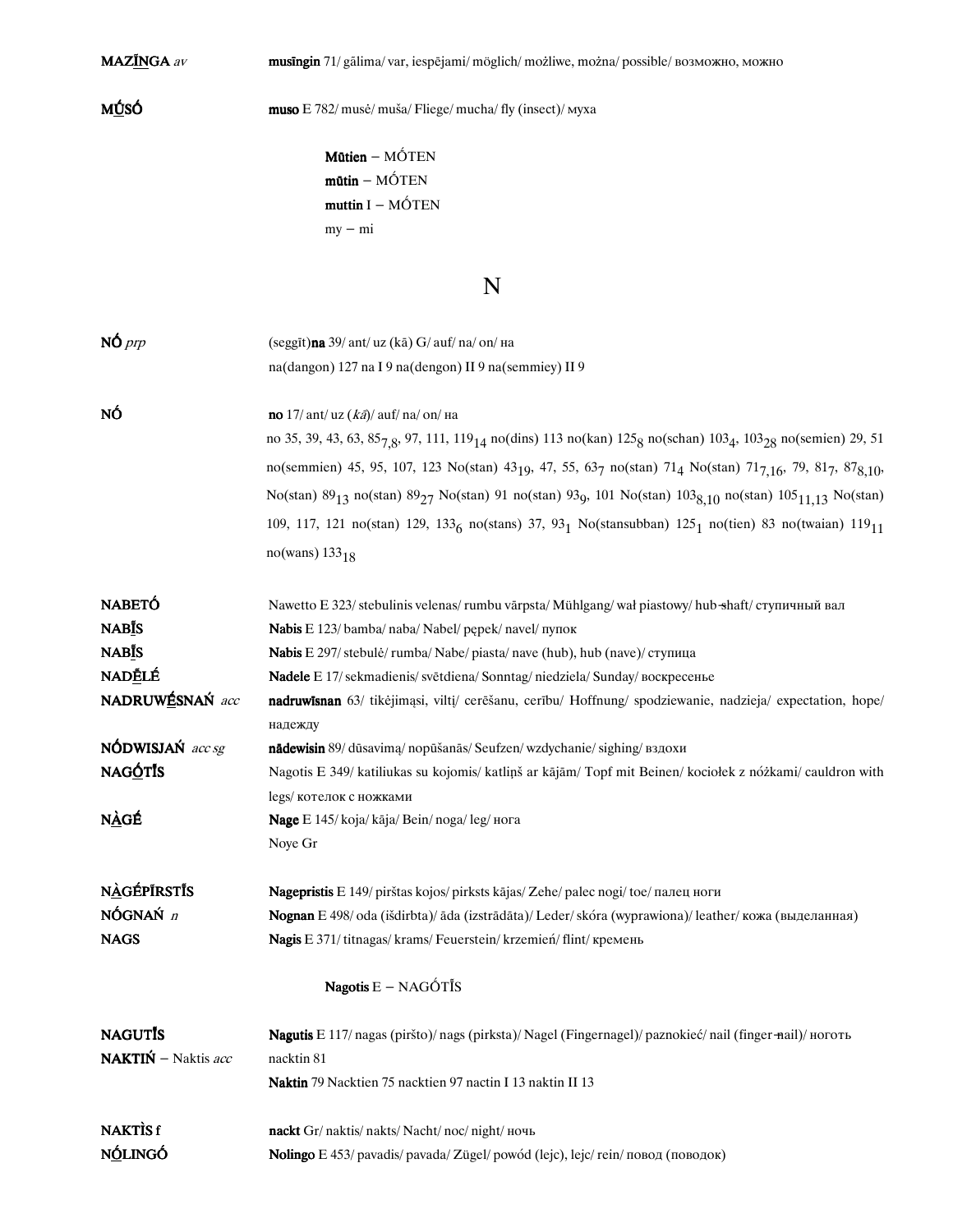| NÓMÁITS                                           | Nomaytis E 684/ meitėlis/vepris/Bork (Mastbork)/wieprz, tucznik/fatling hog (pig)/боров                                                        |
|---------------------------------------------------|------------------------------------------------------------------------------------------------------------------------------------------------|
| <b>NÓPLĀSS</b>                                    | Noploz E 396/ kočėlas/ vangale/ Mangelrolle/ magiel/ mangle/ скалка                                                                            |
| <b>NARIKIS</b>                                    | Naricie E 664/ šeškas/ sesks/ Iltis/ tchórz/ polecat/ хорек                                                                                    |
|                                                   | NÓSEÍLEWÍNGISKAŃ aj acc Naseilliwingiskan 117/ dvasišką/ garīgu/ geistlichen/ duchowy/ spiritual/ духовный                                     |
|                                                   | Noseilewingiskan 123                                                                                                                           |
|                                                   |                                                                                                                                                |
| NÓSEÍLJAŃ – Nōseīljas acc naseilen I 7            |                                                                                                                                                |
|                                                   | naseilen I 9 naseylien II 7, 9 Noseilien 41 Noseilien 45 <sub>3</sub> , 119, 121 noseilien 123 <sub>20</sub> Noseilien 123 <sub>24</sub> , 129 |
|                                                   | Noseilin 49, 63 <sub>3</sub> , 71, 127 <sub>9, 19</sub> Nuseilin 117                                                                           |
|                                                   |                                                                                                                                                |
|                                                   | NÓSEÍLJAS - Nōseīlīs gen Naseilis I 11/ dvasios/ gara/ Geistes/ ducha/ spirit, ghost/ gyxa                                                     |
|                                                   | naseylis II 11 Noseilis 109 Noseilis 129 Noseilis 45 <sub>12</sub> Noseilis 59 Noseilie 63 <sub>6</sub>                                        |
|                                                   |                                                                                                                                                |
| <b>NÓSEÍLÍS</b>                                   | Noseilis 79/ dvasia/ gars/ Geist/ duch/ spirit, ghost/ $\alpha$ yx                                                                             |
|                                                   | Noseilis 81                                                                                                                                    |
|                                                   |                                                                                                                                                |
| NÓSÍ                                              | Nozy E 85/ nosis/ deguns/ Nase/ nos/ nose/ нос                                                                                                 |
| NÓSIPRÖLÍ nom sg f                                | Noseproly E 86/ nosiaskylė/ nāss/ Nasenloch/ nozdrza/ nostril/ ноздря                                                                          |
| $N\acute{O}TISf$                                  | Noatis E 291/dilgele/natre/Nessel/pokrzywa/nettle/крапива                                                                                      |
|                                                   |                                                                                                                                                |
|                                                   | naunagemmans - NAWAGIMUNS                                                                                                                      |
|                                                   | naunagimton - NAWAGIŃTAN                                                                                                                       |
|                                                   | $naunan - NÀWANJAN$                                                                                                                            |
|                                                   | naunīngs - NAUNĪNGĪS                                                                                                                           |
|                                                   | nauns-NAWASĪS                                                                                                                                  |
|                                                   |                                                                                                                                                |
| [? NÃUN <u>ĨN</u> GĪS m                           | naunīngs 87/ naujokas/ jaunatnācējs, iesācējs/ Neuling/ nowicjusz/ novice, newcomer/ новичок ]                                                 |
| NAÚTEÍ dat sg f                                   | nautei 29/vargui, bėdai/postam, bėdai/Not/biedzie/trouble (misery)/нужде, беде                                                                 |
| NAÚTIŃ – Naūtei acc sg                            | nautin $91$                                                                                                                                    |
|                                                   | nautin 113 nautien 115                                                                                                                         |
|                                                   |                                                                                                                                                |
| <b>NAUTIŃS</b> – Naūtei <i>acc pl</i> nautins 31  |                                                                                                                                                |
| NAWAGIMUNS pc pt ac                               | naunagemmans 131/ gimes naujai/ dzimis no jauna/ neugeboren/ urodziwszy się od nowa/ new-born/                                                 |
|                                                   | родившийся заново                                                                                                                              |
| NAWAGIMTAN acc                                    | naunagimton 115/ gimusį naujai/ dzimušu no jauna/ eingeborenen/ urodziwszego się od nowa/ new born/                                            |
|                                                   | родившегося заново                                                                                                                             |
|                                                   | NÓWÃITJÓWUNS pc pt ac nowaitiāuns 69/ apkalbėjęs/ aprunājis/ nachgeredet (verleumdet)/ obmówiwszy/ (one who has) cal umniated/                 |
|                                                   | оговоривший (оклеветавший)                                                                                                                     |
| $N\triangle WAN$ aj n                             | nawans I 13/ naŭja/jauns/neues/nowe/new/новое                                                                                                  |
| $N\angle AWMAN - NAWA\acute{N}$ pn/neuwenen II 13 |                                                                                                                                                |
| NÀWANJAŃ – Nawasis acc nawnan 65                  |                                                                                                                                                |
|                                                   | naunan(gimsenin) 63                                                                                                                            |
|                                                   |                                                                                                                                                |
| $N\triangle WAS\bar{I}S$ aj                       | nauns 63/ naujas/ jauns/ neu/ nowy/ new/ новый                                                                                                 |
|                                                   | nauns 75                                                                                                                                       |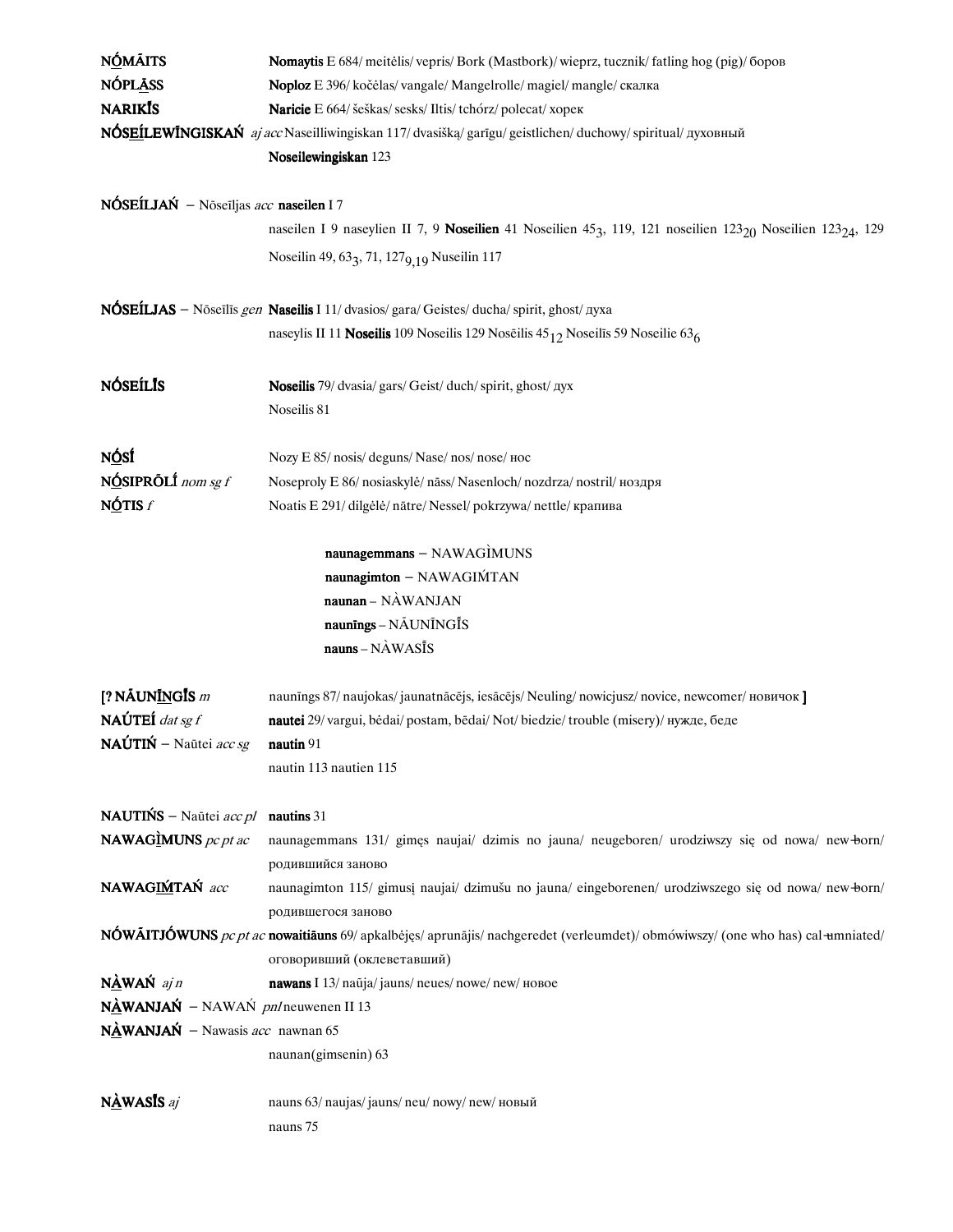| NÓWIS $f$                                                                         | Nowis E 151/lavonas, numirėlis/līķis, mironis/Leiche/trup/corpse/rpyn                                                                                                                                                                     |
|-----------------------------------------------------------------------------------|-------------------------------------------------------------------------------------------------------------------------------------------------------------------------------------------------------------------------------------------|
|                                                                                   | $nawnan - NÀWANJAN$                                                                                                                                                                                                                       |
|                                                                                   | neainessa – NĒAÍNESE                                                                                                                                                                                                                      |
|                                                                                   | neaw BPT - NĒJÃU                                                                                                                                                                                                                          |
| NÉ                                                                                | ni 29/ ne, nė/ ne, nē/ nicht, weder, nein/ nie/ no, not/ не, ни, нет                                                                                                                                                                      |
|                                                                                   | ni 27 <sub>14</sub> , 29 <sub>2,2,13</sub> , 31 <sub>3,10,20</sub> , 35 <sub>6,11</sub> , 37, 39, 43, 45, 55 <sub>3,4,6,14,19</sub> , 59, 61 <sub>11,16</sub> , 65, 67 <sub>22,23</sub> , 69 <sub>11,16</sub> ,19, 71 <sub>2</sub> ,      |
|                                                                                   | 77 <sub>1,16</sub> , 85, 87 <sub>4,4,4,6,8,23,24</sub> , 89 <sub>2,13,14,24</sub> , 93 <sub>9,10,15,18,19</sub> , 95 <sub>11,15</sub> , 101 <sub>2,9</sub> , 15 <sub>3</sub> , II 5 <sub>3,6,15,17,19,21</sub> , II 7 <sub>2,5</sub> , II |
|                                                                                   | 115 ny I 5 <sub>6,7,15,17,19,21</sub> ny I 7 <sub>2,5</sub> ny I 11 <sub>5</sub> ny Gr ny Gr ni(ains) 91 ni(anbillintai) 125 <sub>3</sub> ni(aubillintis) 125 <sub>3</sub>                                                                |
|                                                                                   | ni(draudieiti) 1133 ni(druwe) I 11 <sub>16</sub> , II 11 <sub>17</sub> ni(ebwinūtei) 103 <sub>14</sub> ni(ebwinūts) 87 <sub>1</sub> ni (enbenden) II 5 <sub>7</sub>                                                                       |
|                                                                                   | ny(koyte) BPT, ni(quoitā) $51_{15}$ ni(massi) $113_{17}$ , $115_{24}$ ni(pokūntuns) $67_8$ ni(rīgewings) $87_5$ ni(seilewingis)                                                                                                           |
|                                                                                   | $675$ ni(skijstints) $1153$ ni(swintina) 49 ni(swintinai) $5115$ ni(teisīngiskan) $874$ ni(teisī wingins) $6913$                                                                                                                          |
|                                                                                   | ni(tickran) 81 ni(turei) 105 ni(turri) 27 <sub>6</sub> ni(turri) 31 <sub>8</sub> ni(turri) 31 <sub>17</sub> ni(turri) 33 <sub>5</sub> ni(turri) 33 <sub>15</sub> ni(turri) 35 <sub>17</sub> ,                                             |
|                                                                                   | $69_{21}$ ni(turrīlai) 103 ni(wertīngs) 77 <sub>17</sub>                                                                                                                                                                                  |
| $N\hat{E}A\hat{N}\hat{O}$ – Niains f                                              | niainā $61_{20}$                                                                                                                                                                                                                          |
|                                                                                   | niainā 89 <sub>18</sub> ni aina 95 <sub>24</sub>                                                                                                                                                                                          |
| NÉAÍNAN - Niains acc                                                              | niainan $711$                                                                                                                                                                                                                             |
|                                                                                   | niainan 73 ni ainan 31 <sub>13</sub> , 79, 81                                                                                                                                                                                             |
| $N\hat{\mathbf{E}}$ $\mathbf{\underline{A}}$ $\hat{\mathbf{I}}$ NESE – Niains gen | neainessa $555$                                                                                                                                                                                                                           |
| $N\hat{\mathbf{E}}\underline{\mathbf{A}}\hat{\mathbf{I}}$ NS nom sg m             | niains 109/joks/nekāds/kein/żaden/no one, not any, none/никакой                                                                                                                                                                           |
| <b>NÉAÍNUŃTAŃ</b> - Niainunts $ac$ niainonton 55                                  |                                                                                                                                                                                                                                           |
| NÉAÍNUŃTS pn                                                                      | niainonts 103/niekas/nekas/niemand/nikt/nobody/никто                                                                                                                                                                                      |
| NÉD <u>ÉI</u> WISKAŃ acc                                                          | nideiwiskan 29/ bedievystę/ bezdievību/ Atheismus, Abgötterei/ bezbozność/ godlessness, atheism/ безбожие                                                                                                                                 |
|                                                                                   | <b>NÉDRUWÉJANTIŃ</b> – Druwěti pc ps ac acc nidruwintin 119/ netikinti/ neticošu/ ungläubigen (nicht glaubenden)/ niewiernego                                                                                                             |
|                                                                                   | (niewierzącego)/ unbelieving, irreligious, infidel/ неверующего                                                                                                                                                                           |
| NÉDRÙWJAŃ acc                                                                     | nidruwien 55/ netikėjimą/ neticību/ Unglaube, Mißglauben/ niewiara/ unbelief/ неверие                                                                                                                                                     |
|                                                                                   | NÉDRUWINGJÁI substnomplm nidruwingi 101/netikintys/neticigie/ungläubige/niewierni (ateisty)/irreligious, infidel/неверующие                                                                                                               |
|                                                                                   | NÉDRUWINGJAŃ – Nēdruwīngjāi gen pl nidruwīngin 121                                                                                                                                                                                        |
| NÉ ENBÓNDAŃ                                                                       | ni enbāndan 27/ bergždžiai/ velti, veltīgi/ unnütz, vergeblich/ daremnie, na próżno/ useless, vainly/ зря                                                                                                                                 |
| NÉETNÍSTIS gen f                                                                  | nieteīstis 115/nemalonės/nežēlastības, nelabvēlības/Ungnade/niełaski/disgrace, disfavour/немилости                                                                                                                                        |
| NÉGÉDÍNGS aj                                                                      | nigīdings 69/ begėdis/ bezkaunīgs/ schamlos/ bezwstydny/ shameless/ бесстыдный                                                                                                                                                            |
| NÈGI                                                                              | neggi 31/ir ne, nei/ nedz/ noch (weder noch)/ ani, ni/ nor, neither/ и не, ни                                                                                                                                                             |
|                                                                                   | neggi 33, 45, 85, 109                                                                                                                                                                                                                     |
| NÉIKAÚTI if                                                                       | neikaut 65/vaikščioti/staigāt/wandeln, spazieren/chodzić/walk/ходить, гулять                                                                                                                                                              |
| NÉJ <u>ÃU</u>                                                                     | neaw BPT/ nebe/ vairs ne, ne vairs, ne jau/ nicht mehr/ już nie, więcej nie/ no more, no longer, not any more/                                                                                                                            |
|                                                                                   | уже не, больше не                                                                                                                                                                                                                         |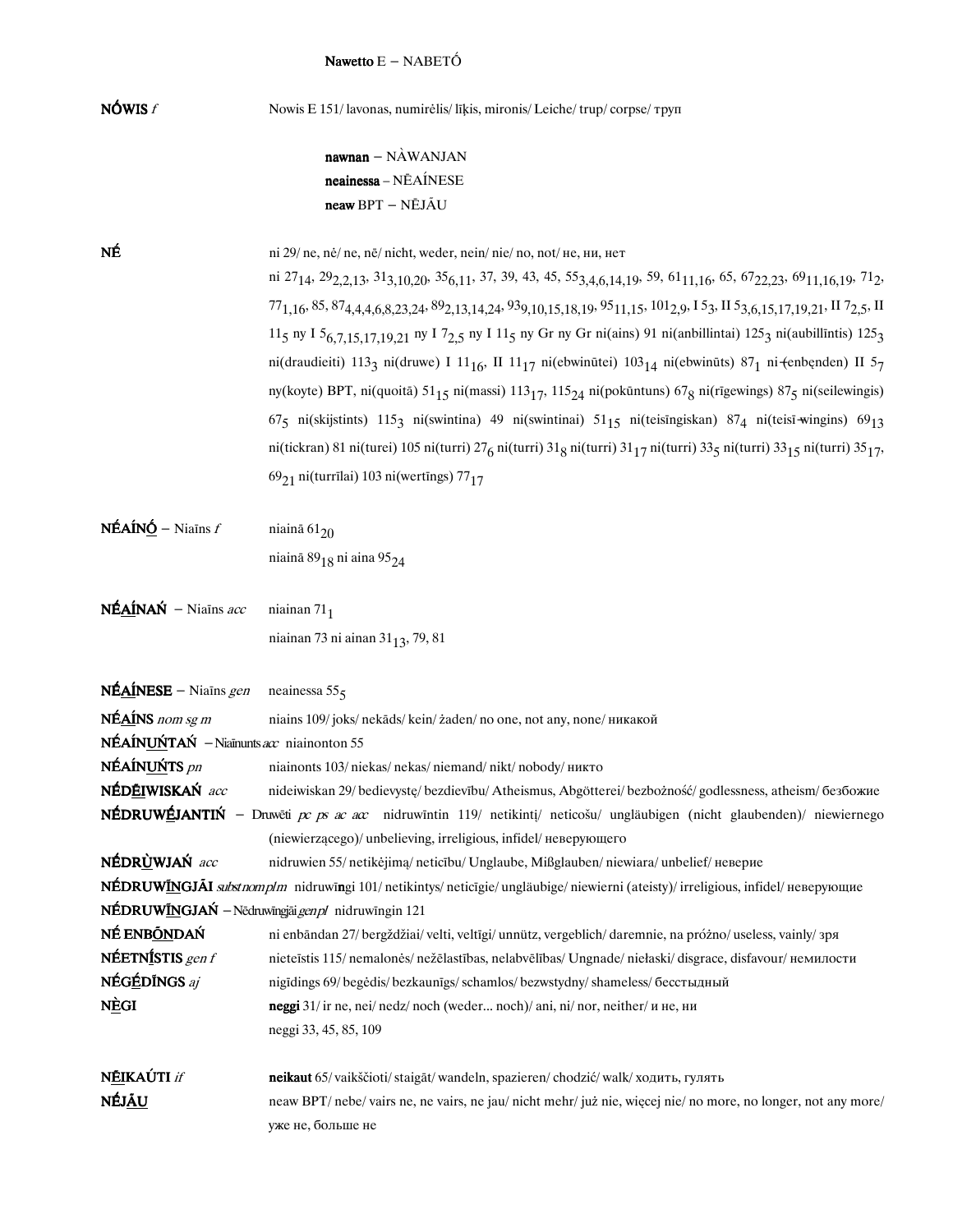| $n$ epuotis – NEPŌTÌS       |
|-----------------------------|
| $n$ ertien – NĚRTIAN        |
| $neuwenen - N\angle WANJAN$ |
| $newints - NEWINTS$         |
| $ni - NE$                   |
|                             |
| nierties - NÉRTJÓS          |

| NÉKŐI                                             | nikai 49/ negu, nekaip (negu)/ nekā/ als/ niż, aniżeli/ than/ чем                                                                                                                       |
|---------------------------------------------------|-----------------------------------------------------------------------------------------------------------------------------------------------------------------------------------------|
| <b>NÉKŐNKSTS</b>                                  | nikanxts 69/ nepadorus/ piedauzīgs/ unanständig/ nieprzyzwoity/ indecent/ неприличный                                                                                                   |
| NÉKWÉI                                            | niquei 65/ niekur/ nekur/ nirgends, nirgendwo/ nigdzie/ nowhere, not anywhere/ нигде                                                                                                    |
| NÉKW <u>éi</u> gi                                 | niqueigi 107/ niekad (niekur)/ nekad (nekur)/ nimmer (nirgend)/ nigdy (nigdzie)/ never, nowhere/ никогда                                                                                |
|                                                   | (нигде)                                                                                                                                                                                 |
|                                                   | NÉPAGÀTAWINTS pc pt pa nipogattawints 77/ neparuoštas/ nesagatavots/ unvorbereitet/ nie przygotowany/ unprepared/                                                                       |
|                                                   | неподготовленный, неготовый                                                                                                                                                             |
| NÉPAKLÙSMÍNGS aj m                                | nipoklusmings 67/ neklusnus/ nepaklausīgs/ ungehorsam/ nieposłuszny/ disobedient/ непослушный                                                                                           |
|                                                   | nipokūntuns - PAKŪNTUNS                                                                                                                                                                 |
| NEPŌTÌS m                                         | nepuotis JB MK/ anūkas/ mazdēls/ Enkel/ wnuk/ grandson/ внук                                                                                                                            |
| <b>NÉRTJAŃ</b> – Nērtjās <i>acc sg</i> nertien 39 |                                                                                                                                                                                         |
|                                                   | nertien 93, 113                                                                                                                                                                         |
| NÉRTJÓS gen sg f                                  | nierties 115/rūstybės, įniršio, pykčio/dusmu, niknuma, piktuma/Zornes/gniewu, wściekłości, złości/anger,<br>rage/ гнева, злости                                                         |
|                                                   |                                                                                                                                                                                         |
|                                                   | nirīgewings - RĒKEWĪNGS                                                                                                                                                                 |
|                                                   | $niseilewingis - SEÍLEWÍNGS$                                                                                                                                                            |
|                                                   | niteisīngiskan - TEÍSĨNGISKAN                                                                                                                                                           |
|                                                   | niteisīwingins - TEÍSÍWÍNGINS                                                                                                                                                           |
|                                                   | nitickran - TIKRAN                                                                                                                                                                      |
|                                                   | $niwertings - WERTINGS$                                                                                                                                                                 |
| <b>NEWINTS</b> ord                                | Newīnts 35/ devintas/ devītais/ neunte/ dziewiąty/ ninth/ девятый                                                                                                                       |
|                                                   | Newints I 7 Newyntz II 7                                                                                                                                                                |
| NĒWINŪTAŃ acc                                     | niwinūton 43/ nekaltą/ nevainīgu/ unschuldigen/ niewinnego/ innocent, not guilty/ невинного                                                                                             |
| NĒWINŪTISKAŃ acc                                  | niwinūtiskau 43/ nekaltumą/ nevainību/ Unschuld/ niewinność/ innocence/ невинность                                                                                                      |
|                                                   | $no-na$                                                                                                                                                                                 |
|                                                   | noa-NŌ-                                                                                                                                                                                 |
|                                                   | noz-NŌS-                                                                                                                                                                                |
| $N\underline{U}MANS - Mes \, dat \, pl$           | noūmans $49_{10}$                                                                                                                                                                       |
|                                                   | noūmans 49 <sub>20</sub> , 51, 53 <sub>1, 6</sub> , 55 <sub>7</sub> , 57, 75, 109, 117 noumans 119 noūmans 121 <sub>14, 20</sub> noumans I 11 <sub>2</sub> , II 9, II 11 <sub>1,3</sub> |
|                                                   | naūmans 57 <sub>6</sub> nūmans 111 numons I 11 <sub>1</sub>                                                                                                                             |
|                                                   |                                                                                                                                                                                         |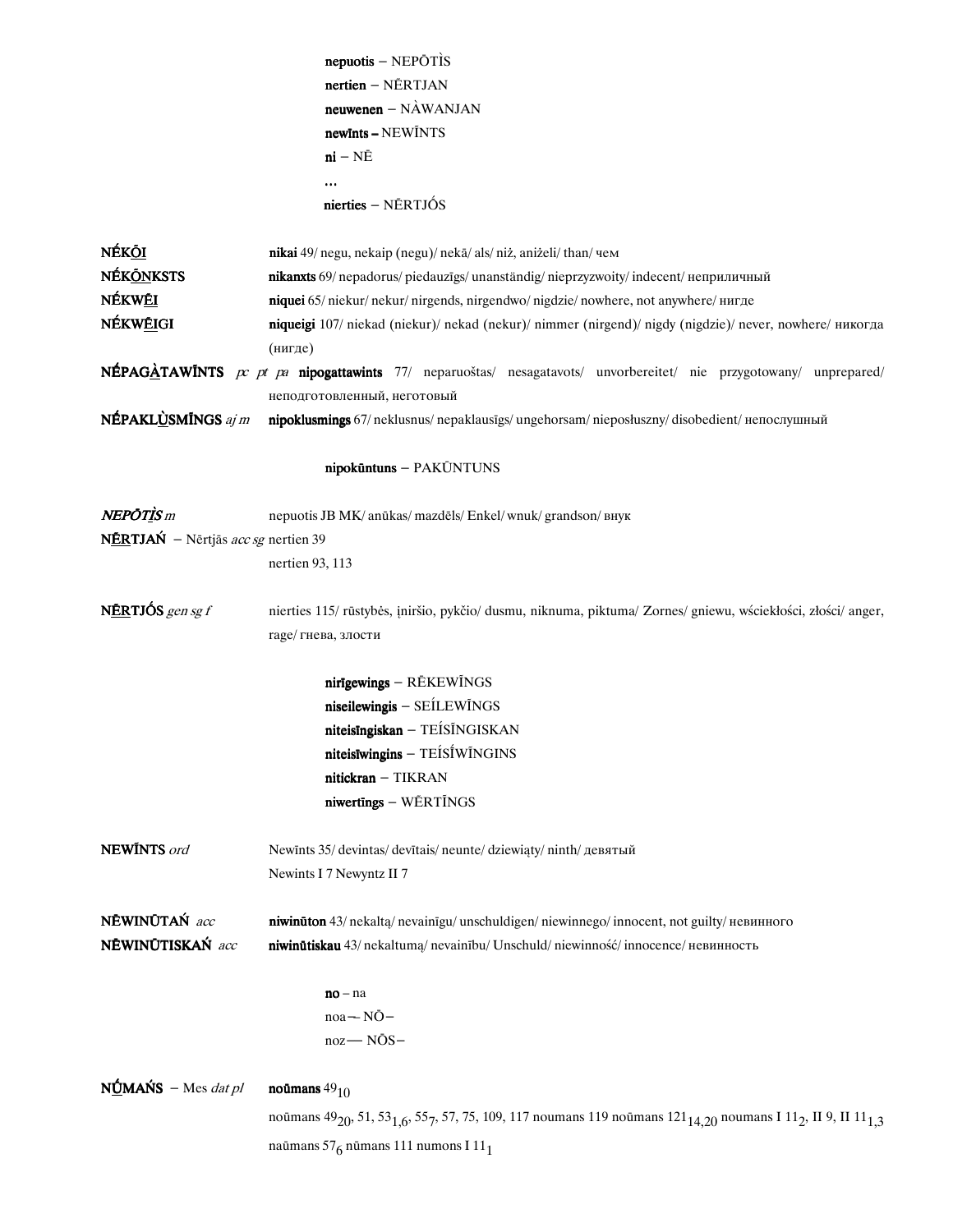| $N\underline{U}MAS - Mes \, dat \, pl$                                           | noūmas 39                                                                                                                                                                                          |
|----------------------------------------------------------------------------------|----------------------------------------------------------------------------------------------------------------------------------------------------------------------------------------------------|
|                                                                                  | noūmas 53 <sub>20</sub> , 55 <sub>17</sub> , 57 Noūmas 73 noūmas 75, 113, 121 <sub>15</sub> nūmas 111                                                                                              |
| NUŔTWÉ                                                                           | Nurtue E 479/ marškiniai/ krekls/ Hemd/ koszula/ shirt/ рубашка                                                                                                                                    |
|                                                                                  | Norte Gr                                                                                                                                                                                           |
| $N\angle$ SÓ pn po 1 pl nom sg f                                                 | nousā 55/mūsa/mūsēja/unsere/nasza/our/ наша                                                                                                                                                        |
| $N\underline{\textbf{U}}$ SAŃ – Nūsā acc sg                                      | Nusan I 9                                                                                                                                                                                          |
|                                                                                  | noūsen $519$                                                                                                                                                                                       |
| $N\underline{U}SAN - Mesgen$                                                     | Noūsan 131                                                                                                                                                                                         |
|                                                                                  | Nusen I 13 nossen Gr, Gr noussen MBS naussen MBS                                                                                                                                                   |
| $N\underline{\text{U}}$ SAŃS – Nūsā acc pl                                       | noūsons 31                                                                                                                                                                                         |
|                                                                                  | nousons $53_{20}$ nousons $53_{21}$ , 55                                                                                                                                                           |
| NÚSESMÓ - Nūsō dat sg m noūsesmu 31                                              |                                                                                                                                                                                                    |
|                                                                                  | nousesmu 91                                                                                                                                                                                        |
|                                                                                  | NUSKĪLS, gen NUSKILAS nuskils E 299/ bėgis (rato šyna), ratlankis (geležinis)/ riepa (dzelzs)/ Schiene/ szyna/ tyre (of a wheel)/ шина                                                             |
|                                                                                  | (железная), обруч                                                                                                                                                                                  |
| $N\underline{\acute{\mathbf{U}}}$ SM $\acute{\mathbf{Q}}$ – Nūsō <i>dat sg m</i> | noūsmu $35\,$                                                                                                                                                                                      |
|                                                                                  | noūsmu 37, 131                                                                                                                                                                                     |
| $N\underline{O}SUN - Mes\,gen$                                                   | nusun I 7                                                                                                                                                                                          |
|                                                                                  | noūson 33 <sub>9</sub> , 33 <sub>20</sub> , 41 Noūson 47 <sub>1,6</sub> nouson 47 <sub>9</sub> noūson 49, 51 <sub>17,19</sub> Nouson 53 <sub>1</sub> noūson 53 <sub>5</sub> nouson 53 <sub>8</sub> |
|                                                                                  | noüson 57 Noüson 59 nouson 61 noüson 63 Nouson 65 <sub>19</sub> nouson 65 <sub>22</sub> noüson 71 Noüson 75 Nouson 81                                                                              |
|                                                                                  | noūson $83_{12}$ nouson $83_{17}$ Nouson 85 noūson 99 nouson 109 noūson $113_{11,19,25}$ nouson 115 noūson 117                                                                                     |
|                                                                                  | nouson 119 <sub>6.22</sub> , 121 <sub>13</sub> noūson 121 <sub>15.18</sub> Nouson 121 <sub>23</sub> noūson 123, 127, 129 <sub>14.18</sub> nouson II 7, II 9 <sub>12.13</sub>                       |
|                                                                                  | Nouson II 9 <sub>17</sub> nouson II 11 <sub>3,4</sub> Nouson II 11 <sub>10</sub> , II 13 Nōson 79 Noūsou 73 nuson I 9 <sub>12,13</sub> , I 11 <sub>3,4</sub> Nuson I                               |
|                                                                                  | $119$ Nuesze NT                                                                                                                                                                                    |
|                                                                                  | noūsons - NŪSANS                                                                                                                                                                                   |
|                                                                                  | $\mathbf{O}$ – WO                                                                                                                                                                                  |
|                                                                                  | <b>Occopirmus</b> – UKAPIRMAS                                                                                                                                                                      |
|                                                                                  | P                                                                                                                                                                                                  |

**PÓ** *prp* **po** 41/ po (*kuo*)/ zem/ unter/pod/ under/ под po 43, 73, 113, 127, I 7, II 7 pō<br/> 107 pō(stan) 97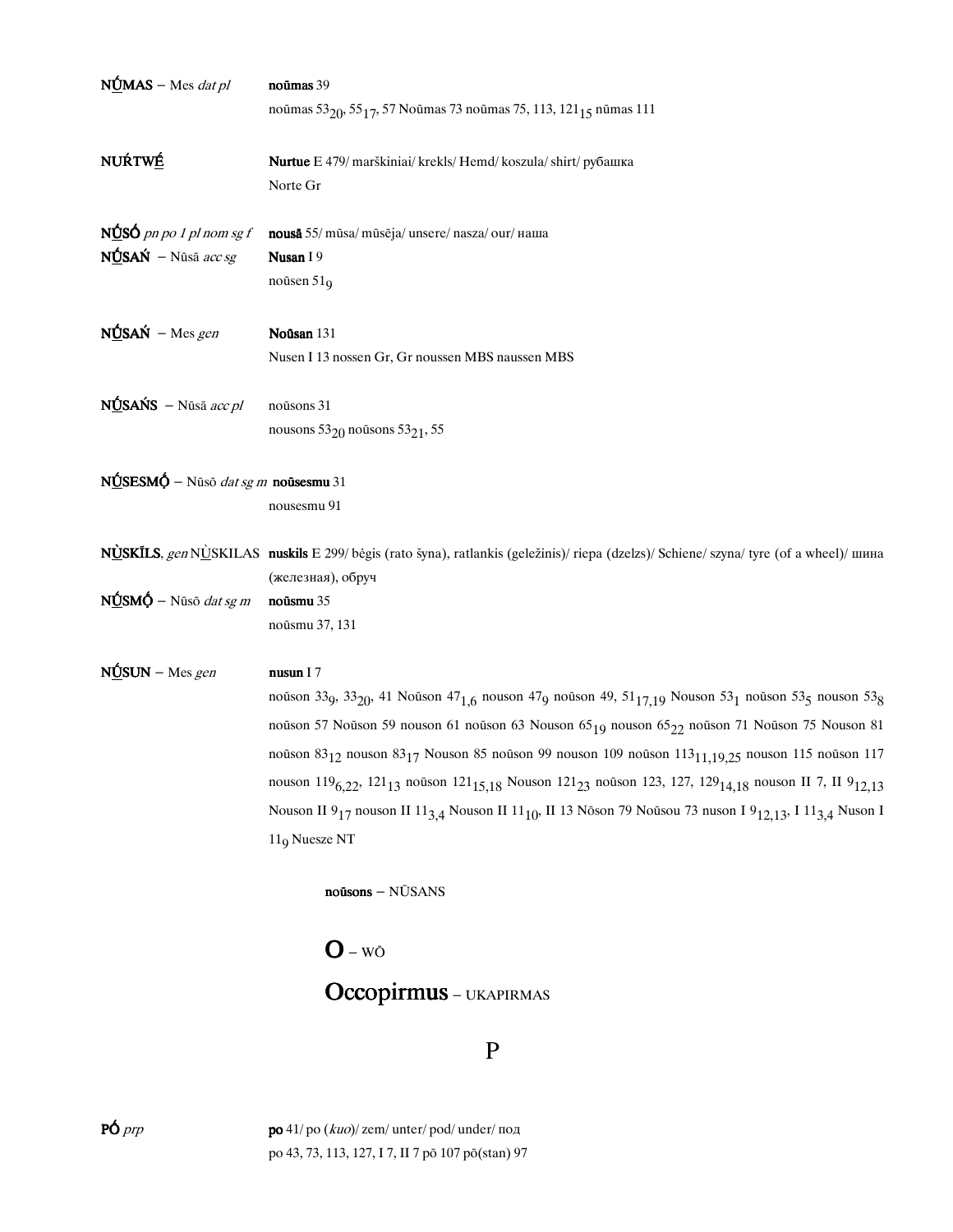| $P\acute{\mathrm{O}}$ <i>prp</i>                       | <b>ро</b> 83/ ро (ko)/ pēc/ nach/ ро/ after/ после                                                                             |
|--------------------------------------------------------|--------------------------------------------------------------------------------------------------------------------------------|
|                                                        | po 75 pho I 13 po II 7 po(mien) 107 pō(mien) 131 po(stan) II 13                                                                |
|                                                        |                                                                                                                                |
| $P\acute{\mathrm{O}}$ <i>prp</i>                       | po 99/ pagal/ pēc/ nach (gemäß), gemäß/ według/ by (according to), according to/ по (согласно), согласно, в                    |
|                                                        | соответствии с                                                                                                                 |
|                                                        | po(steimans) 67 po(stesmu) 49, 63                                                                                              |
|                                                        | Poadamynan E - PŌTAMINAN                                                                                                       |
| <b>PAAÚGINAÍTÉ</b> - Paaūgints $ip2pl$ poauginneiti 93 |                                                                                                                                |
| PAAÚGINTS pc pt pa                                     | poaugints 133/ išaugintas/ izaudzināts/ auferzogen, großgezogen/ wychowany/ brought up/ выращенный                             |
|                                                        |                                                                                                                                |
|                                                        | Poalis $E - P\tilde{O}L\tilde{I}S$                                                                                             |
|                                                        | Poaris $E - P\bar{O}R\tilde{I}S$                                                                                               |
|                                                        |                                                                                                                                |
| PABĀJĪNTI if                                           | pobaiint 87/ bausti/sodīt/strafen/karać/punish/наказывать                                                                      |
| <b>PÓBÁLZÓ</b><br>PABÓNGINUNS pc pt ac                 | Pobalso E 489/ čiužinys/ matracis/ Matratze/ materac/ mattress/ матрас                                                         |
|                                                        | pobanginnons 69/ pajudinęs/ pakustinājis, iz kustinājis/ bewegt/ poruszywszy/ (one who has) moved/<br>пошевеливший, сдвинувший |
| PABRANDINSNAŃ acc                                      | pobrandisnan 73/ apsunkinimą/ apgrūtināšanu/ Belästigung, Erschweren/ obciążenie/ burdening/                                   |
|                                                        | обременение                                                                                                                    |
| <b>PABRANDINTS</b> pc pt pa                            | pobrendints 69/ apsunkintas/ apgrūtināts/ belästigt, erschwert/ obciążony/ burdened/ обремененный                              |
|                                                        |                                                                                                                                |
|                                                        | $pac - pak$                                                                                                                    |
| <b>PÓDALIS</b>                                         | Podalis E 351/ puodas prastas/ pods vienkāršs/ Topf einfach (wertlos)/ garnek zwyczajny/ pot (worthless)/                      |
|                                                        | горшок простой                                                                                                                 |
| PADÓST SI $ps 3$                                       | sien podāst 123/atsiduoda (pasiduoda)/nododas, atdodas/ergibt (widmet) sich, widmet sich/odda się/gives                        |
|                                                        | himself up/ отдается, предается                                                                                                |
| PADÓTAŃ pc pt pa n                                     | podāton 77 <sub>15</sub> / paduotas/ padots/ gegeben/ podany/ given away/ поданный                                             |
|                                                        | podaton 772                                                                                                                    |
|                                                        |                                                                                                                                |
| <b>PADÁUBIS</b>                                        | Pandaubis E 30/ slėnis/ leja (ieleja), ieleja/ Tal/ wąwóz/valley/ долина                                                       |
| PADÓWUNS SI - Padōstsi pcptac wans podāuns 103         |                                                                                                                                |
|                                                        |                                                                                                                                |
|                                                        | Paddis - PADĪS                                                                                                                 |
| PÓDÓWUNS pc pt ac                                      | pūdauns 115/nešiojęs/nēsājis/getragen (wiederholt)/nosiwszy/ (one who has) borne (carried)/носивший                            |
| PADINGA ps 3                                           | <b>podingai</b> 79/ patinka/ patīk/ gefällt/ podoba się/ is liked (likable)/ нравится                                          |
| PADÍNGAŃ acc                                           | podingan 855,7/ pomėgį, potraukį/ tieksmi/ Neigung (Gefallen)/ zamiłowanie/ disposition to, favour/                            |
|                                                        | склонность, влечение                                                                                                           |
|                                                        | podingan 95                                                                                                                    |
|                                                        |                                                                                                                                |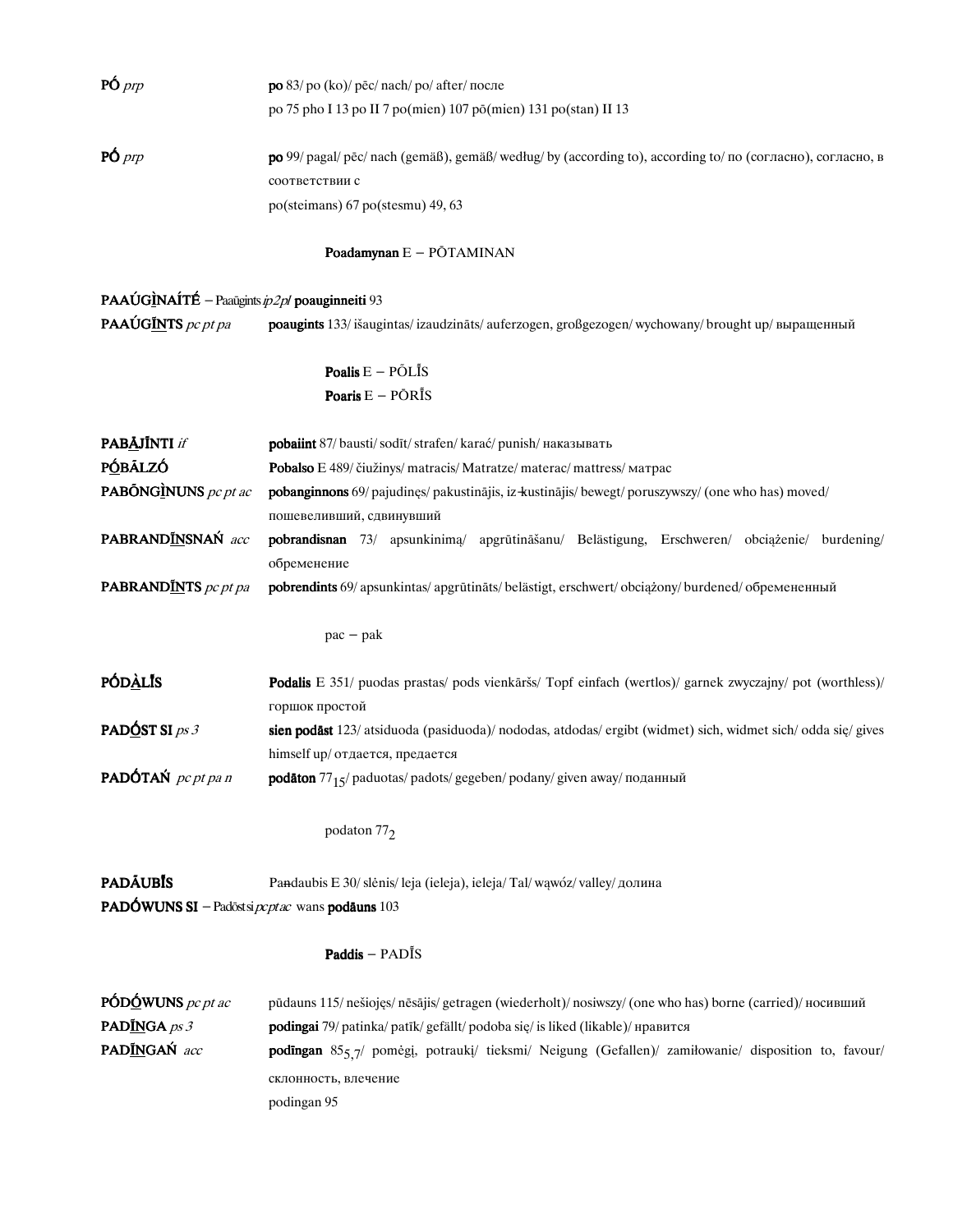| PADĪNGAÚSNAŃ acc                                                             | <b>podingausnan</b> $856$ pamėgimą, patikimą/ patikšanu, patiku/ Gefallen (Sympathie)/ skłonność/ liking (kind                                                                     |
|------------------------------------------------------------------------------|------------------------------------------------------------------------------------------------------------------------------------------------------------------------------------|
|                                                                              | disposing towards)/ симпатию                                                                                                                                                       |
| <b>PADIS</b>                                                                 | Paddis E 312/ pavalkai/ sakas/ Kummet/ chomato / collar (horse eollar)/ xomyr                                                                                                      |
| PADRŮKTINÓ ps 1 sg                                                           | <b>Podrūktinai</b> 107/patvirtinu/apstiprināju/bestätige/potwierdzę/confirm/подтверждаю                                                                                            |
| PADRUWÉSNAŃ acc                                                              | podruwīsnan 121/ patikėjimą, vilti/ noticēšanu, cerību/ Zuversicht/ spodziewanie/ confidence/ уверенность                                                                          |
| <b>PÓDUKRÉ</b>                                                               | <b>Poducre</b> E 182/podukra/pameita/Stieftochter/pasierbica/stepdaughter/падчерица                                                                                                |
| <b>PAGADÍNTI</b> if                                                          | <b>pogadint</b> 109/ pagadinti/ sabojāt, samaitāt/ verderben/ popsuć, zepsuć/ damage, spoil (damage)/ испортить                                                                    |
| PAGALBAŃ acc                                                                 | pogalban 101/ pagalbą/ palīdzību/ Hilfe/ pomoc/ help/ помощь                                                                                                                       |
| PAGALBAŃ acc                                                                 | pogalban 101/ pagalbininką/ palīgu/ Helfer/ pomocnika/ helper/ помощника                                                                                                           |
| PAGAĹBENĪKAŃ - Pagalbenīks acc pogālbenikan 91                               |                                                                                                                                                                                    |
| PAGALBENIKS                                                                  | <b>pogalbenix</b> 103/išgelbėtojas, Išganytojas/glābējs, Pestītājs/Heiland/Zbawiciel/Saviour/спаситель                                                                             |
| PAGALBTAŃ pc pt pa n                                                         | pogalbton 115/ pagélbėta/ palīdzēts/ geholfen/ pomożono/ (been) helped/ поможено<br>pogalbtou 113                                                                                  |
|                                                                              |                                                                                                                                                                                    |
| PÀGAŃ psp                                                                    | paggan 31 <sub>3</sub> / dėl/ dėl/ wegen, willen, halben/ dla (z powodu), z powodu/ because of, for (some reason),                                                                 |
|                                                                              | through (some circumstances)/ из за (по причине), ради                                                                                                                             |
|                                                                              | paggan 31 <sub>12</sub> , 33 <sub>1,9,20</sub> , 35, 37, 55, 39 <sub>2</sub> (Stesse)paggan 39 <sub>7</sub> paggan 67, 89, 91 <sub>5,6</sub> (Stesse)paggan 91 <sub>6</sub> paggan |
|                                                                              | 91 <sub>24</sub> (Stesse)paggan 97 paggan 101 <sub>20.21</sub> , 105 (Stesse)paggan 107 paggan 111 (stesse)paggan 115 <sub>3</sub>                                                 |
|                                                                              | (Stesse)paggan 115 <sub>16</sub> paggan 115 <sub>22</sub> , 117                                                                                                                    |
|                                                                              |                                                                                                                                                                                    |
| PAGÖNAŃS acc pl                                                              | <b>poganans</b> I 11/ pagonis/ paganus/ Heiden/ poganów/ heathens, pagans/ язычников                                                                                               |
|                                                                              | pogūnans 59 poganens II 11                                                                                                                                                         |
| PAGÓNIBÉ, PAGÀNIBÉ                                                           | Pagonbe E 795/ pagonybė/ pagānisms/ Heidentum/ pogaństwo/ paganism/ язычество                                                                                                      |
| <b>PAGAPTIS</b> f                                                            | Pagaptis E 362/ pagriebtuvas, griebtuvas/ pakerējs/ Greifer/ chwytnik, chwytak/ grab (catcher)/ захват                                                                             |
|                                                                              | (ухват)                                                                                                                                                                            |
| <b>PAGAPTISf</b>                                                             | dijlapagaptin 93 VM/ įrankis/ rīks/ Werkzeug, Instrument/ narzędzie/ instrument/ инструмент                                                                                        |
| PAGOR prp                                                                    | pagār 27/ greta, šalia/ blakus, līdzās/ neben/ obok, przy (obok)/ beside, side by side, by (smb.'s) side/ Bo3ne,                                                                   |
|                                                                              | около, рядом с                                                                                                                                                                     |
| PAGÀTAWÍNTI if                                                               | pogattawint 77 <sub>11</sub> / paruošti/ sagatavot/ vorbereiten, bereiten (vorbereiten)/ przygotować/ prepare/ готовить,                                                           |
|                                                                              | подготовить, приготовить                                                                                                                                                           |
| <b>PAGÀTAWĪNTS</b> - Pagatawīnt <i>pcpt pa</i> <b>pogattawints</b> $77_{13}$ |                                                                                                                                                                                    |
|                                                                              | <b>PAGÀTAWÍNLAÍ</b> - Pagatawint $op(cn)3$ pogattewinlai 103                                                                                                                       |
| <b>PAGAÚNA</b> – Pagaūti ps 3 <b>pogaunai</b> 77                             |                                                                                                                                                                                    |
|                                                                              | pogāunai 65                                                                                                                                                                        |
| PAGAÚNIMÉ - Pagaūti ps1 pl pogaunimai 111                                    |                                                                                                                                                                                    |
| [? PAGAÚNJA – Pagaūti $ps 3$ pogauni 113]                                    |                                                                                                                                                                                    |
| PAGAÚTI if                                                                   | pogaūt 53/ gauti, pradėti/ dabūt, gūt, saņemt, sākt, iesākt/ bekommen, erhalten, beginnen, anfangen,                                                                               |
|                                                                              | empfangen/otrzymać, rozpocząć, zacząć/ receive, begin, start/получить, начать, зачать                                                                                              |
| PAGAÚTÕI - Pagaūti <i>pcpt pa nom pl m</i> pogautei 113                      |                                                                                                                                                                                    |
| PAGAÚTAŃ - Pagaūti pcptpa accsg pogauton 133                                 |                                                                                                                                                                                    |
| PAGAÚTS - Pagaūti <i>pcpt pa nom sg m</i> pagauts II 7                       |                                                                                                                                                                                    |
|                                                                              | pogauts 41, 127                                                                                                                                                                    |
|                                                                              |                                                                                                                                                                                    |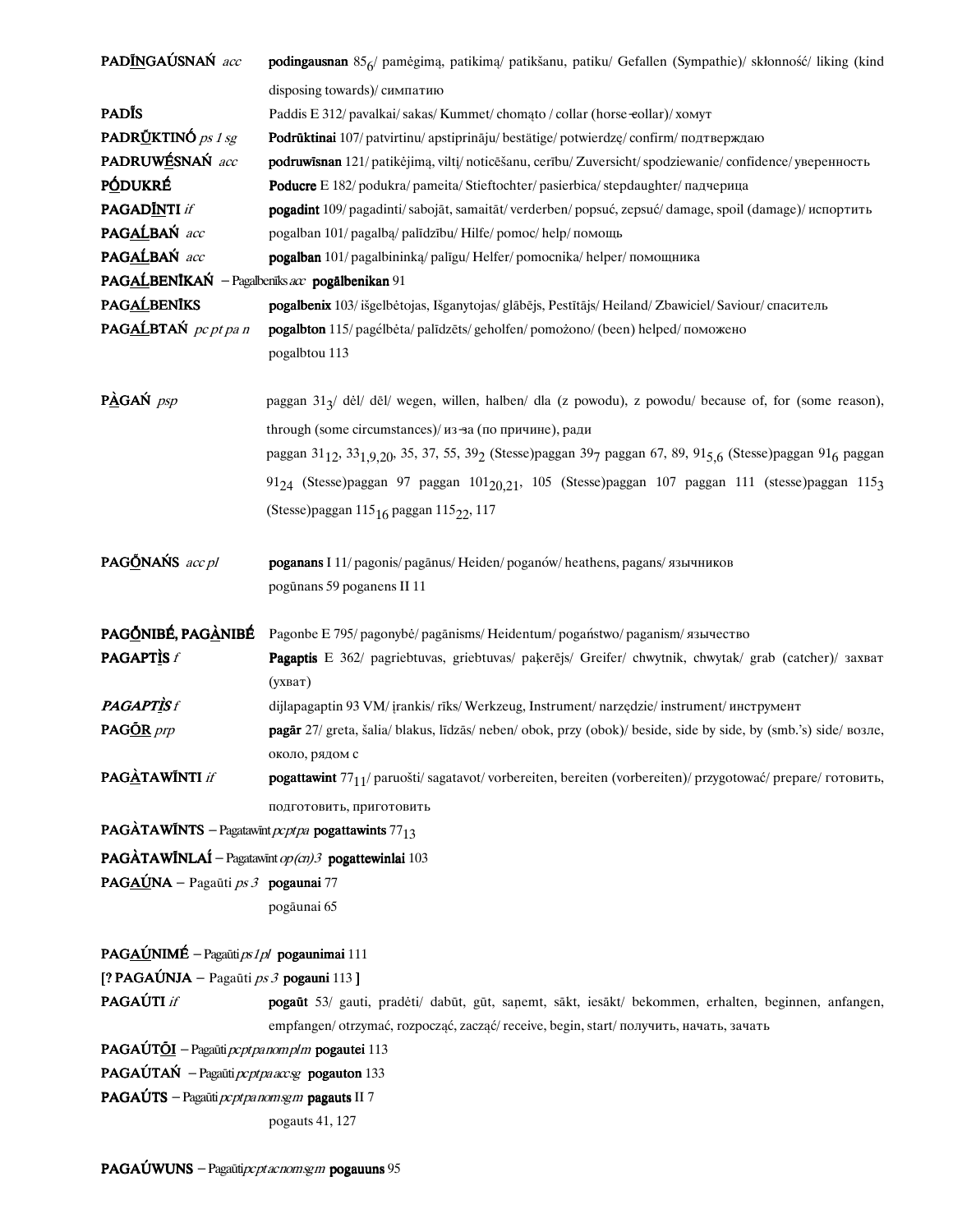| PAGÉRDAÚJA ps 3        | <b>pogerdawie</b> 87/ pasakoja, apsako, skelbia/ stāsta, pastāsta, sludina/ erzählt, verkündigt, predigt/ opowiada,<br>obwieszcza, ogłasza, głosi/ tells of, narrates, preaches/ рассказывает, пересказывает, оглашает,<br>проповедует |
|------------------------|----------------------------------------------------------------------------------------------------------------------------------------------------------------------------------------------------------------------------------------|
|                        | $paggan - PAGAN$                                                                                                                                                                                                                       |
| <b>PAGIREN</b> acc f   | Pogirrien 133/ pagyrimą/ uzslavu/ Lob/ pochwałę/ praise/ похвалу, хвалу                                                                                                                                                                |
| PAGIRSNAŃ acc          | <b>pogirsnan</b> $131_1$ <sub>5</sub> / pagyrimą/ uzslavēšanu/ Loben/ pochwalenie/ praising/ хваление                                                                                                                                  |
|                        | Pogirschnan 131 <sub>10</sub>                                                                                                                                                                                                          |
| *PAGLABÓJÓ pt 3        | poglabū(dins) 113/ glamonėjo, paglamonėjo/ mīļoja, apmīļoja, apglāstīja/ liebkoste/ pieścił, popieścił/<br>caressed, fondled/ ласкал, поласкал, приласкал                                                                              |
|                        | Pagonbe - PAGŌNIBĒ                                                                                                                                                                                                                     |
| <b>PAGURNIS</b>        | Pagrimis E 442/ papiršis diržas/ pakrūtes siksna (zirgam)/ Brustriemen des Pferdes/ piersiowy pas (dla<br>konia)/ breast leather for a horse/ нагрудный ремень (у лошади)                                                              |
|                        | pogūnans - PAGŌNANS<br>poieiti – PŌ                                                                                                                                                                                                    |
| PÔIKAMÉ ps 1 pl        | paikemmai 29/ apgaudinėjame/ apkrāpjam/ trügen/ okłamujemy/ deceive/ обманываем                                                                                                                                                        |
| PÁITÓ, acc PÓITAŃ      | Paytoran E 6 VM/ spiečius/ spiets/ Schwarm (Bienenschwarm)/ rój/ swarm/ рой                                                                                                                                                            |
| PÃIT <u>Ā</u> RAŃ n    | Paycoran E 6/ Sietynas/ Sietiņš (Plejādes), Plejādes/ Siebengestirn/ Plejady/ Pleiades/ Плеяды                                                                                                                                         |
|                        | Paccaris E - PAKŌRS                                                                                                                                                                                                                    |
| PÀKAJAŃ acc            | packaien 133/ taiką/ mieru/ Frieden/ pokój/ peace/ мир (покой)                                                                                                                                                                         |
| PÀKAŃ acc              | Packan 71/ taiką/ mieru/ Frieden/ pokój/ peace/ мир (покой)                                                                                                                                                                            |
|                        | packun 109 Packe 53                                                                                                                                                                                                                    |
| PÀKÃRS, gen PAKARAS    | Paccaris E 502/ dirželis (pušnų)/ sisksna (stulmeņam)/ Riemen (des Stiefels)/ pasek (do cholewy)/ leather                                                                                                                              |
|                        | strap of a top-boot/ ремешок (высоких сапог)                                                                                                                                                                                           |
| PÀKAWÍNGÃI av          | packawingi 89/taikiai, taikingai/miermīlīgi/friedsam/zgodnie, pokojowo/peacefully/мирно, миролюбиво                                                                                                                                    |
|                        | Packe - PAKAN                                                                                                                                                                                                                          |
|                        | PAKÍWÍNGISKAŃ aj acc packīwingiskan 91/ taikingą, ramų/ mierīgu/ friedvoll, ruhig/ pokojowy, spokojny/ peaceful/ мирный,<br>спокойный                                                                                                  |
| PAKLÃUSĒSNAŃ acc       | poklausijsnan 121/išklausymą/ uzklausīšanu/ Erhören/ wysłuchanie/ hearing out/ выслушивание                                                                                                                                            |
| PAKLÃUSÍMINÕS ajnomplf | poklausīmanas 57/ išklausytinės/ uzklausāmās/ erhörte (zu erhörende)/ wysłuchiwane/ listenable/                                                                                                                                        |
|                        | выслушиваемые                                                                                                                                                                                                                          |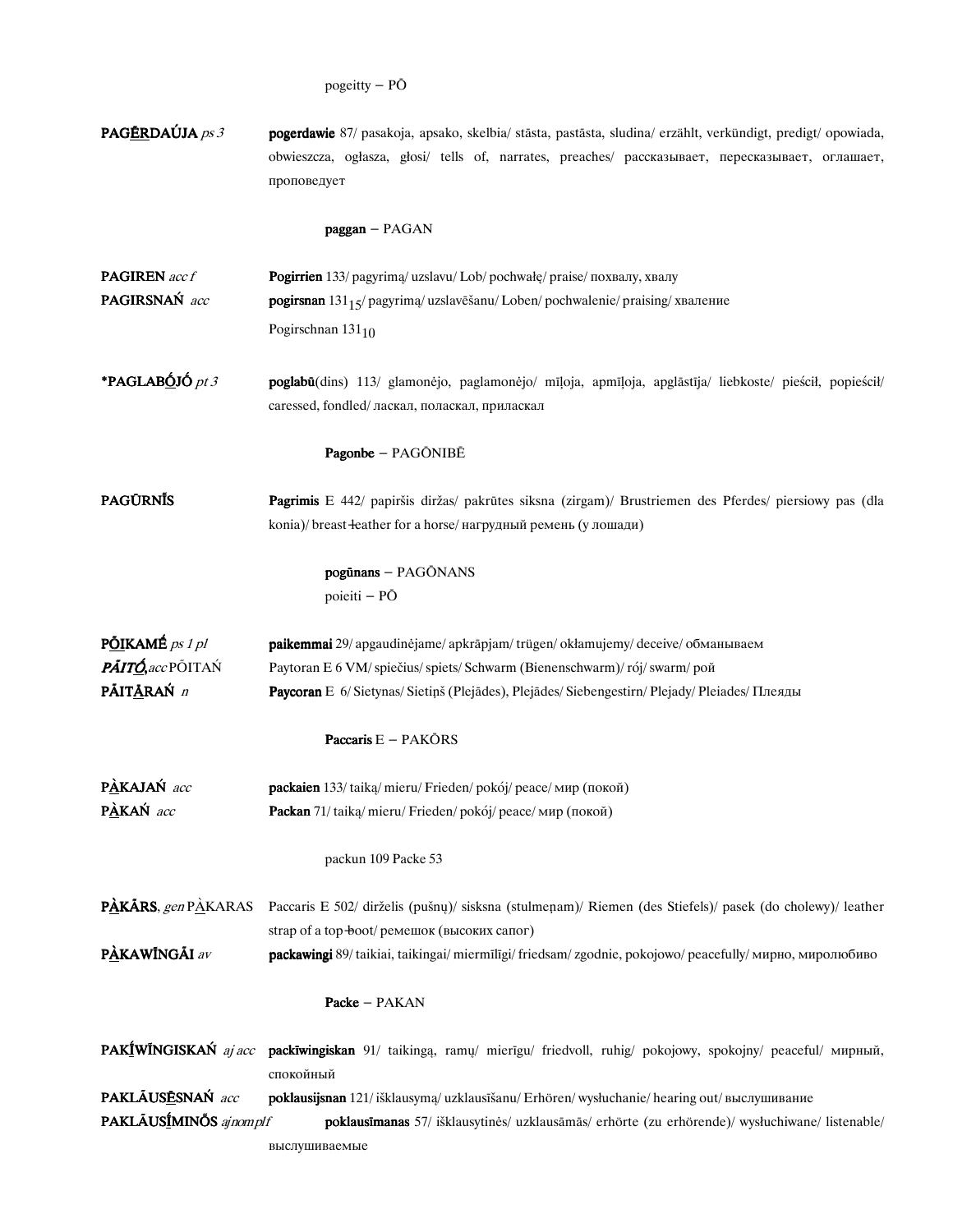|                                                            | poklūsmingi 93 <sub>12</sub>                                                                                                 |  |
|------------------------------------------------------------|------------------------------------------------------------------------------------------------------------------------------|--|
| PAKLÙSMÍNGÃI av                                            | <b>poklusmingi</b> $932\frac{\sqrt{3}}{2}$ klusniai, paklusniai/ paklausīgi/ gehorsam/ posłusznie/ obediently/ послушно      |  |
| <b>PAKLÙSMAŃS</b> – Paklusmõ <i>acc pl m</i> boklusmans 87 |                                                                                                                              |  |
|                                                            | <b>PAKLÙSMAŃ</b> – Paklusmō $n (av)$ <b>poklusman</b> 41/klusnu, klusniai/paklausīgi/gehorsam/posłusznie/obediently/nocnymno |  |
| PAKLÙSMÃI av                                               | <b>poklusmai</b> 31/ klusniai, paklusniai/ paklausīgi/ gehorsam/ posłusznie/ obediently/ послушно                            |  |
| <b>PAKLUSMO</b> aj nom sg f                                | <b>poklūsmai</b> 93 <sub>13</sub> /klusni, paklusni/paklausīga/gehorsame/posłuszna/obedient/послушна                         |  |

PAKLÙSMĨNGAŃS aj acc pl Poklusmingins 91/paklusnius, klusnius/paklausīgus/ gehorsame/posłusznych/obedient/послушных PAKLÙSMĨNGISKAŃ *n (av)* poklusmingiskan 133/paklusniai/paklausīgi/gehorsam/posłusznie/obediently/послушно

### Pocorto E - PAKŪRTÓ

PAKŪNSEÍ - Pakūnsti op pokūnsi 133 PAKŪNSTI if pakūnst 133/apsaugoti/pasargāt, apsargāt/behüten, bewahren/ochronić, zabiezpieczać/protect, preserve pokūnst  $79$ <sub>15</sub>/ хранить, сохранять

PAKŪNTJA - Pakūnsti  $ps3$  pokūnti 41 pokūnti 123

## PAKŪNTJAÍS - Pakūnsti  $ip2sg$  pokuntieis 49

PAK<u>ŪN</u>TUNS - Pakūnsti  $\rho cptac$  pokūntuns 79<sub>14</sub>

pokūntons 81 nipokūntuns 67

PAKŨRTÓ Pocorto E 195/slenkstis/slieksnis/Türschwelle/próg/threshold, doorstep/ ποροτ

#### poquelbton - PAKWÉLPTAN

| [? PAKÃIWTÉJATS <i>mod rel ps</i> poquoitēts 117/ pageidaująs/ vēloties/ begehrt angeblich/ życzy sobie jakoby/ said desiring, as if desires/ |                                                                                                              |  |
|-----------------------------------------------------------------------------------------------------------------------------------------------|--------------------------------------------------------------------------------------------------------------|--|
|                                                                                                                                               | желает (хочет) мол]                                                                                          |  |
| PAKÃIWTĒSNAŃ acc                                                                                                                              | poquoitīsnau 63/ geismą, pegeidavimą/ vēlēšanās/ Lüste, Begehren, Verlangen/ pragnienie, życzenie/ desire/   |  |
|                                                                                                                                               | вожделение, пожелание                                                                                        |  |
|                                                                                                                                               | $\mathbf{PAKÄIWTETA}\acute{\mathbf{N}}$ - Pakwäitējats $pcptpa$ nom sg n poquoitīton 111                     |  |
|                                                                                                                                               | PAKĀIWTĒWUNS – Pakwāitējats <i>pc pt ac nom sg m</i> poquoitīuns 117                                         |  |
| PAKWÉLPTAŃ pcptpan(av)poquelbton 79/ klaŭpta, klūpant/ klupu, klupšus/ kniend/ klęcząc/ kneeling, on one's knees/ на коленях                  |                                                                                                              |  |
|                                                                                                                                               | poquelbton 81                                                                                                |  |
|                                                                                                                                               |                                                                                                              |  |
| PALAÍDÓ                                                                                                                                       | polayde DK/ palikimas/ mantojums/ Nachlaß (Erbe), Erbschaft/ dziedzictwo, spuścizna/ legacy, heritage/       |  |
|                                                                                                                                               | наследство                                                                                                   |  |
| <b>PALÕIKÓ</b> – Palāikōti <i>ps 3</i> <b>polāiku</b> 51                                                                                      |                                                                                                              |  |
| <b>PALÕIKÕMÉ</b> – Palāikōti <i>ps 1 pl</i> pol <b>āikumai</b> 55                                                                             |                                                                                                              |  |
| PALÃIKÓTI <i>if</i>                                                                                                                           | polaikūt 35/ palaikyti/ uzturēt, atbalstīt/ unterhalten (erhalten)/ podtrzymać/ maintain, keep/ поддерживать |  |
| PALĀIK <u>Ó</u> TS – Palāikōti <i>peptpa</i> polaikūts 121                                                                                    |                                                                                                              |  |
| PAL <u>ÕI</u> KTI <i>if</i>                                                                                                                   | <b>polāikt</b> 115/pasilikti/palikt/bleiben/zostać (pozostać), pozostać/remain, stay (remain)/остаться       |  |
|                                                                                                                                               | polāiku - PALÕIKÓ                                                                                            |  |
|                                                                                                                                               |                                                                                                              |  |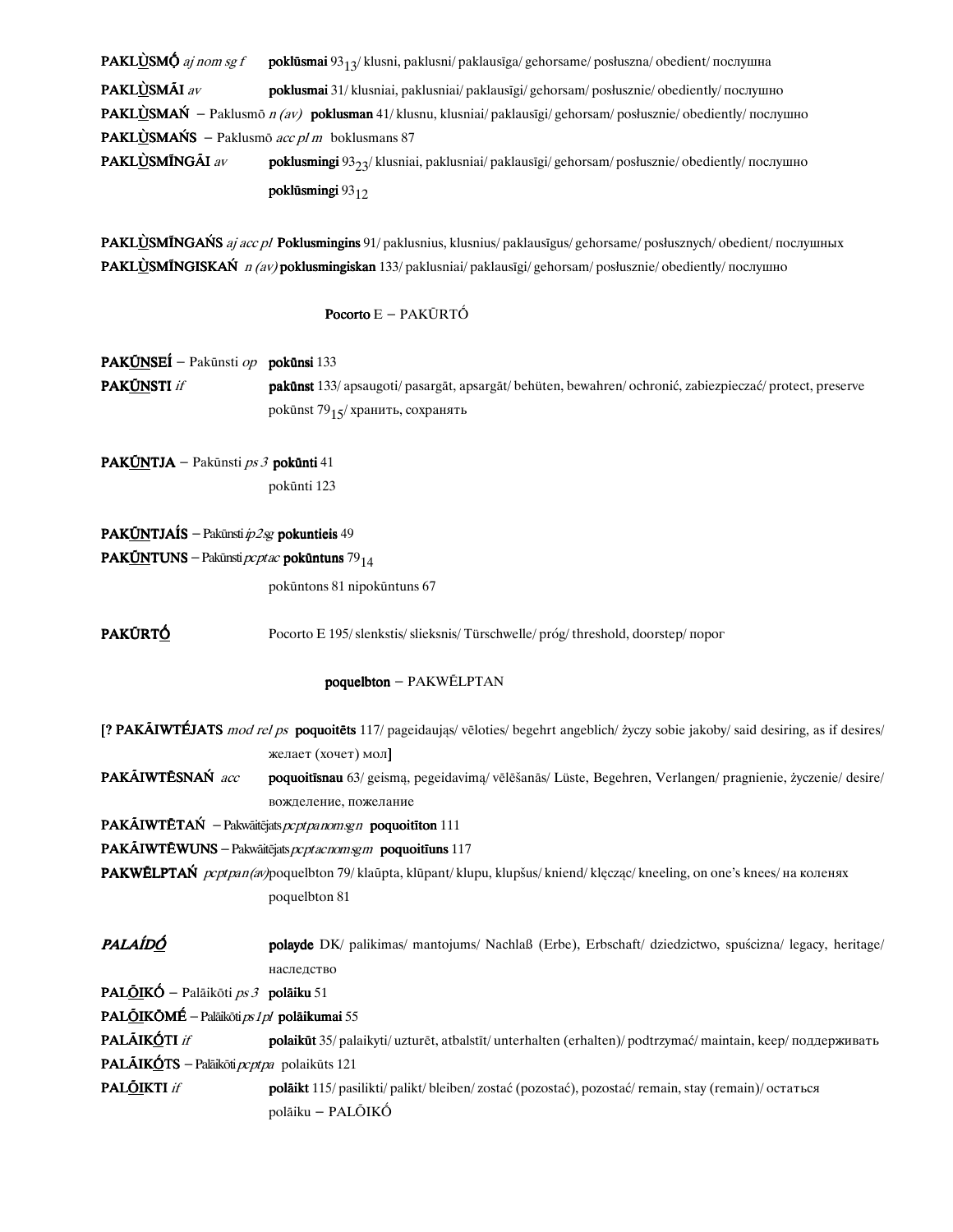| PALÃIPÌNÓ ps 1                                  | polaipinna 79/liepiu, įsakau, pavedu (patikiu)/lieku (pavēlu), pavēlu, uzdodu (uzticu)/befehle, beauftrage/<br>kazam, rozkazam, przykazam, polecam/order, commission, entrust/приказываю, велю, получаю               |
|-------------------------------------------------|-----------------------------------------------------------------------------------------------------------------------------------------------------------------------------------------------------------------------|
|                                                 | polaipinna 81 <sub>17</sub>                                                                                                                                                                                           |
|                                                 | PALÃIPÌNUNS - Palāipinō pcptacnomsgm polaipinnons 87                                                                                                                                                                  |
|                                                 | polaipinnons 115                                                                                                                                                                                                      |
| PALÃIPĨNSNAŃ acc                                | polaipīnsnan 71/ paliepimą, įsakymą/ pavēli, rīkojumu/ Befehl/ rozkaz, polecenie/ command (order), order<br>(command), instruction (command-ment)/ заповедь, наказ, приказ, повеление, пору-чение<br>polaipinsnan 107 |
| PALÃIPĨNTAŃ - Palāipinō pcptpan polaipinton 131 |                                                                                                                                                                                                                       |
| <b>PALOIPS</b>                                  | pallaips 95/ įsakymas/ pavēle/ Befehl/ rozkaz/ commandment/ приказ, заповедь                                                                                                                                          |
|                                                 | Pallaips 275, 12, 297, 16, 317, 3116, 334, 14, 355, 16                                                                                                                                                                |
| PALÃIPSÕI - Palõips nom p/Pallapsaey I,II 5     |                                                                                                                                                                                                                       |
|                                                 | Pallaipsai 27 pallaipsai 97                                                                                                                                                                                           |
| PALÕIPSAŃ - Palõips acc sg pallaipsan 59        |                                                                                                                                                                                                                       |
|                                                 | pallaipsan 103                                                                                                                                                                                                        |
| PALÕIPSAŃS - Palõips accp/pallaipsans 79        |                                                                                                                                                                                                                       |
|                                                 | Pallaipsans 37 <sub>9</sub> , 37 <sub>17</sub> , 39 <sub>2,4,6,9</sub> Pallaipsans 67 pallaipsans 69                                                                                                                  |
| PALÃIPSÉJA - Palāipsētweī ps 3 Pallapse 99      |                                                                                                                                                                                                                       |
| PALÃIPSÉTWEÍ if                                 | Pallaipsītwei $35/$ geisti/kārot/begehren/pragnąć, pożądać/desire/вожделеть                                                                                                                                           |
|                                                 | pallapsitwei 35 <sub>17</sub> pallapsitwey II 7 <sub>2,5</sub> pallapsittwey I 7 <sub>2,5</sub>                                                                                                                       |
|                                                 | Pallapse - PALÃIPSĒI                                                                                                                                                                                                  |
| <b>PALASASIS</b>                                | Palasallis E 574/ upėtakis/ forele/ Forelle/ pstrąg/ trout/ форель                                                                                                                                                    |
| PALAZINSNAŃ acc                                 | polasīnsnan 634/ skyrių (knygos)/ nodaļu (grāmatā)/ Kapitel/ rozdział/ chapter/ главу (раздел)                                                                                                                        |
|                                                 | polasinsnan 63 <sub>23</sub> palasinsnon 87                                                                                                                                                                           |
| PALÉITAŃ pc pt pa n                             | palletan I 13/ palķeta/ paliets/ gegossen/ rozlano/ spilled/ разлито, полито (разлито)                                                                                                                                |
| PALÍGU $ajn (av)$                               | polīgu 119/ panašiai, panašu/ līdzīgi/ gleich, ähnlich/ podobnie/ like, similar(ly)/ подобно, похоже, сходно,<br>схоже                                                                                                |
|                                                 | polijgu 53 polleygo I 13 poleygo II 13                                                                                                                                                                                |
| PALÍGU - Palīgun dat/loc sg (em)polijgu 115     |                                                                                                                                                                                                                       |
| <b>PAL</b> IGUN aj acc sg $m$                   | pollīgun 69/ panašų/ līdzīgu/ gleichen, ähnlichen/ podobny/ similar/ подобный, похожий                                                                                                                                |
|                                                 | poligon $105_{23}$ poligun $105_{23}$                                                                                                                                                                                 |

 $PAL*fGUSMO* - Palīgun *datsgm* (em)polijgu 115 MK$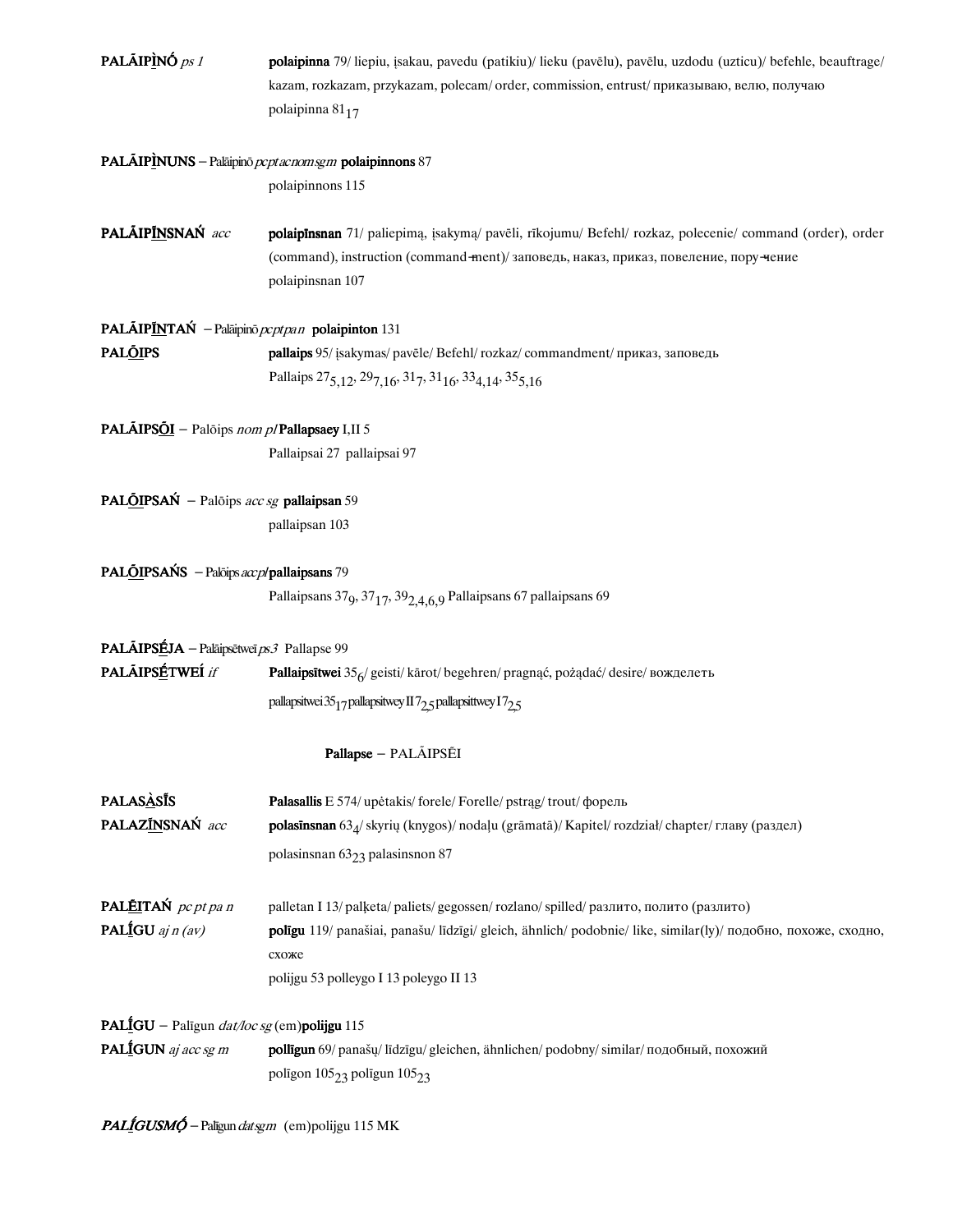| <b>PALIKIJA</b> $ps 3$                   | <b>polijcki</b> 57/ paskiria/ izraug, piešķir/ zuteilt (beschert), beschert (teilt zu)/ przeznaczy, przydzieli/ allots/                 |  |
|------------------------------------------|-----------------------------------------------------------------------------------------------------------------------------------------|--|
|                                          | выделяет (назначает), определяет (назначает), дает (определяет)                                                                         |  |
| PALĪKĪWUNS - Palīkijapcptac polīkins 131 |                                                                                                                                         |  |
| PALINKA ps 3                             | polinka 97/ pasilieka/ paliek/ bleibt/ zosta (pozosta), pozosta/ remains/ остается                                                      |  |
|                                          | polijnku 37                                                                                                                             |  |
|                                          |                                                                                                                                         |  |
|                                          | pallaips - PALÕIPS                                                                                                                      |  |
|                                          | palletan I - PALÉITAN                                                                                                                   |  |
|                                          |                                                                                                                                         |  |
| <b>PÕLĪS</b>                             | Poalis E 761/balandis, karvelis/balodis/Taube/gołąb/pigeon, dove/голубь                                                                 |  |
| P <u>ÕL</u> WÉ                           | Palwe ON/ palve (tyrlaukis)/ tuksnesis (sūnains)/ Moosheide/ pustkowie omszałe/ heath (moor)/ пустошь                                   |  |
|                                          | мшистая                                                                                                                                 |  |
| PAMÃITÓTI if                             | pomaitat 105/pamaitinti/pabarot/essen geben/nakarmić, pokarmić/feed/покормить                                                           |  |
| PAMÓKINTS pc pt pa                       | pomukints 87/ pamokytas/ pamācīts/ unterwiesen, belehrt, unterrichtet (belehrt)/ pouczony/ teached,                                     |  |
|                                          | instructed/поученный                                                                                                                    |  |
| PÓMÓTRÉ                                  | Pomatre E 180/ pamotė/ pamāte/ Stiefmutter/ macocha/ stepmother/ мачеха                                                                 |  |
| <b>PÀMATS</b>                            | Pamatis E 146/ padas (kojos)/ pēda (pēdas apakša)/ Sohle (Fußsohle)/ podeszwa (nogi)/ sole (of the foot)/                               |  |
|                                          | подошва (ноги)                                                                                                                          |  |
| <b>PAMATS</b>                            | Pamatis E 505/ padas (bato)/ zole/ Sohle (Schuh-sohle)/ podeszwa (buta)/ sole (of a shoe)/ подошва                                      |  |
|                                          | (обувная)                                                                                                                               |  |
|                                          |                                                                                                                                         |  |
|                                          | pomeleis Gr - PAMILÃIZEÍS                                                                                                               |  |
|                                          |                                                                                                                                         |  |
| PAMĒRÍSNAŃS acc pl                       | pomijrisnans 33/ pagalvojimus, mintis/ domas/ Gedanken/ myśli/ thoughts/ мысли                                                          |  |
| PAMĒRÍTI if                              | pomīrit 95/ pagalvoti/ padomāt/ nachdenken/ pomyśleć, rozmyślać/ have thought/ подумать, помыслить                                      |  |
|                                          | pomīrit 115                                                                                                                             |  |
|                                          |                                                                                                                                         |  |
|                                          | <b>PAMÈSTAN</b> – Pamests $n (av)$ pomeston 103/ pavaldu/ paklauts/ unterworfen (untertan), untertan/ podległo/ subordinate/ подчиненно |  |
|                                          | <b>PAMESTS</b> pc pt pa nom sg m pomests 105/ pavaldus/ paklauts/ untertan, unterworfen (untertan)/ podlegly/ subordinate/ подчиненный  |  |
|                                          | pomests 117                                                                                                                             |  |
|                                          |                                                                                                                                         |  |
| PAMÈTEWÍNGÃI av                          | pomettewingi 105/pavaldžiai, pavaldu/pakļauti/untertan/podlegle, podległo/subordinately/подчиненно                                      |  |
|                                          | pomettīwingi 91                                                                                                                         |  |
|                                          |                                                                                                                                         |  |
| PAMILÉIZEÍS ip 2 sg                      | pomeleis Gr/palaižyk man/palaizi man/lecke mir/polizaj mi/lick me (my)/полижи мне                                                       |  |
| PAMINÍSNAŃ acc                           | pominīsnan 75/ paminėjimą, atminimą/ piemiņu/ Gedächtnis/ pamięć, pamiętanie/ remembrance/                                              |  |
|                                          | воспоминание, память                                                                                                                    |  |
|                                          |                                                                                                                                         |  |
|                                          | pomijrisnans - PAMĒRĪSNANS                                                                                                              |  |
|                                          | pomīrit - PAMĒRĪT                                                                                                                       |  |
|                                          | <b>Pomnan</b> $E - P\hat{U}NINAN$                                                                                                       |  |
|                                          | pomukints - PAMÓKĨNTS                                                                                                                   |  |
|                                          |                                                                                                                                         |  |
| <b>PANADĒLÉ</b>                          | Ponadele E 18/ pirmadienis/ pirmdiena/ Montag/ poniedziałek/ Monday/ понедельник                                                        |  |
|                                          | <b>PÓNARTIS</b><br>Ponarthen ON VM/ Panartis/ Panartis/ Ponarth/ Ponart/ Ponarth/ Понарт                                                |  |
| <b>PÓNÓSÉ</b>                            | Ponasse E 90/ panose/ padegune/ Oberlippe, vor der Nase/ pod nosem/ under the nose (a place)/ под носом                                 |  |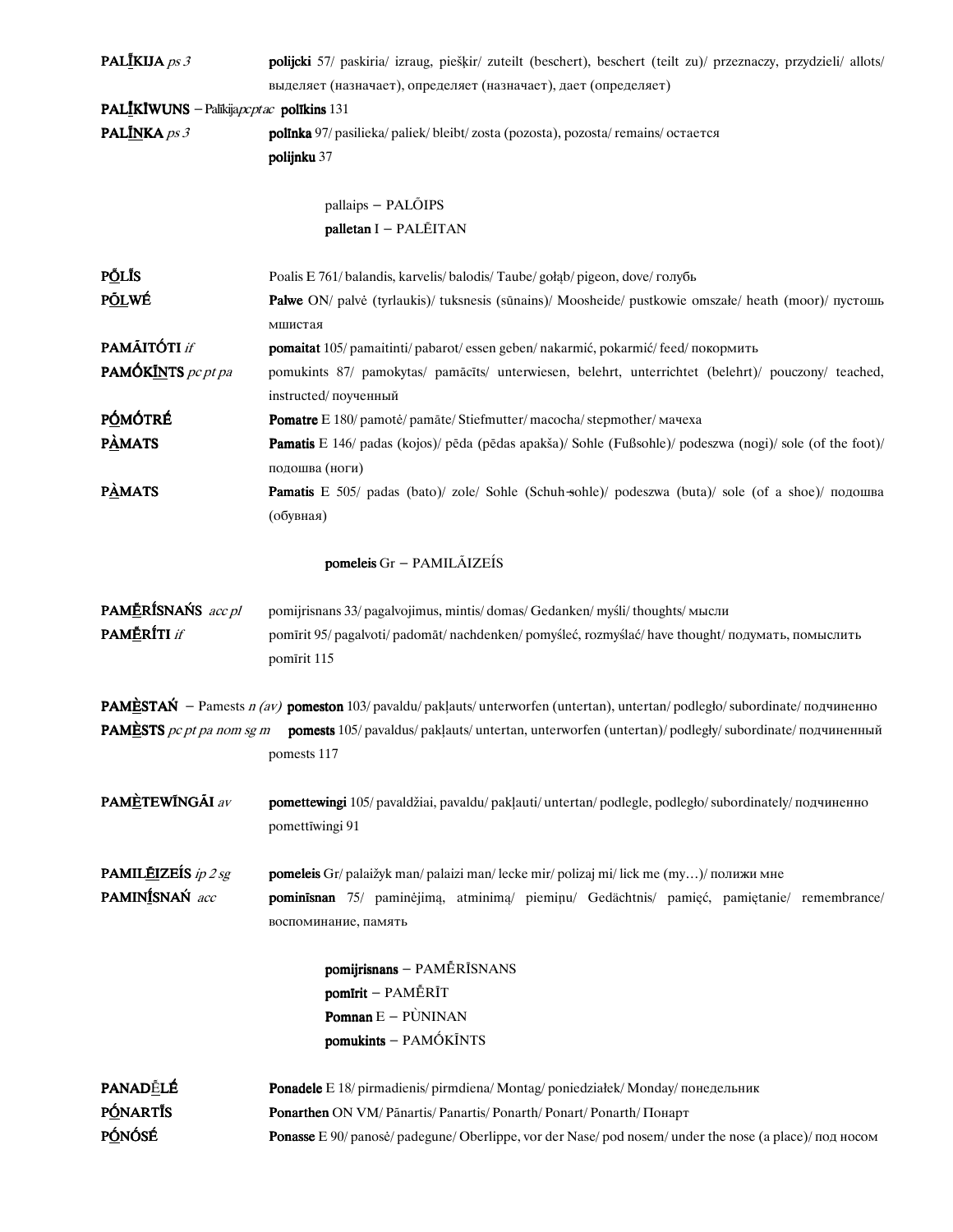## Pandaubis E - PADÃUBIS

| PANJ <u>ÃU</u> KÓ                            | Pantwcko E 352/ keptuvė/ panna/ Pfanne, Bratpfanne/ patelnia/ griddle, pan (dripping pan)/ сковорода                    |  |
|----------------------------------------------|-------------------------------------------------------------------------------------------------------------------------|--|
| PÀNÌKAŃ n                                    | Pannike MBS/ ugnelė/ uguniņa/ Feuerchen/ ognieczek/ fire dm (little fire)/ огонек                                       |  |
| PÀNJAŃ                                       | Pa nean E 288/ raistas/ mežs sīks purvains/ Moosbruch/ lasek błotnisty omszały/ swampy small woods/                     |  |
|                                              | лесок болотистый                                                                                                        |  |
|                                              |                                                                                                                         |  |
|                                              | Panno E - PANU                                                                                                          |  |
|                                              | pansdau - panzdau                                                                                                       |  |
| P <u>AŃ</u> TÓ                               | Panto E 542/ pantis/ pineklis/ Fessel/ pęto, wiązadło/ fetter/ путы                                                     |  |
|                                              | Pantwcko E - PANJÃUKÓ                                                                                                   |  |
| $P\triangle NU$ n                            | Panno E 33/ ugnis/ uguns/ Feuer/ ogien/ fire/ огонь                                                                     |  |
| PÀNUSTAKLAŃ n                                | <b>Panustacian</b> E 370/skiltuvas/šķiltavas/Feuerstahl/krzesiwo/steel (fire-striker)/огниво                            |  |
| PAŃZDAU av                                   | pansdau 69/ paskui/ pēc tam/ alsdann, dann, danach/ potem/ then, afterwards, later on/ потом                            |  |
|                                              | pansdau 79, 81 Pansdau 83, 85 pansdau 99 Pansdau 101, 107                                                               |  |
|                                              |                                                                                                                         |  |
|                                              | PAŃZDAUMANJAŃ ajpnlacc pansdaumannien 61/paskutiniąją/pēdējo/letzte/ostatnią/last/последнюю                             |  |
|                                              | pansadaumannien 59 pansdamonnien 57                                                                                     |  |
| PANZDAUNÍKS                                  | potom(ek, Crixt)nix MK/ palikuonis/ pēctecis/ Nachkomme/ potomek/ descendant/ потоиок                                   |  |
| PAPÕIKA ps 3                                 | popaikā 55/ apgauna/ apkrāpj/ betrügt/ okłama, oszuka/ deceives/ обманывает                                             |  |
| <b>PÀPAŃS</b> – Paps <i>acc pl</i>           | Pappans 85                                                                                                              |  |
| PAPÃRTIS                                     | Paparthen ON VM/papartis/paparde/Farn/paproć/fern/папортник                                                             |  |
|                                              | <b>PAPĒISÓTAŃ</b> - Papēisōwuns <i>pcpt pa nom sg n</i> Popeisāton 73                                                   |  |
|                                              | PAPÉISÓWUNS pcptacnomsgm popeisauns 111/ parašęs/ uzrakstījis/geschrieben/napisawszy/ (one who has) written/ написавший |  |
| PAPEKÚTI if                                  | popekūt 81/ prižiūrėti (pasaugoti), globoti/ uzraudzīt (paglabāt), paglabāt (pasargāt), gādāt par (pieskatīt),          |  |
|                                              | rūpēties (pieskatīt)/ beaufsichtigen, behüten, betreuen (sorgen), bevormunden/ doglądać (popilnować),                   |  |
|                                              | opiekować/look after/присмотреть за, опекать                                                                            |  |
|                                              | popeckūt 33, 109 popeckut 55                                                                                            |  |
|                                              |                                                                                                                         |  |
| <b>PAPEKÚJA</b> – Papekūti ps 3 popeckuwi 41 |                                                                                                                         |  |
| <b>PAPIMPIS</b>                              | Papinipis E 444/ balno pasėdas/ seglu sēdeklis (paliekamais)/ Sattelspolster/ podłożka na siodło/ saddle rug            |  |
|                                              | (small cushion instead of a saddle-eloth)/подкладка на седло                                                            |  |
|                                              | Pappans - PAPANS                                                                                                        |  |
| PAPRÈSTAMÉ ps 1 pl                           | poprestemmai 65/ suprantame/ saprotam/ verstehen/ rozumiemy, zrozumiemy/ understand, comprehend/                        |  |
|                                              | понимаем                                                                                                                |  |
| <b>PAPS</b>                                  | Paps 111/ klebonas/ baznīckungs, virsmācītājs/ Pfarrer/ proboszcz, pleban/ dean (church +ector)/ настоятель             |  |
|                                              | poqu - PAKW                                                                                                             |  |
| PÓRÉ                                         | Pore E 40/ garas/ tvaiks/ Dampf/ para/ steam, vapour/ nap                                                               |  |
| PAREISEÍ op                                  | Pareysey II 9/ teateinie/ lai atnāk/ komme/ niech przyjdzie/ come/ да придет                                            |  |
|                                              |                                                                                                                         |  |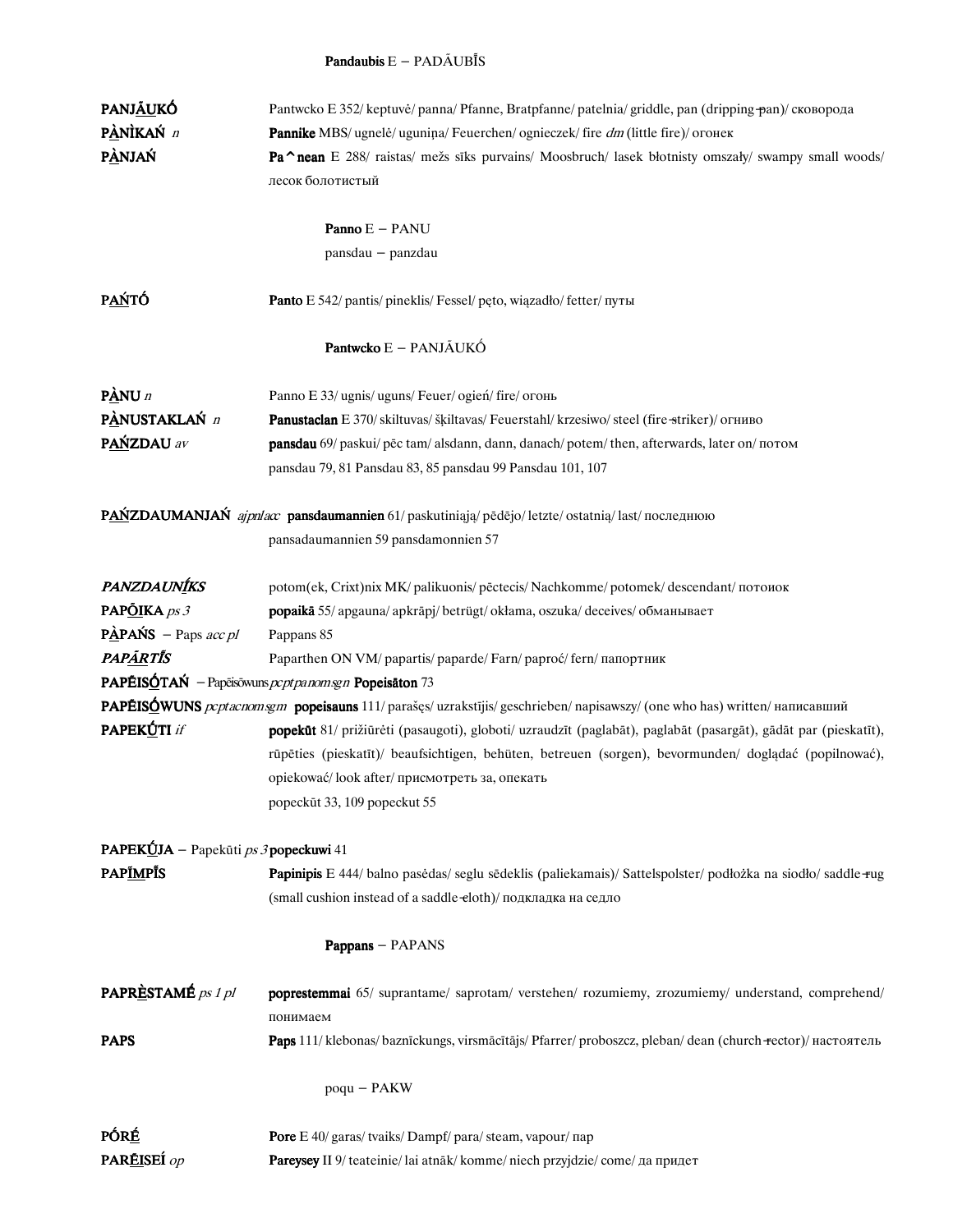| <b>PAREJINGS</b> aj                                                      | pareiīngiskai 119 VM/ būsimas, ateinantis (būsimas)/ nākošais, nākotnes (nākošais)/ zukünftig/ przyszły/   |
|--------------------------------------------------------------------------|------------------------------------------------------------------------------------------------------------|
|                                                                          | future/ будущий                                                                                            |
| PAREJ <u>ÍN</u> GISKÁI av                                                | pareiīngiskai 119/ateičiai/nākotnei/zukünftig/na przyszłość/prospectively, for the future/ на будущее      |
| PŌRĪS                                                                    | Poaris E 777/ kurklys/ racējcircenis, kārkulis/ Maulwurfsgrille/ turkuć podjadek/ mole-ericket/ медведка   |
|                                                                          | PAŔPÕLS, gen PAŔPALAS Prapolis E 747/ kukutis/ pupukis/ Wiedehopf/ dudek/ hoopoe/ удод                     |
| PÕRSISTJAŃ n                                                             | Prastian E 686/ paršas/ sivens/ Ferkel/ prosie/ pig/ поросенок                                             |
| <b>PAS</b> prp                                                           | poskails MBS MK/p askui (po)/aiz/nach (hinter), hinter/za (w ślad), w ślad za/after (behind)/ за (после),  |
|                                                                          | вслед за                                                                                                   |
| PÀSALS, gen PASALAS                                                      | Passalis E 57/ pašalimas, šaltis/ apsalšana, sals/ Frost/ przymrozek, mróz/ frost/ заморозки (мороз)       |
| PASEGÍWÍNGÃI av                                                          | poseggīwingi 91/ pavaldžiai/ pakļauti/ untertan, gehorsam/ podlegle/ subordinately/ подчинено              |
|                                                                          | posinn - PAZIN                                                                                             |
| PASKÕLÉJA – Paskölētun ps 3 paskollē 91                                  |                                                                                                            |
|                                                                          | paskulē 115 poskulēwie 89                                                                                  |
| PASKÕLÉJIS - Paskōlētun ip 2sg Poskuleis 91                              |                                                                                                            |
| PASKŐLÉTI – Pasköletun if poskulīt 85                                    |                                                                                                            |
| PASKŐLÉTUN if                                                            | paskulīton 87/ raginti, įkalbinėti/ pamudināt, pierunāt/ ermahnen/ namawiać/ admonish, exhort, remind/     |
|                                                                          | побеждать, убеждать, уговаривать                                                                           |
| PASPARTINTI if                                                           | pospartint 119/ sustiprinti/ nostiprināt, pastiprināt, spēcināt/ stärken, kräftigen/ wzmocnić/ strengthen/ |
|                                                                          | укрепить (усилить), усилить                                                                                |
|                                                                          |                                                                                                            |
|                                                                          | Passalis $E - PASÕLS$                                                                                      |
|                                                                          | <b>Possissawaite</b> $E - PUSISAWAITE$                                                                     |
|                                                                          | <b>Passoles</b> $E - PAZULIS$                                                                              |
|                                                                          | $Passons - PASUNS$                                                                                         |
|                                                                          | <b>Passortis</b> $E - PAZORTIS$                                                                            |
| <b>PASTÓ</b>                                                             | Pasto E 494/skara/villaine/ Wepe, Umschlagtuch/chusta wełniana wielka/shawl/шаль                           |
| <b>PASTAGIS</b>                                                          | Pastagis E 443/ diržas pauodegio/ josta paastei/ Schwanzriemen beim Pferd/ rzemień podokonowy konia/       |
|                                                                          | crupper (harness)/ ремень подхвостный коня                                                                 |
| <b>PASTÓJA</b> – Pastōtweī pt 3 postāi 75                                |                                                                                                            |
|                                                                          | postai 1131                                                                                                |
| <b>PASTÓNA</b> – Pastōtweī ps 3 postānai 49                              |                                                                                                            |
|                                                                          |                                                                                                            |
|                                                                          | postānai 93 <sub>19</sub> , 111, 115 <sub>28</sub> , 123, 125, 133 <sub>7</sub> postanai 115 <sub>15</sub> |
|                                                                          |                                                                                                            |
| <b>PASTÓNAMÉ</b> – Pastōtweī <i>ps 1 pl</i> postānimai 113 <sub>21</sub> |                                                                                                            |
| <b>PASTÓSEÍ</b> – Pastōtweī ps2sg <b>postāsei</b> 105 <sub>3</sub>       |                                                                                                            |
|                                                                          | postāsei 105 <sub>15</sub>                                                                                 |
| PASTÓTI if - Pastōtweī                                                   | postāt $113_{17}$                                                                                          |

PASTÓTWEÍ postātwei 63/tapti, pasidaryti/tikt (kłūt), kļūt par/werden/stać się/become/стать (сделаться)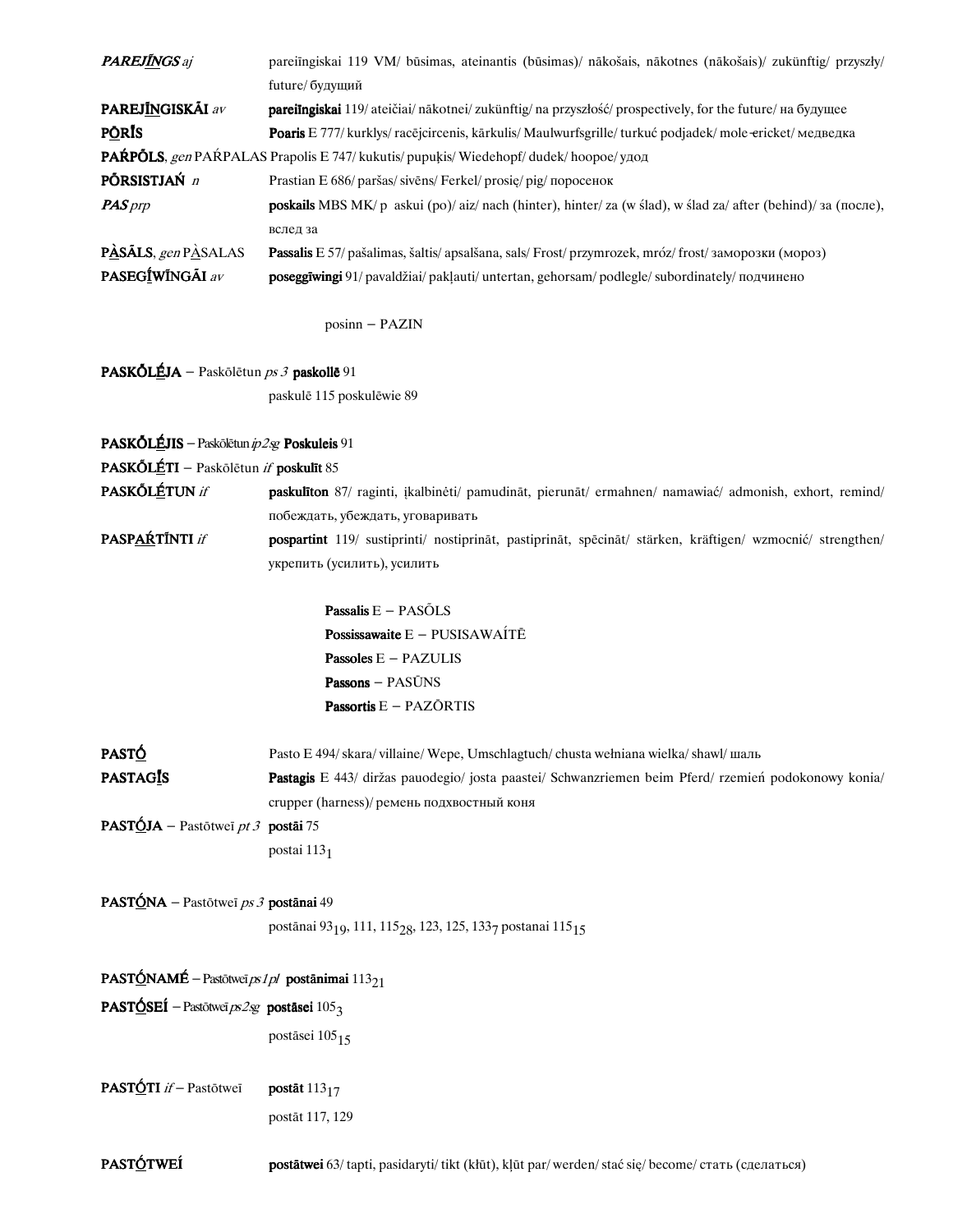```
postātwei105_{\small 17}
```

| PASTAÚTUN if                                          | Pastauton 77/ pasninkauti/ gavet/ fasten/ pościć/ fast (keep the fast)/ поститься                                                |
|-------------------------------------------------------|----------------------------------------------------------------------------------------------------------------------------------|
| PASTÓWS                                               | Pastowis E 456/gelumbė/tūks/Tuch (fein)/sukno (cienkie)/woollen cloth/сукно (тонкое)                                             |
| PASTÓWUNS - Pastōtweī pcpt ac postāuns 131            |                                                                                                                                  |
|                                                       | postāuns 93 <sub>15</sub> , 133 <sub>3</sub>                                                                                     |
|                                                       |                                                                                                                                  |
| <b>PASTENÍKS</b>                                      | Pastenick Gr/ pasninkas/ gavenis/ Fasten/ post/ fast (fasting)/ пост                                                             |
| $P\acute{O}ST\acute{I}$ nom sg f                      | Posty E 801/ ganykla/ ganības/ Weide (Weideplatz)/ pastwisko, wygon/ pasture/ пастбище, выгон                                    |
| PASTIPAŃ aj acc                                       | postippin 45/ visą (ištisą), ištisą/ visu (veselu)/ ganzen/ cały (pełny)/ whole, entire/ весь (целый), целый<br>(BeCD)           |
| <b>PASTIPAŃ</b> $av(ajn)$                             | postippan 71/ visiškai (ištisai), ištisai/ pavisam/ völlig, ganz, gar (völlig)/ zupełnie, całkiem/ entirely/ совсем,             |
|                                                       | полностью                                                                                                                        |
|                                                       |                                                                                                                                  |
|                                                       | Pasto $E - PASTÓ$                                                                                                                |
|                                                       | Pastowis $E - PAST@WS$                                                                                                           |
| <b>PASÚNS</b>                                         | Passons E 181/ posūnis/ padēls/ Stiefsohn/ pasierb/ stepson/ пасынок                                                             |
| PASUPRES nom pl f                                     | <b>Passupres</b> E 225/lentyna/plaukts/Fach (Holzgestell)/półka/shelf (furniture)/полка                                          |
| PASÙPTWEÍ                                             | Passupres E 225 VM/ pasisupti, sūpuotis/ pašūpoties/ wiegen (schaukeln) sich/ pohustywać się/ rock (sway) i/                     |
|                                                       | покачиваться                                                                                                                     |
| PASWÕIKSTINA ps 3                                     | poswäigstinai 133/ pašviečia/ paspīdina, gaismo/ beleuchtet, leuchtet/ poświeci, świeci/ shines (for a while)/                   |
|                                                       | светит, посвечивает                                                                                                              |
|                                                       |                                                                                                                                  |
|                                                       | pas - PAZ                                                                                                                        |
| PATÕLS, gen PATÀLAS                                   | Patols DK VM/ "Patulas"/ Patols/ Potollo/ Patol/ Potollo/ Патол                                                                  |
|                                                       | PATÃUKINUNS partacromagm potaukinnons 115/ pažadėjęs/ apsolijis/ versprochen, verheißen/ obiecawszy, przyrzekłszy/ (one who has) |
|                                                       | promised/ обещавший, посуливший                                                                                                  |
|                                                       | potaukinnons 121 <sub>21</sub>                                                                                                   |
|                                                       |                                                                                                                                  |
| PATÃUKÍNSNAŃ - Patāukīnsnās accsg potaukīsnan 95      |                                                                                                                                  |
| PATÃUKINSNÕS gen sg                                   | potaukinsnas 121 <sub>11</sub> / pažadėjimo, pažado/ solijuma/ Versprechen, Verheißung/ obietnicy, przyrzeczenia/                |
|                                                       | promise/ обещание, посула                                                                                                        |
| PATÃUKINTAŃ - Patāukinuns pcpt pa acc potaukinton 119 |                                                                                                                                  |
|                                                       | potaukinton 133                                                                                                                  |
| PATÓWELÍS                                             | Patowelis E 179/ patevis/ patevs/ Stiefvater/ ojczym/ stepfather/ отчим                                                          |
| PATÉIKÓWUNS pc pt ac                                  | poteikūuns 121/ sukūręs/ izveidojis/ geschaffen/ stworzywszy/ (one who has) created/ создавший                                   |
| PATIKÓTS pc pt pa                                     | patickots I 7/ sukurtas/ izveidots/ geschaffen/ stworzony/ created, produced/ созданный                                          |
| PATIKINUNS pc pt ac                                   | potickinnuns 115/ padaręs/ izdarījis/ gemacht/ zrobiwszy/ (one who has) made/ сделавший                                          |
|                                                       |                                                                                                                                  |
|                                                       | Patols $- PA TÔLS$                                                                                                               |
|                                                       | Patowelis - PATÓWELĪS                                                                                                            |
|                                                       |                                                                                                                                  |
| PATINISKAŃ acc                                        | pattiniskun I 5/santuoką/laulību/Ehe/małżeństwo/matrimony/брак (супружество)                                                     |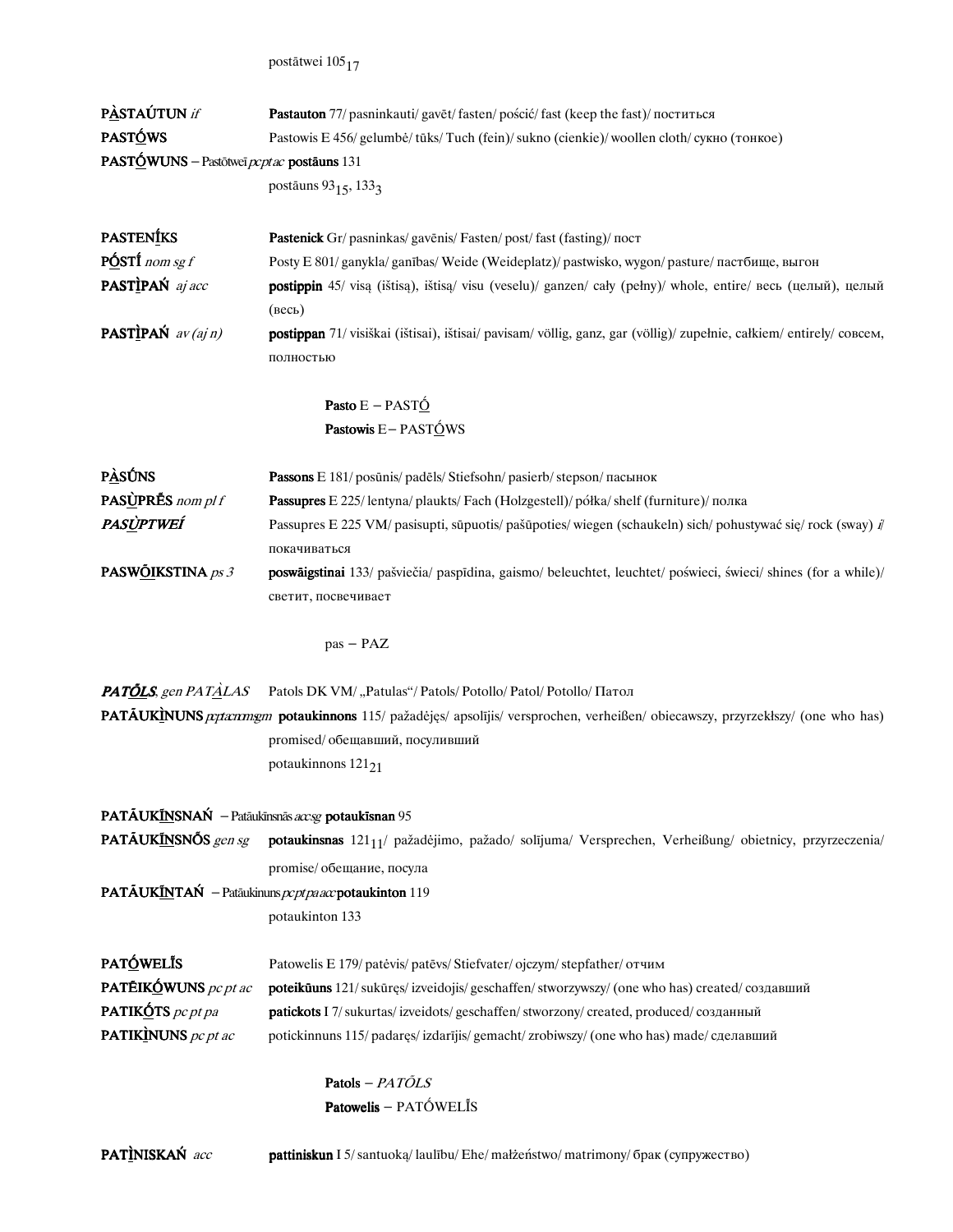| <b>PAULE</b> nom sg m | <b>Pauli</b> $63\frac{1}{2}$ Paulius Pavels Paul Pawel Paul Tabel                                        |  |
|-----------------------|----------------------------------------------------------------------------------------------------------|--|
|                       | Pauli 6323 Pauli 103                                                                                     |  |
| PÃUSAŃ n              | <b>pausan</b> 115/ pusė (šonas), šonas/ puse (sāns), sāns/ Seite/ strona/ side/ сторона                  |  |
|                       | Pauson 123                                                                                               |  |
| PÃUSTÓ aj nom sg f    | <b>Pausto</b> (catto) E 665/laukinė/mežonīga, lauka G/wilde/dzika/wild/ $\mu$ икая                       |  |
| PÃUSTAKÃIKAŃ n        | <b>Paustocaic ^ a</b> E 654/ arklys laukinis/ meža zirgs/ Wildpferd/ kon dziki/ wild horse/ лошадь дикая |  |
| P <u>ÃU</u> STÓKATÓ   | <b>Paustocatto</b> E 665/laukinė katė/meža kakene/wilde Katze/zbik/wildcat/кошка дикая                   |  |
| P <u>ÃU</u> STRÉ      | <b>Paustre</b> E 624/ dykuma/ tuksnesis/ Wildnis/ pustynia/ desert, wilderness/ пустыня                  |  |
| <b>PÁUSTS</b> aj      | Pausto(catto) E 665 VM/ tuščias/ tukšs/ leer/ pusty/ empty, waste/ пустой                                |  |
| <b>PÁUTS</b>          | <b>paute</b> Gr/kiaušinis/ola/Ei/jajko/egg/яйцо                                                          |  |
|                       |                                                                                                          |  |
|                       |                                                                                                          |  |

## Powackīsna - PAWAKĒSNÓ

PAWAÍDÌNA - Pawaīdīnti  $ps3$  powaidinne  $63_{14}$ 

powaidinnei 63<sub>12</sub>

| <b>PAWAÍDÌNAÍTÉ</b> - Pawaidinti $ip2pl$ powaidinneiti 97 |                                                                                                                            |  |
|-----------------------------------------------------------|----------------------------------------------------------------------------------------------------------------------------|--|
| <b>PAWAIDINTI</b> if                                      | Powaidint 17/ parodyti/ parādīt/ zeigen, weisen/ pokazać/ show/ показать, указать                                          |  |
| PAWAÍSENJAŃ - Pawaisenjas acc powaisemnen 73              |                                                                                                                            |  |
| <b>PAWAÍSENJAS</b> gen sg m                               | <b>Powaisennis</b> 91/sažinės/sirdsapzinas/Gewissens/sumienia/conscience/совести                                           |  |
| <b>PAWAKÉSNÓ</b>                                          | Powackisna 99/ užsakai, pranešimas, paskelbimas (pranešimas), apskelbimas/ pasludināšana (paziņošana)/                     |  |
|                                                           | Aufbietung (Mitteilung), Mitteilung (Aufruf)/ zapowiadanie/banns, declaration/ оглашение                                   |  |
| PAWÓRGAŃ acc sg m                                         | pawargan 63/ atgailą, apgailestavimą/ noželošanu/ Reue, Bedauern/ skruchę, żałość/ regret, repentance,                     |  |
|                                                           | penance/ раскаяние, сожаление                                                                                              |  |
|                                                           | PAWÓRGEWÍNGISKAŃ aj acc powargewingiskan 57/varginga/grūtu, posta (pilnu)/jammervollen/ciężki/miserable, hard (difficult)/ |  |
|                                                           | трудный, бедственный                                                                                                       |  |
| PAWÓRGSENJAŃ acc                                          | powargsennien 115/ pavargima/ noguršanu/ Ermüdung, Jammer (Ermüdung)/ zmęczenie/ tiredness/                                |  |
|                                                           | изнурение                                                                                                                  |  |
| PAWÃRTÍSNAŃ acc                                           | <b>powartisnan</b> 63/ atsivertima (atitaisyma)/ atgriešanās (labošanās)/ Bekehrung/ nawrócenie (poprawka)/                |  |
|                                                           | conversion (mending)/ обращение (исправление)                                                                              |  |

### poweistins - PAWĪSTINS

| <b>PAWÉRPJAÍTÉ</b> – Pawērpti $ip2pl$ powierptei 95      |                                                                                                                                |  |
|----------------------------------------------------------|--------------------------------------------------------------------------------------------------------------------------------|--|
| <b>PAWÉRPTI</b> if                                       | powiērpt 107/ apleisti, palikti (apleisti)/ atstāt/ verlassen/ porzucić/ abandon/ оставить (бросить), бросить                  |  |
|                                                          | (оствить)                                                                                                                      |  |
| PAWÉRPUNS - Pawérpti $\rho c$ ptac powierpuns 101        |                                                                                                                                |  |
| <b>PAWIRPAN</b> - Pawirps <i>acc</i> (grunt)powirpun 119 |                                                                                                                                |  |
| PAWIRPINGAŃ acc                                          | <b>powirpingin</b> 109/laisva/brīvu/frei/wolny/free/свободный                                                                  |  |
| <b>PAWIRPS</b>                                           | <b>powirps</b> 95/laisvas/brīvs/frei/wolny/free/свободный                                                                      |  |
| <b>PAWÍSTIŃ</b> $acc$ sg $f$                             | powijstin 27/ dalyką, daiktą/ lietu, priekšmetu/ Ding/ rzecz, sprawę/ thing/ вещь (дело), предмет                              |  |
|                                                          | powijstin 29 <sub>1,12</sub> , 31 <sub>2</sub> , 31 <sub>11,20</sub> , 33 <sub>8,19</sub> , 35, 37 po wijstin 91 powijstin 107 |  |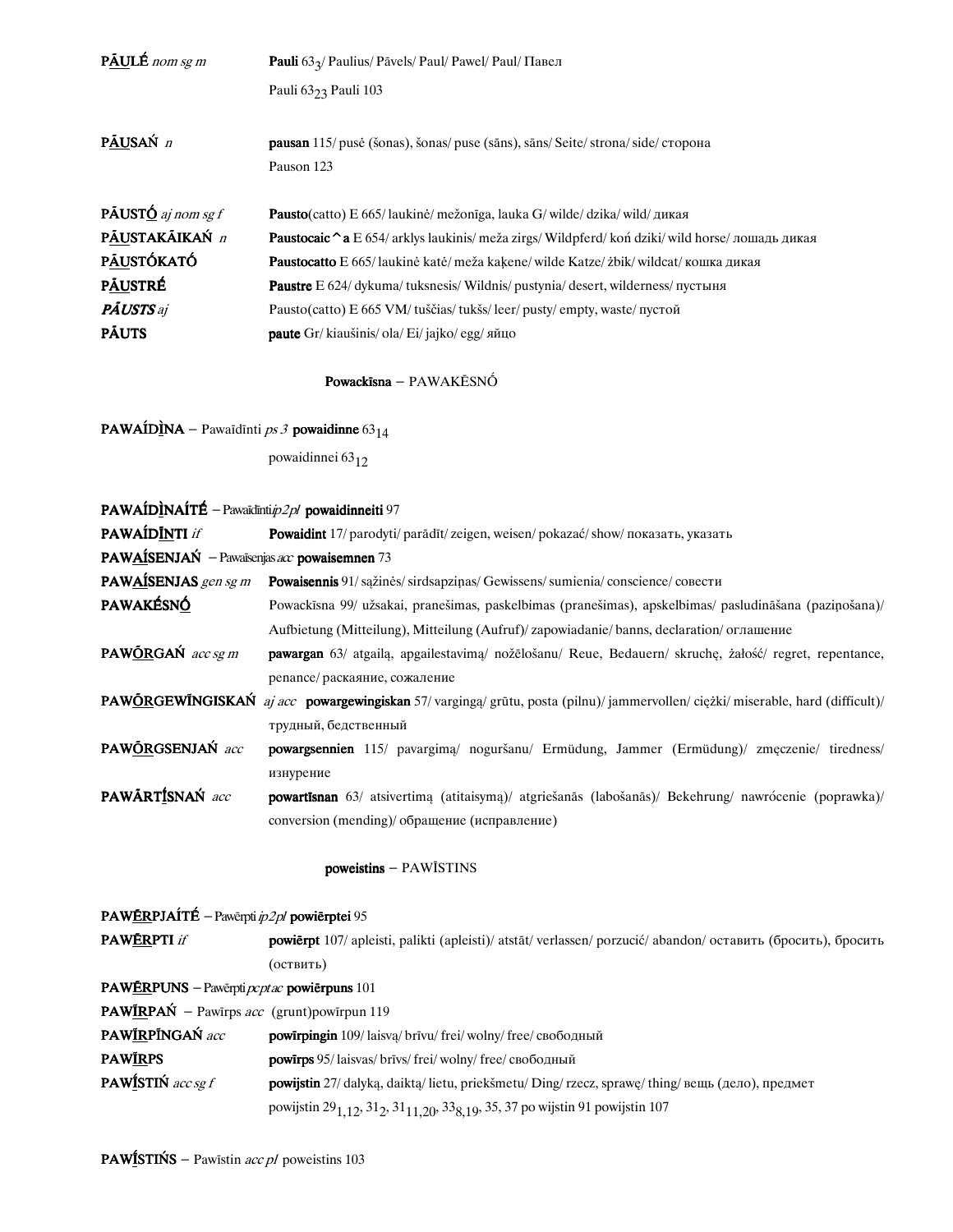| PÓWS                                                                              | Powis E 773/ povas/ pāvs/ Pfau/ paw/ peafowl/ павлин                                                                         |  |
|-----------------------------------------------------------------------------------|------------------------------------------------------------------------------------------------------------------------------|--|
| <b>PAZÓRTIS</b>                                                                   | Passortis E 334/ žarsteklis/ kruķis (bigulis), bigulis/ Schürstange, Feuerhaken/ pogrzebacz/ poker (rake)/                   |  |
|                                                                                   | кочерга                                                                                                                      |  |
| <b>PAZÌNÓ</b> – Pazināt <i>ps 1 sg</i>                                            | posinna $67_{18}$                                                                                                            |  |
|                                                                                   | posinna $67_{19}$ , 69                                                                                                       |  |
|                                                                                   |                                                                                                                              |  |
| <b>PAZÌNÓ</b> – Pazināt <i>ps</i> 3                                               | posinna $65q$                                                                                                                |  |
| PAZINÓTI if                                                                       | posinnat 65 <sub>21</sub> / pripažinti, prisipažinti/ atzīt, atzīties/ bekennen/ przyznać, przyznać się/ recognize/ признать |  |
|                                                                                   | (исповедовать), признаться                                                                                                   |  |
| <b>PAZINÓTS</b> – Pazināt <i>pc pt pa</i> posinnāts 125                           |                                                                                                                              |  |
| PAZÌNIMÉ - Pazināt ps 1 pl Posinnimai 29                                          |                                                                                                                              |  |
| <b>PAZULIS</b>                                                                    | Passoles E 79/ sprandas/ sprands/ Nacken/ kark/ nape of the neck/ загривок                                                   |  |
|                                                                                   | $pay - pai$                                                                                                                  |  |
|                                                                                   | Peadey - PĒDJÃI                                                                                                              |  |
|                                                                                   | $pec - PEK$                                                                                                                  |  |
|                                                                                   |                                                                                                                              |  |
| PÉDÓ                                                                              | Pedan E 245 VM/ pėda/ pēda/ Fuß/ stopa/ foot/ ступня                                                                         |  |
| $PÉDA - Pēsti ps 3$                                                               | pīdai 89                                                                                                                     |  |
| PÉDAŃ n                                                                           | Pedan E 245/noragas/lemesis/Pflugschar/lemiesz/ploughshare/лемех                                                             |  |
| PÉDÉS nom pl f                                                                    | Pede DIA/ naščiai/ nēši/ Schultertrage/ nosidła/ yoke (shoulder +itter)/ коромысло                                           |  |
| $P\hat{\underline{\mathbf{E}}}$ DAM $\hat{\underline{\mathbf{E}}}$ – Pēst ps 1 pl | pīdimai 35                                                                                                                   |  |
|                                                                                   | pidimai 33                                                                                                                   |  |
| PÉDJÃI nom pl m                                                                   | Peadey E 482/ puskojinės/ puszeķes/ Socken/ skarpetki/ socks/ носки                                                          |  |
|                                                                                   | peckolle MBS - PIKÙLÃI                                                                                                       |  |
|                                                                                   | <b>Peempe</b> $E - P\tilde{E}MP\tilde{E}$                                                                                    |  |
|                                                                                   |                                                                                                                              |  |
| <b>PÉILIS</b>                                                                     | peile Gr/ peilis/ nazis/ Messer/ nóż/ knife/ нож                                                                             |  |
| PÉISÓJA ps 3                                                                      | peisāi 73/ rašo/ raksta/ schreibt/ pisze/ writes/ пишет                                                                      |  |
|                                                                                   | peisai 101                                                                                                                   |  |
| PÉISÓLÉ                                                                           | peisālei 89/raštas/raksts, raksti/Schrift (Dokument)/pismo/paper (letter), scripture/письмо                                  |  |
| PÉISÕLEN - Pēisōlē acc                                                            | peisälin 111                                                                                                                 |  |
| <b>PÉISÓTAŃ</b> – Pēisōja <i>pc pt pa n</i>                                       | peisäton 105                                                                                                                 |  |
|                                                                                   | peisaton 63                                                                                                                  |  |
|                                                                                   | peisda $Gr - P\overline{I}ZD\acute{O}$                                                                                       |  |
|                                                                                   |                                                                                                                              |  |
| PÈKAŃ acc                                                                         | Peckan 35/ gyvulius/ lopus/ Vieh/ bydło/ cattle/ скот                                                                        |  |
|                                                                                   | peckan 37                                                                                                                    |  |
| <b>PEKŐRĒ</b>                                                                     | Peccore E 329/ kepėjas/ cepējs/ Bäcker/ piekarz/ baker/ пекарь                                                               |  |
| $P\triangle KU$ <i>n</i>                                                          | Pecku 41/ gyvuliai/ lopi/ Vieh/ bydło/ cattle/ скот                                                                          |  |
|                                                                                   | Pecku 53 pecku I,II 7                                                                                                        |  |
|                                                                                   |                                                                                                                              |  |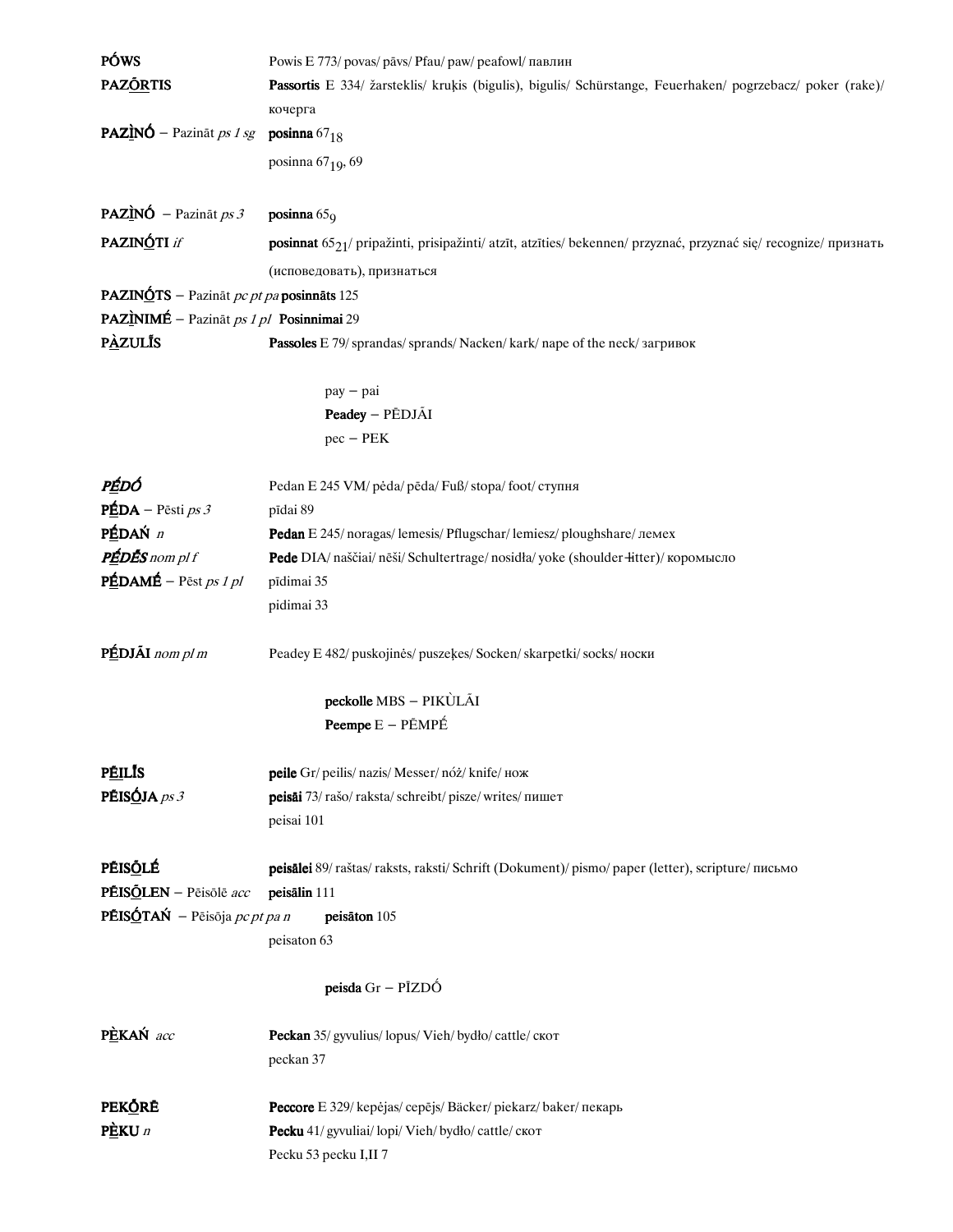$P\triangle KU$  dat sg n Pecku 85

### **Pectis**  $E - PET$ *i*S

|                                                     | <b>PELANÓ</b> , acc PELANAN Pelanno E 223/ židinys/ pavards/ Herd/ palenisko/ hearth/ ovar                               |  |
|-----------------------------------------------------|--------------------------------------------------------------------------------------------------------------------------|--|
| PÈLANÉ                                              | <b>Pelanne</b> E 37/ pelenai/ pelni/ Asche/ popiół/ ashes/ пепел                                                         |  |
| <b>PELDÉWUNS</b> pc pt ac                           | peldiuns 43/ igijęs/ ieguvis/ erworben/ uzyskawszy/ (one who has) obtained, (one who has) acquired/                      |  |
|                                                     | приобретший                                                                                                              |  |
| <b>PELÉ</b>                                         | Pele E 710/lingė (paukštis)/lija/Weihe (Turmfalke)/błotniak/hen-harrier, ring-tail/лунь                                  |  |
| PELÉ                                                | Pelemaygis E 712 VM/ pelė/ pele/ Maus/ mysz/ mouse/ мышь                                                                 |  |
| <b>PELEKS</b>                                       | Pellekis E 202/kraigas, šelmuo/kore (čukurs), čukurs/Giebel/kalenica/gable, roof-ridge/гребень (крыши),<br>конек (крыши) |  |
| <b>PELÉMAÍGIS</b>                                   | Pelemaygis E 712/ pelėsakalis/ piekūns (lauku piekūns)/ Rötelweihe/ pustułka/ kestrel, windhover/ пустельга              |  |
| $P\triangle L\triangle S$ nom pl f                  | 111/ raumenys (žasto)/ muskuļi (augšdelmā)/ Muskeln (am Oberarm)/ mieśnie<br>Peles E                                     |  |
|                                                     | przedramienia/muscles of the upper arm/ мускулы плечевые, бицепсы                                                        |  |
| $PELKI$ nom sg f                                    | <b>Pelky</b> E 287/bala, pelkė/purvājs, purvs/Bruch/bloto/swamp, marsh/болото                                            |  |
| <b>P</b> ELKIS                                      | Pelkis E 475/ rudinė, sermėga (rudinė)/ mētelis (vadmalas)/ Mantel (aus grobem Tuch)/ siermięga/ overcoat                |  |
|                                                     | (coarse)/ сермяга                                                                                                        |  |
|                                                     | <b>Pellekis</b> $E - PÉLEKS$                                                                                             |  |
| <b>PÉLWÖ</b>                                        | Pelwo E 279/ pelai/ pelavas/ Spreu/ plewy/ chaff/ полова, мякина                                                         |  |
| PÉMPÉ                                               | Peempe E 751/ pempė/ kīvīte/ Kiebitz/ czajka/ peewit/ чибис                                                              |  |
| $\bm{D}\tilde{\bm{E}}$ NIV I $\tilde{\bm{O}}$ I erd | $\frac{D_{i\alpha}^{i}}{D_{i\alpha}^{i}}$                                                                                |  |

| <b>PÉNKJŐI</b> crd         | Piencts 31 VM/ penki/ pieci/ fünf/ pięć/ five/ пять                     |
|----------------------------|-------------------------------------------------------------------------|
| <b>PENKTS</b> ord nom sg m | <b>Piencts</b> $31$ / penktas/ piektais/ fünfter/ piaty/ fifth/ $n \pi$ |
|                            | Penckts I 5 Pyienkts II 5                                               |

# **PÉNKTÓ** - Pēnkts nom sg f Piencktā 53

| $P\angle\text{ENINGÓ}$ "ptv" | $p^{\wedge}$ enega BPT/pinigo/naudas/Gelds/pieniędzy/money/ $p^{\wedge}$ енег          |  |
|------------------------------|----------------------------------------------------------------------------------------|--|
| PENÍNGAŃS acc pl             | <b>penningans</b> 33/ pinigus/ naudu/ Geld/ pieniadze/ money/ деньги                   |  |
|                              | Penningans 53                                                                          |  |
|                              |                                                                                        |  |
| PÉNPALÓ                      | <b>Penpalo</b> E 770/ putpelė/ paipala/ Wachtel/ przepiórka/ quail/ перепел, перепелка |  |
| <b>PEŃTIS f</b>              | <b>Pentis</b> E 147/kulnas/papedis/Ferse/pieta/heel/пятка, пята                        |  |
| <b>PÉNTNIKS</b>              | <b>Pentinx</b> E 22/ penktadienis/ piektdiena/ Freitag/ piatek/ Friday/ пятница        |  |

# **Pepelis**  $E - PIPELĨS$

| $P\bar{E}R$ <i>prp</i> | per 39/ už A (ka)/ par A (ko)/ für/ za A (coś)/ for/ sa ( $470$ )                                                                                                                                           |
|------------------------|-------------------------------------------------------------------------------------------------------------------------------------------------------------------------------------------------------------|
|                        | per 91 <sub>14</sub> Per 91 <sub>15</sub> per 85 <sub>13</sub> per(stans) 73 <sub>6</sub> Per 77 <sub>18</sub> per(din) 125 <sub>4</sub> per(kawidan) 41 <sub>14</sub> per(stan) 41 <sub>16</sub> , 89, 103 |
|                        | pēr(stans) 91 <sub>14</sub> pēr(wans) 75 <sub>5</sub> per(wans) 75 <sub>11</sub> Pēr (wans) 75 <sub>16</sub> , 77 <sub>14</sub> per(wans) I 13 <sub>9,19</sub> , II 13 <sub>9,19</sub> per-                 |
|                        | (anteres) MBS pra $85_{17}$ pra(stans) 17 Prēi(wans) [!] $77_2$ prei [!] $97_{18}$                                                                                                                          |
| $P\bar{E}R$ <i>prp</i> | <b>pēr</b> (stans) $736$ / dat/ dat/ für/ dla/ for/ для                                                                                                                                                     |
| <b>PÉR</b> <i>prp</i>  | $per(\text{ainan})$ 117/ <i>instr</i> / par/ für/ za ( <i>kogo</i> ś, coś)/ to be (smth., smb.)/ <i>instr</i>                                                                                               |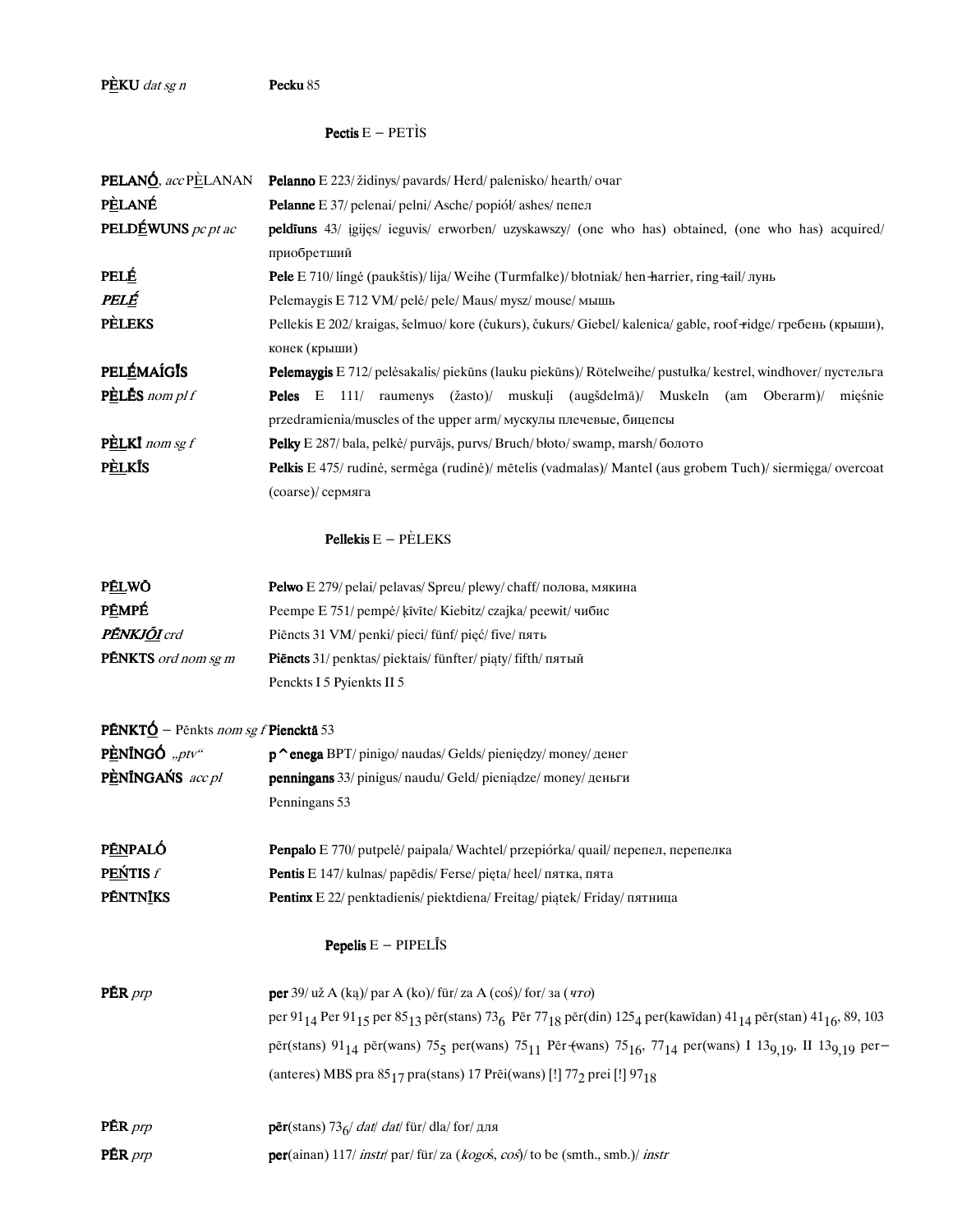| $P\bar{E}R$ pcl<br><b>PÉRAÍ</b> – Pēran <i>dat sg f</i>            | per 69/ per (perdaug)/ par (pārāk)/ zu (allzu)/ za (zbyt)/ too (many, few etc.)/ слишком, чересчур<br>Piru 97        |
|--------------------------------------------------------------------|----------------------------------------------------------------------------------------------------------------------|
| $P\hat{\mathbf{E}}$ RAŃ acc sg f                                   | pijrin 103/bendruomenę/kopienu/Gemeinde/wspólnotę/community, society/общину                                          |
| PÉRAŔWI av                                                         | <b>Perarwi</b> 113/iš tiesu/ noteikti/ fürwahr, gewißlich, wahrlich/ na prawdę, na pewno, pewno/indeed/ истинно      |
| PÉRAŔWISKÃI av                                                     | perarwiskai 43/ iš tiesų/ noteikti/ fürwahr, gewißlich, wahrlich/ na prawdę, na pewno, pewno/ indeed,                |
|                                                                    | certainly, for sure/ истинно, действительно                                                                          |
|                                                                    | perarwisku 41, 45, 61, 63, 113                                                                                       |
|                                                                    |                                                                                                                      |
| <b>PÉRB<u>ÓN</u>DÓ</b> $ps 3$                                      | perbānda 55/ gundo/ kārdina/ versucht (verführt)/ kusi/ tempts/ искушает, соблазняет                                 |
| PÉRBÓNDAŃ acc f                                                    | perbandan I 11/ pagundą/ kārdinājumu/ Versuchung/ pokusę/ temptation/ соблазн                                        |
| PÉRBÁNDÓSNAŃ acc                                                   | perbandāsnan 55/ gundyma/ kārdināšanu/ Versuchung/ pokuszenie/ temptation/ искушение                                 |
|                                                                    | perbandasnan II 11                                                                                                   |
|                                                                    |                                                                                                                      |
| PÉRBILÉTUN if                                                      | perbillīton 55/ atmesti (nepatenkinti)/ atteikt (noraidīt)/ versagen/ wymówić (odmówić)/ refuse, reject,             |
|                                                                    | repudiate/ отклонить (отвергнуть), отверг-нуть (отклонить), отказать в                                               |
|                                                                    |                                                                                                                      |
|                                                                    | Percunis - PÉRKŪNS                                                                                                   |
|                                                                    |                                                                                                                      |
| <b>PÉRDAŃ</b> $accsgf$                                             | pērdin 85/ pašarą/ lopbarību/ Futter (Freßbares)/ pasza (karma)/ fodder/ корм, корма                                 |
| <b>PÉRDÓSÓ</b>                                                     | perdāsai 33/ prekė/ prece/ Ware/ towar/ wares, commodity/ товар                                                      |
| <b>PÉRDÓSAŃ</b> – Pērdōsō acc perdāisan 69 <sub>17</sub>           |                                                                                                                      |
| <b>PÉRDÓWUNS</b> pc pt ac                                          | <b>perdauns</b> 69 <sub>16</sub> / pardavęs/ pārdevis/ verkauft/ sprzedawszy/ (one who has) sold/ продавший          |
|                                                                    |                                                                                                                      |
|                                                                    |                                                                                                                      |
|                                                                    | pērdin - PĒRDAN                                                                                                      |
|                                                                    | PÉRDWIGUBÓSNAŃ acc perdwibugūsnan 55/nusiminimą/izmisumu/Verzweiflung/rozpacz/dejection, despondency/уныние          |
| <b>PÉRÉILAÍ</b> – Perēiti op (cn) 3 pereilai 49 <sub>18</sub>      |                                                                                                                      |
| <b>PÉRÉIMÉ</b> – Perēiti ps 1 pl <b>perēimai</b> 63                |                                                                                                                      |
| PÉR <u>éi</u> ti <i>it</i>                                         | <b>perēit</b> 45/ ateiti/ atnākt, nākt/ kommen/ przyjść, przychodzić/ come / прийти                                  |
|                                                                    | perēit 51, 113 pereit 131                                                                                            |
|                                                                    |                                                                                                                      |
| <b>PÉRÉIT</b> – Pereiti ps 3                                       | pereit 57                                                                                                            |
|                                                                    | Perēit 49 <sub>14</sub> pereit 49 <sub>16</sub>                                                                      |
|                                                                    |                                                                                                                      |
| <b>PÉRGÓBUNS</b> – Pērēiti <i>pcptac</i> pergūbons 43              |                                                                                                                      |
|                                                                    | pergūbans 113 pergūbons 127 pergubuns I 9 pergubons II 9                                                             |
|                                                                    |                                                                                                                      |
| <b>PÉRGALWIS</b>                                                   | <b>Pergalwis</b> E 78/ pakaušis/ pakausis/ Genick/ potylica/ back of the head, head's back/ затылок                  |
|                                                                    |                                                                                                                      |
|                                                                    | <b>Pergeis</b> – PERJEÍS                                                                                             |
| <b>PÉRGIMEÍ</b> - Pērgimēs dat sg <b>pērgimie</b> 115 <sub>2</sub> |                                                                                                                      |
| PÉRGIMAŃS acc pl m                                                 | pērgimmans 41/ padarus/ radījumus/ Kreaturen/ stworzenia (żywe)/ creatures/ создания (существа)                      |
| PÉRGIMES gen sg f                                                  | pērgimnis 115 <sub>22</sub> / prigimties/ iedzīmības/ Natur (Charakters)/ natury (cech)/ nature (character)/ природы |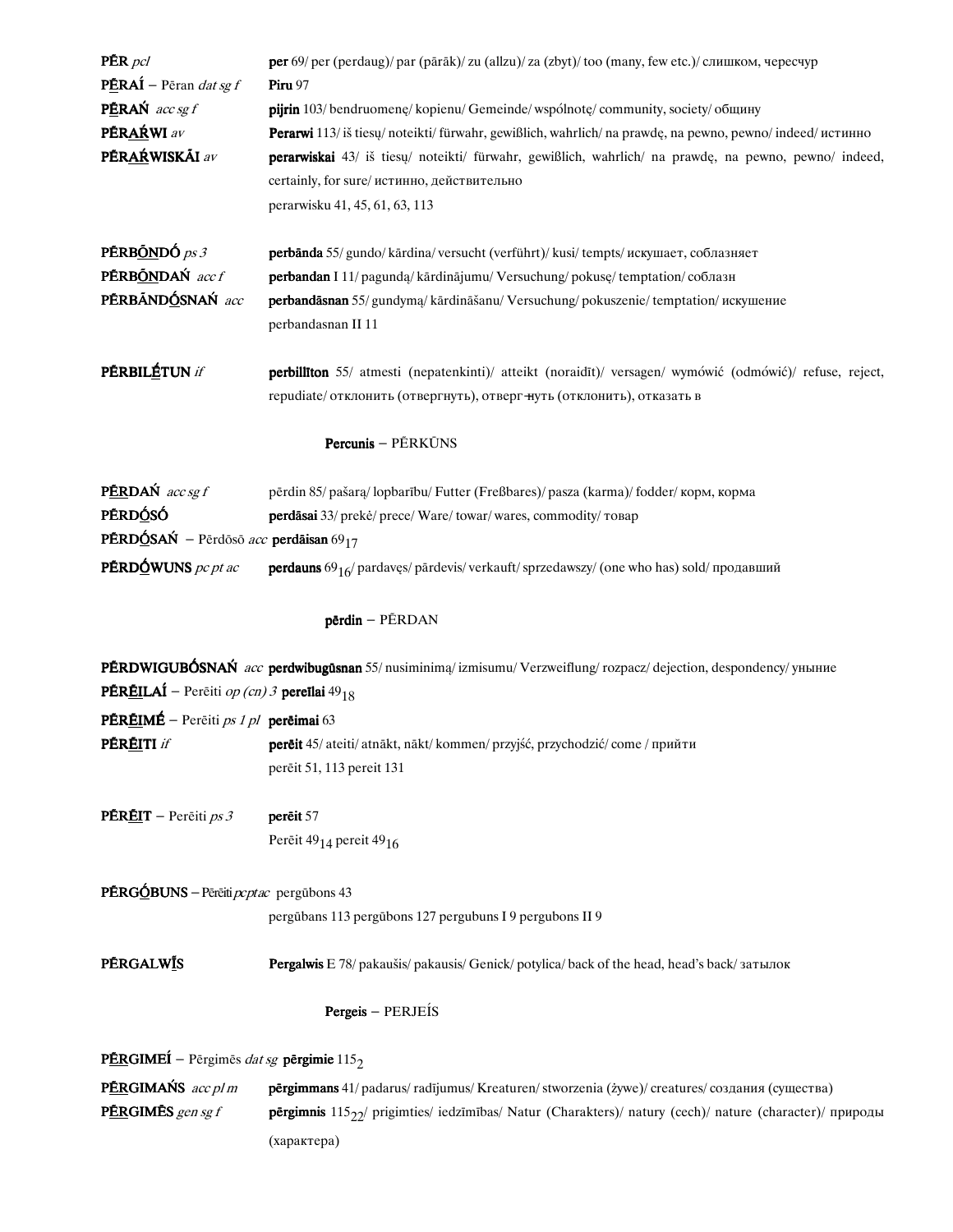PĒRJÓTA pc pt pa n perioth MBS/ parvažiuota/ atbraukts/ hergefahren/ przyjechano/ (been) come (driven) home/ приезжено (прибыто)

#### periothe MBS parioth MBS

**PĒRJEÍS** – Perēiti *ip 2 sg* Pergeis I 9

PĒRKLÕNTAMÉ ps 1 pl perklantemmai 35/ išduodame, prakeikiame, pasmerkiame/ nosodam, nododam (nolādam), nolādam/ verraten, verdammen/ zdradzamy, prze-klinamy, potępiamy/ betray, condemn, damn, doom/ предаем, проклинаем, осуждаем

PÉRKLÁNTÉSNAŃ acc perklantīsnan 115<sub>6</sub>/ pasmerkimą, prakeikimą/ nosodīšanu, noladēšanu/ Verdammung/ potępianie, przeklęcie/condemnation, damnation, malediction/осуждение, проклятие perklantīsnan  $115_{13}$ 

PÉRKLÁNTÉTA pc pt pa n perklantīt 113/ pćsmerkta, prakéikta/ nosodīts, no-lādēts/ verdammt/ potępiono, przeklęto/ condemned, doomed, damned/осуждено, проклято

PĒRKLÃNTÉTAŃ - Pērklāntēts a $\alpha$  perklantīton 43

**PĒRKLĀNTĒTS**  $perp$  nom sg m **perklantīts** 61/pasmerktas, prakeiktas/nosodīts, nolādēts/verdammt/potępiony, przeklęty/ damned, condemned, doomed/осужденный, проклятый Perklantīts 105 preclantyts II 11

**PĒRKLĀNTÉWUNS** - Pērklāntēts pc pt ac nom sg m perklantīuns 119 PĚRKÚNS Percunis E 50/perkūnas/pērkons/Donner/piorun, grzmot/thunder/гром PERKÚNS Perkuno DK/Perkūnas/Pērkons/Perkuno/Perkun/Perkuno (Thor)/Перун **PĒRL<u>ÕN</u>KJA** ps 3 perlānkei 53/priklauso/pieder/gehört/należydo, podlega/belongs/принадлежит perlānki  $91_{10,10,11}$ 

community, company/община, со-общество

PÉRLÉNKIS perlencke DIAVM/rinkliava, mokestis/nodeva, vākšana (nodeva), nodoklis/Gebühr/zbiór, podatek/levy (of money)/ сбор (сбор пошлин), пошлина, налог **PERÓNÉ** perōni 103/ bendruomenė, bendrija/ kopiena, sabiedrība, biedrība/ Gemeinde, Gemeinschaft/ wspólnota/

**PERÓNEN** – Perōnē acc perōnien  $107_{21}$ perōnien 107<sub>23</sub>, 123 perōnin 103<sub>7 20</sub> **PERÓNEN** aj acc sg f **perōnin** 71/bendrą/kopēju/allgemeine/wspólną/common/oбщину Perōnin 97 perōnin 123 peronin 99 **PERÓNISKÓ** aj nom sg f perōnisku 73/bendra/kopēja/allgemeine/wspólna/common/общее

PERÓNISKAŃ acc perōniskan 45/ bendrumą, bendriją/ kopīgumu, kopību/ Gemeinsamkeit, Gemeinschaft/ wspólnota/ community/ общность, сообщество perōniskan 103, 127 perroniscon I 9 Perronisquan II 9

**PERÓNISKAŃ** – Perōniskō acc peroniskan 111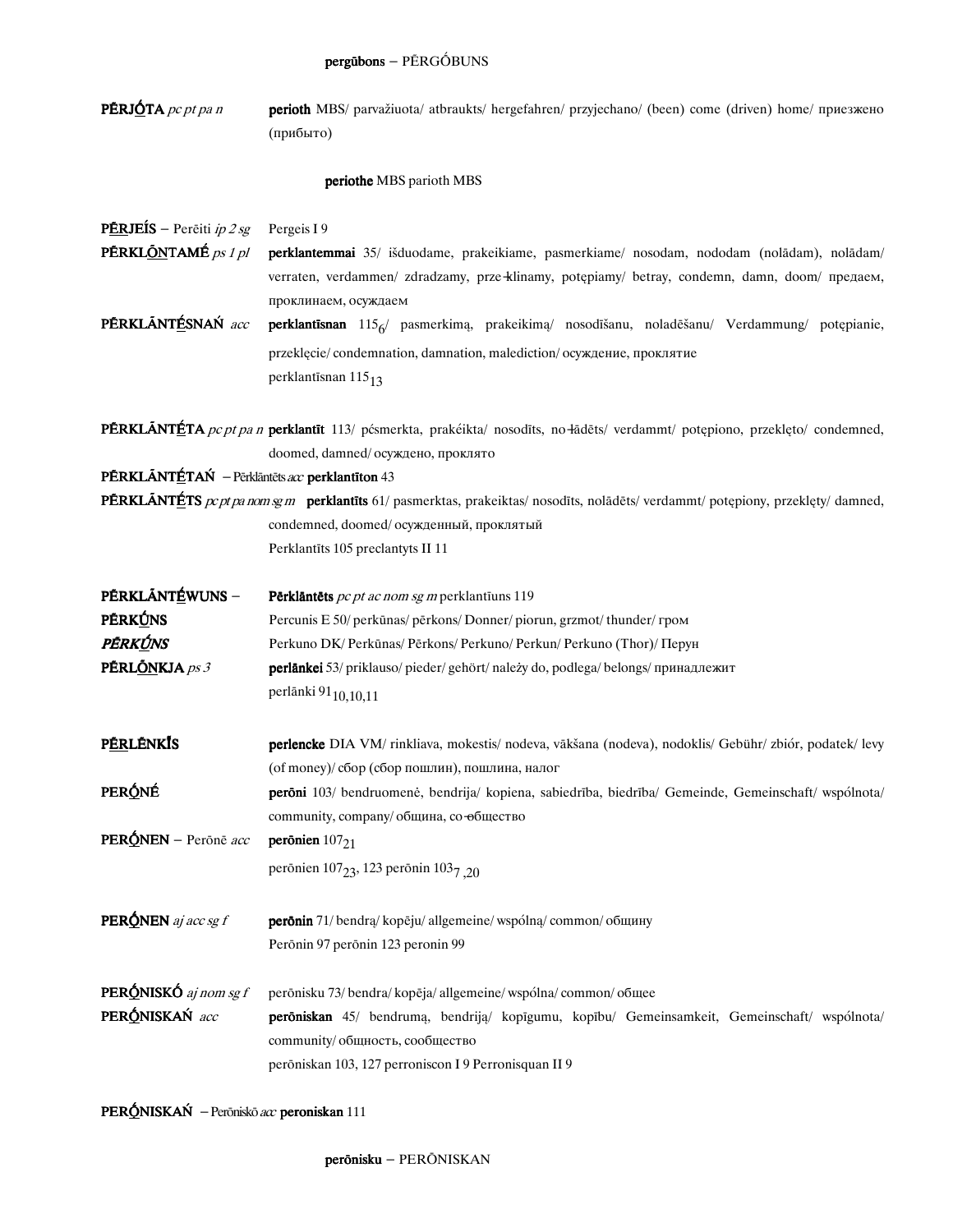# $\texttt{perpettas} - \texttt{P} \tilde{\texttt{ER}} \ \texttt{P} \texttt{E} \texttt{T} \acute{\texttt{O}} \texttt{S}$

| <b>PÉRPÉDÓJA</b> $ps 3$<br><b>PÉRPÉDÓJÓ</b> – pērpēdōja <i>pt 3</i> perpīdai $111_{20}$                  | perpīdai 115/atneša/atnes/bringt/przyniesie/brings/приносит                                                                                                                                                             |
|----------------------------------------------------------------------------------------------------------|-------------------------------------------------------------------------------------------------------------------------------------------------------------------------------------------------------------------------|
|                                                                                                          | perpīdai 111 <sub>22</sub>                                                                                                                                                                                              |
| <b>PÉRPÉSTS</b> - Pēpēdā <i>pc pt pa</i> perpīsts 111                                                    |                                                                                                                                                                                                                         |
| PÉR PÈTŐS av                                                                                             | perpettas 35/ už akių/aiz muguras/hinter dem Rücken/za oczyma/behind (smb.'s) back/за глаза                                                                                                                             |
| <b>PÉRRÉISTI</b> if                                                                                      | perrēist 89/ užrišti/aizsiet/zubinden/zawiązać/tie up/завязать                                                                                                                                                          |
|                                                                                                          | perschlū - PĒRŚLŪ                                                                                                                                                                                                       |
| PÉRSTALÉJA ps 3                                                                                          | perstallē 877/vadovauja/vada/leitet, vorsteht/kieruje, przewodzi/leads, guides/руководит                                                                                                                                |
|                                                                                                          | perstalle 89 perstalle 8725                                                                                                                                                                                             |
|                                                                                                          | PÉRSTALÉSNÕS gen sg f perstallisnas 85/vadovavimo/vadības (vadīšanas)/Leitens/kierowania, przewodzenia/leadership, guidance/<br>руководство (предводительство), пред-водительство                                       |
|                                                                                                          | Perstlanstan E - PIRZDLANGSTAN<br>persurgaui - PÉRZŪRGAÚJ                                                                                                                                                               |
| PÉRŚL <u>Ů</u> ZIJAMÉ ps 1 pl                                                                            | perschlūsimai 550/ užtarnaujame/ izkalpojam/ verdienen/ zasłużymy/ deserve/ заслуживаем                                                                                                                                 |
| PÉRŚLŪZÍSNAŃ acc<br><b>PĒRŚLŪZÍWUNS</b> – Pēršlūzijamē $\rho$ cptac <b>perschlūsiuns</b> 55 <sub>6</sub> | perschlūsisnan 41/ užtarnavimą, nuopelną/ nopelnu/ Verdienst/ zasługę/ merit/ заслугу                                                                                                                                   |
|                                                                                                          | PÉRTENÉWUNS pc pt ac pertennīuns 67/ užtrukęs, uždelsęs/ aizkavējis, nokavējis/ versäumt, verzögert/ zewlokłszy/ (one who has)<br>lingered, (one who has) retarded/задержавший, промедливший<br>pertenniums $69_{2,27}$ |
|                                                                                                          | <b>PÉRTÉNGINTAN</b> - Pērtēnginuns $pcptpa$ pertengninton 93                                                                                                                                                            |
|                                                                                                          | PÉRTÉNGÌNUNS pc pt ac pertengginnons 115/atsiuntęs/atsūtījis/hergesandt/przysławszy/ (one who has) sent here/приславший                                                                                                 |
|                                                                                                          | pertennīuns - PĒRTENĒWUNS                                                                                                                                                                                               |
| PÉRTRAÚKÉ pt 3                                                                                           | pertraūki 101/ uždarė/ aizvēra/ schloß/ zamknął/ drew on (shut), shut/ закрыл                                                                                                                                           |
| PÉRTRÍNKTAŃ pc pt pa                                                                                     | pertrincktan 119/ užsispyrusi/ ietiepušos/ ver stockten (widerspenstigen), widerspenstigen/ uparlszego się/<br>stubborn/ упершегося (упрямого)                                                                          |
|                                                                                                          | PÉRWAÍDÍNSNAŃS acc pl perwaidinsnans 69/ pavyzdžius/ piemērus/ Beispiele/ przykłady/ examples/ примеры                                                                                                                  |
|                                                                                                          | PÉRWÓKAWUNS pc pt ac perwūkauns 45/ pašaukęs/ pasaucis, iesaucis/ herbeigerufen, einberufen/ powoławszy/ (one who has) called                                                                                           |
|                                                                                                          |                                                                                                                                                                                                                         |
|                                                                                                          | (smb.) here/призвавший                                                                                                                                                                                                  |
| <b>PÉRWEDÓJA</b> ps 3                                                                                    | perweddā 55/ suvedžioja/ pavedina/ verführt/ oszukiwa/ misleads/ совращает                                                                                                                                              |
| PĒRWÉJŐS nom pl f<br>PÉRWÈKAMÉ ps 1 pl                                                                   | Perwios E 281/atbaros, pasturlakai/pabiras/Hintergetreide/poślad/chaff/охвостье                                                                                                                                         |
|                                                                                                          | perweckammai 29/ paniekiname/ noniecinam/ verachten/ pogardzamy/ scorn/ пренебрегаем, надругаемся<br>над                                                                                                                |

perweckammai 31

Perwios E - PÉRWĒJÓS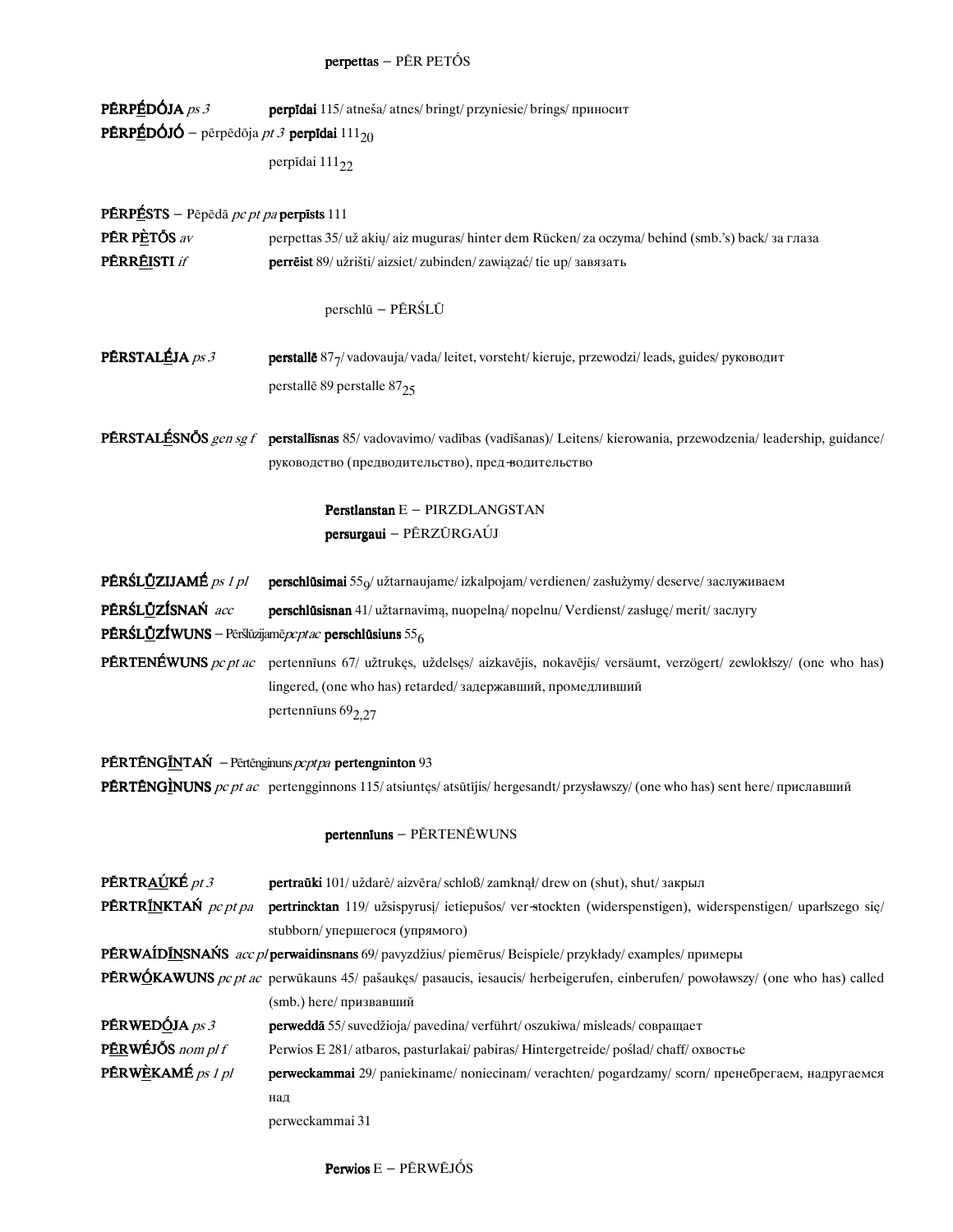#### perwūkauns - PĒRWŌKAWUNS

| PÉRZŰRGAÚJA ps 3                                                 | persurgaui 41/aprūpina/apgādā/versorgt/zaopartzy, wyposaża/provides/снабжает, обеспечивает (снаб-<br>жает)    |
|------------------------------------------------------------------|---------------------------------------------------------------------------------------------------------------|
| PÉSTI if                                                         | pijst 105/nešti/nest/tragen/nieść/carry/нести                                                                 |
| <b>PETÉ</b>                                                      | Pette E 104/ petys/ plecs/ Schulter/ ramię (bark), bark/ shoulder/ плечо                                      |
| <b>PETÉGÍSLÓ</b>                                                 | Pettegislo E 108/ peties gysla/ pleca dzīsla/ Rückenader/ żyła ramieniowa/ shoulder artery/ плечевая          |
|                                                                  | артерия                                                                                                       |
| PETISf                                                           | Pettis E 104/ mentė (kaulas)/ lāpstiņa (kauls)/ Schulterblatt/ łopatka (kość)/ shoulder-blade/ лопатка        |
|                                                                  | (лопаточная кость)                                                                                            |
| PETISf                                                           | Pectis E 332/ ližė/ lize/Backofenschaufel/ łopata (do pieczenia)/ oven peel/ лопатка хлебная                  |
|                                                                  | Peuse $E - PJ\tilde{A}USE$                                                                                    |
| PÍKLÉ                                                            | Picle E 730/strazdas (smilginis)/strazds (smilgu strazds)/Ziemer (Drossel)/drozd (mietliczny)/thrush (field-  |
|                                                                  | thrush)/ дрозд (деряба)                                                                                       |
| PÍKTWEÍ                                                          | Picle E VM/ cypti/ pīkstēt/ piepsen/ piszczeć/ реер/ пищать                                                   |
| <b>PIKÙLÃI</b> – Pikūls <sub>1</sub> nom pl peckolle MBS         |                                                                                                               |
| <b>PIKÙLAŃ</b> – Pikūls <sub>1</sub> acc sg <b>pickullan</b> 61  |                                                                                                               |
|                                                                  | Pikullan 125                                                                                                  |
| <b>PIKÙLAŃ</b> – Pikūls <sub>2</sub> acc sg <b>Pickullien</b> 43 |                                                                                                               |
|                                                                  | Pickullien 127 pykullien II 7 pekollin I 7                                                                    |
| <b>PIKULAS</b> – Pikūls <sub>1</sub> gen sg <b>pickullas</b> 51  |                                                                                                               |
|                                                                  | Pjckulas 43 pikullis 117                                                                                      |
| <b>PIKÚLS</b> , gen PIKÙLAS <sub>1</sub>                         | Pickūls 55/velnias/velns/Teufel/diabeł/devil/дьявол, черт                                                     |
| <b>PIKÚLS</b> , gen PIKÙLAS <sub>2</sub>                         | Pyculs E 10/ pragaras/ elle, pekle/ Hölle/ piekło/ hell/ ад, пекло                                            |
|                                                                  | $Picle E - PIRLÉ$                                                                                             |
|                                                                  | pīdai - PÉDÓ                                                                                                  |
|                                                                  | pīdimai - PÉDIMÉ                                                                                              |
|                                                                  | $Piru - PÉRAÍ$                                                                                                |
|                                                                  | pijrin - PÉRAN                                                                                                |
|                                                                  | pijst - PĒSTI                                                                                                 |
| PILNAŃ aj acc sg                                                 | pilnan 69/ pilna/ pilnu/ vollen/ pełny/ full/ полный                                                          |
| <b>PILIS</b> f                                                   | Sassenpile ON VM/ pilis, tvirtovė/ pils, cietoksnis/ Burg, Festung/ zamek, twierdza/ castle/ замок (крепость, |
|                                                                  | укрепление), крепость (укрепление)                                                                            |
| PĨMPÓ                                                            | Papinipis E 444 VM/ bybis/ pipele/ Fiesel/ członek płcowy/ pizzle/ половой орган мужской                      |
| $PINTis$ <i>m</i>                                                | Pintis E 799/ kelias/ ceļš/ Weg/ droga/ way/ путь, дорога                                                     |
|                                                                  | peentis Gr                                                                                                    |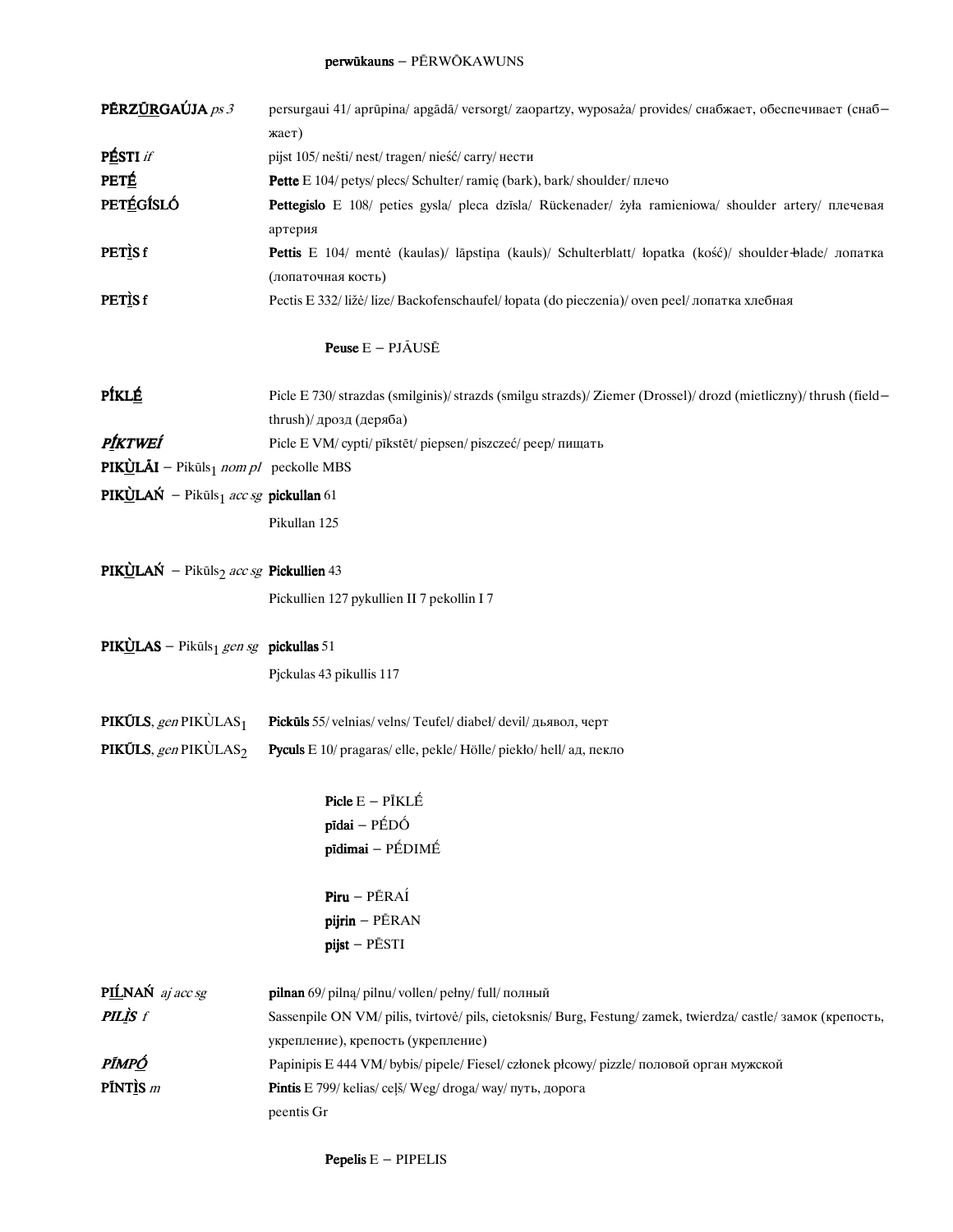| Pipelko Gr - PIPELIKÓ<br>PIPALENS acc pl<br>Pippalins 107/ paukščius/ putnus/ Vögel/ ptaki/ birds/ птицы<br><b>PIPELIS</b> $f$<br>Pepelis E 706/ paukštis/ putns/ Vogel/ ptak/ bird/ птица<br><b>PÌPELIKÓ</b> – Pipelis $dm$<br>Pipelko Gr<br>Pippalins - PIPALENS<br>PIR <u>Ó</u><br>obronne/ defence fencing/ ограждение (оборонное)<br><b>PIRMÓJÍ</b> – Pirmas f pnl<br>Pirmoi 47<br>PIŔMAJIS - Pirmas pnl<br>Pirmois 27<br>Pirmois II 5<br>[? PIŔMANĪS - Pirmas pnl pirmonnis 95]<br>Pirmonnis 39<br>PIŔMANJAŃ – PIRMAS acc pnl pirmannien $1017$<br>Pirmannien 103 pirmannin 91 Pirmannin 101 <sub>4</sub> Pirmonnien 89<br>PIŔMAS ord nom sg m<br>Pirmas I 5/ pirmas/ pirmais/ erste/ pierwszy/ first/ первый<br>pirmas Gr<br>Pirmoi - PIRMÕI<br>Pirmois - PIRMÕIS<br>pirmonnis – PIRMANĪS<br>pirsdau - PIRZDAU<br>PIRSTAŃ n<br>Pirsten E 115/ pirštas/ pirksts/ Finger/ palec/ finger/ палец<br>PIŔZDAU prp<br>against (at, in front of)/перед, против (перед)<br>pirschau 99 pirsdan 71<br>PIŔZDLANGSTAŃ n<br>Perstlanstan E 215/langinė/ slēģis, aizvirtnis/Fensterladen/okiennica/shutter/ставня<br>$Piru - PÉRAI$<br><b>PISEWIS</b><br>Pistwis E 784/ šunmusė/ sunmuša/ Hundsfliege/ psia mucha/ fly (insect: dog's fly)/ псиная муха<br><b>PISS</b><br>Pistwis E 784 VM/ šuo/ suns/ Hund/ pies/ dog/ πëc | <b>PIŃTÌS</b> f | Pintys E 372/ pintis (kempė), kempė/ piepe/ Schwamm (Feuerschwamm), Zunder (Feuerschwamm)/ huba/ tinder/<br>губка                                                                                                                                                                                    |
|----------------------------------------------------------------------------------------------------------------------------------------------------------------------------------------------------------------------------------------------------------------------------------------------------------------------------------------------------------------------------------------------------------------------------------------------------------------------------------------------------------------------------------------------------------------------------------------------------------------------------------------------------------------------------------------------------------------------------------------------------------------------------------------------------------------------------------------------------------------------------------------------------------------------------------------------------------------------------------------------------------------------------------------------------------------------------------------------------------------------------------------------------------------------------------------------------------------------------------------------------------------------------------------------------------------------|-----------------|------------------------------------------------------------------------------------------------------------------------------------------------------------------------------------------------------------------------------------------------------------------------------------------------------|
|                                                                                                                                                                                                                                                                                                                                                                                                                                                                                                                                                                                                                                                                                                                                                                                                                                                                                                                                                                                                                                                                                                                                                                                                                                                                                                                      |                 |                                                                                                                                                                                                                                                                                                      |
|                                                                                                                                                                                                                                                                                                                                                                                                                                                                                                                                                                                                                                                                                                                                                                                                                                                                                                                                                                                                                                                                                                                                                                                                                                                                                                                      |                 |                                                                                                                                                                                                                                                                                                      |
|                                                                                                                                                                                                                                                                                                                                                                                                                                                                                                                                                                                                                                                                                                                                                                                                                                                                                                                                                                                                                                                                                                                                                                                                                                                                                                                      |                 |                                                                                                                                                                                                                                                                                                      |
|                                                                                                                                                                                                                                                                                                                                                                                                                                                                                                                                                                                                                                                                                                                                                                                                                                                                                                                                                                                                                                                                                                                                                                                                                                                                                                                      |                 | Prio E 414/ aptvara (gynybinė)/ aizsargsiena, aiz žogojums (aizsardzībai)/ Abwehrumfriedigung/ zagrodzenie                                                                                                                                                                                           |
|                                                                                                                                                                                                                                                                                                                                                                                                                                                                                                                                                                                                                                                                                                                                                                                                                                                                                                                                                                                                                                                                                                                                                                                                                                                                                                                      |                 |                                                                                                                                                                                                                                                                                                      |
|                                                                                                                                                                                                                                                                                                                                                                                                                                                                                                                                                                                                                                                                                                                                                                                                                                                                                                                                                                                                                                                                                                                                                                                                                                                                                                                      |                 |                                                                                                                                                                                                                                                                                                      |
|                                                                                                                                                                                                                                                                                                                                                                                                                                                                                                                                                                                                                                                                                                                                                                                                                                                                                                                                                                                                                                                                                                                                                                                                                                                                                                                      |                 |                                                                                                                                                                                                                                                                                                      |
|                                                                                                                                                                                                                                                                                                                                                                                                                                                                                                                                                                                                                                                                                                                                                                                                                                                                                                                                                                                                                                                                                                                                                                                                                                                                                                                      |                 |                                                                                                                                                                                                                                                                                                      |
|                                                                                                                                                                                                                                                                                                                                                                                                                                                                                                                                                                                                                                                                                                                                                                                                                                                                                                                                                                                                                                                                                                                                                                                                                                                                                                                      |                 |                                                                                                                                                                                                                                                                                                      |
|                                                                                                                                                                                                                                                                                                                                                                                                                                                                                                                                                                                                                                                                                                                                                                                                                                                                                                                                                                                                                                                                                                                                                                                                                                                                                                                      |                 |                                                                                                                                                                                                                                                                                                      |
|                                                                                                                                                                                                                                                                                                                                                                                                                                                                                                                                                                                                                                                                                                                                                                                                                                                                                                                                                                                                                                                                                                                                                                                                                                                                                                                      |                 | pirsdau 63/ priešais, prieš (priešais)/ pret (priekšā), priekšā/ vor/ przed, naprzeciwko/ before; in front of,<br>pirsdau 65 <sub>13</sub> Pirsdau 65 <sub>17</sub> pirsdau 65 <sub>20</sub> , 67 <sub>18,20</sub> , 69, 79, 91, 95 <sub>24</sub> , 105, 107, 117 pirschdau 79, 83, 95 <sub>11</sub> |
|                                                                                                                                                                                                                                                                                                                                                                                                                                                                                                                                                                                                                                                                                                                                                                                                                                                                                                                                                                                                                                                                                                                                                                                                                                                                                                                      |                 |                                                                                                                                                                                                                                                                                                      |
|                                                                                                                                                                                                                                                                                                                                                                                                                                                                                                                                                                                                                                                                                                                                                                                                                                                                                                                                                                                                                                                                                                                                                                                                                                                                                                                      |                 |                                                                                                                                                                                                                                                                                                      |
| <b>Piuclan</b> $E - PJ\overline{U}KLAN$                                                                                                                                                                                                                                                                                                                                                                                                                                                                                                                                                                                                                                                                                                                                                                                                                                                                                                                                                                                                                                                                                                                                                                                                                                                                              |                 |                                                                                                                                                                                                                                                                                                      |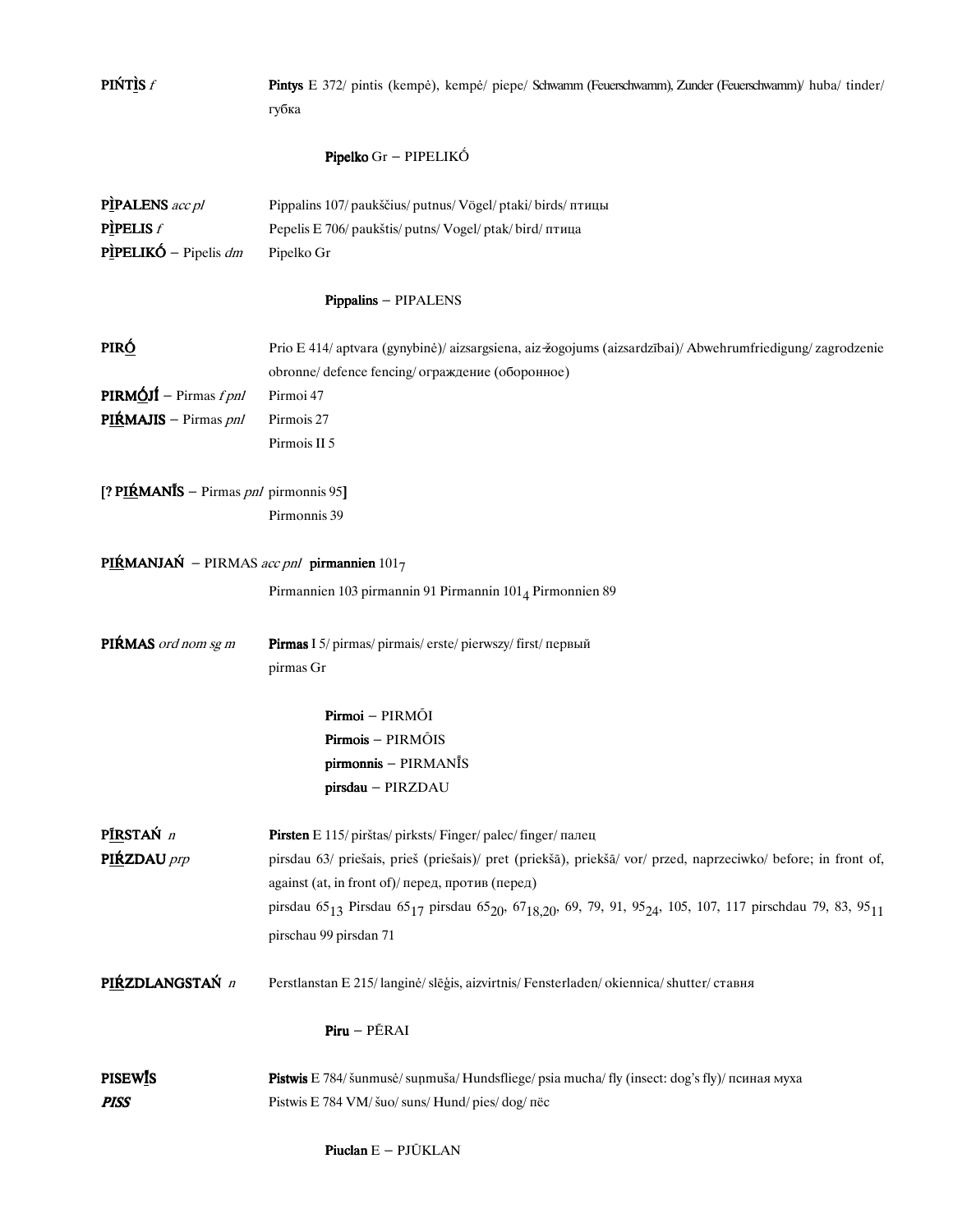| PĨWAMAĹTAŃ n                            | <b>Piwamaltan</b> E 384/salyklas/iesals/Malz/słód/malt/солод                                               |
|-----------------------------------------|------------------------------------------------------------------------------------------------------------|
| <b>PIWENIKS</b>                         | Piwenitis E 385/ salyklo išspaudos/ iesala drabinas/ Treber (Malztreber)/ wytłoki słodu/ malt draff/       |
|                                         | солодовые выжимки                                                                                          |
| PĨWS                                    | Piwis E 383/ alus/ alus/ Bier/ piwo/ beer/ пиво                                                            |
|                                         | Pewo Gr                                                                                                    |
|                                         |                                                                                                            |
| PÍZDÓ                                   | peisda Gr/pyzda/petens/Vagina/pochwa (wagina)/vagina/половой орган женский                                 |
| <b>PJÁUSÉ</b>                           | Peuse E 597/ pušis/ priede/ Kiefer/ sosna/ pine +ree/ сосна                                                |
| PJ <u>Ú</u> KLAŃ n                      | Piuclan E 547/ pjautuvas/ sirpis/ Sichel/ sierp/ sickle/ серп                                              |
| <b>PLÂINS</b>                           | Playnis E 521/ plienas/ tērauds/ Stahl/ stal/ steel/ сталь                                                 |
| <b>PLÓNS</b>                            | plonis E 233/ grendymas/ klons, kuļamklons/ Tenne/ klepisko/ threshing floor/ ток (гумна)                  |
| <b>PLÀSMENÓ</b>                         | Plasmeno E 148/ papadė/ pēdas atbalsta daļa/ Fußsohle im Stützteil/ podeszwa nogi w oparcie/ resting basis |
|                                         | of the foot's sole/подошва ноги в упоре                                                                    |
| <b>PLŐSTÉ</b>                           | Ploaste E 491/ paklodė/ palags/ Laken/ prześcieradło/ sheet (linen sheet), bed sheet/ простыня             |
| PLATIJAIS ip 2 sg                       | plateis Gr/mokėk/maksā/bezahle/płać/pay/плати                                                              |
| PLÁUGZDÓ                                | Plauxdine E 488 VM/plunksna/spalva/Feder/pióro/feather/nepo                                                |
| PLÁUGZDÌNÉ                              | <b>Plauxdine</b> E 488/ patalai/ pēlis/ Federbett/ pierzyna/ feather bed/ перина                           |
| PLÂUTÍ nom sg f                         | Plauti E 126/ plaučiai/ plaušas/ Lungen/ płuca/ lungs/ легкие                                              |
|                                         |                                                                                                            |
|                                         | <b>Playnis</b> $E - PL\tilde{A}INS$                                                                        |
| <b>PLĒNIS</b> f                         | Pleynis E 75/ plėvė (smegenų)/ plėve (smadzenu plėve)/ Häutchen (Hirnhaut)/ błona mózgowa/ meninx/         |
|                                         | плева (кора мозговая)                                                                                      |
| <b>PLÉNIS</b> f                         | Plieynis E 38/ plėnys/ plēnes/ Staubasche/ popiół (gorący)/ flake-ashes/ пепел (горячий)                   |
| <b>PLÉSKÉ</b>                           | Pleske E 253/ plėškė/ slejas (zirga slejas)/ Sielen/ szleja/ breast-piece (horse harness)/ шлея            |
|                                         | <b>Plieynis</b> $E - PLÉNIS$                                                                               |
|                                         |                                                                                                            |
| <b>PLÍNKSNÉ</b>                         | <b>Plinxne</b> E 342/ paplotis/ placenis/ Flinze (dünner Kuchen), Kuchen (dünn)/ placek/ scone/ лепешка    |
|                                         | Ploaste $E - PL\acute{o}STE$                                                                               |
|                                         | plonis $E - PL\bar{O}NS$                                                                                   |
|                                         |                                                                                                            |
| <b>PLŪGS</b>                            | Plugis E 243/plūgas/arkls/Pflug/pług/plough/myr                                                            |
| <b>PÓJAÍS</b> – Pōtweī ip 2 sg          | pogeys Gr                                                                                                  |
| <b>PÓJAÍTÉ</b> – Pōtweī ip 2 pl         | pugeitty I 13                                                                                              |
|                                         | puieyti II 13 poieiti 75, 87                                                                               |
| $\vec{PQ}$ JATÉ – Põtweī <i>ps 2 pl</i> | puietti II 15                                                                                              |
|                                         | pogeitty I 15                                                                                              |
|                                         | Pore $E - P\bar{O}R\bar{E}$                                                                                |
| $P\acute{Q}TI$ if - Põtwei              | Pout 53                                                                                                    |
| PÓTAMINAŃ n                             | Poadamynan E 695/ pienas prėskas/ piens (saldais)/ Milch (suß)/ mleko słodkie/ milk (fresh)/ молоко        |
|                                         | сладкое                                                                                                    |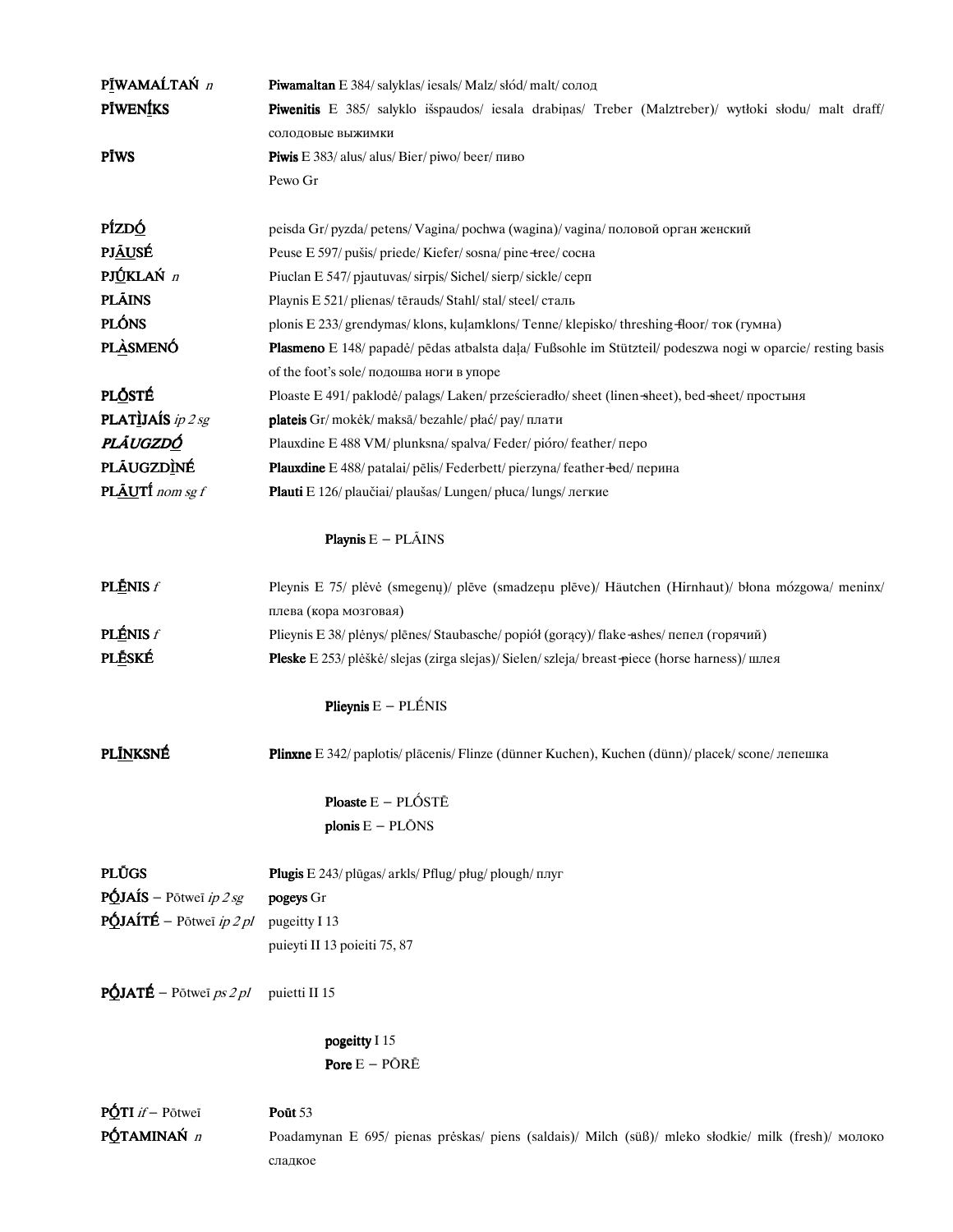**poūton** 75 poūton 77<sub>1</sub> poūton 77<sub>5</sub>

**PÓTWEÍ** poutwei 73/ gerti/ dzert/ trinken/ pić/ drink/ пить PÓWÍS poūis 75/ gėrimas/ dzēriens/ Trinken (Getränk), Getränk/ napój, picie/ drink (beverage)/ питье (напиток), напиток

 $po - PA$ 

PRA prp pra 51/ per, pro/ caur, ar (ar palīdzību), pa (caur), pāri/ durch/ przez/ through/ через pra 637,15, 79, 81 Pra 83, 85<sub>13</sub> pra 109, 119<sub>5,21,27</sub>, 121<sub>12</sub>, 129<sub>17</sub>, 133 pra(kawidans) 85<sub>19</sub> pra(stan) 45 Pra(stan) 63<sub>4</sub> pra(stan) 63<sub>24</sub>, 65<sub>3,13</sub>, 87, 103, 111, 113, 115, 117, 119<sub>10</sub>,<sub>18</sub>, 121<sub>1</sub>, 123, 129<sub>15</sub>, 131 (pra)stans  $17_{13}$  pra(stawidans) 75 per 85<sub>19</sub>

PRÓBÚTISKÁI av prābutskai 63/ amžinai/ mūžam/ ewig/ wiecznie/ for ever/ вечно PRÓBÚTISKAÍ - Prōbūtiskas datsgf prabuskai 43 PRÓBÚTISKAŃ acc prābutskan  $43_{11}$ / amžinybę/ mūžību/ Ewigkeit/ wieczność/ eternity/ вечность prabutskan 43 $_{25}$ Prabutskan  $85_{14}$ prābutskan 113, 123 (en)prābutskan 51 (En)prābutskan  $85_{2}$ 

### **PRÓBÚTISKAŃ** – Prābūtiskas *accsg* prābutskan 45<sub>6</sub>

prābutskan 45 $_{23},$ 61, 63, 115 prabutskan 117 $_{21}$  Prābutskan 119 Prabutskan 121 Prābutskan 129, 127 prabusquan II 9 prabitscun I 9

**PRÓBÚTISKAS** aj nom sg m **Prābutskas** 117<sub>16</sub>/ amžinas/ mūžīgs/ ewiger/ wieczny/ eternal, everlasting/ вечный Prābutskas 117<sub>28</sub> prābutskas 119

### **PRÓBÚTISKAS** – Prābūtiskas gensg **prabutskas** 1177

| PRÓGLÍS                     | Proglis E 224/ prakuras/ iekurs/ Kleinholz/ podpałka/ kindling <del>w</del> ood/ растопка (щепки)      |
|-----------------------------|--------------------------------------------------------------------------------------------------------|
| PRAK <u>ÕI</u> SNAŃ acc     | prakāisnan 105/ prakaita/ sviedrus/ Schweiß/ pot/ sweat/ ποτ                                           |
| PRAK <u>ÕR</u> TS           | Pracartis E 230/ lovys (prakartas), prakartas (lovys)/ sile (mulda)/ Trog (Futterkrippe)/ koryto (żłób |
|                             | paszowy)/trough/корыто (кормушка)                                                                      |
| <b>PRALÉITAŃ</b> pc pt pa n | <b>pralieiton</b> 75/ pralketa/ izliets/ ausgegossen/ przelano/ poured out, shed (poured out)/ пролито |
|                             | prolieiton 75 Proleiton 77 <sub>3</sub> Prolieiton 77 <sub>15</sub>                                    |
| <b>PRÓLÍ</b> nom sg f       | Noseproly E 86 VM/skyle/caurums/Loch/dziura/hole, opening/дырка, дыра                                  |
|                             | praliten $II - L\bar{E}TWE\acute{T}$                                                                   |
|                             | $predantyts II - PÉRKLÂNTÈTS$                                                                          |
| PRAMÀDLAŃ acc               | <b>Pra madlin</b> 91/užtarima/aizbildniecību/Fürbitte/obrone/intercession/заступничество               |
|                             | <b>Prapolis</b> $E - P\overline{O}RP\overline{O}LS$                                                    |
| $\sim$ $\sim$ $\sim$        |                                                                                                        |

**PRASAN** n Prassan E 266/sora/prosa, sare/Hirse/proso/millet/npoco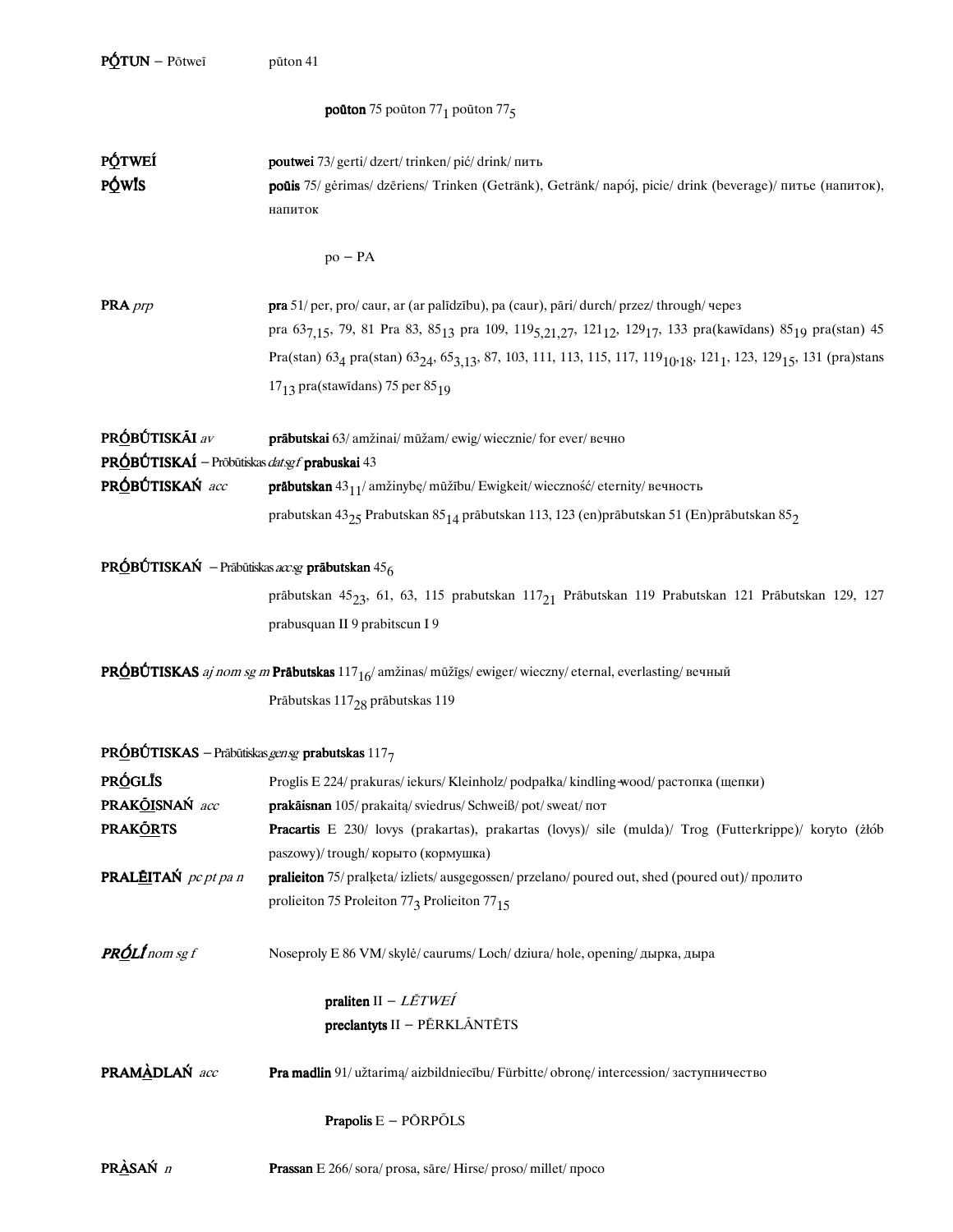### Prastian E - PŌRSISTJAN

| <b>PRÓTAŃ</b> $accsgm$ | <b>prātin</b> 51/ sprendimą, nutarimą/ spriedumu, lēmumu/ Beschluß, Entscheidung/ decyzję/ decision/ решение |
|------------------------|--------------------------------------------------------------------------------------------------------------|
|                        | (намерение)                                                                                                  |

PRAWÈDUNS PRA pc pt ac prawedduns 119/ pravedes (per)/ izvedis (cauri)/ durchgeführt, hindurchgeführt, geführt durch/ przeprowadziwszy/ (one who has) led (through)/проведший (через)

**PRA WERINGS** aj prewerīngiskan 41 VM/ reikalingas, pravartus/ vajadzīgs, noderīgs/ notwendig, nötig, geeignet/ potrzebny, przydatny/necessary, useful, needful/нужный, пригодный

PRAWERĪNGISKAŃ acc prewerīngiskan 41/ reikalingumą, pravartumą/ vajadzīgumu, noderīgumu/ Bedürfnis, Nutzbarkeit/ przydatność/necessaries, usefulness/необходимость, пригодность preweringiskan 121

PRAWERÉSNAŃ acc prewerīsnan 53/ reikalingumą, pravartumą/ vajadzību, noderīgumu/ Notdurf, Nutzbarkeit/ przydatność/ necessaries, usefulness/необходимость, при тодность PRÓWILÓ  $pt\,3$ prowela(din) I 13/išdavė (apvylė)/ nodeva (pievīla)/ verriet/zdradził/ betrayed/ предал prowela(din) II 13

**PRAWIĹTS** – Prawilā *pc pt pa* **prawilts** 75

### **Preartue E - PRÉIARTUWÉ**

| PRÈDIKAÚSNAŃ acc    | preddikausnan 29/ pamokslą/ sprediki/ Predigt/ kazanie/ sermon, preachment/ проповедь                                                                                                                                                                                                 |
|---------------------|---------------------------------------------------------------------------------------------------------------------------------------------------------------------------------------------------------------------------------------------------------------------------------------|
| PRÈDIKERJAŃS acc pl | Predickerins 17/ pamokslininkus/ spredikotājus/ Prediger/ kaznodziejów/ preachers/ проповедника                                                                                                                                                                                       |
|                     | Preddikerins 85                                                                                                                                                                                                                                                                       |
| PRÉI <i>prp</i>     | prei 79/ prie/ pie/ zu, an/ przy, do/ to/ при, к                                                                                                                                                                                                                                      |
|                     | prei 17 <sub>17</sub> , 35 <sub>4</sub> , 43 <sub>2,4</sub> , 51 <sub>19</sub> , 53, 59 <sub>13</sub> Prei 59 <sub>18</sub> , 61 <sub>13</sub> , 63 <sub>3</sub> prei 63 <sub>8,23</sub> , 69 <sub>1,12</sub> , 73 <sub>4</sub> , 75 <sub>6,11,12,17</sub> , 77 <sub>3</sub> ,15, 81, |
|                     | 83 <sub>9,16</sub> , 89, 93 <sub>2,19</sub> , 95, 97 <sub>7</sub> , 99 <sub>7,10,18</sub> , 101 Prei 103 prei 105 <sub>1,6,15,17,18,23</sub> , 107 <sub>13,15,17,19</sub> , 109 <sub>7</sub> , 111, 113 <sub>2</sub> ,                                                                |
|                     | 115, 117 <sub>5,13</sub> prei 119, 127 <sub>12,14</sub> , 129, 133 <sub>4</sub> prēi(din) 115 <sub>15</sub> prēi(dins) 105 <sub>26</sub> Prei(kawidan) 107 <sub>17</sub> prēi(mans)                                                                                                   |
|                     | 33 <sub>11</sub> , 49 <sub>18</sub> prēi(sien) 57 <sub>11</sub> Prēi(stan) 41 <sub>6</sub> prēi(stan) 45 <sub>11</sub> , 67 <sub>13</sub> , 79 <sub>10</sub> , 81 <sub>10</sub> , 101 <sub>1,17</sub> , 109 <sub>7</sub> , 123 <sub>15</sub> , 131 <sub>7</sub>                       |
|                     | prei(stan) 93 <sub>20</sub> , 99 <sub>6</sub> prei (stesmu) 17 <sub>19</sub> prey I 11, 13, II 7, 11, 13 <sub>19</sub> , 15 pray I 15 <sub>1,3</sub> pre(mayien) II 13 <sub>10</sub>                                                                                                  |
|                     | prei(pekollin) I 7 prei(tickray) I 9 prey(tickaray) II 9 Prei 63 <sub>11</sub> pri 93 <sub>1</sub> prē(mien) 113 <sub>3</sub>                                                                                                                                                         |
| PRÉI <i>prp</i>     | <b>prei</b> $45$ / pas/ pie/ bei/ $u$ / by, at/ y                                                                                                                                                                                                                                     |
|                     | prei 61 <sub>17</sub> m 93 <sub>5</sub> m 133 <sub>3</sub> prēi(mans) 49 <sub>3</sub> , 51 <sub>10</sub>                                                                                                                                                                              |
| <b>PRÉI</b> $pc1$   | <b>prei</b> $17_{14}/ + 2u ( + i\ell)/ +$ to $(+ i\ell)/ -$                                                                                                                                                                                                                           |
|                     | prei 17 <sub>15</sub> , 35 <sub>14</sub> prei 39 prei(dīnkaut) 41 <sub>15</sub> prei 41 <sub>15</sub> prei(schlüsitwei) 41 <sub>16</sub> prei 43 <sub>6</sub> , 57 <sub>18</sub> , 67, 73 <sub>4,17,17</sub> , 85                                                                     |
|                     | prei 87 <sub>10</sub> prei(seggīt) 87 <sub>15</sub> prei(waitiat) 99 <sub>11</sub> prei 99 <sub>13,14</sub> , 107 <sub>17</sub> , 113 <sub>13</sub> , 121 prei(ūlint) 123 <sub>21</sub> prei(līginton)                                                                                |
|                     | $12715$ prey(leiginwey) I 9 pro (pobaiint) 87 $_{11}$                                                                                                                                                                                                                                 |
| <b>PRÉIARTUWÉ</b>   | Preartue E 249/ plūgo peilis/ arkla nazis/ Pflugreute (Pflugmesser)/ nóż pługa/ plough knife/ нож плуга                                                                                                                                                                               |
| PRĒBILÉSNÓ          | preibillīsnā 617/ prižadėjimas, pažadas/ apsolīšana, solījums/ Verheißung/ przyrzeczenie, obietnica/ promise/                                                                                                                                                                         |
|                     | обещание, обетование                                                                                                                                                                                                                                                                  |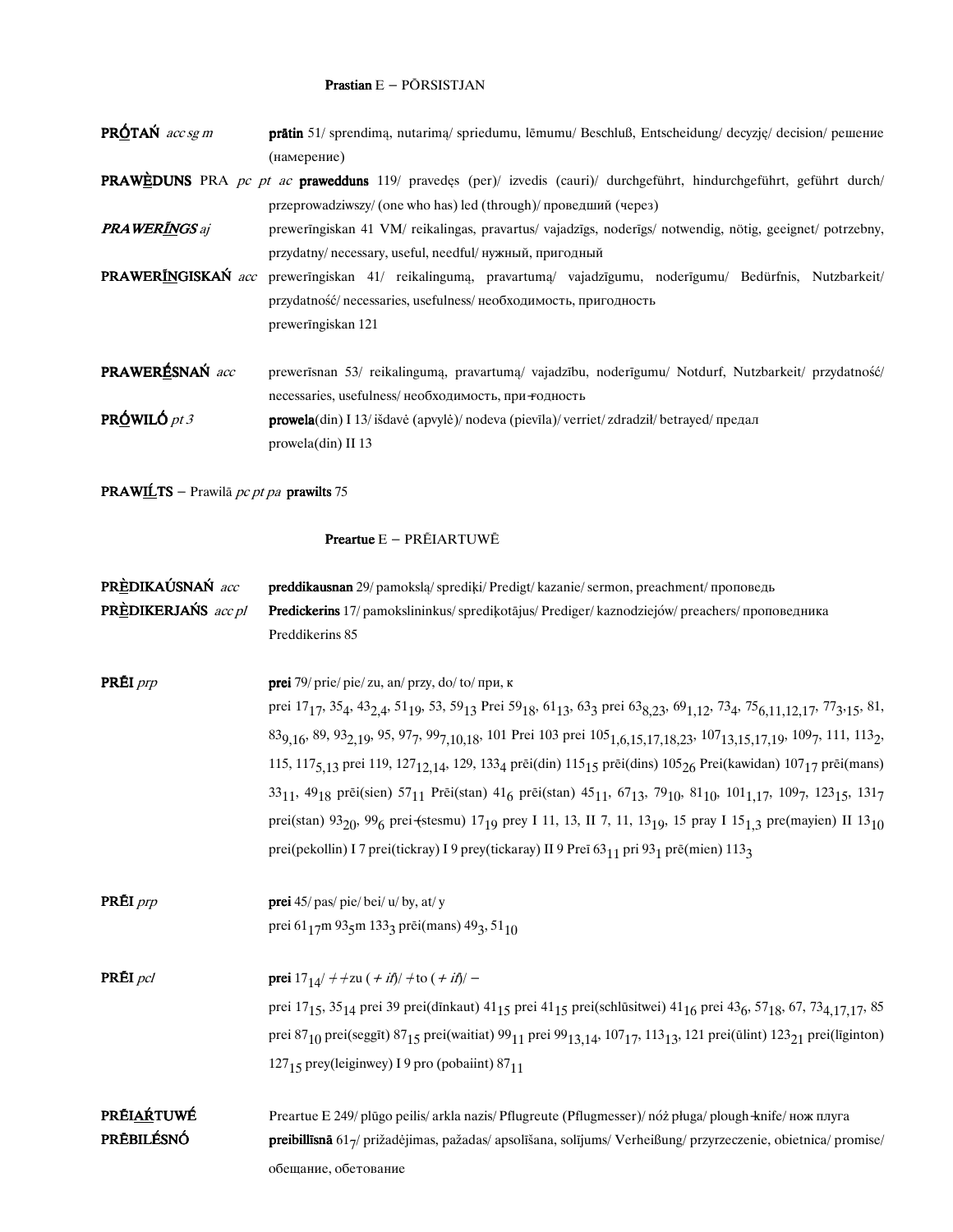| <b>*PRÉIBILÉSNŐS</b> – Prēibilēsnō <i>nomplf</i> preibillīsnai 61 <sub>6</sub> |                                                                                                                                |
|--------------------------------------------------------------------------------|--------------------------------------------------------------------------------------------------------------------------------|
| PRÉIGÉRBTI if                                                                  | preigerbt 27/ iškalbėti/ izrunāt/ vorsprechen/ wymawiać/ recount (smth. to be learnt)/ наказывать (делать<br>наказ)            |
| PRÉIGÉRDAÚI ps 3                                                               | <b>preigerdawi</b> 39/ prižada, žada/ sola/ verspricht/ obieca/ promises/ обещает                                              |
| PRÉIGIMÉS gen sg f                                                             | <b>prēigimnis</b> $115_{21}$ / prigimties/ iedzīmības/ Natur (Charakters)/ natury (cech)/ nature (character)/ природы          |
|                                                                                | (характера)                                                                                                                    |
|                                                                                | <b>PRÉIKÁLS</b> , gen PRÉIKALAS Preitalis E 517/ priekalas/ lakta (kalvē)/ Amboß/ kowadło/ anvil/ наковальня                   |
| PREÍKIŃ av                                                                     | preiken I 5/ prieš/ pret/ gegen, wider/ przeciw/ against (contra), contra/ против                                              |
|                                                                                | preyken II 5                                                                                                                   |
| PRÉILAIKÓTI if                                                                 | preilaikūt 47/ išdėstyti (pamokant)/ izklāstīt/ auseinandersetzen/ wykładać/ set forth (instructing)/ изложить,                |
|                                                                                | предлагать                                                                                                                     |
|                                                                                | preilaikūt 59, 73 prei laikūt 39                                                                                               |
|                                                                                | PRÉILONGUS aj nom sg m preitlāngus 87/ švelnokas/ pamaigs/ gelinde/ łagodny dosyć/ gentle/ мягковатый (добрый)                 |
| PRÉIPÂUS av                                                                    | preipaus 71/ šalin/ prom, projām/ fort, weg/ precz/ away, off/ прочь, вон (прочь)                                              |
| PRÉIPÉSTI if                                                                   | preipīst 117/ prinešti prie/ pienest klāt/ heranbringen/ podnieść/ bring/ поднести                                             |
| PREIPIRSTAŃS acc pl                                                            | prēipīrstans 107/ žiedus (piršto)/ gredzenus/ Ringe/ pierścieni, obrączki/ finger +ings/ кольца (перстни),                     |
|                                                                                | перстни                                                                                                                        |
| PRÉISIKAŃ – Prēisiks acc prēisiki 117                                          |                                                                                                                                |
| <b>PRÉISIKS</b>                                                                | prēisiks 79/ priešas/ ienaidnieks/ Feind/wróg/ enemy/ враг<br>Prēisicks 81                                                     |
| PRÉISTALÉWÍNGÃI av                                                             | preistallīwingi 93/ tinkamai, prģderama, prideramai (prģderama)/ pienācīgi/ anständig/ należycie/ decently,                    |
|                                                                                | properly/подобающе, пристойно                                                                                                  |
| <b>PRÉISTATINIMÉ</b> ps 1 pl                                                   | preistattinnimai 111/ pristatome/ aizgādājam, nogādājam, piegādājam, stādām priekšā/ zustellen, vorstellen/                    |
|                                                                                | dostawimy (dostarczymy), prszedstawimy/deliver, introduce/ доставляем, представляем                                            |
|                                                                                | Preitalis E - PRÉIKÃLS                                                                                                         |
|                                                                                | preitlängus - PRÉILÓNGUS                                                                                                       |
| PRÉIWAKÉJA ps 3                                                                | preiwackē 45/ pašaukia, prisišaukia/ piesauc/ herbeiruft/ przywoła, zawoła/ gets smb. by calling/ зовет,<br>призывает          |
|                                                                                | PRÈSKÂRS, gen PRÈSKARAS Prestors E 707/ karetaitė/ paceplītis/ Zaunkönig/ strzyżyk/ wren/ крапивник                            |
| PRESKÉTWEÍ                                                                     | Prestors E 707 VM/ tarškėti/ tarkšķēt/ knattern/ grzechotać/ rattle, crackle/ тарахтеть (трещать),                             |
|                                                                                | тарахтеть                                                                                                                      |
|                                                                                | preweringiskan - PRAWERÍNGISKAN                                                                                                |
|                                                                                | prewerisnan - PRAWERESNAN                                                                                                      |
| <b>PRESTA</b> ps 3                                                             | (ne)presth(: non inteligo) Dlugossii Annales Lib9 1331/ supranta, suprantu/ saprot/ versteht/ rozumie/<br>understands/понимает |
| PRÍKI prp                                                                      | <b>prīki</b> 39/ prieš/ pret/ gegen, wider/ przeciw/ against (contra), contra / против                                         |
|                                                                                | prijki 33, 41 prīki 71 Prīki 69 prīki 89, 91 priki 99 prīki 113 krīki 93                                                       |
| PRÍKIŃ prp                                                                     | prīkin 95/ prieš/ pret/ gegen, wider/ przeciw/ against (contra), contra/ против                                                |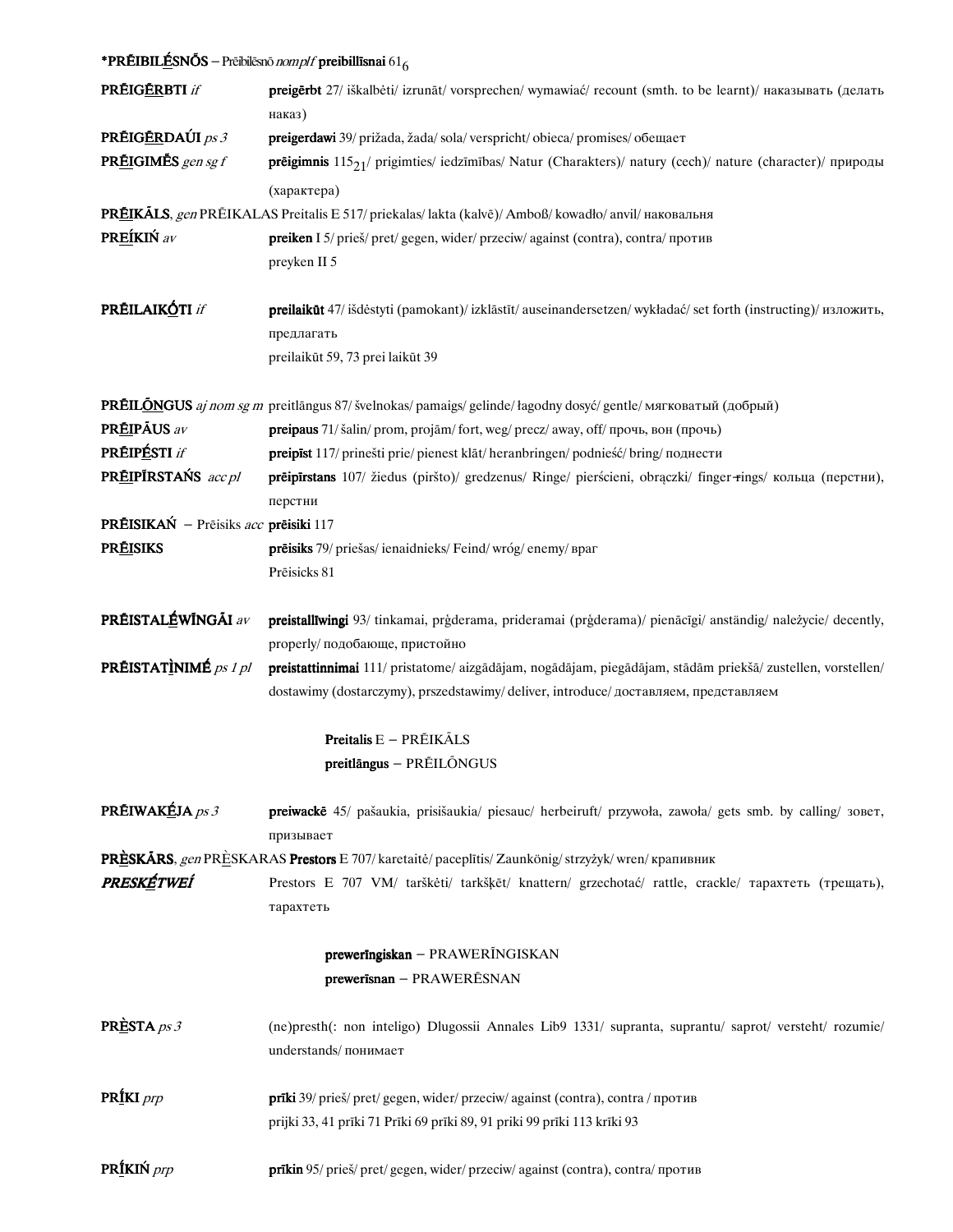|                                              | prīkan 6917                                                                                                                                                                                                  |
|----------------------------------------------|--------------------------------------------------------------------------------------------------------------------------------------------------------------------------------------------------------------|
|                                              |                                                                                                                                                                                                              |
|                                              | <b>Prio</b> – PIRÓ                                                                                                                                                                                           |
| $PRO$ <i>prp</i>                             | $\text{pro}(\text{ston}) 117_{10}/\text{per}, \text{pro} / \text{caur}, \text{ar} (\text{ar palidzību}), \text{pa} (\text{caur}), \text{pāri} / \text{durch} / \text{przez} / \text{through} / \text{vepe3}$ |
|                                              | <b>Proglis</b> $E - PRÓGL† S$                                                                                                                                                                                |
| PRÓKLÃNTÉTS pc pt pa                         | proklantitz I 11/ pasmerktas, prakeiktas/ nosodīts, nolādēts/ verdammt/ potępiony, przeklęty/ damned,<br>condemned, doomed/ осужденный, проклятый                                                            |
|                                              | $pro$ – PRA                                                                                                                                                                                                  |
| PRÚSÓ                                        | Prusa DK VM/ Prūsa/ Prūsa (baltiskā Prūsija)/ Prussenland, Frisching (?)/ Prusy/ Prussia (Baltic, i.e. without<br>Brandenburg and Pomerania)/Πργca                                                           |
| PRÚSISKÁI av                                 | Prūsiskai 17/ prūsiškai/ prūsiski/ prußisch (alt preußisch)/ po prusku/ in Prussian/ по -прусски<br>Prūsiskai 111                                                                                            |
| PRÚSISKAŃ aj acc sg<br>PRÙSNAŃ - Prusnōs acc | Prūsiskan 17/ prūsišką/ prūsisko/ prussischen (altpreßischen)/ pruski/ Prussian/ прусский<br>prusnan $105_{22}$                                                                                              |
|                                              | prosnan 105 <sub>14</sub> , 111 Prosnan 133 <sub>15,18</sub>                                                                                                                                                 |
| PRÙSNŐS gen sg f                             | <b>prusnas</b> $10523$ / veido, išvaizdos/ sejas, izskata/ Gesichts (Angesichts), Angesichts, Aussehens, Äußeren (Aussehens)/                                                                                |
|                                              | twarz, wygląd/face, appearance (looks)/лицо, внешность                                                                                                                                                       |
|                                              | $p\ddot{a}$ dauns – PÓDÓWUNS                                                                                                                                                                                 |
|                                              | pugeitty - PŌJAÍTĒ<br>puieyti II - PŌJAÍTĒ                                                                                                                                                                   |
|                                              | puietti II - PŌJATĒ                                                                                                                                                                                          |
| PÙNINAŃ n                                    | Pomnan E 137/sėdmenys/sėdvieta (gūža), gūža (sėdvieta)/ Gesäß (Hinterbacken), Hinterbacken/sedzenie<br>(pośladki), pośladki/buttocks/ягодицы                                                                 |
| PÚRÉ                                         | Pure E 273/dirsė/lāčauza/Trespe/stokłosa/brome grass/костер (сорняк)                                                                                                                                         |
| PÙSIS f                                      | Possissawaite E VM/ puse/ puse/ Hälfte, halb/ połowa, pół/ half/ половина, пол (половина)                                                                                                                    |
| PÙSISAWAÍTÉ                                  | Possissawaite E 20/ trečiadienis/trešdiena/Mittwoch/ środa/Wednesday/ среда                                                                                                                                  |
| <b>PÙSNÉ</b>                                 | <b>Pusne</b> E 499/ pušnis/ stulmenis/ Stiefel/ but z cholewa/ boot (high boot)/ сапог (высокий)                                                                                                             |
|                                              | $pūton - PÔTUN$                                                                                                                                                                                              |

 ${\bf Q}$ 

 $\rm{qua}$   $\rm{kwa}$  $quo - kwo$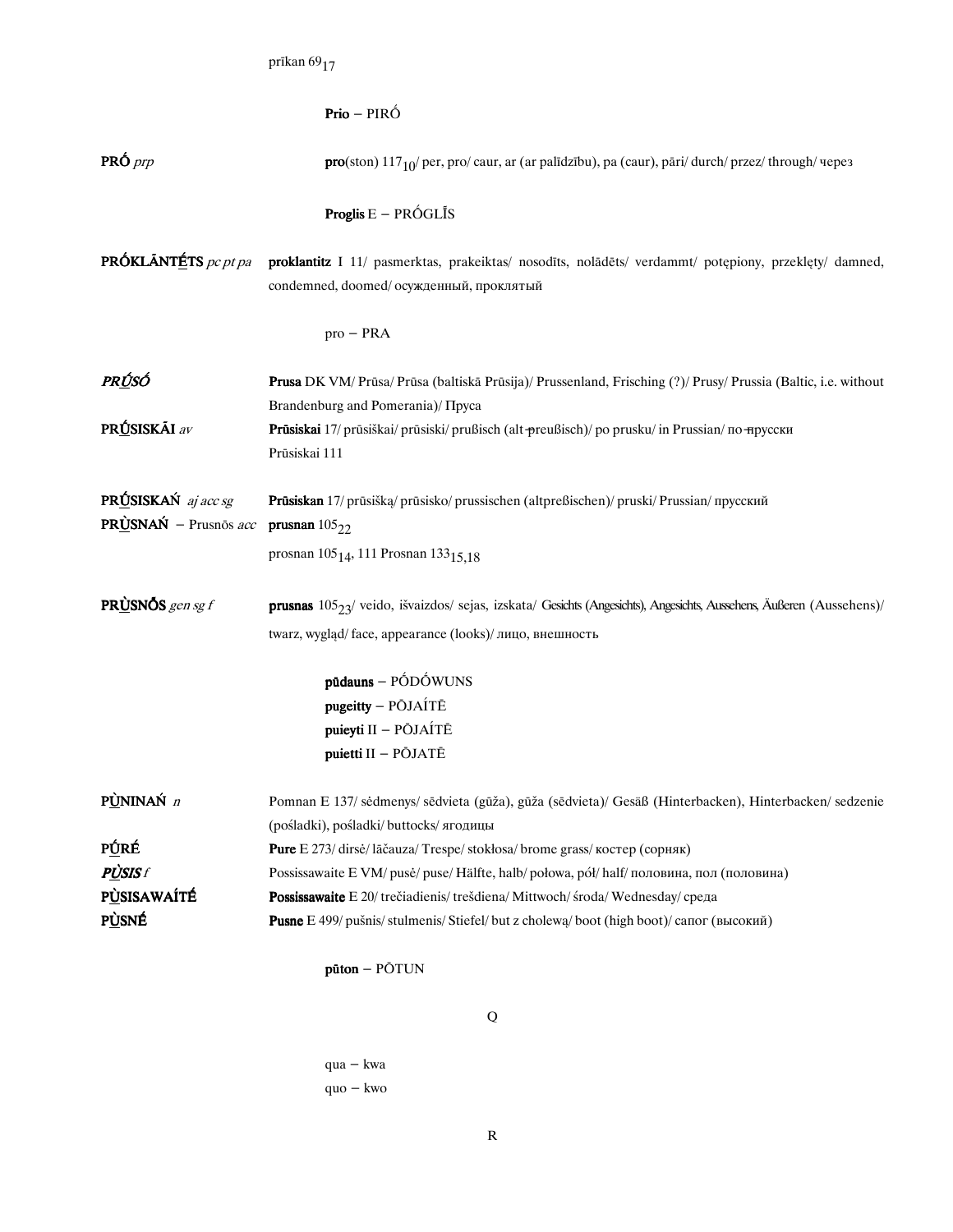| RAGINGIS m                                             | Ragingis E 651/elnias/briedis/Hirsch/jelen/deer/олень                                                             |
|--------------------------------------------------------|-------------------------------------------------------------------------------------------------------------------|
| <b>RAGS</b>                                            | Ragis E 705/ragas/rags/Horn/róg/horn/por                                                                          |
| RAG <u>Ú</u> STÓ                                       | Ragusto E 552/ ragas kraujui traukti/ asinsrags/ Schröpfkopf/ banka (róg do puszczenia krwi)/ cupping horn/       |
|                                                        | банка (рог для кровопускания)                                                                                     |
| $R\tilde{\text{O}}$ IBAŃ aj n (av)                     | Roaban E 467/ dryžuotai, raibaśi/ svītraini, raibi/ gestreift, bunt/ pasiasto, pstro/ striped (stripy), speckled/ |
|                                                        | полосато, пестро, рябо                                                                                            |
| RÁISTAŃ n                                              | Raystopelk ON VM/ raistas/ mežs sīks purvains/ Moosbruch/ lasek blotnisty omszały/ swamp (with                    |
|                                                        | brushwood)/ лесок болотистый                                                                                      |
| <b>RÓKS</b>                                            | Rokis E 584/ vėžys/ vēzis/ Krebs/ rak/ crayfish/ рак                                                              |
| <b>RÓMAWO</b>                                          | Romow DK/ Romava (Ramuva)/ Rāmava/ Romowe/ Romowa/ Romowe sanctuary/ PomoBa                                       |
| <b>RÓMAWAŃ</b> n                                       | Romow DK VM/ šventasis miškas/ svētais mežs/ heiliger Wald/ święty las/ sacred forest/ священный лес              |
| <b>RAMÈSTUWÉ</b>                                       | Romestue E 532/kapoklis/cirvis (plats)/Barte/siekacz (siekiera wielka)/wide-bladed axe/cekay                      |
| RÓMS aj                                                | Rāms 87/ romus, doras/ rāms, godīgs/ demütig (fromm), fromm, sittlich/ pokorny, zacny, cnotliwy/ meek/            |
|                                                        | кроткий, нравственный, честный                                                                                    |
|                                                        | ranco $E - R\tilde{A}NK\acute{O}$                                                                                 |
| <b>RÓNGTWEÍ</b>                                        | Rānctwei 33/vogti/zagt/stehlen/kraść/steal/красть                                                                 |
|                                                        | ranktwey II 5 rancktwey I 5                                                                                       |
| RÕNGUNS - Rāngtweī <i>pc pt ac nom sg m</i> ranguns 67 |                                                                                                                   |
| <b>RANKÓ</b>                                           | ranco Gr/ranka/roka/Hand/ręka/hand/рука                                                                           |
| RÓNKAŃ - Rānkā acc sg rānkan 97                        |                                                                                                                   |
|                                                        | rānkan $83_{10}$ , 113 rānkān $83_{5}$                                                                            |
| RÓNKAŃS - Rānkā acc pl rānkans 79                      |                                                                                                                   |
|                                                        | rānkans 81, 83 <sub>20</sub> , 107                                                                                |
|                                                        | $Rapa E - RAPS$                                                                                                   |

| <b>RÀPENÓ</b>              | Rapeno E 435/ kumelaitė (juoda)/ kėve (jauna un melna)/ Stute (jung und schwarz)/ klacz (młoda czarna)/ |
|----------------------------|---------------------------------------------------------------------------------------------------------|
|                            | mare (young and black)/ кобылка (черная)                                                                |
| <b>RÀPIS</b>               | Rapis E 563/salatis/salate/Rapfen/rapa (bolen), bolen/Caspian asp, Aral asp/ жерех                      |
| $R\$ text{APLES} nom pl f  | <b>Raples</b> E 520/ reples/ knaibles/ Zange/ cegi, obcegi, kleszcze/ tongs, pliers/ клещи              |
| <b>RAPS</b>                | Rapa E 2 VM/ globėjas, angelas sargas/ aizgādnis, engelis sargs/ Gönner, Vormund, Engel (Schutzengel),  |
|                            | Schutzengel/dogledacz, anioł stróż/guardian, guardian angel/покровитель, ангел хранитель                |
| <b>RATÍNZÍS</b>            | <b>Ratinsis</b> E 368 540/ grandinė/ kẽde/ Kette/ łańcuch/ chain/ цепь                                  |
| <b>RAÚGUS</b> , gen RAÚGAS | Raugus E 691/ raugas (raugalas)/ ieraugs (teļa kuņģa ferments)/ Gärstoff (Kälberlab)/ rozczyn (zakwas z |
|                            | cielecego fermenta żołądkowego)/ ferment (of calf's stomach)/ закваска (из желудочного фермента         |
|                            | теленка)                                                                                                |
| <b>RÀWAS</b> , gen RÀWAS   | <b>Rawys</b> E 31/ griovys/ grāvis/ Graben/ rów/ ditch/ pob                                             |
|                            | $reckenausnan - REKENAÚSNAN$                                                                            |

| RĒDÓ            | Redo E 240/vaga/vaga/Furche/bruzda/furrow/борозда                                                  |
|-----------------|----------------------------------------------------------------------------------------------------|
| RÈDAŃ aj acc sg | reddau 69/ apgaulinga/ mānīgu/ falschen/ zwodniczy/ deceptive, false (deceptive)/ ложный, обманный |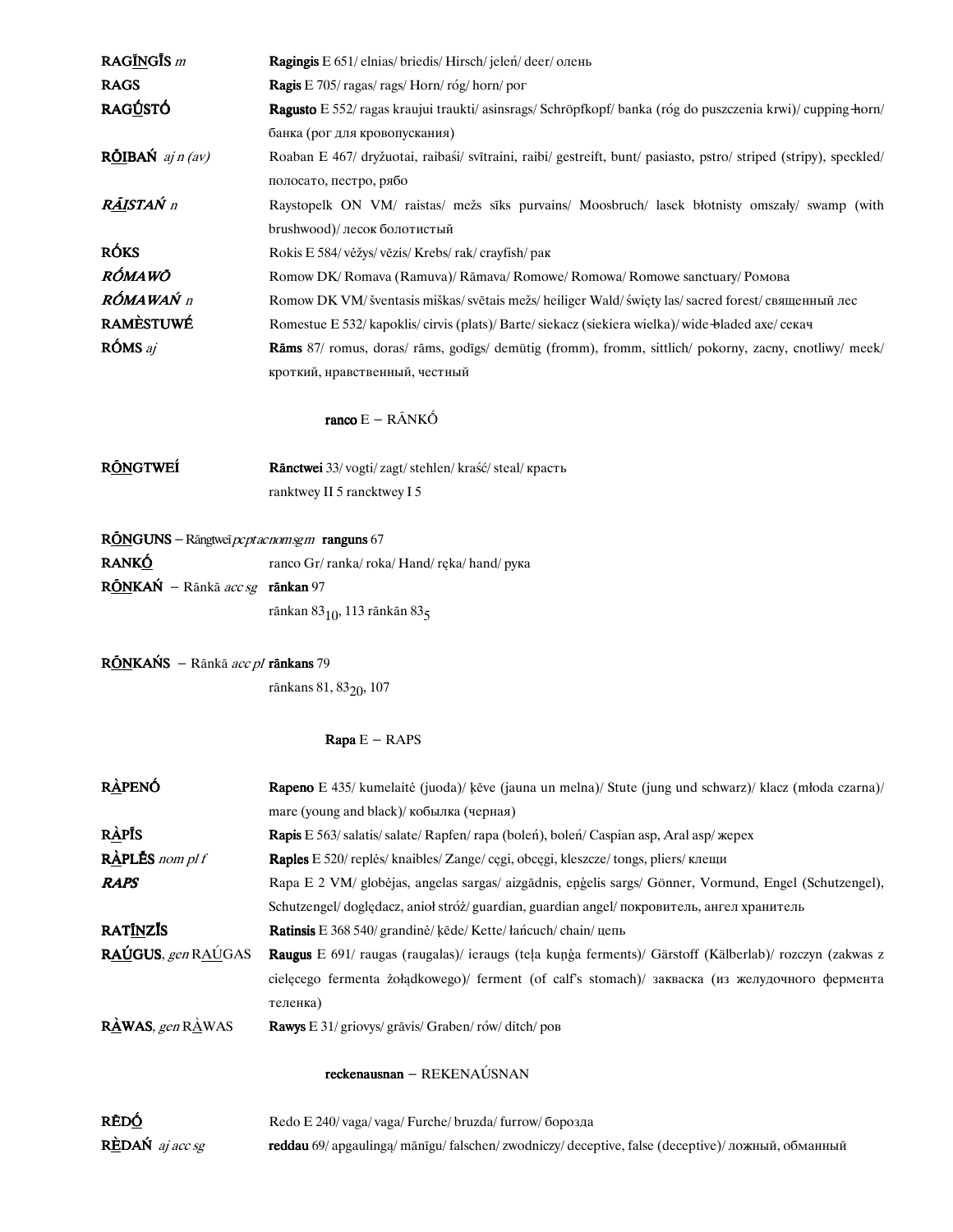| RÈDAWÍNGÃI av                                                              | reddewingi 33 <sub>20</sub> / apgaulingai/ mānīgi/ falsch/ zwodniczo/ deceptively/ ложно                                                         |
|----------------------------------------------------------------------------|--------------------------------------------------------------------------------------------------------------------------------------------------|
| $\mathbf{REDI}$ av                                                         | reddi II 5/ apgaulingai/ mānīgi/ falsch/ zwodniczo/ deceptively/ ложно                                                                           |
|                                                                            | redde(wijdikausnan) 3315                                                                                                                         |
| <b>RÈDISKAÍ</b> aj dat sg f                                                | reddisku 33 <sub>10</sub> MK/ apgaulingai/ mānīgai/ falscher/ zwodniczej/ deceptive/ ложной                                                      |
|                                                                            | $Redo - R\bar{E}D\acute{O}$                                                                                                                      |
| <b>RÉIDE</b> av                                                            | reide 29/ noriai/ labprāt/ gern/ chętnie/ willingly/ охотно                                                                                      |
|                                                                            | reide 39 reidei 55                                                                                                                               |
| RÉIDEWÃISINÉJS no                                                          | Reidewaisines 87/vaišingas/viesmīlīgs/gast-freundlich/gościnny/hospitable/хлебосольный                                                           |
| <b>REÍSS</b>                                                               | Buccareisis E 593 VM/riešutas/rieksts/Nuß/orzech/nut/opex                                                                                        |
| RÉIZAŃ acc                                                                 | reisan 69/ kartą (sykį), sykį/ reizi/ Mal/ raz/ time (turn), turn (time)/ pas                                                                    |
|                                                                            | reisan 103                                                                                                                                       |
| RÈKENAÚSNAŃ acc                                                            | reckenausnan 89/ atsiskaitymą, ataskaitą/ no rēķināšanās, atskaiti/ Abrechnung, Rechenschaft/ rozliczenie,<br>sprawozdanie/account/pacчет, отчет |
| RÈKENAÚTWEÍ                                                                | reckenausnan 89 MK/ atsiskaityti/ norēķināties/ abrechnen/ rozliczyć się/ reckon with (settle accounts)/<br>рассчитаться                         |
| RÉKEWINGS aj                                                               | (ni)rīgewings 87/vaidingas/kildīgs, strīdīgs (kildīgs)/zänkisch/swarliwy, kłótliwy/shrewish/сварливый                                            |
| RÉKTWEÍ                                                                    | rīgewings 87 VM/ vaidytis/ kildoties/ hadern/ kłócić się/ to have a row, to quarrel (with)/ вздорить,<br>ссориться                               |
| RÉPJAÍTÉ ip 2 pl                                                           | rīpaiti 89/ sekite (eikite p askui)/ sekojiet/ folgen/ idzcie za/ follow/ следуйте за                                                            |
| $R\triangle$ PĨNTIŃ – Rēpjaītē <i>pcpsacacosg</i> rīpintin 85              |                                                                                                                                                  |
| $R\triangle P\text{INTINJA}\acute{N}$ - Repintin <i>pnl</i> ripintinton 83 |                                                                                                                                                  |
| RETENIKAŃ acc                                                              | Retenīkan 63/ Išganytoją/ Pestītāju/ Heiland/ Zbawiciela/ Saviour/ Спасителя                                                                     |
|                                                                            | Rettēnikan 131                                                                                                                                   |
|                                                                            |                                                                                                                                                  |

RETÍWENISKAŃ aj acc sg Rettīweniskan 87/išganingą/izglābšanas/rettenden/zbawienny/salutary/спасительный RETÍWINGISKAŃ aj acc sg rettīwingiskan 121/išganingą/izglābšanas/ret-tenden/zbawienny/salutary/спасительный

> $rick - rik$ rīgewings  $RÉKEWÍNGS$ rijk — rīk

| $R\underline{\textbf{f}}$ KAÚWITÉ – Rīkaūja <i>ip 2 pl</i> rikauite 107 |                                                                                                                       |
|-------------------------------------------------------------------------|-----------------------------------------------------------------------------------------------------------------------|
| $R$ ÍKAÚJA <i>ps</i> 3                                                  | <b>rickawie</b> 43/ viešpatauja, valdo, tvarko/ valda, kārto/ herrscht, regiert/ panuje, kieruje, porządkuje/ reigns, |
|                                                                         | rules, governs/ господствует, властвует, руководит, правит, распоряжается                                             |
|                                                                         | Rikawie 85                                                                                                            |
| RÍKAÚSNAŃ aj                                                            | rickaūsnan 53/ vadovavimą, viešpatavimą, valdymą, vadovybę/ vadīšanu, vadību, valdību/ Leitung, Führung,              |
|                                                                         | Herrschaft/ kierownictwo, kierowanie, dowództwo, panowanie/ reign, ruling (governing), government,                    |
|                                                                         | governing/ руководство, господство, владычество, правление                                                            |
| RÍKÉ                                                                    | <b>Rīki</b> 113/karalystė/karaliste/Reich/królestwo/kingdom, realm/царство                                            |
|                                                                         | ryeky II 9 rīks 49 $_{16}$ Rijks 49 $_{14}$                                                                           |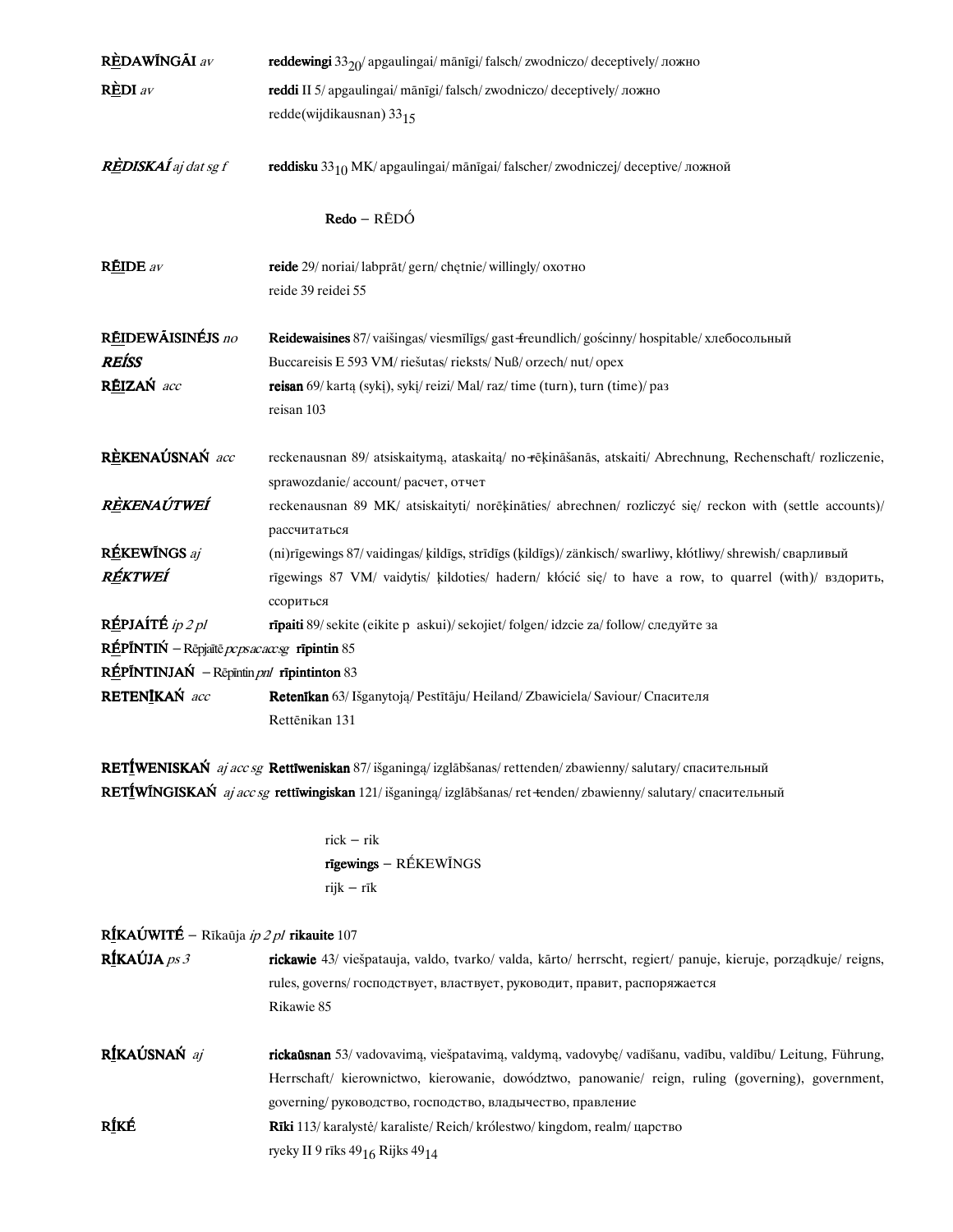| <b>RÍKEN</b> – Rīkē acc                   | rīkin 43<br>rīkin 51, 113 Rīkin 119                                                                                                                                                                                                |
|-------------------------------------------|------------------------------------------------------------------------------------------------------------------------------------------------------------------------------------------------------------------------------------|
| $RfKlJ\tilde{A}I - Rikis$ nom pl          | Rikijai 95                                                                                                                                                                                                                         |
| $RfK$ ijań – Rīkīs acc sg                 | Rikijan 29                                                                                                                                                                                                                         |
|                                           | Rikijan 27 <sub>9,16</sub> , 31 <sub>1,10,19</sub> , 33 <sub>7,18</sub> , 35, 37 <sub>1</sub> , 41, 45, 67, 83, 85, 89, 93 <sub>13,20,24</sub> , 95 <sub>15,23</sub> , 103, 109 <sub>18</sub> rikijan 113                          |
|                                           | Rikijan 117 <sub>3</sub> rikijan 117 <sub>4</sub> Rikijan 119 <sub>6</sub> , 121, 127, 129 <sub>18</sub> , 131 <sub>20</sub> Rickijan 107 rekian I 7 reykyen II 7                                                                  |
| $RfK$ <i>UANS</i> – Rīkīs <i>acc pl</i>   | Rikijans 31                                                                                                                                                                                                                        |
|                                           | Rikijans 95 <sub>9</sub> (Butta) Rikians 95 <sub>19</sub>                                                                                                                                                                          |
| RÍKÙAS – Rīkīs gen sg                     | Rikijas 73                                                                                                                                                                                                                         |
|                                           | Rikijas 91, 115, 117, 129, 131 Rikijs 71 <sub>18</sub> , 119 <sub>22</sub>                                                                                                                                                         |
| $Rf$ KLUISKÓ aj nom sg f                  | Rikijiskai 103/ puiki (šauni), įstabi/ lieliska/ herrliche/ wspaniała (piękna)/ excellent/ великолепная                                                                                                                            |
| RÍKÙJIWISKAŃ acc                          | Rikijwiskan 65/ įstabumą/ lieliskumu/ Herrlichkeit/ wspaniałość/ majesty/ великолепие                                                                                                                                              |
|                                           | $rikin - RIKEN$                                                                                                                                                                                                                    |
| $RfK$ <sup><i>s</i></sup> <i>nom sg m</i> | Rikis E 404/ ponas, Viešpats/kungs/ Herr/ pan/lord/ господин, Господь                                                                                                                                                              |
|                                           | Rikijs 37 <sub>12</sub> , 59, 61, 67 <sub>4</sub> , 69, 71 <sub>15</sub> , 75, 83 <sub>8,14</sub> , 85 <sub>7,12</sub> , 87, 93 <sub>14</sub> , 101 <sub>9,15</sub> , 105, 109 rikijs 113 <sub>11</sub> , 117 <sub>23</sub> Rikijs |
|                                           | 121 <sub>15</sub> , 123, 133 <sub>12,14,17</sub> Rikeis 103 <sub>19</sub> Rickijs 67 <sub>14</sub> rickis I 13 Rekis I 11 reykeis II 13 rykyes II 11 rickie Gr,                                                                    |
|                                           | Gr rekyse BPT                                                                                                                                                                                                                      |
|                                           | Rikisnan $E - RITIZNAN$                                                                                                                                                                                                            |
| <b>RÍKLÍS</b>                             | Riclis E 205/aukštas (antlubis)/bēniņi/Dachboden/strych (poddasze)/loft/чердак                                                                                                                                                     |
|                                           | $r\bar{\textbf{1}}\textbf{k}\textbf{s} - R\bar{\textbf{1}}\textbf{k}\textbf{i}$                                                                                                                                                    |
| RITÍZNAŃ n                                | Rikisnan E 107 RT/nugara/mugura/Rücken/grzbiet (plecy)/back (of the body)/ спина                                                                                                                                                   |
| R <u>ÍN</u> DÓ                            | Rindo E 227/ lovys/ sile (mulda)/ Krippe, Trog (Futterkrippe)/ żłób paszowy (koryto)/ crib (for fodder)/                                                                                                                           |
|                                           | кормушка                                                                                                                                                                                                                           |
|                                           | $rip - R\bar{E}P$                                                                                                                                                                                                                  |
| RÍSTÉ                                     | Riste E 639/ rykštė/ rīkste/ Rute/ rózga/ birch (switch), switch (rod)/ прут, розга                                                                                                                                                |
|                                           | Roaban $E - R\tilde{O}IBAN$                                                                                                                                                                                                        |
|                                           | Rokis $E - RÓKS$                                                                                                                                                                                                                   |
|                                           | Römerins 63                                                                                                                                                                                                                        |
|                                           | <b>Romestue</b> $E - RAMESTUWE$                                                                                                                                                                                                    |
|                                           | Romow - RŌMAWŌ                                                                                                                                                                                                                     |
|                                           | Ructandadan E - RŪGTAŃ DADAŃ                                                                                                                                                                                                       |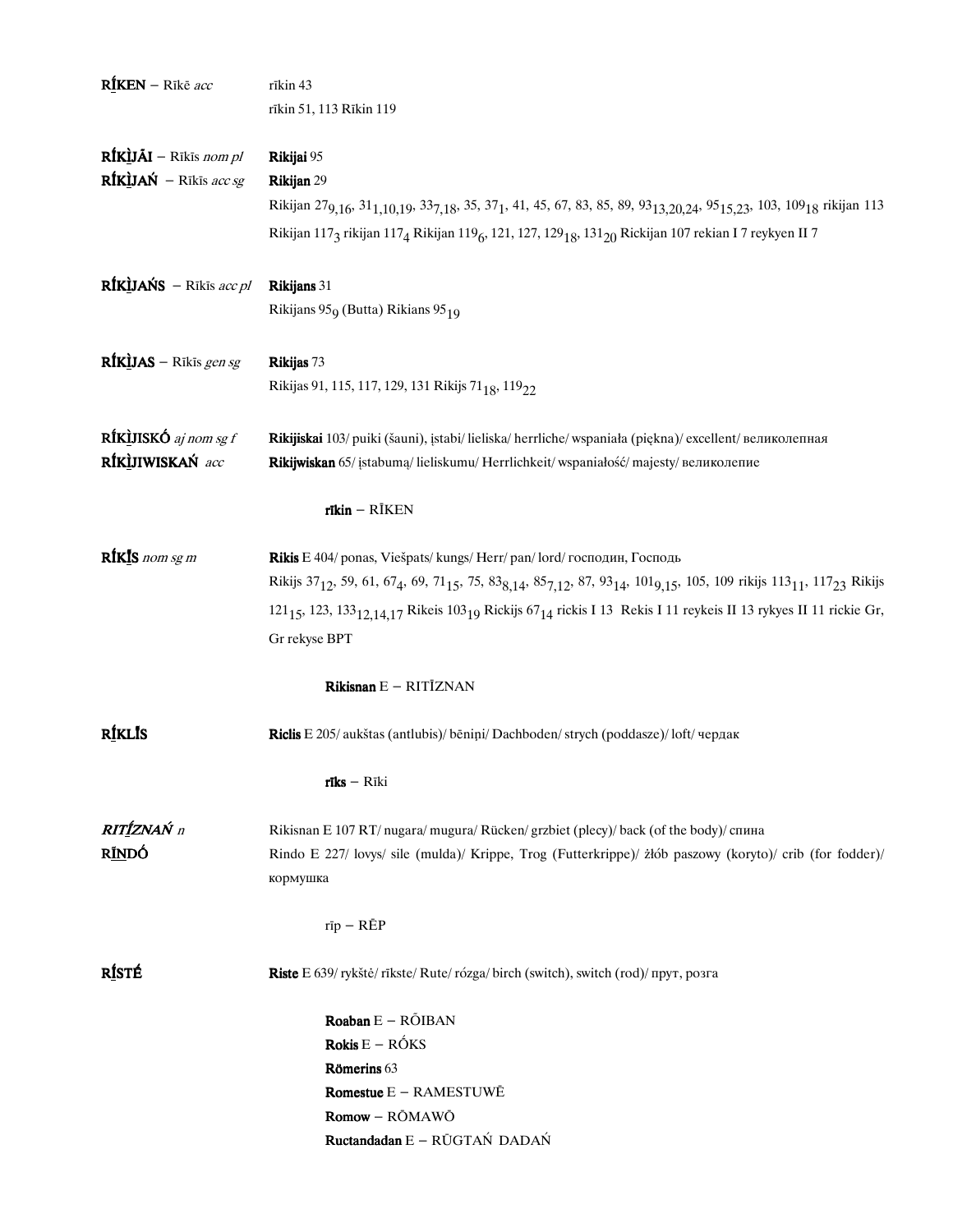| $\overrightarrow{RUG}$ <i>m</i>                                               | Rugis E 258/rugiai/rudzi/Roggen/żyto/rye/рожь                                                                                      |
|-------------------------------------------------------------------------------|------------------------------------------------------------------------------------------------------------------------------------|
|                                                                               | ruggis Gr                                                                                                                          |
| RÚGTAŃ DÀDAŃ n                                                                | Ructandadan E 690/rūgpienis/rūgušpiens/Sauer-milch/mleko kwaśne/sour milk/npocrokazuna                                             |
| RÚGTS aj                                                                      | Ructandadan E 690 drv/ rūgštus/ skābs/ sauer/ kwaśny/ sour/ кислый                                                                 |
| RŮKẤI nom pl m                                                                | Rūkai 53/ rūbai, drabužiai/ tērpi, apģērbi, drēbes/ Kleider/ odzież, ubranie (odzież)/ clothes (dress), dress                      |
|                                                                               | (clothes), garments/ одежда                                                                                                        |
| $R\angle LKANS - R\ddot{u}k\ddot{a}i accpl$                                   | rūkans $41$                                                                                                                        |
|                                                                               | RONDILS, gen RONDILAS rundijls 87/ girtuoklis/ žūpa, dzērājs (žūpa)/ Säufer, Trunkenbold/ pijak/ drunkard/ пьяница                 |
| $RUSAS - Russ gen sg$                                                         | russas $85$                                                                                                                        |
| <b>RUSS</b>                                                                   | Russis E 429/ žirgas/ zirgs/ Roß/ rumak/ horse/ конь                                                                               |
|                                                                               | S                                                                                                                                  |
| <b>SABÀTIKÓ</b>                                                               | Sabatico E 23/ šeštadienis/ sestdiena/ Samstag/ sobota/ Saturday/ суббота                                                          |
|                                                                               | Sackis $E - SAKS$                                                                                                                  |
|                                                                               | Sacraments - SAKRAMÉNTS                                                                                                            |
|                                                                               |                                                                                                                                    |
| $SOD$ INA $ps3$                                                               | sadinna 97/ pastato (deda), sodina/ nostāda, liek (novieto), sēdina/ stellt (hin), setzt/ położy (postawi), sadza/                 |
|                                                                               | sets, puts, seats/caxaer                                                                                                           |
|                                                                               | sedinna 89                                                                                                                         |
| <b>SAGS</b>                                                                   | Sagis E 486/ sagtis/ sprādze/ Schnalle, Spange/ sprzączka, klamra (sprzączka)/ buckle (clasp), clasp (buckle)/<br>пряжка, застежка |
| <b>SAGS</b>                                                                   | Sagis E 544/ vinis pasaginė, pasagvinė/ pakavnagla/ Hufnagel/ gwóźdź dla podkowy/ hobnail (for hooves)/                            |
|                                                                               | гвоздь подковной                                                                                                                   |
|                                                                               | Sagnis $E - SAKNIS$                                                                                                                |
|                                                                               | saika Gr - ZAKS                                                                                                                    |
| SAÍTAŃ n                                                                      | baytan E 346/sietas/siets/Sieb/sito/sieve (bolter), bolter (sieve)/сито, решето                                                    |
| SÁITAŃ n                                                                      | Largasaytan E 446/diržas/josta/Riemen/rzemień/leather strap/ремешок                                                                |
| <b>SÓKÍS</b>                                                                  | Soakis E 750/ devynbalsė/ kaukis/ Grasmücke/ pokrzewka/ white +hroat/ славка                                                       |
| <b>SAKNISf</b>                                                                | Sagnis E 629/ šaknis/ sakne/ Wurzel/ korzeń/ root/корень                                                                           |
| <b>SAKRAMENTS</b>                                                             | Sacraments 73 <sub>13</sub> /sakramentas/sakraments/Sakra-ment/sakrament/sacrament/таинство                                        |
|                                                                               | Sacraments 59, 73 <sub>8</sub>                                                                                                     |
| <b>SAKRAM<u>ĒN</u>TAŃ</b> - Sakramēnts <i>acc</i> Sacramentan 77 <sub>9</sub> |                                                                                                                                    |
|                                                                               | Sacramentan 109 Sacramenten 75, 77 <sub>6</sub> Sacramentan I 13 Sacramenten II 13                                                 |
|                                                                               |                                                                                                                                    |
| <b>SAKS</b>                                                                   | Sackis E 598/sakai/sveķi/ Harz/ żywica, smółka/ resin/ живица, сок древесный                                                       |
|                                                                               | Salaūb - Salūb                                                                                                                     |
|                                                                               |                                                                                                                                    |
| <b>SAKSTÓ</b>                                                                 | Saxsto E 631/ rastas/ baļķis/ Balken (Baustoff)/ bierwiono/ timber (log), log (timber)/ бревно                                     |
|                                                                               |                                                                                                                                    |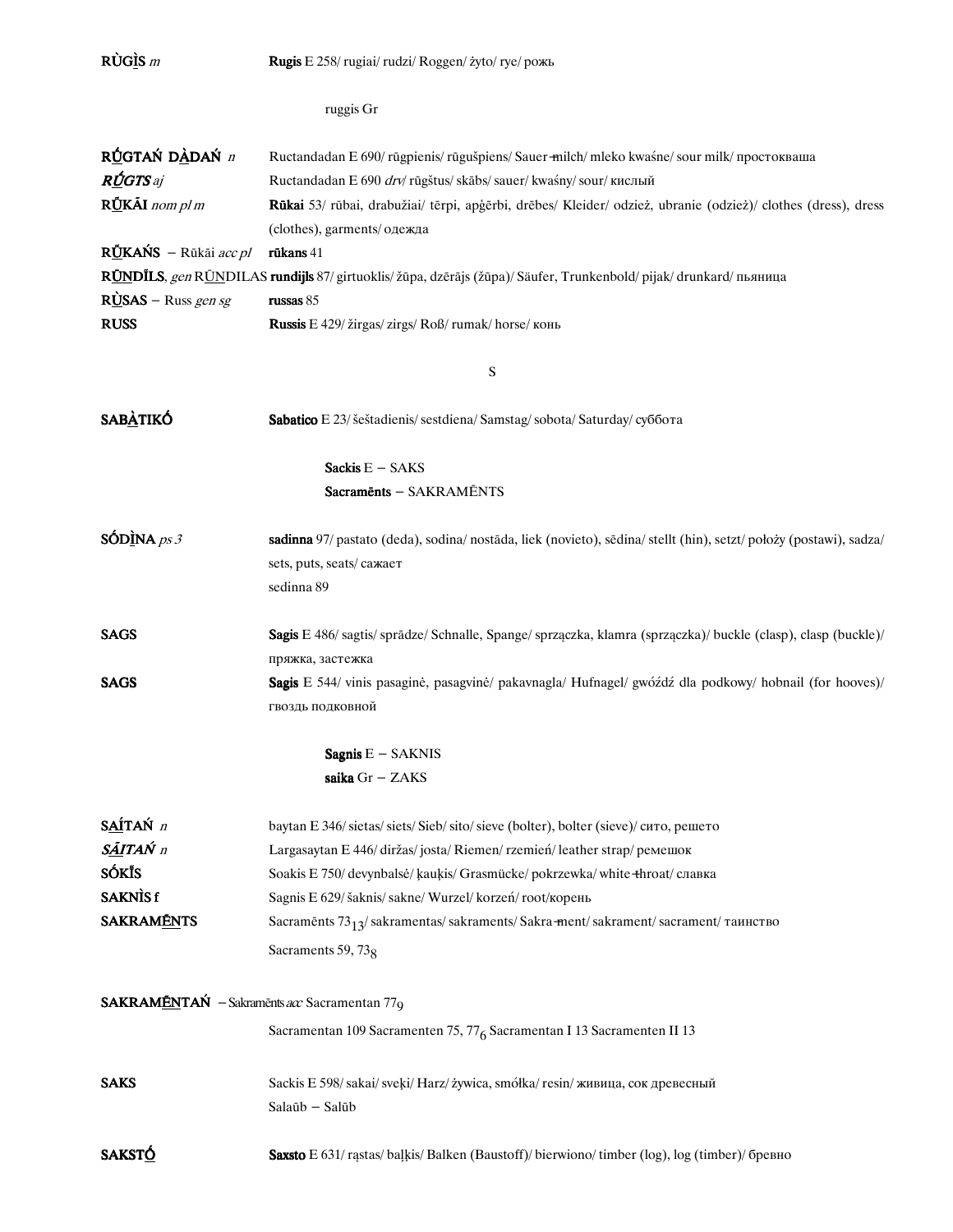|                                 | $sall\bar{u}b$ - Salūb                                                                                                                                                                                     |
|---------------------------------|------------------------------------------------------------------------------------------------------------------------------------------------------------------------------------------------------------|
| S <u>AĹ</u> MÓ                  | <b>Salme</b> Gr/ šiaudai/ salmi/ Stroh/ słoma/ straw/ солома                                                                                                                                               |
| <b>SÁLMS</b>                    | Salmis E 420/ šalmas/ kivere/ Helm/ hełm, kask/ helmet/ шлем, каска                                                                                                                                        |
| $S \triangle T A N$ aj $n (av)$ | Salta Gr/ šálta/ auksts, salts/ kalt/ zimno/ cold/ холодно                                                                                                                                                 |
| SALTAŃ n                        | Saltan E 376/lašiniai/spekis/Speck/słonina/flitch/сало                                                                                                                                                     |
| <b>SÕLTÉ</b>                    | Solthe E 344/ ragaišis/ karaša/ Brot (feines Gebäck, keilformig)/ chleb pszenny (z grubo zmielonej mąki w                                                                                                  |
|                                 | kształcie klina)/wheat bread/ хлеб пшеничный (грубого помола, клинообразный)                                                                                                                               |
| <b>SALŪBÓ</b>                   | Salaūbai (boūsennien) 103/santuoka/laulība/Ehe/małżeństwo/matrimony/брак (супружество)<br>Sallubai (busennis) 101                                                                                          |
| SALÚBÓGENAŃ acc                 | Salaūbaigannan 107/sutuoktinę/laulātājo draudzeni/Ehefrau/małżonkę/spouse (woman)/ cynpyry<br>Sallūbaiwīrins - SALŪBÓWÍRANS                                                                                |
| SALŪBAŃ acc                     | sallūban 33/ sutuoktinę, sutuoktinį/ laulātājo (draugu, draudzeni)/ Gemahlin, Gemahl, Gattin, Gatte/<br>małżonkę, małżonka/ spouse/ cynpyry, cynpyra<br>Salaūban 99 <sub>6</sub> Salūbin 107 <sub>15</sub> |
| SALŪBAŃ acc                     | Salūban 101/santuoką/laulību/Ehe/małżeństwo/matrimony/брак (супружество)<br>Sallūban(limtwei) 31 Salūbin 99 <sub>18</sub>                                                                                  |
| SALŪBÓWÍRAŃS acc pl             | Sallūbaiwīrins 93/ sutuoktinius vyrus/ laulātājos draugus/ Ehemänner/ małżonków/ spouses (men)/ супругов<br>(мужей)                                                                                        |
|                                 | SALŪBIGENÓMAŃS dat pl f Sallūbi gennāmans 93/sutuoktinėms/laulātājām draudzenēm/Ehefrauen/małżonkam/spouses (women)/                                                                                       |
|                                 | женам, супругам (женам)                                                                                                                                                                                    |
| <b>SALŪBĪS</b>                  | Sallūbs 99 <sub>1</sub> /sutuokimas/salaulāšana/Trauung/slub/wedding (сегетопу)/бракосочетание                                                                                                             |
| SAL <u>Ū</u> BISKĀI av          | Salūbiskai 107 <sub>24</sub> / santuokiškai/ laulībā/ ehelich/ małżeńskie/ conjugally/ брачно, супружески                                                                                                  |
| SAL <u>Ů</u> BISKAŃ acc         | Sallūbiskan 107 <sub>20</sub> / santuokinį/ laulības/ ehelichen/ małżeński/ conjugal/ супружеский, брачный                                                                                                 |
|                                 | Salūbiskan 99 <sub>9</sub> Salubiskan 99 <sub>18</sub>                                                                                                                                                     |
| SALÜBISKAŃ acc sg f             | sallaūbiskan 109/santuoką/laulību/Ehestand/małżeństwo/matrimony/супружество<br>salobisquan II 5                                                                                                            |
| <b>SALŪBÍSNÓ</b>                | Salūbsna 99 <sub>16</sub> /sutuokimas/salaulāšana/Trauung/slub/wedding ceremony/бракосочетание                                                                                                             |
| <b>SALUS</b>                    | Salus E 63/ upokšnis/ strautinš/ Regenbach/ rzeczka od deszczu/ brook (rill)/ ручей дождевой                                                                                                               |
|                                 |                                                                                                                                                                                                            |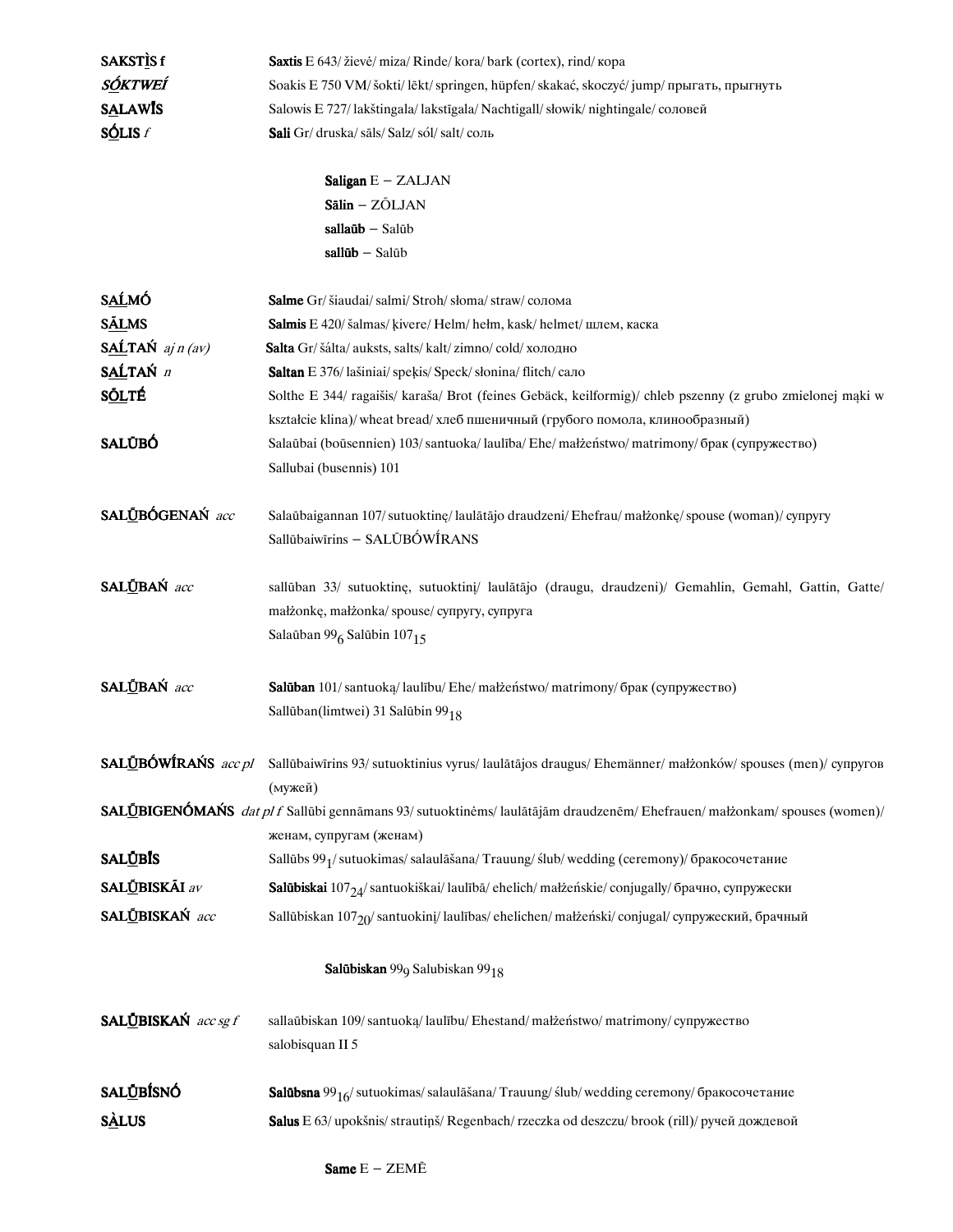## Samye  $\hat{E}$  E 237 - ZEMEN

| <b>SÕMPISINIS</b>        | Sompisinis E 340/ samalinė duona/ rupja maluma maize/ Grobbrot/ grubo zmielony chleb/ bread of coarse-       |
|--------------------------|--------------------------------------------------------------------------------------------------------------|
|                          | ground flour/ грубомолотый хлеб                                                                              |
| SANDÓ                    | Sando E 200/ sija/ sija/ Balken (Träger)/ belka/ beam (joist), joist/ балка                                  |
| SÃNDĒI ij                | Sanday Gr/ sudie/ ardiev/ adieu, ade/ z BGiem/ adieu/ с БГом                                                 |
|                          | Saninsle $E - S$ ÓWINZLE                                                                                     |
|                          | Sansy $E - Z\tilde{A}NSI$                                                                                    |
|                          | Sardis $E - Z\bar{O}RD\overline{I}S$                                                                         |
| SARGÓSEÍ op              | Warbo Say (dit) Gr/ saugo (tesaugo)/ sargā (lai sargā)/ behüte/ chroni (niech chroni), ochrania (niech       |
|                          | ochrania)/ protect (God protect)/ храни (да хранит)                                                          |
| SA <u>Ŕ</u> GS           | Butsargs 87 VM/sargas/sargs/Wächter/stróż/watchman/сторож                                                    |
|                          | Sari $E - ZARI$                                                                                              |
| <b>SARKE</b>             | Sarke E 725/ šarka/ žagata/ Elster/ sroka/ magpie/ сорока                                                    |
| <b>SORKSTES</b> nom pl f | Sarxtes E 425/ makštys/ maksts/ Scheide (Schwert-scheide)/ pochwa/ scabbard/ ножны                           |
|                          | Sarote $E - ZARÓTÉ$                                                                                          |
| <b>SARPIS</b>            | Sarpis E 746/ riešutinė/ riekstrozis/ Nußhäher/ orzechówka/ nut-eracker/ ореховка                            |
| <b>SARWAS</b> nom sg m   | <b>Sarwis</b> E 418/ šarvai/ bruņas/ Harnisch/ pancerz/ armour/ доспехи                                      |
|                          | <b>Sarxtes</b> $E - S\overline{O}RKSTES$                                                                     |
| <b>SASNIS</b>            | Sasnis E 659/ kiškis/ zakis/ Hase/ zając/ hare/ заяц                                                         |
| <b>SÀSNITÍNKLÓ</b>       | Sasintinklo E 697/ žabangai (kilpos kiškiams)/ lamatas (zaķiem)/ Garn (Hasengarn)/ sidła (dla zajęcy)/ noose |
|                          | (noose for hare hunting)/ капкан (заячий)                                                                    |
| SÓST <u>Ó</u>            | Sosto E 218/ suolas/ sols/ Bank/ ława/ bench/ скамья                                                         |
| SÓTUS aj                 | sātuinei 83 VM/ sotus/ paēdis/ satt/ syty/ satiate, full up/ сытый                                           |
| SÓTWINEÍ <i>ps 2 sg</i>  | sātuinei 83/sotini/pieēdini/sättigst/nasycasz/satiate (sate)/насыщаешь                                       |
|                          | Saugis $E - Z\tilde{A}NG\tilde{I}S$                                                                          |
| <b>SAÚLÉ</b>             | Saule E 7/ saule/ saule/ Sonne/ słońce/ sun/ солнце                                                          |
| SÃUSÃI av                | sausai 121/sausai/sausi/trocken/sucho, na sucho/dry/cyxo                                                     |
| SÃUSAŃ aj n (av)         | sausā 119/ sausai/ sausi/ trocken/ sucho, na sucho/ dry/ cyxo                                                |
|                          | sauson Gr                                                                                                    |
| <b>SAWAITÉ</b>           | Sawayte E 16/ savaitė/ nedēļa/ Woche/ tydzień/ week/ неделя                                                  |
| <b>SÓNWIŃZLÉ</b>         | Saninsle E 485/juosta (diržas), diržas (juosta)/josta, siksna/Gürtel/pas/belt, girdle/перевязь, пояс         |
|                          | Saxsto $E - SAKSTO$                                                                                          |
|                          | Saxtis E - SAKSTIS                                                                                           |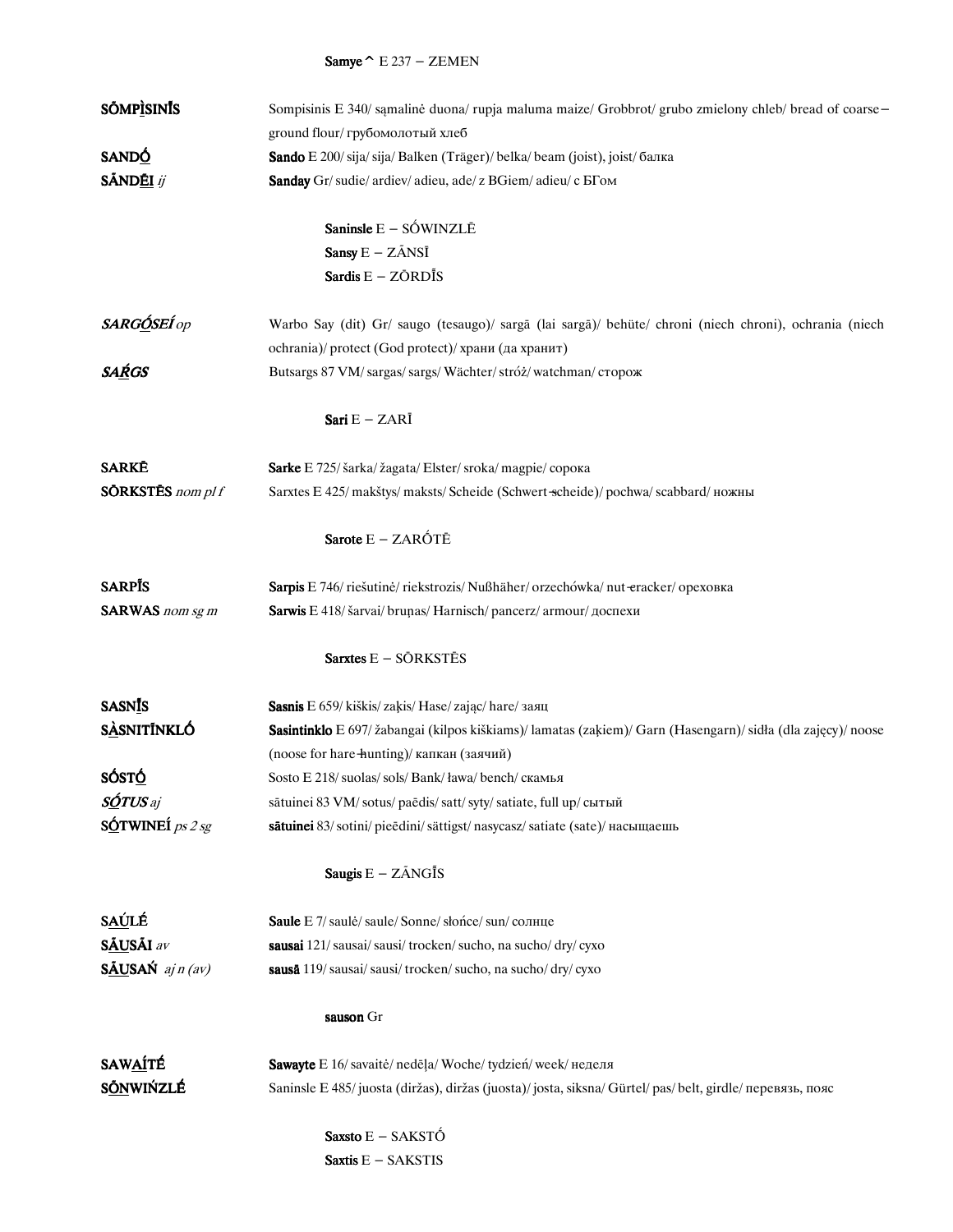|                                                                  | Sbango E - ZABANGÓ                                                                                                                                |
|------------------------------------------------------------------|---------------------------------------------------------------------------------------------------------------------------------------------------|
|                                                                  | Sbeclis $E - ZABEKL\$ IS                                                                                                                          |
|                                                                  | $sc - sk$                                                                                                                                         |
|                                                                  | $sch - \check{s}$                                                                                                                                 |
|                                                                  | Seabre $E - ZEBRE$                                                                                                                                |
|                                                                  | Sealtmeno E - ZÉLTMENÓ                                                                                                                            |
|                                                                  | <b>Seamis</b> $E - ZEIMIS$                                                                                                                        |
| <b>SEBĒI</b> – Swāise <i>dat</i>                                 | sebbei 103                                                                                                                                        |
|                                                                  | sebbei 105, 131                                                                                                                                   |
|                                                                  | $sedinna - SÓDINÓ$                                                                                                                                |
| SĒDUNS - Sīndānts pc pt ac Sīdons 43                             |                                                                                                                                                   |
|                                                                  | Sīdans 127                                                                                                                                        |
|                                                                  | Seese $E - S\bar{E}S\bar{E}$                                                                                                                      |
| $SEGEJ\acute{o}$ – Seget ps 1 sg                                 | segge $37_{18}$                                                                                                                                   |
| <b>SEGÉJA</b> – Seget ps 3                                       | segē 99                                                                                                                                           |
|                                                                  | segge 377 segge 89 <sub>13</sub> segge 61 <sub>16</sub> , 77, 89 <sub>28</sub> , 91, 95 <sub>17</sub>                                             |
| SEGÉJAMÉ – Segēt ps 1 pl seggēmai 31                             |                                                                                                                                                   |
|                                                                  | seggēmai 65                                                                                                                                       |
|                                                                  | <b>SEGÉJANTIŃS</b> – Segēt <i>pcpsacacepl</i> (wargu) <b>seggientins</b> $93_1$                                                                   |
| <b>SEGÉJASEÍ</b> – Seget <i>ps 2 sg</i> seggései 71              |                                                                                                                                                   |
| <b>SEGÉJITÉ</b> – Segēt <i>ip 2 pl</i> seggītei 75 <sub>6</sub>  |                                                                                                                                                   |
|                                                                  | seggītei 75 <sub>12</sub> seggīta 95 <sub>21</sub> segeitty I 13, 15 segeyti II 13, II 15                                                         |
| SEGÉJATÉ – Segēt ps 2 pl seggēti 93 <sub>15</sub>                |                                                                                                                                                   |
|                                                                  | seggītei 95 <sub>14</sub> segijtei 101                                                                                                            |
| SEGÉSNÓ                                                          | segisna 79/ darymas, veikla, veiksmas/ darbība/ Tat/ działalność, działanie, czyn/ doing, acting, activities/ дело                                |
|                                                                  | (действие), действие, поступки                                                                                                                    |
| <b>SEGÉSNAŃS</b> – Segesno acc pl seggisnans 69 <sub>14</sub>    |                                                                                                                                                   |
| SEGÉTI if                                                        | seggīt 87/ daryti/ darīt/ tun/ robić, czynić/ do/ делать, поступать (делать)                                                                      |
|                                                                  | seggīt 39 <sub>4</sub> , 61 <sub>15</sub> seggit 69 <sub>2</sub> seggīt 75 <sub>25</sub> seggīt(na) 39 <sub>8</sub> segīt 55 siggīt 117 siggit 83 |
|                                                                  | seggītei - SEGĒJITĒ                                                                                                                               |
| <b>SEGÉWUNS</b> – Seget pc pt ac <b>seggiuns</b> 67 <sub>6</sub> |                                                                                                                                                   |

seggīuns 67<sub>23</sub>, 69<sub>15,18</sub>, 81 seggīūns 67<sub>9</sub>

 $\text{segisna}-\text{SEG}\bar{\text{ES}}\text{N}\acute{\text{O}}$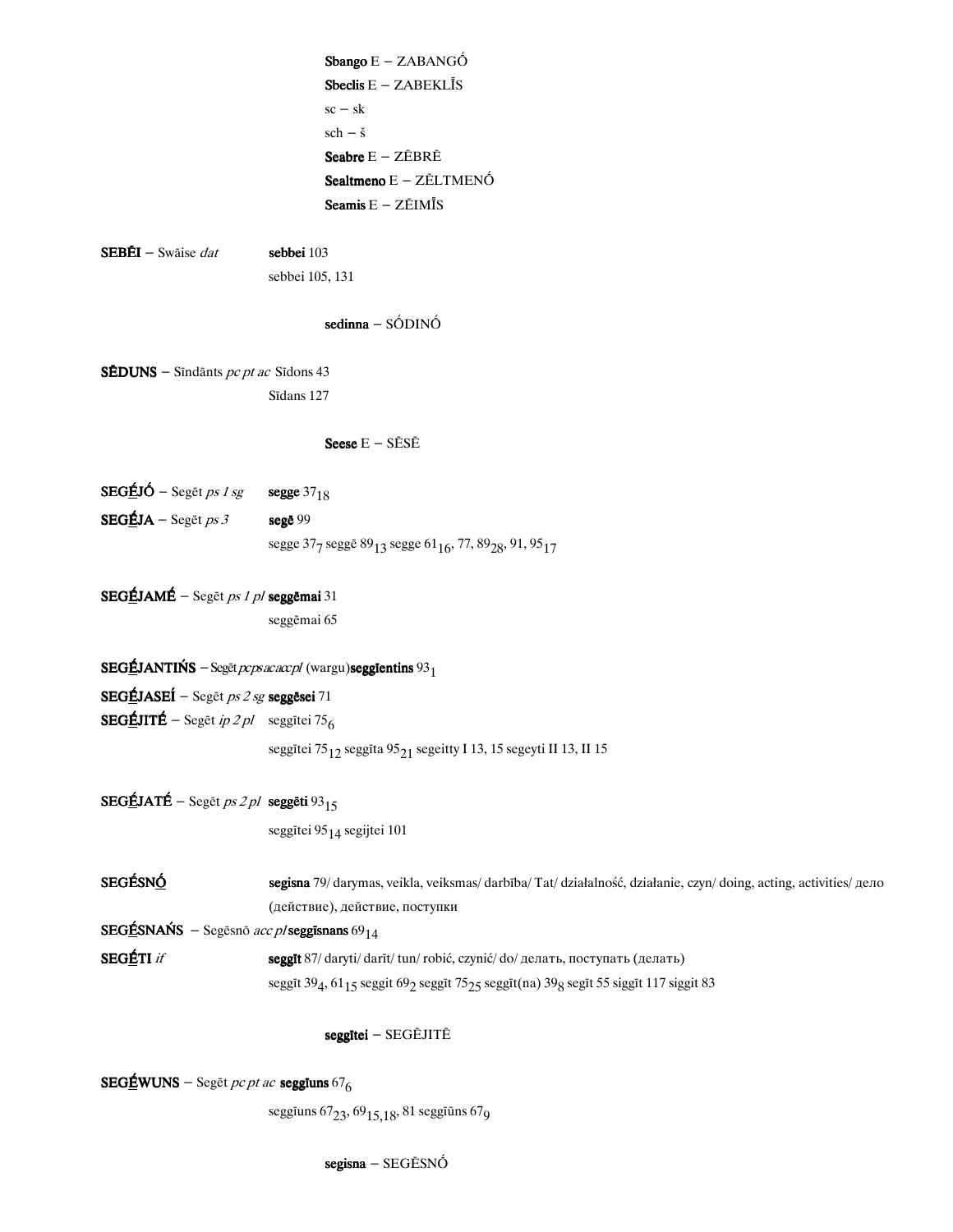| <b>SEILEN</b> acc sg $f$                  | seilin 115/ jausmą, stropumą/ jūtas, rūpīgumu, uzcītību/ Sinn (Empfindung), Fleiß/ uczucie, staranność/                                                                                                                                                           |
|-------------------------------------------|-------------------------------------------------------------------------------------------------------------------------------------------------------------------------------------------------------------------------------------------------------------------|
|                                           | feeling, diligence (assiduity)/ чувство, усердие                                                                                                                                                                                                                  |
| SEÍLENS - Seilen acc pl                   | seilins 41                                                                                                                                                                                                                                                        |
| SEÍLEWÍNGS aj m                           | (ni)seilewingis 67/ jautrus, stropus/ jūtīgs, vērīgs, rūpīgs, uzcītīgs/ feinfühlig, fleißig/ czuły, pilny (staranny),                                                                                                                                             |
|                                           | staranny/sensitive, diligent/ чуткий, восприимчивый, усердный                                                                                                                                                                                                     |
|                                           | $\text{seilin} - \text{SEÍLEN}$                                                                                                                                                                                                                                   |
|                                           |                                                                                                                                                                                                                                                                   |
| <b>SEÍLISKÓ</b>                           | Seilisku 79/ pamaldumas, dievobaimingumas/ dievbijība/ Andacht, Frömmigkeit/ pobożność/ devoutness,                                                                                                                                                               |
|                                           | piety/набожность                                                                                                                                                                                                                                                  |
| <b>SÉIMÍNAN</b> - SÉIMINS acc seiminan 27 |                                                                                                                                                                                                                                                                   |
|                                           | seimīnan 37, 39, 69, 73 Seimīnan 77, 83 seimijnan 59 Seiminan 47 seiminan 53                                                                                                                                                                                      |
| SÉIMÍŃS                                   | Seimins $83/4$ šeimyna/ saime/ Gesinde/ domownicy/ family together with servants/ домочадцы (семья и                                                                                                                                                              |
|                                           | прислуга)                                                                                                                                                                                                                                                         |
| $SE$ <b>ISEÍ</b> – Būtun op               | seisei 71 <sub>9</sub>                                                                                                                                                                                                                                            |
| $SEITE - Būtun ip2pl$                     | seīti $898$                                                                                                                                                                                                                                                       |
|                                           | Seīti 91 <sub>23</sub> seiti 91 <sub>4</sub> , 93 <sub>23</sub> , 95 <sub>8</sub> , 97 <sub>2</sub> , 105 <sub>26</sub>                                                                                                                                           |
|                                           |                                                                                                                                                                                                                                                                   |
| S <u>EM</u> BÓ                            | Samblandia DK VM/Semba/Semba/Samland/Zamlandia/Samland/Ceмба, Замляндия                                                                                                                                                                                           |
| SÉMEN <sub>n</sub>                        | Semen E 256/sekla/sekla/Samen/siemię/seed/семя                                                                                                                                                                                                                    |
| <b>SÉMENÓ</b>                             | Semeno E 752/sėjikas/tārtiņš/ Brachvogel/siewka/plover/кроншнеп, ржанка                                                                                                                                                                                           |
|                                           |                                                                                                                                                                                                                                                                   |
|                                           |                                                                                                                                                                                                                                                                   |
|                                           | $sem - zem$                                                                                                                                                                                                                                                       |
| $SEN - Swaise acc$                        | sien $491$                                                                                                                                                                                                                                                        |
|                                           | sien 49 <sub>4,19</sub> , 51 <sub>9,10,12</sub> , 55, 57 <sub>11,22</sub> , 65 <sub>9,17</sub> , 69, 77 <sub>11,23</sub> , 87 <sub>20,24</sub> , 89 <sub>21,24</sub> , 103 <sub>7,19</sub> , 113, 123 <sub>15,17</sub>                                            |
|                                           |                                                                                                                                                                                                                                                                   |
| <b>SÉN</b> prp                            | sēn 61/ su/ ar/ mit/ z(e) (czymś, kimś) / with/ c                                                                                                                                                                                                                 |
|                                           | sen 29, 33, 35 <sub>11,13</sub> , 41 <sub>2,8</sub> , 43 <sub>16,17,18</sub> , 45 <sub>13,23</sub> , 47 <sub>8,11</sub> , 53, 57, 59, 61, 63 <sub>16,24</sub> , 67, 69 <sub>4</sub> , 69 <sub>13</sub> , 69 <sub>20</sub> , 69 <sub>22</sub> , 69 <sub>26</sub> , |
|                                           | 73, 79 <sub>3,19,22</sub> , 81 <sub>2,19</sub> , 83 <sub>5,11,19</sub> , 87 <sub>7,22</sub> , 89 <sub>9,13,14</sub> , 93, 95 <sub>9,11,14</sub> , 97, 101, 105 <sub>2,3</sub> Sen 105 <sub>11</sub> sen 109, 115 <sub>19</sub>                                    |
|                                           | Sen 115 <sub>22</sub> sen 117, 119 <sub>15,30</sub> , 121, 123 <sub>18,19</sub> , 129, 133 sen(kawidsmu) 119 <sub>18</sub> sēn(ku) 113 Sēn(ku) 125                                                                                                                |
|                                           | sen(packai) $121_7$ sen(stesmu) $55_{22}$ , $121_{20}$                                                                                                                                                                                                            |
| <b>SÉNDÓWUNS</b> pc pt ac                 | sendauns 109/ sujungęs/ savienojis/ zusammen-gefügt/ połączywszy, złączywszy/ (one who has) connected,                                                                                                                                                            |
|                                           | (one who has) joined together/ $\cos$ единивший                                                                                                                                                                                                                   |
|                                           | SÉNDÉTANS pc pt pa acc pl senditans 83 <sub>19</sub> /sudetus/saliktus/gefaltete/składane/folded/сложенные                                                                                                                                                        |
| SÉNDÉTIMAÍ dat sg f                       | senditmai 835/ sudėtai/ saliktai/ gefalteter/ składanej/folded/ сложенной                                                                                                                                                                                         |
| [? SÉNDRÁUGI av                           | sendraugiwēldnikai 93/ drauge/ kopā/ zusammen, gemeinsam/ wspólnie, razem/ together, jointly/ coo6ma,                                                                                                                                                             |
|                                           | совместно]                                                                                                                                                                                                                                                        |
|                                           | SÉNDRÁUGIWÉLDNÍKÁI nom pl m sendraugiweldnikai 93/ bendrapaveldėtojai/ līdzmantinieki/ Miterben/ współspadkobiercy/                                                                                                                                               |
|                                           | coheirs/ сонаследники                                                                                                                                                                                                                                             |
| SÉNGÍDAÚTI if                             | sengidaut 121/ sulaukus įgyti/ sagaidot iegūt/ erlangen/ doczekawsze uzyskać/ get smth. awaited, obtain smth.<br>awaited, gain smth. awaited/ дождав нись получить                                                                                                |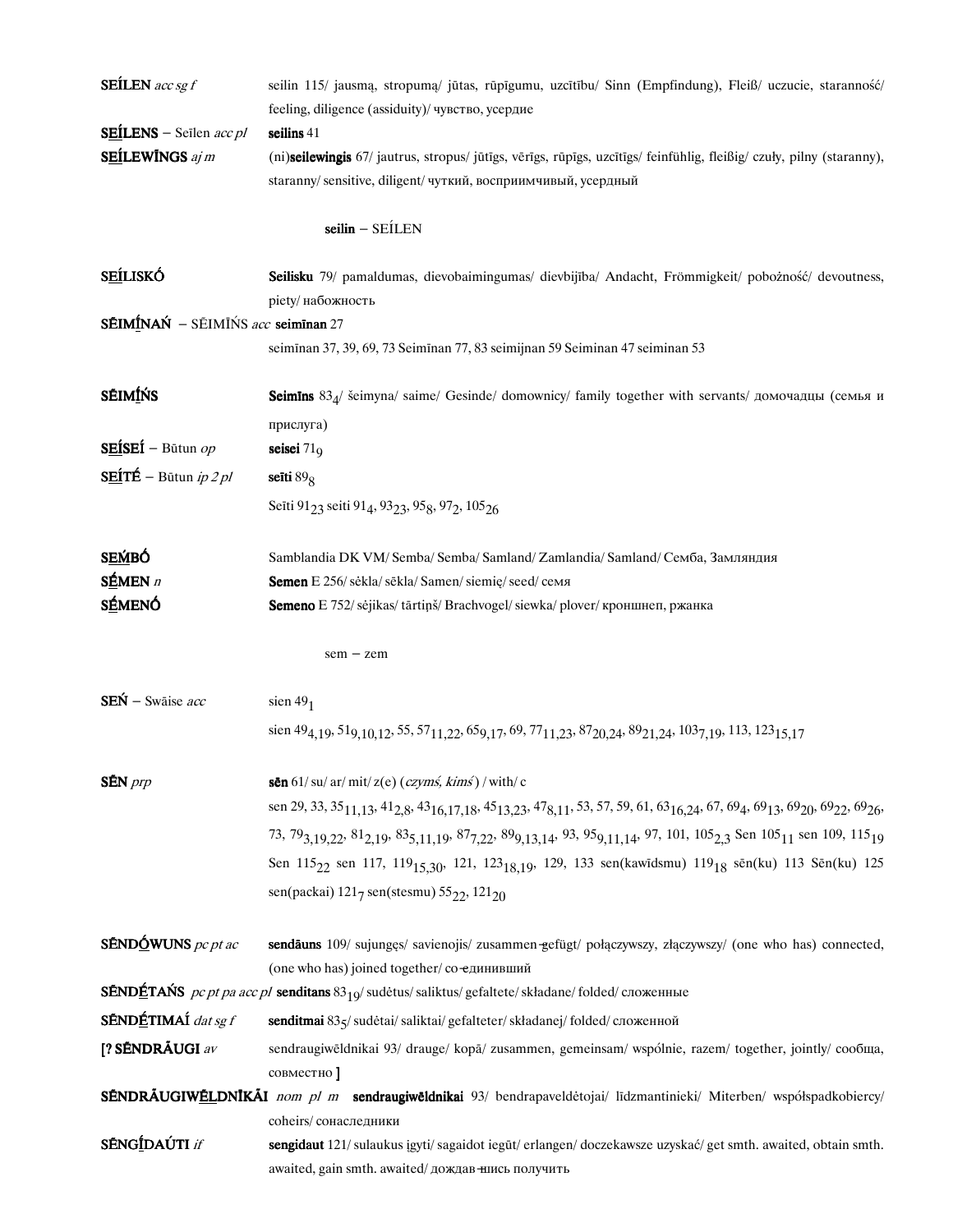| SÉNGÍDIJA $ps 3$                                   | sengijdi 119/ sulaukus įgyja/ sagaidot iegūst/ erlangt/ doczekawsze uzyska/ gets smth. awaited, obtains smth.                        |
|----------------------------------------------------|--------------------------------------------------------------------------------------------------------------------------------------|
| <b>SÉN PÀKAÍ</b> av                                | awaited, gains smth. awaited/ дождашись получает                                                                                     |
|                                                    | senpackai 121/ ramiai, saugiai/ mierīgi, droši/ ruhig, sicher/ spokojnie, bezpiecznie/ peacefully, securely/<br>мирно, спокойно      |
| <b>SÉNRÍNKA</b> ps 3                               | senrinka 45/surenka/salasa, savāc/sammelt, versammelt/zbiera, zebra/collects, gathers/coбирает                                       |
| <b>SÉNRISTS</b> pc pt pa                           | senrists 59/ surištas, susietas/ sasiets/ verbunden/ związany/ bound (connected)/ связанный                                          |
|                                                    | SÉNSKRÉMPÓSNAŃ acc senskrempūsnan 103 <sub>12</sub> / suraukšlėjimą/ sakrun košanu, sagrumbošanu/ Runzeln (das Runzeln)/             |
|                                                    |                                                                                                                                      |
|                                                    | zmarszczenie/puckering (creasing)/ сморщивание                                                                                       |
|                                                    | SÉN SWAJÁIS (SWAJAŃS?) sen wissan swaieis $119_{15}$ / su savaisiais/ ar savējiem/mit den Seinen/ze samymi swoimi/with one's people/ |
|                                                    | со своими                                                                                                                            |
| <b>SEPTMÓ</b> – Septmas nom sg f <b>Septmai</b> 57 |                                                                                                                                      |
| <b>SEPTMAS</b> nom sg m                            | Septmas 33/ septintas/ septītais/ siebenter/ siódmy/ seventh/ седьмой                                                                |
|                                                    | Septmas II 5 Sepmas I 5                                                                                                              |
| SER n                                              | Seyr E 124/ širdis/ sirds/ Herz/ serce/ heart/ сердце                                                                                |
| $S\bar{E}R\acute{Q}$ – Ser dat sg                  | siru [sīru ?] 115 <sub>19</sub>                                                                                                      |
| SÉRAŃ acc sg                                       | sijran 65/ širdį/ sirdi/ Herzen/ serce/ heart/ сердце                                                                                |
|                                                    | sīran $95_{14}$                                                                                                                      |
|                                                    |                                                                                                                                      |
| $SÉRANS - Sēran acc pl$                            | sirans 77                                                                                                                            |
| $SERAS - Sēr gen sg$                               | siras $95_{10}$                                                                                                                      |
| SÉRISKÃI av                                        | sīrisku 55/širdingai/sirsnīgi/herzlich/serdecznie/hearty, cordially/сердечно                                                         |
| <b>SÉRMENES</b> nom pl f                           | sirmen, Zärm, Zarm DK, DIA, GN/ šermenys/ bēres/ Leichenschmaus/ stypa/ funeral repast/ поминки                                      |
| <b>SÉRRÉPJAMÉ</b> ps 1 pl                          | serripimai 113/ susekame (suvokiame), patiriame, suvokiame/ pieredzam/ erfahren/ dowiemy, wytro-pimy/                                |
|                                                    | trace (learn), come to know (detect), detect/ обнаруживаем                                                                           |
| SĒSÉ                                               | Seese E 729/ šėšė, strazdas (juodasis)/ mežastrazds (melnais)/ Amsel/ drozd czarny/ blackbird/ дрозд черный                          |
| SESTRÓ                                             | Swestro E 174/sesuo/māsa/Schwester/siostra/sister/cecrpa                                                                             |
|                                                    |                                                                                                                                      |
|                                                    | Seweynis $E -$ SUWEINS                                                                                                               |
|                                                    | Seydis $E - ZEIDIS$                                                                                                                  |
|                                                    | Seyr $E - SER$                                                                                                                       |
| $SI$ pcl r                                         | (grīki)si 55/si/ $\div$ (sevi)/ pcl r/się/ pcl r/ $\div$ я                                                                           |
|                                                    | (dātun) si 65 (embaddusi) si 113, 115                                                                                                |
|                                                    | Sīdans - SÉDUNS                                                                                                                      |
|                                                    | $Sidis - SÍNDS$                                                                                                                      |
|                                                    | $Sidons - SÉDUNS$                                                                                                                    |
|                                                    | $Siduko E - ZIDUKÔ$                                                                                                                  |
|                                                    | $sien - SEN$                                                                                                                         |
|                                                    | $siggit - SEGET$                                                                                                                     |
|                                                    | $sign - ZIGN$                                                                                                                        |
|                                                    | sijran - SÉRAN                                                                                                                       |
|                                                    |                                                                                                                                      |
| SIL <u>Ó</u>                                       | Sylo E 589/ dykynė, tyrlaukis/tuksnesis/ Heide/pustkowie/waste land/пустошь                                                          |
| <b>SÌLIKÉ</b>                                      | Sylecke E 575/silke/silke/ Hering/sledz/herring/сельдь, селедка                                                                      |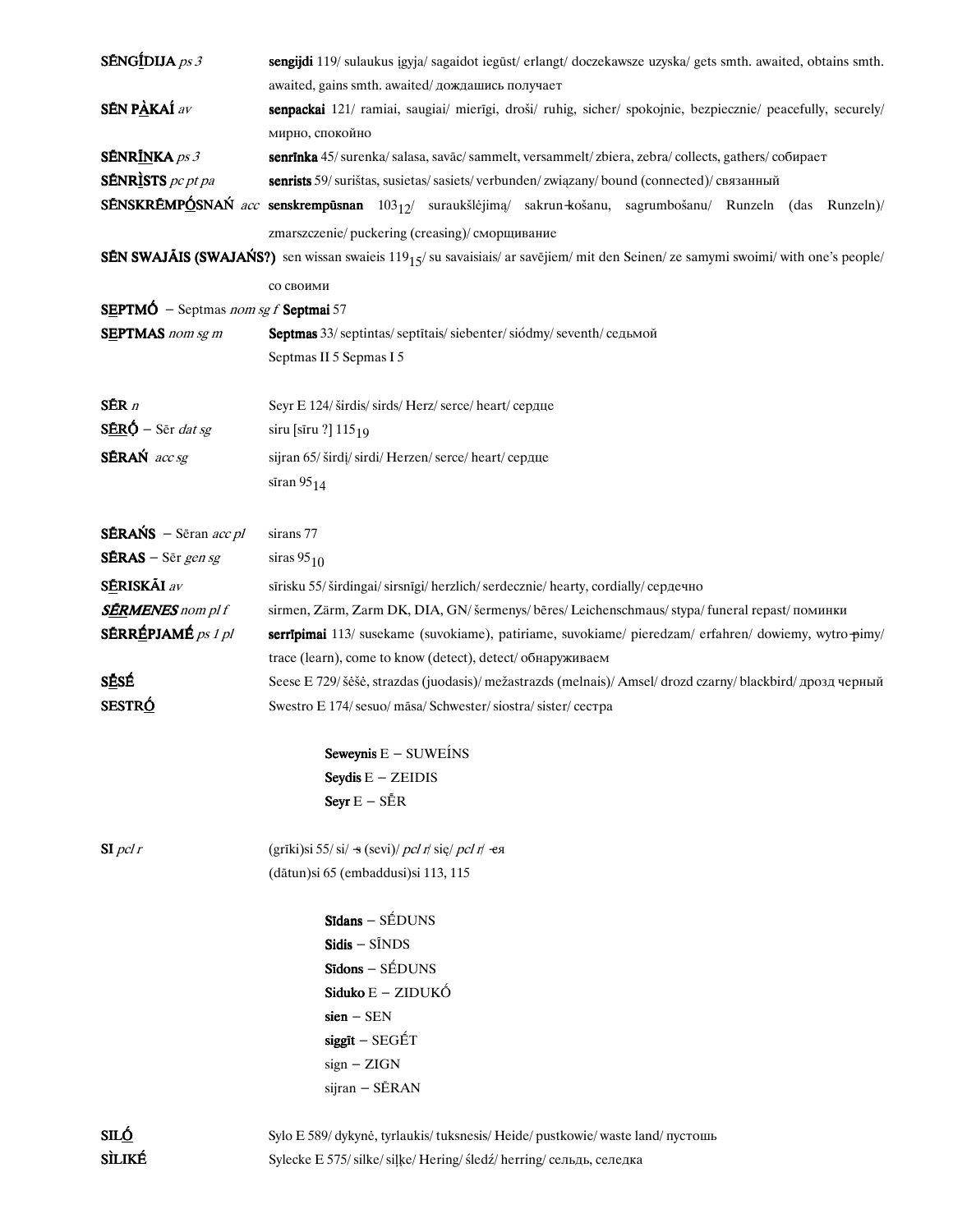| SILKAS nom sg m                                               | Silkasdru ^b' E 484/ šilkas/ zīds/ Seide/ jedwab/ silk/ шелк                                                    |
|---------------------------------------------------------------|-----------------------------------------------------------------------------------------------------------------|
| <b>SILKASDRIMBIS</b>                                          | Silkasdru ^b' E 484/ šilkinis apdangalas/ zīda apsegs/ Seidenschleier/ jedwabne okrucie/ silk cover, silk pall/ |
|                                                               | шелковое покрывало                                                                                              |
| $SIN - Si$                                                    | sin 101                                                                                                         |
|                                                               |                                                                                                                 |
|                                                               | (Audā)sin 51 (maitātun)sin 87 (mukinsu)sin 97 (kita widintun)sin 99 (enimmimai)sin 111 (waidinna)sin 113        |
|                                                               | (audassei)sin I 9 (audasey)sin II 9                                                                             |
| $S$ <i><i>MDÃNTS pc ps ac</i></i>                             | Sindats I 9/ sėdantis/ sēžošs/ setzender sich/ siadący/ sitting down/ садящийся                                 |
|                                                               | Syndens II 9                                                                                                    |
| <b>SINDS</b>                                                  | Sidis E 613/sedula/grimonis sarkanais/Hartriegel/deren/dogwood/дерен                                            |
| SÍNIKÓ                                                        | Sineco E 738/zylė/zile (zilite)/ Meise/sikora/titmouse/синица                                                   |
|                                                               |                                                                                                                 |
|                                                               | $\text{Singslo} \, \text{E} - \text{ZINKSLO}$                                                                   |
|                                                               | Singuris $E - ZINGURIS$                                                                                         |
| $SIR\triangle BLAS$ nom sg m                                  | Siraplis E 524/sidabras/sudrabs/Silber/srebro/silver/cepe6po                                                    |
| $SIR\triangle BLA\acute{N}$ - Sirablas <i>acc</i> Sirablan 43 |                                                                                                                 |
|                                                               |                                                                                                                 |
|                                                               | $siran - SERAN$                                                                                                 |
|                                                               | $sirans - SERANS$                                                                                               |
|                                                               | Siraplis $E - SIRABLAS$                                                                                         |
|                                                               | $siras - SERAS$                                                                                                 |
|                                                               | Sirgis $E - ZIRGIS$                                                                                             |
|                                                               | sīrisku - SĒRISKÃI                                                                                              |
| SIRMUS, gen SIRMAS                                            | Sirmes E 554/ šarmas/ sārms/ Lauge/ ług/ lye/ щелок                                                             |
|                                                               | sirsdau - SIRZDAU                                                                                               |
| SIŔSĪLS, gen SIŔSILAS                                         | Sirsilis E 790/ širšė/ sirsenis/ Hornisse/ szerszeń/ hornet/ шершень                                            |
|                                                               | $s$ irmen – SÉRMENES                                                                                            |
|                                                               | $s$ iru – SĒRÓ                                                                                                  |
|                                                               |                                                                                                                 |
| SIŔWIS $f$                                                    | Sirwis E 653/stirna/stirna/Reh/sarna/roe-deer/серна                                                             |
| SIŔZDAU <i>prp</i>                                            | sirsdau 49/tarp/starp/zwischen, unter (inmitten), inmitten/wśród, mędzy/among, between/среди, между             |
|                                                               | sirsdau 77                                                                                                      |
| $SIS - sis$                                                   | Sis II 13                                                                                                       |
|                                                               | $\text{Si} \text{xdo} \to -\text{ZIGZD} \hat{\bigcirc}$                                                         |
|                                                               | Sixdre $E - ZIGZDRE$                                                                                            |
| $S_{\text{I}}^{\text{f}}$ WAŃ aj n (av)                       | Sywan E 461/ pklka/ pelēks/ grau/ szaro/ grey/ cepo                                                             |
| <b>SKÓBERWÍS</b>                                              | Stoberwis E 594/skroblas/skābardis/Hainbuche/grab/hornbeam/rpa6                                                 |
|                                                               |                                                                                                                 |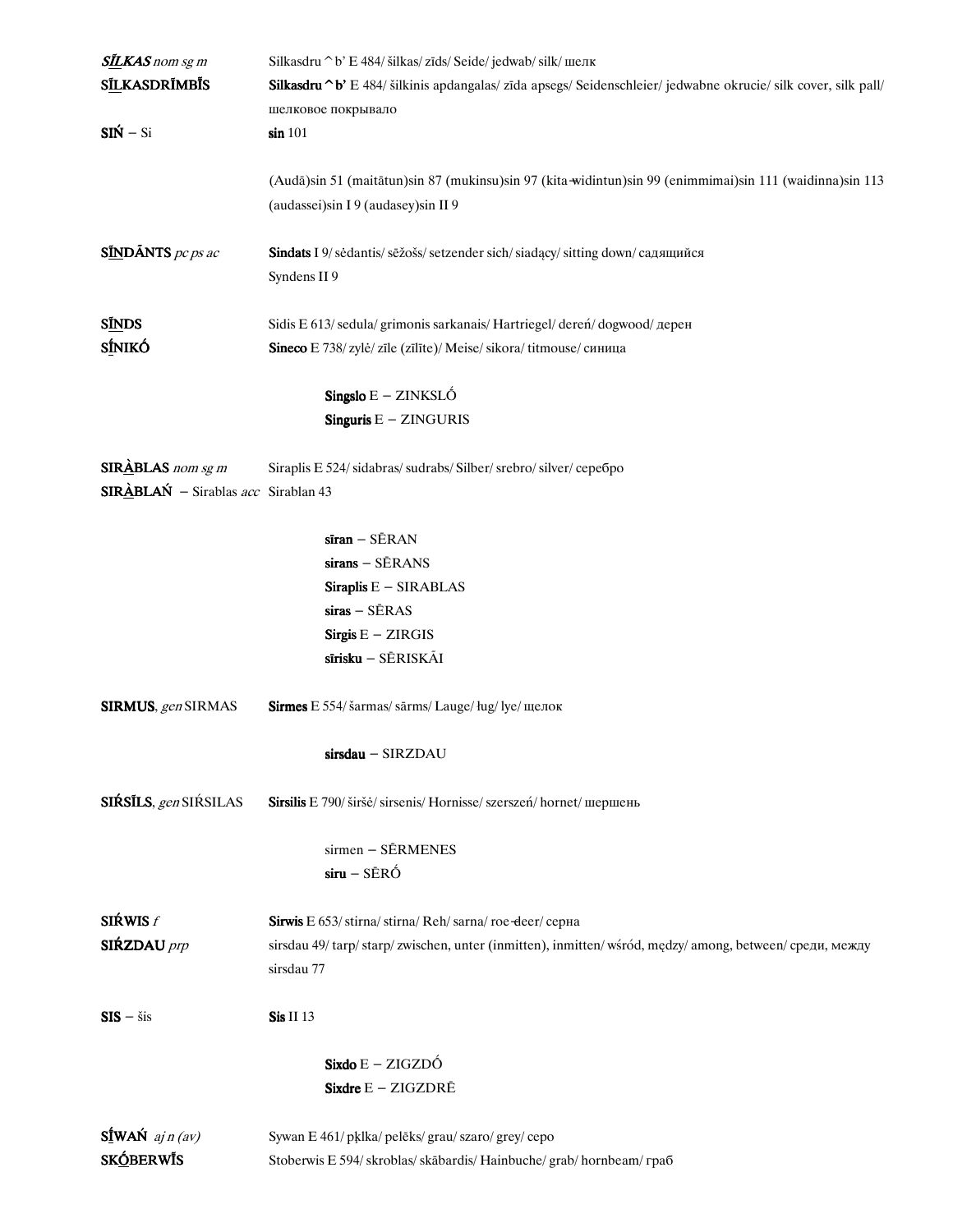| SKÓDAŃ                                                            | skūdan 69 <sub>2</sub> skūdan 79                                                                                          |
|-------------------------------------------------------------------|---------------------------------------------------------------------------------------------------------------------------|
| <b>SKAIDI</b> nom sg $f$                                          | Staydy E 311/ iena/ ilkss/ Gabeldeichsel/ orczyk/ shaft (of a cart)/ оглобля                                              |
| SKAÍTAŃ n                                                         | Staytan E 421/ skydas/vairogs/Schild/tarcza, puklerz/shield/щит                                                           |
| <b>SKALENĪKS</b>                                                  | Scalenix E 702/ skalikas/ dzinējsuns, suns medībām/ Jagdhund/ ogar/ hound, beagle/ гончая                                 |
| SKALĒSNAŃ acc                                                     | skallīsnan $107_{10}$ / įpareigojimą/saistību/ Ver-pflichtung/zobowiązanie/obligation/обязательство                       |
|                                                                   | skallisnan $107_{20}$                                                                                                     |
| <b>SKŐLS</b> , gen SKALAS                                         | Scalus E 99/ smakras/ smakrs, zods/ Kinn/ podbródek/ chin/ подбородок                                                     |
| <b>SK<u>ÕL</u>WÓ</b>                                              | Stolwo E 641/skiedra/skaida/Span/szczapa/chip/щепка                                                                       |
| <b>SKANULUNKS</b>                                                 | Stanulonx E 623/ žalčialunkis/ zalktene/ Kellerhals/ wilcze łyko/ mezeren/ волчник                                        |
| <b>SKANUS</b>                                                     | Stanulonx E 623 VM/ šuniukas/ sunītis/ Welf/ szczenię/ pup, little dog/ щенок                                             |
| <b>SKAPS</b>                                                      | Stabs E 680/ avinas (kastruotas)/ auns (kastrēts)/ Hammel (kastriert)/ skop/ wether/ баран (кастри-                       |
|                                                                   | рованный)                                                                                                                 |
| <b>SKÓRDÓ</b>                                                     | Stordo E 71/ oda (su plaukais)/ āda (ar matiem)/ Haut (behaarte)/ skóra (z własami)/ skin (with hairs)/ кожа              |
|                                                                   | (с волосами)                                                                                                              |
| <b>SKÅRSTIS</b>                                                   | Starstis E 528/ alavas/ alva/ Zinn/ супа/ tin/ олово                                                                      |
| <b>SKÈBELIS</b>                                                   | Scebelis E 69/ plaukas/ mats/ Haar/ włos/ hair/ волос                                                                     |
| SKELÕNTJÃI - Selõnts nom pl skellāntei 37                         |                                                                                                                           |
|                                                                   | skellāntai 87                                                                                                             |
| <b>SKEL<u>ÕN</u>TS</b> pc ps ac                                   | skellants 65/ skolingas/ parādā esošs/ schuldig/ dłużny/ owing (indebted), indebted/ должный<br>skellānts 91 skellants 67 |
|                                                                   |                                                                                                                           |
| SKENÉTWEÍ                                                         | Stanulonx E 623 VM/ amsėti/ vaukšķēt/ kläffen/ szczekać/ yelp/ тявкать                                                    |
| <b>SKIRPTUS</b>                                                   | Skerptus E 626/skirpstas, guoba, vinkšna/goba, vīksna/Rüster, Ulme/wiąz/elm/вяз                                           |
|                                                                   | <b>Skewre</b> $E - SKJ\tilde{A}UR\tilde{E}$                                                                               |
|                                                                   | Scibinis $E - STIBINS$                                                                                                    |
| <b>SKÍNKÍS</b>                                                    | Scinkis E 388/skinkis (alus)/patekas, tāpiņš/Schenkbier/piwo wodniste/watery beer/пиво слабое                             |
| SKÍSTAŃ av                                                        | skijstan 49/ tyrai, švariai/ tīri/ rein/ czysto/ purely/ чисто                                                            |
| SKÍSTAŃ aj acc                                                    | skijstan 127/ skaisčią (tyrą), tyrą, švarią/ šķīstu (tīru), tīru/ keusche, reine/ czystą/ pure/ целомудренную,<br>чистую  |
| <b>SKÍSTINUNS</b> pc pt ac                                        | Skijstinnons 103/ apvalęs, valęs (nuvalęs), švarinęs/ tīrījis/ gereinigt/ czyściwszy/ (one who has) cleaned, (one         |
|                                                                   | who has) purifie/ чистивший                                                                                               |
| <b>SKÍSTÍNTS</b> - Skīstinuns $pcptpa$ (ni) <b>skijstints</b> 115 |                                                                                                                           |
| SKÍSTÁI av                                                        | skīstai 33/ skaisčiai (tyrai), tyrai, švariai/ šķīsti (tīri), tīri/ keusch, rein/ czysto/ purely/ целомудренно, чисто     |
| SKÍSTISKAŃ acc                                                    | skīstieskan 63/ skaistumą (tyrumą), tyrumą, švarumą/ šķīstumu (tīrību), tīrību/ Keuschheit, Reinigkeit/                   |
|                                                                   | czystość/ purity/ целомудренность, чистоту                                                                                |
| <b>SKJ<u>ÃU</u>RÉ</b>                                             | Skewre E 685/ kiaulė/ cūka/ Sau, Schwein/ świnia/ swine, sow/ свинья                                                      |
|                                                                   | Skaura Gr                                                                                                                 |
| SKL <u>ÕI</u> TA prp                                              | Sclait I 11                                                                                                               |
| SKLÃIT <u>ÍN</u> SNAŃ acc                                         | sklaitinsnan 101/ perskyrimą, skyrių/ pāršķiršanu, nodaļu/ Trennen, Scheiden, Kapitel/ rozdział/ chapter,                 |
|                                                                   | section/ раздел, главу                                                                                                    |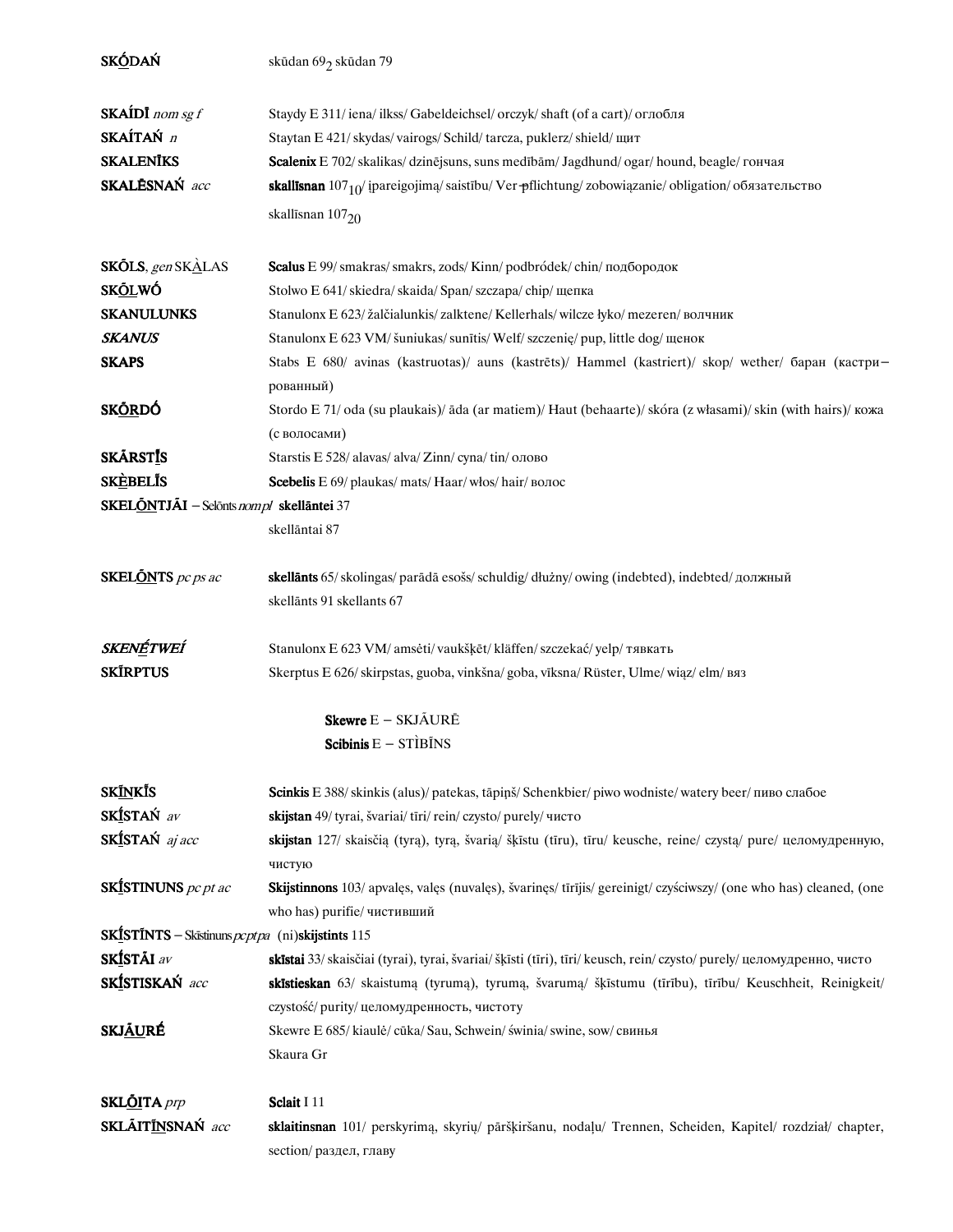| <b>SKLÃITÍNTI</b> if              | sklaitint 109/ perskirti, išskirti (perskirti), skirti (perskirti)/ pāršķirt, izšķirt (pāršķirt), šķirt (pāršķirt)/ |
|-----------------------------------|---------------------------------------------------------------------------------------------------------------------|
|                                   | trennen, scheiden/rozdzielić/separate, part (separate), disjoin/разделить (разъединить), разъединить                |
| SKRÕISLĒS nom pl f                | Stroysles E 582/ plekšnės/ butes, plekstes/ Flunder/ fladry (płastugi)/ flounders, plaices/ камбалы                 |
| <i>SKREÍLÉ</i>                    | <b>Skrelle</b> DIA/ sparnas/ spārns/ Flügel/ skrzydło/ wing/ крыло                                                  |
| <i><b>SKREÍTWEÍ</b></i>           | Skrelle DIA MK/skrieti, skristi/rinkot, lidot/kreisen, fliegen/krążyć, lecieć, latać/fly/кружить(ся), летать,       |
|                                   | лететь                                                                                                              |
| SKRÉMPÓ                           | senskrempūsnan 103 VM/ raukšlė/ grumba, krunka/ Runzel/ zmarszczka/ wrinkle (pucker)/ морщина                       |
| SKRĪZJAŃ acc                      | Scrijsien 81/ kryžių/ krustu/ Kreuz/ krzyż/ cross/ крест                                                            |
|                                   | Scrīsin 79 skrijsin 103                                                                                             |
| SKRĪZĪTS pc pt pa                 | Skrīsits 43/ nukryžiuotas/ krustā piesists/ gekreuzigt/ krzyżowany, ukrzyżowany/ crucified/ распятый (на            |
|                                   | кресте)                                                                                                             |
|                                   | Scrijsits 127 scrisits I 7 skresitzt II 7                                                                           |
| <b>SKRITAÍLÉ</b>                  | Scritayle E 296/ratlankis/ritena loks/Felge (Radkranz), Radkranz/obręcz koła/rim/обод                               |
| SKRUŃDŐS nom pl f                 | Scrundos E 558/ žirklės/ šķēres/ Schere/ nożyce/ scissors/ ножницы                                                  |
|                                   | Scrundus E 469                                                                                                      |
| SKR <u>U</u> TELÉ <i>nom sg m</i> | Scrutele E 473/ siuvėjas/ skroderis, drēbnieks/ Schneider/ krawiec/ tailor/ портной                                 |
|                                   | skūdan $ SK\acute{O}DAN$                                                                                            |
| SK <u>Ů</u> NÉ                    | skuna Gr/ daržinė/ šķūnis/ Scheune/ stodoła/ mow (barn)/ сарай, сеновал                                             |
| SK <u>ÚR</u> DÍS                  | Sturdis E 324/ girnakaltis/ dzirnu kaļamais kalts/ Mühlsteinmeißel/ dłuto do wytwarzania kamni młyńskich/           |
|                                   | tool to dent millstones/ долото (жерно-вое)                                                                         |
| SK <u>Ù</u> TÍS                   | Stuckis E 595/klevas/klava/Ahorn/klon/maple/клен                                                                    |
|                                   | slāit - $SLOIT$ prp                                                                                                 |
|                                   | Slait – $SLOIT$ cj                                                                                                  |
|                                   | Slango $E -$ Sbango $E$                                                                                             |
| <b>SLAÍKS</b>                     | Slayx E 785/sliekas/slieka/ Regenwurm/slimak/earthworm/червяк (дождевой)                                            |
| SLAJÓ                             | Slayo E 307/rogės, šlajos/ragavas/Schlitten/sanie/sledge, sleigh/сани                                               |
| SLAJAŃ n                          | Slayan E 309/ pavaža (rogių)/ sliece/ Kufe (Schlitten kufe), Schlittenkufe/ płoza/ runner (of a sleigh)/ nonos      |
| <b>SLÂNKÉ</b>                     | Slanke E 754/slanka (didžioji slanka)/sloka/Waldschnepfe/słonka/woodcock/вальдшнеп                                  |
| <b>SLÂUNÉ</b>                     | Slaune E 300/ šlaunys (grąžulo)/ dižilksis/ Deichsel-arme/ połówki dyszla kierujące orzykami/ arms of the           |
|                                   | cart's pole/ управляющие оглоблями половинки дышла                                                                  |
| <b>SLÃUNÌS f</b>                  | Slaunis E 139/ šlaunis/ augšstilbs, ciska/ Schenkel, Oberschenkel, Hüfte/ udo/ hip (thigh)/ бедро                   |
|                                   | Slayan $E - SLAJAN$                                                                                                 |
|                                   | Slayo $E - SLAJÓ$                                                                                                   |
|                                   | Slayx $E - SLAÍKS$                                                                                                  |
| <b>SLIDENÍKS</b>                  | Slidenikis E 701/ pėdsekys šuo/ pēdu dzinējs (suns)/ Spürhund/ tropiciel (pies)/ pointer (dog)/ ищейка              |
| SLIWAÍTÓS nom pl f                | Sliwaytos E 619/ slyvos/ plūmes/ Pflaumen/ śliwki/ plums/ сливы                                                     |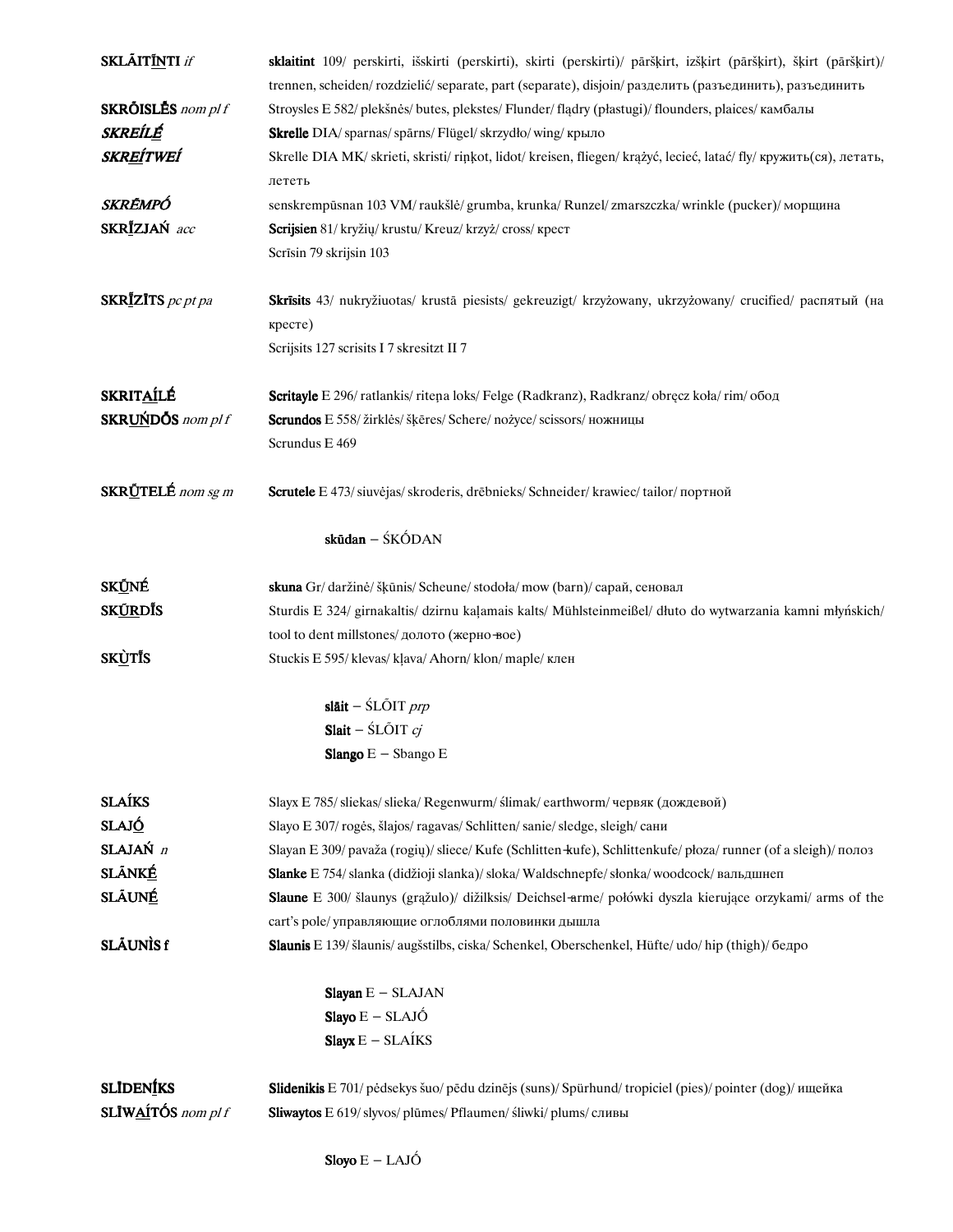|                                  | <b>SLUZĪMS</b> , gen SLUZĪMAS <b>Slusim</b> DK/ karo tarnybos mokestis/ karadienesta nodoklis/ Kriegsdienstgebühr/ opłata służby wojs kowej/ |
|----------------------------------|----------------------------------------------------------------------------------------------------------------------------------------------|
|                                  | tax for military service/ налог на военную службу                                                                                            |
| <b>SMÔRDÉ</b>                    | Smorde E 612/ ieva/ ieva/ Faulbaum/ czeremcha/ bird-eherry/ черемуха                                                                         |
| SM <u>ÕR</u> DS                  | Smorde E 612 VM/ smarvė, kvapas/ smaka, smarža, smirdona/ Geruch, Gestank/ woń, zapach, smród/ smell                                         |
|                                  | (odour), odour, scent, stench, stink (stench)/ вонь, смрад, запах                                                                            |
| <b>SMARSAS</b> nom sg m          | mynsis E 380 VM/tepalas (taukai)/smēre (tauki)/Schmer/smar (tłuszcz)/grease (for oiling)/мазь (жир)                                          |
| <b>SMÉRLÍNGIS</b> f              | <b>Smerlingis</b> E 568/ šlyžys/ akmengrauzis, šmerlinš/ Schmerle/ śliz/ loach/ голец                                                        |
| SM <u>ÍR</u> DĒTWEÍ              | Smorde E 612 MK/ smirdėti, kvepėti/ smirdēt, smaržot/ stinken, riechen nach, duften/ śmierdzieć, pachnieć/                                   |
|                                  | smell (of)/ вонять, п'ахнуть                                                                                                                 |
| <b>SMIT</b> ij                   | Smicuto E 740 VM/ šmurkšt/ šmuks/ husch/ smyk/ ij (for whisking out, in)/ шмыг                                                               |
| <b>SMITUKÓ</b>                   | Smicuto E 740/ kregždė/ bezdelīga/ Schwalbe/ jaskółka/ swallow/ ласточка                                                                     |
|                                  | Smorde $E - SM\bar{O}RD\bar{E}$                                                                                                              |
|                                  | Smonenawi $\hat{\ }$ s E – ZMŌNENAWIŃS                                                                                                       |
|                                  | $\text{Smoy } E - ZM\bar{O}$                                                                                                                 |
|                                  | $smu - zmu$                                                                                                                                  |
| <b>SNAIGS</b>                    |                                                                                                                                              |
|                                  | Snaygis E 55/sniegas/sniegs/Schnee/śnieg/snow/снег<br>sneko Gr                                                                               |
|                                  |                                                                                                                                              |
| SNÓKSTIS f                       | <b>Snoxtis</b> E 88/snarglys/punkis/Rotz (Nasenschleim)/smark/snot (of nose)/ $\text{conv1s}$                                                |
| SNÓKSTWEÍ                        | Snoxtis E 88 VM/ šniokšti, šnypšti/ šnākt, šnaukt/ schnauben, schneuzen/ syczeć, smarkać/ snort, hiss, blow                                  |
|                                  | one's nose/ шипеть, сморкать                                                                                                                 |
|                                  | sfindintwti - SŪNDĪTWEÍ                                                                                                                      |
|                                  | Soakis $E - S$ ÓKĨS                                                                                                                          |
|                                  |                                                                                                                                              |
|                                  | Soalis $E - Z\tilde{O}LIS$                                                                                                                   |
|                                  | Soanxti E - SPÕNKSTĪ                                                                                                                         |
|                                  | Solthe $E - S\tilde{O}L T\tilde{E}$                                                                                                          |
|                                  | <b>Sompisinis</b> $E - S\bar{O}MPISIN\bar{I}S$                                                                                               |
|                                  | somonentwey - ZMŌNĨNTWEÍ                                                                                                                     |
|                                  | Somukis $E - Z\bar{O}MUKIS$                                                                                                                  |
|                                  | Songos $Gr - \text{SUNIS}$                                                                                                                   |
|                                  | Sosto $E - S\acute{O}ST\acute{O}$                                                                                                            |
|                                  | $sou - s\bar{u}$                                                                                                                             |
| <b>SPÔINÓ</b>                    | Spoayno E 387/ puta/ putas/ Schaum/ piana/ foam/ пена                                                                                        |
| $SP\triangle KTAN - Spaktas acc$ | spagtan 103                                                                                                                                  |
|                                  | spagtun $119_{19}$                                                                                                                           |
| $SP\triangle K T$ ÓS gen sg f    | spagtas $1194$ / maudymo, prausimo/ peldēšanās, peldes, / Bades/ kapieli/ bathing, bath (bathing)/ омовения,                                 |
|                                  |                                                                                                                                              |
| <b>SP<u>ÓN</u>KSTI</b> nom sg f  | купания                                                                                                                                      |
| <b>SPAŃSTAN</b>                  | <b>Soanxti</b> E 35/ kibirkštis/ dzirkstele/ Funken/ iskra/ spark/ искра                                                                     |
|                                  | Spanstan E 322/ varpstė/ šķienīte/ Mühlenspindel/ trzpień obrotowy młyński/ millstone spindle/ шпиндель<br>жерновой                          |
| SPAŃSTAN                         | Spanstan E 322/ varpstė/ vārpste/ Spindel/ wrzeciono/ spindle/ веретено                                                                      |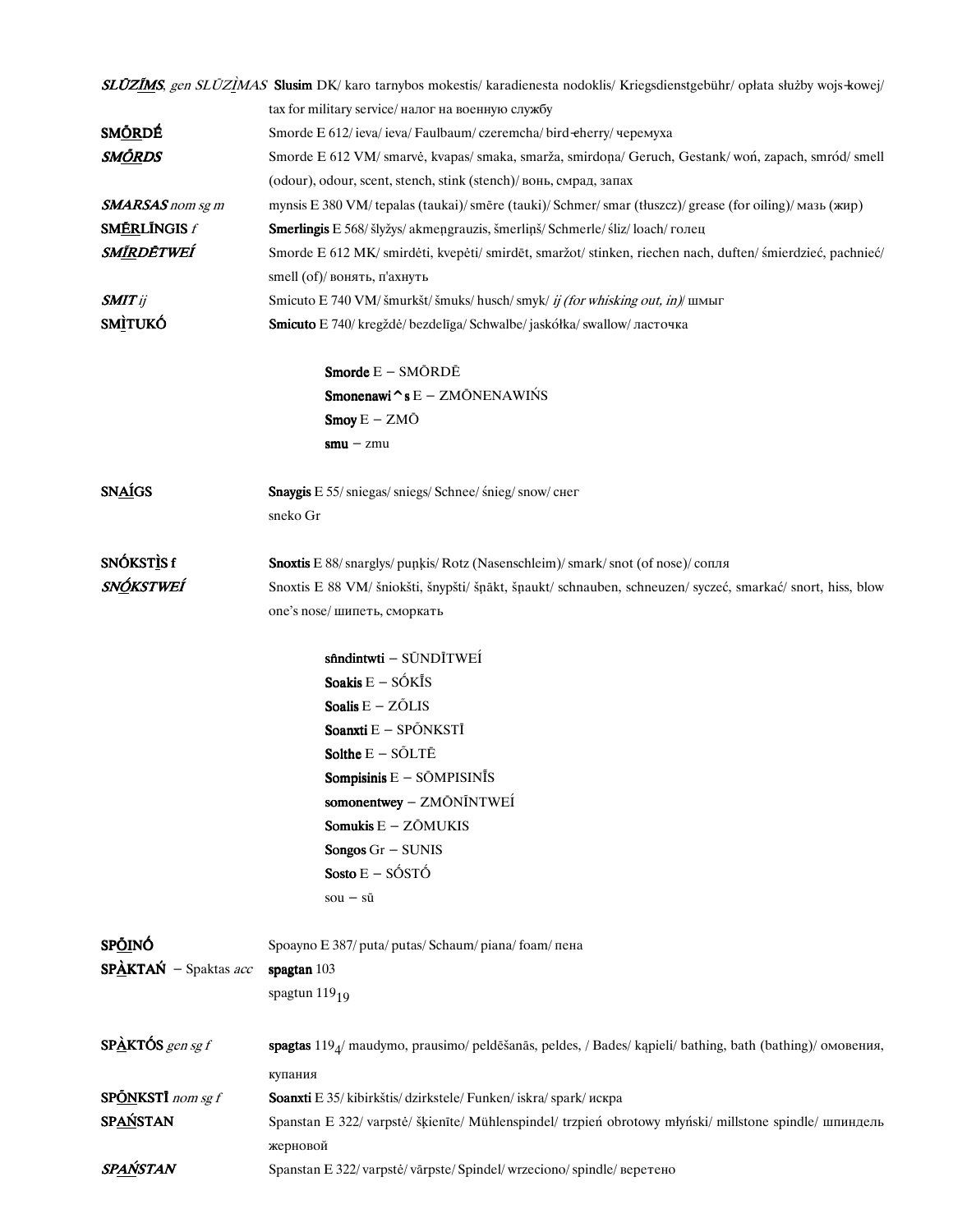| <b>SAŔJUS</b>                                             | Sparyus E 798/ ganykla/ ganības/ Weide (Anger), Anger (Weide)/ pastwisko/ pasture/ пастбище                                |
|-----------------------------------------------------------|----------------------------------------------------------------------------------------------------------------------------|
| <b>SPÓRS</b> , gen SP $\angle$ RAS                        | Sparis E 201/ gegnė/ spāre/ Dachsparren/ krokiew/ rafter (truss)/ стропило                                                 |
| $SP$ AŔTIŃ acc sg f                                       | spartin 45/ jėgą, stiprybę/ spēku/ Kraft/ moc, potęga/ force, strength/ силу                                               |
| $SPAÁTINA -$ Spartinti ps 3 spartina 71                   |                                                                                                                            |
|                                                           | schpartina 51 spartinno 129                                                                                                |
| SPAŔTĨNTI if                                              | spartint 117/ stiprinti/ stprināt, spēcināt/ stärken/ wzmacniać, potęgować/ strengthen/ усиливать, укреплять               |
|                                                           | (усиливать)                                                                                                                |
| <b>SPAŔTISKÓ</b>                                          | spartisku 85/stiprumas/stiprums, spēcīgums/Stärke/silność/strength/сила                                                    |
| SPAŔTS aj                                                 | sparts 87/ stiprus (galingas)/ stiprs/ stark/ silny, potężny/ strong/ сильный                                              |
| <b>SPAŔTS</b> av                                          | sparts 107/labai/loti/sehr/bardzo/very/очень                                                                               |
|                                                           | Sparyus - SPARJUS                                                                                                          |
| <b>SPÉGSNÓ</b>                                            | Spigsnā 63 <sub>2</sub> /maudymas, prausimas/peldināšana/Baden (Bad)/kapanie/bathing/омовение, купание                     |
| $SPÉGSNA\acute{N}$ – Spēgsnā acc Spīgsnan 63 <sub>4</sub> |                                                                                                                            |
| SPÉGTWEÍ                                                  | Spigsnā 63 <sub>2</sub> VM/ šlakstyti/ slacīt/ besprengen, benetzen/ kropić/ sprinkle/ обрызгивать, окроплять,             |
|                                                           | кропить                                                                                                                    |
| <b>SPÉKTÉ</b>                                             | Specte E 555/ maudymas, prausimas/ peldēšanās, pelde/ Bad/ kapiel/ bathing, bath (bathing)/ омовение,                      |
|                                                           | купание                                                                                                                    |
| SPELAÚKSTÌS f                                             | Spelanxtis E 642/ skeveldra, atplaiša/ šķemba, lauska/ Splitter/ odłamek/ shiver (splinter), splinter/ осколок,<br>обломок |
| SPELAÚTWEÍ                                                | Spelanxtis E 642 VM/ skaldyti/ skaldīt/ spalten (wiederholt), hacken/ rozbijać, rozszczepiać, rąbać/ chop                  |
|                                                           | (split), split (into pieces or many times) tr/ колоть (раскалывать), раскалывать, расщеплять                               |
| sp <u>él</u> tweí                                         | Spelanxtis E 642 VM/ skelti/ šķelt/ spalten/ roz szczepić/ chop (split), split (once) tr/ расщепить                        |
| <b>SPENIS</b>                                             | <b>Spenis</b> E 119/spenys/cicitis, pups/Papille, Brustwarze, Zitze/sutek/nipple (teat), teat/cocok                        |
| sp <u>eń</u> stwei                                        | Spanstan E 322 VM/ verpti/ vērpt/ spinnen/ prząść/ spin tr/ прясть                                                         |
|                                                           | Sperglawanag E - SPURGLAWANAGS                                                                                             |
| SPEŔTLAŃ n                                                | Spertlan E 150/ kojos piršto pilvelis/ kājas pirksta maks/ Zehballen/ poduszka palca nogi/ ball of the toe/                |
|                                                           | подушка пальца ноги                                                                                                        |
| SPEŔTWEÍ                                                  | Spertlan E 150 VM/ atsispirti, spirti/ atsperties, spert/ stemmen sich, Fußtritt versetzen/ oprzeć się, kopnąć/            |
|                                                           | set (with feet against a prop), kick/ упереться (ногами), пнуть                                                            |
|                                                           | Spigsnā - SPĒGSNÓ                                                                                                          |
|                                                           | Spīgsnan - SPĒGSNAN                                                                                                        |
| SPJ <u>AÚ</u> TWEÍ                                        | spjauti, splaut, pluć, vamiti, wimbmis Gr, vemti MK/ vemti/ vemt/ erbrechen (sich)/ wymiotować/ vomit/                     |
|                                                           | рвать (тошнить)                                                                                                            |
|                                                           | <b>Spoayno</b> $E - SP\tilde{O}IN\tilde{O}$                                                                                |
| <b>SPURGLAS</b> nom sg m                                  | Spurglis E 739/ žvirblis/ zvirblis/ Spatz, Sperling/ wróbel/ sparrow/ воробей                                              |
| SPUŔGLAWANAGS                                             | Sperglawanag E 714/ paukštvanagis/ zvirbuļu vanags/ Sperber/ krogulec/ sparrow-hawk/ ястреб                                |
|                                                           | перепелятник                                                                                                               |
|                                                           |                                                                                                                            |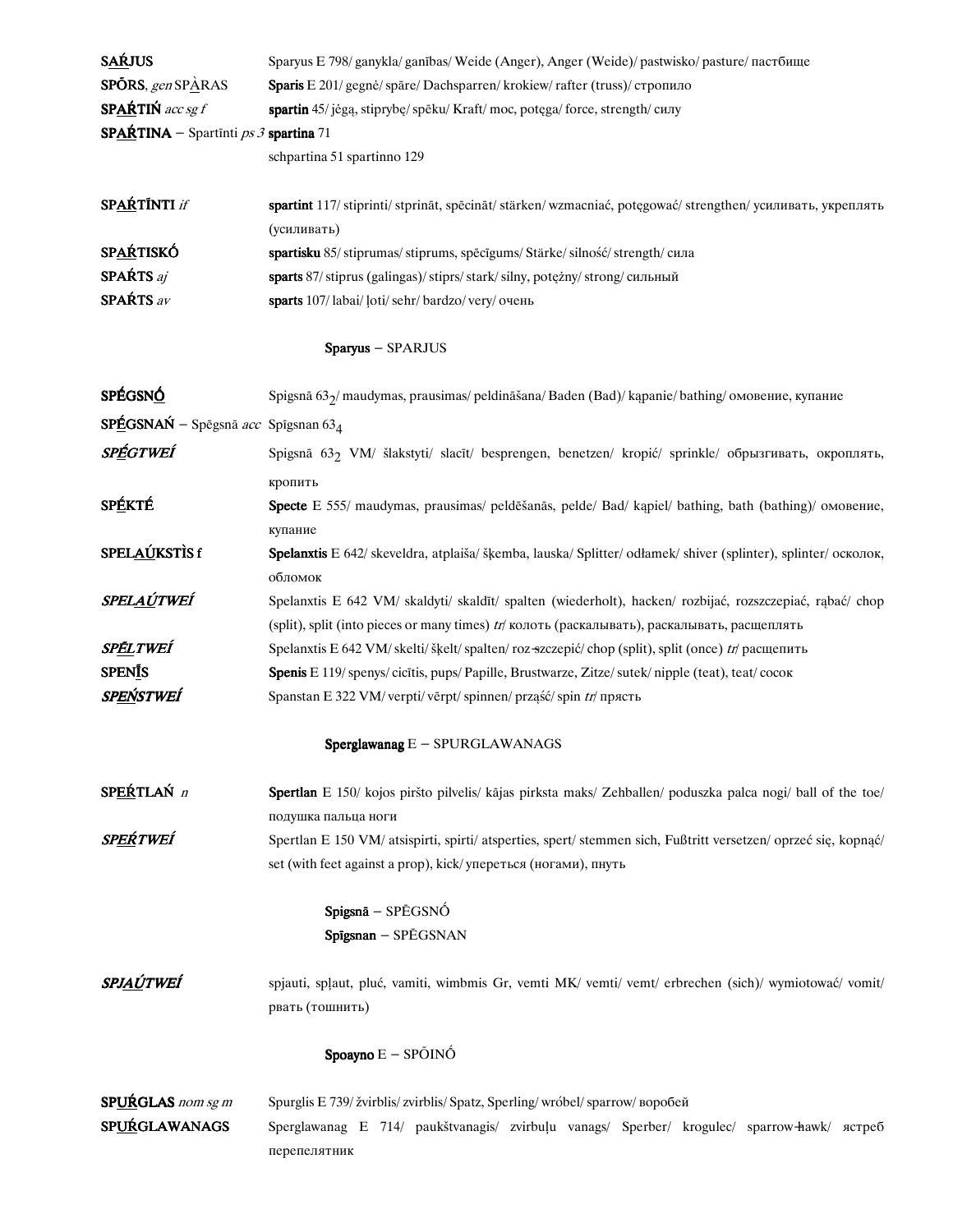| $STA - Stas n subjecti$                                | sta $278$                                                                                                                                                                                                                                                                                                                |
|--------------------------------------------------------|--------------------------------------------------------------------------------------------------------------------------------------------------------------------------------------------------------------------------------------------------------------------------------------------------------------------------|
|                                                        | sta 27 <sub>15</sub> , 29 <sub>10,20</sub> , 31 <sub>9,18</sub> , 33 <sub>6,17</sub> , 35 <sub>8,20</sub> , 37 <sub>20</sub> , 41 <sub>1,17</sub> , 43 <sub>8,25</sub> , 45 <sub>8,24</sub> , 47 <sub>7,16</sub> , 49 <sub>4,7,15,19</sub> , 51 <sub>7,12,20</sub> , 53 <sub>3</sub> ,                                   |
|                                                        | 55 <sub>1,15</sub> , 57 <sub>4,14,20,22</sub> , 63 <sub>1</sub> , <sub>10</sub> , <sub>14</sub> , <sub>21</sub> Sta 65 <sub>9</sub> , 69 <sub>6</sub> , 73 <sub>5,15</sub> sta 73 <sub>19</sub> , 75 <sub>5</sub> Sta 75 <sub>16</sub> sta 89 <sub>14</sub> , 91 <sub>18</sub> Sta 91 <sub>24</sub> sta 93 <sub>24</sub> |
|                                                        | Sta 95 <sub>1</sub> , 101 <sub>9</sub> sta 101 <sub>18</sub> , 105 <sub>19</sub> , 107 <sub>4</sub> Sta I 9 sta I 13 <sub>8,17</sub> ste II 13 <sub>8,17</sub> sta Gr                                                                                                                                                    |
| $ST\acute{O}$ – Stas nom sg f                          | stā $657$                                                                                                                                                                                                                                                                                                                |
|                                                        | sta 61 <sub>18</sub> , 97 <sub>13</sub> , 103 <sub>22</sub> Sta 111 <sub>3</sub> Stai 47 <sub>14</sub> , 49 <sub>13</sub> , 51 <sub>4, 21</sub> , 53 <sub>19</sub> , 55 <sub>13</sub> stai 55 <sub>19</sub> Stai 57 <sub>1</sub> stai 59 <sub>6</sub> Stai 59 <sub>7</sub> stai 59 <sub>7</sub>                          |
|                                                        | 61 <sub>1</sub> Stai 61 <sub>3</sub> , 65 <sub>8</sub> , 85 <sub>16</sub> stai 89 <sub>1, 20</sub> , 24, 25, 91 <sub>11</sub> , 97 <sub>11</sub> Stai 99 <sub>16</sub> stai 103 <sub>13, 24</sub>                                                                                                                        |
| $STABNf$ nom sg f                                      | Stabni E 221/ krosnis/ krāsns/ Ofen/ piec/ stove, oven/ печка                                                                                                                                                                                                                                                            |
| <b>STABS</b>                                           | Stabis E 32/ akmuo/ akmens/ Stein/ kamień/ stone/ камень                                                                                                                                                                                                                                                                 |
|                                                        | $Stabs E - SKAPS$                                                                                                                                                                                                                                                                                                        |
|                                                        | Stabynotilte DK - TILTAN                                                                                                                                                                                                                                                                                                 |
|                                                        | Stacle E - STAKLĒ                                                                                                                                                                                                                                                                                                        |
| <b>STÀDAŃ</b>                                          | kadan I 13 MK/tada/tad/dann/wtedy/then/тогда                                                                                                                                                                                                                                                                             |
| <b>STAGS</b>                                           | Pastagis E 443 VM/ uodega/ aste/ Schwanz (Schweif), Schweif/ ogon/ tail/ XBOCT                                                                                                                                                                                                                                           |
| <b>STÓGS</b>                                           | Stogis E 204/stogas/jumts/Dach/dach/roof/крыша                                                                                                                                                                                                                                                                           |
| $ST\tilde{O}I$ - Stas nom pl m                         | stāi $917$                                                                                                                                                                                                                                                                                                               |
|                                                        | stai 17 <sub>16</sub> Stai 27 <sub>1</sub> stai 47 <sub>12</sub> , 49 <sub>6</sub> , 61 <sub>6,7</sub> , 65 <sub>12</sub> , 67 <sub>1,23</sub> , 73 <sub>21</sub> , 77 <sub>2,7</sub> Stai 83 <sub>4,18</sub> , 87 <sub>13,20</sub> , 91 <sub>20</sub> , 93 <sub>19</sub> , 95 <sub>12</sub> ,                           |
|                                                        | 99 <sub>8.20</sub> , 101 <sub>3.23</sub> , 103 <sub>14</sub> , 111 <sub>22</sub> , 113 <sub>14</sub> , 115 <sub>15</sub> Staey I,II 5                                                                                                                                                                                    |
| $ST\ddot{O}I - Stas nom pIf$                           | Stai $93_{12}$                                                                                                                                                                                                                                                                                                           |
|                                                        | Stai 103 <sub>20</sub> stai 103 <sub>25</sub>                                                                                                                                                                                                                                                                            |
| <b>STÀKAMESERIS</b>                                    | Stakamecczer' E 428/ durklas/ duncis/ Dolch/ kindżał/ dagger/ кинжал                                                                                                                                                                                                                                                     |
| <b>STÀKLAŃ</b> n                                       | Panustaclan E VM/ plienas/ tērauds/ Stahl/ stal/ steel/ сталь                                                                                                                                                                                                                                                            |
| <b>STÀKLÉ</b>                                          | Stacle E 197/ atrama (namo)/ balsts/ Stütze (beim Haus)/ podpora (doma)/ support (abutment)/ под норка                                                                                                                                                                                                                   |
|                                                        | (дома), опора (подпорка)                                                                                                                                                                                                                                                                                                 |
| STALDAS nom sg m                                       | Staldis E 226/ tvartas/ kūts/ Stall/ chlew/ stable (shed), cattle shed/ хлев                                                                                                                                                                                                                                             |
|                                                        | Stalis - STÕLS                                                                                                                                                                                                                                                                                                           |
| $STÀLAN - Stāls acc$                                   | stallan 83                                                                                                                                                                                                                                                                                                               |
| <b>STALÉJA</b> – Stalet ps 3                           | stalle $772$                                                                                                                                                                                                                                                                                                             |
|                                                        | (emprīki) stallē 89 <sub>22</sub> stallā 63 Stalle 73 (emprīki) stalle 89 <sub>23</sub> stalle 99                                                                                                                                                                                                                        |
| <b>STALÉJAMÉ</b> – Stalēti <i>ps 1 pl</i> stallēmai 35 |                                                                                                                                                                                                                                                                                                                          |

**STALÉJATÉ** – Stalēti *ps 2 pl* stallēti 125

 $stalli - STALIJ$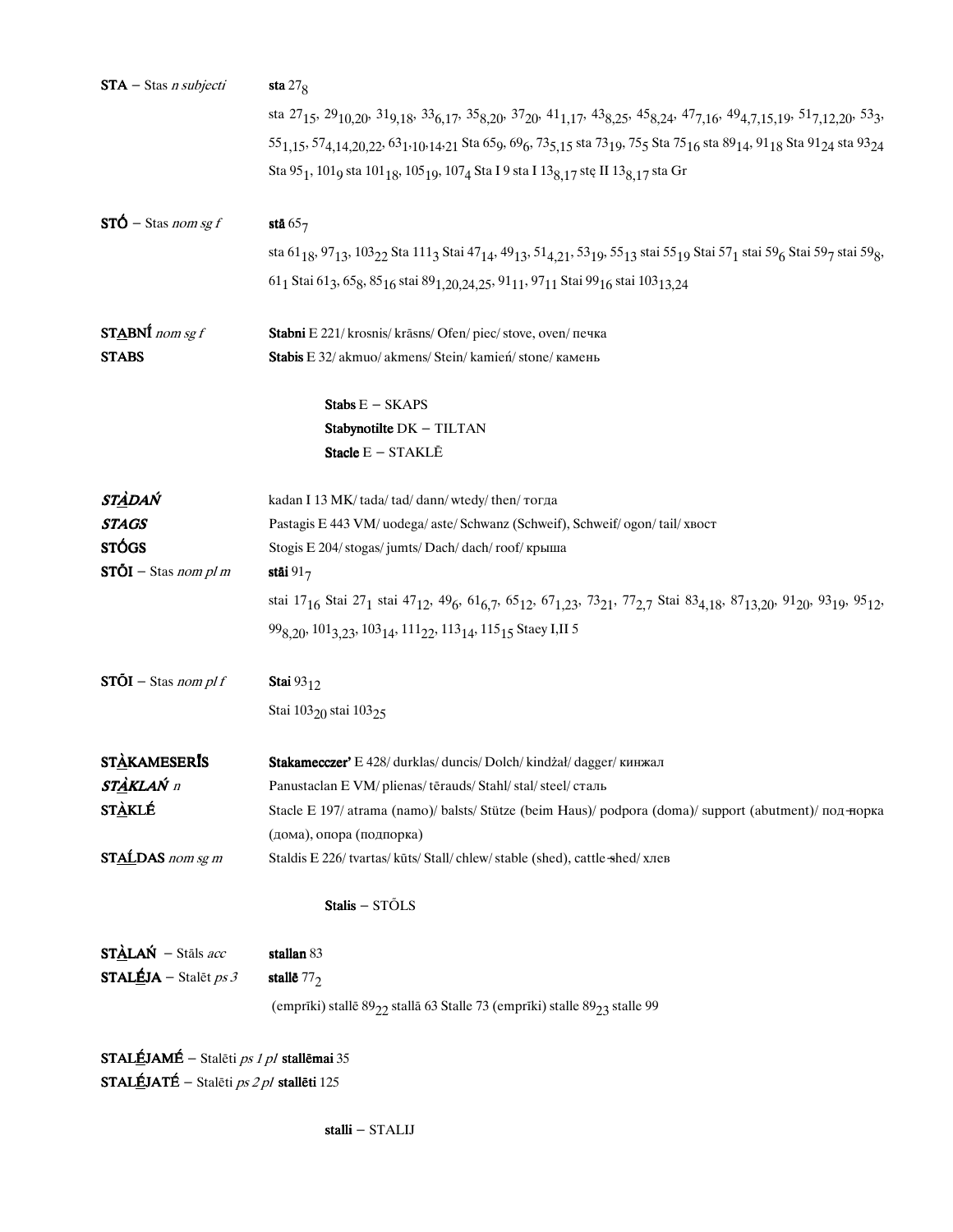| STALÉSNAŃ acc                                   | stallīsnan 117/ stovėjimą/ stāvēšanu/ Stehen/ stanie/ standing/ стояние                                                                                                                                                                                                                                                  |
|-------------------------------------------------|--------------------------------------------------------------------------------------------------------------------------------------------------------------------------------------------------------------------------------------------------------------------------------------------------------------------------|
| STALÉTI if                                      | stallit 83/ stovėti/ stāvēt/ stehen/ stać/ stand/ стоять                                                                                                                                                                                                                                                                 |
| <b>STALÉWUNS</b> – Stalēt pc pt ac stalliuns 97 |                                                                                                                                                                                                                                                                                                                          |
| STALLIJA <i>ps</i> $3$                          | stalli 105/stovi/stav/steht/stoi/stands/сто ит                                                                                                                                                                                                                                                                           |
| <b>STÕLS</b> , gen $ST\triangle$ LAS            | Stalis E 219/ stalas/ galds/ Tisch/ stół/ table/ стол                                                                                                                                                                                                                                                                    |
|                                                 | Stamite $E - STARNITE$                                                                                                                                                                                                                                                                                                   |
| $STAN - Stas n$                                 | Stan II 9                                                                                                                                                                                                                                                                                                                |
|                                                 | stan 41 <sub>6</sub> , 12, 16 <sup>, 43</sup> 19, 45 <sub>12</sub> , 47 <sub>11</sub> , 49 <sub>11</sub> , 55 <sub>6, 18</sub> , 65 <sub>13</sub> , 61 <sub>5, 16</sub> , 63 <sub>8</sub> , 69 <sub>27</sub> , 71 <sub>7, 16</sub> , 77 <sub>1</sub> , 79 <sub>7, 10</sub> , 81 <sub>7</sub> , 10, 83 <sub>2, 12</sub> , |
|                                                 | $85_{10}$ , $87_{10,20,21}$ , $89_{12,13,13,25}$ , $91_{16}$ , $93_{9}$ , $95_{17}$ , $97_{21}$ , $99_{11,12}$ , $101_{2}$ , $103_{8,10}$ , $109_{4,8}$ , $111_{17,18}$ , $113_{1}$ ,                                                                                                                                    |
|                                                 | $121_{10,22}$ , $129_3$ , $133_6$ skan $109_3$ stan(subban) $35_{14}$ , $55_7$ , $95_{21}$ , $99_{7,14}$ (No)stan(subban) $125_1$                                                                                                                                                                                        |
| $STAN - Stas accsg$                             | stan $1715$                                                                                                                                                                                                                                                                                                              |
|                                                 | stan 279, 13, 16, 298, 11, 12, 31, 10, 19, 337, 18, 353, 9, 371, 397, 17, 4119, 24, 4312, 16 Stan 452 stan 453 Stan 454                                                                                                                                                                                                  |
|                                                 | stan 45 <sub>11,15</sub> , 51 <sub>14</sub> , 55 <sub>23</sub> , 61 <sub>4</sub> , 63 <sub>4,24</sub> , 65 <sub>1,3,10</sub> , 67 <sub>13,16</sub> , 71 <sub>3,4</sub> , 75 <sub>1,2,7,8</sub> , 77 <sub>14</sub> , 79 <sub>8</sub> , 81 <sub>8</sub> , 83 <sub>6</sub> , 87 <sub>8,11,23,27</sub> ,                     |
|                                                 | $89_{2,21,27}$ , $93_{20}$ , $97_{3,6}$ , $99_{6}$ , $101_{1,1,17,4,12,14,16}$ , $103_{1,3,8,9,10,19,19,20,27}$ , $105_{6,11,13,13,22,27}$ , $109_{9}$ ,                                                                                                                                                                 |
|                                                 |                                                                                                                                                                                                                                                                                                                          |
|                                                 | $111_{14,15,20}$ , $113_{5,6,24}$ , $115_{1,25}$ , $117_{5,18,20,22}$ , $119_{1,2,4,10,12,13,15,18,21,23,29}$ , $121_{1,6,14}$ , $123_{10,11,12,15}$ ,                                                                                                                                                                   |
|                                                 | $127_{10,19}$ , $129_{10,15,16}$ , $131_{6,7}$ , $131_{11,18}$ , $133_7$ , $17_{14,15}$ , $11_8$ (an)stan I $13_4$ stan I $13_{5,13,13}$ , II 59 Stan II 7 <sub>8</sub>                                                                                                                                                  |
|                                                 | stan II 7 <sub>15</sub> , 11 (an)stan II 13 <sub>4</sub> (po)stan II 13 <sub>13</sub> sten 49 <sub>10</sub> , 117 <sub>23</sub> , 119 <sub>29</sub> sten(kijsman) 125 <sub>1</sub> sten II 5 <sub>6</sub> , 13 <sub>5.13</sub>                                                                                           |
|                                                 | ston 117 <sub>10</sub> stan(subban) $29_{4,14}$ stan(subban) $39_{12}$ , $59_2$ , $73_{10}$ , $117_3$                                                                                                                                                                                                                    |
| <b>STÂNDAS</b> nom sg m                         | Standis E 394/ kubilas (kūginis)/ kubls (konus-veidīgs)/ Kubel (kegelförmig)/ kadź (stożkowa)/ tub (cone-                                                                                                                                                                                                                |
|                                                 | shaped vat)/ кадка (конусообразная)                                                                                                                                                                                                                                                                                      |
| <b>STÓNÍNTI</b> pc ps ac n (av)                 | stāninti 81/ stovint/ stāvot/ stehend/ stojąc/ standing/ стоя                                                                                                                                                                                                                                                            |
| STÓNÍNTJÁI av                                   | stānintei 79/ stovint/ stāvot/ stehend/ stojąc/ standing/ стоя                                                                                                                                                                                                                                                           |
| STANKÍSMAŃ av                                   | <b>Stankisman</b> $1011$ tuomet/ toreiz, tolaik/ inzwischen/ w tym czasie/ meanwhile, that time, at that time/ $\tau$ em                                                                                                                                                                                                 |
|                                                 | временем                                                                                                                                                                                                                                                                                                                 |
|                                                 | Stankīsman 103 <sub>1</sub> Stankīsman 105 <sub>6</sub> Stankīsman 115 <sub>1</sub> stenkijsman 125 <sub>1</sub> Stankisman 100 <sub>26</sub> Stankisman 102 <sub>27</sub>                                                                                                                                               |
| $STANS - Stas accpl$                            | stans 27                                                                                                                                                                                                                                                                                                                 |
|                                                 | (pra)stans 17 <sub>13</sub> Stans 17 <sub>14</sub> stans 31, 37 <sub>13,14</sub> , 43, 65 <sub>2</sub> Stans 65 <sub>5</sub> stans 65 <sub>9,18,21</sub> , 69, 73 <sub>3,6</sub> , 79, 87 <sub>12</sub> Stans 87 <sub>25</sub>                                                                                           |
|                                                 | stans 91, 93 <sub>1,20</sub> , 107 <sub>1,11</sub> , 109, 111, 113 <sub>2,12</sub> , 115 <sub>11,12</sub> , 123, 127, I 9 steps II 9 stans(subans) 37 <sub>6</sub> stans(subbans)                                                                                                                                        |
|                                                 | $85_{19}$                                                                                                                                                                                                                                                                                                                |
|                                                 | Stanulonx E - SKANULUNKS                                                                                                                                                                                                                                                                                                 |
| <b>STÓRKS</b>                                   | Starkis E 564/ sterkas/ zandarts/ Zander/ sandacz/ zander, pike-perch/ судак                                                                                                                                                                                                                                             |
| <b>STARNÍTÉ</b>                                 | Stamite E 760/ žuvėdra/ kaija/ Möwe/ mewa/ tern (mew)/ чайка                                                                                                                                                                                                                                                             |
|                                                 | Starstis E - SKŌRSTIS                                                                                                                                                                                                                                                                                                    |
| STAS pn nom sg m                                | Stas $17_{12}$ / tas/ tas/ der/ ten/ that/ $\tau$ o $\tau$                                                                                                                                                                                                                                                               |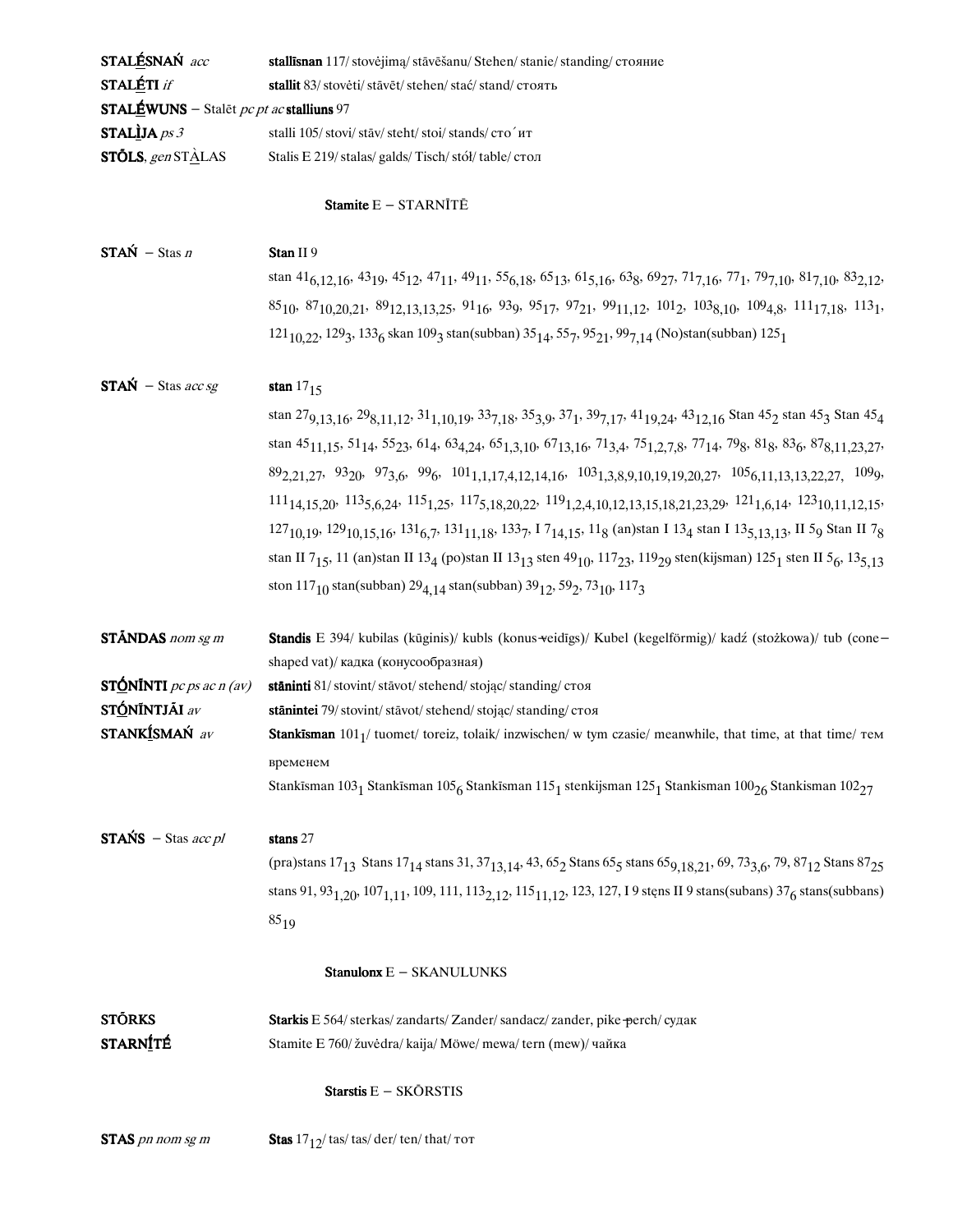stas 17<sub>19,20</sub> Stas 27<sub>5,12</sub>, 29<sub>7,16</sub>, 31<sub>7,16</sub>, 33<sub>4,14</sub>, 35<sub>5,16</sub> stas 37<sub>12</sub> Stas 39<sub>10,16</sub>, 41<sub>18</sub>, 45<sub>1</sub> stas 45<sub>11</sub> Stas 47<sub>1</sub> stas 49<sub>5,9,10,18,20</sub>, 51<sub>10</sub>, 55<sub>2,19</sub>, 57<sub>6</sub> Stas 59<sub>1</sub> stas 59<sub>8</sub>, 61<sub>11,12,16,19</sub>, 63<sub>14</sub> Stas 69<sub>21</sub> stas 71<sub>7</sub> Stas 73<sub>8</sub> stas  $73_{13,15}$ ,  $75_{10}$ ,  $77_{5,13,17,18}$ ,  $79_{20}$ ,  $81_{19}$  Stas  $85_{7}$ ,  $87_{19}$  stas  $89_{22}$ ,  $91_{9,10}$ ,  $95_{1,17}$ ,  $99_{2,12,21}$ ,  $101_{5,10,18}$ ,  $103_{16,19,21}, 105_{10}, 107_{6,12}, 109_4$  Stas $111_{1,5}$  stas  $113_{4,6,10}$ ,  $119_2$  Stas  $123_1$  stas  $123_{16}$  Stas  $129_{14}$  stas  $129_{19}$ , 131<sub>7</sub> Stas 133<sub>12,14,17</sub>, I 7 stas I 11<sub>15,16</sub> stes 87<sub>22</sub>, 117<sub>9</sub>, II 11<sub>16,17</sub>

#### **STAWÍDAŃ** - Stawīds n Stawīdan 755

Stawīdan 75<sub>13</sub> staweidan I 13 steweydan I 15 Steweyden II 13 Stewidan II 15

```
STAWÍDAŃ - Stawīds acc sg stawīdan 75_{24}
```
stawīdan 77<sub>9</sub>, 95<sub>13</sub>, 109<sub>12</sub> stawijdan 55<sub>4</sub>, 61<sub>14</sub>, 107<sub>9</sub> stawidan 91<sub>7</sub>

```
STAWIDAŃS - Stawīds acc pl stawīdans 39_4
```
stawīdans 39<sub>6</sub>, 75<sub>20</sub>

### $STAWÍDÕS - Stawīds *nomplf* stawīdas 57<sub>15</sub>$

STAW**IDS** pn nom sg m stawīds  $75_{14}$ /toks/tāds/solch/taki/such/такой stawijds 59 $_{10}$ , 63 $_{12}$ 

#### **STAW**IDSM $\acute{\textbf{Q}}$  – Stawids *dat sg* stawīdsmu 47<sub>8</sub>

stawīdsmu 69 $_{20}$ stawijdsmu 69 $_{22}$ stawidsmu 61 $_{18}$ 

### $stay - stai$ Staydy  $E - SKAÍD\overline{I}$ Staytan - SKAÍTAN

| STÉ $c\bar{f}$                       | ste 89 <sub>8</sub> /juo, tuo (juo)/jo/ desto/tym/the + av cp/ тем                                                                                                                      |
|--------------------------------------|-----------------------------------------------------------------------------------------------------------------------------------------------------------------------------------------|
| STÉGÉ                                | <b>Steege</b> E 235/daržinė/ šķūnis (siena šķūnis)/ Scheune/stodola/shed (mow)/ сеновал                                                                                                 |
| STÈGTWEÍ                             | Steege E 235 VM/ dengti/ segt, jumt/ decken, bedecken/ kryć, pokrywać, przykrywać, nakrywać/ cover, roof/                                                                               |
|                                      | крыть, покрывать, накрывать                                                                                                                                                             |
| <b>STÉIMAŃS</b> – Stas <i>dat pl</i> | stējmans $315$                                                                                                                                                                          |
|                                      | stēimans $37_{15,16}$ , $55_{10}$ steimans $67_2$ , $75_8$ stēimans $83_9$ , $85_{4,8}$ Steimans $85_{23}$ stēimans $89_9$ Steimans $91_1$                                              |
|                                      | steimans 93 <sub>2</sub> Steimans 93 <sub>4</sub> Steimans 93 <sub>17</sub> Steimans 93 <sub>22</sub> , 95 <sub>5</sub> steimans 95 <sub>11,15</sub> Steimans 95 <sub>19</sub> steimans |
|                                      | $972.4.5$ Steimans $979$ steimans $991.21$ steimans $113.4$ steimans $115_8$ steimans $115_9$ steimans $77_{16}$ Steimans                                                               |

9311

#### stēisai - STĒISAN

 $STÉISAÑ - Stas genpl$  stēisan 119<sub>25</sub> steisan 55<sub>5</sub> Steison 53<sub>18</sub> stēison 75<sub>12,17</sub> steison 75<sub>19,21</sub>, 77<sub>3</sub> stēison 89<sub>8</sub> steison 95<sub>24</sub>, 101<sub>3</sub>, 103<sub>13</sub>, 113<sub>3</sub> stēison 115 $_{23}$  steison 121 $_{5}$  steisons 77 $_{16}$  stēisai 77 $_{8}$  steisei 37 $_{14}$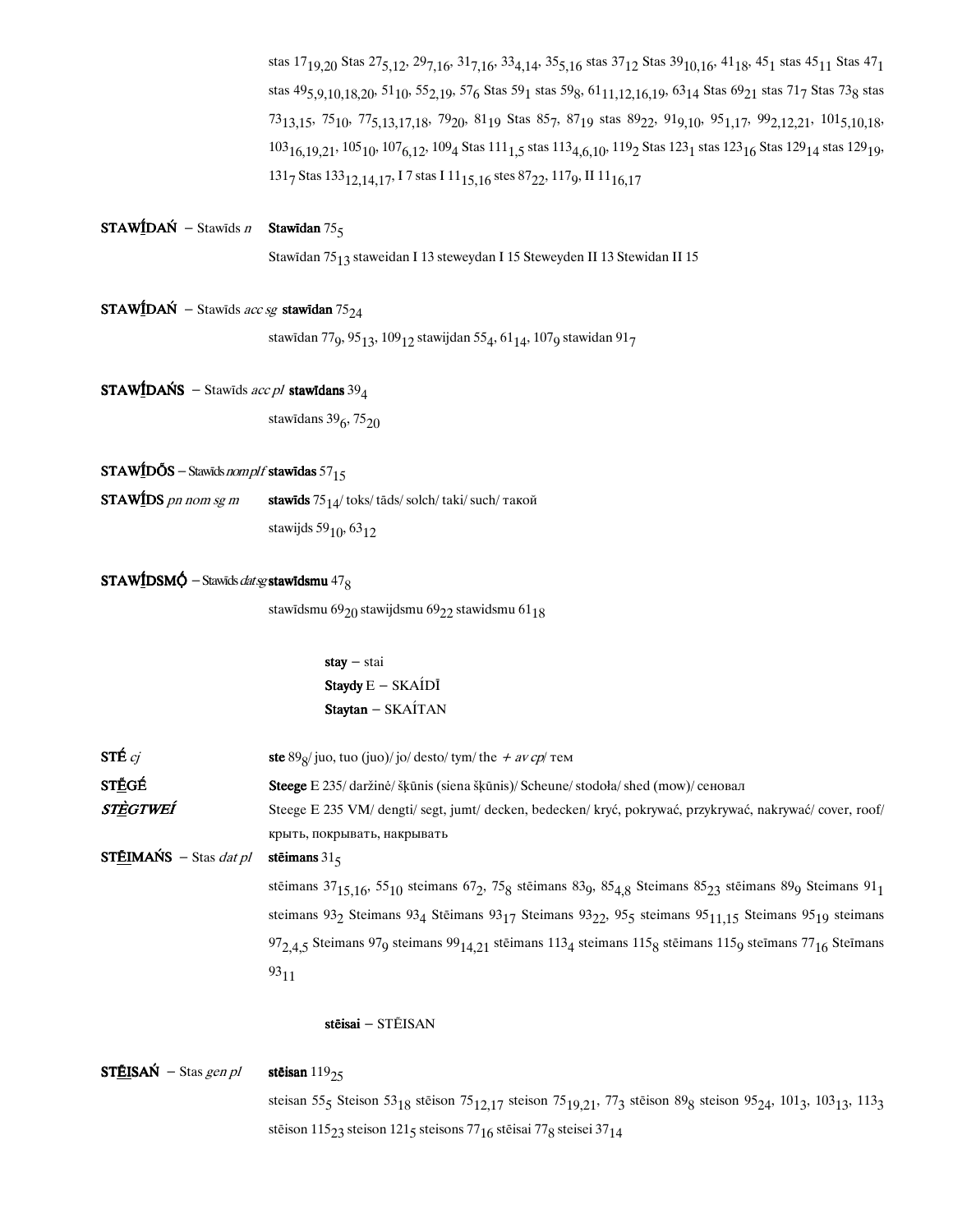$STEISAN - Stas acc degen stēisan 117<sub>8</sub>$ 

[? STÉISE – Stas gen sg m steise  $43<sub>5</sub>$ 

steise 43<sub>16</sub>, 45<sub>5</sub>, 59<sub>15,16,16</sub>, 61<sub>3</sub>, 63<sub>2</sub> stēise 63<sub>5</sub> steise 71<sub>19,20,20</sub>, 73<sub>13</sub> stēisi 51<sub>16</sub> steisei 91<sub>2,5</sub>, 123<sub>9</sub> steiseisei 85<sub>6</sub> stēison 112<sub>4</sub>, 117<sub>9</sub>, 121<sub>18</sub> ]

[? STÉISE - Stas gen sg n stēisei 63 $_9$ 

steises 63 $_1$ ]

[? STÉISEÍ – Stas dat sg f stēisei 1333 steisei 89 $_{17}$ steisiei 119 $_3$  steise 91 $_{21}$  Steismo 97 $_1$  Steismu 97 $_{15}$  ]

[? STÉISES – Stas gen sg f steises  $115_{23}$ 

steise 99<sub>6</sub>, 101<sub>2</sub> stēisei 35<sub>13</sub> Steisei 73<sub>9</sub> steisei 93<sub>8</sub>, 103<sub>22</sub>, 109<sub>10</sub> steison 73<sub>6</sub>, 103<sub>23</sub> stēison 107<sub>23</sub>, 121<sub>6</sub>

steises - STÉISE]

[? STÉISM $\acute{\textbf{Q}}$  – Stas *dat sg m* stēismu 41<sub>15</sub>]

steismu 57 $_{16}$ , 117 $_{2,5}$  stēismu 125 $_{10}$  steīsmu 117 $_3$  stēsmu 103 $_{21}$  ]

[? ST $E$ ISM $\dot{\Theta}$  – Stas *dat sg n* stēismu 115<sub>7</sub> steismu 93<sub>6</sub> stēismu 121<sub>19</sub>]

> Steismu - STÉISEÍ stēison  $-$  STÉISAN stēison - STÉISE stēison - STĒISES

STÉNUNS pc pt ac Stenuns I 7/ kentėjęs/ cietis/ gelitten/ męczywszy się/ (one who has) suffered/ страдавший Stīnons 41, 127 Styienuns II 7

[? STÉŃSENJAŃ acc Stinsennien 43/kentėjimą/ciešanas/Leiden/mękę/suffering/страдание]  $ST \triangle SE - Stas \text{gen sg } m$  stesse 63<sub>4</sub> stesse(paggan) 69<sub>15</sub> stesse 91<sub>24</sub>, 101<sub>20</sub> Stesse 101<sub>21</sub> stesse 107<sub>24</sub>, 109<sub>1,1,8</sub>, 127<sub>14</sub> Stesse 129<sub>11</sub> stesse  $129_{11,11}$  stessei  $125_{6}$ 

 $ST \triangle SE - Stas \text{gen} \text{sgn} \quad$  stesse 93<sub>8</sub> Stesse 39 $_2$  Stesse(paggan) 39 $_7$ , 91 $_6$ , 97 $_{16}$ , 107 $_5$  (stesse)paggan 115 $_3$  stesse 115 $_{10}$  (Stesse)paggan 115 $_{16}$  stetse 73<sub>1</sub> stessei 51<sub>17</sub>, 63<sub>8</sub>, 65<sub>3</sub>, 91<sub>5</sub>

 $ST \triangle SEI - Stas \, dat \, sg \, f$  stessei 85 stessei 85 stessei 85 stessei 85 stessei 85 stessei 85 stessei 85 stessei 85 stessei 85 stessei 85 stessei 85 stessei 85 stessei 85 stessei 85 stessei 85 stessei 85 stessei 85 stessei 85 ste stessiei 117 $_{30}$  stessie 121 $_{2}$  stesmu 17 $_{20}$ , 63 $_{9}$ , 69 $_{23}$ , 93 $_{7}$ , 105 $_{7}$ , 111 $_{8}$  stesmn 77 $_{4}$ 

stessei – STÈSES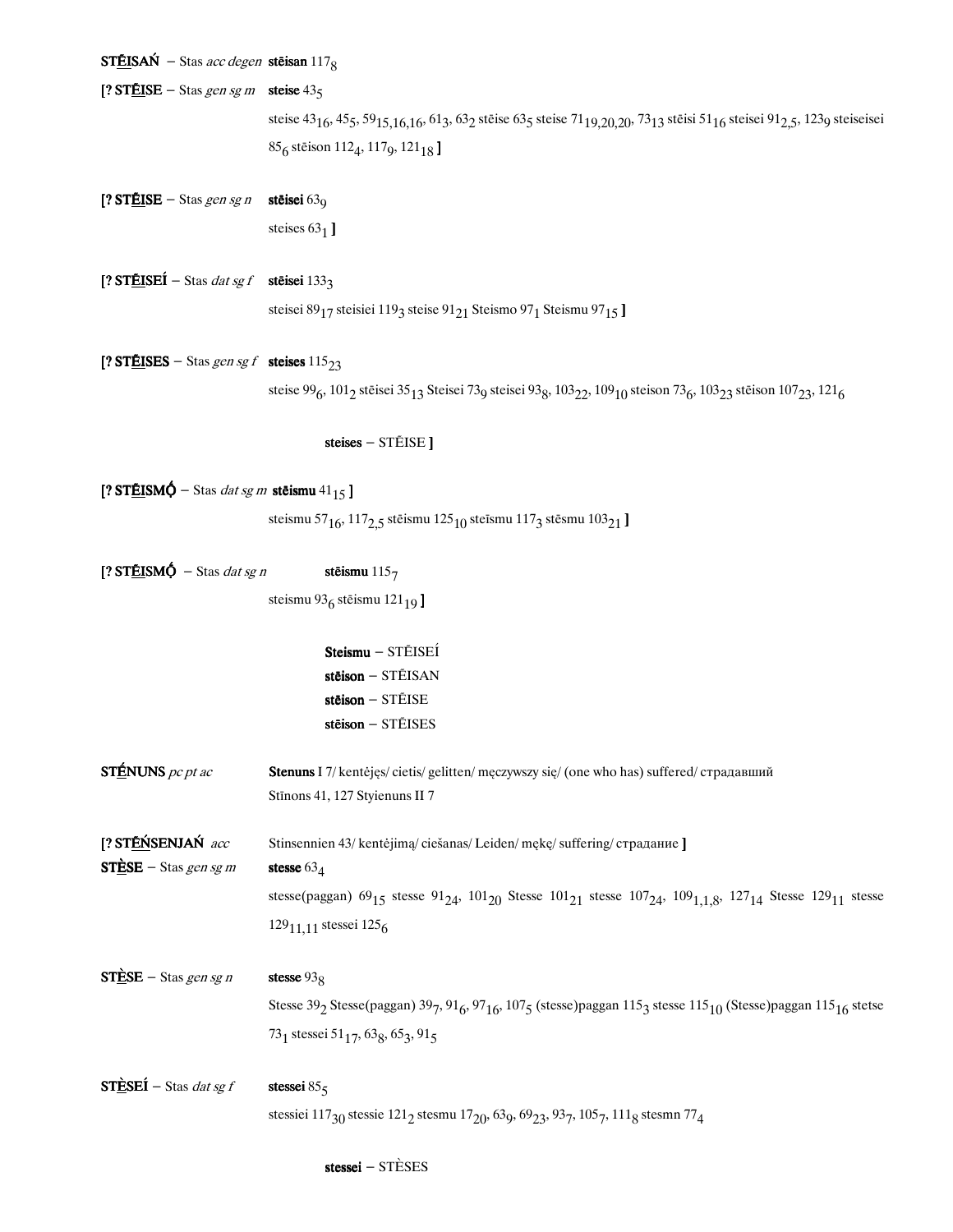| $ST \triangle SES - Stas gen sg f$                                 | stesses $111_{16}$                                                                                                                                                                                                                                                                                                          |
|--------------------------------------------------------------------|-----------------------------------------------------------------------------------------------------------------------------------------------------------------------------------------------------------------------------------------------------------------------------------------------------------------------------|
|                                                                    | stesses 1177 stessies 1239 stessias 1256 stessei 592                                                                                                                                                                                                                                                                        |
| $ST\dot{\text{ES}}M\dot{\text{Q}}$ – Stas <i>dat sg m</i>          | stesmu $17_{15}$                                                                                                                                                                                                                                                                                                            |
|                                                                    | stesmu 27 <sub>10</sub> , 31 <sub>14</sub> , 35 <sub>3,14</sub> , 39 <sub>8</sub> , 43 <sub>21</sub> , 49 <sub>7</sub> , 61 <sub>17,21</sub> , 65 <sub>10,20</sub> , 73 <sub>16</sub> , 75 <sub>9</sub> , 77 <sub>6</sub> , 81 <sub>3</sub> , 85 <sub>1</sub> , 87 <sub>22,23</sub> , 89 <sub>1,7</sub> , 91 <sub>1</sub> , |
|                                                                    | 93 <sub>1,2,4,22</sub> , 95 <sub>11,15,19,24</sub> , 97 <sub>2,4,5,16</sub> , 101 <sub>10</sub> , 115 <sub>8,24</sub> , 117 <sub>29</sub> , 119 <sub>1</sub> , 121 <sub>3,4</sub> stesma 79 <sub>3</sub> stessemu 71 <sub>5</sub>                                                                                           |
| $ST\dot{\text{ES}}M\dot{\text{Q}}$ – Stas <i>dat sg n</i>          | stesmu $17_{19}$                                                                                                                                                                                                                                                                                                            |
|                                                                    | stesmu 55 <sub>22</sub> , 65 <sub>12</sub> Stesmu 75 <sub>7</sub> stesmu 85 <sub>3</sub> , 97 <sub>3</sub> , 105 <sub>8,9</sub> , 109 <sub>10</sub> , 117 <sub>12</sub> , 119 <sub>21</sub> , 121 <sub>20</sub> (is)stesmu II 13 <sub>16</sub> Stesmu                                                                       |
|                                                                    | II 13 <sub>12</sub> Stasma I 13 <sub>12</sub> stasma I 13 <sub>17</sub>                                                                                                                                                                                                                                                     |
|                                                                    | stesmu - STESEÍ                                                                                                                                                                                                                                                                                                             |
|                                                                    | $stess - STES$                                                                                                                                                                                                                                                                                                              |
| STÌBÍNS, gen STÌBINAS                                              | Stibinis E 310/ stipinas (rogių)/ mietne/ Bindebalken des Schlittens/ bielka łączna sani/ girder binding the                                                                                                                                                                                                                |
|                                                                    | sledge/балка соединительная саней                                                                                                                                                                                                                                                                                           |
| <b>STÌKLÓ</b>                                                      | Sticlo E 401/stiklas/stikls/Glas/szkło/glass/стекло                                                                                                                                                                                                                                                                         |
|                                                                    | Stin - STÉN                                                                                                                                                                                                                                                                                                                 |
|                                                                    | <b>Stoberwis</b> $E - SKOBERW\overline{I}S$                                                                                                                                                                                                                                                                                 |
|                                                                    | Stogis $E - STÓGS$                                                                                                                                                                                                                                                                                                          |
|                                                                    | Stolwo E - SKÔLWŌ                                                                                                                                                                                                                                                                                                           |
|                                                                    | <b>Stordo</b> E – SKŌRDÓ                                                                                                                                                                                                                                                                                                    |
| $ST\acute{\phi}$ – Stas "instr." sg n                              | stu 105                                                                                                                                                                                                                                                                                                                     |
| STRÃMBÓ                                                            | Strambo E 274/ražiena/rugāji/Stoppel/ściernisko/stubble (in field)/ стернь                                                                                                                                                                                                                                                  |
| STRÀNÃI nom pl                                                     | Straunay E 136/strėnos/krusti (jostas vieta)/ Lenden/krzyż (lędźwie), lędźwie/loins/поясница                                                                                                                                                                                                                                |
| STREÍPSTAŃ acc sg                                                  | streipstan 37 <sub>16</sub> / kartą (generaciją), narį (kūno sąnarį)/ paaudzi, locekli/ Generation, Glied/ pokolenie,                                                                                                                                                                                                       |
|                                                                    | członek/ generation, limb (of the body)/ поколение, член (тела)                                                                                                                                                                                                                                                             |
| <b>STREÍPSTAŃS</b> – Streīpstan <i>accpl</i> streipstans $37_{19}$ |                                                                                                                                                                                                                                                                                                                             |
|                                                                    | streipstoos 41                                                                                                                                                                                                                                                                                                              |
| <b>STRÌGENÓ</b>                                                    | Strigeno E 73/ čiulpai/ smadzenes (kaulu)/ Mark (Knochenmark), Knochenmark/ szpik kostny/ marrow                                                                                                                                                                                                                            |
|                                                                    | (bone-marrow)/ мозг костный                                                                                                                                                                                                                                                                                                 |
| <b>STRIGLI</b> nom sg $f$                                          | strigli 105/usnis/usne/Distel/ostrożeń/thistle/чертополох                                                                                                                                                                                                                                                                   |
| <b>STRÌGTWEÍ</b>                                                   | strigli 105 VM/strigti/iestrēgt/steckenbleiben/utkwić/stick fast (in smth.) $\hat{I}$ застревать                                                                                                                                                                                                                            |
| STRUJ <u>Ó</u>                                                     | Stroio E 103/ kaklagyslė/ kakla artērija/ Halsader/ arteria szyi/ neck artery/ артерия шеи                                                                                                                                                                                                                                  |
|                                                                    | <b>Stroysles</b> $E - SKRÔISLËS$                                                                                                                                                                                                                                                                                            |
|                                                                    | $stu - ST\bar{O}$                                                                                                                                                                                                                                                                                                           |
| ST <u>Ù</u> BÓ                                                     | <b>Stubo</b> E 220/ kambarys/ istaba/ Zimmer/ pokój (doma)/ room/ комната                                                                                                                                                                                                                                                   |
| <b>STUBENIKS</b>                                                   | Stubonikis E 550/ pirtininkas barzdaskutys/ pirtnieks bārddzinis/ Bader/ cyrulik/ barber-surgeon/ цирюль-                                                                                                                                                                                                                   |
|                                                                    | НИК                                                                                                                                                                                                                                                                                                                         |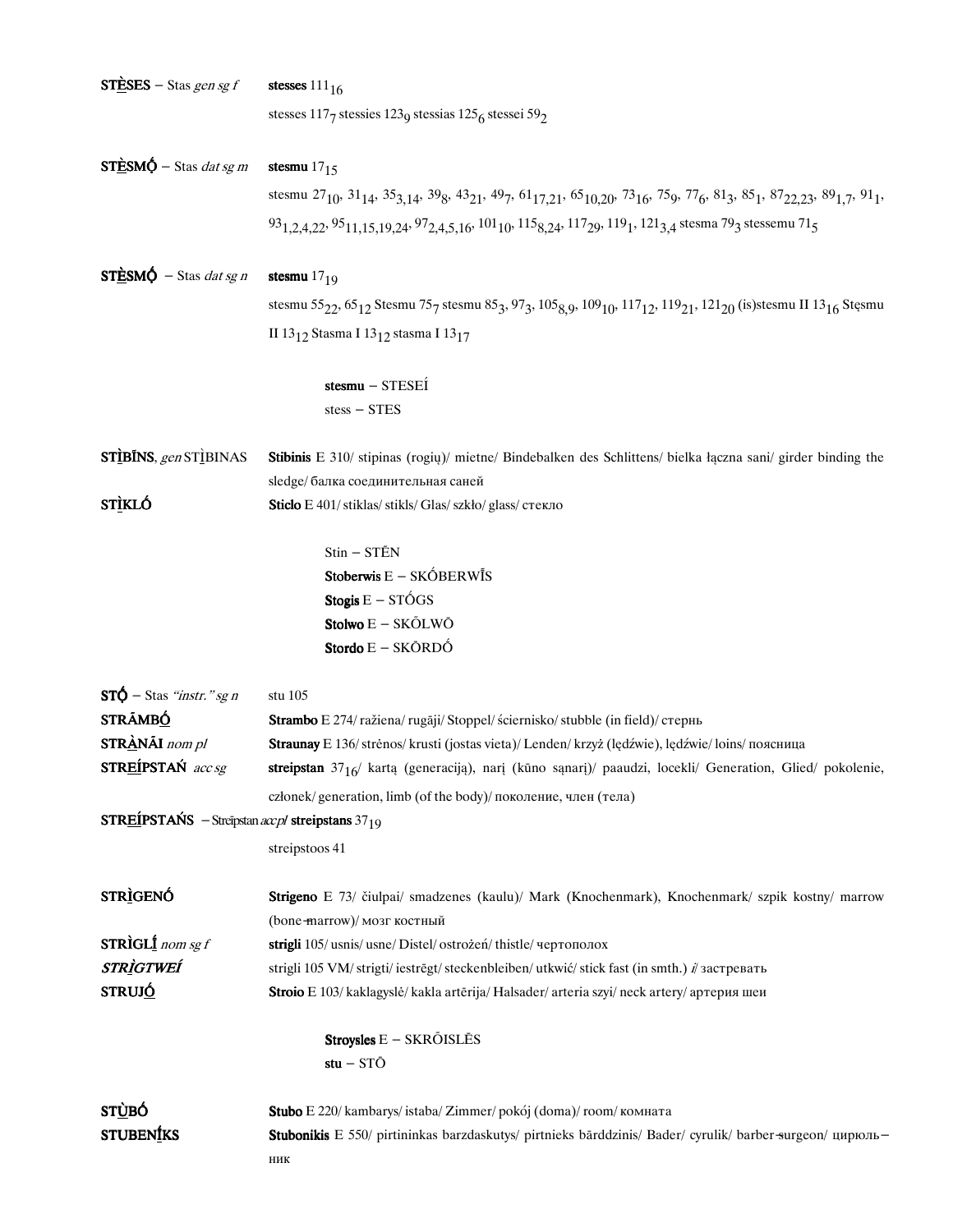### Stuckis  $E - SKUT\$ IS

| ST <u>ŨN</u> DIKÓ                    | stündicks 57/valandėlė/stundina/Stündlein/godzinka/moment, while (short period of time)/ часок                                                                                                        |
|--------------------------------------|-------------------------------------------------------------------------------------------------------------------------------------------------------------------------------------------------------|
|                                      | <b>Sturdis</b> $E - SKURDIS$                                                                                                                                                                          |
|                                      | Stūrintickrōms - STŪRNITIKRŌMS                                                                                                                                                                        |
| STÚRNAWÍNGISKÁI av                   | stūrnawingisku 115/rimtai/nopietni/ernst/poważnie/seriously, earnestly/серьезно                                                                                                                       |
| STÚRNAWISKAŃ acc                     | stūrnawiskan 117/rimtuma/nopietnību/Ernst/poważność/seriousness, earnestness/серьезность                                                                                                              |
| <b>ST<u>ÚR</u>NAS</b> aj nom sg m    | Stūrintickrōms 37 VM/ standus, kietas/ stīvs, stingrs/ hart/ sztywny, twardy/ stiff, rigid/ жесткий                                                                                                   |
| <b>ST<u>ÚR</u>NAWS</b> aj            | stūrnawiskan 117 VM/ rimtas (uolus), kietas/ nopietns, stingrs/ ernst, hart/ poważny, twardy/ earnest                                                                                                 |
|                                      | (zealous), rigid/ серьезный, жесткий                                                                                                                                                                  |
| ST <u>ÚR</u> NITIKRÓMS aj            | Stūrintickroms 37/ kietai teisingas/ stingri taisnigs/ hart gerecht/ surowo sprawiedliwy/ rigorous/ жестко                                                                                            |
|                                      | справедливый                                                                                                                                                                                          |
| <b>STWEN</b> av                      | stwen $51/$ ten/ tur/ dort/ tam/ there/ $\tau$ am                                                                                                                                                     |
|                                      | stwen 59 stwen 67 stwen $75_4$ stwen $75_9$ stwen I $13_8$ stwen I $13_{16}$ stwen II $13_8$ stwen II $13_{16}$                                                                                       |
|                                      | stwendau - ISTWENDAU                                                                                                                                                                                  |
| <b>STWI</b> av                       | stwi 51/ čia/ šeit/ da, hier/ tutaj/ here/ здесь                                                                                                                                                      |
|                                      | stwi 53, 61 Stwi 67 stwi 75, 77 Stwi 79, 81 stwi 83, 87, 89 <sub>1,12,18</sub> Stwi 101 <sub>11,17</sub> stwi 101 <sub>19</sub> , 107 <sub>4,21</sub> , 117, 119                                      |
| $STWI$ pcl                           | Stwi $111\frac{7}{3}$ štai/lūk/da/oto/here (is, are), behold/ BOT                                                                                                                                     |
|                                      | Suaixtix - SÃIWKSTIKS                                                                                                                                                                                 |
| $S\angle B\acute{O}$ – Subs nom sg f | subbai $49_{16}$                                                                                                                                                                                      |
| $S\angle BAN - Subs n$               | subban $117_1$                                                                                                                                                                                        |
|                                      | (stan)subban 35 <sub>14</sub> , 55 <sub>7</sub> , 95 <sub>21</sub> , 99 <sub>7,14</sub> , 117 <sub>3</sub> (Nostan) subban 125 <sub>1</sub>                                                           |
| $S\angle BAN$ – Subs acc sg          | subban 47                                                                                                                                                                                             |
|                                      | subban 59 <sub>3</sub> , 65 <sub>11</sub> , 97 <sub>16</sub> , 103 <sub>15,16,18</sub> , 119 <sub>13,27</sub> (stan)subban 29 <sub>4,14</sub> , 39 <sub>12</sub> , 59 <sub>2</sub> , 73 <sub>10</sub> |
| $S\angle BANS$ – Subs acc pl m       | (stans) subbans $376$                                                                                                                                                                                 |
|                                      | $(\text{stans})$ subbans 85 <sub>19</sub>                                                                                                                                                             |
| <b>SUBS</b> pn nom sg m              | subs $17_{20}$ pats/ pats/ selbst/ sam/ self, myself, yourself, himself, herself, itself, ourselves, yourselves,                                                                                      |
|                                      |                                                                                                                                                                                                       |
|                                      | themselves/cam                                                                                                                                                                                        |
|                                      | sups 49 <sub>1</sub> , 57, 73 <sub>18</sub> , 103, 121                                                                                                                                                |
|                                      | $subsai - SUBSE$                                                                                                                                                                                      |
|                                      | $supsas - SUBSE$                                                                                                                                                                                      |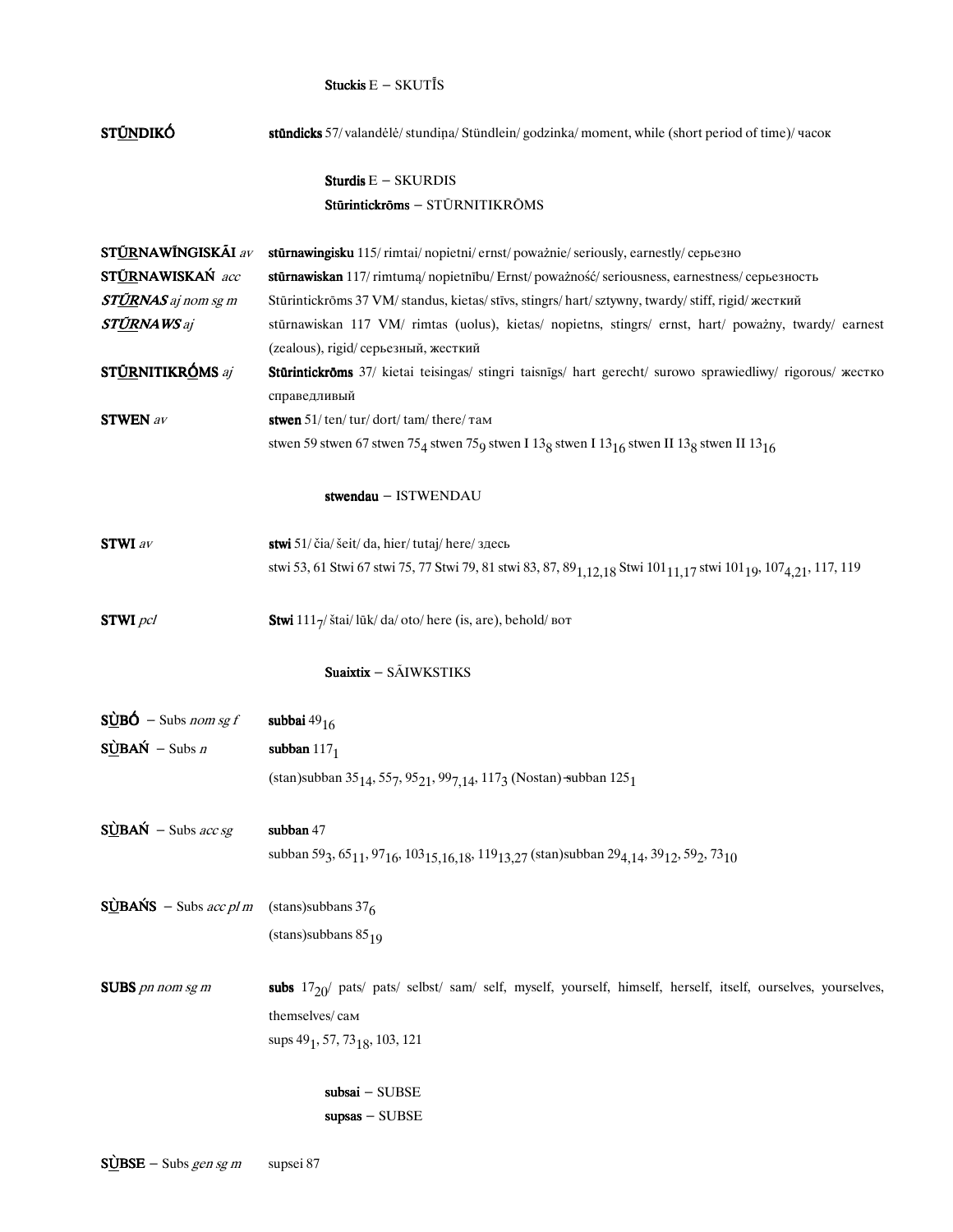subsai 43 supsas 63

| <b>SUBSEI</b> – Subs <i>dat sg f</i><br><b>S</b> UBSMQ – Subs <i>dat sg m</i> subbsmu 95 <sub>10</sub> | supsai 45<br>supsmu 105<br>$suckans - ZUKANS$<br>Suckis $E - ZUKS$                                                                                                                                                             |
|--------------------------------------------------------------------------------------------------------|--------------------------------------------------------------------------------------------------------------------------------------------------------------------------------------------------------------------------------|
| SUITA av<br>S <u>Ŭ</u> JÉ                                                                              | zuit 69/ gana/ pietiek/ genug/ dość/ enough/ хватит, достаточно<br>Suge E 47/lietus/lietus/Regen/deszcz/rain/дождь<br>Soye Gr                                                                                                  |
| SÙL <u>Ó</u>                                                                                           | Sulo E 693/ pienas (sutrauktas), sukrekėjęs pienas/ sagājis piens, savilcis piens/ geronnene Milch/ ścięwsze się                                                                                                               |
| $SÚLS$ , gen $SÚLAS$                                                                                   | mleko/curdled milk/ свернувшееся молоко<br>Sulis E 196/ šulas/ stabs (atbalstastabs)/ Pfosten (Ständer), Ständer (Pfosten)/ słup (filar)/ post (pole of a<br>hut), pole (post)/ столб (опорный)                                |
| Sunaybis $E - \overline{SUNAW}$ <sup>IS</sup>                                                          |                                                                                                                                                                                                                                |
| $S\acute{U}N\AA\acute{N}$ – Sūnus acc                                                                  | Soūnan $79_{12}$<br>Soūnan 113 <sub>24</sub> Sounan 127 Soūnan 129, 131 Saūnan 123 Saunan 81                                                                                                                                   |
| $[? S0 NAS - Sūnus gen]$                                                                               | Soūnas 71<br>Soūnas 109 <sub>1,9</sub> , 129 Saūnas 59]                                                                                                                                                                        |
|                                                                                                        | Soūnon - SŪNUN                                                                                                                                                                                                                 |
| $S\angle N\angle N =$ Sūnus gen<br><b>SÚNAWÍS</b><br>SÚNDAŃ - Sūndas acc                               | sounons II 11<br>Sunaybis E 175/sūnėnas/braļadels/Neffe/bratanek/nephew/племянник<br>sündan 55<br>sūndin 89                                                                                                                    |
| SÚNDAS gen sg<br>SÚNDÍTWEÍ<br><b>SUNIS</b>                                                             | sūndis 91/bausmės/soda/Strafe/kary/penalty/наказания, кары<br>sîndintwti 39/bausti/sodīt/strafen, bestrafen/karać/inflict a penalty, punish/наказывать, карать<br>Sunis E 703/ šuo/ suns/ Hund/ pies/ dog/ собака<br>Songos Gr |
|                                                                                                        | $Sunos - SUNUS$<br>$Souns - SUNUS$                                                                                                                                                                                             |
| $S\acute{0}NUN -$ Sūnus acc                                                                            | Sunun I 7<br>Soūnon 41, 115 Sounon II 7                                                                                                                                                                                        |
| SÚNUS nom                                                                                              | Souns 67/ sūnus/ dēls/ Sohn/ syn/ son/ сын<br>Soūns 81, $113_{10}$ Soūus 79 <sub>5</sub> Sones Gr                                                                                                                              |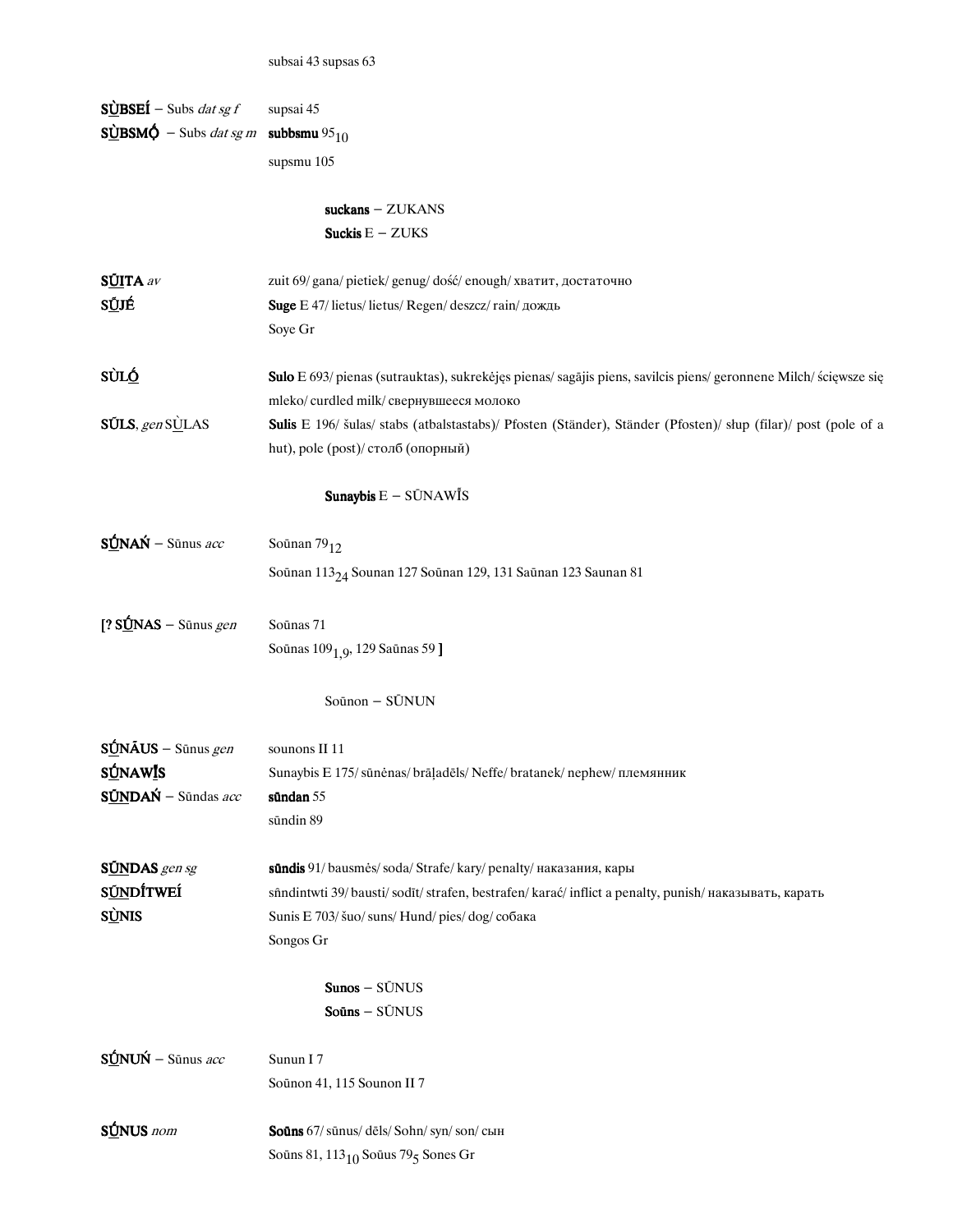| $S0$ NUS – Sūnus gen                                            | Sunos I 11                                                                                                                                                                                                                                                                         |  |  |
|-----------------------------------------------------------------|------------------------------------------------------------------------------------------------------------------------------------------------------------------------------------------------------------------------------------------------------------------------------------|--|--|
| <b>SUPIS</b>                                                    | Suppis E 327/ pylimas/ dambis (valnis), valnis/ Damm (Wall), Wall (Damm)/ nasyp, wał (nasyp)/ rampart,                                                                                                                                                                             |  |  |
|                                                                 | embankment (fill)/ насыпь, вал (насыпь)                                                                                                                                                                                                                                            |  |  |
|                                                                 |                                                                                                                                                                                                                                                                                    |  |  |
|                                                                 | $sups - SUBS$                                                                                                                                                                                                                                                                      |  |  |
| s <u>ù</u> ptwei                                                | Passupres E 225 VM/suptis/ šūpoties, līgot/schaukeln sich/kołysać się, huśtać się/rock i, swing i/ качаться                                                                                                                                                                        |  |  |
| sùptweí                                                         | Suppis E 327 VM/berti/bert/schütten (streuen), streuen/sypać/strew (scatter), scatter/сыпать                                                                                                                                                                                       |  |  |
|                                                                 | Supūni - ZUPŪNĪ                                                                                                                                                                                                                                                                    |  |  |
|                                                                 | surgaut - ZÜRGAUT                                                                                                                                                                                                                                                                  |  |  |
|                                                                 | $surgi - ZURGI$                                                                                                                                                                                                                                                                    |  |  |
| <b>SÚRÍS</b>                                                    | Suris E 688/ sūris/ siers/ Käse/ ser/ cheese/ сыр                                                                                                                                                                                                                                  |  |  |
|                                                                 | Sur Gr                                                                                                                                                                                                                                                                             |  |  |
|                                                                 | Surturs $E - Z\overline{U}RT\overline{U}RS$                                                                                                                                                                                                                                        |  |  |
| <b>SÚRISTJÓ</b>                                                 | Sutristio E 692/išrūgos/sūkalas, suliņas/Molke/serwatka/whey/сыворотка                                                                                                                                                                                                             |  |  |
| <b>SUWEINS</b>                                                  | Seweynis E 229/ kiaulidė/ cūkkūts/ Schweinestall/ chlewnia/ piggery, sty (piggery)/ свинарник                                                                                                                                                                                      |  |  |
|                                                                 | swaia $-$ SWAJÓ                                                                                                                                                                                                                                                                    |  |  |
| SW <u>ÕI</u> KSTAŃ n                                            | swäigstan 35/ šviesa/ gaisma/ Licht/ światło/ light/ свет                                                                                                                                                                                                                          |  |  |
| SW <u>ÕI</u> KSTĒTWEÍ                                           | erschwäistiuns 45 VM/ šviesti/ gaismot/ leuchten/ świecić/ shine/ светить                                                                                                                                                                                                          |  |  |
| <b>SWŐIKSTIKS</b>                                               | Suaixtix DK VM/Svaikstikas/Svaikstiks/Swaixtix/Swaikstyk/Swaixtix/Свайкстик                                                                                                                                                                                                        |  |  |
| <b>SW<u>ÕI</u>MAŃS</b> – Swōis <i>dat pl</i> swāimans $87_{13}$ |                                                                                                                                                                                                                                                                                    |  |  |
|                                                                 | swaimans 75 <sub>3</sub> , 103 <sub>25</sub> , I 13 <sub>6,14</sub> swaymans II 13 <sub>6,14</sub>                                                                                                                                                                                 |  |  |
|                                                                 | <b>SWÖIS</b> , gen SWÖISE, pnpornomsgmswais $51_{20}$ / savas/savs/eigen/swój/own's own/cBO $\tilde{u}$                                                                                                                                                                            |  |  |
|                                                                 | Sweikis $E - ZWEIK\overline{I}S$                                                                                                                                                                                                                                                   |  |  |
| <b>SW<u>ÕI</u>SE</b> – Swāis gen sg m swaise $101_{13}$         |                                                                                                                                                                                                                                                                                    |  |  |
|                                                                 | swaise 103 <sub>23</sub> , 109 <sub>10</sub> swaisei 87 <sub>18</sub> , 89 <sub>3</sub> , 93 <sub>12</sub>                                                                                                                                                                         |  |  |
| <b>SWAJÓ</b> – Swāis <i>nom sg f</i> swaia 85 <sub>2</sub>      |                                                                                                                                                                                                                                                                                    |  |  |
| $SW\triangle JAI - Swäis \, dat \, sg \, f$                     | swaiai 1152                                                                                                                                                                                                                                                                        |  |  |
| <b>SWÀJAŃ</b> – Swāis acc sg                                    | swaian $29_{13}$                                                                                                                                                                                                                                                                   |  |  |
|                                                                 | swaian 33 <sub>3,12</sub> swaian 37 <sub>3</sub> , 41 <sub>21</sub> , 47 <sub>13</sub> , 49 <sub>21</sub> , 51 <sub>1,15</sub> , 69 <sub>18</sub> , 77 <sub>20</sub> Swaian 83 <sub>1</sub> swaian 83 <sub>9</sub> , 85 <sub>4,8</sub> , 93 <sub>7</sub> , 97 <sub>8,11,20</sub> , |  |  |
|                                                                 | 99 <sub>14</sub> , 101 <sub>22</sub> , 103 <sub>17</sub> , 109 <sub>19</sub> , 115 <sub>7</sub> , 129 <sub>17,19</sub> , 133 <sub>14,17</sub> swaian 127 <sub>7</sub> swaiau 103 <sub>16</sub> swaain 103 <sub>20</sub> swian 103 <sub>15</sub>                                    |  |  |
|                                                                 | swaian I 7 swaien II 7                                                                                                                                                                                                                                                             |  |  |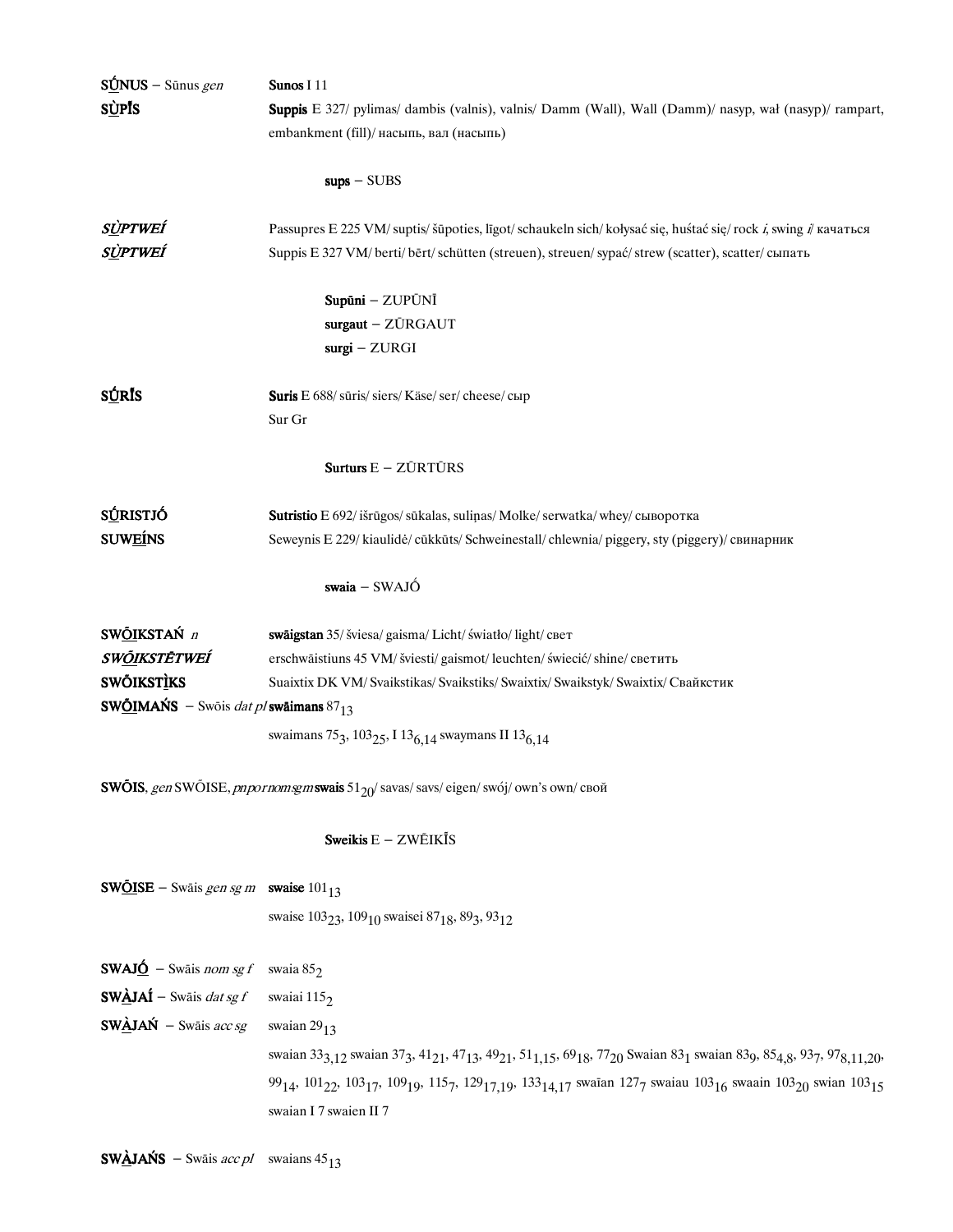| <b>SWAJÕS</b> – Swāis gen sg f swaias $115_{21}$                                                         |                                                                                                                                                                    |
|----------------------------------------------------------------------------------------------------------|--------------------------------------------------------------------------------------------------------------------------------------------------------------------|
| <b>SWAJÕSEÍ</b> – Swāis <i>dat sg f</i> swaiāsmu 43 <sub>17</sub>                                        |                                                                                                                                                                    |
|                                                                                                          | swaiāsmu 107 <sub>21</sub> swaiasmu 101 <sub>23</sub>                                                                                                              |
|                                                                                                          |                                                                                                                                                                    |
| <b>SWAJASMÓ</b> -Swāis <i>dat sg m</i> swaiasmu 43 <sub>18</sub>                                         |                                                                                                                                                                    |
|                                                                                                          | swaiasmu 49 <sub>21</sub> swaiāsmu 27 <sub>3</sub> , 31 <sub>12</sub> , 39 <sub>12</sub> , 47 <sub>3</sub> , 51 <sub>19</sub> , 59 <sub>3</sub> , 73 <sub>10</sub> |
|                                                                                                          |                                                                                                                                                                    |
| <b>SWAJ<u>À</u>SM</b> Q <sup><math>\bullet</math></sup> – Swāis <i>dat sg n</i> swaiāsmu 87 <sub>6</sub> |                                                                                                                                                                    |
|                                                                                                          | swaieis - SÉN SWAJÃIS                                                                                                                                              |
| <b>SWÉIKIS</b>                                                                                           | Sweykis E 432/ arklys (ariaminis)/ zirgs (aršanai)/ Pferd (Pflugpferd)/ koń (orkowy)/ ploughing horse/                                                             |
|                                                                                                          | лошадь (пашенная)                                                                                                                                                  |
| SWENTAŃ aj n                                                                                             | swente MBS/ šventas/ svēts/ heiliges/ święte/ holy, sacred/ святое                                                                                                 |
|                                                                                                          |                                                                                                                                                                    |
|                                                                                                          | schwante MBS                                                                                                                                                       |
| <b>SWÈRJAPS</b>                                                                                          | Sweriapis E 431/ žirgas (turnyrinis)/ zirgs (turnīriem)/ Hengst (für Turniere)/ rumak (dla turniejów)/ stallion                                                    |
|                                                                                                          | (for tourneys)/ конь (турнирный)                                                                                                                                   |
|                                                                                                          |                                                                                                                                                                    |
|                                                                                                          | Swestro E - SESTRÓ                                                                                                                                                 |
| SWĒTÃI nom pl                                                                                            | switai 55/ pasaulis/ pasaule/ Welt/ świat/ world/ мир (свет)                                                                                                       |
| SWĚTAŃ n                                                                                                 | Swetan E 792/ pasaulis/ pasaule/ Welt/ świat/ world/ свет (мир)                                                                                                    |
|                                                                                                          | swetan I 11 switan 59, $1157$ Switan $11912$ swytan II 11                                                                                                          |
| <b>SWETAS</b> – Swētan gen sg Swītas 51                                                                  |                                                                                                                                                                    |
|                                                                                                          | switas $115_{10}$ , $119_{10}$                                                                                                                                     |
|                                                                                                          |                                                                                                                                                                    |
| SWĒTEWISKAŃ aj acc                                                                                       | Swītewiskan 89/ pasaulietini/ pasaulīgu, laicīgu/weltlichen/ świecki/ secular (worldly)/ светский                                                                  |
|                                                                                                          | Sweykis $E - SWEIK\overline{I}S$                                                                                                                                   |
|                                                                                                          | Swibe $E - ZWILE$                                                                                                                                                  |
|                                                                                                          |                                                                                                                                                                    |
| SWINISTJAŃ n                                                                                             | Swintian E 682/ kiaulė/ cūka/ Schwein/ świnia/ swine/ свинья                                                                                                       |
| SWINTÓ LÍNDÓ                                                                                             | Heiligelinde ON MK/ Šventa Liepa/ Svēta Liepa/ Heiligelinde/ Święta Lipka (Heiligelinde)/ Свента Липка                                                             |
|                                                                                                          |                                                                                                                                                                    |
| <b>SWÍNT<u>ŐI</u></b> – Swints nom pl m <b>Swintai</b> 49 <sub>6</sub>                                   |                                                                                                                                                                    |
|                                                                                                          | Swintai 7321                                                                                                                                                       |
| SWÍNTÃI av                                                                                               | Swintai $103_{13}$ / šventai/ svēti/ heilig/ święcie/ sacredly/ свято                                                                                              |
| <b>SWINTAŃ</b> - Swints <i>acc sg</i> swintan 51                                                         |                                                                                                                                                                    |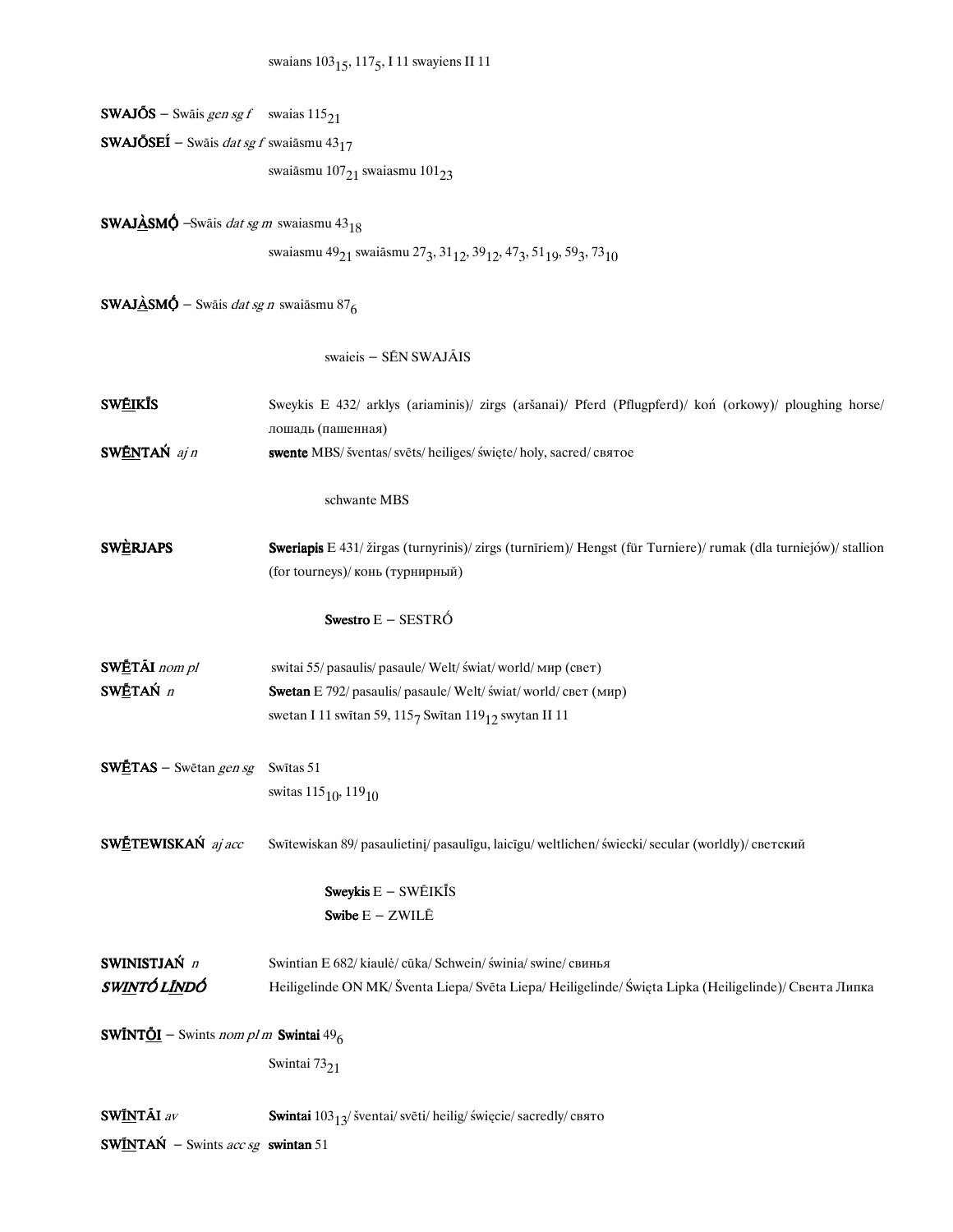Swintan 29, 41, 45<sub>3,4</sub>, 49<sub>21</sub> swintan 59<sub>2</sub> Swintan 59<sub>16</sub>, 63<sub>2,5</sub>, 71, 79<sub>3</sub>, 81<sub>3</sub>, 99 swintan 101 Swintan 109, 117, 119, 121, 123<sub>12,24</sub>, 127<sub>9,19,20</sub>, 129<sub>12,16</sub>, 131, 133 Swinton 43<sub>17</sub> swintan I 7, 9<sub>6,7</sub> swyntan II 7, 9<sub>6,7</sub>

# SWĨNTŨŃ, \*SWÉNTŨŃ, - Swints gen pl Swintan  $45<sub>5</sub>$

Swintan 127 $_{21}$  swintan I  $_{98}$  swyntan II  $_{98}$ 

SW $INTANS - Swints acc p/Swintans 85$ </u> **SWÍNTAS** - Swints gen sg m swyntas II 11 swinte I 11

#### Swintian  $E -$  SWINISTJAN

| SWINTIKAŃS acc pl                                                  | Swintickens 133/ šventuosius/ svētos/ Heiligen/ świętych/ saints/ святых                                                                                                                |
|--------------------------------------------------------------------|-----------------------------------------------------------------------------------------------------------------------------------------------------------------------------------------|
| <b>SWINTINA</b> – Swintintwei $ps3$ <b>Swintina</b> $45_{17}$      |                                                                                                                                                                                         |
|                                                                    | (ni)swintina 49 (ni)swintinai 51 Swintina 103                                                                                                                                           |
| <b>SWINTINUNS</b> – Swintintwei <i>pcptac</i> Swintinons $45_{14}$ |                                                                                                                                                                                         |
|                                                                    | swintinninuns 119                                                                                                                                                                       |
| SWINTINTI if - Swintintwei Swintint 29                             |                                                                                                                                                                                         |
| <b>SWINTINTS</b> - Swintintwei $pcptpa$ <b>Swintints</b> 47        |                                                                                                                                                                                         |
|                                                                    | Swintints I 9 swyntins NT Swyntits II 9                                                                                                                                                 |
| <b>SWINTINTWEI</b>                                                 | swintintwey I 5/ švęsti, šventinti/ svinēt, svētīt/ feiern, heiligen/ obchodzić (święto), świętować/ celebrate,<br>sanctify, hallow/ праздновать, святить, освящать<br>swyntintwey II 5 |
| SWINTISKAŃ acc                                                     | <b>Swintiskan</b> 45/ šventuma/ svētumu/ Heiligung/ świętość/ sanctity, holiness/ святость                                                                                              |
| <b>SWINTS</b> aj nom sg m                                          | swints 79 <sub>10</sub> / šventas/ svēts/ heilig/ święty/ saint, holy, sacred/ святой                                                                                                   |
|                                                                    | Swints 39, 45 <sub>11</sub> , 49 <sub>2,3</sub> , 63 <sub>3,23</sub> , 73 <sub>22</sub> , 79 <sub>6</sub> , 81 <sub>6,19</sub> , 103 <sub>4</sub> , 111                                 |
|                                                                    | $swirins - ZWÉRINS$                                                                                                                                                                     |
|                                                                    | swit - SWĒT                                                                                                                                                                             |
|                                                                    | Swixtis $E - ZWIKSTIS$                                                                                                                                                                  |
|                                                                    | Sylecke $E - SILIKE$                                                                                                                                                                    |
|                                                                    | $Sylo E - SILÓ$                                                                                                                                                                         |
|                                                                    | Syndens $II - S\tilde{I}ND\tilde{A}NTS$                                                                                                                                                 |
|                                                                    | Syrne $E - ZIRN\bar{E}$                                                                                                                                                                 |
|                                                                    | Sywan $E - SIWAN$                                                                                                                                                                       |

# Ś

 $\frac{\delta \tilde{O} I}{av}$  schai 115/čia/šeit, te/hier/tu, tutaj/here/здесь  $\mathbf{\dot{S}}\mathbf{\tilde{O}}\mathbf{I}$  - šis *nom pl m* schai  $75_{16}$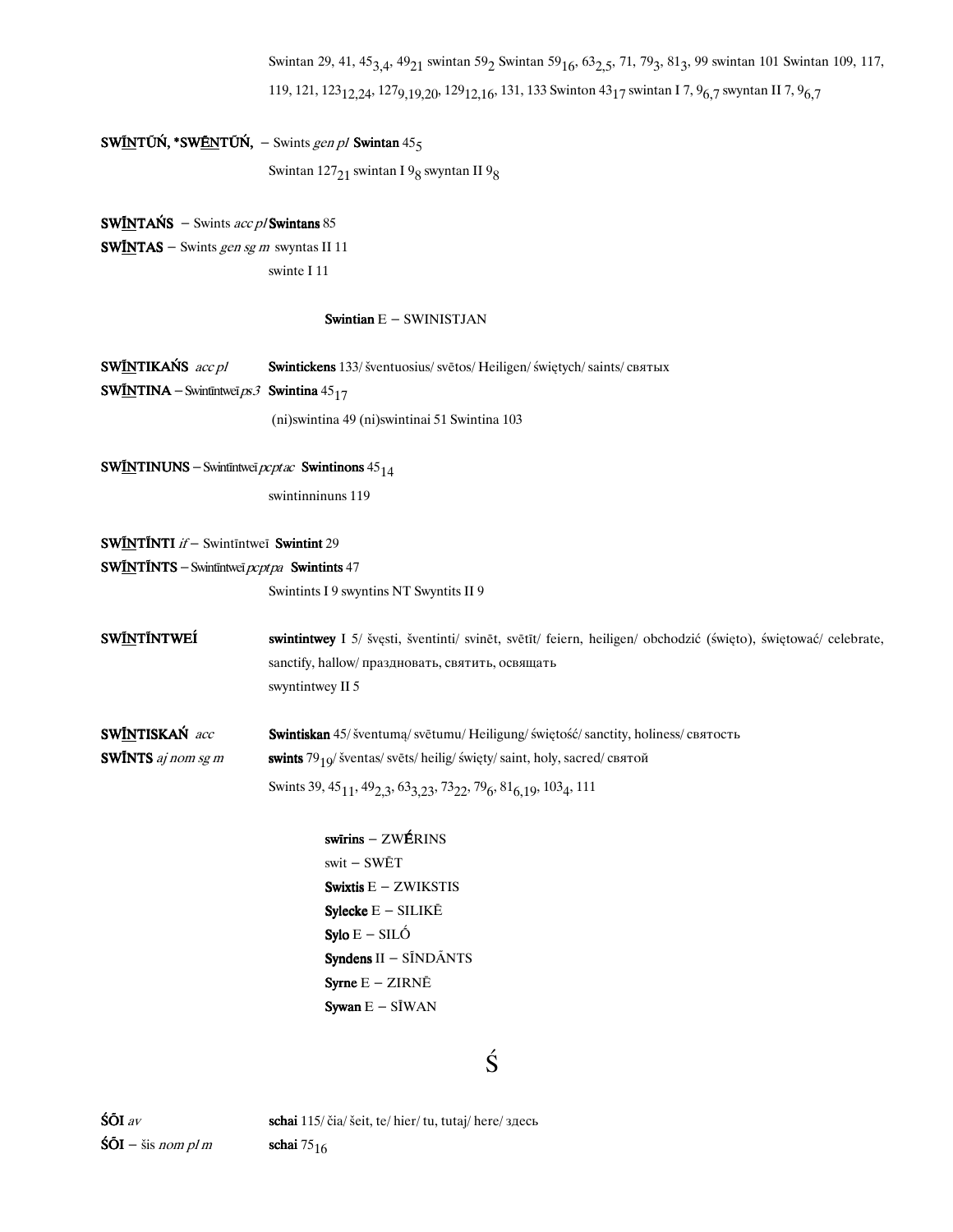| <b>ŚÓKS</b>                                                                         | Schokis E 283/ šėkas/ sēks/ Gras (grün eßbares)/ siano świeże/ freshly mown grass/ сено (свежескошенное)                                                                                                                                       |
|-------------------------------------------------------------------------------------|------------------------------------------------------------------------------------------------------------------------------------------------------------------------------------------------------------------------------------------------|
| $\hat{\mathbf{S}} \mathbf{A} \hat{\mathbf{N}}$ av                                   | schan 67 $_{22}$ / čia, šen/ šeit, te, šurp/ hier/ tu, tutaj/ here (to here)/ здесь, сюда                                                                                                                                                      |
|                                                                                     | schan $67_{17}$ schien $51_{2}$ , 123                                                                                                                                                                                                          |
|                                                                                     |                                                                                                                                                                                                                                                |
| $\angle$ <b>SAN</b> – Šis acc sg                                                    | schan $49_{17}$                                                                                                                                                                                                                                |
|                                                                                     | schan 51 <sub>10</sub> , 53 <sub>2</sub> , 53 <sub>6</sub> , 55 <sub>2,17</sub> , 57 <sub>5,10</sub> , 79 <sub>15</sub> , 81 <sub>13</sub> , 83 <sub>13</sub> , 85, 103 <sub>4,28</sub> Schan 107 schan 117 schian 99 schien 49 <sub>2</sub> , |
|                                                                                     | 1317, 133 schen 79 <sub>13</sub> , 81 <sub>16</sub> schan I 5 <sub>6,9</sub> schian II 11 schin 79 <sub>9</sub> , 81 <sub>9</sub> sien 119 <sub>18</sub>                                                                                       |
|                                                                                     |                                                                                                                                                                                                                                                |
| ŚANDĒINAŃ av                                                                        | schindeinan I 11/ šiandien/ šodien/ heute/ dzisiaj/ today/ сегодня                                                                                                                                                                             |
| $\angle$ SAŃS – Šis acc pl                                                          | schans 77                                                                                                                                                                                                                                      |
|                                                                                     | schiens $83_{15}$                                                                                                                                                                                                                              |
|                                                                                     |                                                                                                                                                                                                                                                |
| $\angle$ <b>SEISE</b> – Šis gen sg m                                                | schieise 41                                                                                                                                                                                                                                    |
| $\overrightarrow{\text{SEISAN}}$ – $\check{\text{Sis}}$ gen pl                      | schieison 111                                                                                                                                                                                                                                  |
|                                                                                     |                                                                                                                                                                                                                                                |
|                                                                                     | schindeinan I - ŚANDĒINAN                                                                                                                                                                                                                      |
| $\sin 5 - \sin ac \, \rho/m$                                                        | schins 37                                                                                                                                                                                                                                      |
|                                                                                     | schins 39                                                                                                                                                                                                                                      |
|                                                                                     |                                                                                                                                                                                                                                                |
| <b>ŚIS</b> pn nom sg m                                                              | Schis 75/ šis, šitas/ šis, šitas/ dieser/ ten/ this/ этот                                                                                                                                                                                      |
|                                                                                     | schis $115_{1,21}$ , I 13                                                                                                                                                                                                                      |
|                                                                                     |                                                                                                                                                                                                                                                |
| $\hat{\text{S} \text{S} \text{S} \text{E}}$ - Šis gen sg m                          | schisses $1253$                                                                                                                                                                                                                                |
| $\mathbf{\hat{S}}\mathbf{\hat{S}}\mathbf{E}\mathbf{\hat{I}}$ – Šis <i>dat sg f</i>  | schissai $1253$                                                                                                                                                                                                                                |
| $\frac{\hat{\text{S}}\hat{\text{S}}\text{M}}{\hat{\text{Q}}}$ – Šis <i>dat sg m</i> | schismu 113                                                                                                                                                                                                                                    |
|                                                                                     | schisman 125                                                                                                                                                                                                                                   |
|                                                                                     |                                                                                                                                                                                                                                                |
| $\hat{\text{S}}$ ISMQ $\hat{\text{S}}$ – Šis <i>dat sg n</i>                        | schismu 113                                                                                                                                                                                                                                    |
|                                                                                     | $schissai - ŠISEI$                                                                                                                                                                                                                             |
|                                                                                     | $schisses - SISE$                                                                                                                                                                                                                              |
|                                                                                     |                                                                                                                                                                                                                                                |
| <b>ŚKELŐNTS</b> – Skelőnts                                                          | schkellants 41/skolingas/parādā esošs/schuldig/dłużny/owing (indebted), indebted/ должный                                                                                                                                                      |
| ŚKLŐITEWÍNGISKAŃ                                                                    | aj acc schkläitewingiskan 113/ ypatinga/ īpatnēju, īpašu/ besonderen, sonderlichen/ szczególny, osobliwy/                                                                                                                                      |
|                                                                                     | particular, especial, special (especial)/ особый, особенный                                                                                                                                                                                    |
| <b>ŚKLÕITS</b> aj                                                                   | schkläits 59/ ypatingas/ īpatnējs, īpašs/ besonder, sonderlich/ szczególny/ particular, especial, special                                                                                                                                      |
|                                                                                     | (especial)/ особый                                                                                                                                                                                                                             |
| <b>ŚKLÕITS</b> av                                                                   | schklāits 113/ypatingai/īpaši, it sevišķi/besonders/szczególnie, osobliwie/particularly, especially/ocofio                                                                                                                                     |
|                                                                                     | Schkläits 87                                                                                                                                                                                                                                   |
|                                                                                     |                                                                                                                                                                                                                                                |
| $SKÓDAÑ$ acc sg f                                                                   | schkūdan 67/ žalą/ kaitīgumu (ļaunumu), ļaunumu (kaitīgumu)/ Schaden/ szkodę/ harm (damage), damage                                                                                                                                            |
|                                                                                     | $(harm)$ / вред                                                                                                                                                                                                                                |
|                                                                                     | schkudan 6915 schkūdan 31                                                                                                                                                                                                                      |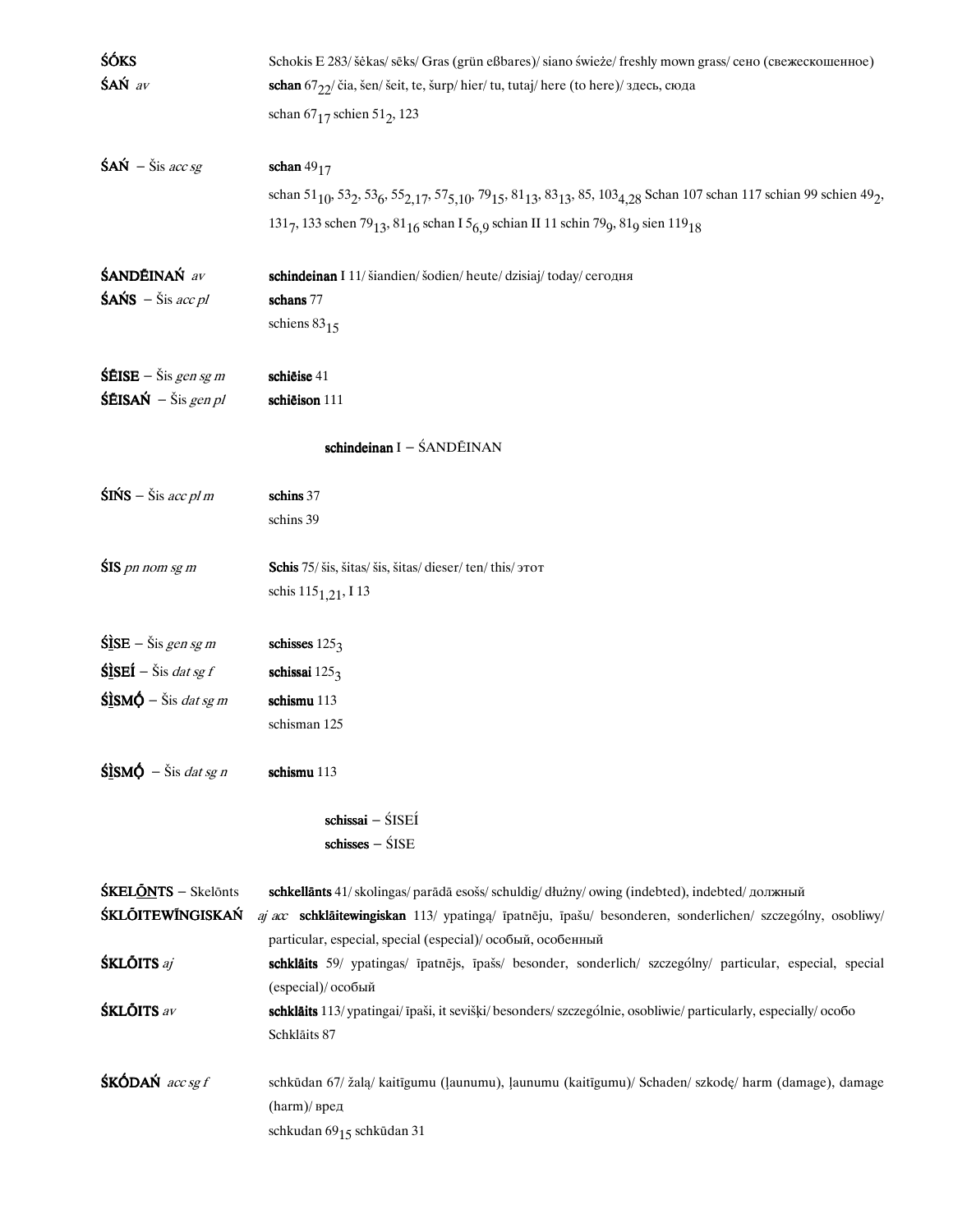### $\textbf{schkūdan} - \acute{\text{S}}\text{K\'ODAN}$

| ŚL <u>ÕI</u> TA cj                                                                       | schläit $29_{14}$ / bet/ bet/ sondern/ ale, a/ but/ $\mu$ o                                                                                                                                                   |
|------------------------------------------------------------------------------------------|---------------------------------------------------------------------------------------------------------------------------------------------------------------------------------------------------------------|
|                                                                                          | Schläit 29 <sub>4</sub> , 31 <sub>4</sub> , 43 schläit 51 <sub>18</sub> Schläit 55, 57, 59, 65, 71 schläit 77 Schläit 87 Schlait 93, 103 <sub>13</sub> Schläit 117                                            |
|                                                                                          | Slait II 11                                                                                                                                                                                                   |
|                                                                                          |                                                                                                                                                                                                               |
| ŚL <u>ÕI</u> TA <i>prp</i>                                                               | schläit $519$ / be/ bez/ ohne/ bez/ without/ без                                                                                                                                                              |
|                                                                                          | Schläit 41 schläit 53, 101, 123 <sub>22</sub> släit 113                                                                                                                                                       |
| ŚL <u>ÕI</u> TISKÃI av                                                                   |                                                                                                                                                                                                               |
| ŚL <u>ÕI</u> TISKÃI dat sg f                                                             | schläitiskai 71/atskirai/atsevišķi, savrup/einzeln, abgesondert, gesondert/oddzielnie/separately/отдельно<br>schlaītiskai 67/ atskirumui, ypatingumui/ savrupu-mam, īpatnīgumam/ Besonderheit/ szczególności/ |
|                                                                                          | separateness, peculiarity/ особенности                                                                                                                                                                        |
| <b>ŚL<u>ÕI</u>TISKAŃ</b> – Ślōitiskāi <i>accsg</i> schl <b>āitiskan</b> 69 <sub>10</sub> |                                                                                                                                                                                                               |
|                                                                                          |                                                                                                                                                                                                               |
|                                                                                          | schläitiskan 6925                                                                                                                                                                                             |
| $\mathbf{\hat{S}}$ LÕITS $c_j$                                                           | schlaits $31_{14}$ / bet/ bet/ sondern/ ale, a/ but/ Ho                                                                                                                                                       |
|                                                                                          | Schläits 33, 35 $2,14$ , 37, 45, 61 $16$ schlaits 69 schläits 95 Schläits 103 $18$ schläits 109 Schläits 121 schlaits 91                                                                                      |
|                                                                                          | schlaīts 123 <sub>19</sub>                                                                                                                                                                                    |
| <b>ŚLÕITS</b> prp                                                                        | schlaits $61_{19}$ /be, išskyrus/bez, iznemot/ohne, außer, ausgenommen, mit Ausnahme/bez, wyjąwszy/without,                                                                                                   |
|                                                                                          | except/ без, кроме, за исключением                                                                                                                                                                            |
|                                                                                          | schläits 89                                                                                                                                                                                                   |
|                                                                                          |                                                                                                                                                                                                               |
| ŚLŪZEN acc sg f                                                                          | schlusien 95/tarnybą/dienestu/Dienst/służba, posada (służba)/service/cлужбу                                                                                                                                   |
| <b>ŚLŮZENÍKÓ</b>                                                                         | schlūsnikai 89/ tarnautoja/ kalpotāja/ Dienerin/ urzędniczka/ servant (maid)/ служащая                                                                                                                        |
| ŚLŨZENÍKÃI - Ślūzenīkan nom plm schlūsinikai 91                                          |                                                                                                                                                                                                               |
| ŚLŪZENÍKAŃ acc                                                                           | schlūsnikan 117 <sub>19</sub> /tarnautoją/kalpotāju/Diener/urzędnika/servant, employee/служащего                                                                                                              |
| ŚLŪZENÍKEN acc sg f                                                                      | schlūsnikin 117 <sub>18</sub> /tarnautoją/kalpotāju/Dienerin/urzędniczkę/servant (maid)/ служащую                                                                                                             |
| $SLUZ IJA - Slūzītweī ps 3$                                                              | schlüsi(ni) $67_{22}$                                                                                                                                                                                         |
| <b>ŚLŪZIJAMÉ</b> – Ślūzītweī <i>ps 1 pl</i> schlūsimai 31                                |                                                                                                                                                                                                               |
| ŚLŪZIJATÉ – Ślūzītweī ps 2 pl schlūsiti 95                                               |                                                                                                                                                                                                               |
| ŚLŪZÍLAÍ – Ślūzītweī cn 1 sg schlusilai 43                                               |                                                                                                                                                                                                               |
| ŚLŪZÍLAÍ - Ślūzītweī cn 3 schlūsilai 121                                                 |                                                                                                                                                                                                               |
|                                                                                          | schlūsimai - ŚLŪZIJAMĒ                                                                                                                                                                                        |
|                                                                                          |                                                                                                                                                                                                               |
| ŚLŪZÍNGISKÃI av                                                                          | schlusingisku 35/ tarnybiškai, paslaugiai/ dienestā, pakalpīgi/ dienstlich, dienstbereit/ służbowie, usłużnie/<br>serviceably/ служебно, услужливо                                                            |
| ŚLŪZÍSNŌS gen                                                                            | schlusisnas 85/tarnavimo/kalpošanas, dienēšanas/Dienens, Dienstes/służby/service (serving)/ служения                                                                                                          |

#### $schlūsiti - \acute{S}L\.{U}ZIJAT\.\overline{E}$

ŚLŨZÍTWEÍ schlūsitwei 41/tarnauti/kalpot, dienēt/dienen/służyć/serve/служить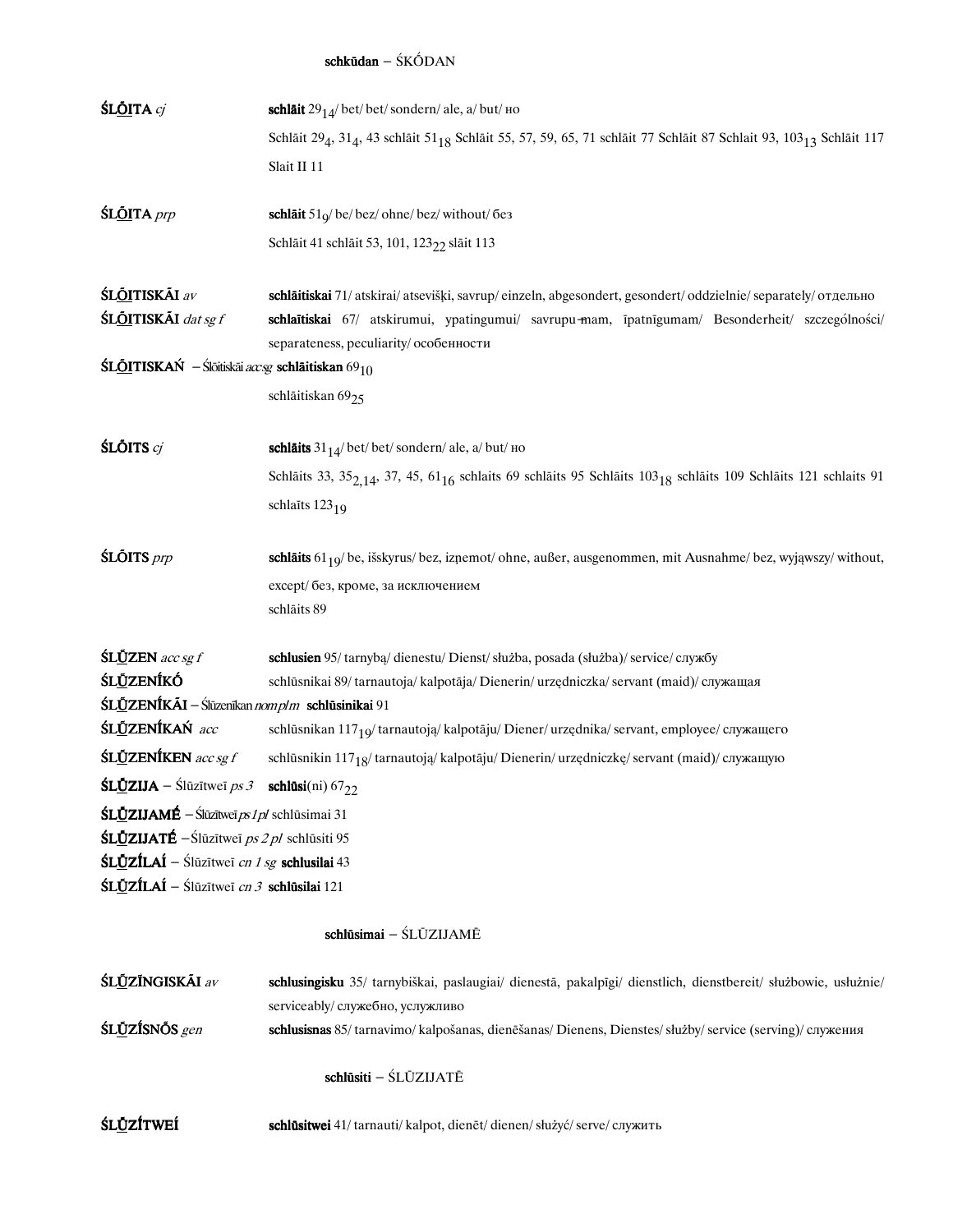$\text{schlūsn}-\text{\'{S}L}\bar{\text{U}}\text{ZEN}$ Schokis  $\mathbf{E}-\acute{\mathbf{S}}\acute{\mathbf{O}}\mathbf{KS}$ 

| <b>ŚÚMENÓ</b>   | Schumeno E 507/ siūlas (dervasiūlis)/ diegs (pikots), pikots diegs/ Faden (Schusterfaden)/ dratwa/ wax-end/       |
|-----------------|-------------------------------------------------------------------------------------------------------------------|
|                 | дратва, нить дратвенная                                                                                           |
| ŚÚTWAŃ <i>n</i> | <b>Schutuan</b> E 471/ siūlas (suktinis)/ dzija (šķeterēta)/ Zwirn/ nić skrecona/ yarn (twisted), thread (twisted |
|                 | yarn)/ нить (крученая)                                                                                            |
|                 | schuto Gr                                                                                                         |
| <b>ŚÚWÌKS</b>   | <b>Schuwikis</b> E 496/batsiuvys/kurpnieks/Schumacher/szewc/shoemaker, bootmaker/canoжник                         |

schwante MBS - SWENTAN

# $\mathbf T$

| $T\tilde{O}I$ – Tū encl obl | thoi Gr                                                                                                                                                                                                                   |
|-----------------------------|---------------------------------------------------------------------------------------------------------------------------------------------------------------------------------------------------------------------------|
| <b>TÀKELIS</b>              | Tackelis E 530/ tekėlas/ tecīla/ Schleifstein/ toczydło/ grindstone/ точильный круг                                                                                                                                       |
| <b>TÀKISS</b>               | Takes E 328/ takišys, užtvanka/ tacis, aizsprosts (dambis)/ Wehr (Staudamm), Staudamm, Mühlen-damm/                                                                                                                       |
|                             | tama (grobla), grobla/weir, dam/запруда, плотина                                                                                                                                                                          |
| <b>TAKÍTWEÍ</b>             | Tackelis E 530 VM/ tekinti (galasti)/ asināt (ar tecīlu)/ wetzen (mit dem Schleifstein)/ ostrzyć toczydłem/                                                                                                               |
|                             | grind (whet), whet (grind)/ точить (на кругу)                                                                                                                                                                             |
| <b>TÓLIS</b> av cp          | tālis 119/ toliau/ tālāk/ weiter/ dalej/ further/ далее, дальше                                                                                                                                                           |
|                             | tāls 69 Tāls 71 tals 99                                                                                                                                                                                                   |
| <b>TALÍTWEÍ</b>             | Patols DK VM/raminti, tildyti/mierināt, klusināt/beruhigen, schweigend machen/uciszać/soothe (quieten)/                                                                                                                   |
|                             | умерять                                                                                                                                                                                                                   |
| TÕLKÓ ps 3                  | tlāku 89/ kulia/ kuļ/ drischt/ młoci/ threshes/ молотит                                                                                                                                                                   |
| TÕLKINÍKS                   | Tallokinikis E 408/ talkininkas, laisvasis valstietis/ talcinieks, brīvs zemnieks/ Mithelfer, freier Bauer/                                                                                                               |
|                             | współpomagacz, wolny chłop/ assistant (member of voluntary collective assistance), free peasant/                                                                                                                          |
|                             | помочанин, свободный крестьянин                                                                                                                                                                                           |
|                             | $t\bar{a}ls - T\tilde{O}LIS$                                                                                                                                                                                              |
| <b>TÕLS</b> , gen TALAS     | Talus E 207/ grindys, asla/ grīda, klons (māla grīda)/ Fußboden/podłoga/floor, dirt floor/ non (в доме)                                                                                                                   |
|                             | $tannā - TENÓ$                                                                                                                                                                                                            |
|                             | $t$ anassen I - TENESAN                                                                                                                                                                                                   |
|                             | $tankinne - TAÚKINÓ$                                                                                                                                                                                                      |
|                             | tankis $E - TAÚKS$                                                                                                                                                                                                        |
| <b>TÔNS</b> pn nom sg m     | tāns $436$ / jis/ viņš/ er/ on/ he/ он                                                                                                                                                                                    |
|                             | Tāns 37, 39 tāns 43 <sub>23</sub> tans 45 <sub>15</sub> tāns 45 <sub>19</sub> , 47, 49 tans 53, 55, 57 <sub>17,19</sub> tāns 63 tans 69, 71, 75 <sub>2,2</sub> , 77, 85 <sub>1</sub> Tans                                 |
|                             |                                                                                                                                                                                                                           |
|                             | 85 <sub>5</sub> tans 87, 95, 97 <sub>5,7</sub> , 101 <sub>13,16,25</sub> , 103 <sub>8,10,18</sub> tāns 103 <sub>23</sub> , 105 <sub>5</sub> tans 105 <sub>12</sub> tāns 105 <sub>24</sub> Tāns 105 <sub>24</sub> tans 107 |
|                             |                                                                                                                                                                                                                           |
|                             | tāns $111_8$ , $111_{21}$ tans $113_{1,7,12}$ , $115_4$ tāns $115_{23}$ tans $115_{25}$ Tāns $117_4$ tāns $117_{11}$ tans $121_4$ tāns $121_{10}$ , $123$ ,<br>131 <sub>11,17</sub> tans 133 tins 125                     |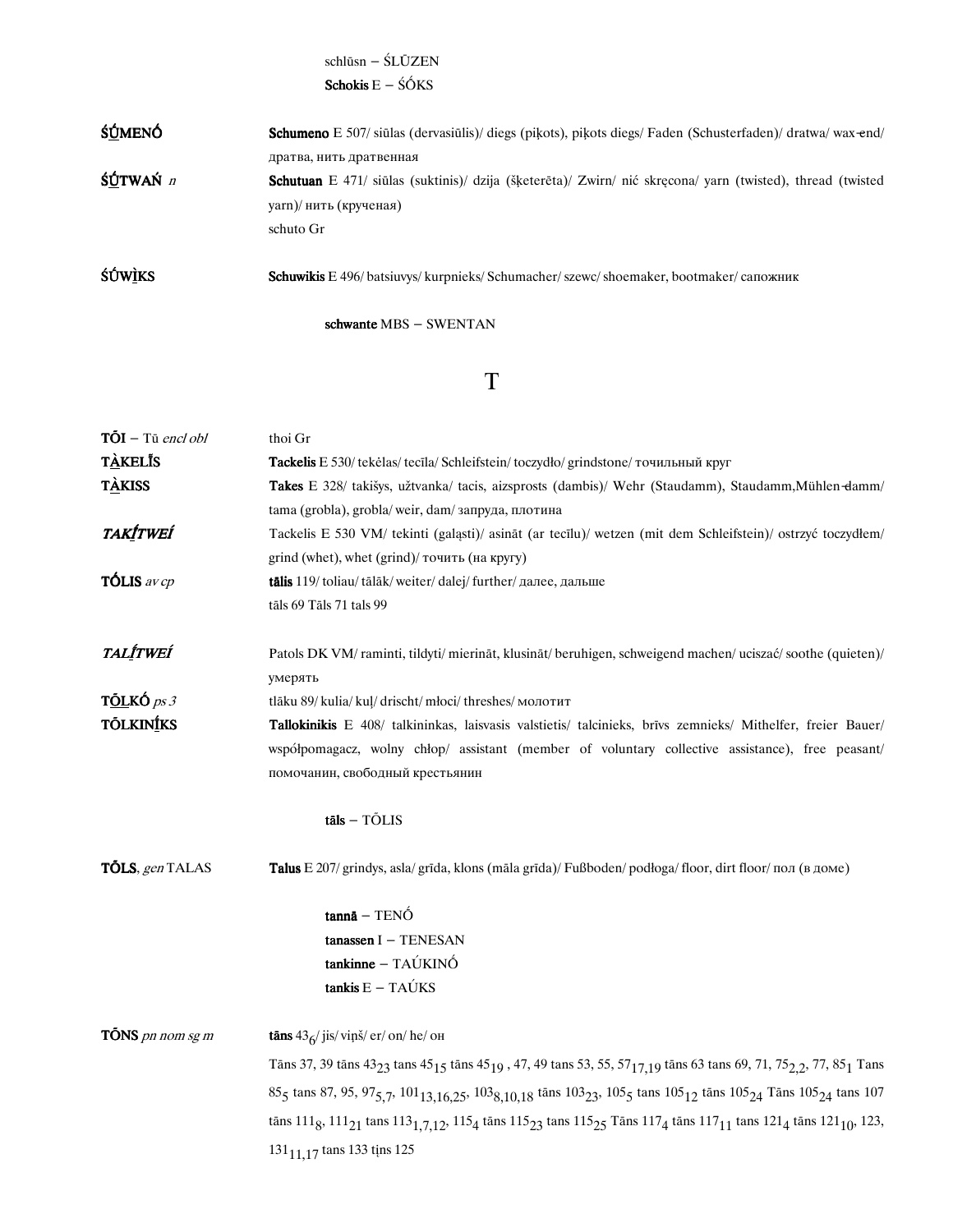**TÀPALE** 

Tapali 85/ lentelė/ tabula, tabele/ Tafel/ tabliczka, tabela/ table (plate)/ таблица, табель

**Tarbio**  $E$  – Carbio  $E$ 

| <b>TAPIS</b> aj                                      | Tapiow ON VM/ šiltas/ silts/ warm/ ciepły/ warm/ теплый                                                                                                                                                                         |
|------------------------------------------------------|---------------------------------------------------------------------------------------------------------------------------------------------------------------------------------------------------------------------------------|
| <b>TAPJAWO</b>                                       | Tapiow ON VM/Tepliava/Teplava/Tapiau/Tapiawa/Tapiau/Тапьява                                                                                                                                                                     |
| $T\acute{o}$ REN acc sg f                            | tārin 105/balsas/balss/Stimme/głos/voice/голос                                                                                                                                                                                  |
| <b>TARÍTWEÍ</b>                                      | tārin 105 VM/tarti/bilst, izrunāt/aussagen, aussprechen/wymawiać/utter/произнести                                                                                                                                               |
| <b>TÁRKINĒ</b>                                       | Tarkue E 449/ diržas (rišamasis)/ saistsiksna/ Bindriemen/ rzemień więzowy/ binding strap, strap (binding                                                                                                                       |
|                                                      | thong)/ ремень (соединительный)                                                                                                                                                                                                 |
| <b>TAT<u>ÓR</u>WAS</b> nomsg m                       | Tatarwis E 767/tetervinas/rubenis, teteris/Birkhahn/cietrzew/black grouse/тетерев                                                                                                                                               |
| TAÚKÌNÓ <i>ps 1 sg</i>                               | tankinne $107_{16}/$ žadu/solu, apsolu/verspreche, verheiße/obiecam/promise/obemano                                                                                                                                             |
| TAÚKINUNS - Taukinā pcptac taukinnons 57             |                                                                                                                                                                                                                                 |
|                                                      | taukinnons 10722                                                                                                                                                                                                                |
| <b>TAÚKS</b>                                         | tankis E 378/ taukai/ tauki/ Schmalz/ tłuszcz/ grease (fat)/ жир                                                                                                                                                                |
| <b>TÁURS</b>                                         | Tauris E 649/ tauras/ taurs/ Auerochs/ tur/ aurochs/ тур (бык)                                                                                                                                                                  |
| <b>TÃUT<u>Ó</u></b>                                  | Tauto E 793/ kraštas/ zeme (mala)/ Land/ kraj, krajna/ land (country), country/ край (страна), страна                                                                                                                           |
| TÁUTAŃ - Tāutā acc                                   | tautan $17_{14}$                                                                                                                                                                                                                |
|                                                      | tautan $17_{21}$                                                                                                                                                                                                                |
| TAÚWIŚAŃ - Taūwišas acc tauwyschen II 5              |                                                                                                                                                                                                                                 |
|                                                      | tawischan $33_{16,20}$ , $35_{11}$ , 37 Tawischen 31 Tawisch $97$ tawischen I 5                                                                                                                                                 |
| TAÚWIŚAS gen sg m                                    | tauwyschies II 75/ artimo (žmogaus)/ tuvinieka/ Nächsten/ bliźniego/ neighbour (fellow creature)/ ближнего                                                                                                                      |
|                                                      | (человека)                                                                                                                                                                                                                      |
|                                                      |                                                                                                                                                                                                                                 |
|                                                      | tauwyschis II 73 Tawischas 339 tawischas $35/6$ Tawischas $35/7$ tawischis I 73.6                                                                                                                                               |
|                                                      | $Tāwa - TÓWE$                                                                                                                                                                                                                   |
| $T\acute{O}W\acute{O}I$ – Tāws nom pl                | Tawai 93                                                                                                                                                                                                                        |
| $T\acute{o}W\acute{o}N$ – Tāws acc sg                | tāwan $127_3$                                                                                                                                                                                                                   |
|                                                      |                                                                                                                                                                                                                                 |
|                                                      | Tāwan 29, 39 <sub>18</sub> Tawan 43 <sub>11</sub> , 47 <sub>13</sub> Tāwan 57 <sub>16</sub> Tawan 95, 101, 123 thawan I 5 Thawan I 7 thawan II 5<br>Thawan II 7                                                                 |
| <b>TÓWAŃS</b> – Tāws acc pl                          | tāwans 37                                                                                                                                                                                                                       |
| <b>TÓWAS</b> nomsg-Tāws nomsg <b>Tawas</b> $47_{10}$ |                                                                                                                                                                                                                                 |
| $T$ ÓWAS – Tāws gen sg                               | Tāwas 59                                                                                                                                                                                                                        |
|                                                      | Tawas 435 Tāwas 653 Tawas 71, 109 Tāwas 127 <sub>14</sub> , 129 <sub>11</sub> Thawas I 9, 11 thawas II 9 Thawas II 11                                                                                                           |
| $T$ ÓWE – Tāws voc                                   | Tāwa $47_1$                                                                                                                                                                                                                     |
|                                                      |                                                                                                                                                                                                                                 |
|                                                      | Tāwa 47 <sub>6</sub> Tawa 49 <sub>12</sub> , 65 <sub>19</sub> , 79 <sub>8</sub> , 83 Tawe 81 <sub>8,10</sub> , 121 Thawe I 9 <sub>12</sub> THawe I 9 <sub>13</sub> Thawe II 9 <sub>12</sub> THawe II 9 <sub>13</sub><br>Towe TN |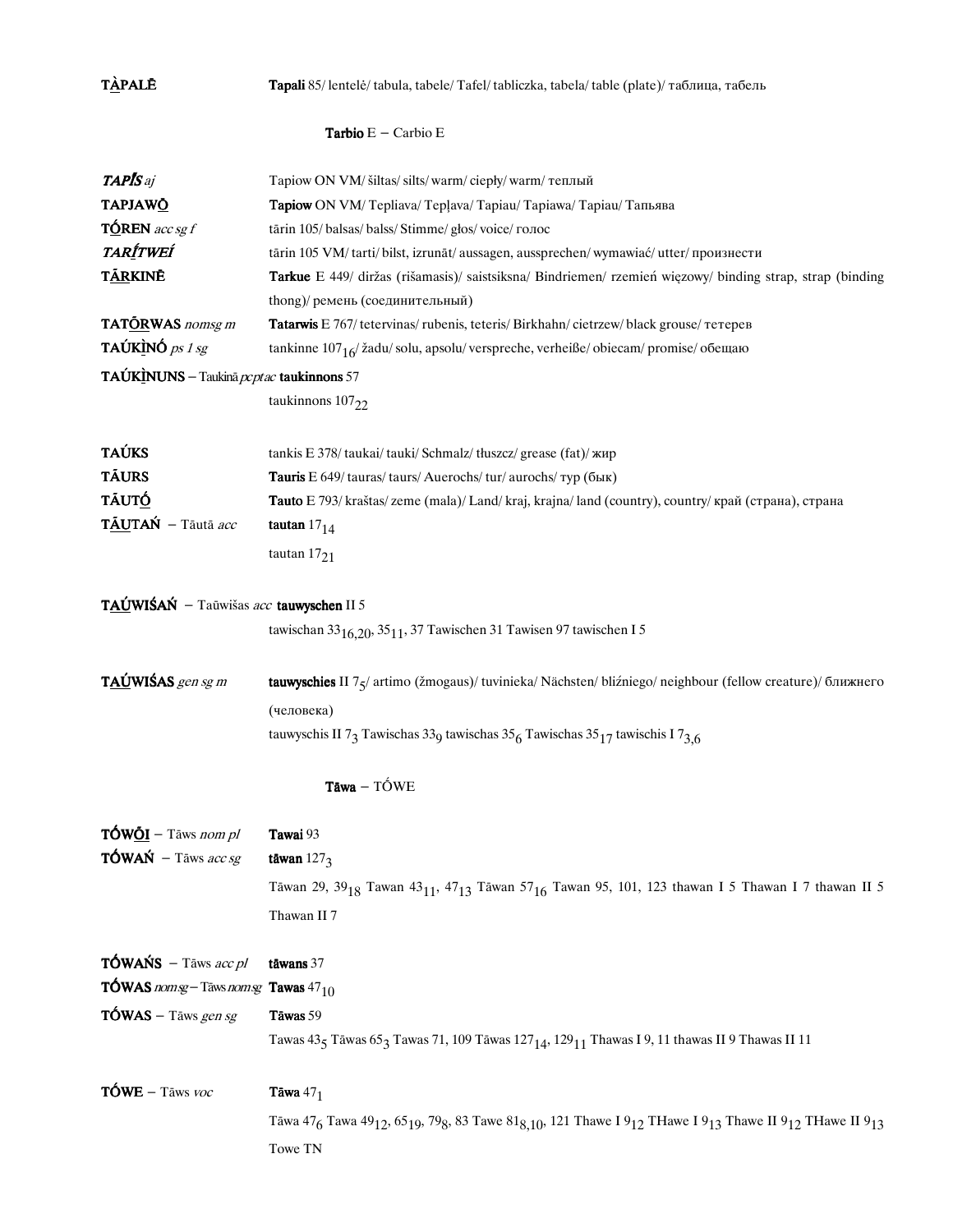| TÓWISKAŃ acc                                  | <b>Tawiskan</b> 41/ tėvišką/ tēva (tēvišķīgu), tēvišķīgu/ väterlichen/ ojcowski/ fatherly, paternal/ отцовский                                                              |
|-----------------------------------------------|-----------------------------------------------------------------------------------------------------------------------------------------------------------------------------|
| TÓWS nom sg                                   | Taws 49 <sub>8</sub> / tėvas/ tēvs/ Vater/ ojciec/ father/ отец                                                                                                             |
|                                               | Tāws 49 <sub>20</sub> , 55 Taws 57 <sub>6</sub> Tāws 67 Taws 77, 79 <sub>5,11</sub> Tāws 81 <sub>5,11</sub> Taws 83 <sub>14</sub> , 85 <sub>12</sub> Tāws 115 Taws 117 Tāws |
|                                               | $129_{14}$ [(butte) tawas $39_{12}$ (Butti) Tāws 27 (Buttas) Taws 77 <sub>20</sub> , 83 <sub>1</sub> ] Towis E 169 thaus Gr                                                 |
|                                               | taykowuns I - TÉIKÓWUNS                                                                                                                                                     |
|                                               | Teausis $E - T\tilde{E}NS\tilde{I}S$                                                                                                                                        |
| TÈBEÍ - Tū dat                                | tebbei $719$                                                                                                                                                                |
|                                               | tebbei 71 <sub>17,19</sub> , 79 <sub>11,16</sub> , 81, 95, 105 <sub>9,12</sub> , 129, 131 tebbe 29, 85, 105 <sub>1</sub> , 107                                              |
|                                               | teckinnimai - TIKINIMĒ                                                                                                                                                      |
|                                               | teckint - TIKINT                                                                                                                                                            |
|                                               | Teīks-TEÍKS                                                                                                                                                                 |
| <b>TEÍKÓJA</b> – Teīkōti pt 3                 | teikū $105_{22}$                                                                                                                                                            |
|                                               | teiku $105_{23,24}$                                                                                                                                                         |
| TEÍKÓSNAŃ acc                                 | teikūsnan 17/ potvarkį/ rīkojumu/ Anordnung/ dyspozycją/ arrangement/ распорядок                                                                                            |
|                                               | teikūsnan 99                                                                                                                                                                |
| TEÍKÓSNAŃ acc                                 | Teikūsnā 39/ kūrimą/ radīšanu/ Schöpfung (Schaffen) / tworzenie/ creation/ сотворение                                                                                       |
| TEÍKÓSNAŃ acc                                 | teikūsnan 109/ kūrinį/ radījumu/ Geschöpf/ twór/ creature/ создание (тварь)                                                                                                 |
| TEÍKÓTI if                                    | teickut 105/ kurti, sukurti/ radīt/ schaffen/ tworzyć, stworzyć/ create, make (create)/ творить, создавать,                                                                 |
|                                               | сотворить                                                                                                                                                                   |
| TEÍKÓWUNS – Teikōti <i>pcptac</i> teikūuns 39 |                                                                                                                                                                             |
|                                               | teikūuns 107 teikūuns 109 teikūuns 127 taykowuns I 7 Teikūnus 41                                                                                                            |
| <b>TEÍKS</b> ip $2sg$                         | Teīks 67/ padaryk/ izdari/ schaffe/ stworzy/ make, create, form/ создай                                                                                                     |
|                                               | teikū — TEIKÓ-                                                                                                                                                              |
| <u>TEÍNÉ</u>                                  | Allenstein VM/ užutėkis/ atteka (līcis)/ Bucht (am Fluß)/ zatoczka (rzeki)/ backwater, creek/ заводь                                                                        |
| TEÍNÚ av                                      | teinū 133/dabar/tagad/jetzt, nun/teraz/now/теперь, сейчас                                                                                                                   |
|                                               | teinu 89, 91 <sub>8,12</sub> , 97, 107 Teinu 115 teinu 117                                                                                                                  |
| T <u>eí</u> sé                                | teisi 91 $_{11}$ / garbė/ gods/ Ehre/ cześć, zaszczyt (cześć)/ honour/ честь                                                                                                |
| TEÍSEN - Teīsē acc                            | Teisin 57                                                                                                                                                                   |
|                                               | Teisin 69 Teisin 91 teisin 93 Teisin 133 teischin 53                                                                                                                        |
| TEÍSES - Teisē gen                            | teisis 87                                                                                                                                                                   |
| TEÍSÍWÍNGAŃS acc pl                           | (ni)teisīwingins 69/ garbingus/ godīgus/ ehrliche/ czcigodne, zaszczytne/ honourable/ пристойные,                                                                           |
|                                               | достойные                                                                                                                                                                   |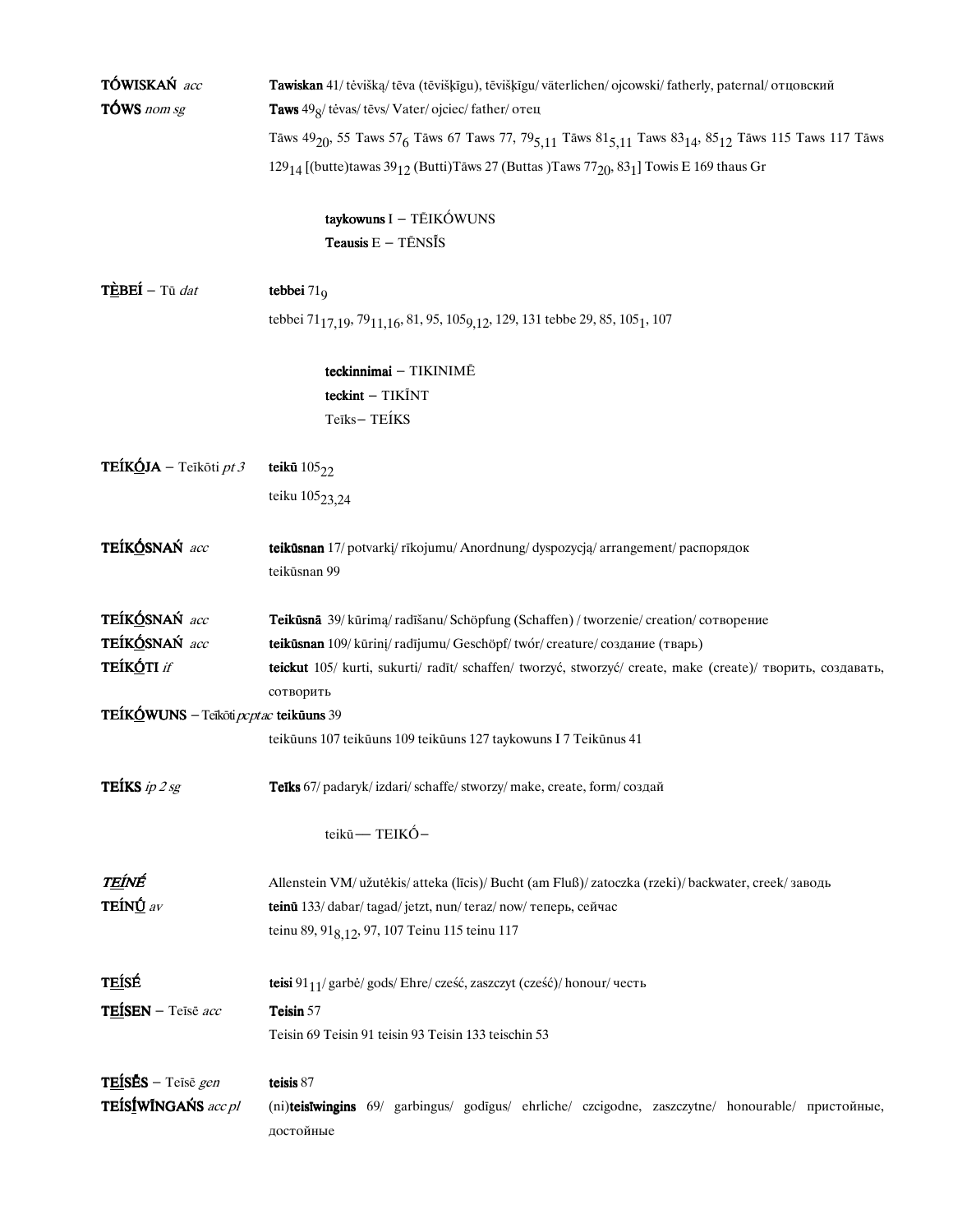| TEÍSÍWÍNGISKAŃ acc                                         | teisīwingiskan 87/ garbinguma/ godprātību, cie-nīgumu/ Ehrbarkeit, Ehrlichkeit/ czcigodność, zaszczytność/                                                                                                  |
|------------------------------------------------------------|-------------------------------------------------------------------------------------------------------------------------------------------------------------------------------------------------------------|
|                                                            | honesty, respectability/ достоинство, почтительность                                                                                                                                                        |
| TEÍSÍNGÃI av                                               | teisīngi 31/ pagarbiai, garbningai/ godbijīgi, godīgi/ ehrlich, treulich, züchtig/ z szacunkiem, zaszczytnie/                                                                                               |
|                                                            | honourably, respectfully/почтительно, достойно                                                                                                                                                              |
|                                                            | teisīngi 33                                                                                                                                                                                                 |
| TEÍSÍNGISKAŃ aj acc sg                                     | (ni)teisingiskan 87/garbingą/godīgu/ehrlich/zaszczytny/honourable/достойный                                                                                                                                 |
| TEÍSÍNTI if                                                | teisint 33/ gerbti/cienīt, godāt/ehren/szanować, poważać/honour, respect/yBaxarL                                                                                                                            |
| TEÍSISKAŃ acc                                              | Teisiskan 91/ garbinguma/ godprātību, cienīgumu/ Ehrbarkeit, Ehrlichkeit/ czcigodność, zaszczytność/                                                                                                        |
|                                                            | honesty, respectability/ достоинство, почтитель ность                                                                                                                                                       |
|                                                            | teisīwingiskan - TEÍSÉWĨNGISKAN                                                                                                                                                                             |
| <b>TÈKTWEÍ</b>                                             | Takes E 328 VM/tekėti/tecēt (plūst)/fliessen/płynąć/flow (stream)/течь                                                                                                                                      |
| TÉMPRÃI av                                                 | tēmprai 69/ brangiai/ dārgi/ teuer/ drogo/ dear, dearly, expensively/ дорого                                                                                                                                |
| TÉMPRAŃ aj acc                                             | tēmpran 43/ brangų/ dārgu/ teueren/ drogi/ dear/ дорогой                                                                                                                                                    |
| $TEN - Ti$ acc                                             | tien $792$                                                                                                                                                                                                  |
|                                                            |                                                                                                                                                                                                             |
|                                                            | tien 79 <sub>14</sub> , 81 <sub>2, 14</sub> , 83 <sub>8</sub> , 97 <sub>16</sub> , 105 <sub>11</sub> , 107 <sub>17</sub> , 117 <sub>18</sub> , 119 <sub>27</sub> , 129 <sub>10, 15</sub> , 133 <sub>1</sub> |
| <b>TENO</b> – Tāns nom sg f                                | tennā $121_4$                                                                                                                                                                                               |
|                                                            | tennā 125 <sub>8</sub> tenna 101 <sub>20</sub> , 119 <sub>2</sub> tannā 121 <sub>10</sub> ten na 123 <sub>11/12</sub>                                                                                       |
| $T \triangle N A \acute{N}$ - Tāns acc sg                  | tennan $47_{12}$                                                                                                                                                                                            |
|                                                            | tennan 49 <sub>16</sub> , 85 <sub>8</sub> , 103 <sub>8, 9</sub> , 105 <sub>24</sub> tennan 111 <sub>16, 23</sub> tennen 85 <sub>5</sub> , 101 <sub>11</sub>                                                 |
|                                                            |                                                                                                                                                                                                             |
| $T \triangle NANS$ – Tāns acc pl                           | tennans $5915$                                                                                                                                                                                              |
|                                                            | tennans 91 <sub>20</sub> , 93 <sub>10</sub> , 95 <sub>22</sub> , 101 <sub>26</sub> , 105 <sub>24, 25</sub> , 111 <sub>21</sub> , 113 <sub>2</sub> , 115 <sub>14</sub> tannans 111 <sub>22</sub>             |
| <b>TENÉI</b> - Tāns nom pl m                               | tennei $376$                                                                                                                                                                                                |
|                                                            | tennei 377, 877, 89 $11,13$ , 111 <sub>20</sub> , 113 <sub>15</sub>                                                                                                                                         |
|                                                            |                                                                                                                                                                                                             |
|                                                            | tennēi - TENĒISEÍ                                                                                                                                                                                           |
| <b>TENÉIMAŃS</b> – Tāns <i>dat pl</i> tennēimans $89_{11}$ |                                                                                                                                                                                                             |
|                                                            | tennē imons $17_{16}$                                                                                                                                                                                       |
|                                                            |                                                                                                                                                                                                             |
| <b>TENÉISAŃ</b> – Tāns gen pl <b>tenneison</b> $17_{17}$   |                                                                                                                                                                                                             |
|                                                            | tenneison $55_4$ tenneison $83_9$ tenneison $85_{20}$                                                                                                                                                       |
|                                                            | $t$ ennēisan - TENĒISE                                                                                                                                                                                      |
| [? TENEISE – Tāns gen sg m tennēison $291$ ]               |                                                                                                                                                                                                             |
|                                                            | tenneison 31 <sub>2,11,20</sub> , 33 <sub>8,19</sub> tenneison 35 <sub>10</sub> tenneison 35 <sub>12,19</sub> tenneison 37 <sub>2</sub> tenneison 39 <sub>3</sub> , 47 <sub>10</sub> ]                      |
|                                                            |                                                                                                                                                                                                             |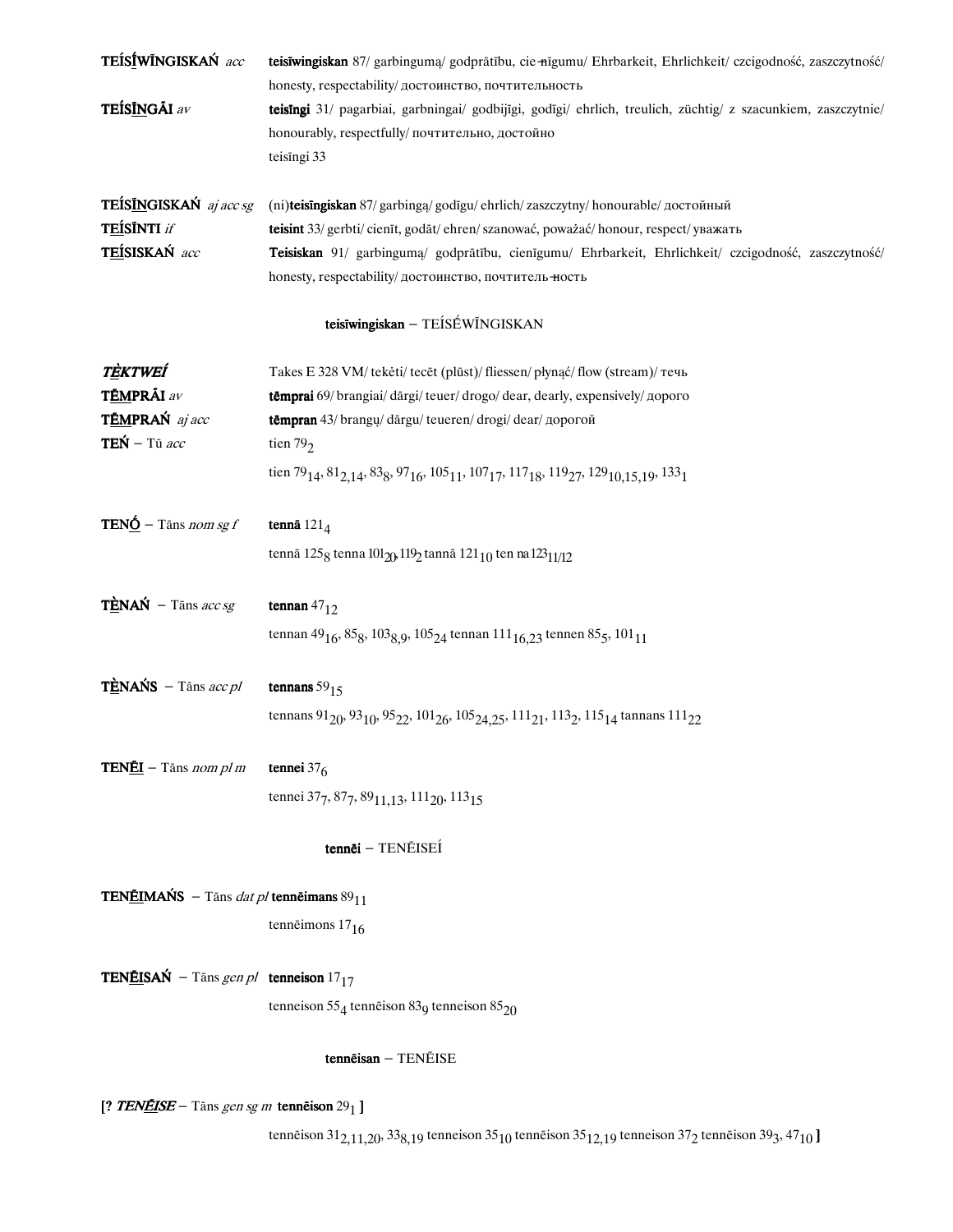### [? TENĒISEÍ – Tāns dat sg f tennēi  $121_3$ ]

## [? TENĒISM $\acute{\varphi}$  – Tāns *dat sg m* tennēismu 43<sub>19</sub>

(en)tennēismu  $43_{20}$  tennijsmu  $33_{12}$ ]

**TENÈSAŃ** – Tāns *n degen* (ka)tanassen I 7/jo (kas nors)/viņa (kaut kas)/Seines (das seine)/jego (coś)/of him (smth.)/евоное (его) (ka)tanæssen II 7 tennēisan 12513

**TENÈSAŃ** – Tāns acc sg m degen tennēisan  $125_{17}$ 

**TENÈSE** – Tāns gen sg m tennessei 39<sub>8</sub>

**TENÈSM** $\acute{\Phi}$  – Tāns *dat sg m* tennesmu 121<sub>2</sub>

tennesmu  $131<sub>9</sub>$  tenesmu  $43<sub>20</sub>$ 

**TÉNSEÍTÉ** - Tēnstweī ip 2 pl tenseiti 93

| <b>TÉNSÍS</b>    | Teausis E 254/ gražulas/ disele/ Deichsel/ dyszel/ pole (of a cart)/ дышло                                                                                                                                                                                                                         |
|------------------|----------------------------------------------------------------------------------------------------------------------------------------------------------------------------------------------------------------------------------------------------------------------------------------------------|
| <b>TÉNSÍTWEÍ</b> | entēnsīts 59 drv/ traukyti, tąsyti/ raustīt, staipīt, vilkt/ schleppen, ziehen (wiederholt)/ ciągać, włoczyć/ drag                                                                                                                                                                                 |
|                  | (many times), pull (many times), tug (many times)/ таскать                                                                                                                                                                                                                                         |
| <b>TÉNSTWEÍ</b>  | tienstwei 73/ patraukti, traukti, tempti/ aizraut (pievilkt), pievilkt, vilkt (paraut), stiept/ anreizen (anziehen),                                                                                                                                                                               |
|                  | reizen (anziehen), anziehen (ziehen), anziehen (reizen), ziehen/ ciągnąć, przyciągnąć, pociągnąć/ drag                                                                                                                                                                                             |
|                  | (once), pull (once), tug (once), draw (tug)/ тащить, влечь, завлечь, тянуть                                                                                                                                                                                                                        |
| <b>TÉNTI</b> av  | tēnti 17/ dabar/ tagad/ jetzt, nun/ teraz/ now/ теперь, сейчас                                                                                                                                                                                                                                     |
|                  | tēnti 37, 91, 115                                                                                                                                                                                                                                                                                  |
| TÉR av           | <b>ter</b> $115$ / tik/ tikai/ nur/ tylko/ only/ только, лишь                                                                                                                                                                                                                                      |
|                  | ter 59, 65, 73, 95, 121                                                                                                                                                                                                                                                                            |
| TÉRPÓ            | enterpon 17 VM/ nauda/ labums (derīgums)/ Nutzen, Vorteil (Nutzen)/ korzyść, zysk, pożytek (zysk)/ use                                                                                                                                                                                             |
|                  | (profit), profit (use)/польза, выгода                                                                                                                                                                                                                                                              |
|                  | TÉRPÍNS, gen TÉRPINAS, aj anterpinsquan I 5 VM/ naudingas/ lietderīgs, derīgs (lietderīgs)/ nützlich/ korzystny, użyteczny/ useful,                                                                                                                                                                |
|                  | profitable/полезный                                                                                                                                                                                                                                                                                |
| TÉRPTWEÍ         | enterpon 17 VM/ vešėti/ kuplot/ gedeihen/ plenić się/ thrive/ процветать, буйно расти                                                                                                                                                                                                              |
| TESTAMÉNTAŃ n    | testamentan I 13/testamentas/testaments, Derība/Testament/testament/testament/3aBeT, завещание                                                                                                                                                                                                     |
|                  | Testamenten II 13 Testaments 75                                                                                                                                                                                                                                                                    |
| TÉTA av          | <b>tīt</b> 69 <sub>10</sub> / taip/ tā/ so/ tak/ so, thus, this way, that way/ $\text{rank}$                                                                                                                                                                                                       |
|                  | Tit 67 <sub>13</sub> , 71 <sub>2</sub> tit 71 <sub>17</sub> , 79 <sub>9</sub> , 81 <sub>9</sub> Tit 91 <sub>4,8,12,21</sub> , 99 <sub>20</sub> , 101 <sub>4</sub> , 103 <sub>3,4</sub> , 105 <sub>1,19</sub> , 107 <sub>10</sub> , 123 <sub>14</sub> Tijt 55 <sub>10</sub> tijt 93 <sub>15</sub> , |
|                  | 113 <sub>21</sub> tījt 117 <sub>1</sub> tijt 117 <sub>24.25.26</sub> Tijt 117 <sub>27</sub> Tyt 125 <sub>5</sub> Tit 73 <sub>21</sub>                                                                                                                                                              |
| <b>TÉTA</b>      | tīt 69 <sub>28</sub> / taigi, vadinas/ tātad/ also/ a więc, więc/ then (now then), therefore, hence, consequently/ итак,<br>следовательно                                                                                                                                                          |
|                  | Tīt 653, 1017, 103 <sub>14.25</sub> tīt 115 <sub>8</sub> , 117 <sub>15</sub> tijt 51 <sub>6</sub> Tit 83 <sub>18</sub>                                                                                                                                                                             |
| TÉTAT av         | titet $37_{11}$ / taip, taigi/ tā, tātad/so, also/ tak, więc/so, thus, hence (consequently)/ так, итак                                                                                                                                                                                             |
|                  | titet 57 <sub>23</sub> , 69 <sub>9</sub> Titet 69 <sub>24</sub> titet 79 <sub>22</sub> , 99 <sub>22</sub> Titet 101 <sub>26</sub> titet 105 <sub>21</sub> , 107 <sub>14</sub> Titet 107 <sub>19</sub> , 111 <sub>17</sub> titet 115 <sub>12</sub> titat                                            |
|                  | 57 <sub>18</sub> tittet 109 <sub>4</sub> , 131 <sub>13</sub>                                                                                                                                                                                                                                       |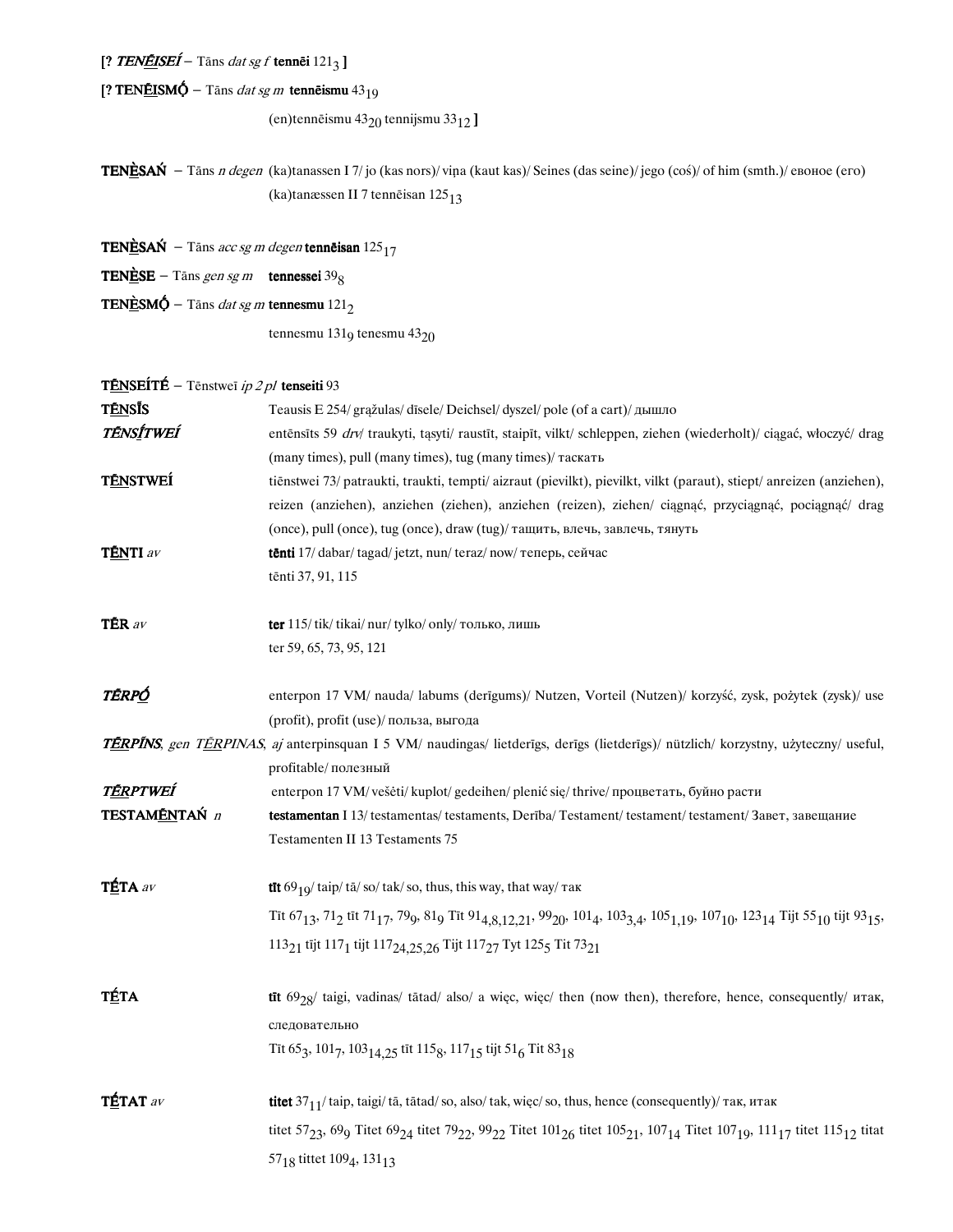| TÉTÍS                                                                  | <b>Thetis</b> E 171/senelis/vectevs/Großvater/dziadek/grandfather/дед (отец отца)                                                              |
|------------------------------------------------------------------------|------------------------------------------------------------------------------------------------------------------------------------------------|
| TÉWELÍS - Tēws dm                                                      | thewelyse BPT                                                                                                                                  |
| <b>TÉWS</b>                                                            | Thewis E 176/ dėdė/ tēvocis/ Onkel/ stryj/ uncle/ дядя                                                                                         |
|                                                                        |                                                                                                                                                |
|                                                                        | thoi $Gr - T\tilde{O}I$                                                                                                                        |
| $TI - Ti$ acc encl                                                     | Warbo thi Dewes Gr                                                                                                                             |
|                                                                        | TÌKÃRS, gen TÌKRAS, aj nom sg m tickars 470/ tikras (teisingas), tikslus/ īsts, pareizs/ recht (echt), echt/ słuszny, dokładny/ correct, right |
|                                                                        | (precise), exact/ правильный, настоящий, верный (правильный), точный                                                                           |
|                                                                        | tickars 61, 77 tickers Gr                                                                                                                      |
| <b>TIKINAÍTÉ</b> – Tikīnti <i>ip 2 pl</i> tickinnaiti 105              |                                                                                                                                                |
| TIKINIMÉ - Tikīnti ps 1 pl tickinnimai 35                              |                                                                                                                                                |
|                                                                        | teckinnimai 37                                                                                                                                 |
|                                                                        |                                                                                                                                                |
| <b>TIKÍNTI</b> if                                                      | tickint 69/ daryti (padaryti), gaminti/ izdarīt/ machen/ robić (zrobić), zrobić/ make (produce), produce /                                     |
|                                                                        | делать (производить)<br>teckint 101                                                                                                            |
|                                                                        |                                                                                                                                                |
| <b>TIKINUNS</b> – Tikint <i>pc pt ac</i> tykynnons II 7                |                                                                                                                                                |
| <b>TIKRÓ</b> – Tikārs nom sg f tickra 97                               |                                                                                                                                                |
| <b>TIKR<u>ÕI</u></b> – Tikārs nom pl m <b>tickrai</b> 47 <sub>10</sub> |                                                                                                                                                |
| TÌKRAÍ dat sg f                                                        | tickray I 9/ dešinei/ labajai (pusei)/ rechter (zur rechten Seite)/ prawej (stronie)/ to the right/ правой                                     |
|                                                                        | (стороне)                                                                                                                                      |
|                                                                        | tickaray II 9                                                                                                                                  |
| TÌKRAŃ - Tikārs acc                                                    | tickran 119                                                                                                                                    |
|                                                                        | tickran 123 (ni)tickran 81                                                                                                                     |
| TIKRÓMAÍ aj nom pl m                                                   | tickrōmai 63/ teisūs, teisėti/ taisnīgi/ gerechte/ prawomocni/ right (righteous), just (righteous), rightful/                                  |
|                                                                        | правые (прав'ы)                                                                                                                                |
| <b>TIKRÓMEN</b> acc sg f                                               | tickrōmien 43 $_4$ / dešinę (pusę)/ labo (pusi)/ rechte (Seite)/ prawą (stronę)/ right side/ правую (сторону)                                  |
|                                                                        | tickrömien 127                                                                                                                                 |
| TIKRÓMISKAŃ aj acc sg                                                  | tikrōmiskan $45_{13}$ / teisų, teisingą/ taisnīgu/ richtigen/ sprawiedliwy/ correct, just (righteous), righteous/                              |
|                                                                        |                                                                                                                                                |
|                                                                        | правильный                                                                                                                                     |
|                                                                        | tickrōmiskan 45 <sub>18</sub>                                                                                                                  |
| TIKRÓMISKAŃ acc                                                        | tickrömiskan 35/ teisingumą, teisėtumą/ taisnigumu, likumibu/ Recht (Rechtlichkeit), Gerechtigkeit/                                            |
|                                                                        | prawomocność, sprawiedliwość/ rightness, justice, legality/ правоту, справедливость                                                            |
|                                                                        | tickrōmiskan 43 <sub>22</sub> , 63                                                                                                             |
|                                                                        |                                                                                                                                                |
|                                                                        | $tien - TEN$                                                                                                                                   |

tiēnstwei - TÉNSTWEÍ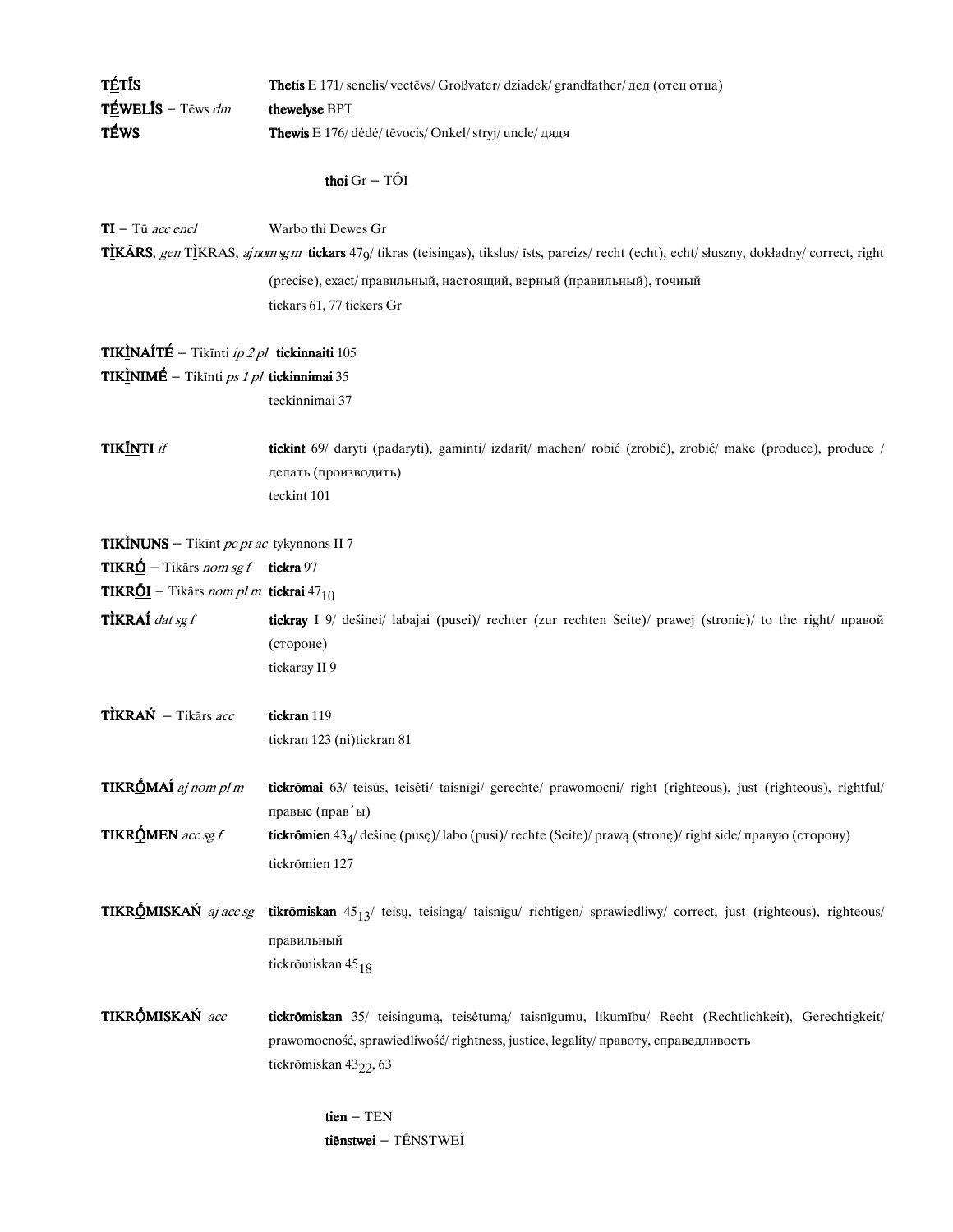| TIĹTAŃ n                                            | Stabynotilte DK/tiltas/tilts/Brücke/most/bridge/MOCT                                                       |
|-----------------------------------------------------|------------------------------------------------------------------------------------------------------------|
| TÌMÃRS, gen TÌMRAS, aj                              | tymmer lacus ON MK/ tamsus/ tumšs/ dunkel/ ciemny/ dark/ темный                                            |
| TÌMRAŃ n                                            | tymmer lacus ON MK/ tamsa/ tumsa/ Finsternis/ ciemno (ciemność)/ darkness, dark (darkness)/ темнота,       |
|                                                     | тьма                                                                                                       |
| TIMS, gen TIMAS                                     | Kymis E 501/ tymas/safjāns/Saffianleder/safian/ morocco/сафьян                                             |
| TIMS, gen TIMAS                                     | Kymis E 501/ prijuostė odinė/ ādas priekšauts/ Lederschürze/ fartuch skórkowy/ leather apron/ передник     |
|                                                     | кожаный                                                                                                    |
| $TI\acute{N}$ – Tū acc                              | $\tan 107$                                                                                                 |
| <b>TÍNKLAŃ</b> n                                    | Sasintinklo E 697 VM/tinklas/tīkls/Netz/sieć/net (meshes)/сеть                                             |
| <b>TIRT</b> $f$ – Tirts nom sg f                    | Tirti 51                                                                                                   |
| $T\bar{I}RT\bar{I}s - Tirts$                        | Tirtis II 5                                                                                                |
| $T \underline{IR} T J A \acute{I} -$ Tirts dat sg f | Tīrtsmu 63                                                                                                 |
| TIRTJAŃ – Tīrts acc sg                              | tīrtian 127                                                                                                |
|                                                     | tirtien II 7 tīrtin 37 Tirtin I 7 tīrtan 43                                                                |
|                                                     |                                                                                                            |
| <b>TIRTS</b> ord                                    | Tīrts 29/ trečias/ trešais/ dritte/ trzeci/ third/ третий                                                  |
|                                                     | Tīrts 45 Tirts I 5                                                                                         |
|                                                     |                                                                                                            |
| $TIR$ TSMQ – Tīrts <i>dat sg n</i>                  | Tīrtsmu 61                                                                                                 |
|                                                     | Tīrtsmu 105                                                                                                |
|                                                     |                                                                                                            |
| <b>T</b> ÌSTÍS                                      | Tisties E 184/ uošvis/ sievastēvs/ Schwiegervater (Vater der Ehefrau)/ teść/ father in law/ тесть          |
|                                                     |                                                                                                            |
|                                                     | titet - TĒTAT                                                                                              |
|                                                     | tlāku - TÕLKÓ                                                                                              |
|                                                     | $Tollin - TULAN$                                                                                           |
|                                                     | $Tols - TÜLS$                                                                                              |
|                                                     | <b>Torbis</b> $E -$ Corbis $E$                                                                             |
|                                                     | $\text{to}\bar{\text{u}}$ – TŪ                                                                             |
|                                                     | $\text{toülan} - \text{TULAN}$                                                                             |
|                                                     | toūls $-$ TŪLS                                                                                             |
|                                                     | $trapt - TREF$                                                                                             |
|                                                     |                                                                                                            |
| <b>TRÓSKEÍLÍS</b>                                   | troskeilis E 343/ bandelė (pailga)/ maizīte (garena)/ Striezel (Gebäck)/ bułka (podłużna)/ roll (of bread, |
|                                                     | oblong)/ булка (продолговатая)                                                                             |
| <b>TRAZDÉ</b>                                       | Tresde E 728/strazdas/strazds/Drossel/drozd/thrush (ouzel)/дрозд                                           |
|                                                     |                                                                                                            |
|                                                     | trēnien $-$ trīnien                                                                                        |
| <b>TRÉNEN</b> acc sg f                              | [trīnien] 95/ grūmojimą, grasinimą/ draudēšanu/ Drohung, Androhung/ groźbę/ threatening, menace            |
|                                                     | (threatening)/ угрозу                                                                                      |
|                                                     |                                                                                                            |
|                                                     | trencke MBS trencke MBS                                                                                    |
|                                                     | Treonkaymynweisigis ON - TRIJAŃ KÃIMAŃ WĔISĨS                                                              |
|                                                     |                                                                                                            |
| <b>TREPTI</b> if                                    | trapt 83/ žengti/ soli spert, solot/ treten, schreiten/ kroczyć/ step/ шагнуть, шагать                     |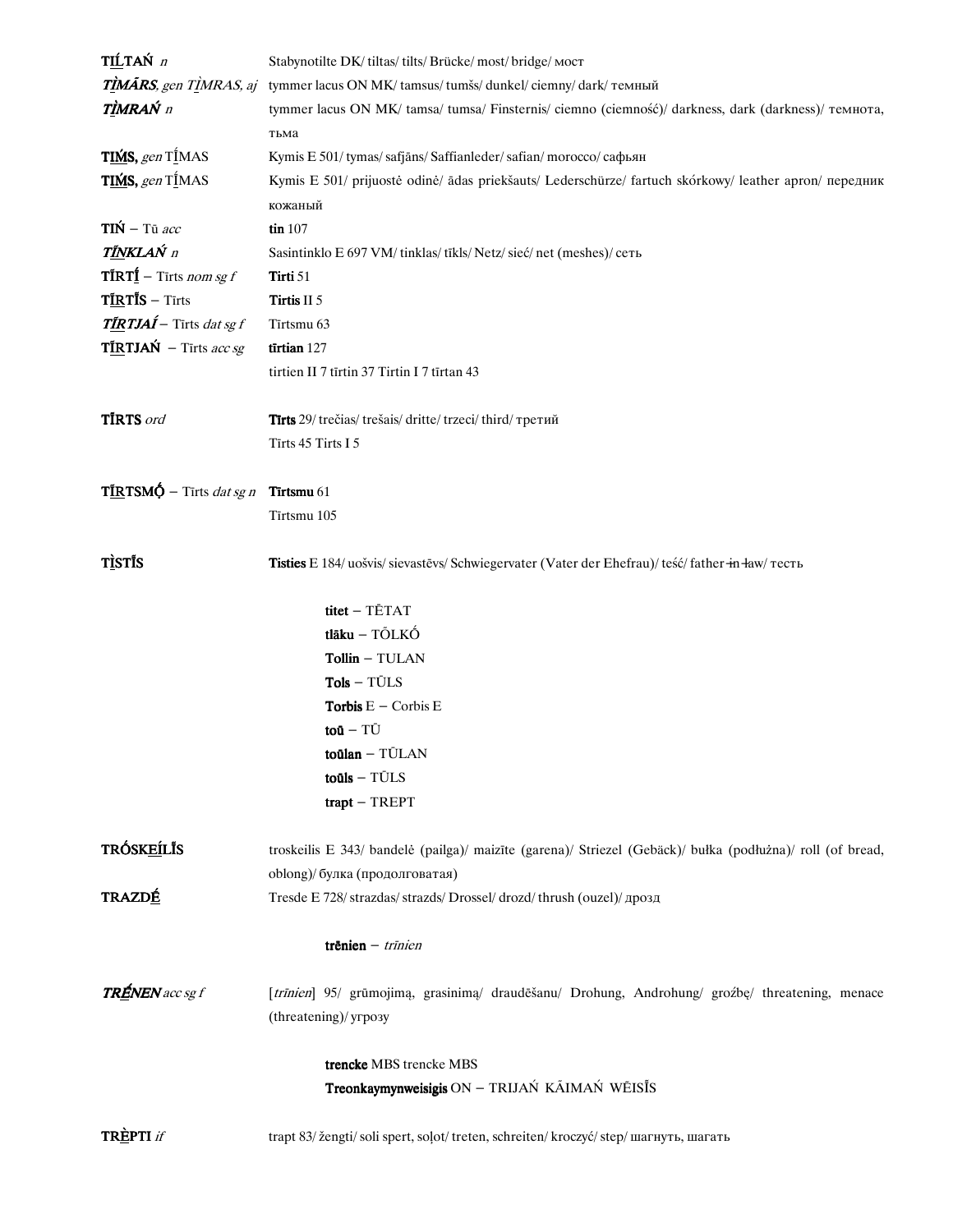### **Tresde**  $E - TRAZD\bar{E}$

| <b>*TRIJŪŃ</b> crd gen pl    | Treonkaymynweisigis ON/trijų/triju/drei/trzech/three/rpex                                                                                                                                                                    |
|------------------------------|------------------------------------------------------------------------------------------------------------------------------------------------------------------------------------------------------------------------------|
|                              | TRÌJŪŃ KĀIMAŃ WĒISĪS Treonkaymynweisigis ON/Trikaimis Veisis/Trij-eiemains Veisis/Treonkaimanweisis/Treonkaiman-weisis/                                                                                                      |
|                              | Treonkaimanweisis/ Триянкайманвейсис                                                                                                                                                                                         |
| TRÌNJA ps $3$                | trinie 39/ grūmoja, graso/ draud/ droht/ grozi, zagraża/ menaces/ грозит, угрожает                                                                                                                                           |
|                              | trinien - TRÉNEN                                                                                                                                                                                                             |
|                              |                                                                                                                                                                                                                              |
| TR <u>ĨN</u> KTWEÍ           | pertincktan 119 VM/trenkti/triekt/Hieb versetzen/stuknąć, trzasnąć (uderzyć)/ hit (bang), strike (bang)/                                                                                                                     |
|                              | треснуть                                                                                                                                                                                                                     |
| TRIŃSNAŃ acc                 | trinsnan 93/ keršijima/ atriebšanu/ Rächen, Rache/ zemsta/ vengeance, revenge/ мщение, месть                                                                                                                                 |
| TRIŃTAWINĪ nom sg f          | Trintawinni 89/ keršytoja/ atriebēja/ Rächerin/ mścicielka/ avengeress/ мстительница                                                                                                                                         |
|                              |                                                                                                                                                                                                                              |
|                              | troskeilis $E - TRÓSKEÍL\overline{I}S$                                                                                                                                                                                       |
|                              | Trumpstis E - KRUMPSTIS                                                                                                                                                                                                      |
|                              | Trupeyle E - KRUPEILĒ                                                                                                                                                                                                        |
|                              |                                                                                                                                                                                                                              |
| <b>TRUPS</b>                 | Trupis E 634/ rąstagalys, trinka/ klucis/ Klotz, Holzklotz/ kłoda/ junk (stump), stump (junk), wood block/                                                                                                                   |
|                              | колода                                                                                                                                                                                                                       |
| <b>TRÙPTWEÍ</b>              | Trupis E 634 VM/ trumpėti/ saīsināties, īsākam kļūt/ verkürzen sich, kürzer werden/ skracać się, krótszym                                                                                                                    |
|                              | stawać się/shorten i, grow shorter/укорачиваться, сокращаться                                                                                                                                                                |
|                              |                                                                                                                                                                                                                              |
|                              | Truso – DRŪSÓ                                                                                                                                                                                                                |
|                              |                                                                                                                                                                                                                              |
| <b>TRUSTINS</b> acc pl       | Dmskins E 84/ sierą ausies / sēru (ausu)/ Ohren schmalz/ woskowina/ ear wax/ cepy (ушную)                                                                                                                                    |
| <b>TRUSTINS</b> acc pl       | Dmskins E 84/ puvėsius/ trūdus/ Vermodertes, Verfaultes/ próchno/ rot/ гниль                                                                                                                                                 |
| <b>TRÙSTWEÍ</b>              | Dmskins E 84 VM/trupėti/drupt/zerbröckeln i/kruszyć się/crumble i/крошиться                                                                                                                                                  |
| $T\acute{U}$ pn 2 nom sg     | <b>tū</b> $67_{13}$ / tu/ tu/ du/ ty/ you (thou), thou/ ты                                                                                                                                                                   |
|                              | Tou $27_{6,13}$ , $29_{8,17}$ , $31_{8,17}$ , $33_{5,15}$ , $35_{6,17}$ tou $67_5$ tou $67_6$ , $69_{24}$ , $71_{4,17}$ tou $79_1$ tou $79_2$ Tou $79_{14}$ tou $81_2$ tou                                                   |
|                              | $81_{13}$ toū $81_{14}$ Toū $83_{10}$ (kan)tou $105_2$ tou $105_{7,11,16,16}$ , $109_6$ , $125_9$ toū $133_2$ Tou II $5_{3,6,9,12,15,17,19,21}$ ,                                                                            |
|                              | $7_2$ , $7_5$ Thou I $5_{3,6,9,12,15,17,19,21}$ , $7_2$ , $7_5$ thou II 9 tau 119 <sub>29</sub> ton 81 <sub>9</sub> tuo 119 <sub>10</sub> tu 47 <sub>6</sub> , 67 <sub>3,7</sub> , 71 <sub>1,12</sub> , 79 <sub>9,12</sub> , |
|                              | $81_{1,9}$ , $83_8$ , $89_1$ , $99_{18}$ Tu $105_{3,9}$ tu $105_{14,15}$ , $109_{12}$ , $117_{24}$ , $127_{3,7,19}$ , $129_3$ , $131_{16}$ (iquoi)tu 79 <sub>9</sub> thu I 9, Gr tu                                          |
|                              | Gr tho (neaw) BPT du $85_{14}$                                                                                                                                                                                               |
|                              |                                                                                                                                                                                                                              |
| TÚBÓ                         |                                                                                                                                                                                                                              |
| <b>TUK<u>Õ</u>RĪS</b>        | Tubo E 448/ tūbas (veltinys), veltinys/ veltenis/ Filz/ filc, pilsn/ felt/ войлок<br>Tuckoris E 454/ audėjas/ audējs/ Weber/ tkacz/ weaver/ ткач                                                                             |
| TÙLAŃ – TŨLS no acc          | Tollin $91_{10}$                                                                                                                                                                                                             |
|                              |                                                                                                                                                                                                                              |
| TÚLAŃ av                     | tūlan 55/ daug/ daudz/ viel/ dużo, wiele/ many, much/ много                                                                                                                                                                  |
|                              | toūlan 105                                                                                                                                                                                                                   |
| TŪLAW <u>ÕR</u> TĒS nom pl f |                                                                                                                                                                                                                              |
|                              | Tusawortes E 131/ viduriai/ iekšas/ Eingeweide/ wnętrzności/ intestines, entrails (intestines)/ внутрен ности                                                                                                                |
| TULDÍSNAŃ acc                | (тела)<br>tuldīsnan 89/ džiaugsmą/ prieku/ Freude/ radość/ joy/ радость                                                                                                                                                      |
| <b>TULNINEI</b> ps 2 sg      |                                                                                                                                                                                                                              |
|                              | tūlninai 131/ daugini, gausini/vairo, pavairo/mehrst, vermehrst/mnożysz, pomnażasz/multiply, increase tr/                                                                                                                    |
|                              | множишь, умножаешь, преумножаешь                                                                                                                                                                                             |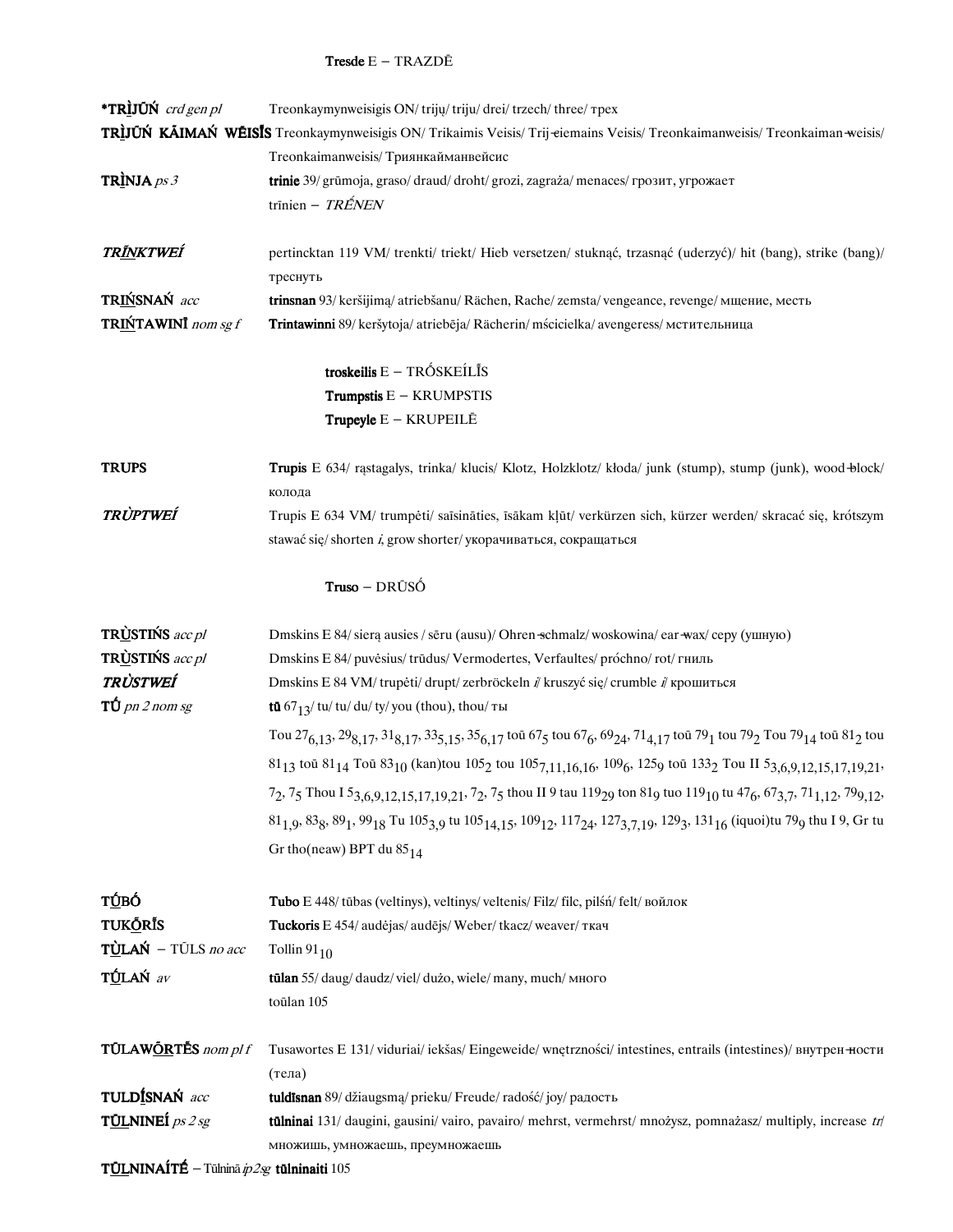| <b>TŪLS</b> , gen TULAS, no | Tols $91_{10}$ muitas/ muita/ Zoll/ clo/ duty (customs), customs (duty)/ пошлина |
|-----------------------------|----------------------------------------------------------------------------------|
| $TOLS$ av cp                | toūls 69/ daugiau/ vairāk/ mehr/ wiecej/ more/ больше                            |
|                             | toūls 73, 133                                                                    |

#### Tunclis  $E - KUNKLIS$

**TÙRI** – Turētweī *ps 2 (3) sg* tur I 5<sub>3</sub>

tur I 5<sub>6,9,12,15,17,19,21</sub>, 7<sub>2,5</sub>, II 5<sub>3,6,9</sub>,12,15,17,19,21, 7<sub>2,5</sub>

TURÉJEÍ - Turētweī ps 2 sg turei  $81_2$ 

turei 89<sub>1</sub> (ni)turei 105<sub>9</sub> turei 105<sub>11,13,17</sub>

TURÉJA – Turētweī  $ps3$  turei 63 $16$ 

turei 87 $_{\rm 1,7}$  Turei 87 $_{\rm 20}$  turei 95 $_{\rm 2}$ , 105 $_{\rm 5}$ , 107 $_{\rm 12}$ , 109 $_{\rm 3,4}$  turrei 105 $_{\rm 12}$  ture(di) 65 $_{\rm 15}$ 

turī-TURä- Turpelis  $E -$ Curpelis E turretwey - TURĒTWEÍ turri - TURIJ

TURÉLAÍ - Turētweī cn 3 (ni)turrīlai  $111_{21}$ 

turrīlai 103 $_{12}$ , 115 $_5$  turīlai 99 $_{11}$ 

TURÉLIMÉ - Turētweī *cn 1 pl* turrīlimai  $113_{23}$ 

**TURÉTI** if - Turētwei turīt 27<sub>10</sub>

turrit  $99_{19}$ 

**TURĖTWEÍ** turrītwei 27<sub>7</sub>/ turėti/ būt N D/ haben, besitzen, sollen/ mieć, musieć/ have/ иметь, обладать, должным быть turrettwey I 5 turryetwey II 5

TÙRIJÓ – Turētweī *ps 1 sg* turri 57<sub>15</sub>

TÙRIJEÍ - Turētweī ps 2 sg turri 27 $_{13}$ 

(ni)turri 27<sub>6</sub> turri 29<sub>8,17</sub> (ni)turri 31<sub>8,17</sub>, 33<sub>5,17</sub> turri 35<sub>6</sub> (ni)turri 35<sub>17</sub> turri 67<sub>13</sub>, 79<sub>2</sub>, 105<sub>3,14</sub> thueri Gr

TÙRIJA - Turētweī  $ps3$  turri 274 turri 39<sub>15</sub>, 47<sub>5</sub>, 57<sub>22</sub>, 59<sub>5</sub>, 65<sub>6</sub> (ni)turri 69<sub>21</sub> turri 71<sub>7</sub>, 73<sub>2,5,12</sub>, 77<sub>7,4,21</sub>, 83<sub>2,18</sub>, 85<sub>5,7</sub>, 87<sub>17</sub>, 89<sub>12,18</sub>, 91<sub>8</sub>, 99<sub>20</sub>, 103<sub>14</sub>, 105<sub>4</sub>, 111<sub>4</sub> turri(di) 65<sub>17</sub>

 $TÙRIMÉ - Turētweī *ps 1 pl* turrimai 27<sub>9</sub>$ 

turrimai 27<sub>16</sub>, 29<sub>11</sub>, 31<sub>1,10,1</sub>9, 33<sub>7,18</sub>, 35<sub>2,9</sub>, 37<sub>1</sub>, 39<sub>2,7</sub>, 47<sub>9,12</sub>, 65<sub>3,20</sub>, 111<sub>17</sub>, 123<sub>21</sub>, 131<sub>9</sub>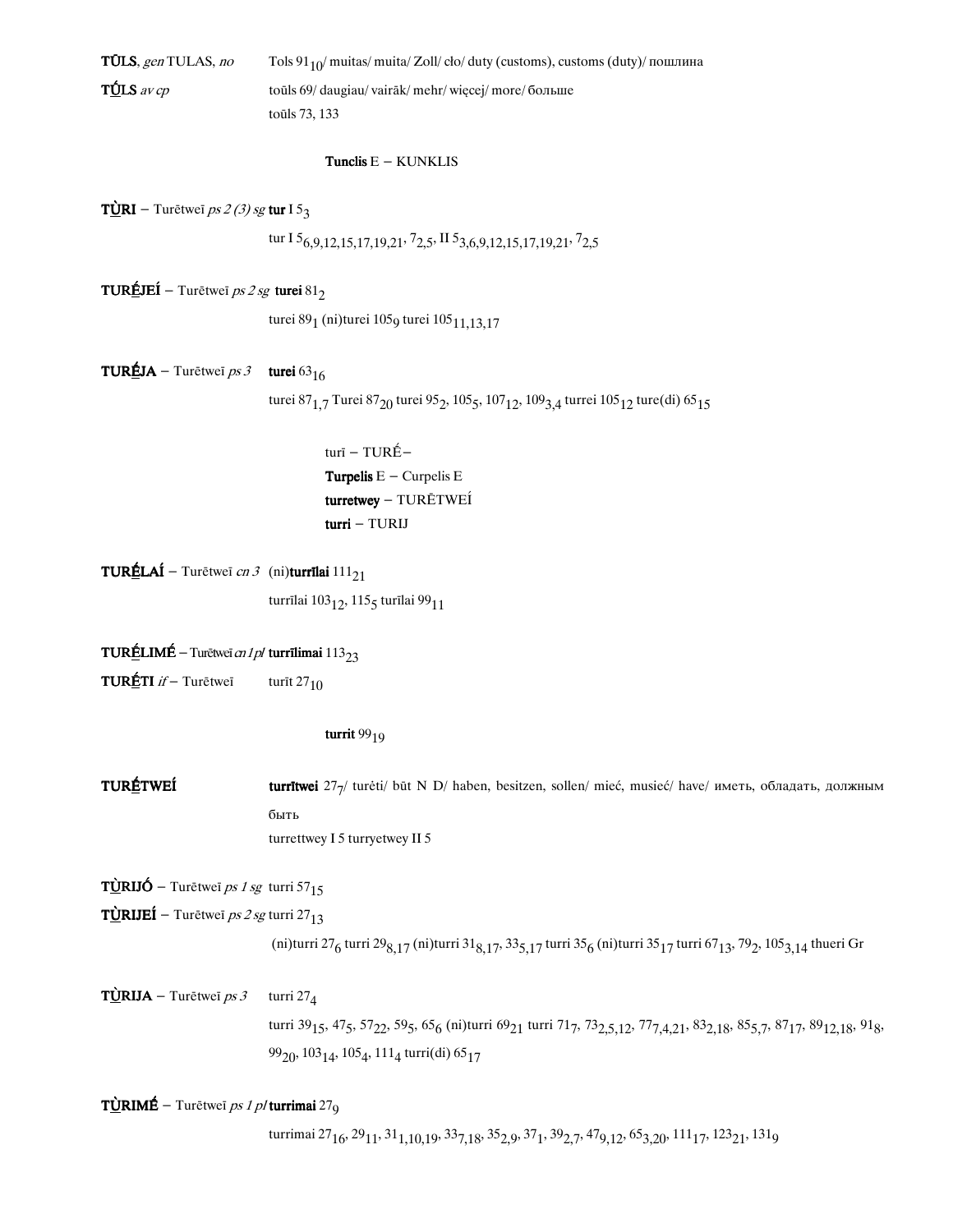$T\underline{\dot{U}}$ RITÉ – Turētweī *ps 2 pl* turriti 91<sub>6</sub>

turriti  $95<sub>23</sub>$ 

 $T\angle$ RITÉ – Turētweī *ip 2 pl* turriti 897

### Tusawortes  $E - T\overline{U}LAW\overline{O}RT\overline{E}S$

| TUSÉSEÍ op                  | tussise 99/ tyli tegu/ klusē (lai klusē)/ schweige/ niech milczy/ be silent, keep silence/ пусть молчит   |
|-----------------------------|-----------------------------------------------------------------------------------------------------------|
| <b>TÚSIMTAŃS</b> crd acc pl | <b>tūsimtons</b> 37/tūkstančius/tūkstošus/tausende/tysiecy/thousands/тысячи                               |
| $T\angle$ SNAŃ aj acc sg    | <b>tusnan</b> 91/tyly/klusu/stilles/cichy/silent, still (silent), calm (still), soft (still)/ $\tau$ ихий |

Tussis  $E - KUS\overline{I}S$ tussise - TUSĒSEÍ Tuylis  $E - KUILIS$ twaia - TWAJA

**TWŐIS**, gen TW<u>ŐI</u>SE, pnpo2sgnomsgm twais  $37_{12}$ / tavo/tavs/dein/twój/your (thy), thy, thine/ твой

twais 47<sub>15</sub>, 49<sub>14</sub> Twais 51<sub>5</sub> twais 79<sub>19</sub> Twais 81<sub>19</sub> twais 105<sub>4, 5</sub>, 131<sub>21</sub>, 133<sub>2</sub>, 19<sub>14, 15</sub> Twais I 9<sub>16</sub> tways II 9<sub>14</sub> Tways II  $9_{16}$ 

**TW<u>ÕI</u>SE** – Twāis (Tū) gen sg **twaise**  $35_{17}$ 

twaise 105<sub>10,14</sub>, 109<sub>9</sub>, I,II 5, twaisei 27<sub>13</sub>, 35<sub>6</sub>, 119<sub>5,19</sub>, 121<sub>11</sub>, 131<sub>21</sub> twaisai 117<sub>20</sub> twaisei I 7<sub>2,5</sub>

**TW<u>ÕI</u>SJS** – Twais *degengensg* twaysis II  $7<sub>2</sub>$ twaysis II  $7<sub>5</sub>$ 

**TWAJ<u>Ó</u>** – Twāis nom sg f twaiā 79<sub>25</sub> twayia II 916

**TWÀJAŃ** – Twāis *acc sg* twaian 29<sub>17</sub> twaian 33<sub>16</sub>, 67<sub>2</sub>, 71<sub>10</sub>, 79<sub>12,23</sub>, 81<sub>12</sub>, 83<sub>10,16</sub>, 85<sub>13</sub>, 97<sub>16</sub>, 99<sub>18</sub>, 105<sub>14</sub>, 109<sub>11,13</sub>, 117<sub>18,19,21,28</sub> (no)twaian 119<sub>11</sub> twaian 119<sub>14,17,28</sub>, 123<sub>1</sub>, I 5<sub>12</sub> twaien I 5<sub>22</sub> twayien II 5<sub>12,22</sub>

**TW**AJANS - Twais *acc pl* twaians 71<sub>19</sub> twaians 79<sub>18</sub>, 81<sub>18</sub>, 83<sub>15</sub>, 129<sub>17</sub>

**TWÀJAS** – Twāis gen sg m twaias  $119_{21}$ twaias  $133<sub>5</sub>$ 

**TW** $\angle$ **JŐS** – Twāis gen sg f twaias 119<sub>3</sub>

**TW** $\angle$ **JÓS** – Twāis nom pl f twaias 131<sub>16</sub>

**TW** $\angle$ **JŐSE** – Twāis gen sg f twaiasei 1057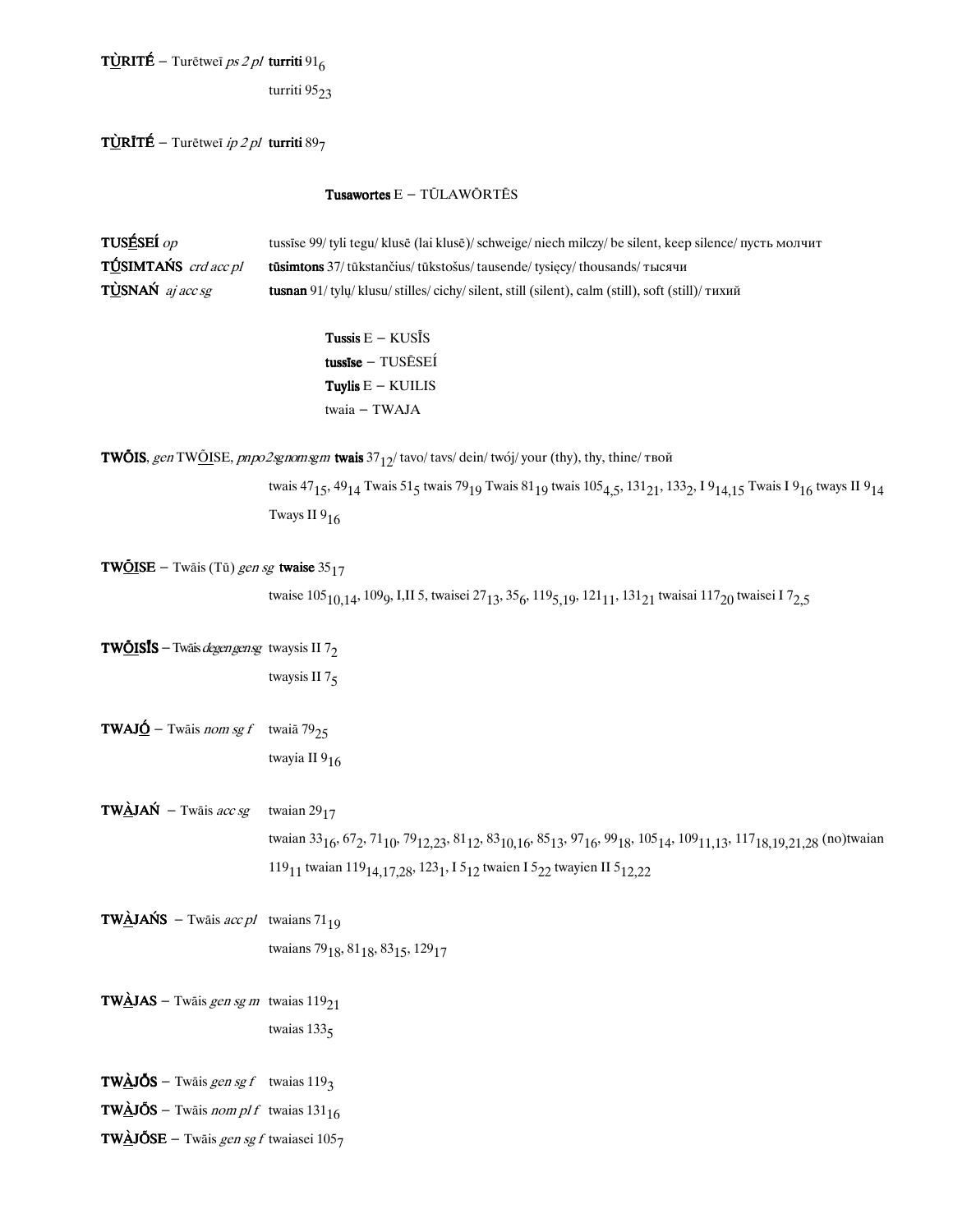$TW$  $\Delta$ JÕSEÍ – Twāis *dat sg f* twaiāsmu 79<sub>1</sub>

**TWAJ<u>À</u>SM** $\acute{\Phi}$  – Twāis *dat sg m* twaismu 121<sub>9</sub>

twaiāsmu $131_{\small 19}$ 

[? TWAJ $\underline{\text{6}}$ SM $\acute{\text{9}}$  – Twāis *degensg f datsg m* twai āsmu  $105_4$ ]

| TWÀKSTAŃ <i>n</i> | Twaxtan E 553/ vanta/ pirtsslota/ Badequast/ miotla (do łaźni)/ brushwood (broom) for bathing/ веник                                                       |
|-------------------|------------------------------------------------------------------------------------------------------------------------------------------------------------|
|                   | (банный)                                                                                                                                                   |
| TWÀKTWEÍ          | Twaxtan E 553 VM/vanoti, perti/pert/mit Quast baden/chlastać (miotha hazienna)/bath by whipping with a                                                     |
|                   | $brushwood/nap$ ить (веником)                                                                                                                              |
| TW <u>ÕN</u> KSTÓ | <b>Tuwangste</b> ON/tvenkinys, kūdra/dīķis/Teich/sadzawka, staw/pond (dam), dam (pond)/пруд                                                                |
| <b>TWÓRIS</b> $f$ | Coaris E 232/ šalinė/ piedarba nodalījums sienam/ Banse/ gumna część dla siana/ mow (hayloft), hayloft/                                                    |
|                   | сеновал (часть гумна)                                                                                                                                      |
|                   | <b>Twaxtan</b> $E - TWAKSTAN$                                                                                                                              |
|                   | $tway - twai$                                                                                                                                              |
| TWÉNKTWEÍ         | Tuwangste ON VM/ tvenkti/ aizsprostot (ūdeni)/ stauen (abdämmen), abdämmen, eindämmen/ tamo wać<br>(wode)/ dam up/ прудить (запрудить), запрудить (водоем) |

tykynnons  $II$  – TIKINUNS

# **U** [WU ?]

#### $\textbf{ucka} - \textbf{UKA}$

| <u>Ú</u> DRÓ<br>$\dot{U}$ KA <i>pf sp</i> | <b>Udro</b> E 667/ $\bar{u}$ dra/ $\bar{u}$ drs/Otter (Fischotter), Fischotter/wydra/otter/ $B$ ыдра<br>ucka 47/visų sp/vis-sp/sp/naj-sp/most sp/наи-sp |
|-------------------------------------------|---------------------------------------------------------------------------------------------------------------------------------------------------------|
|                                           | ucka 93, 133 ucka (lāngwingiskai) 39 uka (lāngewingi -skān) 73 uckce (lāngewingiskai) 59                                                                |
| <b>UKAPI ŔMAS</b> nom sg m                | Occopirmus DK/ Ukapirmas/ Ukapirms/ Ockopirm/ Okopirm/ Оскорітт/ Окопирм                                                                                |
|                                           | $\tilde{u}$ lint – WÕLINT                                                                                                                               |
| <b>UMNAS</b> nom sg m                     | Vump $\hat{\ }$ is E 331/ ubas, krosnis duonkepė/ ceplis (maizes krāsns), krāsns (maizei)/ Backofen/ piec chlebowy/                                     |
|                                           | oven (for baking only)/ печь (для выпечки хлдеба)                                                                                                       |
| <b>UMNUDĒ</b>                             | <b>Umnode</b> E 330/ ublade (ubo trobesys), kepykla/ ceptuve (maizes ceptuve)/ Backhaus/ piekarnia/ bake house/                                         |
|                                           | пекарня                                                                                                                                                 |
| <b>UMZUS</b> av                           | ensus 89/ veltui/ velti/ umsonst/ na próżno, za darmo/ in vain/ напрасно, зря, даром                                                                    |
| <b>UNZÃI</b>                              | unsei 127/aukštyn/augšā (augšup)/oben (nach oben)/wzwyż, do góry/up, upwards/ вверх                                                                     |
|                                           | Unsai(gūbons) 43 Unsey I 9 Unsei II 9 ensai 117                                                                                                         |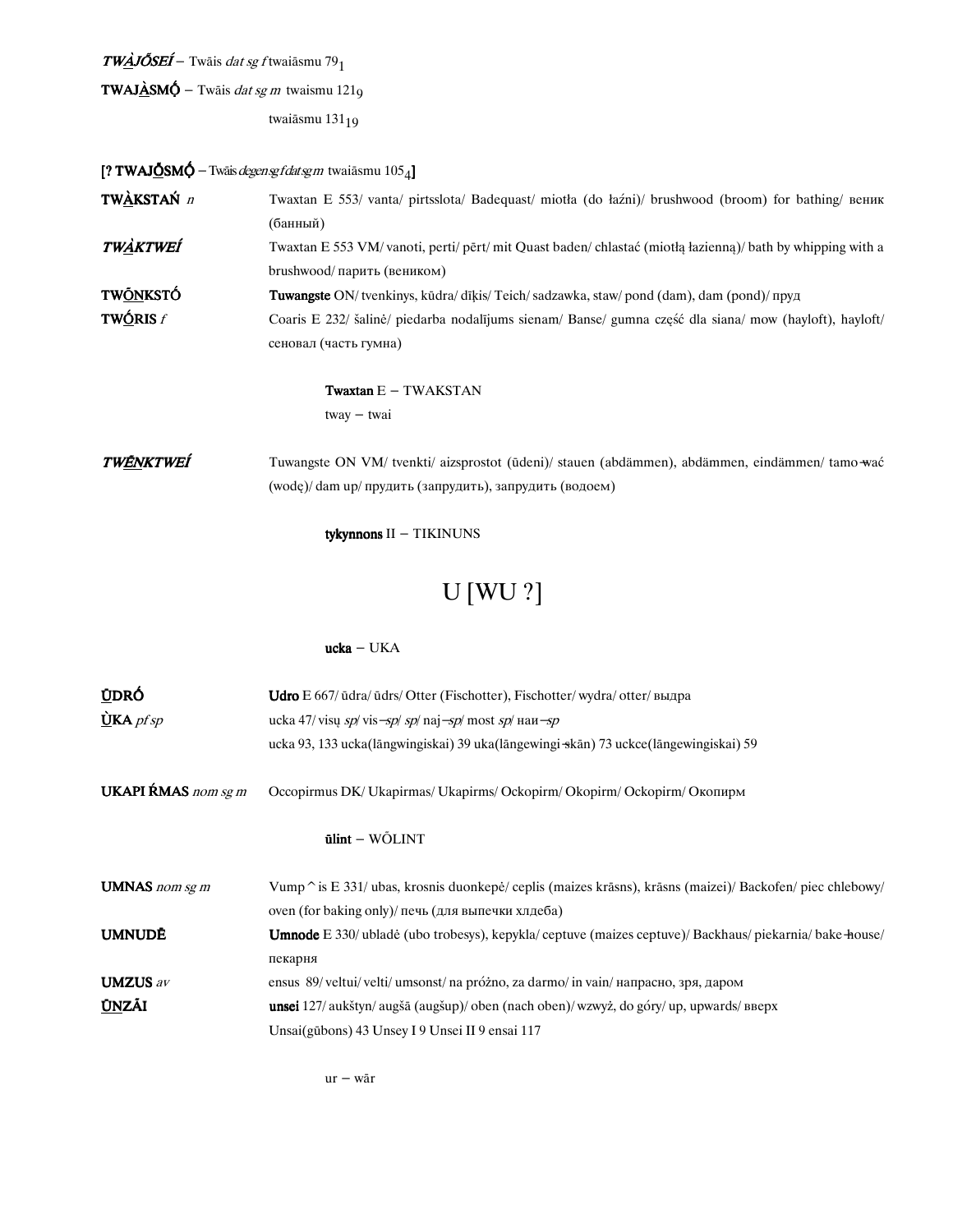# $\mathbf{V}$

 $\textbf{Valx} \, \text{E} - \text{FALKS}$ Vumpi ^ s E – UMNAS

# W

| WÕ!                                                     |                                                                                                           |
|---------------------------------------------------------|-----------------------------------------------------------------------------------------------------------|
|                                                         | O 83/ o!/ o/ oh/ o/ oh                                                                                    |
|                                                         | O 109 O 117                                                                                               |
|                                                         | Woaltis $E - W\overline{O}LTIS$                                                                           |
|                                                         | Woapis $E - W\overline{O}PS$                                                                              |
|                                                         | Woasis $E - W\overline{O}SIS$                                                                             |
|                                                         |                                                                                                           |
| WÓBÁLNÉ                                                 | Wobalne E 615/ obelis/ ābele/ Apfelbaum/jabłoń/apple +ree/ яблоня                                         |
| WÓBÉL <sup>i</sup> KÓ – wóblé dm                        | Wobelke Gr                                                                                                |
| WÓBĨLS                                                  | Wobilis E 290/dobilas/abolins/Klee/koniczyna/clover/клевер                                                |
| WÓBLÉ                                                   | Woble E 616/ obuolys/ ābols/ Apfel/ jabłko/ apple/яблоко                                                  |
|                                                         |                                                                                                           |
|                                                         | $wack - WAK$                                                                                              |
| WADÓTWEÍ                                                | perweddā 55 VM/ vedžioti/ vadāt/ herumführen/ wodzić, oprowadzać/ lead smb. here and there/ водить        |
| <b>WADULE</b>                                           | <b>Wadule</b> E 250/ ielakštis/vadulis/Pflugbaum/dyszel pługa/shaft of a wooden plough/дышло плуга        |
| WAGÓ                                                    | Waghine ON JG/vaga (upėje)/ gultne/ Furche (Flußbett), Flußbett/ łożysko/ river bed/ русло                |
| WŐG <u>ŐN</u> S                                         | Wogonis E 366/dubuo (lenktu dangčiu)/ bloda (ar izliektu vāku)/ Schüssel (mit gewölbtem Deckel)/ miska (z |
|                                                         | wygiętą pokrywą)/dish (having an arched lid)/ миска (с выгнутой крышкой)                                  |
| <b>WAGIS</b> m                                          | Wagipelki ON GN/vagis/zaglis/Dieb/złodziej/thief/Bop                                                      |
| <b>WAGNIS</b>                                           | wagnis E 244/ plūgo peilis/ arkla nazis/ Pflugeisen/ nóż pługa/ plough knife/ нож плуга                   |
|                                                         | wayden - WÕITJAN                                                                                          |
|                                                         |                                                                                                           |
| WAÍDILÉJAMÉ ps 1 pl                                     | waidleimai 29/ žyniaujame/ buram/ hexen, zaubern (hexen)/ wróżymy, czarujemy (wróżymy)/ conjure,          |
|                                                         | practise witchcraft/ колдуем, ворожим                                                                     |
| <b>WAÍDILS</b>                                          | Waidel DK/ vaidila, žynys/ vaidelotis/ Waidel, Zau-berer/ wajdelota/ sorcerer, wizard/ знахарь, вайдила   |
| WAÍDILÙTÍS - Waīdils                                    |                                                                                                           |
| WAÍDIMÉ – Waīst ps 1 pl waidimai 65                     |                                                                                                           |
| <b>WAÍDÌNA</b> $ps 3$                                   | waidinna 75/rodo/rāda/zeigen/pokazują/shows, demonstrates/показывают                                      |
| <b>WAÍDÌNA SI</b> – Waīdinā r <b>waidinnasin</b> 113    |                                                                                                           |
| <b>WAÍDITÉ</b> – Waist <i>ps 2 pl</i> waiditi 105       |                                                                                                           |
| WAÍDITÉ – Waīst <i>ip 2 pl</i> waiditi 95 <sub>16</sub> |                                                                                                           |

waidleimai - WAÍDILÉIMĒ

waiditi  $95_{22}$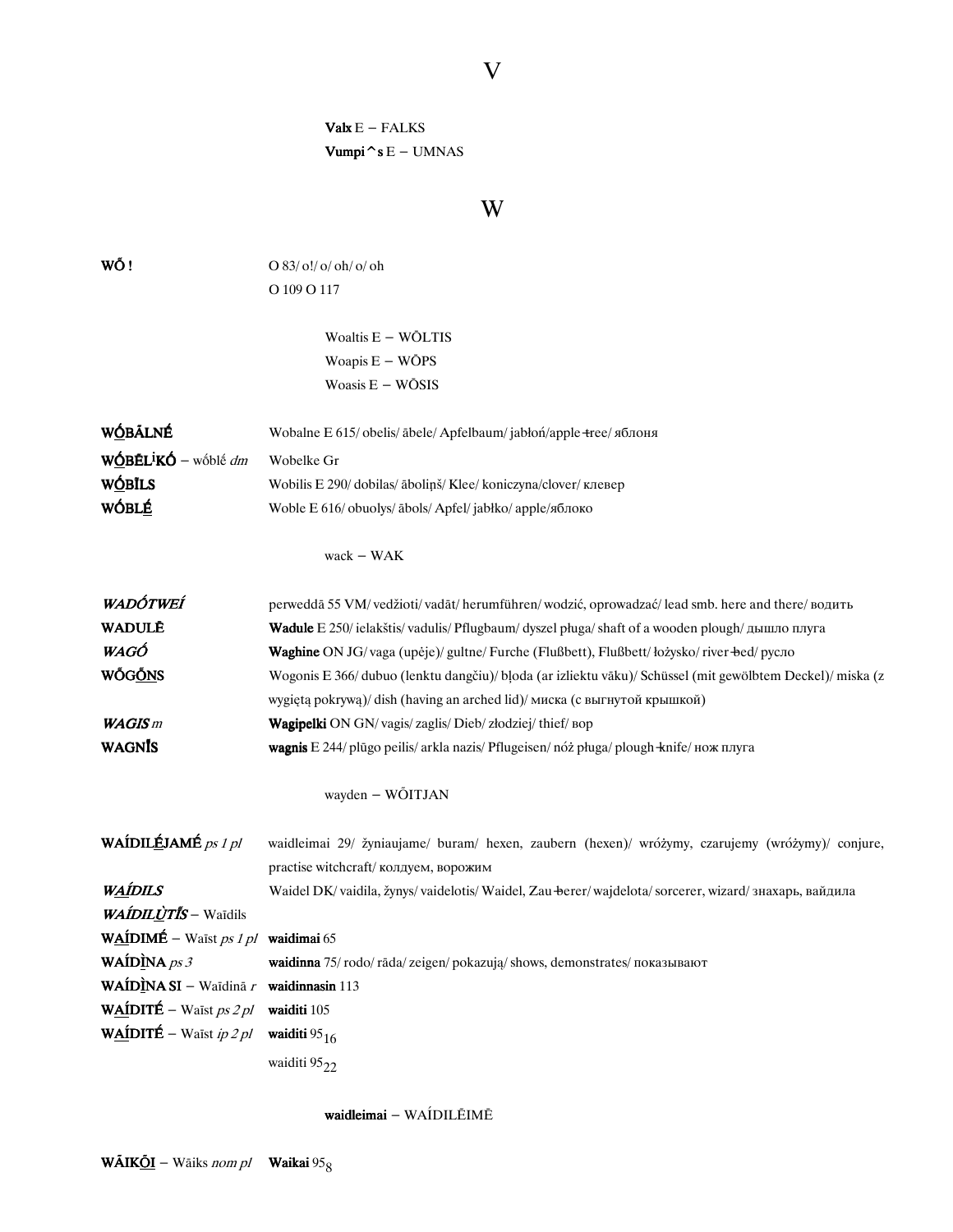| <b>WÃIKAMAŃS</b> – Wāiks <i>dat pl</i> <b>Waikammans</b> $95_5$               |                                                                                                                    |
|-------------------------------------------------------------------------------|--------------------------------------------------------------------------------------------------------------------|
| <b>W<u>ÕI</u>KAŃ</b> – Wāiks <i>acc sg</i> <b>Waikan</b> 95 <sub>17</sub>     |                                                                                                                    |
|                                                                               | waikan I 7 waykan II 7                                                                                             |
| WÃIKELĪS - Wõiks dm                                                           | Woikello Gr                                                                                                        |
| <b>WÃIKLĪS</b>                                                                | Wayklis E 190/sūnus (berniukas)/dēls (zēns)/Sohn (Knabe)/syn (chłopczyk)/son (a boy)/сын (мальчик)                 |
| WÃIKLĪS                                                                       | Wayklis E 190 MK/ berniukas/ zēns/ Knabe/ chłopczyk/ boy/ мальчик                                                  |
|                                                                               | waikui - WÃIKÕI                                                                                                    |
| WÕIKS                                                                         | waix 95/bernas, tarnas/puisis, kalps/Bursche, Knecht/chłopak/lad, farm-hand/парень, слуга                          |
|                                                                               | Waix 67 <sub>4,20</sub>                                                                                            |
| <b>WAÍSEÍ</b> – Waīst <i>ps 2 sg</i>                                          | waisei 69                                                                                                          |
|                                                                               | Waisse 71                                                                                                          |
| WÃIS <u>ÍN</u> TWEÍ                                                           | Reidewaisines 87 VM/ vaišinti/ cienāt, mielot (cienāt)/ bewirten/ częstować/ treat (to a meal)/ угощать            |
| W <u>ÕI</u> SIS f                                                             | waispattin 69/ gyvenvietė/ ciemats/ Siedlung, Ortschaft (Siedlung)/ osiedle, miejscowość (osiedle)/                |
|                                                                               | settlement/ селение, поселение (селение)                                                                           |
| WAÍSNAŃ acc                                                                   | waisnan 111/ žinojimą/ zināšanu/ Wissen/ wiedza/ knowledge/ знание                                                 |
| WÕISPATIŃ acc sg f                                                            | waispattin 69/ ponią (namų ponią), vadovę (namų)/ pavēlnieci (mājās)/ Hausherrin/ pani (domu)/ mistress/           |
|                                                                               | госпожу (над домом)                                                                                                |
| WÕISPATIŃS – Wäispatin accpl waispattin 95                                    |                                                                                                                    |
| WAÍSTI <i>if</i>                                                              | waist 73/ žinoti/zināt/wissen, kennen (wissen)/wiedzieć/know/знать (ведать), ведать                                |
|                                                                               | <b>WÃITJÓJANTIŃS</b> – Wāitjātun $pc$ ps acaccpl <b>waitiaintins</b> 87                                            |
| <b>WÃITJÓJAMÉ</b> – Wāitjātun <i>ps 1 pl</i> <b>waitiāmai</b> 35 <sub>1</sub> |                                                                                                                    |
| <b>WŐITJAŃ</b> n                                                              | wayden DK, Woit DIA, Cariawoytis E 416/ sueiga, pasitarimas/ apspriede, sanāksme, sapulce/ Beratung                |
|                                                                               | (Konferenz), Zusammenkunft, Versammlung/ narada, zlot (zjazd), zjazd (zlot)/ meeting (conference),                 |
|                                                                               | conference/ совещание (сход), сход (собрание)                                                                      |
| WÃITJÓTI if                                                                   | waitiāt 35/ byloti, kalbėti (kalbėtis), kalbėtis/ runāt, runāties/ reden, unterhalten sich/ przemawiać, wygłaszać, |
|                                                                               | rozmawiać/speak (talk), talk/говорить (сообщать), вещать, разговаривать                                            |
|                                                                               | waitiat 99                                                                                                         |
| WÃITJÓTUN - Wāitjāt                                                           | waitiatun I 5                                                                                                      |
|                                                                               | waytiaton II 5                                                                                                     |
|                                                                               | $\text{waix} - \text{WÕIKS}$                                                                                       |
| $W$ $\Delta J$ ŐS nom pl f                                                    | Wayos E 282/ pievos/ plavas/ Wiesen/ łąki/ meadows/ луга                                                           |
| <b>WÖKAÚI</b> $ps 3$                                                          | wūkawi 77/ šūkauja/ aurē (saukā), saukā (aurē)/ ruft (wiederholt)/ wykrzykuje/ vociferates/ кличет                 |
| WAKĒTWEÍ                                                                      | wackītwei 47/ šaukti, kviesti/ saukt, aicināt/ rufen, anrufen (zurufen), zurufen/ powołać/ call/ звать             |
|                                                                               | (окликать), окликать                                                                                               |
| <b>WAKS</b>                                                                   | Wackis E 415/ šauksmas/ sauciens/ Ruf (Schrei), Anruf (Zuruf), Zuruf/ krzyk/ call, shout, сту/ крик, зов,          |
|                                                                               | окрик                                                                                                              |
|                                                                               |                                                                                                                    |

WÕLDNÍKAŃS - Wōldnīkō accpl Wāldnikans 91 $_{15}$ 

waikui $95_{13}$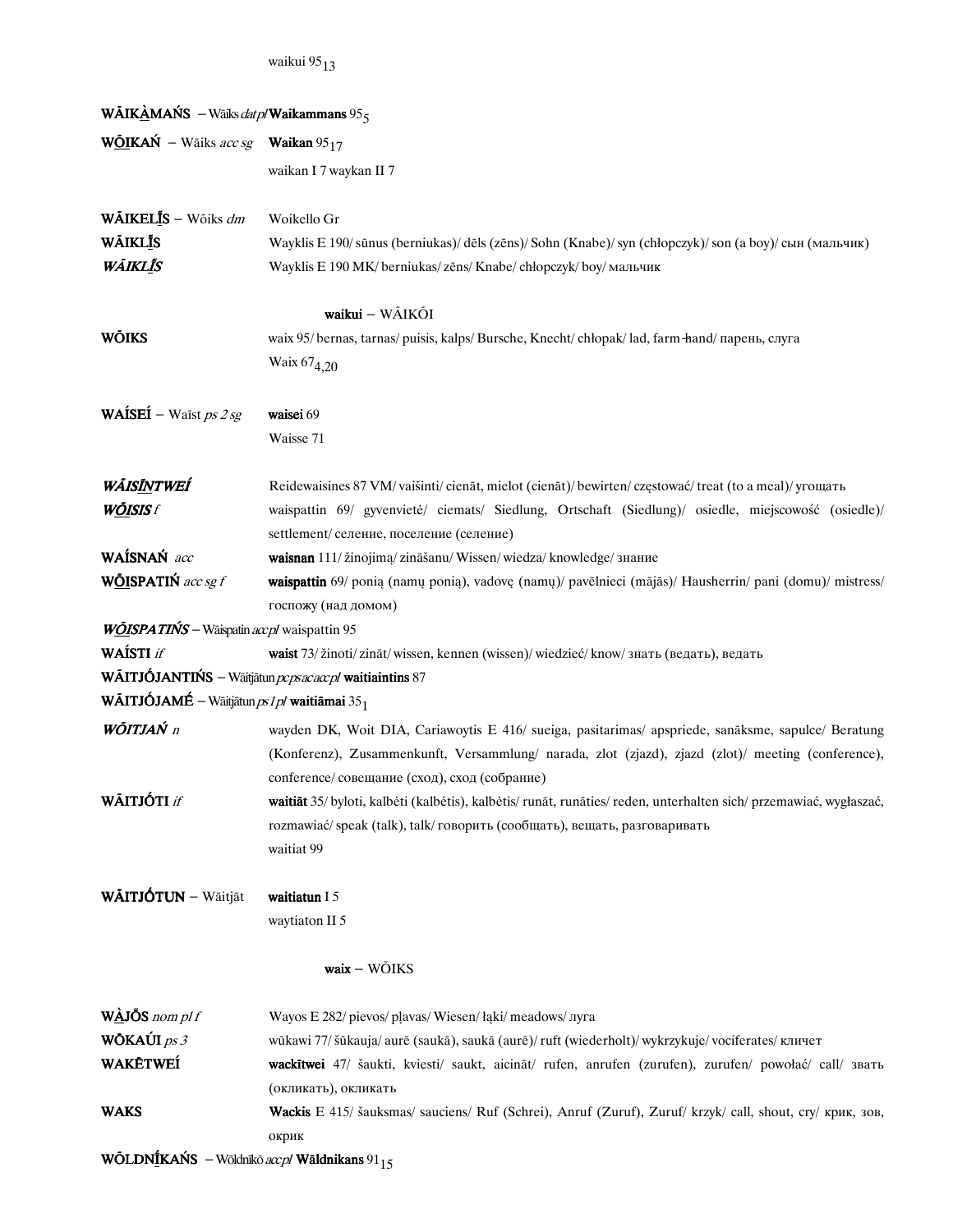| WŐLDENÍKÓ dat sg m                                        | Waldniku 91 <sub>25</sub> /valdovui/valdniekam/ Herrscher/władca/sovereign, ruler/властелин, владыка                                                                                                           |
|-----------------------------------------------------------|----------------------------------------------------------------------------------------------------------------------------------------------------------------------------------------------------------------|
|                                                           | $waldūns - WELDŪNS$                                                                                                                                                                                            |
| <b>WŐLDWÌKÓ</b>                                           | Waldwico E 406/ riteris/ bruninieks/ Ritter/ rycerz/ knight/ рыцарь                                                                                                                                            |
|                                                           | walgeit Gr                                                                                                                                                                                                     |
|                                                           | wolgeit Gr                                                                                                                                                                                                     |
| WÓLINTI if                                                | ūlint 123/ kovoti, grumtis/ cīnīties, lauzties (cīnīties)/ kämpfen/ walczyć/ struggle, fight/ бороться                                                                                                         |
|                                                           | Walis $E - W\tilde{O}LS$                                                                                                                                                                                       |
|                                                           | WALNANJAŃ – Walns accpnl walnennien 35/ geresniji/ labāko/ besseren, besten/ lepszy/ better (the better)/ лучший                                                                                               |
| WAĹNÍNTI if                                               | walnint 33/ gerinti/ uzlabot/ bessern, verbessern (bes-sern)/ polepszać, ulepszać/ improve/ улучшать<br>walnennint 69                                                                                          |
| WAĹNS aj cp                                               | walnennien 35 MK/ geresnis/ labākais/ besser/ lepszy/ better/ лучший                                                                                                                                           |
| <b>WŐLS</b> , gen WALAS                                   | Walis E 252/branktas/zvengele/Ortscheit/orczyk/swingletree/валёж (упряжки)                                                                                                                                     |
| WALT $\underline{\mathbf{f}}$ nom sg f                    | Wolti E 276/varpa/vārpa/Ähre/kłos/ear (spike)/колос                                                                                                                                                            |
| WÕLTIS $f$                                                | Woltis E 112/ dilbis/ apakšdelms/ Unterarm/ przedramię/ forearm/ предплечье                                                                                                                                    |
| WÕLTIS $f$                                                | Woaltis E 458/ uolektis/ olekts/ Elle (Ellenmaß)/ łokieć/ ell, cubit/ локоть (мера локтя)                                                                                                                      |
| WAŃGAŃ acc sg f                                           | wangan 51/ galą, pabaigą/ galu, beigas/ Ende/ koniec, zakończenie/ end/ конец, окончание<br>wangan 57                                                                                                          |
|                                                           | WAŃGŮRS, gen WANGRAS, aj Wangrapia ON VM/ vingiuotas/ līkumains/ gewunden/ kręty/ meandrous, twisting (meandrous),<br>winding, sinous (meandrous)/ извилистый                                                  |
| WAŃGĨNTI if                                               | wangint 99/ baigti, pabaigti, užbaigti/ beigt, nobeigt/ beenden, vollenden/ kończyć, skończyć/ finish, end,<br>complete/ кончить, оканчивать                                                                   |
| <b>WAŃGRAPĒ</b>                                           | Wangrapia ON/Vangrapė ("Ungurupė")/Vangrape/Angerapp/Węgorapa/Angerapp/Ангерап                                                                                                                                 |
| WAŃGUS, gen WANGAS                                        | Wangus E 588/ lydimas (apleistas)/ līdums (pamests)/ Holzschlag (verwildert)/ wyrąb (zapuszczony)/ glade<br>(wild overgrown)/ лесосека (запущенная)                                                            |
| <b>WAŃS</b> $-$ Jūs <i>acc</i>                            | wans $67$                                                                                                                                                                                                      |
|                                                           | wans 75 <sub>5,11,17</sub> wans 77 <sub>2,15</sub> Wans 77 <sub>18</sub> wans 89 <sub>5,6,7</sub> , 97 <sub>6,7</sub> , 103, 105, 107, 115, 117, 125, 133 <sub>12,13,15,18</sub> , I<br>$139.19$ , II $139.19$ |
| WÃNSÓ                                                     | Wanso E 100/ ūsai/ ūsas/ Scnurrbart/ wasy/ mou-stache/ усы                                                                                                                                                     |
|                                                           | Warbo Gr - SARGÓSEÍ                                                                                                                                                                                            |
| WÕPS                                                      | Woapis E 457/dažai/krāsas (krāsviela), krāsviela/Farbe (Farbstoff), Farbstoff/farba/paint, dye/краска                                                                                                          |
| WAPSÉ                                                     | Wobse E 789/vapsva/lapsene/Wespe/osa/wasp/oca                                                                                                                                                                  |
| <b>WÓRÁISIŃ</b> – Wārs cp acc sg uraisin 93 <sub>24</sub> |                                                                                                                                                                                                                |
| WÓRÃISIŃS – Wārs cpaccpl uraisins 97                      |                                                                                                                                                                                                                |
|                                                           | Uraisans 87                                                                                                                                                                                                    |
|                                                           |                                                                                                                                                                                                                |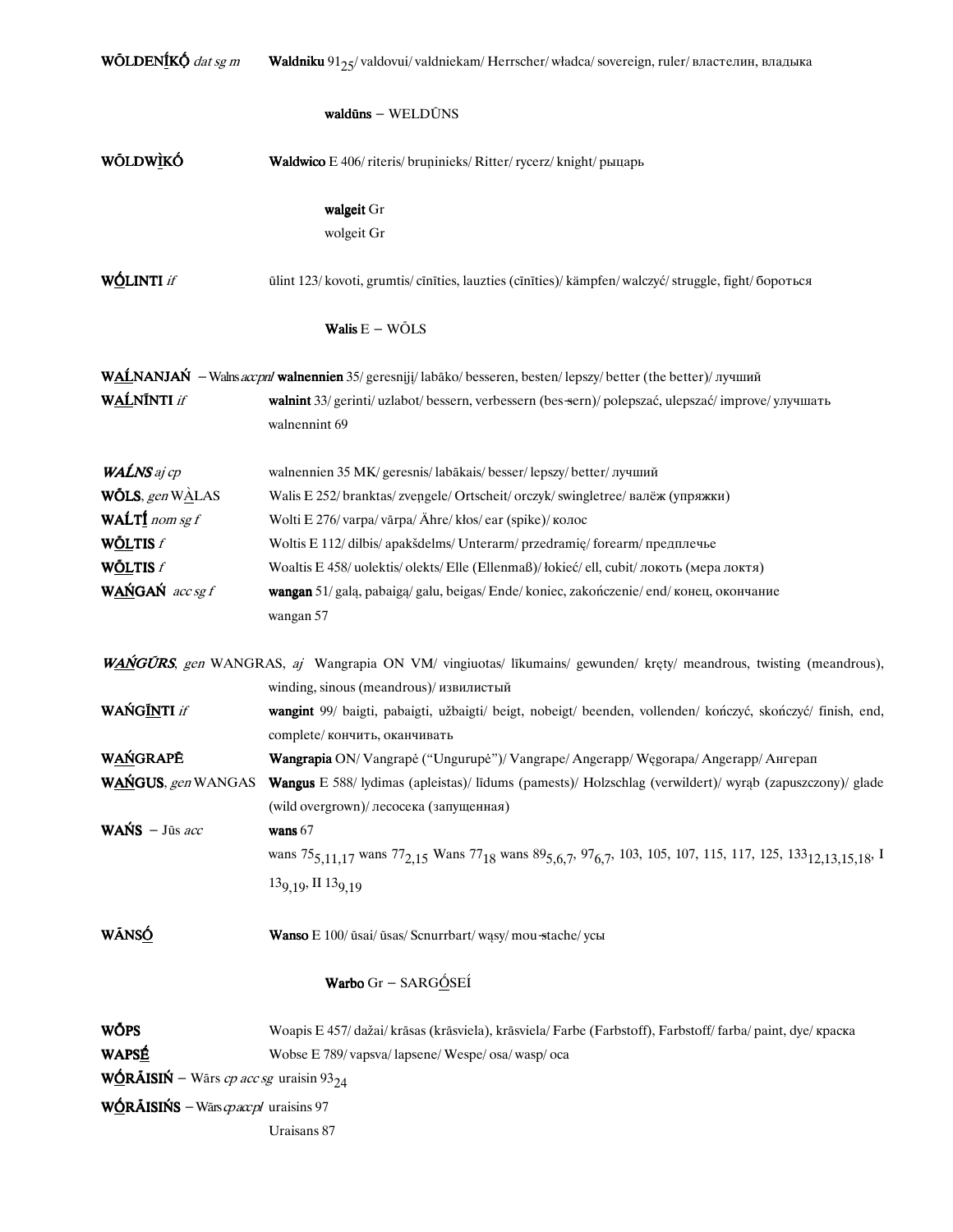| WÓRÃISIŃS acc pl m                                   | Uraisins 31/ tėvus/ vecākus/ Eltern/ rodziców/ parents/ родителей                                                                                                                                                     |
|------------------------------------------------------|-----------------------------------------------------------------------------------------------------------------------------------------------------------------------------------------------------------------------|
|                                                      | Uraisins $93_{17}$                                                                                                                                                                                                    |
| <b>WÓRAMAŃS</b> – Wārs <i>datplm</i> uremmans $1159$ |                                                                                                                                                                                                                       |
| <b>WÓRAŃS</b> – Wārs <i>acc pl</i> urans $115_{12}$  |                                                                                                                                                                                                                       |
| WAREN acc sg $f$                                     | warrien 81/ galią/ varu/ Macht, Gewalt/ moc, siłę/ power/ силу, мощь                                                                                                                                                  |
|                                                      | warein 43, 89 warrin 79, 117                                                                                                                                                                                          |
| <b>WARENE</b>                                        | Warene E 356/ varinis (katilas), katilas (varinis)/ vara katls, katls (vara katls)/ Messingkessel/ miedziany<br>kocioł, kocioł (miedziany)/ copper (copper cauldron), cauldron (copper cauldron)/ медный котел, котел |
| <b>WARÉTWEÍ</b>                                      | (медный)<br>epwarīsnan 117 VM/ pajėgti, įstengti/iespēt/imstande sein/być w stanie/be able/быть в состоянии                                                                                                           |
| WAREWINGAN aj acc sg                                 | warewingin 97/ galinga/ varenu/ mächtig, gewaltig/ mocarny, mocny/ powerful, mighty/ мощный, могучий                                                                                                                  |
| $W\sim{ORGA1}$ – Wārgs <i>dat sg f</i> wargasmu 33   |                                                                                                                                                                                                                       |
| WÓRGÁI av                                            | wargu 69/ piktai, blogai/ nikni, slikti/ böse, übel, schlecht/ źle/ badly, maliciously/ 3no, плохо<br>wargu(seggīentins) $93_1$                                                                                       |
| WÓRGAŃ n                                             | wargan 31/blogis/ ļaunums/ Übel/zło/ evil/ зло                                                                                                                                                                        |
|                                                      | wargan 41, 57 <sub>3, 7</sub> , 67, 79 <sub>14, 16</sub> , 113, I, II 11                                                                                                                                              |
| WÓRGAŃ – Wörgs acc sg wargan 35                      |                                                                                                                                                                                                                       |
|                                                      | wargan 51, 63, 89, 123                                                                                                                                                                                                |
| <b>WÖRGAŃS</b> – Wörgs acc pl <b>wargans</b> 53      |                                                                                                                                                                                                                       |
|                                                      | wargans 69                                                                                                                                                                                                            |
|                                                      | wargasmu - WŌRGAÍ                                                                                                                                                                                                     |
| WÃRGÉJA ps 3                                         | wargē 69/ skaudina/ sāpina, pāri dara/ peinigt, leid tut, leid ist/ martwi, bol sprawi/ gives pain, ails (gives<br>pain)/ боль причиняет                                                                              |
|                                                      | Wargien - WARJAN                                                                                                                                                                                                      |
| WÕRGS aj nom sg m                                    | wargs 79/ piktas, blogas/ nikns, ļauns, slikts/ böse, übel, schlecht/ zły/ bad, evil, malicious, vicious/ плохой,<br>злой<br>wargs 81                                                                                 |
| W <u>ŐR</u> GTWEÍ                                    | wargs 79 VM/ vargti/ nīkt (mocīties, vārgt), trūkumu ciest/ darben/ nędzę znosić, męczyć się/ live in poverty,<br>torment oneself/ бедствовать                                                                        |
| WARJAŃ n                                             | Wargien E 525/varis/varš/Kupfer/miedź/copper/медь                                                                                                                                                                     |
|                                                      | wargu – WŌRGÕI                                                                                                                                                                                                        |
| W <u>ŐRMÉ</u>                                        | Wormeland ON VM/Varmė/Varmija/Ermland/Warmia/Varmia/Вармия                                                                                                                                                            |
| WÕRMĨS aj nom pl m                                   | Warmes Gr/raudonas/sarkans/rot/czerwony/red/красный                                                                                                                                                                   |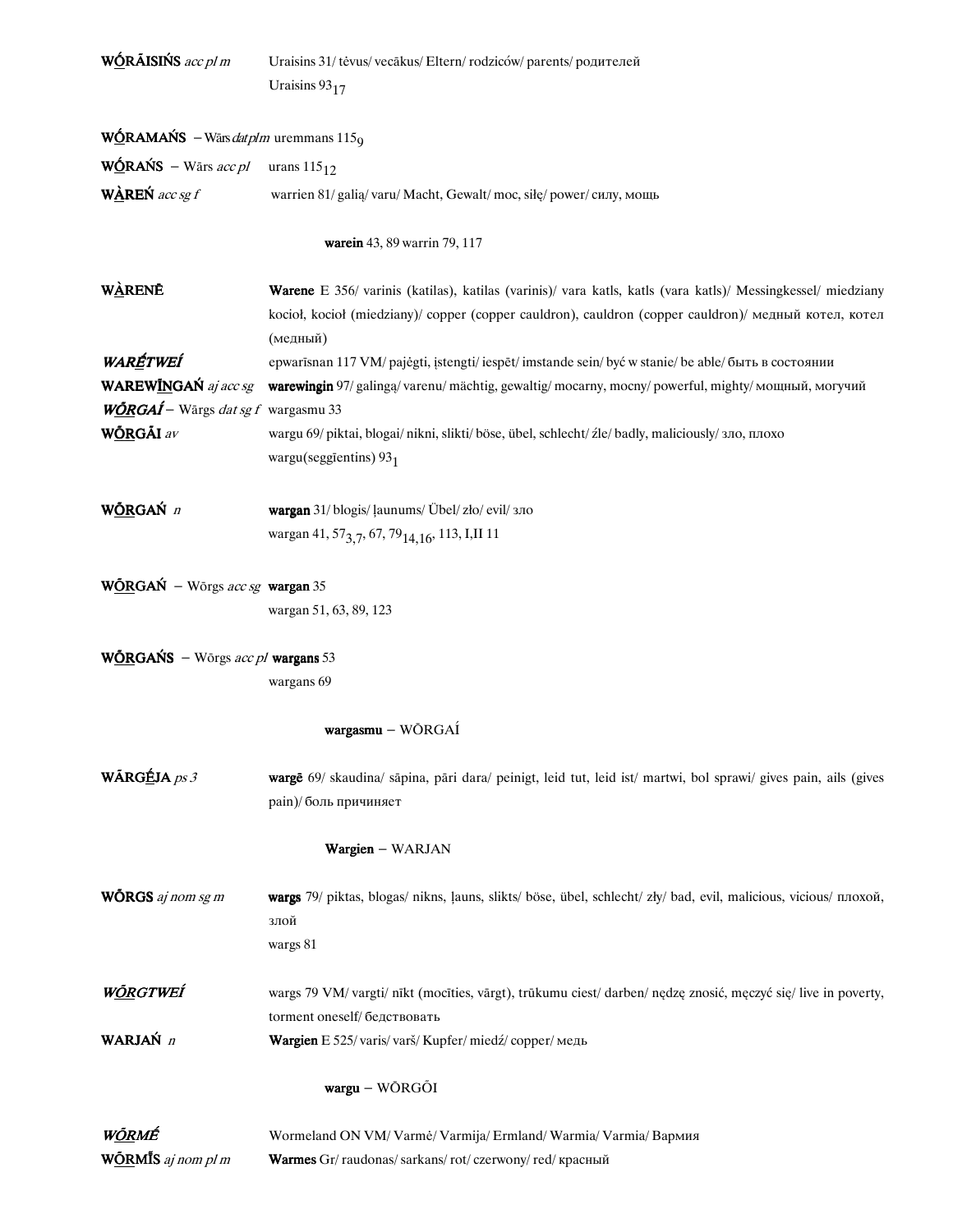| <b>W<u>ÕR</u>MJAŃ</b> aj $n$ (av)           | wormyan E 463/raudona/sarkani/rot/czerwono/red/красно                                                                   |  |  |
|---------------------------------------------|-------------------------------------------------------------------------------------------------------------------------|--|--|
| WÓRMJANJAŃ - Wōrmīs ajaccsgpnl urminan 119  |                                                                                                                         |  |  |
|                                             |                                                                                                                         |  |  |
|                                             | Warnaycopo E - WARNJAKAPÓ                                                                                               |  |  |
| <b>WAŔNĒ</b>                                | Warne E 722/ varna/ vārna/ Krähe/ wrona/ crow/ ворона                                                                   |  |  |
|                                             | <b>Warnins</b> – WORNJANS                                                                                               |  |  |
| WÃRNIS                                      | Warnis E 721/varnas/krauklis/Rabe/kruk/raven/ворон                                                                      |  |  |
| WAŔNJAKÀPÓ                                  | Warnaycopo E 755/ medšarkė/ čakste/ Würger (Lanius)/ srokosz/ shrike/ сорокопут                                         |  |  |
| <b>WÕRNJAŃS</b> – Wārnīs $acc$ p/Warnins 85 |                                                                                                                         |  |  |
|                                             |                                                                                                                         |  |  |
|                                             | warrien - WAREN                                                                                                         |  |  |
| WAŔS, gen WÓRAS, aj                         | Urs 63/ senas/ vecs, sens/ alt/ stary/ ancient, old, aged/ старый                                                       |  |  |
|                                             | warst - AÍNAWŌRST                                                                                                       |  |  |
| WARSUS, gen Warsas                          | Warsus E 91/lūpa/lūpa/Lippe/warga/lip/ryбa                                                                              |  |  |
| WÃRT <u>Ó</u>                               | Warto E 210/ durys (ieinamosios)/ durvis (ieejas durvis)/ Tür (Haustür)/ drzwi (wejściowe)/ door(s)/ двери              |  |  |
|                                             | (входные)                                                                                                               |  |  |
| WÓRTAŃ – Wartā acc sg wartin 119            |                                                                                                                         |  |  |
| WÃRTÌNA SI $ps3$                            | <b>wartinna sin</b> 101/ kreipiasi j/ griežas pie/ wendet sich an/ zwraca się do/ turns (to) i, addresses (applies to)/ |  |  |
|                                             | обращается к                                                                                                            |  |  |
| WÃRT <u>ĨN</u> TI if                        | wartint 35/ kreipti, pakreipti/ griezt (virzīt), virzīt/ wenden/ kierować (zwracać), zwracać (kierować)/ turn (to)      |  |  |
|                                             | tr, direct/ обращать, направлять (обращать)                                                                             |  |  |
|                                             | Warto - WARTÓ                                                                                                           |  |  |
|                                             | <b>Wayos</b> $E - W\angle AJ\angle S$                                                                                   |  |  |
|                                             | $way - wai$                                                                                                             |  |  |
|                                             |                                                                                                                         |  |  |
| W <u>À</u> SARÓ                             | VM MK/ pavasaris/ pavasaris/ Frühling, Lenz/ wiosna/ spring/ весна                                                      |  |  |
|                                             | Wosigrabis E - WŌZIGRABS                                                                                                |  |  |
| $W\acute{\text{Q}}$ sis m                   | Woasis E 627/ uosis/ osis/ Esche/ jesion/ ash-tree/ ясень                                                               |  |  |
| wózé                                        | Wosee E 676/ ožka/ kaza/ Ziege/ koza/ goat (she-goat)/ коза                                                             |  |  |
| WÓZIGRABS                                   | Wosigrabis E 611/ ožekšnis/ segliņš/ Spindelbaum/ trzmielina/ spindle +ree/ бересклет                                   |  |  |
| WAZĪS                                       | Wessis E 308/važis/kamanas/Reitschlitten/sanie jednokonne/one horse sledge/сани (одноупряжные)                          |  |  |
| WÓZ <u>Ì</u> STJAŃ n                        | Wolistian E 677/ ožiukas/ āziņš/ Zickel/ koźlę/ goatling/ козленок                                                      |  |  |
| <b>WÓZÙKS</b>                               | Wosux E 675/ ožys/ āzis/ Bock (Ziegenbock), Ziegenbock/ kozioł/ goat (he-goat)/ козел                                   |  |  |
| WÈDAÍS - Westwei ip 2 sg wedais I 11        |                                                                                                                         |  |  |
|                                             | weddeis 55 wedeys II 11                                                                                                 |  |  |
|                                             |                                                                                                                         |  |  |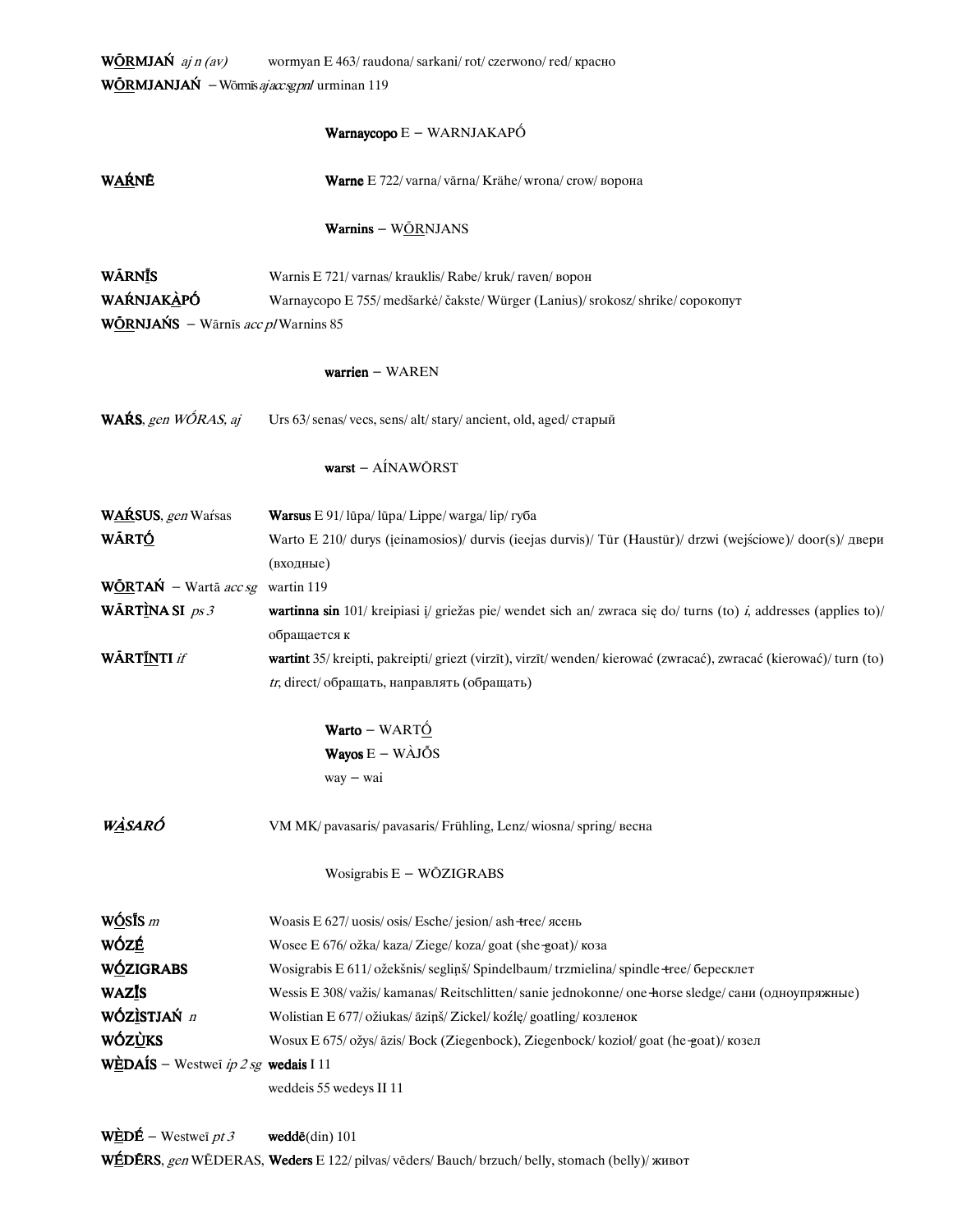|                       | WÉDÉRS, gen WEDERAS, Weders E 132/skrandis/kungis/Magen/żołądek/stomach/желудок                                   |
|-----------------------|-------------------------------------------------------------------------------------------------------------------|
| WÈDIGÓ                | <b>Wedigo</b> E 531/vedega/platcirvis/Zimmerbeil/cieślica/adze/тесло                                              |
| WEÍDÚLS               | Weydulis E 81/ vyzdys/ zilite (redzoklis), redzoklis/ Pupille/ źrenica/ pupil (of the eye)/ зрачок                |
| <b>WEIDULS</b>        | Weydulis E 81/akies obuolys/acs abols/Augapfel/gałka oczna/eyeball/глазное яблоко                                 |
| WÉISEWÍNGÃI av        | <b>weijsewingi</b> 105/vaisingai/augligi/fruchtbar/płodnie, owocnie/fruitfully/плодовито                          |
| WÉISIŃ acc sg         | <b>Wēisin</b> 109/ vaisiu/ augli/ Frucht/ owoc/ fruit/ плод                                                       |
| WÉISÍS, gen WÉISIJAS, | Treonkaymynweisigis ON VM/lanka/lanka/Wiese (naß)/łaka (wilgotna)/water-meadow/луг (заливной)                     |
| WÈKTWEÍ               | Wackis E 415 VM/ šaukti, rėkti/ saukt, kliegt/ rufen, schreien/ krzyczeć, wołać/ cry, shout/ кричать, крикнуть    |
| WÉLAWÓ                | Velowe ON/Vėluva/Vėlava/Wehlau/Welow/Wehlau/Велава                                                                |
| WEĹDÉSNAŃ acc         | <b>weldīsnan</b> 35/ palikima, paveldėjima, veldini/ mantojumu/ Erbe (Erbschaft), Erbschaft/ dziedzictwo, spadek/ |
|                       | inheritance/наследие                                                                                              |
|                       | weldisnan 133                                                                                                     |

## WEĹDÚNÃI - Weldūns nompl weldūnai 63

WEĹDUŃS nom sg, gen WEĹDÚNAS waldūns 131/ paveldėtojas, veldėtojas/ mantinieks/ Erbe (Nachfolger)/ dziedzic, spadkobierca/ inheritor, heir/наследник

### Welgen - WILGAN

| WEĹTWEÍ                                                                         | Walis E 252 VM/sukti (sukioti), sukioti/ griezt (grozīt)/ drehen/krecić/ revolve (rotate) tr, rotate (revolve) tr/    |
|---------------------------------------------------------------------------------|-----------------------------------------------------------------------------------------------------------------------|
|                                                                                 | крутить, вращать                                                                                                      |
| WELUBLÚNDS                                                                      | <b>Weloblundis</b> $E$ 437/ asilenas, mulas/ mūlis/ Maultier/ mul/ mule/ $M$                                          |
| <b>WEMS</b> ip $2$ sg                                                           | wimbmis Gr/spjauk/splauj/spucke, speie/pluj, splunij/spit/плюй, плюнь                                                 |
| WEMTWEI                                                                         | wimbmis Gr VM/spjauti/splaut/spucken, speien/pluć, plunać/spit/плевать, плюнуть                                       |
| $\mathbf{W} \mathbf{\acute{E}} \mathbf{RA} \mathbf{\acute{U}} \mathbf{JA}$ ps 3 | <b>wēraui</b> $85$ / trunka, tęsiasi (trunka)/ $\frac{1}{1}$ gst/währt/ trwa/ $\frac{1}{1}$ asts/продолжается, длится |
| WÉRSÍS                                                                          | Werstian E 674/ veršis/ telš/ Kalb/ ciele/ calf (bull calf)/ теля (теленок), теленок                                  |
| W <u>ér</u> stjań <i>n</i>                                                      | <b>Werstian</b> E 674/veršiukas/telēns/Kalb, Kälbchen/cielaczek/calf (little bull calf)/теленок                       |
| <b>WÉRT<u>ŐI</u></b> – Wērts nom pl m <b>wertei</b> 55                          |                                                                                                                       |
| WÉRTÉ                                                                           | Wertīwings 77 MK/ vertė/ vērtība/ Wert/ wartość/ worth (valuation), value/ ценность                                   |

### wertemmai - W $E$ RTJAMÉ

| WÉRT <u>ĨN</u> GISKAŃ acc        | wertingiskan 41/vertuma, vertinguma/vērtīgumu/Wert, Würdigkeit/godność (wartość)/valuability, value/                |
|----------------------------------|---------------------------------------------------------------------------------------------------------------------|
|                                  | достоинство (ценность)                                                                                              |
| WÉRT <u>ĨN</u> GS aj             | wertings $77_1\sqrt{2}$ vertings/vērtīgs, cienīgs (godājams)/würdig (wertvoll), wertvoll/cenny, wartościowy/worthy, |
|                                  | valuable/ценный                                                                                                     |
|                                  | Wertings 67 niwertings $77_{17}$                                                                                    |
|                                  |                                                                                                                     |
| WÉRTĬWÍNGS aj                    | Wertīwings $77_{10}$ / vertas/ vērts, cienīgs (vērts)/ wert/ godzien (wart), wart (godzien)/ worth, worthy/ достоин |
|                                  | (достойный), стоит (достоин)                                                                                        |
| W <u>ĔR</u> TJAMÉ <i>ps 1 pl</i> | wertemmai 29/ plūstame (keikiame)/ izlamājam/ fluchen (beschimpfen)/ klniemy/ we scold/ поносим                     |
|                                  | (pyraem)                                                                                                            |
| WÉRTS aj                         | werts $87_{18}$ / vertas/ vērts, cienīgs (vērts)/ wert/ godzien (wart), wart (godzien)/ worth/ достоин (достойный), |
|                                  | стоит (достоин)                                                                                                     |
|                                  | werts $87_{26}$ , 89                                                                                                |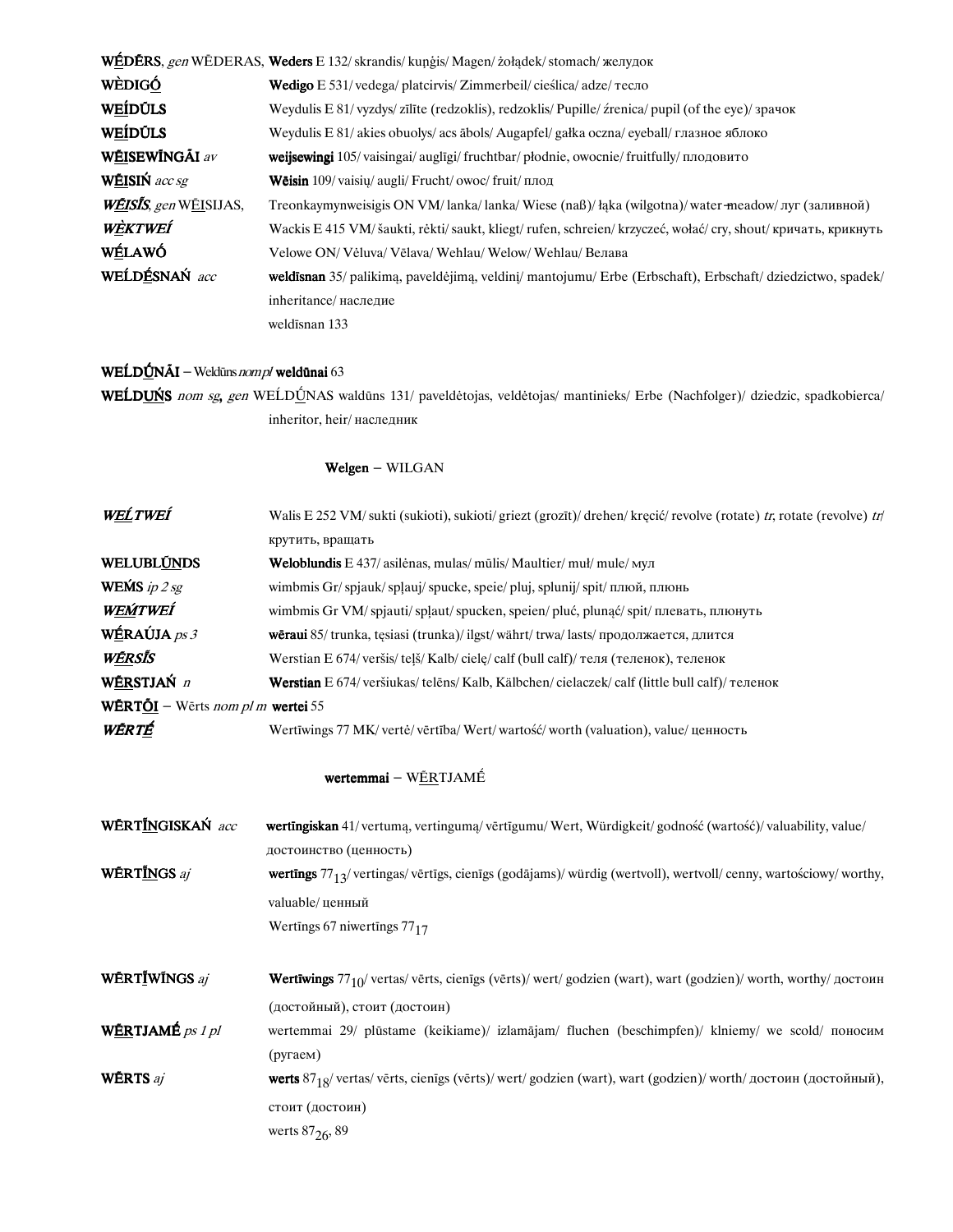| W <u>ĔR</u> WÍRSÍS                                            | Werwirsis E 733/ vieversys/ cīrulis/ Lerche/ skowronek/ lark (skylark), skylark/ жаворонок                  |
|---------------------------------------------------------------|-------------------------------------------------------------------------------------------------------------|
|                                                               | $Wessals - WESÉLS$                                                                                          |
| *WESELĪNGAÍ av                                                | wesselingi 81/linksmai/liksmi, jautri/fröhlich, heiter, lustig/wesolo/merrily, cheerfully, joyfully/ весело |
| WÈSELISKAŃ acc                                                | wesliskan 79/ linksmumą/ līksmību, jautrumu, pricīgumu/ Heiterkeit, Lustigkeit, Freude (Lustigkeit)/        |
|                                                               | wesołość/ gaiety, joviality/ веселость, веселье                                                             |
| WESELS, gen WESELAS                                           | Wessals 121/linksmas/līksms, jautrs/lustig, heiter (lustig)/wesoly/merry, joyful, cheery/веселый            |
|                                                               | Wessis $E - WAZ\overline{I}S$                                                                               |
| WEST $if$ – Westwei                                           | west $91$                                                                                                   |
| <b>WESTWEI</b>                                                | westwei 27/ vesti/ vest/ führen/ prowadzić/ lead (take smb. to)/ вести                                      |
|                                                               | westwey II 5                                                                                                |
| WÉTRÓ                                                         | Wetro E 53/vėjas/vējš/Wind/wiatr/wind/ветер                                                                 |
|                                                               | wydra Gr                                                                                                    |
| WÉWERÉ                                                        | Weware E 660/voverė/vāvere/Eichhorn/wiewiórka/squirrel/белка                                                |
|                                                               | weydikausnan - WĪDIKAÚSNAN                                                                                  |
|                                                               | <b>Weydulis</b> $E - WEÍDÜLS$                                                                               |
|                                                               | Wickis $E - WIK\$ IS                                                                                        |
| $WID\'oJ\'opt3$                                               | widdai 113/ matė, pamatė, išvydo/ redzēja, ieraudzīja/ sah/ widział, ujrzeł, zobaczył/ saw/ видел, увидел   |
| WÌDAWÓ                                                        | widdewū 97 $_{10}$ / našlė/ atraitne/ Witwe/ wdowa/ widow/ вдова                                            |
| WIDAWÓMAŃS – Widawō <i>dat pl</i> Widdewūmans 97 <sub>0</sub> |                                                                                                             |
| <b>WIDAWUTIS</b>                                              | Widewut DK VM/ Vydevutis/ Videvuts/ Widewut/ Widewut/ Widewut/ Видевут                                      |
| WÍDIKAÚSNAŃ acc                                               | weydikausnan II 5/ liudijima/ liecināšanu, liecību/ Zeugnis/ świadectwo/ witnessing, testimony/             |
|                                                               | свидетельство                                                                                               |
|                                                               | (redde)wijdikausnan 33 widekausnan I 5                                                                      |
| WÍDIKAÚTWEÍ                                                   | weydikausnan II 5 drv/ liudyti/ liecināt/ zeugen (bezeugen), bezeugen/ świadczyć/ witness, testify/         |
|                                                               | свидетельствовать                                                                                           |
| WÍDÌKS                                                        | weydikausnan II 5 VM/liudytojas/liecinieks/Zeuge/swiadek/witness/свидетель                                  |
| <b>WIDUS</b>                                                  | <b>Widus</b> E 508/siūlė/vīle (šuve), šuve (vīle)/ Naht/szew/hem (seam), seam (hem)/ $\mu$                  |
|                                                               | $wij - wi$                                                                                                  |
| <b>WIKIS</b>                                                  | Wickis E 270/ vikiai/ vīķi/ Wicken/ wyka/ vetch/ вика                                                       |
|                                                               | Wilenikis $E - WINENIKS$                                                                                    |
| WÍKSLÓ                                                        | Wixla DK VM/ Vysla/ Visla/ Weichsel/ Wisła/ Vistula/ Висла                                                  |
| WIĹGAŃ n                                                      | Welgen E 157/sloga/iesnas/Schnupfen/katar/cold (in the head)/насморк                                        |
| WILGS aj                                                      | Welgen E 157 VM/ drėgnas/ drėgns, mitrs, valgs (drėgns)/ feucht/ wilgotny/ moist, damp/ влажный             |
| <b>WILKS</b>                                                  | Wilkis E 657/vilkas/vilks/Wolf/wilk/wolf/волк                                                               |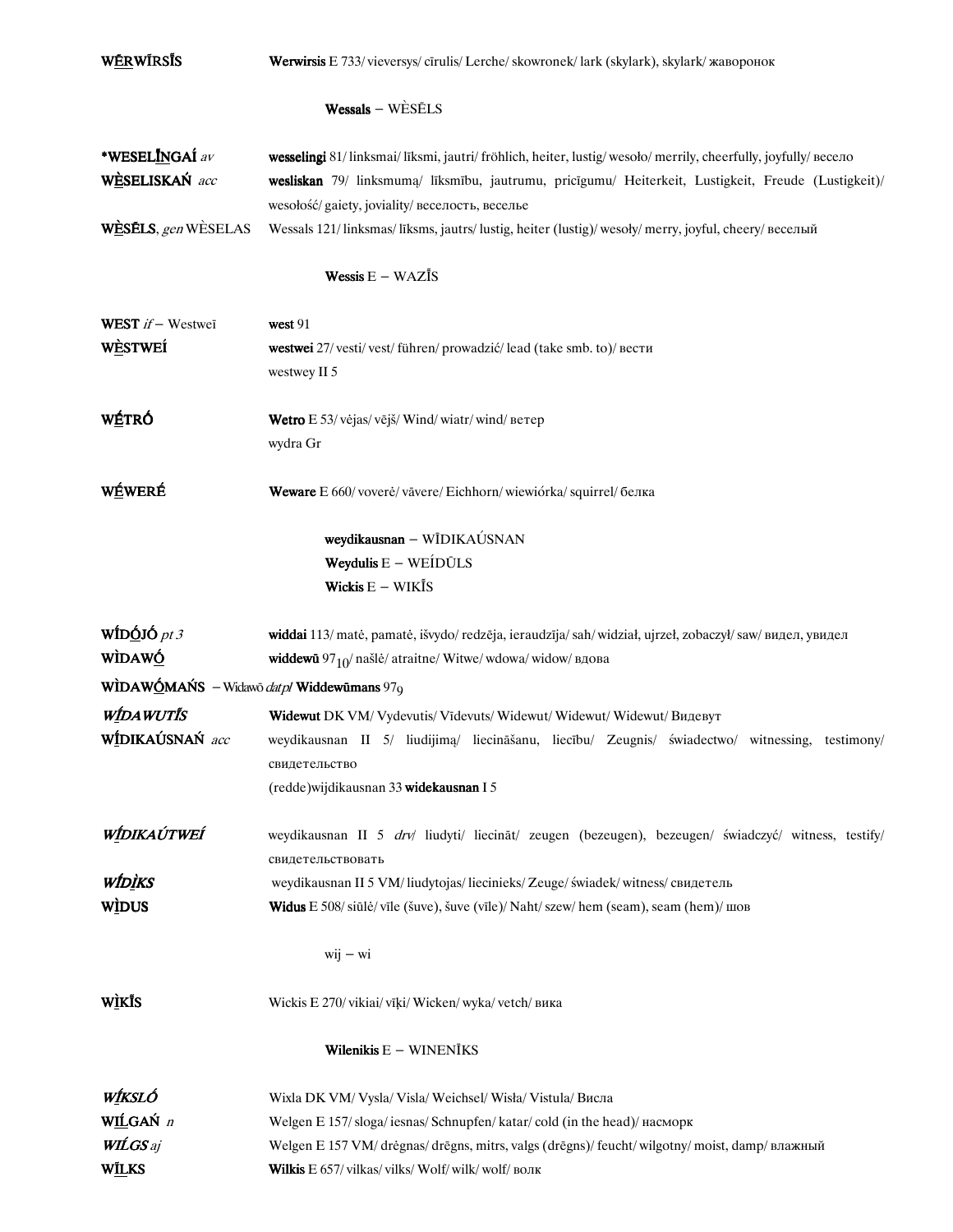| W <u>IĹ</u> NÓ                                                  | Wilnis E 477 VM/ vilna/ vilna/ Wolle/ wełna/ wool/ шерсть                                                        |
|-----------------------------------------------------------------|------------------------------------------------------------------------------------------------------------------|
| WILNIS aj                                                       | Wilnis E 477 VM/ vilnonis/ vilnas (vilnains), vilnains/ Woll-(wollen), wollen)/ wełniany/ woollen/ шерстяной     |
| WILNIS                                                          | Wilnis E 477/ švarkas/ svārki, žakete/ Jackett, Rock (Jackett)/ marynarka (zakiet)/ jacket (coat)/ пиджак        |
|                                                                 |                                                                                                                  |
|                                                                 | wilna Gr                                                                                                         |
| WIĹNĪS                                                          | Wilnis E 566/ vėgėlė/ vēdzele/ Quappe (Aalquappe), Aalquappe/ miętus/ burbot/ налим                              |
| W <u>IĹ</u> TWEÍ                                                | Walis E 252 VM/ suktis, sukiotis/ griezties, grozīties/ drehen sich, wirbeln/ kręcić się, wiercić się/ revolve   |
|                                                                 | (rotate) $i$ , rotate (revolve) $j$ крутиться, вертеться, вращаться                                              |
|                                                                 | wimbmis $Gr - WEMS$                                                                                              |
|                                                                 | Wimino $E - WINKSNO$                                                                                             |
| WÌNÃI av                                                        | winna 63/ lauke (ore), lauk/ ārā/ außen, draußen, hinaus/ na podwórzu, precz (stąd)/ out of doors, away/ вне,    |
|                                                                 | вовне, прочь                                                                                                     |
| $\mathbf{W}\mathbf{I}\mathbf{N}\mathbf{A}\mathbf{N}$ – Wins acc | winnen 53                                                                                                        |
| $W_{\text{INAN}}^{\dagger}$ – Wins acc                          | wijnan 73                                                                                                        |
| WINENIKS                                                        | Wilenikis E 439/ eidininkas/ aidenieks/ Paßgänger, Zelter/ inochodziec/ ambler/ иноходец                         |
| WINGRISKAŃ acc                                                  | wingriskan 35/ suktybę, klastą/ viltu, viltību, blēdību/ List/ podstęp/ swindle, fraud, insidiousness (perfidy)/ |
|                                                                 | коварство                                                                                                        |
| WIN $\mathbf{\dot{S}}$ f                                        | Wi^nis E 398/volė/spunde/Spund/czop/spigot (plug)/затычка                                                        |
| WÍNÌS f                                                         | Winis E 645/rievė/gadskārta (kokā)/Jahresring/słój (drzewa)/ring (of a tree)/годичное кольцо                     |
|                                                                 | <b>Winis</b> $E$ 390 – WINS                                                                                      |
| W <u>IŃ</u> JAGÓ                                                | Woragowus E 389 VM/vynuogė/vinoga/Weinbeere/gronowa jagoda/grape/виноградная ягода                               |
|                                                                 | WIŃJAGAWUS, gen WIŃJAGAWAS, aj Woragowus E 389/ vynuoginis/ vīnogu/ Trauben/ gronowy/ grape/ виноградный         |
| <b>WIŃKSNÓ</b>                                                  | Wimino E 625/vinkšna/goba/Ulme/brzost, wiąz górski/elm/вяз                                                       |
| <b>WINS</b> , gen WINAS                                         | wins E 45/oras, orai/gaiss, laiks (gaiss)/Luft, Wetter/powietrze, pogoda/air, weather/воздух, погода             |
| <b>WIŃS</b>                                                     | Winis E 390/ vynas/ vīns/ Wein/ wino/ wine/ вино                                                                 |
|                                                                 | $winna - WINÕI$                                                                                                  |
|                                                                 | winnen - WINAN                                                                                                   |
|                                                                 |                                                                                                                  |
| WINÚTWEÍ                                                        | niwinūton 43 drv/ kaltinti/ apsūdzēt/ beschuldigen/ oskarżać, obwiniać/ accuse/ обвинять                         |
| <b>WIŃZUS</b>                                                   | winsus E 102/ kaklas/ kakls/ Hals/ szyja/ neck/ шея                                                              |
| WIPIS                                                           | Wipis E 630/ šaka/zars/ Ast, Zweig/ gałąź/ branch/ ветвь                                                         |
| $W_{\text{IR}}^{\text{f}}$ RÃI – Wīrs nom pl                    | wijrai $103_{14}$                                                                                                |
|                                                                 | Wijrai 935, 1036                                                                                                 |
| <b>WIRAMAŃS</b> – Wirs <i>dat pl</i> wijrimans $103_{26}$       |                                                                                                                  |
|                                                                 |                                                                                                                  |
| $Wf$ RAŃ – Wīrs acc sg                                          | wijran $105_4$<br>Wijran $1096$ Wiran $1056$ wijrin $10321$ wijrau $10121$                                       |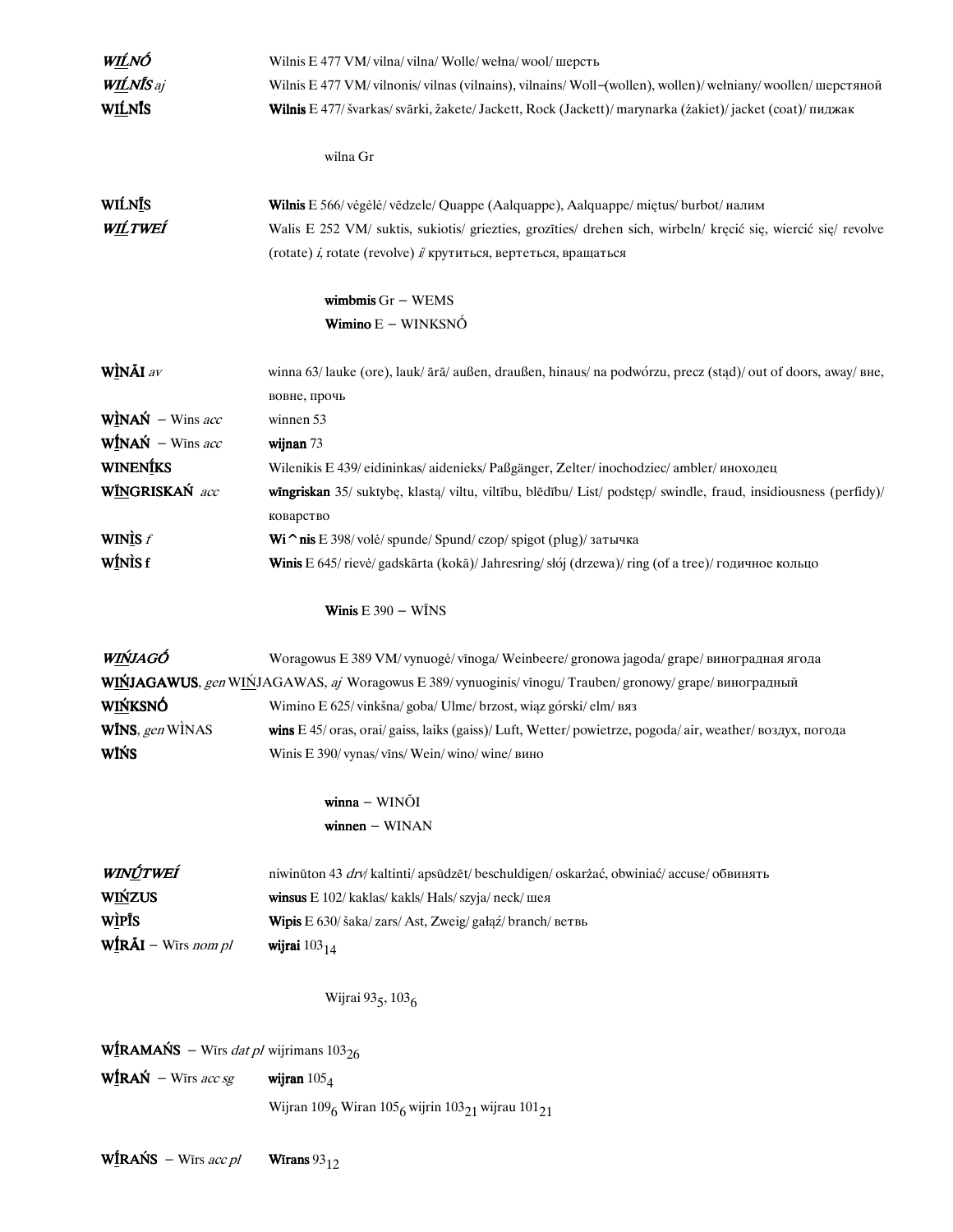| WIRBÉ                                                             | Wirbe E 314/ virvė/ virve/ Strick, Seil/ sznur/ rope/ веревка                                                                                                                                |
|-------------------------------------------------------------------|----------------------------------------------------------------------------------------------------------------------------------------------------------------------------------------------|
| <b>WIRDAI</b> – Wirds "loc" sg <b>wirdai</b> 97 <sub>17</sub>     |                                                                                                                                                                                              |
| <b>WĪRD<u>ÕI</u></b> – Wīrds nom pl <b>wirdai</b> 61 <sub>6</sub> |                                                                                                                                                                                              |
|                                                                   | wirdai 617, 75, 77 <sub>2,4</sub>                                                                                                                                                            |
| <b>WÍRDÀMAŃS</b> – Wirds <i>dat pl</i> wirdemmans 33              |                                                                                                                                                                                              |
|                                                                   | wirdemmans 67                                                                                                                                                                                |
| $W$ IRDAŃ – Wīrds acc sg                                          | wirdan 29                                                                                                                                                                                    |
|                                                                   | wirdan 51 <sub>1,19</sub> , 59 <sub>9</sub> , 61 <sub>18,19,21</sub> , 77 <sub>6</sub> , 87 <sub>9,22,27</sub> , 101 <sub>4</sub> , 103, 113                                                 |
| WIRDAŃ – Wirds gen pl wirdan $101_3$                              |                                                                                                                                                                                              |
| <b>WIRDAŃS</b> – Wirds <i>acc pl</i> wirdans $69_3$               |                                                                                                                                                                                              |
|                                                                   | wirdans $69_{14,26}$ , 75 Wirdans 77 $_{14}$ wirdans 77 $_{16}$                                                                                                                              |
|                                                                   | wirdemmans - WIRDAMANS                                                                                                                                                                       |
| <b>WIRDS</b>                                                      | wirds $6117$ / žodis/virds/Wort/wyraz (słowo), słowo/word/ слово                                                                                                                             |
|                                                                   | wirds $49_{5,9}$ , $59_{10}$ , $77_{18}$                                                                                                                                                     |
| WÍRIKAŃ acc                                                       | wijrikan 105/ vyruką/ vīriņu/ Männlein/ mężeczka/ male (man) dm/ мужчинку                                                                                                                    |
|                                                                   | wijrimans - WIRAMANS                                                                                                                                                                         |
|                                                                   | wijrinan $101_{20}$                                                                                                                                                                          |
| WIRS                                                              | wijrs 87/ vyras/ vīrs/ Mann/ mężczyzna, mąż/ man, husband/ мужчина, муж                                                                                                                      |
|                                                                   | wijrs $103_{21}$ wirs $101_{21}$                                                                                                                                                             |
| WIRSEI – Wirst op                                                 | wirse II 9                                                                                                                                                                                   |
| WIRST $ps 3$                                                      | wirst 17/ pavirsta, tampa/ kļūst, top/ wird/ staje się/ becomes, turns (into)/ делается (становится),                                                                                        |
|                                                                   | становится (делается)<br>wirst 47, 49, 73, 75 <sub>5,11</sub> , 87, 89, 93, 95, 97, 101 <sub>19,21,23</sub> , 113, 117, 125 wijrst 43, 61 <sub>11,11,12</sub> wirst 45, 75 <sub>20</sub> , I |
|                                                                   | $9_{4,14}$ , 11 <sub>15,15,16</sub> , 13, II 9, 11 <sub>16,16,17</sub> , 13 <sub>9,19</sub> werst I 15 wirst(i) 101 <sub>19</sub>                                                            |
| $W \times T \times F$ – Wirst <i>ps 2 pl</i>                      | wīrstai $117_{24,25}$                                                                                                                                                                        |
| $W \times T \times T$ – Wirst <i>ps 1 pl</i>                      | wīrstmai 55                                                                                                                                                                                  |
| $W$ <sup><math>\dot{S}</math></sup> $A$ – Wisā <i>n subst</i>     | wissa $696$                                                                                                                                                                                  |
| WIS $\mathbf{\underline{6}}$ pn nom sg f                          | wissa 79 <sub>16</sub> /visà/visa/ganze/cała/whole, entire, all (entire)/вся                                                                                                                 |
| <b>WISADAŃ</b> av                                                 | kadan I 13 VM/visada/visad/immer/zawsze/always/всегда                                                                                                                                        |
| $W$ <i>isAÍ</i> – Wisō <i>dat sg f</i>                            | wissai $295$                                                                                                                                                                                 |
|                                                                   | wissai 91 $23$ wismu 85 $3$                                                                                                                                                                  |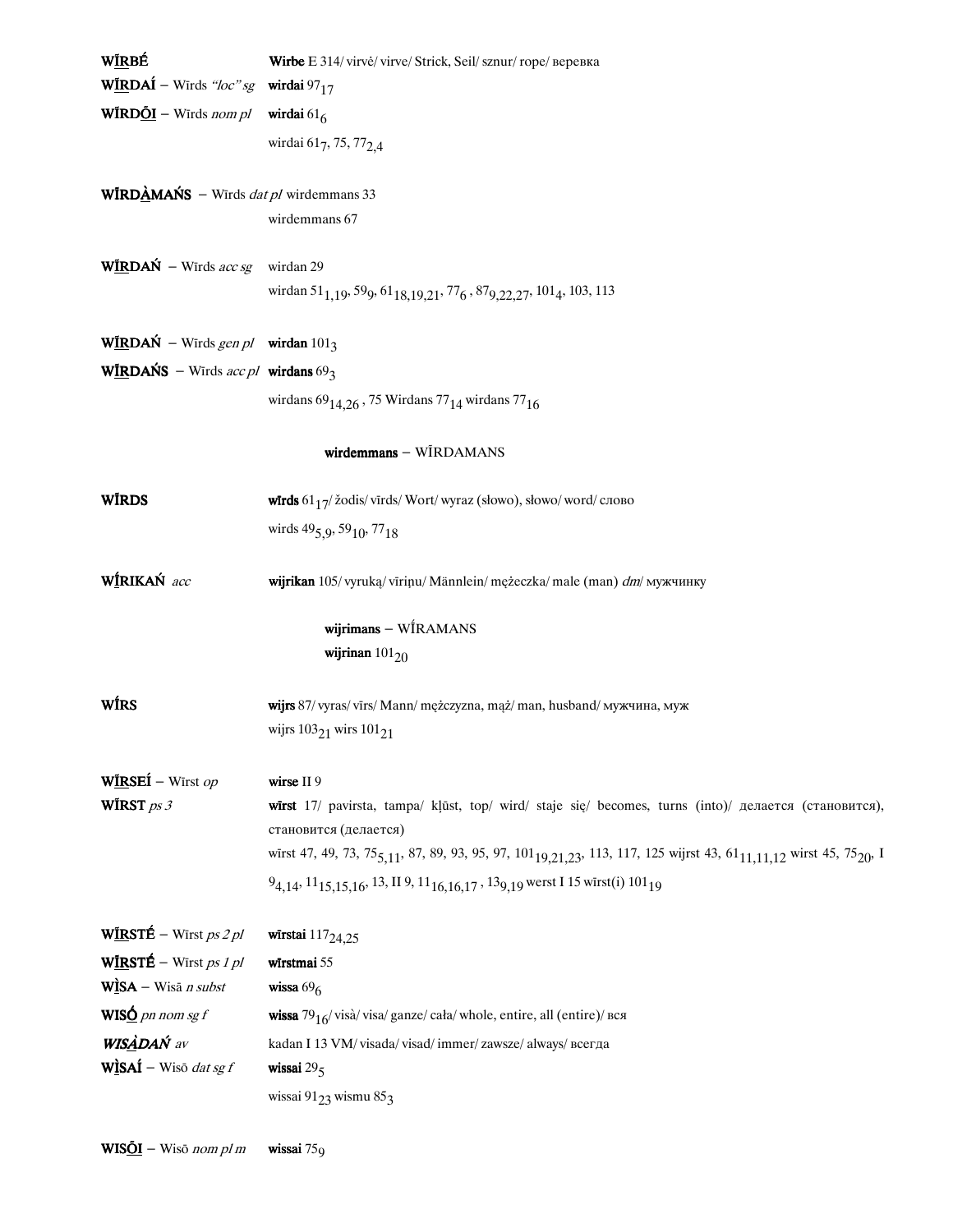WISAMÓKJAS aj gen sg m wyssen mukis II 9/visagalio/visvarenā/allmächtiges/wszechmocnego/almighty/всемогущего WISAMÓKJAŃ - Wisamākīs  $acsg$  wissemukin 131

Wissemukin 127<sub>3</sub> wissemukin 127<sub>14</sub> wissemokin II 7

[? WÌSAMAŃS – Wisēimans wissamans  $45_{19}$ 

wissamans  $45_{23}$ , 53<sub>5</sub>, 61<sub>5</sub>, 63<sub>17</sub>, 121<sub>10</sub>]

WISAMÓZĨNGAŃ - Wisamāzīngīs  $acsg$  wissemusīngin  $43<sub>5</sub>$ 

Wissemusīngin 39<sub>18</sub> wismosing I7

WISAMÓZĨNGS aj nom sg m Wissemusīngis 117/visagalis/visvarenais/allmächtig/wszechmocny/almighty/всемогущий Wissemusīngis 119, 129, 131

WISAMÓZĨNGS - Wisamāzīngis gensgm wismosingis I 9

## Wissambs'  $E - ZAMBRUS$

| $W$ <i>isA</i> $\acute{N}$ – Wisō <i>n</i> subst             | wissan $354$                                                                                                                                                                                                                                                                                                   |
|--------------------------------------------------------------|----------------------------------------------------------------------------------------------------------------------------------------------------------------------------------------------------------------------------------------------------------------------------------------------------------------|
|                                                              | wissan 41 <sub>12,15</sub> Wissan 53 <sub>11</sub> wissan 79 <sub>18</sub> , 81 <sub>18</sub> , 83 <sub>10</sub> , 107 <sub>3,4</sub> , 121 <sub>3</sub>                                                                                                                                                       |
| $W$ <i>js</i> AŃ – Wisō <i>n</i>                             | wissan $395$                                                                                                                                                                                                                                                                                                   |
|                                                              | wissan $41_{11}$ , 55 <sub>8</sub> , 57 <sub>2</sub> , 59 <sub>14</sub> , 79 <sub>16</sub>                                                                                                                                                                                                                     |
| $W$ ISAŃ – Wisō acc sg                                       | wissan $27_{10}$                                                                                                                                                                                                                                                                                               |
|                                                              | wissan 29 <sub>1,12</sub> , 31 <sub>2,11,20</sub> , 33 <sub>8,19</sub> , 35 <sub>10</sub> , 37 <sub>2</sub> , 41 <sub>8</sub> , <sub>13</sub> , 47 <sub>11</sub> , 51 <sub>13</sub> , 79 <sub>13</sub> , 85 <sub>13</sub> , 87 <sub>8</sub> , 91 <sub>12,15,17</sub> , 119 <sub>16</sub> , 121 <sub>17</sub> , |
|                                                              | $125_{13,17}$ , $131_{12}$ , I $11_{11}$ wyssan II $11_{12}$                                                                                                                                                                                                                                                   |
| $W$ <sub>I</sub> SAŃS – Wisō acc pl                          | wissans $3115$                                                                                                                                                                                                                                                                                                 |
|                                                              | wissans 378, 391, 413, 4,5,8, 4315,20, 4522, 5914, 6517, 6718, 7719, 8115, 8517, 9114, 9718, 10326, 1072, 11517,                                                                                                                                                                                               |
|                                                              | $119_{23}$ , $129_{17}$ , $133_{8}$ , I $11_{11}$ wyssens II $11_{13}$                                                                                                                                                                                                                                         |
| $W \simeq S - W$ isō <i>gen sg f</i>                         | wissas $1156$                                                                                                                                                                                                                                                                                                  |
| $W$ <sub>1</sub> $\tilde{\text{SOS}}$ – Wisō <i>nom pl f</i> | Wissas $838$                                                                                                                                                                                                                                                                                                   |
| WISASÉDÍS                                                    | wissaseydis E 19/ antradienis/ otrdiena/ Dienstag/ wtorek/ Tuesday/ вторник                                                                                                                                                                                                                                    |
| WISAWÍDÃI av                                                 | wissawidei 113/ visaip, visokiai/ visādi/ allerlei/ różnie/ variously, diversely/ всячески                                                                                                                                                                                                                     |
| WISAWIDI av                                                  | wissaweidin 55/visaip, visokiai/visādi/allerlei/różnie/variously, diversely/всячески                                                                                                                                                                                                                           |
| WISAW <b>ÍDISKAŃ</b> pn n                                    | wissawidiskan 57/visoki/dažādu/allerart/różny/various, diverse, all sorts/всякий, всяческий                                                                                                                                                                                                                    |

Wyse E - WIZĒ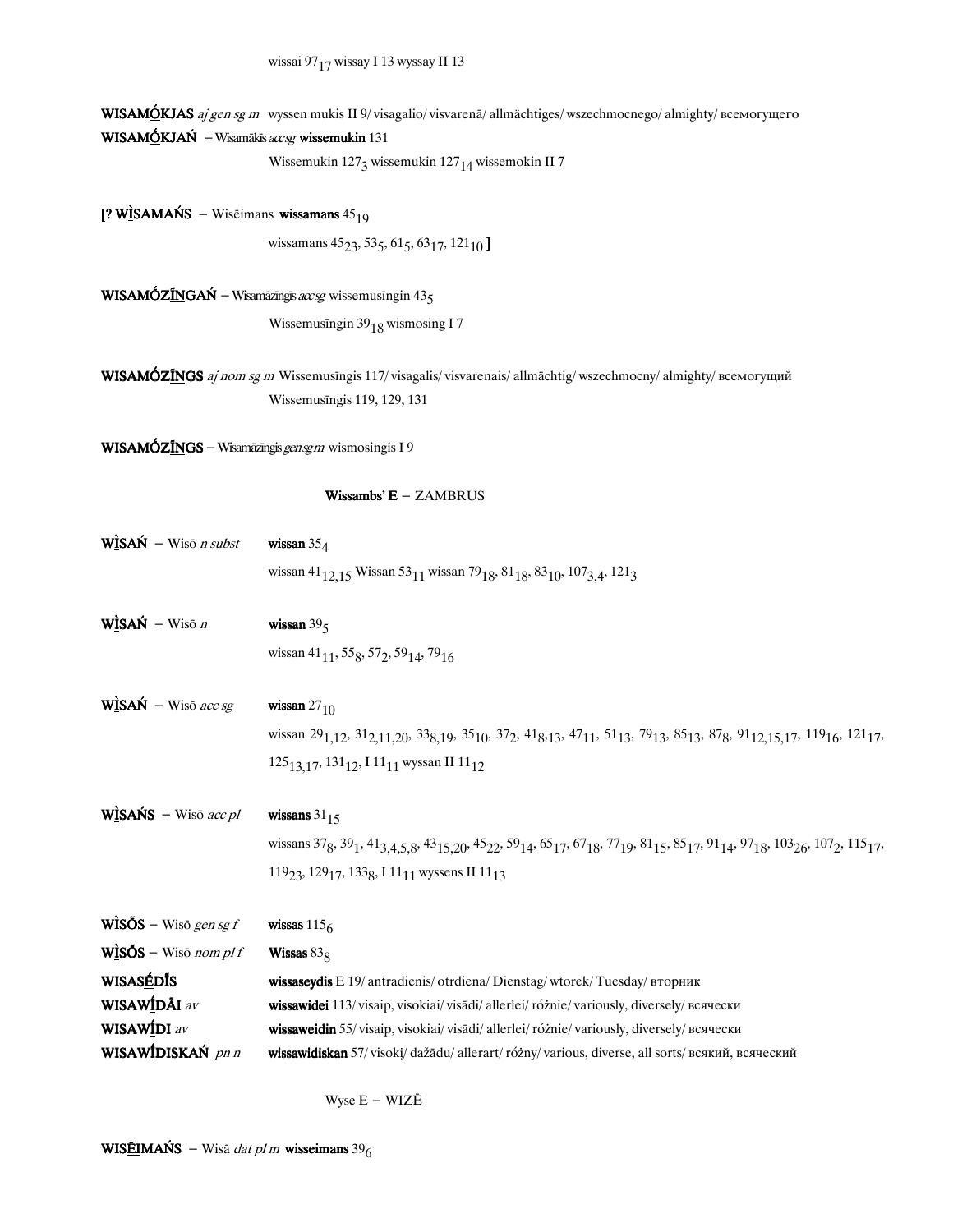|                                                                         | wismosing - WISAMÓZĨNG                                                                                     |
|-------------------------------------------------------------------------|------------------------------------------------------------------------------------------------------------|
|                                                                         | $wissemukin - WISAMÓKJAN$                                                                                  |
|                                                                         | $wissemus - WISAMÓZ$                                                                                       |
| WISENÉ                                                                  | Wissene E 622/ gailis/vaivariņš/ Porsch/bagno (zwyczajne)/ledum, marsh tea/багульник                       |
|                                                                         |                                                                                                            |
|                                                                         | wyssen mukis II - WISAMÓKJAS                                                                               |
|                                                                         | wisge $Gr - WIZG\acute{O}$                                                                                 |
| $W$ <sup><math>\dot{I}</math></sup> SM $\dot{Q}$ – Wisā <i>dat sg m</i> | wismu                                                                                                      |
|                                                                         | $wismu - WISAI$                                                                                            |
| WĪSNAÍTÕS nom pl f                                                      | Wisnaytos E 620/ vyšnios/ kirši/ Kirschen/ wiśnie/ cherries/ вишни                                         |
|                                                                         | $wiss - wis$                                                                                               |
| WÍTÌNÉ                                                                  | Witinne DIA/ barka, plokščialaivis/ barka (ar plakanu dibenu)/ Witinne/ wicina/ flat bottomed barge/ барка |
|                                                                         | (плоскодонная)                                                                                             |
| <b>WÍTÍNGÍS</b> m                                                       | weiting DK VM/ vytingis/ vītings/ Witting/ witing/ witting/ витинг                                         |
| WITWAGÓ                                                                 | Witwago E 756/ nendrinė vištelė/ ūdens vistina/ Wasserhuhn/ kurka wodna/ water + hen/ камышница            |
| WĪTWAŃ n                                                                | Witwan E 603/ žilvitis, karklas/ kārkls/ Weide (Strauchweide)/ łoza/ osier, willow +ree/ ракита, лоза      |
| <u>wìzé</u>                                                             | Wyse E 262/ avižos/ auzas/ Hafer/ owies/ oat/ овес                                                         |
| WÌZIKÓ – Wizē dm                                                        | wisge Gr                                                                                                   |
|                                                                         | $wo-w\ddot{a}$ $(w\ddot{o} +$                                                                              |
| WỘ HỘHỘ!                                                                | O hoho MBS                                                                                                 |
|                                                                         | Wolistian E - WŌZISTJAN                                                                                    |
|                                                                         | Woragowus E - WĪŃJAGAWUS                                                                                   |
|                                                                         | Wubri $E - BRUWI$                                                                                          |
| WÜIZUS, gen WÜIZAS                                                      | Wuysis E 704/ šuo (sarginis)/ suns (sargs)/ Hund (Wachthund), Wachthund/ wyżeł/ watchdog/ собака           |
|                                                                         | (сторожевая), пес (цепной)                                                                                 |
|                                                                         | wūkawi - WŌKAÚI                                                                                            |
|                                                                         | WÚMBÁRS, gen WÚMBARAS Wumbaris E 556/kibiras/spainis/Eimer/wiadro/pail/ведро                               |
| WUŃDAŃ $n$                                                              | Wundan E 59/vanduo/ ūdens/ Wasser/woda/water/вода                                                          |
| <b>WUŃDAŃ</b> – Wuńdan acc sg <b>undan</b> 61 <sub>17</sub>             |                                                                                                            |
|                                                                         | undan $129_{15}$                                                                                           |
| WUŃDAŃS – Wuńdan acc plundans 119                                       |                                                                                                            |

**WUŃDAS** – Wuńdan gen sg **undas** 103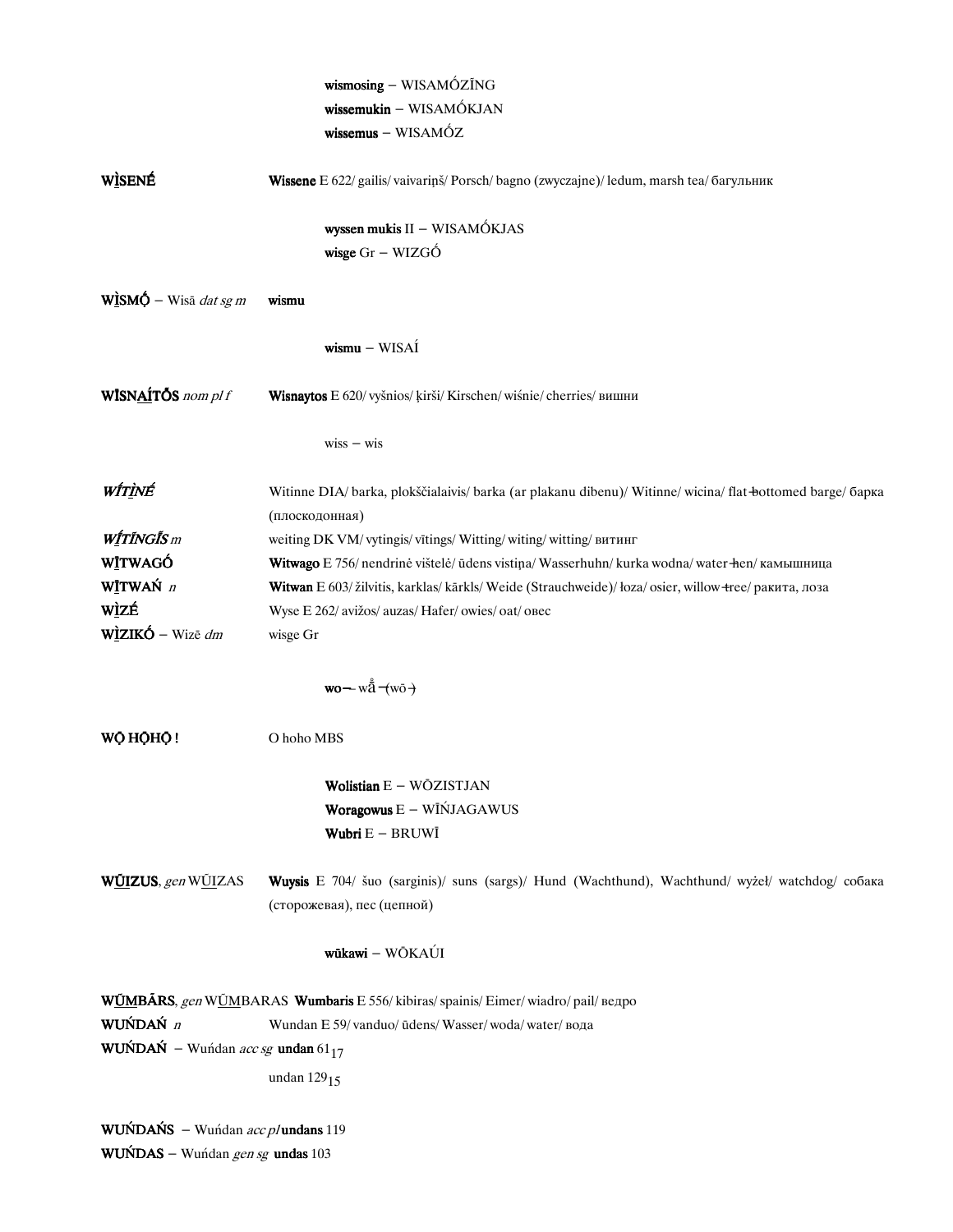Undas 63

[? WUŃDS nom sg  $m -$  Undan n unds 597

unds 59<sub>8</sub>, 61<sub>14</sub> Unds 61<sub>16</sub> unds 61<sub>20,20</sub>, 63<sub>1</sub>]

| WÙPJAŃ n                          | Wupyan E 9/ debesis/ mākonis/ Wolke/ chmura, obłok/ cloud/ облако, туча                                                                                                                                                                                                                                                                                                                                                                        |
|-----------------------------------|------------------------------------------------------------------------------------------------------------------------------------------------------------------------------------------------------------------------------------------------------------------------------------------------------------------------------------------------------------------------------------------------------------------------------------------------|
| <b>WŪRS</b>                       | Wurs E 61/ tvenkinys, kūdra/ dīķis/ Teich/ sadzawka, staw/ pond/ пруд                                                                                                                                                                                                                                                                                                                                                                          |
| <b>WUSTS</b> ord nom sg m         | Usts II $16$ / $\frac{\text{Sekas}}{\text{Sekas}}$ / $\frac{\text{Sekas}}{\text{Sekas}}$ / $\frac{\text{Sekas}}{\text{Sekas}}$ / $\frac{\text{Sekas}}{\text{Sekas}}$ / $\frac{\text{Sekas}}{\text{Sekas}}$ / $\frac{\text{Sekas}}{\text{Sekas}}$ / $\frac{\text{Sekas}}{\text{Sekas}}$ / $\frac{\text{Sekas}}{\text{Sekas}}$ / $\frac{\text{Sekas}}{\text{Sekas}}$ / $\frac{\text{Sekas}}{\text{Sekas}}$ / $\frac{\text{Sekas}}{\text{Sekas}}$ |
| WUŚTÓ – Wusts nom sg f Uschtai 55 |                                                                                                                                                                                                                                                                                                                                                                                                                                                |
| WUŚTAŃ – Wusts acc sg Uschtan 63  |                                                                                                                                                                                                                                                                                                                                                                                                                                                |
| $WUSTS - Wusts$                   | Uschts $31$                                                                                                                                                                                                                                                                                                                                                                                                                                    |

## Wuschts I 16

WUTRĪS

Wutris E 513/kalvis/kalējs/Schmied/kowal/smith (blacksmith), blacksmith/кузнец Wuschts  $I - WU\acute{s}TS$ **Wuysis E** – WŪIZUS  $wy - wi$ 

Y

 $y - i$ 

 $Z$ 

## $zuit - S\tilde{U}ITA$

| ZABAŃGÓ                                                                     | Slango E 452/ žąslai, žabokliai/ laužņi/ Gebiß (am Zaum)/ wędzidła/ bit (of a bridle)/ удила            |
|-----------------------------------------------------------------------------|---------------------------------------------------------------------------------------------------------|
| ZABÓTWEÍ                                                                    | Sbeclis E 539 VM/ prilaikyti, suvaldyti/ pievaldīt/ festhalten/ przytrzymać/ suppress/ сдерживать       |
| <b>ZABEKLIS</b>                                                             | Sbeclis E 539/spyruoklė/atspere/Feder (Sprung feder), Sprungfeder/sprężyna/spring (of a lock)/ пружина  |
| <b>ZAKS</b>                                                                 | saika Gr/ maišas/ maiss/ Sack/worek/ sack/ мешок                                                        |
| Z <u>Õ</u> LĪS                                                              | Soalis E 293/ žolė/ zāle/ Gras, Kraut (Gras)/ trawa/ grass/ трава                                       |
| <b>ZÕLJAŃ</b> $ajn (av)$                                                    | saligan E 468/ žālia/ zaļi/ grün/ zielono/ green/ зелено                                                |
| $Z\tilde{O}LJAN - Z\tilde{a}$ līs acc                                       | sālin 105                                                                                               |
| ZÁMBRUS, gen ZÁMBRAS Wissambs' E 649/stumbras/sumbrs/Wisent/zubr/bison/3y6p |                                                                                                         |
| $ZAME - Zem\bar{e}$                                                         | Same E 24                                                                                               |
| ZÀMEN - Zamē acc                                                            | Samyê E 237/dirva (arima)/tīrumu/Land (Acker)/rolę (orkę)/soil (earth), land (field)/почву, пашню       |
| <b>ZŐMUKS</b>                                                               | Somukis E 537/ spyna/ atslēga (piekaramā)/ Schloß (Vorhängeschloß), Vorhängeschloß/ zamek (do           |
|                                                                             | zamknięcia)/lock (padlock), padlock/зам'ок                                                              |
| ZÃNGĪS                                                                      | Saugis E 791/skruzdēlē/skudra/Ameise/mrówka/ant/муравей                                                 |
| $Z\tilde{A}NSI$ nom sg f                                                    | Sansy E 719/ žąsis/ zoss/ Gans/ gęś/ goose/ гусь                                                        |
| <b>ZARÓTÉ</b>                                                               | Sarote E 576/ karpis/ karpa/ Karpfen/ karp/ carp/ карп                                                  |
| <b>ZÁRDÍS</b>                                                               | Sardis E 802/ žardis/ aploks/ Umzäunung/ zagrodzenie (dla bydła)/ pen (enclosure)/ загон                |
| <b>ZARI</b> nom sg f                                                        | Sari E 43/ žarijos/ ogles (kvēlojošas)/ Kohlen (glühende)/ żar (węgle)/ live coals/ уголья              |
| Z <u>őr</u> tweí                                                            | Passortis E 334 VM/ žerti (pažerti)/ raust/ schüren/ wygrzebywać (żar)/ poke (stoke), stoke/ разгребать |
|                                                                             | (уголья)                                                                                                |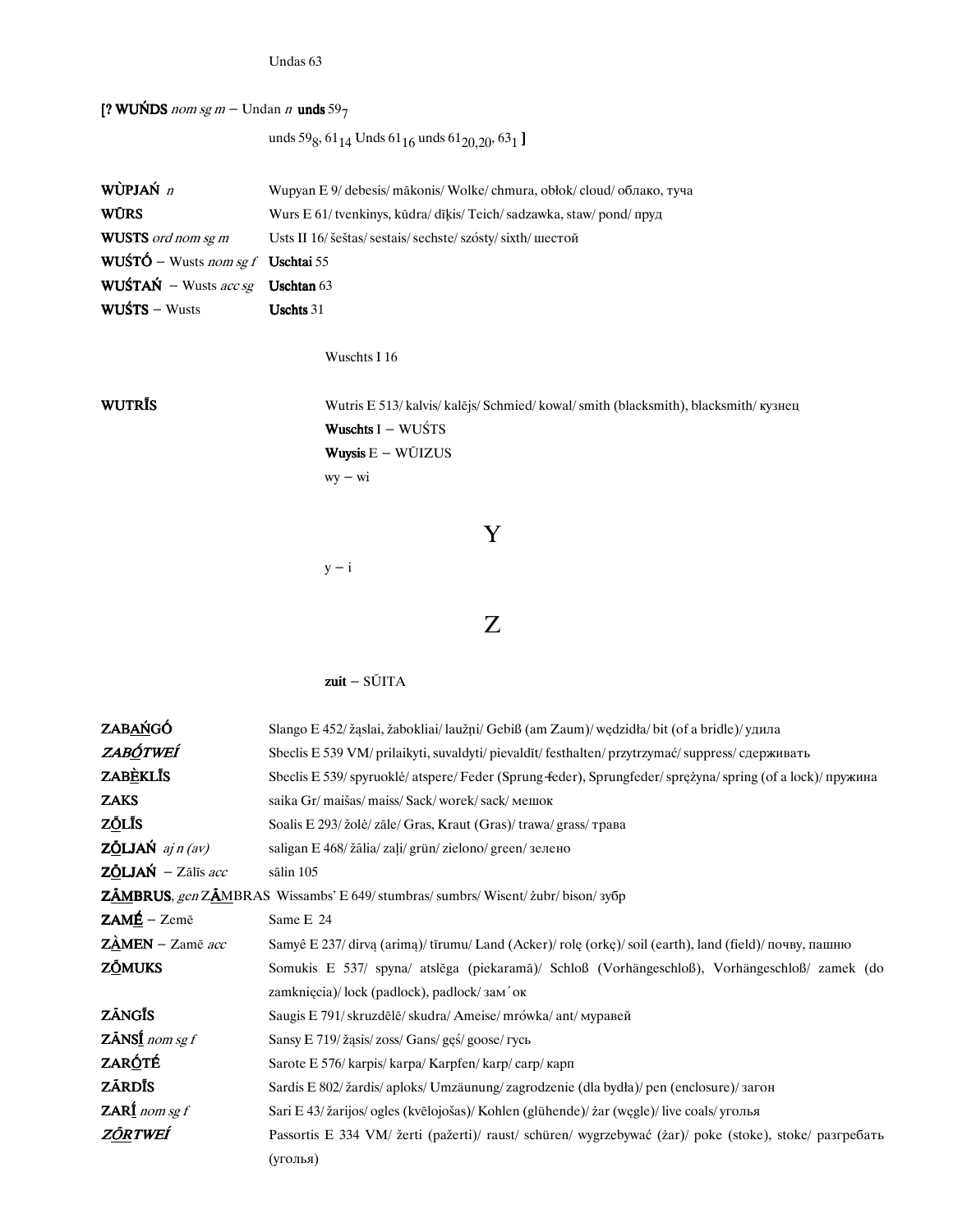| ZĒBRÉ                                                  | Seabre E 570/ žiobris/vimba/ Zärte/ certa/vimba/ рыбец                                                          |
|--------------------------------------------------------|-----------------------------------------------------------------------------------------------------------------|
| <b>ZÉIDS</b>                                           | Seydis E 198/siena/siena/Wand/sciana/wall/стена                                                                 |
| Z <u>ÉI</u> MÓ                                         | Semo E 15/ žiema/ ziema/ Winter/ zima/ winter/ зима                                                             |
| ZĒIMĪS                                                 | Seamis E 257/ žiemkentys/ ziemājs/ Wintergetreide/ ozimina/ winter crops/ озимый злак                           |
| ZĚLTMENÓ                                               | Sealtmeno E 748/volungė/vālodze/Pirol/wilga/oriole/иволга                                                       |
| ZÈMÃI av                                               | semmai 121/ žemai, žemyn/ zemu, lejup/ niedrig, nieder/ nisko, na dół/ low, below, down, downwards/ низко,      |
|                                                        | ВНИЗ                                                                                                            |
|                                                        | Semmai 127 Semmai(lisons) 432 Semmay II 7 Sammay I 7                                                            |
|                                                        |                                                                                                                 |
| <b>ZEMÉ</b>                                            | semmē $10517$ / žemė/ zeme/ Erde/ ziemia/ earth, land (earth)/ земля                                            |
| ZÈMEÍ - Zemē dat                                       | semmey I 9                                                                                                      |
|                                                        | semmiey II 9                                                                                                    |
|                                                        |                                                                                                                 |
| ZÈMEN - Zemē acc                                       | semmien 39                                                                                                      |
|                                                        | semmien 105 <sub>17.27</sub> (no)semmien 45, 95, 107, 123 Semmien 127 (no)semien 29, 51 semmien II 7 semmin I 7 |
|                                                        | semman $105_{15}$                                                                                               |
|                                                        |                                                                                                                 |
|                                                        | Semo E - ZÉIMÓ                                                                                                  |
| ZID <u>Ù</u> KÓ                                        | Siduko E 353/ puodas košiamas/ pods kāšamais/ Siebtopf/ garnek cedzidło/ filtering (straining) pot/ ropmok      |
|                                                        | цедильный                                                                                                       |
| <b>ZIGNÓJA</b> – Zignōti pt 3                          | signai 105                                                                                                      |
| ZIGNÓSNAŃ acc                                          | signassen 107/palaiminima/svētību/Segen/błogo-sławieństwo/blessing/благословение                                |
| ZIGNÓTI if                                             | Signāt 77/ žegnoti, laiminti/ pārkrustīt, svētīt/ segnen/ żegnać, pobłogosławić/ bless/ перекрестить, благо-    |
|                                                        | словить                                                                                                         |
|                                                        | Siggnat 79, 81                                                                                                  |
|                                                        |                                                                                                                 |
| <b>ZÌGNAÍS</b> – Zignōti <i>ip</i> 2 sg Signāts 83     |                                                                                                                 |
| ZIGZDÓ                                                 | Sixdo E 26/ smėlis/ smilts/ Sand/ piasek/ sand/ πecoκ                                                           |
| ZIGZDRÉ                                                | Sixdre E 737/starta (geltonoji)/stērste/Ammer (Goldammer)/poświerka/bunting (yellow bunting)/овсянка            |
| <b>ZÍNGSLÓ</b>                                         | Singslo E 337/tešla/mīkla/Teig/ciasto (do pieczenia)/dough (baking dough)/ recro                                |
| <b>ZINGURIS</b>                                        | Singuris E 734/ dagilis (margasis)/ ciglis, dadzītis/ Stieglitz/ szczygieł/ goldfinch/ щегол                    |
| <b>ZIŔGS</b>                                           | Sirgis E 430/ žirgas/ zirgs (jāšanas zirgs)/ Hengst/ rumak/ stallion (for riding)/ конь (верховой)              |
| <b>ZIŔNÉ</b>                                           | Syrne E 278/ grūdai/ graudi/ Korn/ ziarno, zboże/ grains, corn/ зерно (хлеб)                                    |
|                                                        | ZMÓNENAWIŃS nom sg m Smonenawi ^ s E 67/ žmogus/ cilvēks/ Mensch/ człowiek/ human being/ человек                |
| ZMÓNENISKAŃ aj acc                                     | smūnenisku 91 <sub>23</sub> / žmogišką/ cilvēcīgu/ menschlichen/ ludzki/ human/ человеческий                    |
| <b>ZMÓNÉNTIŃ</b> – Zmōnēnts accsg smunentin $101_{16}$ |                                                                                                                 |
|                                                        | smunentin 105 smunentien $43_{14}$                                                                              |
| ZMÓNÉNTINAŃ acc sg                                     | smunentinan $101_{12}/\text{zmogu/cilvēku/Menschen/czbwieka/ man (human being), human being/$ человека          |
|                                                        | <b>ZMÓNÉNTINAŃS</b> – Zmōnēntinan <i>accpl</i> smunentiuaus 97 <sub>18</sub>                                    |
|                                                        |                                                                                                                 |
| <b>ZMÓNÉNTIŃS</b> – Zmōnēnts $acpl$ smunentins 53      |                                                                                                                 |

smunentins  $91_{14}$ ,  $95_{12,16}$ 

**ZMÓNÉNTS**